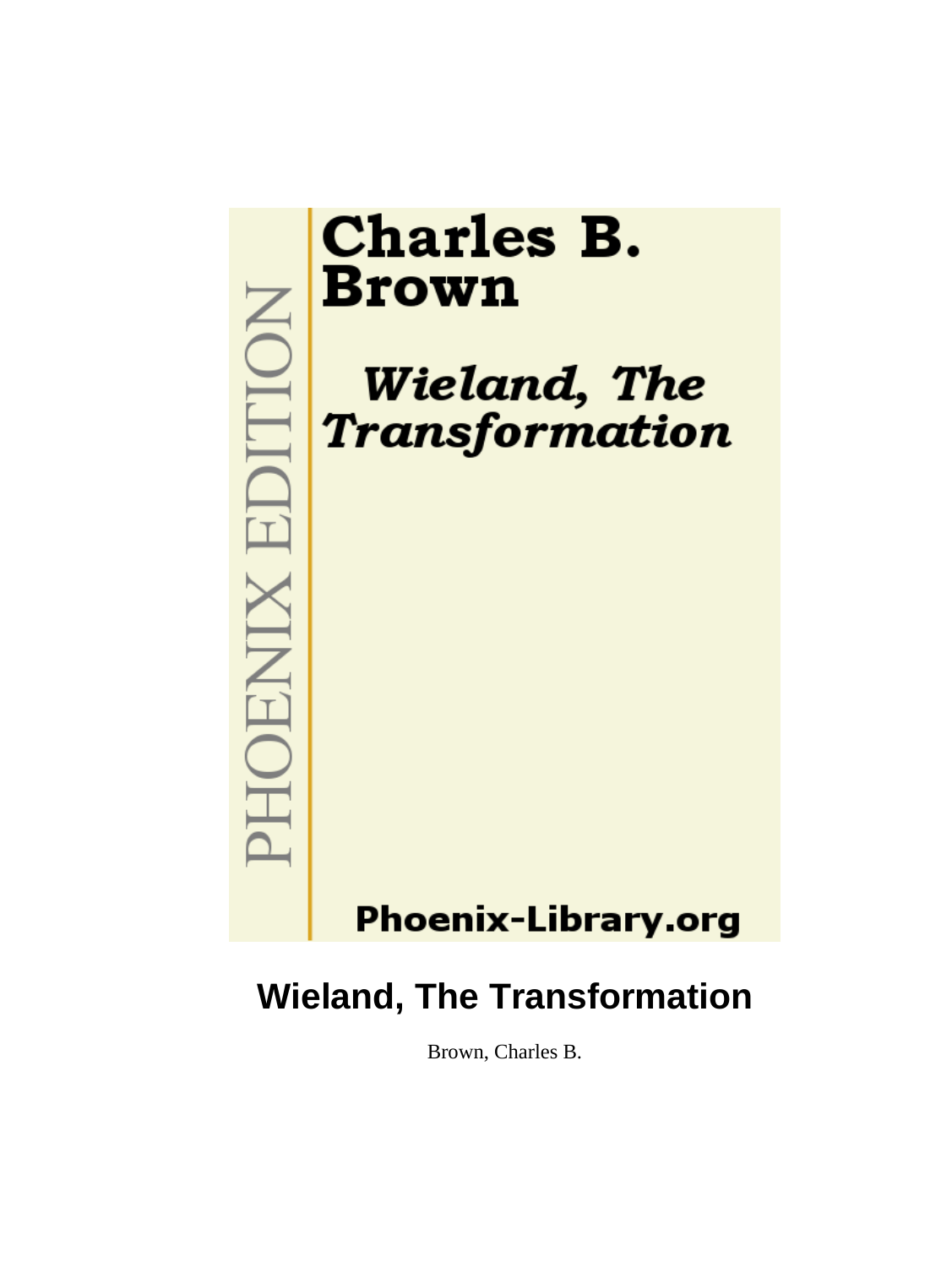#### Wieland, The Transformation

[Table Of Content](#page-172-0) [About Phoenix−Edition](#page-174-0) **[Copyright](#page-175-0)**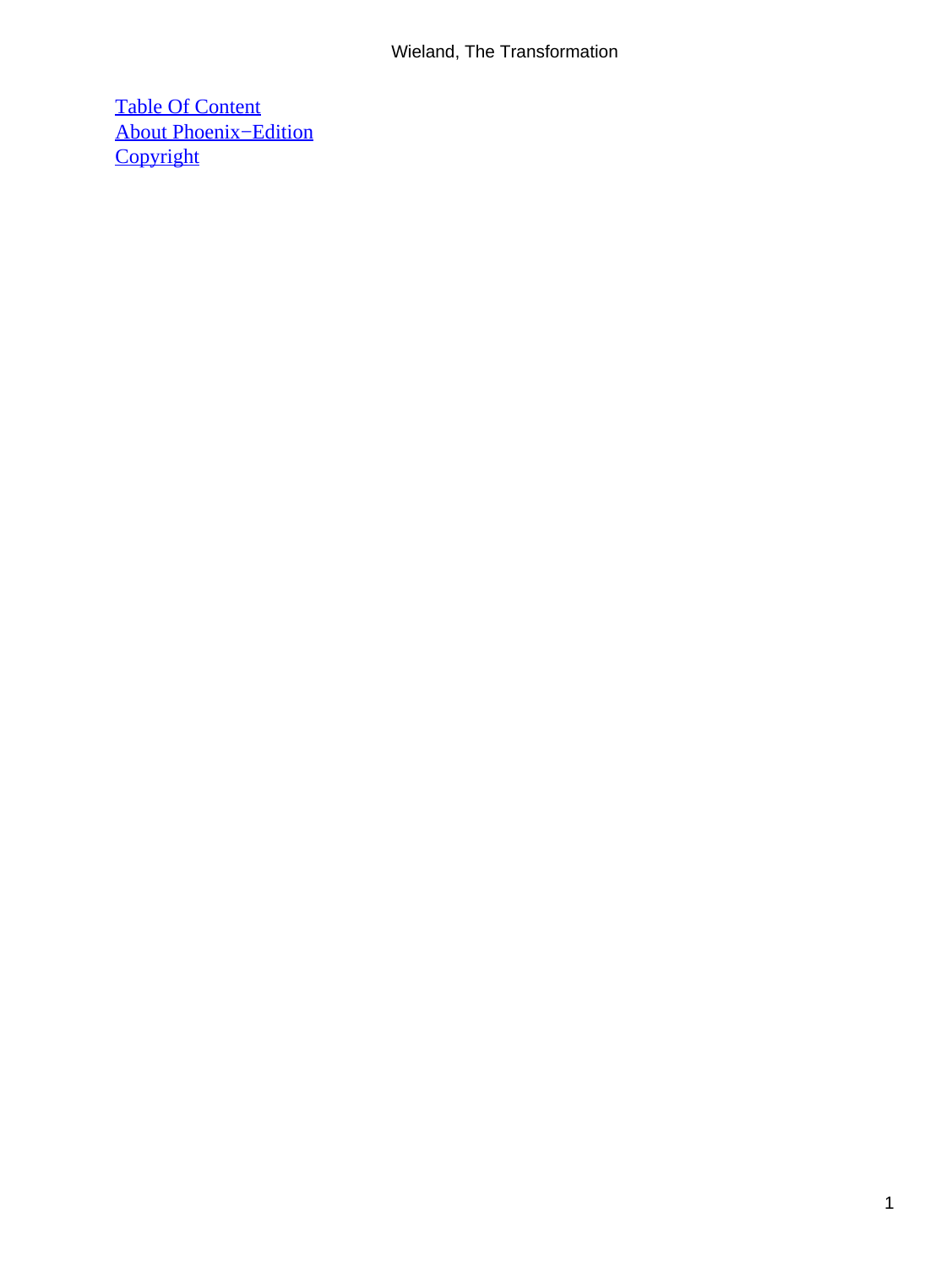#### *W*IELAND; **OR THE TRANSFORMATION An** American Tale by Charles Brockden Brown

 From Virtue's blissful paths away The double−tongued are sure to stray; Good is a forth−right journey still, And mazy paths but lead to ill.

#### Advertisement.

 The following Work is delivered to the world as the first of a series of performances, which the favorable reception of this will induce the Writer to publish. His purpose is neither selfish nor temporary, but aims at the illustration of some important branches of the moral constitution of man. Whether this tale will be classed with the ordinary or frivolous sources of amusement, or be ranked with the few productions whose usefulness secures to them a lasting reputation, the reader must be permitted to decide.

 The incidents related are extraordinary and rare. Some of them, perhaps, approach as nearly to the nature of miracles as can be done by that which is not truly miraculous. It is hoped that intelligent readers will not disapprove of the manner in which appearances are solved, but that the solution will be found to correspond with the known principles of human nature. The power which the principal person is said to possess can scarcely be denied to be real. It must be acknowledged to be extremely rare; but no fact, equally uncommon, is supported by the same strength of historical evidence.

 Some readers may think the conduct of the younger Wieland impossible. In support of its possibility the Writer must appeal to Physicians and to men conversant with the latent springs and occasional perversions of the human mind. It will not be objected that the instances of similar delusion are rare, because it is the business of moral painters to exhibit their subject in its most instructive and memorable forms. If history furnishes one parallel fact, it is a sufficient vindication of the Writer; but most readers will probably recollect an authentic case, remarkably similar to that of Wieland.

 It will be necessary to add, that this narrative is addressed, in an epistolary form, by the Lady whose story it contains, to a small number of friends, whose curiosity, with regard to it, had been greatly awakened. It may likewise be mentioned, that these events took place between the conclusion of the French and the beginning of the revolutionary war. The memoirs of Carwin, alluded to at the conclusion of the work, will be published or suppressed according to the reception which is given to the present attempt.

C. B. B. September 3, 1798.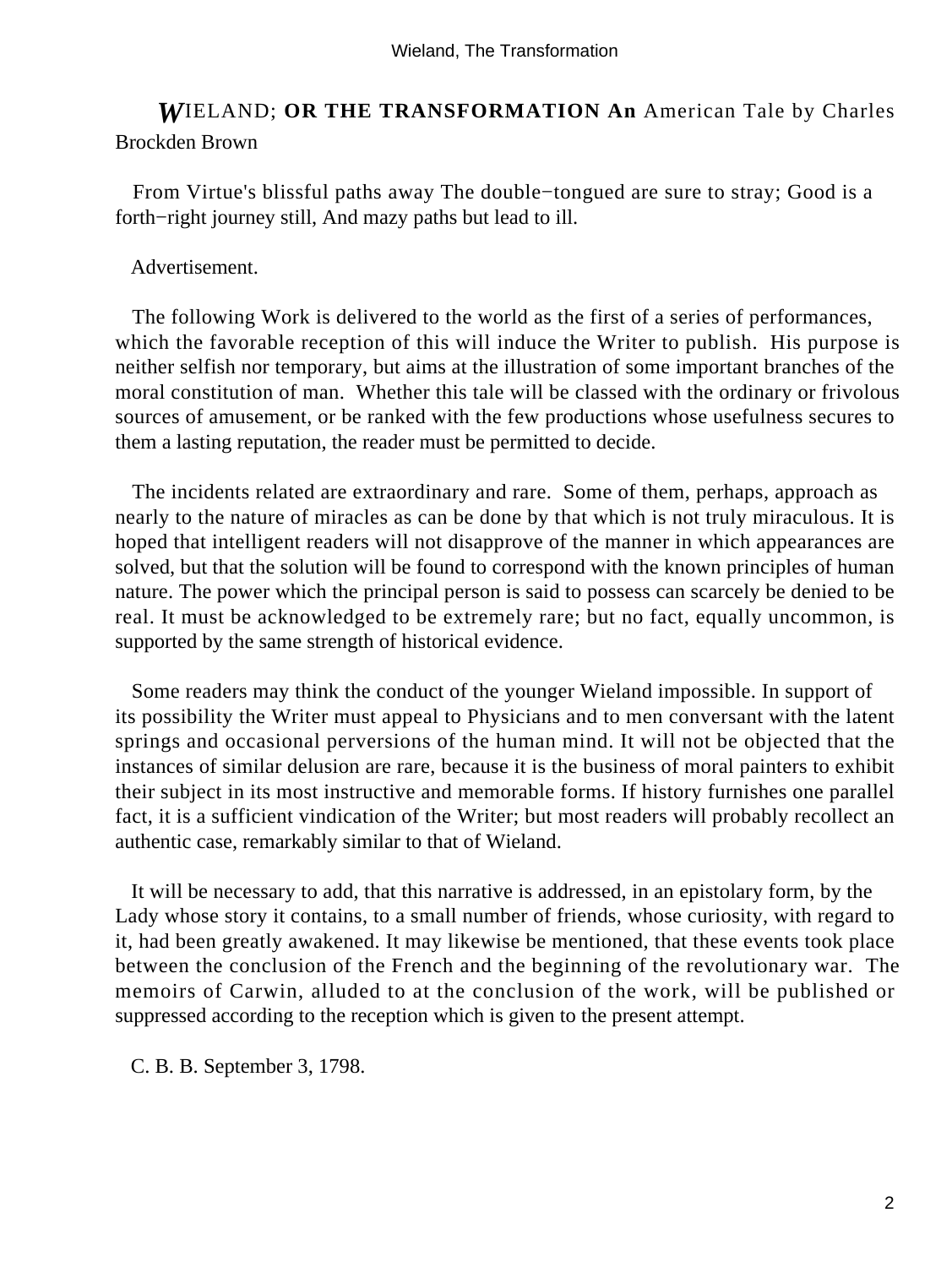## **[Chapter I](#page-172-0)**

*I* feel little reluctance in complying with your request. You know not fully the cause of my sorrows. You are a stranger to the depth of my distresses. Hence your efforts at consolation must necessarily fail. Yet the tale that I am going to tell is not intended as a claim upon your sympathy. In the midst of my despair, I do not disdain to contribute what little I can to the benefit of mankind. I acknowledge your right to be informed of the events that have lately happened in my family. Make what use of the tale you shall think proper. If it be communicated to the world, it will inculcate the duty of avoiding deceit. It will exemplify the force of early impressions, and show the immeasurable evils that flow from an erroneous or imperfect discipline.

 My state is not destitute of tranquillity. The sentiment that dictates my feelings is not hope. Futurity has no power over my thoughts. To all that is to come I am perfectly indifferent. With regard to myself, I have nothing more to fear. Fate has done its worst. Henceforth, I am callous to misfortune.

 I address no supplication to the Deity. The power that governs the course of human affairs has chosen his path. The decree that ascertained the condition of my life, admits of no recal. No doubt it squares with the maxims of eternal equity. That is neither to be questioned nor denied by me. It suffices that the past is exempt from mutation. The storm that tore up our happiness, and changed into dreariness and desert the blooming scene of our existence, is lulled into grim repose; but not until the victim was transfixed and mangled; till every obstacle was dissipated by its rage; till every remnant of good was wrested from our grasp and exterminated.

 How will your wonder, and that of your companions, be excited by my story! Every sentiment will yield to your amazement. If my testimony were without corroborations, you would reject it as incredible. The experience of no human being can furnish a parallel: That I, beyond the rest of mankind, should be reserved for a destiny without alleviation, and without example! Listen to my narrative, and then say what it is that has made me deserve to be placed on this dreadful eminence, if, indeed, every faculty be not suspended in wonder that I am still alive, and am able to relate it. My father's ancestry was noble on the paternal side; but his mother was the daughter of a merchant. My grand−father was a younger brother, and a native of Saxony. He was placed, when he had reached the suitable age, at a German college. During the vacations, he employed himself in traversing the neighbouring territory. On one occasion it was his fortune to visit Hamburg. He formed an acquaintance with Leonard Weise, a merchant of that city, and was a frequent guest at his house. The merchant had an only daughter, for whom his guest speedily contracted an affection; and, in spite of parental menaces and prohibitions, he, in due season, became her husband.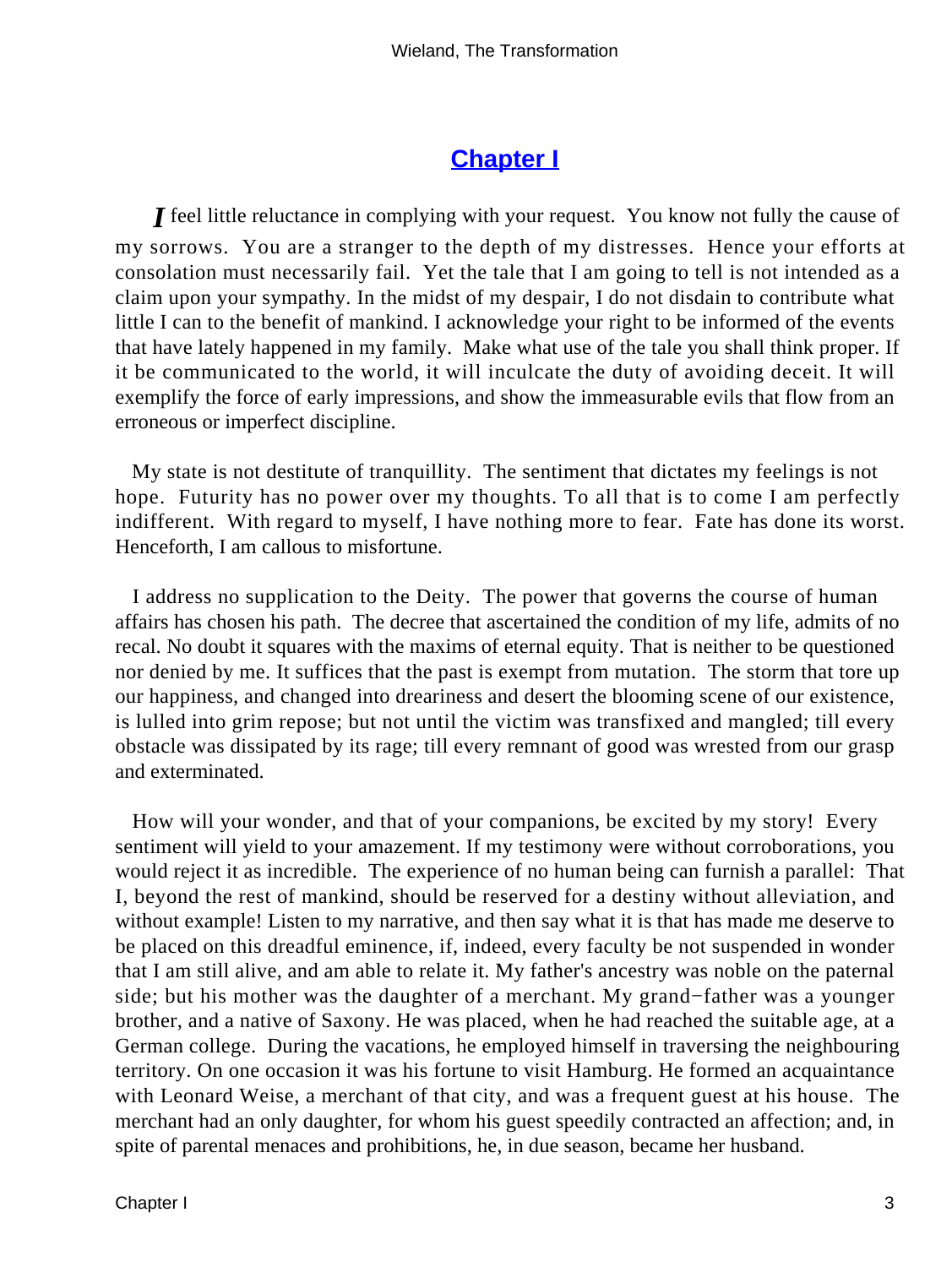By this act he mortally offended his relations. Thenceforward he was entirely disowned and rejected by them. They refused to contribute any thing to his support. All intercourse ceased, and he received from them merely that treatment to which an absolute stranger, or detested enemy, would be entitled.

 He found an asylum in the house of his new father, whose temper was kind, and whose pride was flattered by this alliance. The nobility of his birth was put in the balance against his poverty. Weise conceived himself, on the whole, to have acted with the highest discretion, in thus disposing of his child. My grand−father found it incumbent on him to search out some mode of independent subsistence. His youth had been eagerly devoted to literature and music. These had hitherto been cultivated merely as sources of amusement. They were now converted into the means of gain. At this period there were few works of taste in the Saxon dialect. My ancestor may be considered as the founder of the German Theatre. The modern poet of the same name is sprung from the same family, and, perhaps, surpasses but little, in the fruitfulness of his invention, or the soundness of his taste, the elder Wieland. His life was spent in the composition of sonatas and dramatic pieces. They were not unpopular, but merely afforded him a scanty subsistence. He died in the bloom of his life, and was quickly followed to the grave by his wife. Their only child was taken under the protection of the merchant. At an early age he was apprenticed to a London trader, and passed seven years of mercantile servitude.

 My father was not fortunate in the character of him under whose care he was now placed. He was treated with rigor, and full employment was provided for every hour of his time. His duties were laborious and mechanical. He had been educated with a view to this profession, and, therefore, was not tormented with unsatisfied desires. He did not hold his present occupations in abhorrence, because they withheld him from paths more flowery and more smooth, but he found in unintermitted labour, and in the sternness of his master, sufficient occasions for discontent. No opportunities of recreation were allowed him. He spent all his time pent up in a gloomy apartment, or traversing narrow and crowded streets. His food was coarse, and his lodging humble. His heart gradually contracted a habit of morose and gloomy reflection. He could not accurately define what was wanting to his happiness. He was not tortured by comparisons drawn between his own situation and that of others. His state was such as suited his age and his views as to fortune. He did not imagine himself treated with extraordinary or unjustifiable rigor. In this respect he supposed the condition of others, bound like himself to mercantile service, to resemble his own; yet every engagement was irksome, and every hour tedious in its lapse.

 In this state of mind he chanced to light upon a book written by one of the teachers of the Albigenses, or French Protestants. He entertained no relish for books, and was wholly unconscious of any power they possessed to delight or instruct. This volume had lain for years in a corner of his garret, half buried in dust and rubbish. He had marked it as it lay; had thrown it, as his occasions required, from one spot to another; but had felt no inclination to examine its contents, or even to inquire what was the subject of which it treated.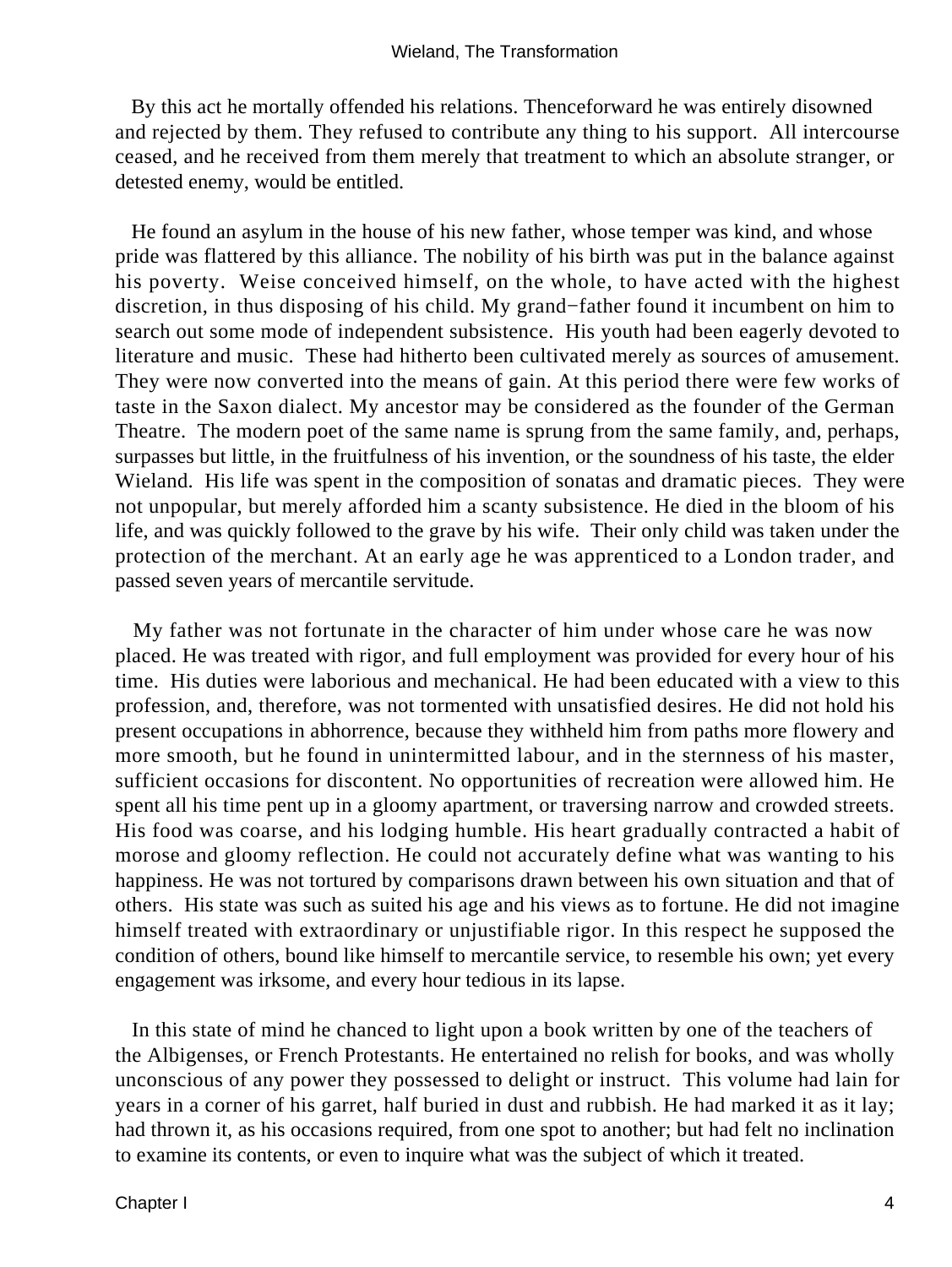One Sunday afternoon, being induced to retire for a few minutes to his garret, his eye was attracted by a page of this book, which, by some accident, had been opened and placed full in his view. He was seated on the edge of his bed, and was employed in repairing a rent in some part of his clothes. His eyes were not confined to his work, but occasionally wandering, lighted at length upon the page. The words «Seek and ye shall find,» were those that first offered themselves to his notice. His curiosity was roused by these so far as to prompt him to proceed. As soon as he finished his work, he took up the book and turned to the first page. The further he read, the more inducement he found to continue, and he regretted the decline of the light which obliged him for the present to close it.

 The book contained an exposition of the doctrine of the sect of Camissards, and an historical account of its origin. His mind was in a state peculiarly fitted for the reception of devotional sentiments. The craving which had haunted him was now supplied with an object. His mind was at no loss for a theme of meditation. On days of business, he rose at the dawn, and retired to his chamber not till late at night. He now supplied himself with candles, and employed his nocturnal and Sunday hours in studying this book. It, of course, abounded with allusions to the Bible. All its conclusions were deduced from the sacred text. This was the fountain, beyond which it was unnecessary to trace the stream of religious truth; but it was his duty to trace it thus far.

 A Bible was easily procured, and he ardently entered on the study of it. His understanding had received a particular direction. All his reveries were fashioned in the same mould. His progress towards the formation of his creed was rapid. Every fact and sentiment in this book were viewed through a medium which the writings of the Camissard apostle had suggested. His constructions of the text were hasty, and formed on a narrow scale. Every thing was viewed in a disconnected position. One action and one precept were not employed to illustrate and restrict the meaning of another. Hence arose a thousand scruples to which he had hitherto been a stranger. He was alternately agitated by fear and by ecstacy. He imagined himself beset by the snares of a spiritual foe, and that his security lay in ceaseless watchfulness and prayer.

 His morals, which had never been loose, were now modelled by a stricter standard. The empire of religious duty extended itself to his looks, gestures, and phrases. All levities of speech, and negligences of behaviour, were proscribed. His air was mournful and contemplative. He laboured to keep alive a sentiment of fear, and a belief of the awe−creating presence of the Deity. Ideas foreign to this were sedulously excluded. To suffer their intrusion was a crime against the Divine Majesty inexpiable but by days and weeks of the keenest agonies.

 No material variation had occurred in the lapse of two years. Every day confirmed him in his present modes of thinking and acting. It was to be expected that the tide of his emotions would sometimes recede, that intervals of despondency and doubt would occur; but these gradually were more rare, and of shorter duration; and he, at last, arrived at a state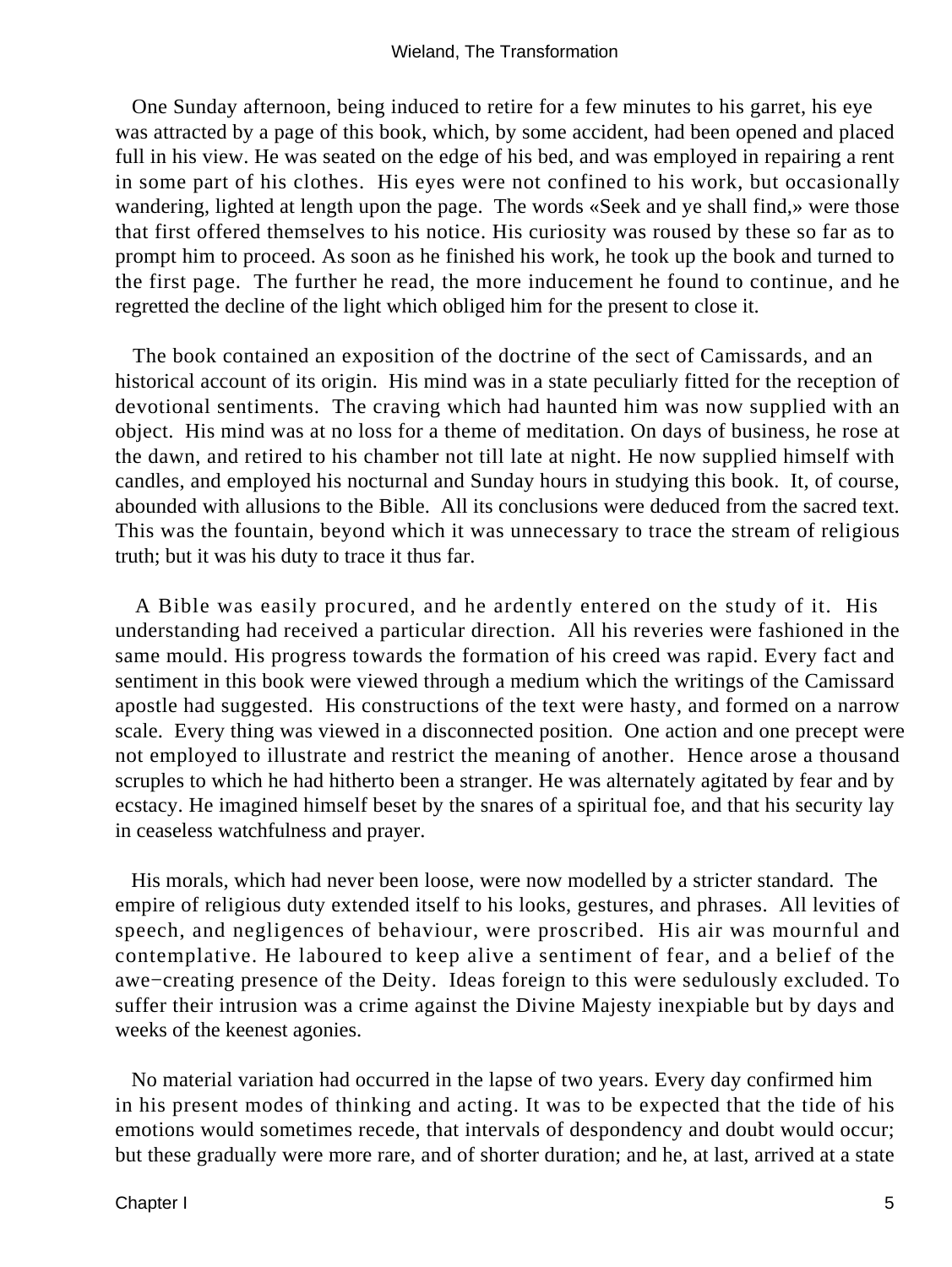considerably uniform in this respect.

 His apprenticeship was now almost expired. On his arrival of age he became entitled, by the will of my grand−father, to a small sum. This sum would hardly suffice to set him afloat as a trader in his present situation, and he had nothing to expect from the generosity of his master. Residence in England had, besides, become almost impossible, on account of his religious tenets. In addition to these motives for seeking a new habitation, there was another of the most imperious and irresistable necessity. He had imbibed an opinion that it was his duty to disseminate the truths of the gospel among the unbelieving nations. He was terrified at first by the perils and hardships to which the life of a missionary is exposed. This cowardice made him diligent in the invention of objections and excuses; but he found it impossible wholly to shake off the belief that such was the injunction of his duty. The belief, after every new conflict with his passions, acquired new strength; and, at length, he formed a resolution of complying with what he deemed the will of heaven.

 The North−American Indians naturally presented themselves as the first objects for this species of benevolence. As soon as his servitude expired, he converted his little fortune into money, and embarked for Philadelphia. Here his fears were revived, and a nearer survey of savage manners once more shook his resolution. For a while he relinquished his purpose, and purchasing a farm on Schuylkill, within a few miles of the city, set himself down to the cultivation of it. The cheapness of land, and the service of African slaves, which were then in general use, gave him who was poor in Europe all the advantages of wealth. He passed fourteen years in a thrifty and laborious manner. In this time new objects, new employments, and new associates appeared to have nearly obliterated the devout impressions of his youth. He now became acquainted with a woman of a meek and quiet disposition, and of slender acquirements like himself. He proffered his hand and was accepted.

 His previous industry had now enabled him to dispense with personal labour, and direct attention to his own concerns. He enjoyed leisure, and was visited afresh by devotional contemplation. The reading of the scriptures, and other religious books, became once more his favorite employment. His ancient belief relative to the conversion of the savage tribes, was revived with uncommon energy. To the former obstacles were now added the pleadings of parental and conjugal love. The struggle was long and vehement; but his sense of duty would not be stifled or enfeebled, and finally triumphed over every impediment.

 His efforts were attended with no permanent success. His exhortations had sometimes a temporary power, but more frequently were repelled with insult and derision. In pursuit of this object he encountered the most imminent perils, and underwent incredible fatigues, hunger, sickness, and solitude. The licence of savage passion, and the artifices of his depraved countrymen, all opposed themselves to his progress. His courage did not forsake him till there appeared no reasonable ground to hope for success. He desisted not till his heart was relieved from the supposed obligation to persevere. With his constitution somewhat decayed, he at length returned to his family. An interval of tranquillity succeeded.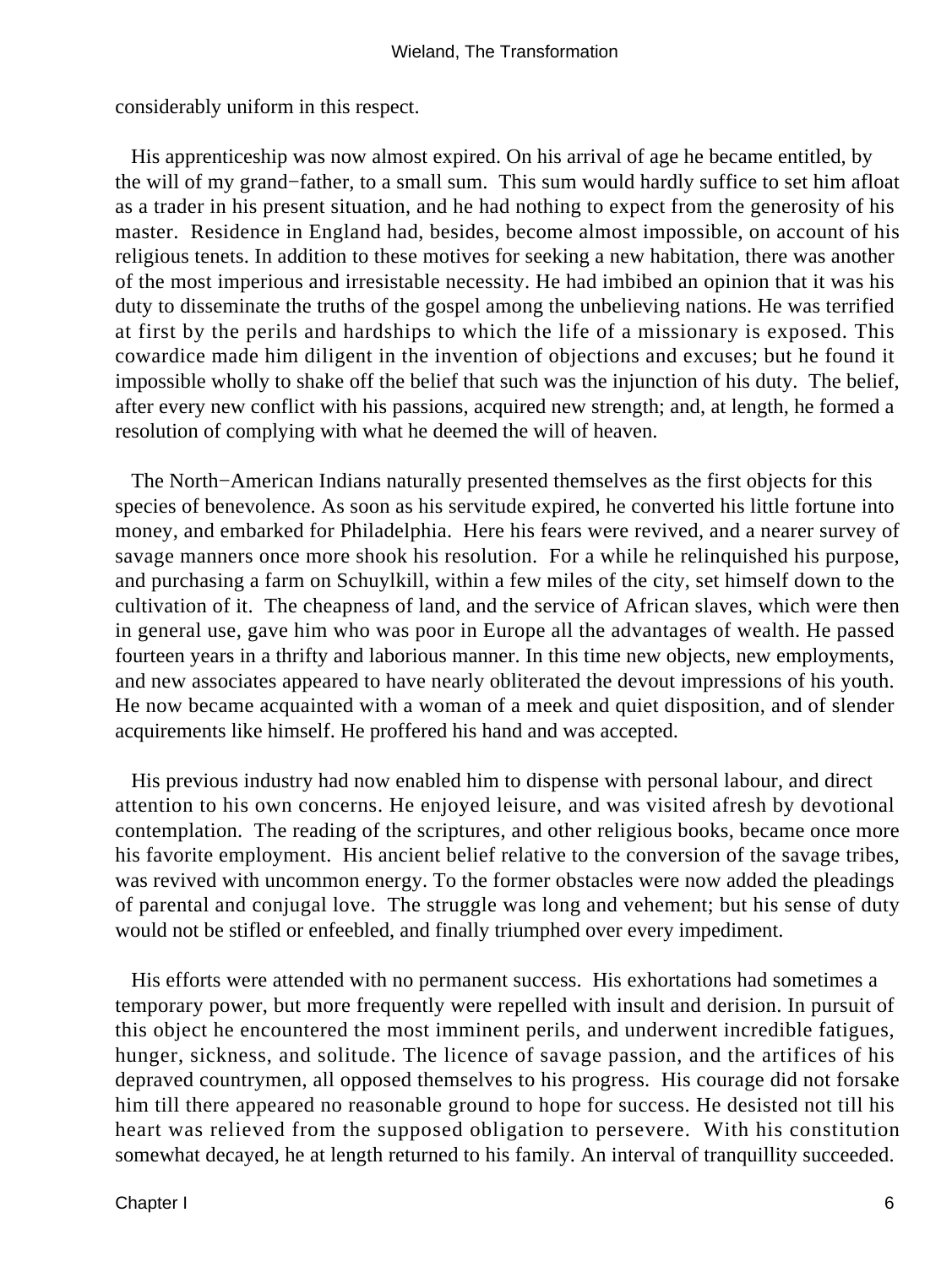He was frugal, regular, and strict in the performance of domestic duties. He allied himself with no sect, because he perfectly agreed with none. Social worship is that by which they are all distinguished; but this article found no place in his creed. He rigidly interpreted that precept which enjoins us, when we worship, to retire into solitude, and shut out every species of society. According to him devotion was not only a silent office, but must be performed alone. An hour at noon, and an hour at midnight were thus appropriated.

 At the distance of three hundred yards from his house, on the top of a rock whose sides were steep, rugged, and encumbered with dwarf cedars and stony asperities, he built what to a common eye would have seemed a summer−house. The eastern verge of this precipice was sixty feet above the river which flowed at its foot. The view before it consisted of a transparent current, fluctuating and rippling in a rocky channel, and bounded by a rising scene of cornfields and orchards. The edifice was slight and airy. It was no more than a circular area, twelve feet in diameter, whose flooring was the rock, cleared of moss and shrubs, and exactly levelled, edged by twelve Tuscan columns, and covered by an undulating dome. My father furnished the dimensions and outlines, but allowed the artist whom he employed to complete the structure on his own plan. It was without seat, table, or ornament of any kind.

 This was the temple of his Deity. Twice in twenty−four hours he repaired hither, unaccompanied by any human being. Nothing but physical inability to move was allowed to obstruct or postpone this visit. He did not exact from his family compliance with his example. Few men, equally sincere in their faith, were as sparing in their censures and restrictions, with respect to the conduct of others, as my father. The character of my mother was no less devout; but her education had habituated her to a different mode of worship. The loneliness of their dwelling prevented her from joining any established congregation; but she was punctual in the offices of prayer, and in the performance of hymns to her Saviour, after the manner of the disciples of Zinzendorf. My father refused to interfere in her arrangements. His own system was embraced not, accurately speaking, because it was the best, but because it had been expressly prescribed to him. Other modes, if practised by other persons, might be equally acceptable.

 His deportment to others was full of charity and mildness. A sadness perpetually overspread his features, but was unmingled with sternness or discontent. The tones of his voice, his gestures, his steps were all in tranquil unison. His conduct was characterised by a certain forbearance and humility, which secured the esteem of those to whom his tenets were most obnoxious. They might call him a fanatic and a dreamer, but they could not deny their veneration to his invincible candour and invariable integrity. His own belief of rectitude was the foundation of his happiness. This, however, was destined to find an end.

 Suddenly the sadness that constantly attended him was deepened. Sighs, and even tears, sometimes escaped him. To the expostulations of his wife he seldom answered any thing. When he designed to be communicative, he hinted that his peace of mind was flown, in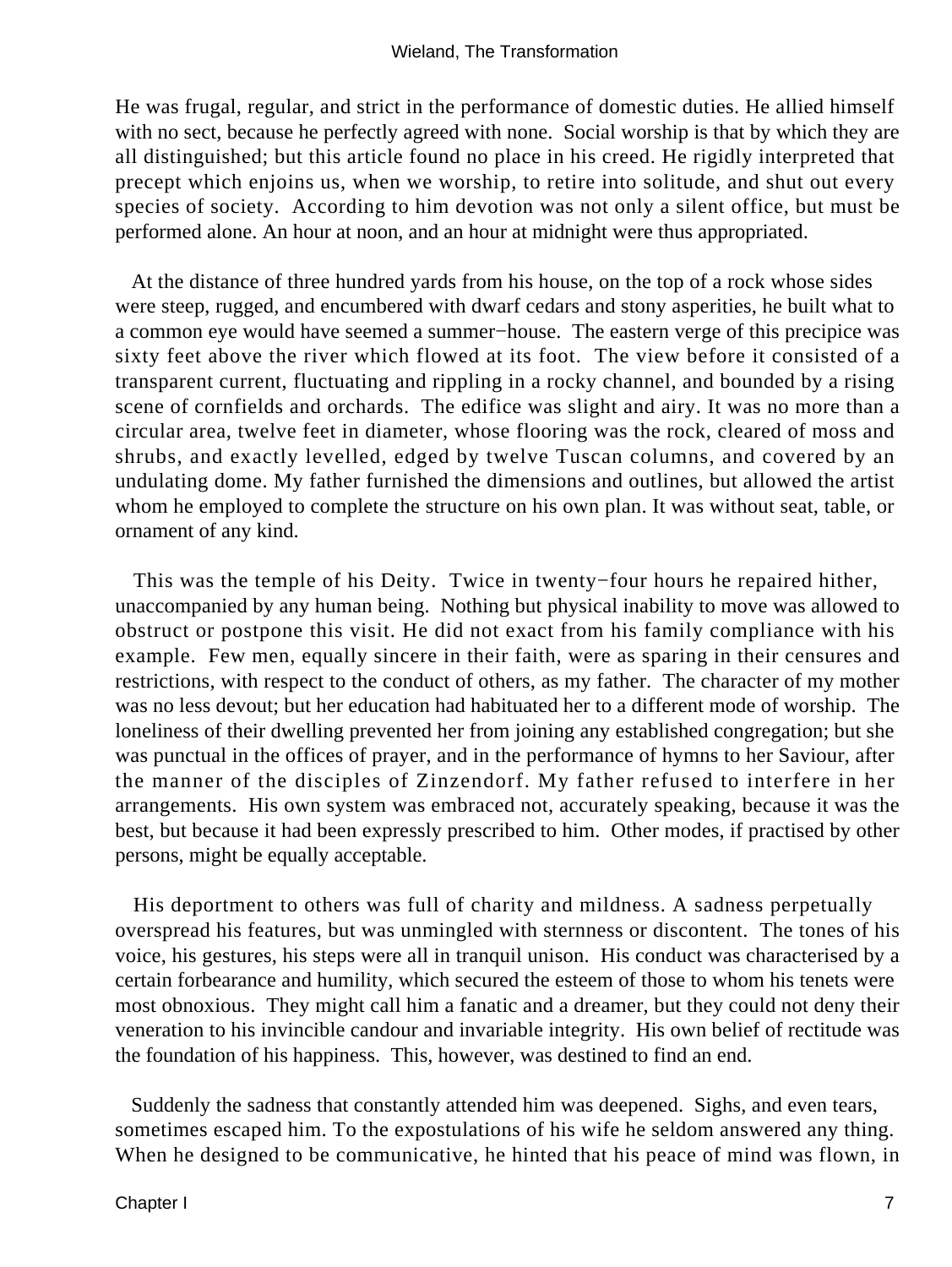consequence of deviation from his duty. A command had been laid upon him, which he had delayed to perform. He felt as if a certain period of hesitation and reluctance had been allowed him, but that this period was passed. He was no longer permitted to obey. The duty assigned to him was transferred, in consequence of his disobedience, to another, and all that remained was to endure the penalty.

 He did not describe this penalty. It appeared to be nothing more for some time than a sense of wrong. This was sufficiently acute, and was aggravated by the belief that his offence was incapable of expiation. No one could contemplate the agonies which he seemed to suffer without the deepest compassion. Time, instead of lightening the burthen, appeared to add to it. At length he hinted to his wife, that his end was near. His imagination did not prefigure the mode or the time of his decease, but was fraught with an incurable persuasion that his death was at hand. He was likewise haunted by the belief that the kind of death that awaited him was strange and terrible. His anticipations were thus far vague and indefinite; but they sufficed to poison every moment of his being, and devote him to ceaseless anguish.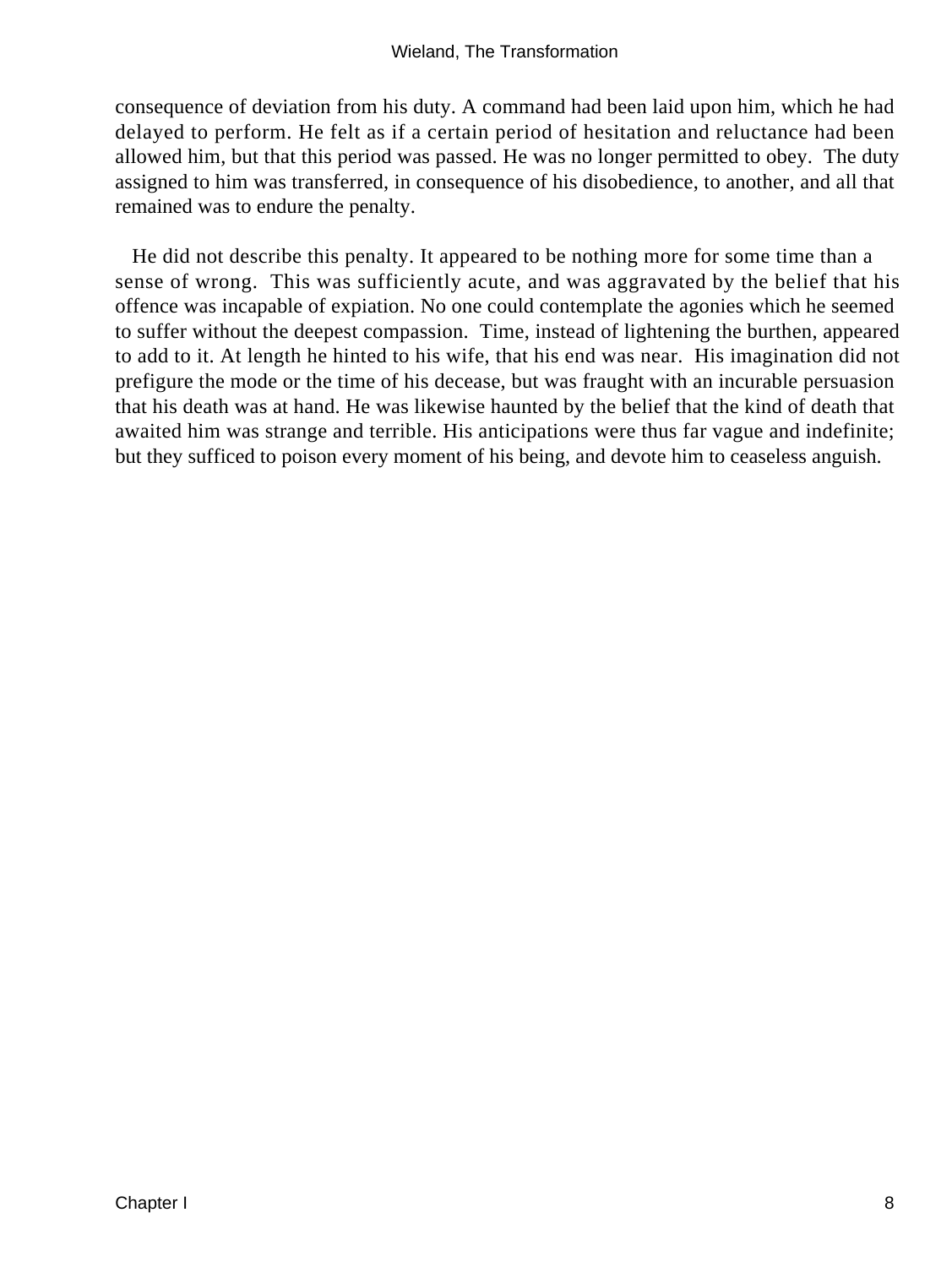### **[Chapter II](#page-172-0)**

*E*arly in the morning of a sultry day in August, he left Mettingen, to go to the city. He had seldom passed a day from home since his return from the shores of the Ohio. Some urgent engagements at this time existed, which would not admit of further delay. He returned in the evening, but appeared to be greatly oppressed with fatigue. His silence and dejection were likewise in a more than ordinary degree conspicuous. My mother's brother, whose profession was that of a surgeon, chanced to spend this night at our house. It was from him that I have frequently received an exact account of the mournful catastrophe that followed.

 As the evening advanced, my father's inquietudes increased. He sat with his family as usual, but took no part in their conversation. He appeared fully engrossed by his own reflections. Occasionally his countenance exhibited tokens of alarm; he gazed stedfastly and wildly at the ceiling; and the exertions of his companions were scarcely sufficient to interrupt his reverie. On recovering from these fits, he expressed no surprize; but pressing his hand to his head, complained, in a tremulous and terrified tone, that his brain was scorched to cinders. He would then betray marks of insupportable anxiety.

 My uncle perceived, by his pulse, that he was indisposed, but in no alarming degree, and ascribed appearances chiefly to the workings of his mind. He exhorted him to recollection and composure, but in vain. At the hour of repose he readily retired to his chamber. At the persuasion of my mother he even undressed and went to bed. Nothing could abate his restlessness. He checked her tender expostulations with some sternness. «Be silent,» said he, «for that which I feel there is but one cure, and that will shortly come. You can help me nothing. Look to your own condition, and pray to God to strengthen you under the calamities that await you.» «What am I to fear?» she answered. «What terrible disaster is it that you think of?» «Peace – as yet I know it not myself, but come it will, and shortly.» She repeated her inquiries and doubts; but he suddenly put an end to the discourse, by a stern command to be silent.

 She had never before known him in this mood. Hitherto all was benign in his deportment. Her heart was pierced with sorrow at the contemplation of this change. She was utterly unable to account for it, or to figure to herself the species of disaster that was menaced.

 Contrary to custom, the lamp, instead of being placed on the hearth, was left upon the table. Over it against the wall there hung a small clock, so contrived as to strike a very hard stroke at the end of every sixth hour. That which was now approaching was the signal for retiring to the fane at which he addressed his devotions. Long habit had occasioned him to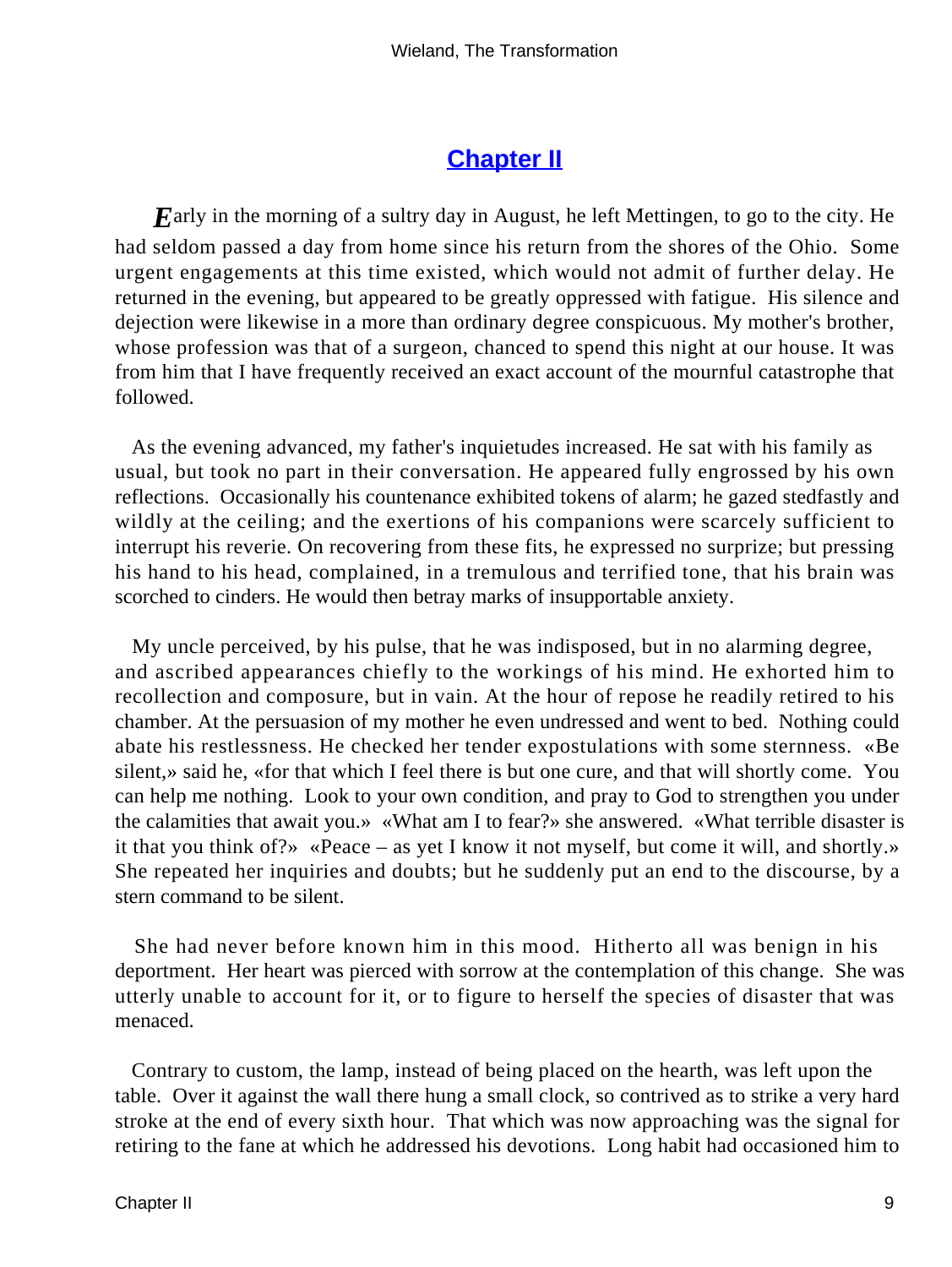be always awake at this hour, and the toll was instantly obeyed.

 Now frequent and anxious glances were cast at the clock. Not a single movement of the index appeared to escape his notice. As the hour verged towards twelve his anxiety visibly augmented. The trepidations of my mother kept pace with those of her husband; but she was intimidated into silence. All that was left to her was to watch every change of his features, and give vent to her sympathy in tears.

 At length the hour was spent, and the clock tolled. The sound appeared to communicate a shock to every part of my father's frame. He rose immediately, and threw over himself a loose gown. Even this office was performed with difficulty, for his joints trembled, and his teeth chattered with dismay. At this hour his duty called him to the rock, and my mother naturally concluded that it was thither he intended to repair. Yet these incidents were so uncommon, as to fill her with astonishment and foreboding. She saw him leave the room, and heard his steps as they hastily descended the stairs. She half resolved to rise and pursue him, but the wildness of the scheme quickly suggested itself. He was going to a place whither no power on earth could induce him to suffer an attendant.

 The window of her chamber looked toward the rock. The atmosphere was clear and calm, but the edifice could not be discovered at that distance through the dusk. My mother's anxiety would not allow her to remain where she was. She rose, and seated herself at the window. She strained her sight to get a view of the dome, and of the path that led to it. The first painted itself with sufficient distinctness on her fancy, but was undistinguishable by the eye from the rocky mass on which it was erected. The second could be imperfectly seen; but her husband had already passed, or had taken a different direction.

 What was it that she feared? Some disaster impended over her husband or herself. He had predicted evils, but professed himself ignorant of what nature they were. When were they to come? Was this night, or this hour to witness the accomplishment? She was tortured with impatience, and uncertainty. All her fears were at present linked to his person, and she gazed at the clock, with nearly as much eagerness as my father had done, in expectation of the next hour.

 An half hour passed away in this state of suspence. Her eyes were fixed upon the rock; suddenly it was illuminated. A light proceeding from the edifice, made every part of the scene visible. A gleam diffused itself over the intermediate space, and instantly a loud report, like the explosion of a mine, followed. She uttered an involuntary shriek, but the new sounds that greeted her ear, quickly conquered her surprise. They were piercing shrieks, and uttered without intermission. The gleams which had diffused themselves far and wide were in a moment withdrawn, but the interior of the edifice was filled with rays.

 The first suggestion was that a pistol was discharged, and that the structure was on fire. She did not allow herself time to meditate a second thought, but rushed into the entry and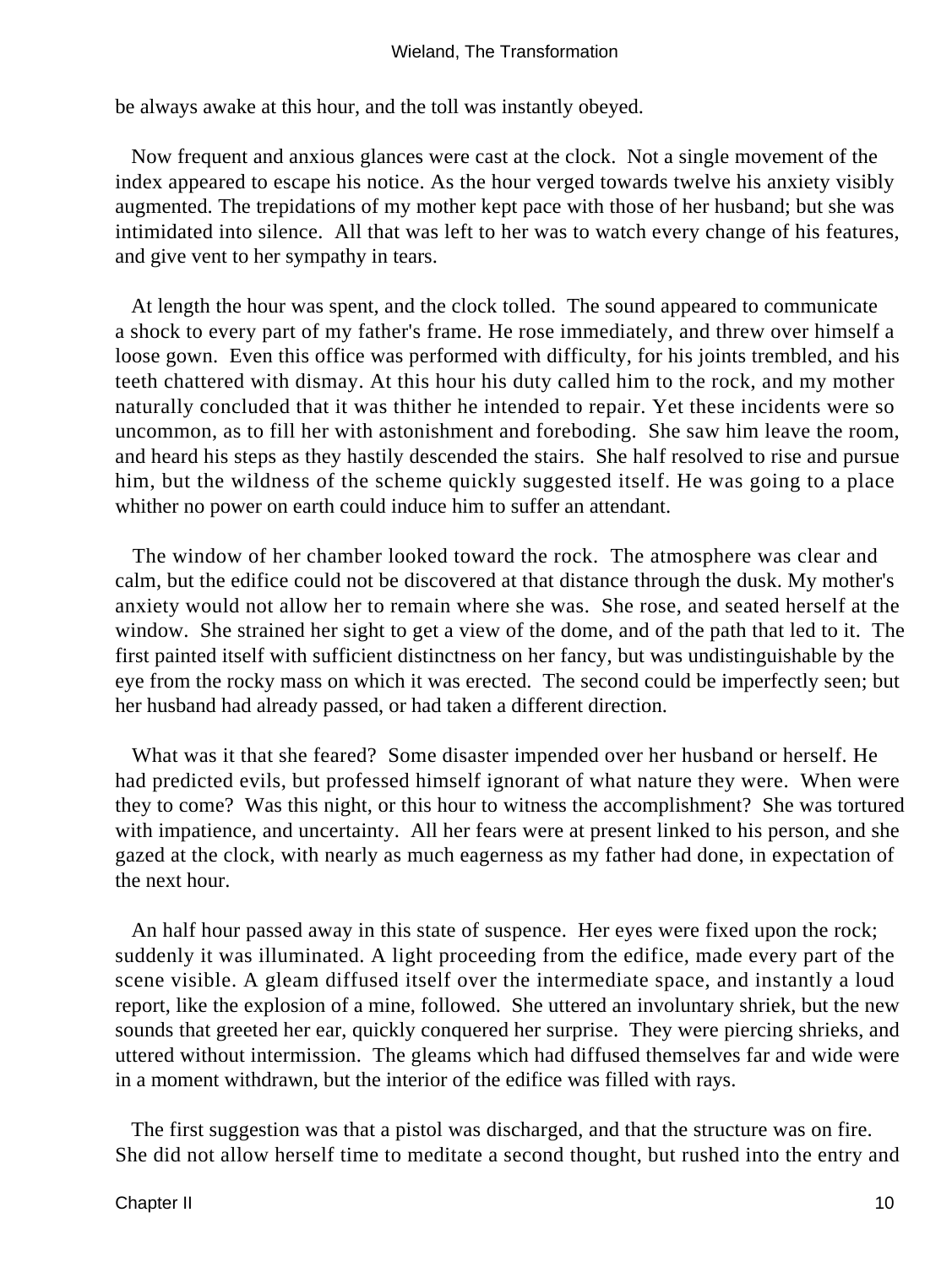knocked loudly at the door of her brother's chamber. My uncle had been previously roused by the noise, and instantly flew to the window. He also imagined what he saw to be fire. The loud and vehement shrieks which succeeded the first explosion, seemed to be an invocation of succour. The incident was inexplicable; but he could not fail to perceive the propriety of hastening to the spot. He was unbolting the door, when his sister's voice was heard on the outside conjuring him to come forth.

 He obeyed the summons with all the speed in his power. He stopped not to question her, but hurried down stairs and across the meadow which lay between the house and the rock. The shrieks were no longer to be heard; but a blazing light was clearly discernible between the columns of the temple. Irregular steps, hewn in the stone, led him to the summit. On three sides, this edifice touched the very verge of the cliff. On the fourth side, which might be regarded as the front, there was an area of small extent, to which the rude staircase conducted you. My uncle speedily gained this spot. His strength was for a moment exhausted by his haste. He paused to rest himself. Meanwhile he bent the most vigilant attention towards the object before him.

 Within the columns he beheld what he could no better describe, than by saying that it resembled a cloud impregnated with light. It had the brightness of flame, but was without its upward motion. It did not occupy the whole area, and rose but a few feet above the floor. No part of the building was on fire. This appearance was astonishing. He approached the temple. As he went forward the light retired, and, when he put his feet within the apartment, utterly vanished. The suddenness of this transition increased the darkness that succeeded in a tenfold degree. Fear and wonder rendered him powerless. An occurrence like this, in a place assigned to devotion, was adapted to intimidate the stoutest heart.

 His wandering thoughts were recalled by the groans of one near him. His sight gradually recovered its power, and he was able to discern my father stretched on the floor. At that moment, my mother and servants arrived with a lanthorn, and enabled my uncle to examine more closely this scene. My father, when he left the house, besides a loose upper vest and slippers, wore a shirt and drawers. Now he was naked, his skin throughout the greater part of his body was scorched and bruised. His right arm exhibited marks as of having been struck by some heavy body. His clothes had been removed, and it was not immediately perceived that they were reduced to ashes. His slippers and his hair were untouched.

 He was removed to his chamber, and the requisite attention paid to his wounds, which gradually became more painful. A mortification speedily shewed itself in the arm, which had been most hurt. Soon after, the other wounded parts exhibited the like appearance.

 Immediately subsequent to this disaster, my father seemed nearly in a state of insensibility. He was passive under every operation. He scarcely opened his eyes, and was with difficulty prevailed upon to answer the questions that were put to him. By his imperfect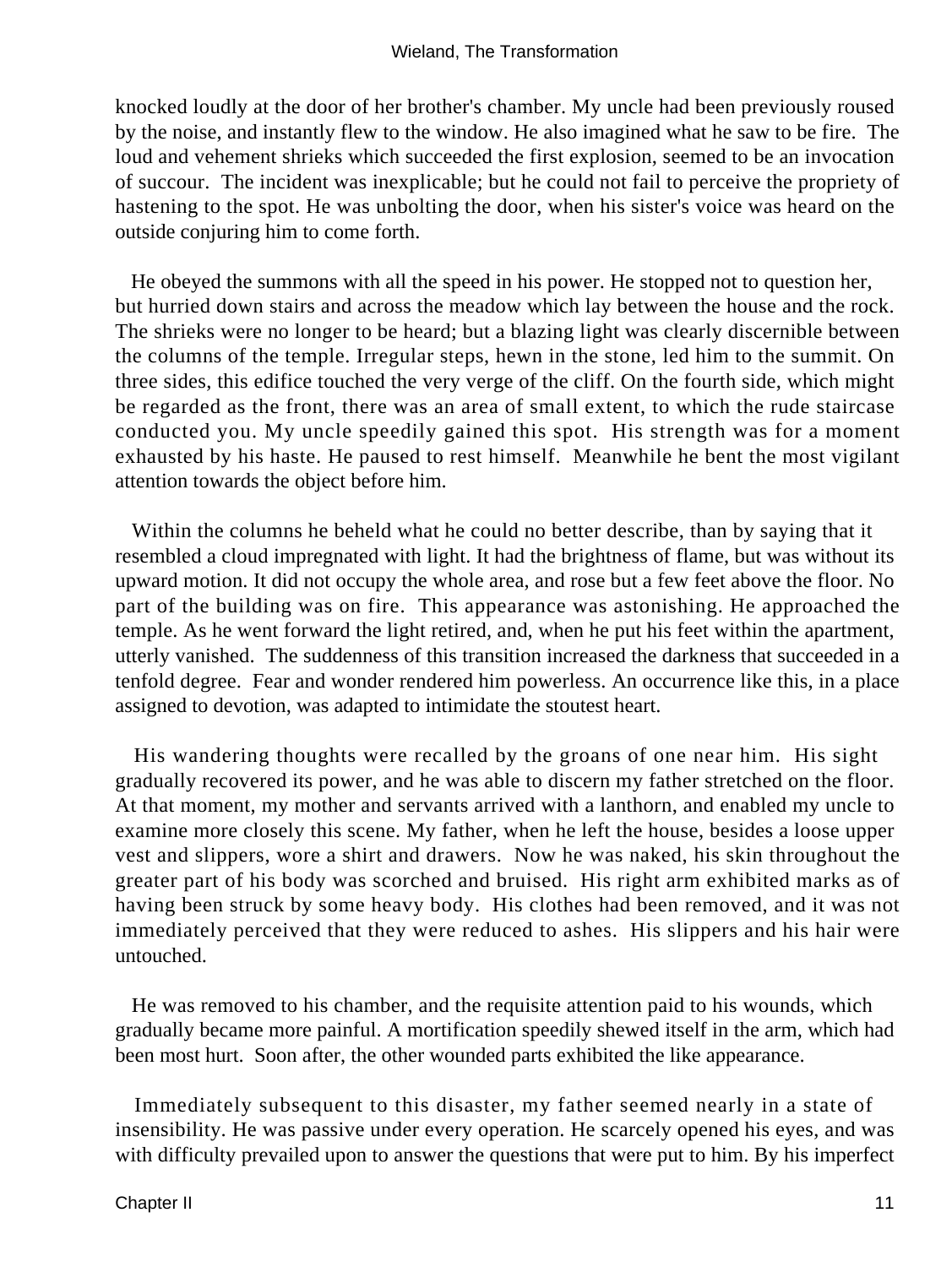account, it appeared, that while engaged in silent orisons, with thoughts full of confusion and anxiety, a faint gleam suddenly shot athwart the apartment. His fancy immediately pictured to itself, a person bearing a lamp. It seemed to come from behind. He was in the act of turning to examine the visitant, when his right arm received a blow from a heavy club. At the same instant, a very bright spark was seen to light upon his clothes. In a moment, the whole was reduced to ashes. This was the sum of the information which he chose to give. There was somewhat in his manner that indicated an imperfect tale. My uncle was inclined to believe that half the truth had been suppressed.

 Meanwhile, the disease thus wonderfully generated, betrayed more terrible symptoms. Fever and delirium terminated in lethargic slumber, which, in the course of two hours, gave place to death. Yet not till insupportable exhalations and crawling putrefaction had driven from his chamber and the house every one whom their duty did not detain.

 Such was the end of my father. None surely was ever more mysterious. When we recollect his gloomy anticipations and unconquerable anxiety; the security from human malice which his character, the place, and the condition of the times, might be supposed to confer; the purity and cloudlessness of the atmosphere, which rendered it impossible that lightning was the cause; what are the conclusions that we must form?

 The prelusive gleam, the blow upon his arm, the fatal spark, the explosion heard so far, the fiery cloud that environed him, without detriment to the structure, though composed of combustible materials, the sudden vanishing of this cloud at my uncle's approach – what is the inference to be drawn from these facts? Their truth cannot be doubted. My uncle's testimony is peculiarly worthy of credit, because no man's temper is more sceptical, and his belief is unalterably attached to natural causes.

 I was at this time a child of six years of age. The impressions that were then made upon me, can never be effaced. I was ill qualified to judge respecting what was then passing; but as I advanced in age, and became more fully acquainted with these facts, they oftener became the subject of my thoughts. Their resemblance to recent events revived them with new force in my memory, and made me more anxious to explain them. Was this the penalty of disobedience? this the stroke of a vindictive and invisible hand? Is it a fresh proof that the Divine Ruler interferes in human affairs, meditates an end, selects, and commissions his agents, and enforces, by unequivocal sanctions, submission to his will? Or, was it merely the irregular expansion of the fluid that imparts warmth to our heart and our blood, caused by the fatigue of the preceding day, or flowing, by established laws, from the condition of his thoughts?\*

 \*A case, in its symptoms exactly parallel to this, is published in one of the Journals of Florence. See, likewise, similar cases reported by Messrs. Merille and Muraire, in the «Journal de Medicine,» for February and May, 1783. The researches of Maffei and Fontana have thrown some light upon this subject.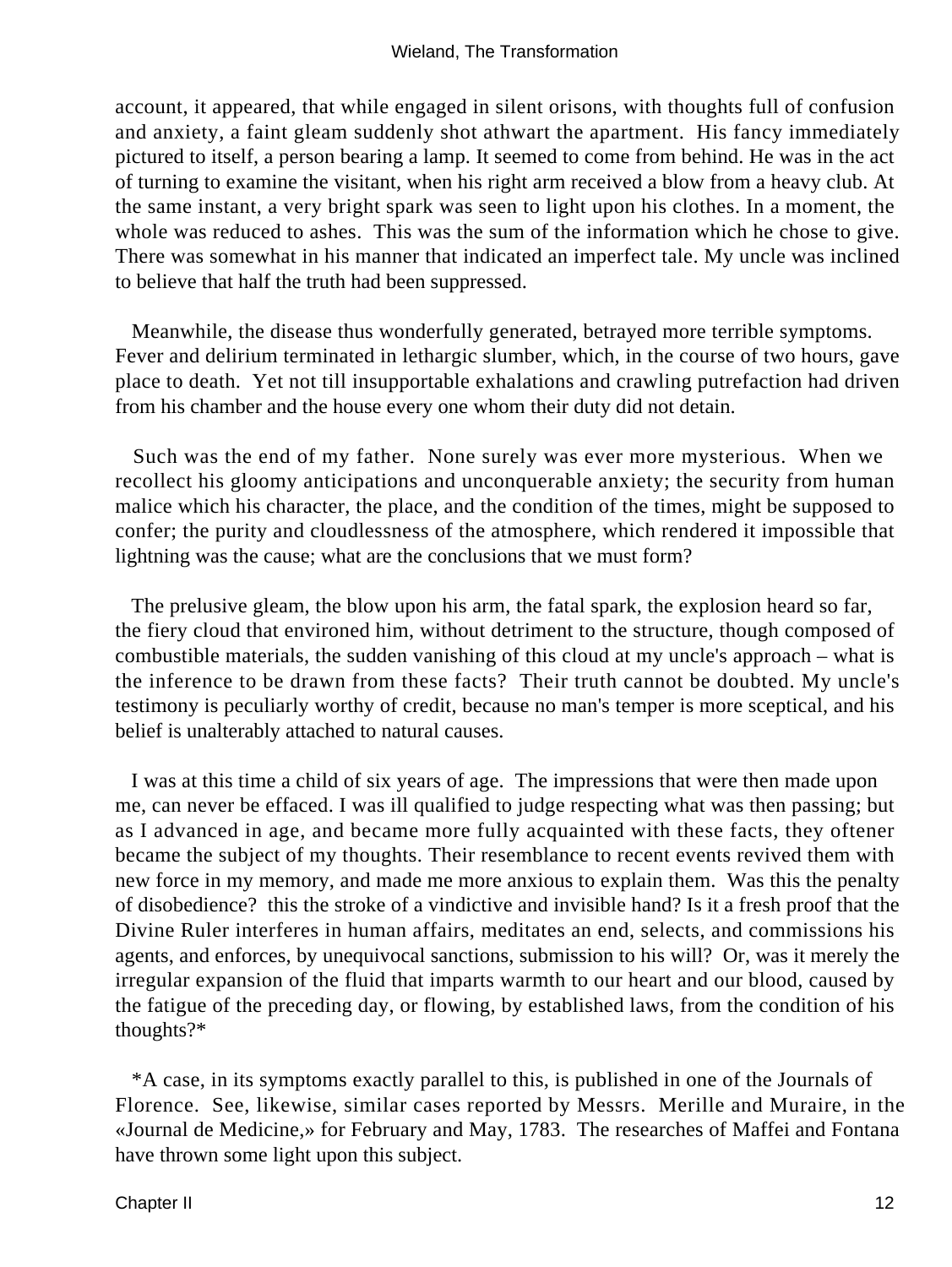## **[Chapter III](#page-172-0)**

The shock which this disastrous occurrence occasioned to my mother, was the foundation of a disease which carried her, in a few months, to the grave. My brother and myself were children at this time, and were now reduced to the condition of orphans. The property which our parents left was by no means inconsiderable. It was entrusted to faithful hands, till we should arrive at a suitable age. Meanwhile, our education was assigned to a maiden aunt who resided in the city, and whose tenderness made us in a short time cease to regret that we had lost a mother.

 The years that succeeded were tranquil and happy. Our lives were molested by few of those cares that are incident to childhood. By accident more than design, the indulgence and yielding temper of our aunt was mingled with resolution and stedfastness. She seldom deviated into either extreme of rigour or lenity. Our social pleasures were subject to no unreasonable restraints. We were instructed in most branches of useful knowledge, and were saved from the corruption and tyranny of colleges and boarding−schools.

 Our companions were chiefly selected from the children of our neighbours. Between one of these and my brother, there quickly grew the most affectionate intimacy. Her name was Catharine Pleyel. She was rich, beautiful, and contrived to blend the most bewitching softness with the most exuberant vivacity. The tie by which my brother and she were united, seemed to add force to the love which I bore her, and which was amply returned. Between her and myself there was every circumstance tending to produce and foster friendship. Our sex and age were the same. We lived within sight of each other's abode. Our tempers were remarkably congenial, and the superintendants of our education not only prescribed to us the same pursuits, but allowed us to cultivate them together.

 Every day added strength to the triple bonds that united us. We gradually withdrew ourselves from the society of others, and found every moment irksome that was not devoted to each other. My brother's advance in age made no change in our situation. It was determined that his profession should be agriculture. His fortune exempted him from the necessity of personal labour. The task to be performed by him was nothing more than superintendance. The skill that was demanded by this was merely theoretical, and was furnished by casual inspection, or by closet study. The attention that was paid to this subject did not seclude him for any long time from us, on whom time had no other effect than to augment our impatience in the absence of each other and of him. Our tasks, our walks, our music, were seldom performed but in each other's company.

 It was easy to see that Catharine and my brother were born for each other. The passion which they mutually entertained quickly broke those bounds which extreme youth had set to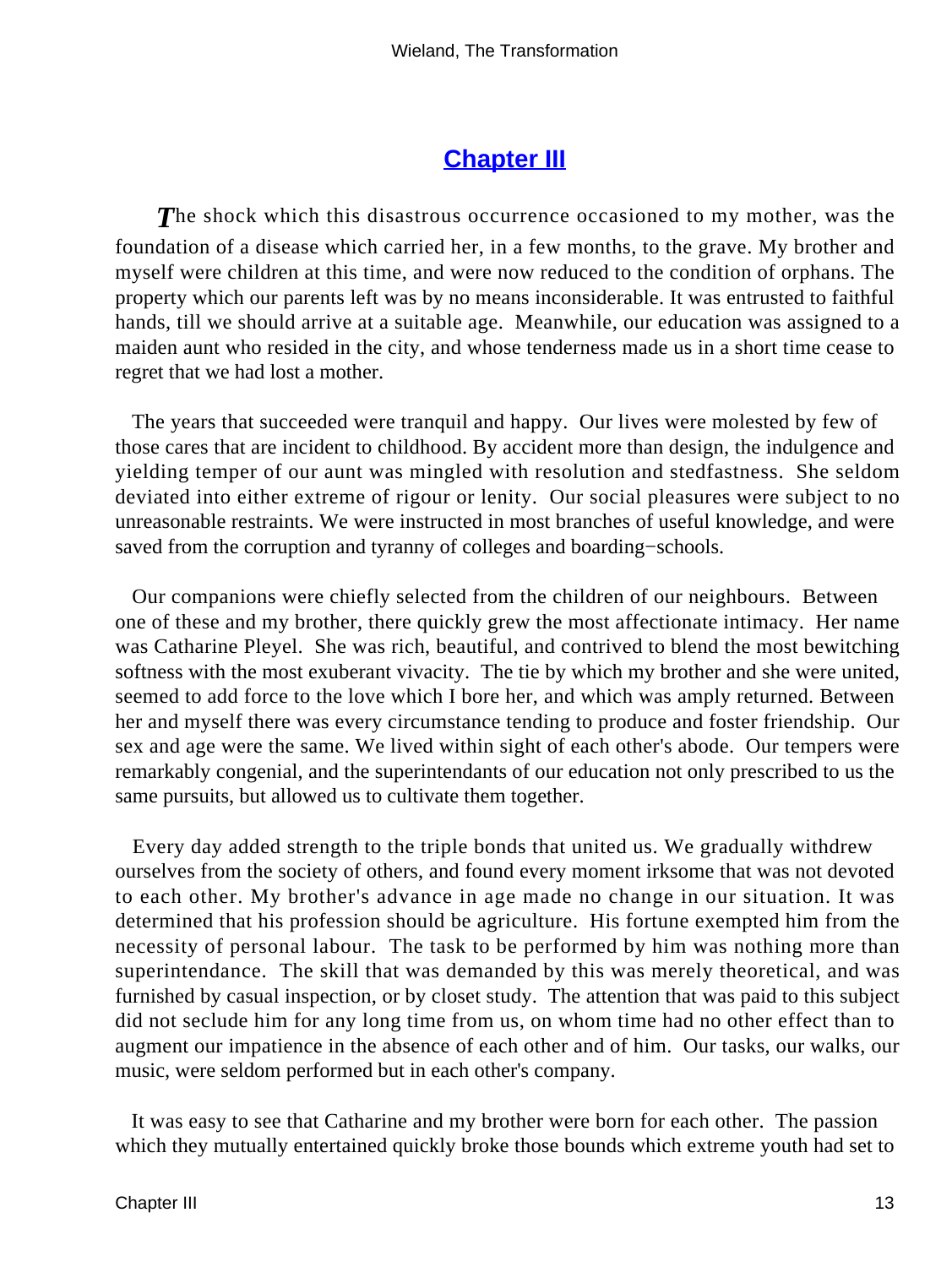it; confessions were made or extorted, and their union was postponed only till my brother had passed his minority. The previous lapse of two years was constantly and usefully employed.

 O my brother! But the task I have set myself let me perform with steadiness. The felicity of that period was marred by no gloomy anticipations. The future, like the present, was serene. Time was supposed to have only new delights in store. I mean not to dwell on previous incidents longer than is necessary to illustrate or explain the great events that have since happened. The nuptial day at length arrived. My brother took possession of the house in which he was born, and here the long protracted marriage was solemnized.

 My father's property was equally divided between us. A neat dwelling, situated on the bank of the river, three quarters of a mile from my brother's, was now occupied by me. These domains were called, from the name of the first possessor, Mettingen. I can scarcely account for my refusing to take up my abode with him, unless it were from a disposition to be an economist of pleasure. Self−denial, seasonably exercised, is one means of enhancing our gratifications. I was, beside, desirous of administering a fund, and regulating an household, of my own. The short distance allowed us to exchange visits as often as we pleased. The walk from one mansion to the other was no undelightful prelude to our interviews. I was sometimes their visitant, and they, as frequently, were my guests.

 Our education had been modelled by no religious standard. We were left to the guidance of our own understanding, and the casual impressions which society might make upon us. My friend's temper, as well as my own, exempted us from much anxiety on this account. It must not be supposed that we were without religion, but with us it was the product of lively feelings, excited by reflection on our own happiness, and by the grandeur of external nature. We sought not a basis for our faith, in the weighing of proofs, and the dissection of creeds. Our devotion was a mixed and casual sentiment, seldom verbally expressed, or solicitously sought, or carefully retained. In the midst of present enjoyment, no thought was bestowed on the future. As a consolation in calamity religion is dear. But calamity was yet at a distance, and its only tendency was to heighten enjoyments which needed not this addition to satisfy every craving.

 My brother's situation was somewhat different. His deportment was grave, considerate, and thoughtful. I will not say whether he was indebted to sublimer views for this disposition. Human life, in his opinion, was made up of changeable elements, and the principles of duty were not easily unfolded. The future, either as anterior, or subsequent to death, was a scene that required some preparation and provision to be made for it. These positions we could not deny, but what distinguished him was a propensity to ruminate on these truths. The images that visited us were blithsome and gay, but those with which he was most familiar were of an opposite hue. They did not generate affliction and fear, but they diffused over his behaviour a certain air of forethought and sobriety. The principal effect of this temper was visible in his features and tones. These, in general, bespoke a sort of thrilling melancholy. I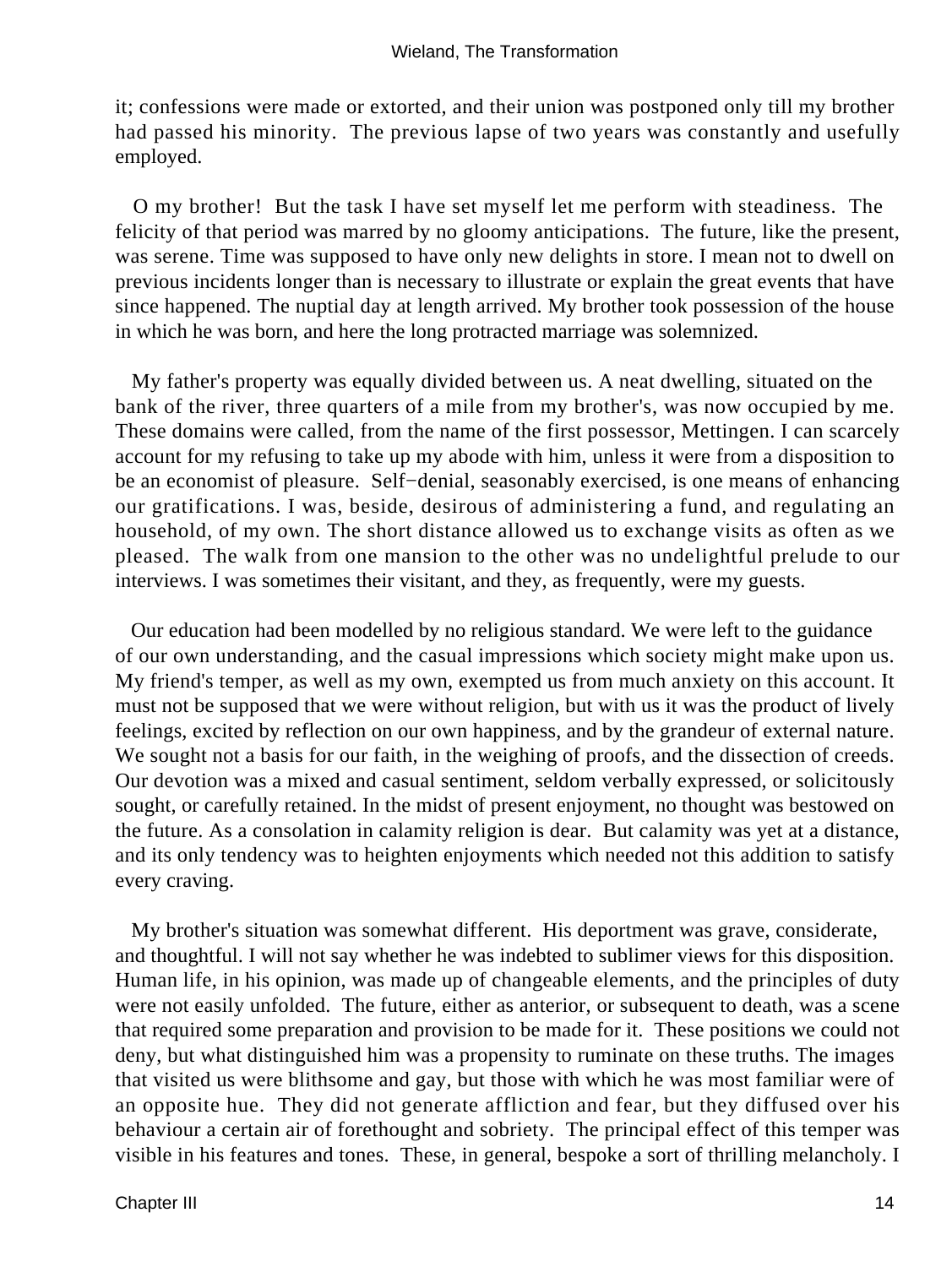scarcely ever knew him to laugh. He never accompanied the lawless mirth of his companions with more than a smile, but his conduct was the same as ours.

 He partook of our occupations and amusements with a zeal not less than ours, but of a different kind. The diversity in our temper was never the parent of discord, and was scarcely a topic of regret. The scene was variegated, but not tarnished or disordered by it. It hindered the element in which we moved from stagnating. Some agitation and concussion is requisite to the due exercise of human understanding. In his studies, he pursued an austerer and more arduous path. He was much conversant with the history of religious opinions, and took pains to ascertain their validity. He deemed it indispensable to examine the ground of his belief, to settle the relation between motives and actions, the criterion of merit, and the kinds and properties of evidence.

 There was an obvious resemblance between him and my father, in their conceptions of the importance of certain topics, and in the light in which the vicissitudes of human life were accustomed to be viewed. Their characters were similar, but the mind of the son was enriched by science, and embellished with literature.

 The temple was no longer assigned to its ancient use. From an Italian adventurer, who erroneously imagined that he could find employment for his skill, and sale for his sculptures in America, my brother had purchased a bust of Cicero. He professed to have copied this piece from an antique dug up with his own hands in the environs of Modena. Of the truth of his assertions we were not qualified to judge; but the marble was pure and polished, and we were contented to admire the performance, without waiting for the sanction of connoisseurs. We hired the same artist to hew a suitable pedestal from a neighbouring quarry. This was placed in the temple, and the bust rested upon it. Opposite to this was a harpsichord, sheltered by a temporary roof from the weather. This was the place of resort in the evenings of summer. Here we sung, and talked, and read, and occasionally banqueted. Every joyous and tender scene most dear to my memory, is connected with this edifice. Here the performances of our musical and poetical ancestor were rehearsed. Here my brother's children received the rudiments of their education; here a thousand conversations, pregnant with delight and improvement, took place; and here the social affections were accustomed to expand, and the tear of delicious sympathy to be shed.

 My brother was an indefatigable student. The authors whom he read were numerous, but the chief object of his veneration was Cicero. He was never tired of conning and rehearsing his productions. To understand them was not sufficient. He was anxious to discover the gestures and cadences with which they ought to be delivered. He was very scrupulous in selecting a true scheme of pronunciation for the Latin tongue, and in adapting it to the words of his darling writer. His favorite occupation consisted in embellishing his rhetoric with all the proprieties of gesticulation and utterance.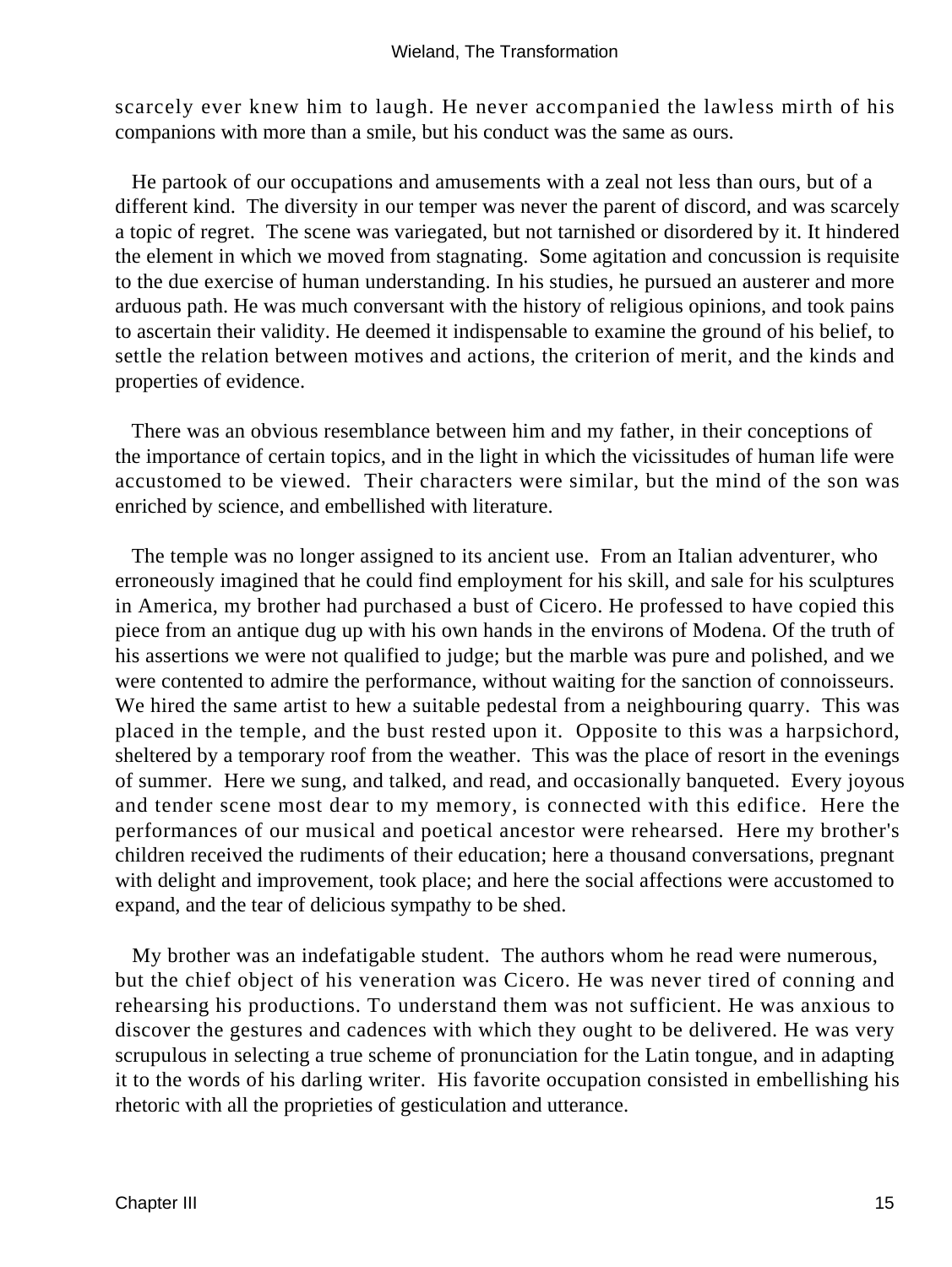Not contented with this, he was diligent in settling and restoring the purity of the text. For this end, he collected all the editions and commentaries that could be procured, and employed months of severe study in exploring and comparing them. He never betrayed more satisfaction than when he made a discovery of this kind.

 It was not till the addition of Henry Pleyel, my friend's only brother, to our society, that his passion for Roman eloquence was countenanced and fostered by a sympathy of tastes. This young man had been some years in Europe. We had separated at a very early age, and he was now returned to spend the remainder of his days among us.

 Our circle was greatly enlivened by the accession of a new member. His conversation abounded with novelty. His gaiety was almost boisterous, but was capable of yielding to a grave deportment when the occasion required it. His discernment was acute, but he was prone to view every object merely as supplying materials for mirth. His conceptions were ardent but ludicrous, and his memory, aided, as he honestly acknowledged, by his invention, was an inexhaustible fund of entertainment.

 His residence was at the same distance below the city as ours was above, but there seldom passed a day without our being favoured with a visit. My brother and he were endowed with the same attachment to the Latin writers; and Pleyel was not behind his friend in his knowledge of the history and metaphysics of religion. Their creeds, however, were in many respects opposite. Where one discovered only confirmations of his faith, the other could find nothing but reasons for doubt. Moral necessity, and calvinistic inspiration, were the props on which my brother thought proper to repose. Pleyel was the champion of intellectual liberty, and rejected all guidance but that of his reason. Their discussions were frequent, but, being managed with candour as well as with skill, they were always listened to by us with avidity and benefit.

 Pleyel, like his new friends, was fond of music and poetry. Henceforth our concerts consisted of two violins, an harpsichord, and three voices. We were frequently reminded how much happiness depends upon society. This new friend, though, before his arrival, we were sensible of no vacuity, could not now be spared. His departure would occasion a void which nothing could fill, and which would produce insupportable regret. Even my brother, though his opinions were hourly assailed, and even the divinity of Cicero contested, was captivated with his friend, and laid aside some part of his ancient gravity at Pleyel's approach.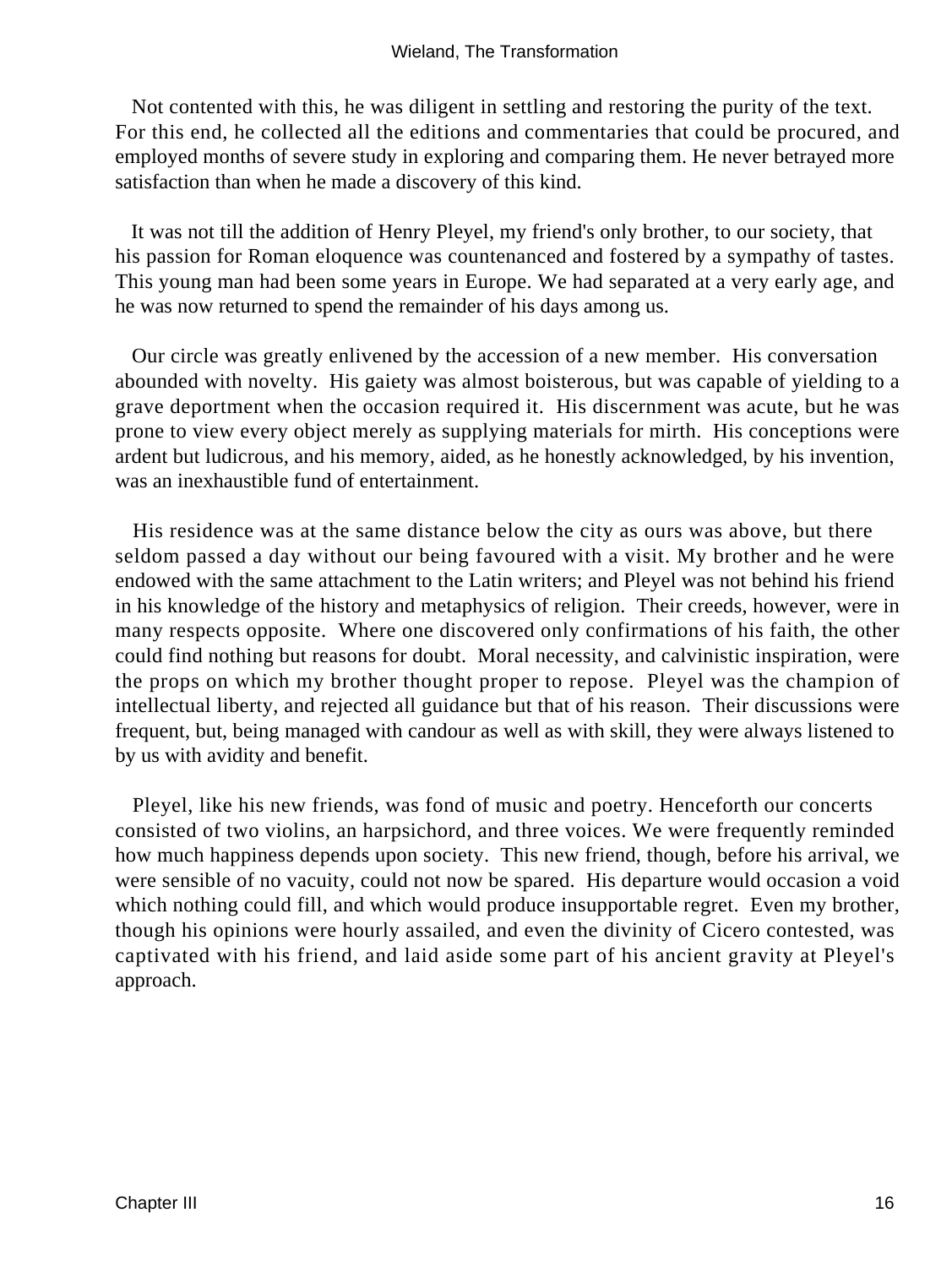## **[Chapter IV](#page-172-0)**

*S*ix years of uninterrupted happiness had rolled away, since my brother's marriage. The sound of war had been heard, but it was at such a distance as to enhance our enjoyment by affording objects of comparison. The Indians were repulsed on the one side, and Canada was conquered on the other. Revolutions and battles, however calamitous to those who occupied the scene, contributed in some sort to our happiness, by agitating our minds with curiosity, and furnishing causes of patriotic exultation. Four children, three of whom were of an age to compensate, by their personal and mental progress, the cares of which they had been, at a more helpless age, the objects, exercised my brother's tenderness. The fourth was a charming babe that promised to display the image of her mother, and enjoyed perfect health. To these were added a sweet girl fourteen years old, who was loved by all of us, with an affection more than parental.

 Her mother's story was a mournful one. She had come hither from England when this child was an infant, alone, without friends, and without money. She appeared to have embarked in a hasty and clandestine manner. She passed three years of solitude and anguish under my aunt's protection, and died a martyr to woe; the source of which she could, by no importunities, be prevailed upon to unfold. Her education and manners bespoke her to be of no mean birth. Her last moments were rendered serene, by the assurances she received from my aunt, that her daughter should experience the same protection that had been extended to herself.

 On my brother's marriage, it was agreed that she should make a part of his family. I cannot do justice to the attractions of this girl. Perhaps the tenderness she excited might partly originate in her personal resemblance to her mother, whose character and misfortunes were still fresh in our remembrance. She was habitually pensive, and this circumstance tended to remind the spectator of her friendless condition; and yet that epithet was surely misapplied in this case. This being was cherished by those with whom she now resided, with unspeakable fondness. Every exertion was made to enlarge and improve her mind. Her safety was the object of a solicitude that almost exceeded the bounds of discretion. Our affection indeed could scarcely transcend her merits. She never met my eye, or occurred to my reflections, without exciting a kind of enthusiasm. Her softness, her intelligence, her equanimity, never shall I see surpassed. I have often shed tears of pleasure at her approach, and pressed her to my bosom in an agony of fondness.

 While every day was adding to the charms of her person, and the stores of her mind, there occurred an event which threatened to deprive us of her. An officer of some rank, who had been disabled by a wound at Quebec, had employed himself, since the ratification of peace, in travelling through the colonies. He remained a considerable period at Philadelphia,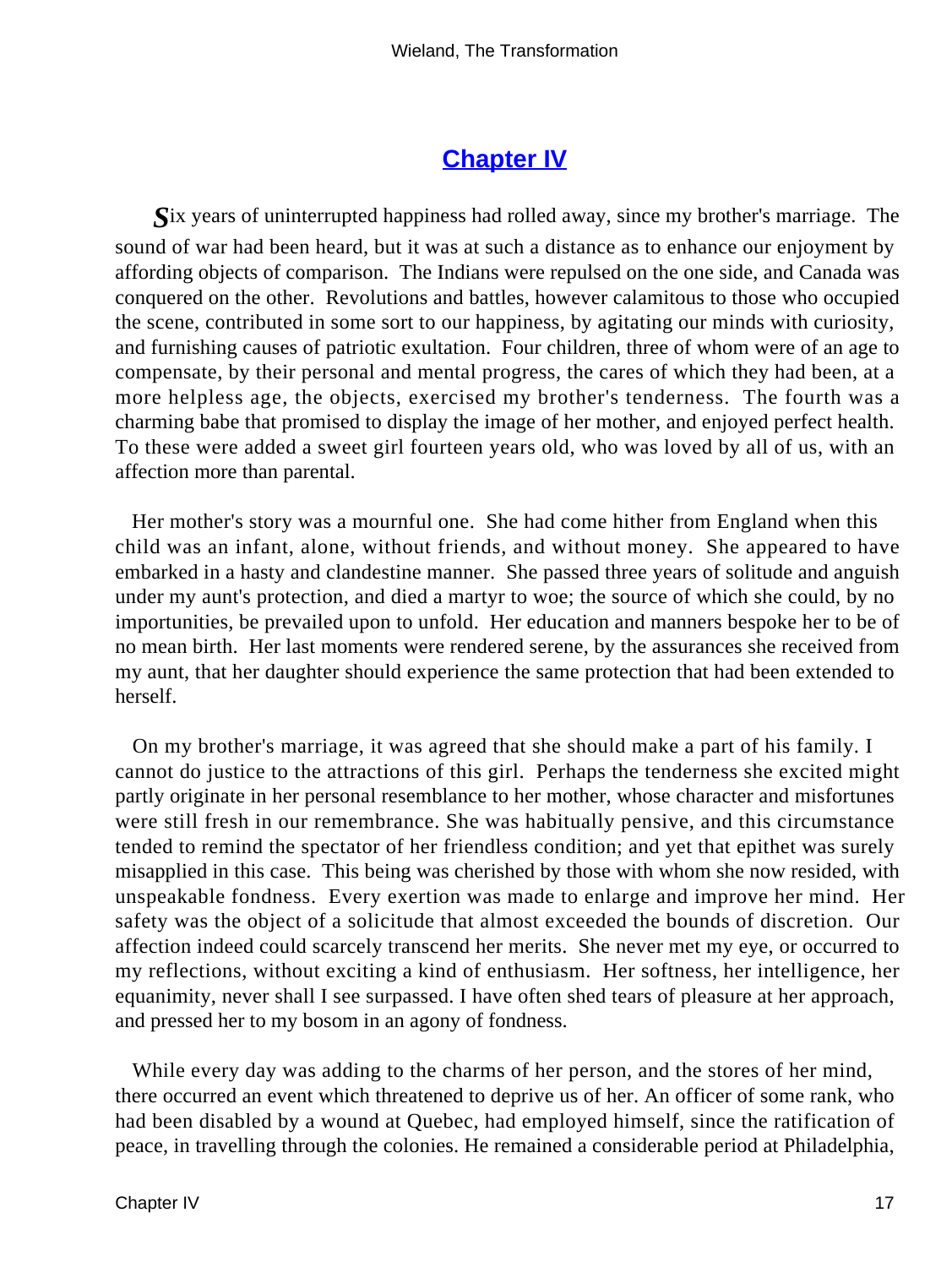#### Wieland, The Transformation

but was at last preparing for his departure. No one had been more frequently honoured with his visits than Mrs. Baynton, a worthy lady with whom our family were intimate. He went to her house with a view to perform a farewell visit, and was on the point of taking his leave, when I and my young friend entered the apartment. It is impossible to describe the emotions of the stranger, when he fixed his eyes upon my companion. He was motionless with surprise. He was unable to conceal his feelings, but sat silently gazing at the spectacle before him. At length he turned to Mrs. Baynton, and more by his looks and gestures than by words, besought her for an explanation of the scene. He seized the hand of the girl, who, in her turn, was surprised by his behaviour, and drawing her forward, said in an eager and faultering tone, Who is she? whence does she come? what is her name?

 The answers that were given only increased the confusion of his thoughts. He was successively told, that she was the daughter of one whose name was Louisa Conway, who arrived among us at such a time, who sedulously concealed her parentage, and the motives of her flight, whose incurable griefs had finally destroyed her, and who had left this child under the protection of her friends. Having heard the tale, he melted into tears, eagerly clasped the young lady in his arms, and called himself her father. When the tumults excited in his breast by this unlooked−for meeting were somewhat subsided, he gratified our curiosity by relating the following incidents.

 "Miss Conway was the only daughter of a banker in London, who discharged towards her every duty of an affectionate father. He had chanced to fall into her company, had been subdued by her attractions, had tendered her his hand, and been joyfully accepted both by parent and child. His wife had given him every proof of the fondest attachment. Her father, who possessed immense wealth, treated him with distinguished respect, liberally supplied his wants, and had made one condition of his consent to their union, a resolution to take up their abode with him.

 "They had passed three years of conjugal felicity, which had been augmented by the birth of this child; when his professional duty called him into Germany. It was not without an arduous struggle, that she was persuaded to relinquish the design of accompanying him through all the toils and perils of war. No parting was ever more distressful. They strove to alleviate, by frequent letters, the evils of their lot. Those of his wife, breathed nothing but anxiety for his safety, and impatience of his absence. At length, a new arrangement was made, and he was obliged to repair from Westphalia to Canada. One advantage attended this change. It afforded him an opportunity of meeting his family. His wife anticipated this interview, with no less rapture than himself. He hurried to London, and the moment he alighted from the stage−coach, ran with all speed to Mr. Conway's house.

 "It was an house of mourning. His father was overwhelmed with grief, and incapable of answering his inquiries. The servants, sorrowful and mute, were equally refractory. He explored the house, and called on the names of his wife and daughter, but his summons was fruitless. At length, this new disaster was explained. Two days before his arrival, his wife's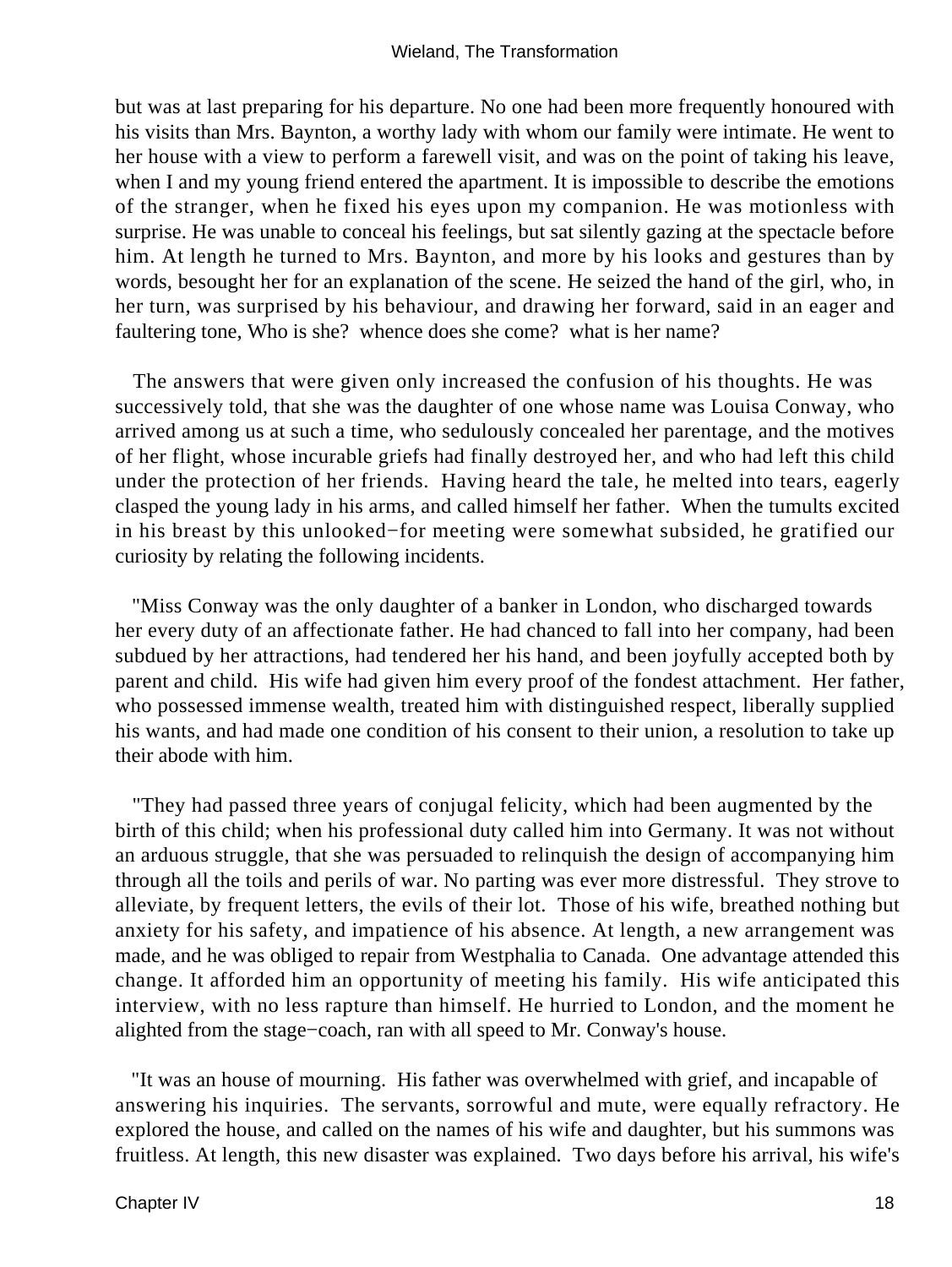chamber was found empty. No search, however diligent and anxious, could trace her steps. No cause could be assigned for her disappearance. The mother and child had fled away together.

 «New exertions were made, her chamber and cabinets were ransacked, but no vestige was found serving to inform them as to the motives of her flight, whether it had been voluntary or otherwise, and in what corner of the kingdom or of the world she was concealed. Who shall describe the sorrow and amazement of the husband? His restlessness, his vicissitudes of hope and fear, and his ultimate despair? His duty called him to America. He had been in this city, and had frequently passed the door of the house in which his wife, at that moment, resided. Her father had not remitted his exertions to elucidate this painful mystery, but they had failed. This disappointment hastened his death; in consequence of which, Louisa's father became possessor of his immense property.»

 This tale was a copious theme of speculation. A thousand questions were started and discussed in our domestic circle, respecting the motives that influenced Mrs. Stuart to abandon her country. It did not appear that her proceeding was involuntary. We recalled and reviewed every particular that had fallen under our own observation. By none of these were we furnished with a clue. Her conduct, after the most rigorous scrutiny, still remained an impenetrable secret. On a nearer view, Major Stuart proved himself a man of most amiable character. His attachment to Louisa appeared hourly to increase. She was no stranger to the sentiments suitable to her new character. She could not but readily embrace the scheme which was proposed to her, to return with her father to England. This scheme his regard for her induced him, however, to postpone. Some time was necessary to prepare her for so great a change and enable her to think without agony of her separation from us.

 I was not without hopes of prevailing on her father entirely to relinquish this unwelcome design. Meanwhile, he pursued his travels through the southern colonies, and his daughter continued with us. Louisa and my brother frequently received letters from him, which indicated a mind of no common order. They were filled with amusing details, and profound reflections. While here, he often partook of our evening conversations at the temple; and since his departure, his correspondence had frequently supplied us with topics of discourse.

 One afternoon in May, the blandness of the air, and brightness of the verdure, induced us to assemble, earlier than usual, in the temple. We females were busy at the needle, while my brother and Pleyel were bandying quotations and syllogisms. The point discussed was the merit of the oration for Cluentius, as descriptive, first, of the genius of the speaker; and, secondly, of the manners of the times. Pleyel laboured to extenuate both these species of merit, and tasked his ingenuity, to shew that the orator had embraced a bad cause; or, at least, a doubtful one. He urged, that to rely on the exaggerations of an advocate, or to make the picture of a single family a model from which to sketch the condition of a nation, was absurd. The controversy was suddenly diverted into a new channel, by a misquotation.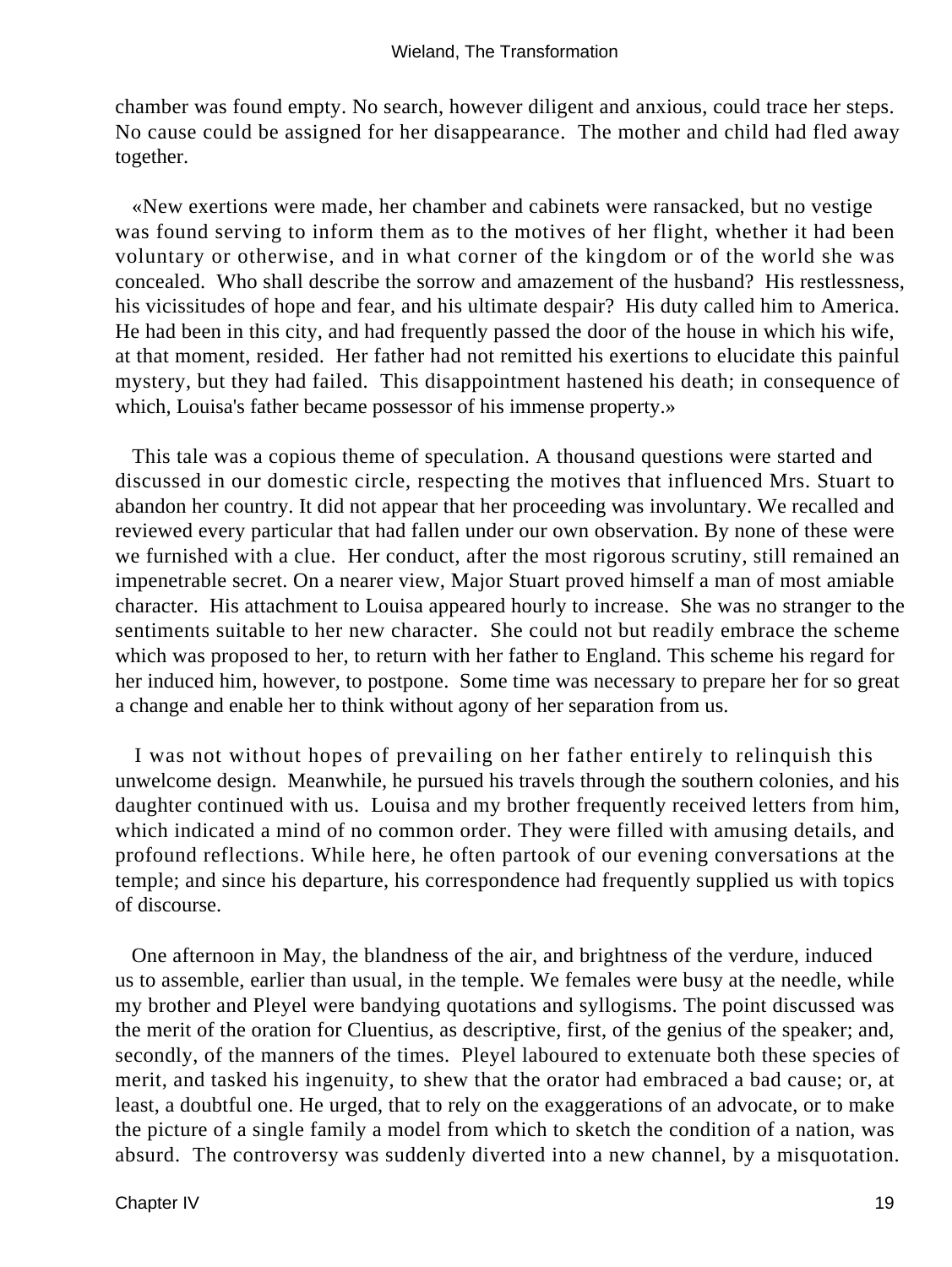Pleyel accused his companion of saying «polliciatur» when he should have said «polliceretur.» Nothing would decide the contest, but an appeal to the volume. My brother was returning to the house for this purpose, when a servant met him with a letter from Major Stuart. He immediately returned to read it in our company.

 Besides affectionate compliments to us, and paternal benedictions on Louisa, his letter contained a description of a waterfall on the Monongahela. A sudden gust of rain falling, we were compelled to remove to the house. The storm passed away, and a radiant moon−light succeeded. There was no motion to resume our seats in the temple. We therefore remained where we were, and engaged in sprightly conversation. The letter lately received naturally suggested the topic. A parallel was drawn between the cataract there described, and one which Pleyel had discovered among the Alps of Glarus. In the state of the former, some particular was mentioned, the truth of which was questionable. To settle the dispute which thence arose, it was proposed to have recourse to the letter. My brother searched for it in his pocket. It was no where to be found. At length, he remembered to have left it in the temple, and he determined to go in search of it. His wife, Pleyel, Louisa, and myself, remained where we were.

 In a few minutes he returned. I was somewhat interested in the dispute, and was therefore impatient for his return; yet, as I heard him ascending the stairs, I could not but remark, that he had executed his intention with remarkable dispatch. My eyes were fixed upon him on his entrance. Methought he brought with him looks considerably different from those with which he departed. Wonder, and a slight portion of anxiety were mingled in them. His eyes seemed to be in search of some object. They passed quickly from one person to another, till they rested on his wife. She was seated in a careless attitude on the sofa, in the same spot as before. She had the same muslin in her hand, by which her attention was chiefly engrossed.

 The moment he saw her, his perplexity visibly increased. He quietly seated himself, and fixing his eyes on the floor, appeared to be absorbed in meditation. These singularities suspended the inquiry which I was preparing to make respecting the letter. In a short time, the company relinquished the subject which engaged them, and directed their attention to Wieland. They thought that he only waited for a pause in the discourse, to produce the letter. The pause was uninterrupted by him. At length Pleyel said, «Well, I suppose you have found the letter.»

 «No,» said he, without any abatement of his gravity, and looking stedfastly at his wife, «I did not mount the hill.» – «Why not?» – «Catharine, have you not moved from that spot since I left the room?» – She was affected with the solemnity of his manner, and laying down her work, answered in a tone of surprise, «No; Why do you ask that question?» – His eyes were again fixed upon the floor. and he did not immediately answer. At length, he said, looking round upon us, «Is it true that Catharine did not follow me to the hill? That she did not just now enter the room?» – We assured him, with one voice, that she had not been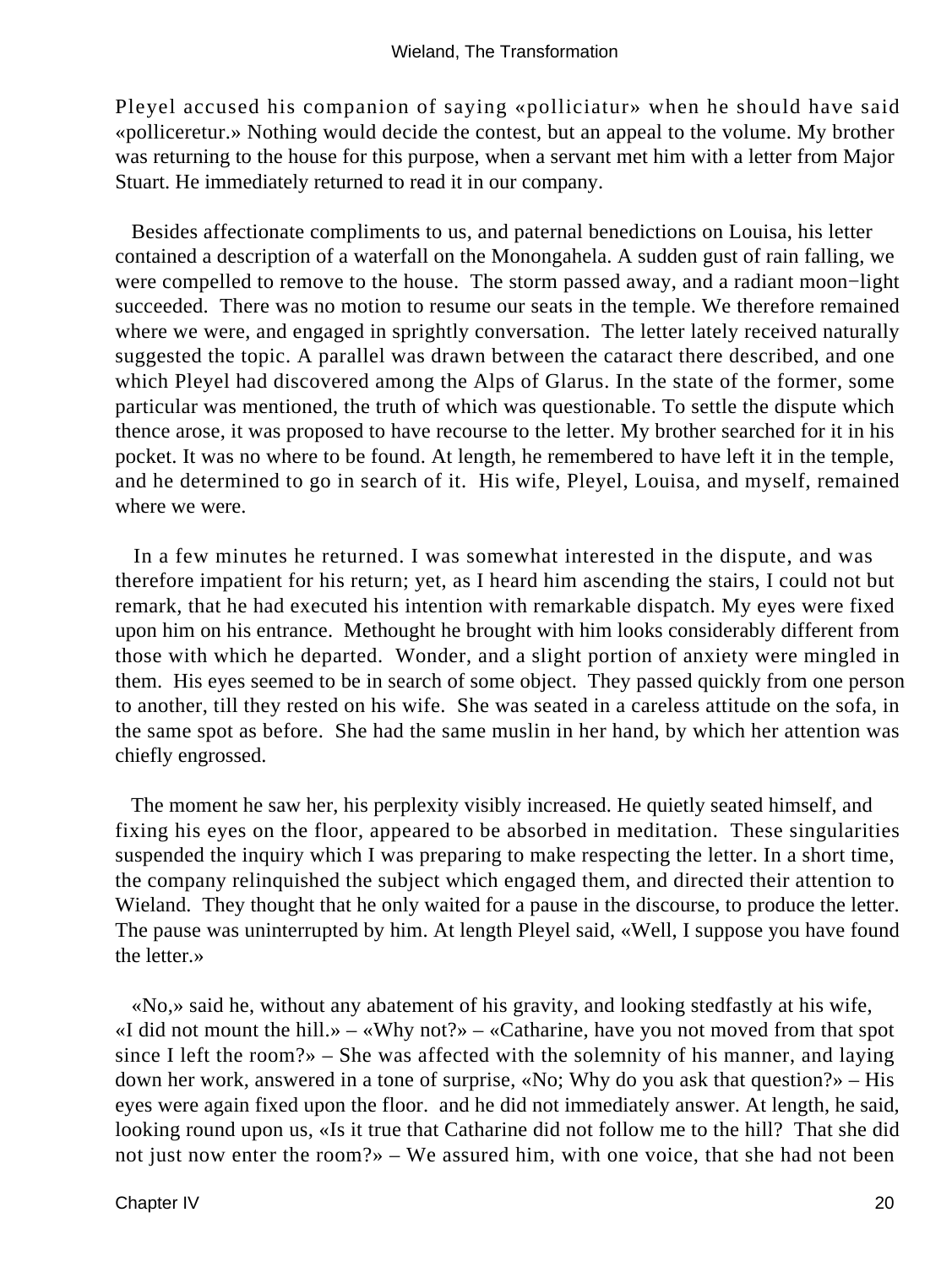absent for a moment, and inquired into the motive of his questions.

 «Your assurances,» said he, «are solemn and unanimous; and yet I must deny credit to your assertions, or disbelieve the testimony of my senses, which informed me, when I was half way up the hill, that Catharine was at the bottom.»

 We were confounded at this declaration. Pleyel rallied him with great levity on his behaviour. He listened to his friend with calmness, but without any relaxation of features.

 «One thing,» said he with emphasis, «is true; either I heard my wife's voice at the bottom of the hill, or I do not hear your voice at present.»

 «Truly,» returned Pleyel, «it is a sad dilemma to which you have reduced yourself. Certain it is, if our eyes can give us certainty that your wife has been sitting in that spot during every moment of your absence. You have heard her voice, you say, upon the hill. In general, her voice, like her temper, is all softness. To be heard across the room, she is obliged to exert herself. While you were gone, if I mistake not, she did not utter a word. Clara and I had all the talk to ourselves. Still it may be that she held a whispering conference with you on the hill; but tell us the particulars.»

 «The conference,» said he, "was short; and far from being carried on in a whisper. You know with what intention I left the house. Half way to the rock, the moon was for a moment hidden from us by a cloud. I never knew the air to be more bland and more calm. In this interval I glanced at the temple, and thought I saw a glimmering between the columns. It was so faint, that it would not perhaps have been visible, if the moon had not been shrowded. I looked again, but saw nothing. I never visit this building alone, or at night, without being reminded of the fate of my father. There was nothing wonderful in this appearance; yet it suggested something more than mere solitude and darkness in the same place would have done.

 "I kept on my way. The images that haunted me were solemn; and I entertained an imperfect curiosity, but no fear, as to the nature of this object. I had ascended the hill little more than half way, when a voice called me from behind. The accents were clear, distinct, powerful, and were uttered, as I fully believed, by my wife. Her voice is not commonly so loud. She has seldom occasion to exert it, but, nevertheless, I have sometimes heard her call with force and eagerness. If my ear was not deceived, it was her voice which I heard.

 «Stop, go no further. There is danger in your path.» The suddenness and unexpectedness of this warning, the tone of alarm with which it was given, and, above all, the persuasion that it was my wife who spoke, were enough to disconcert and make me pause. I turned and listened to assure myself that I was not mistaken. The deepest silence succeeded. At length, I spoke in my turn. Who calls? is it you, Catharine? I stopped and presently received an answer. «Yes, it is I; go not up; return instantly; you are wanted at the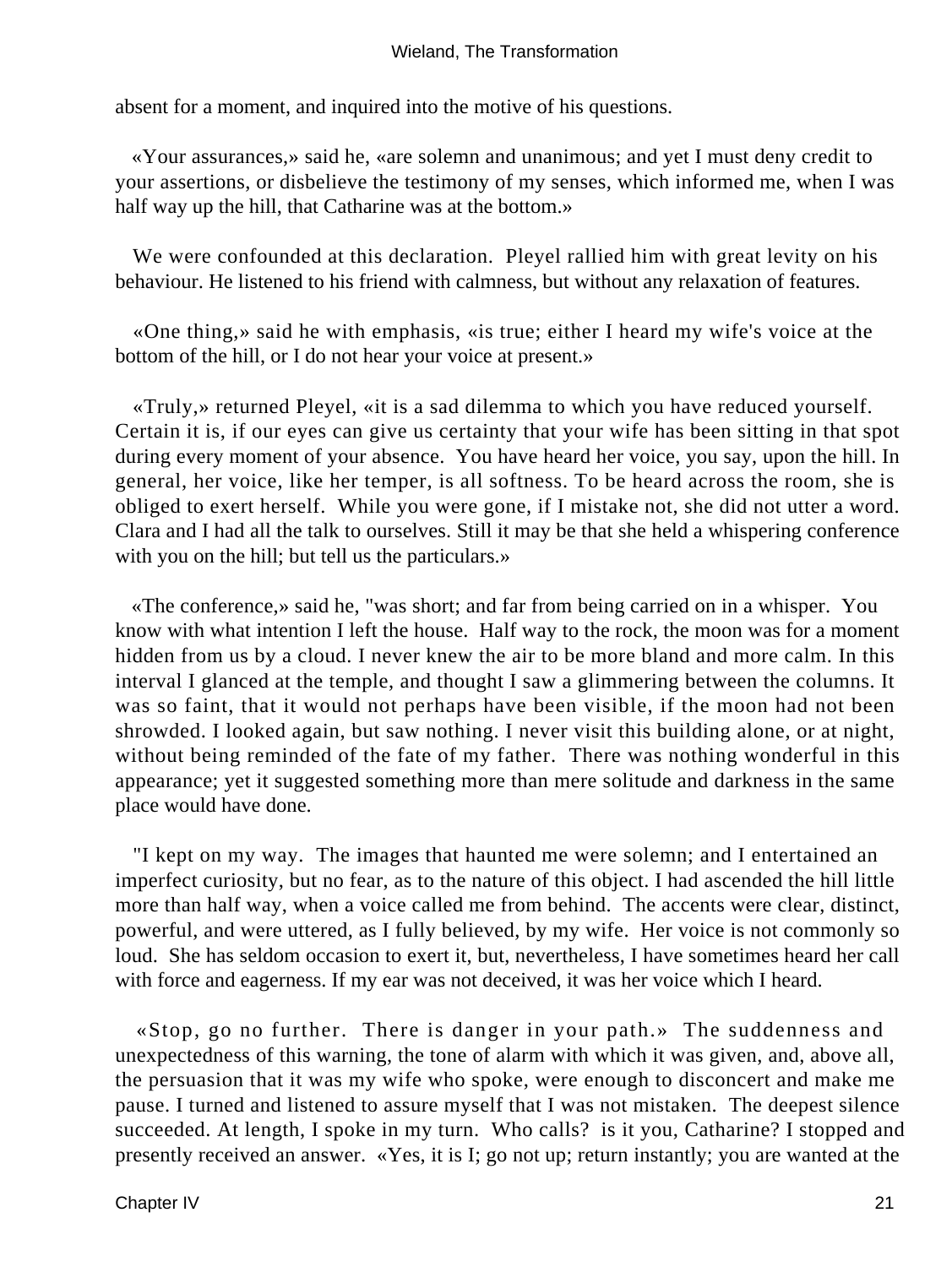house.» Still the voice was Catharine's, and still it proceeded from the foot of the stairs.

 "What could I do? The warning was mysterious. To be uttered by Catharine at a place, and on an occasion like these, enhanced the mystery. I could do nothing but obey. Accordingly, I trod back my steps, expecting that she waited for me at the bottom of the hill. When I reached the bottom, no one was visible. The moon−light was once more universal and brilliant, and yet, as far as I could see no human or moving figure was discernible. If she had returned to the house, she must have used wondrous expedition to have passed already beyond the reach of my eye. I exerted my voice, but in vain. To my repeated exclamations, no answer was returned.

 «Ruminating on these incidents, I returned hither. There was no room to doubt that I had heard my wife's voice; attending incidents were not easily explained; but you now assure me that nothing extraordinary has happened to urge my return, and that my wife has not moved from her seat.»

 Such was my brother's narrative. It was heard by us with different emotions. Pleyel did not scruple to regard the whole as a deception of the senses. Perhaps a voice had been heard; but Wieland's imagination had misled him in supposing a resemblance to that of his wife, and giving such a signification to the sounds. According to his custom he spoke what he thought. Sometimes, he made it the theme of grave discussion, but more frequently treated it with ridicule. He did not believe that sober reasoning would convince his friend, and gaiety, he thought, was useful to take away the solemnities which, in a mind like Wieland's, an accident of this kind was calculated to produce.

 Pleyel proposed to go in search of the letter. He went and speedily returned, bearing it in his hand. He had found it open on the pedestal; and neither voice nor visage had risen to impede his design.

 Catharine was endowed with an uncommon portion of good sense; but her mind was accessible, on this quarter, to wonder and panic. That her voice should be thus inexplicably and unwarrantably assumed, was a source of no small disquietude. She admitted the plausibility of the arguments by which Pleyel endeavoured to prove, that this was no more than an auricular deception; but this conviction was sure to be shaken, when she turned her eyes upon her husband, and perceived that Pleyel's logic was far from having produced the same effect upon him.

 As to myself, my attention was engaged by this occurrence. I could not fail to perceive a shadowy resemblance between it and my father's death. On the latter event, I had frequently reflected; my reflections never conducted me to certainty, but the doubts that existed were not of a tormenting kind. I could not deny that the event was miraculous, and yet I was invincibly averse to that method of solution. My wonder was excited by the inscrutableness of the cause, but my wonder was unmixed with sorrow or fear. It begat in me a thrilling, and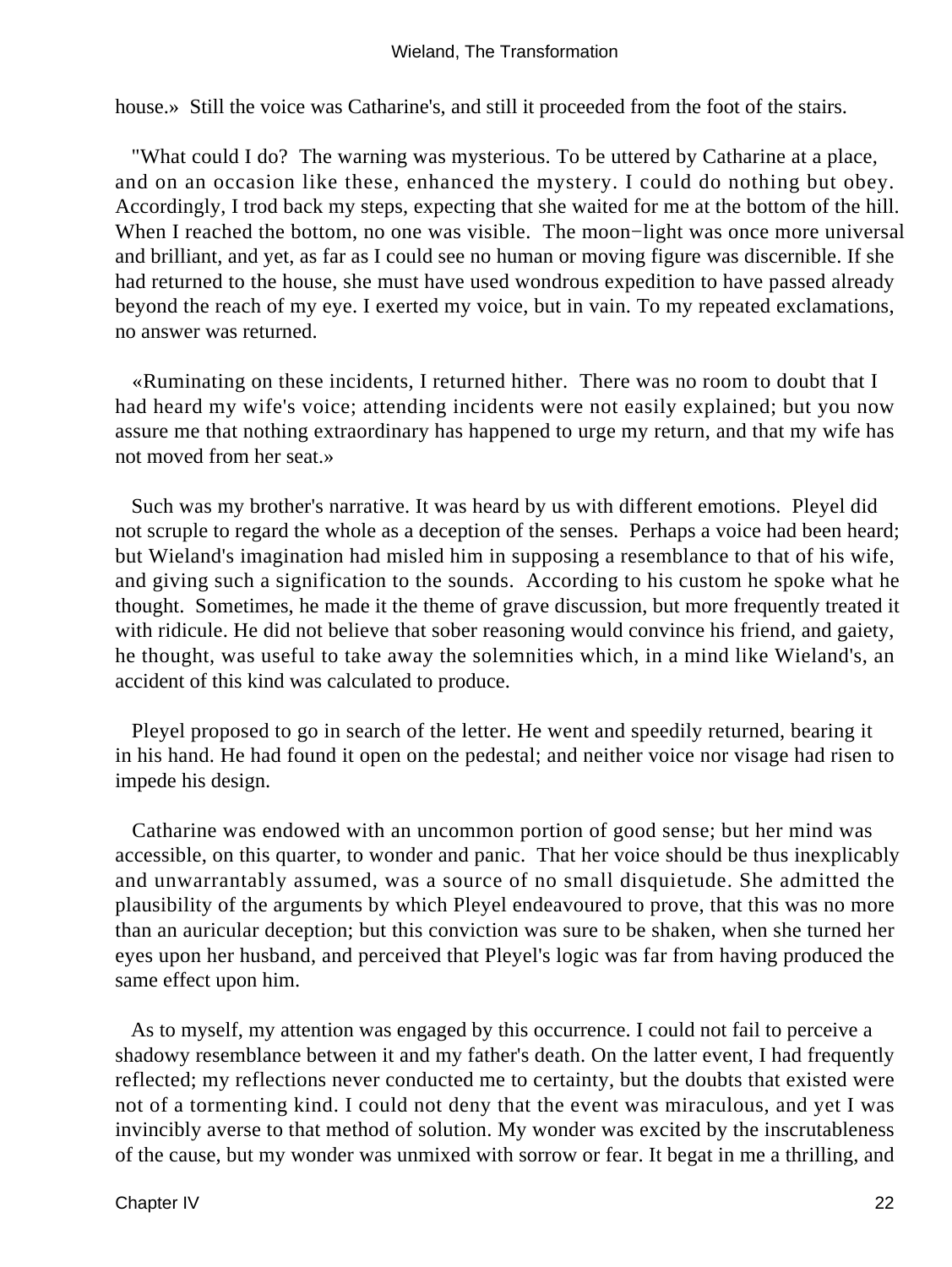not unpleasing solemnity. Similar to these were the sensations produced by the recent adventure.

 But its effect upon my brother's imagination was of chief moment. All that was desirable was, that it should be regarded by him with indifference. The worst effect that could flow, was not indeed very formidable. Yet I could not bear to think that his senses should be the victims of such delusion. It argued a diseased condition of his frame, which might show itself hereafter in more dangerous symptoms. The will is the tool of the understanding, which must fashion its conclusions on the notices of sense. If the senses be depraved, it is impossible to calculate the evils that may flow from the consequent deductions of the understanding.

 I said, this man is of an ardent and melancholy character. Those ideas which, in others, are casual or obscure, which are entertained in moments of abstraction and solitude, and easily escape when the scene is changed, have obtained an immoveable hold upon his mind. The conclusions which long habit has rendered familiar, and, in some sort, palpable to his intellect, are drawn from the deepest sources. All his actions and practical sentiments are linked with long and abstruse deductions from the system of divine government and the laws of our intellectual constitution. He is, in some respects, an enthusiast, but is fortified in his belief by innumerable arguments and subtilties.

 His father's death was always regarded by him as flowing from a direct and supernatural decree. It visited his meditations oftener than it did mine. The traces which it left were more gloomy and permanent. This new incident had a visible effect in augmenting his gravity. He was less disposed than formerly to converse and reading. When we sifted his thoughts, they were generally found to have a relation, more or less direct, with this incident. It was difficult to ascertain the exact species of impression which it made upon him. He never introduced the subject into conversation, and listened with a silent and half−serious smile to the satirical effusions of Pleyel.

 One evening we chanced to be alone together in the temple. I seized that opportunity of investigating the state of his thoughts. After a pause, which he seemed in no wise inclined to interrupt, I spoke to him – «How almost palpable is this dark; yet a ray from above would dispel it.» «Ay,» said Wieland, with fervor, «not only the physical, but moral night would be dispelled.» «But why,» said I, «must the Divine Will address its precepts to the eye?» He smiled significantly. «True,» said he, «the understanding has other avenues.» «You have never,» said I, approaching nearer to the point – «you have never told me in what way you considered the late extraordinary incident.» «There is no determinate way in which the subject can be viewed. Here is an effect, but the cause is utterly inscrutable. To suppose a deception will not do. Such is possible, but there are twenty other suppositions more probable. They must all be set aside before we reach that point.» «What are these twenty suppositions?» «It is needless to mention them. They are only less improbable than Pleyel's. Time may convert one of them into certainty. Till then it is useless to expatiate on them.»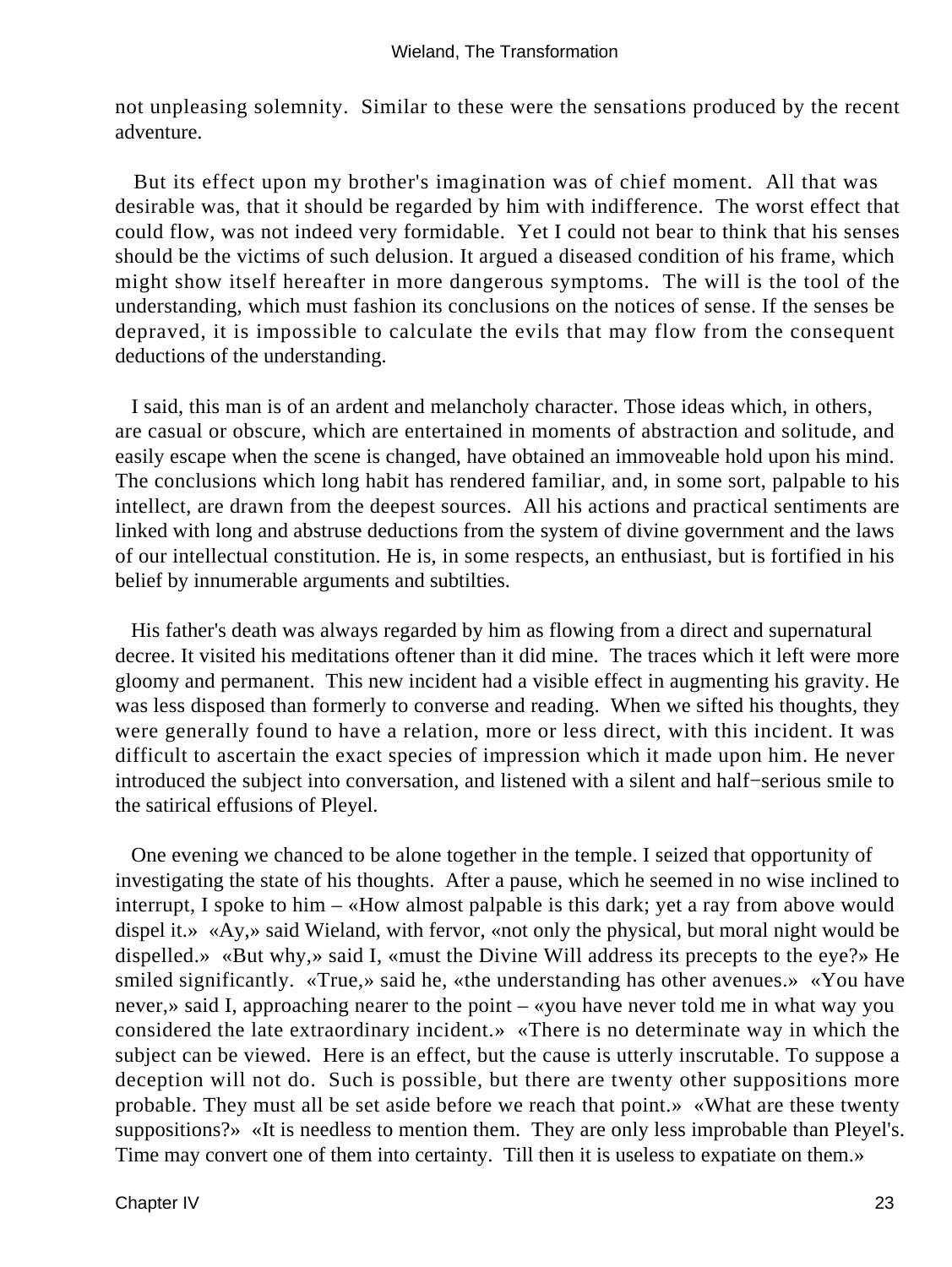## **[Chapter V](#page-172-0)**

*S*ome time had elapsed when there happened another occurrence, still more remarkable. Pleyel, on his return from Europe, brought information of considerable importance to my brother. My ancestors were noble Saxons, and possessed large domains in Lusatia. The Prussian wars had destroyed those persons whose right to these estates precluded my brother's. Pleyel had been exact in his inquiries, and had discovered that, by the law of male−primogeniture, my brother's claims were superior to those of any other person now living. Nothing was wanting but his presence in that country, and a legal application to establish this claim.

 Pleyel strenuously recommended this measure. The advantages he thought attending it were numerous, and it would argue the utmost folly to neglect them. Contrary to his expectation he found my brother averse to the scheme. Slight efforts, he, at first, thought would subdue his reluctance; but he found this aversion by no means slight. The interest that he took in the happiness of his friend and his sister, and his own partiality to the Saxon soil, from which he had likewise sprung, and where he had spent several years of his youth, made him redouble his exertions to win Wieland's consent. For this end he employed every argument that his invention could suggest. He painted, in attractive colours, the state of manners and government in that country, the security of civil rights, and the freedom of religious sentiments. He dwelt on the privileges of wealth and rank, and drew from the servile condition of one class, an argument in favor of his scheme, since the revenue and power annexed to a German principality afford so large a field for benevolence. The evil flowing from this power, in malignant hands, was proportioned to the good that would arise from the virtuous use of it. Hence, Wieland, in forbearing to claim his own, withheld all the positive felicity that would accrue to his vassals from his success, and hazarded all the misery that would redound from a less enlightened proprietor.

 It was easy for my brother to repel these arguments, and to shew that no spot on the globe enjoyed equal security and liberty to that which he at present inhabited. That if the Saxons had nothing to fear from mis−government, the external causes of havoc and alarm were numerous and manifest. The recent devastations committed by the Prussians furnished a specimen of these. The horrors of war would always impend over them, till Germany were seized and divided by Austrian and Prussian tyrants; an event which he strongly suspected was at no great distance. But setting these considerations aside, was it laudable to grasp at wealth and power even when they were within our reach? Were not these the two great sources of depravity? What security had he, that in this change of place and condition, he should not degenerate into a tyrant and voluptuary? Power and riches were chiefly to be dreaded on account of their tendency to deprave the possessor. He held them in abhorrence, not only as instruments of misery to others, but to him on whom they were conferred.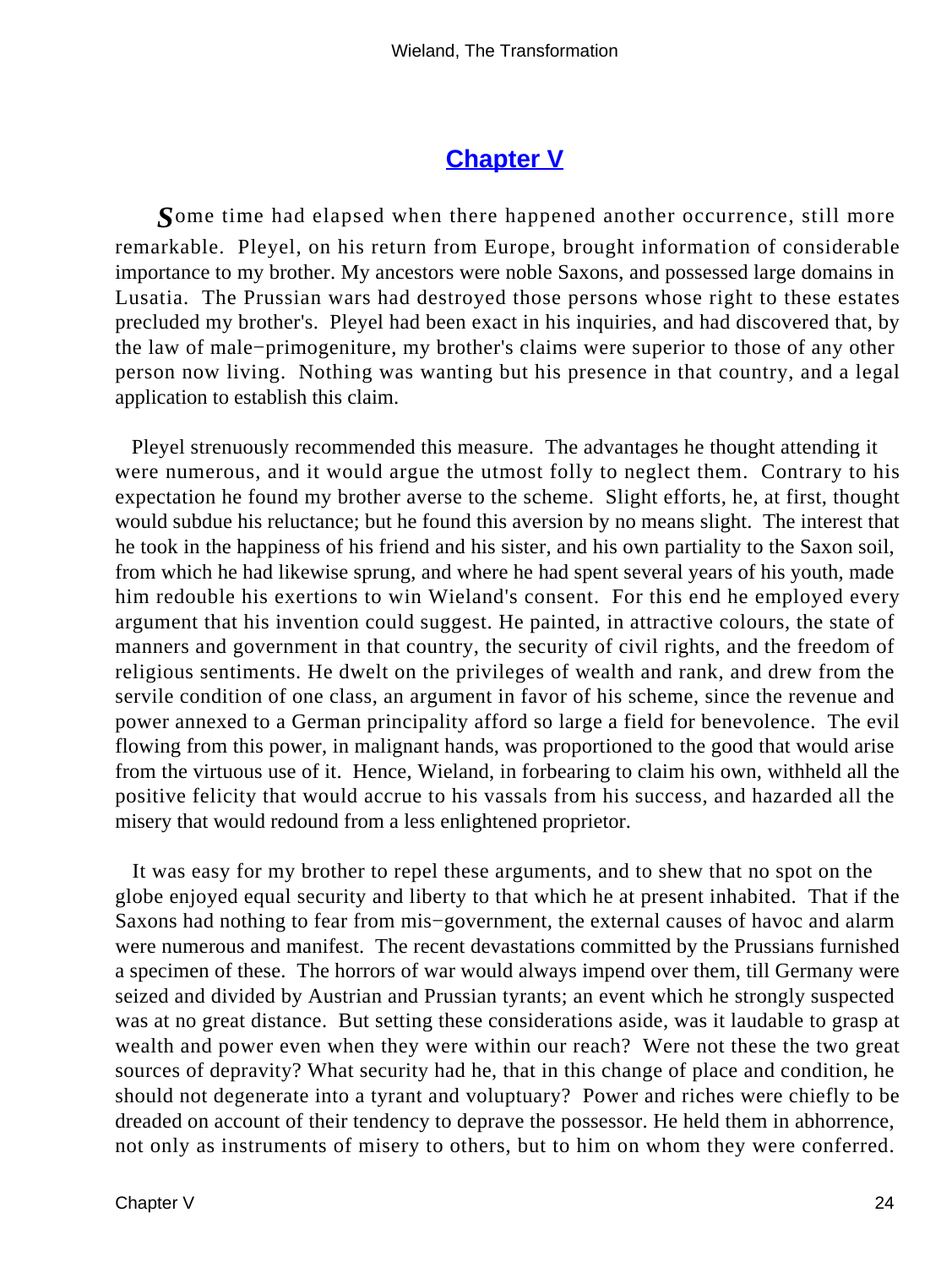Besides, riches were comparative, and was he not rich already? He lived at present in the bosom of security and luxury. All the instruments of pleasure, on which his reason or imagination set any value, were within his reach. But these he must forego, for the sake of advantages which, whatever were their value, were as yet uncertain. In pursuit of an imaginary addition to his wealth, he must reduce himself to poverty, he must exchange present certainties for what was distant and contingent; for who knows not that the law is a system of expence, delay and uncertainty? If he should embrace this scheme, it would lay him under the necessity of making a voyage to Europe, and remaining for a certain period, separate from his family. He must undergo the perils and discomforts of the ocean; he must divest himself of all domestic pleasures; he must deprive his wife of her companion, and his children of a father and instructor, and all for what? For the ambiguous advantages which overgrown wealth and flagitious tyranny have to bestow? For a precarious possession in a land of turbulence and war? Advantages, which will not certainly be gained, and of which the acquisition, if it were sure, is necessarily distant.

 Pleyel was enamoured of his scheme on account of its intrinsic benefits, but, likewise, for other reasons. His abode at Leipsig made that country appear to him like home. He was connected with this place by many social ties. While there he had not escaped the amorous contagion. But the lady, though her heart was impressed in his favor, was compelled to bestow her hand upon another. Death had removed this impediment, and he was now invited by the lady herself to return. This he was of course determined to do, but was anxious to obtain the company of Wieland; he could not bear to think of an eternal separation from his present associates. Their interest, he thought, would be no less promoted by the change than his own. Hence he was importunate and indefatigable in his arguments and solicitations.

 He knew that he could not hope for mine or his sister's ready concurrence in this scheme. Should the subject be mentioned to us, we should league our efforts against him, and strengthen that reluctance in Wieland which already was sufficiently difficult to conquer. He, therefore, anxiously concealed from us his purpose. If Wieland were previously enlisted in his cause, he would find it a less difficult task to overcome our aversion. My brother was silent on this subJect, because he believed himself in no danger of changing his opinion, and he was willing to save us from any uneasiness. The mere mention of such a scheme, and the possibility of his embracing it, he knew, would considerably impair our tranquillity.

 One day, about three weeks subsequent to the mysterious call, it was agreed that the family should be my guests. Seldom had a day been passed by us, of more serene enjoyment. Pleyel had promised us his company, but we did not see him till the sun had nearly declined. He brought with him a countenance that betokened disappointment and vexation. He did not wait for our inquiries, but immediately explained the cause. Two days before a packet had arrived from Hamburgh, by which he had flattered himself with the expectation of receiving letters, but no letters had arrived. I never saw him so much subdued by an untoward event. His thoughts were employed in accounting for the silence of his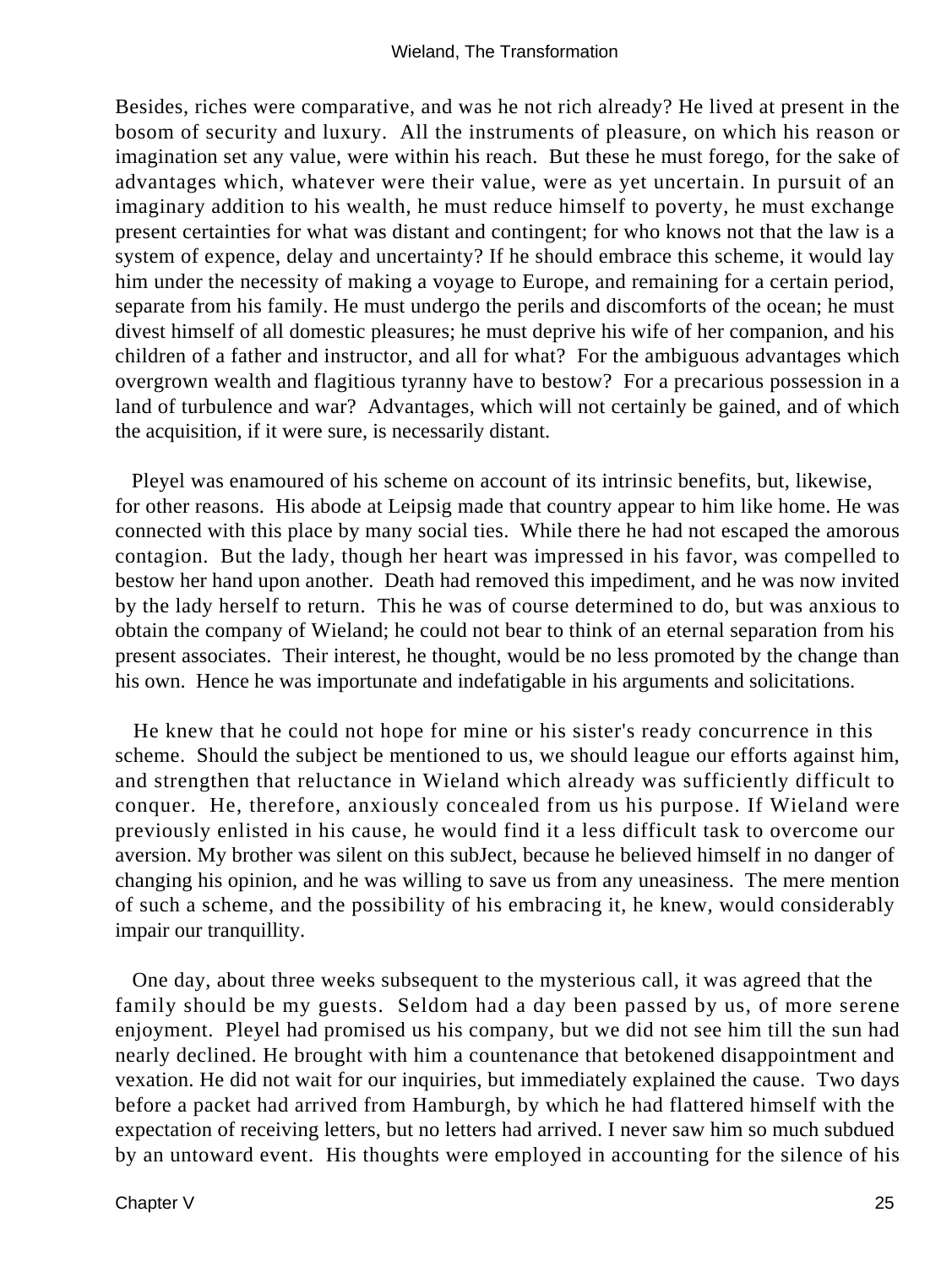friends. He was seized with the torments of jealousy, and suspected nothing less than the infidelity of her to whom he had devoted his heart. The silence must have been concerted. Her sickness, or absence, or death, would have increased the certainty of some one's having written. No supposition could be formed but that his mistress had grown indifferent, or that she had transferred her affections to another. The miscarriage of a letter was hardly within the reach of possibility. From Leipsig to Hamburgh, and from Hamburgh hither, the conveyance was exposed to no hazard.

 He had been so long detained in America chiefly in consequence of Wieland's aversion to the scheme which he proposed. He now became more impatient than ever to return to Europe. When he reflected that, by his delays, he had probably forfeited the affections of his mistress, his sensations amounted to agony. It only remained, by his speedy departure, to repair, if possible, or prevent so intolerable an evil. Already he had half resolved to embark in this very ship which, he was informed, would set out in a few weeks on her return.

 Meanwhile he determined to make a new attempt to shake the resolution of Wieland. The evening was somewhat advanced when he invited the latter to walk abroad with him. The invitation was accepted, and they left Catharine, Louisa and me, to amuse ourselves by the best means in our power. During this walk, Pleyel renewed the subject that was nearest his heart. He re−urged all his former arguments, and placed them in more forcible lights.

 They promised to return shortly; but hour after hour passed, and they made not their appearance. Engaged in sprightly conversation, it was not till the clock struck twelve that we were reminded of the lapse of time. The absence of our friends excited some uneasy apprehensions. We were expressing our fears, and comparing our conjectures as to what might be the cause, when they entered together. There were indications in their countenances that struck me mute. These were unnoticed by Catharine, who was eager to express her surprize and curiosity at the length of their walk. As they listened to her, I remarked that their surprize was not less than ours. They gazed in silence on each other, and on her. I watched their looks, but could not understand the emotions that were written in them.

 These appearances diverted Catharine's inquiries into a new channel. What did they mean, she asked, by their silence, and by their thus gazing wildly at each other, and at her? Pleyel profited by this hint, and assuming an air of indifference, framed some trifling excuse, at the same time darting significant glances at Wieland, as if to caution him against disclosing the truth. My brother said nothing, but delivered himself up to meditation. I likewise was silent, but burned with impatience to fathom this mystery. Presently my brother and his wife, and Louisa, returned home. Pleyel proposed, of his own accord, to be my guest for the night. This circumstance, in addition to those which preceded, gave new edge to my wonder.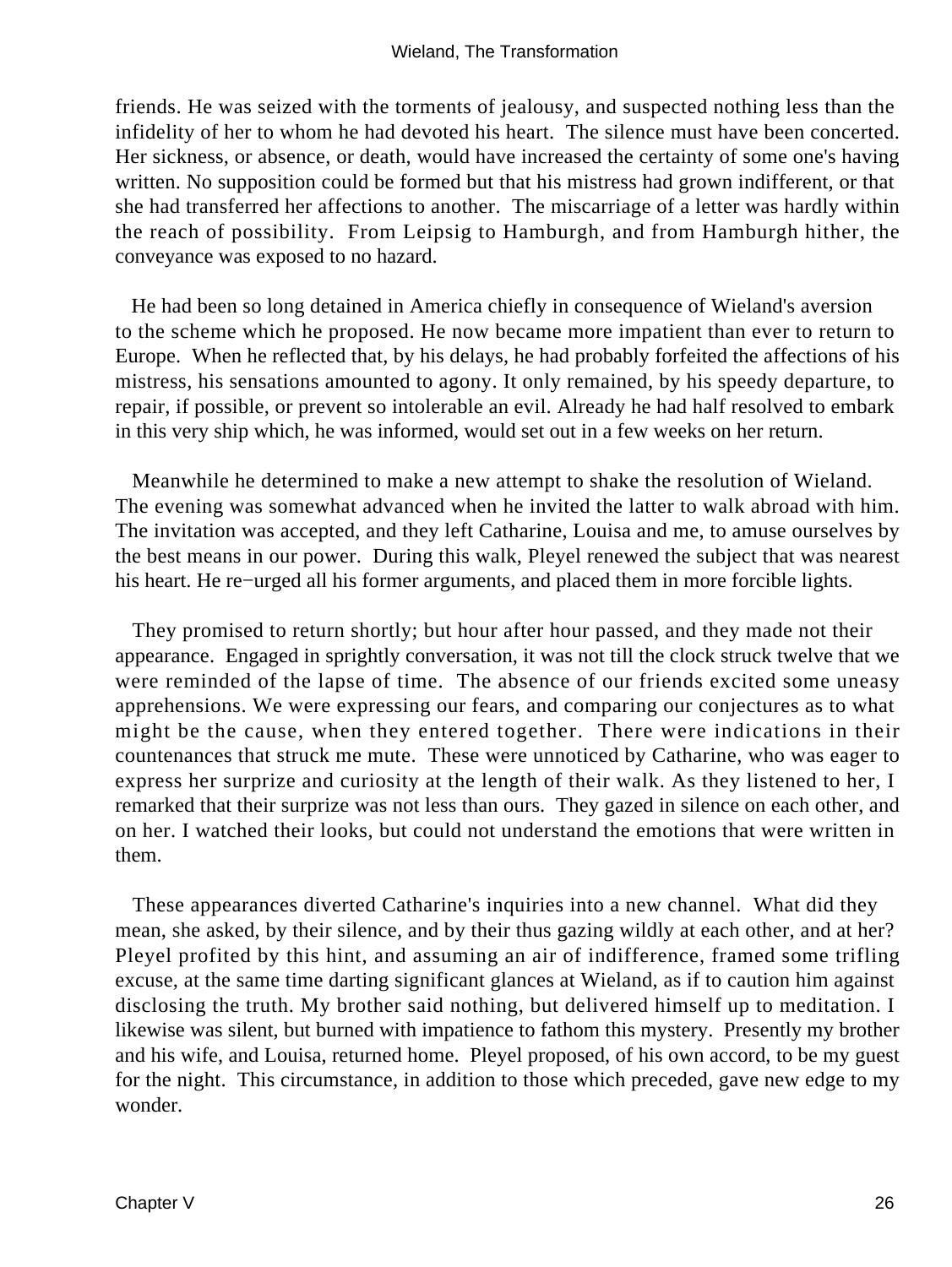As soon as we were left alone, Pleyel's countenance assumed an air of seriousness, and even consternation, which I had never before beheld in him. The steps with which he measured the floor betokened the trouble of his thoughts. My inquiries were suspended by the hope that he would give me the information that I wanted without the importunity of questions. I waited some time, but the confusion of his thoughts appeared in no degree to abate. At length I mentioned the apprehensions which their unusual absence had occasioned, and which were increased by their behaviour since their return, and solicited an explanation. He stopped when I began to speak, and looked stedfastly at me. When I had done, he said, to me, in a tone which faultered through the vehemence of his emotions, «How were you employed during our absence?» «In turning over the Della Crusca dictionary, and talking on different subjects; but just before your entrance, we were tormenting ourselves with omens and prognosticks relative to your absence.» «Catherine was with you the whole time?» «Yes.» «But are you sure?» «Most sure. She was not absent a moment.» He stood, for a time, as if to assure himself of my sincerity. Then, clinching his hands, and wildly lifting them above his head, «Lo,» cried he, «I have news to tell you. The Baroness de Stolberg is dead?»

 This was her whom he loved. I was not surprised at the agitations which he betrayed. «But how was the information procured? How was the truth of this news connected with the circumstance of Catharine's remaining in our company?» He was for some time inattentive to my questions. When he spoke, it seemed merely a continuation of the reverie into which he had been plunged.

 «And yet it might be a mere deception. But could both of us in that case have been deceived? A rare and prodigious coincidence! Barely not impossible. And yet, if the accent be oracular – Theresa is dead. No, no,» continued he, covering his face with his hands, and in a tone half broken into sobs, «I cannot believe it. She has not written, but if she were dead, the faithful Bertrand would have given me the earliest information. And yet if he knew his master, he must have easily guessed at the effect of such tidings. In pity to me he was silent.»

 «Clara, forgive me; to you, this behaviour is mysterious. I will explain as well as I am able. But say not a word to Catharine. Her strength of mind is inferior to your's. She will, besides, have more reason to be startled. She is Wieland's angel.»

 Pleyel proceeded to inform me, for the first time, of the scheme which he had pressed, with so much earnestness, on my brother. He enumerated the objections which had been made, and the industry with which he had endeavoured to confute them. He mentioned the effect upon his resolutions produced by the failure of a letter. «During our late walk,» continued he, "I introduced the subject that was nearest my heart. I re−urged all my former arguments, and placed them in more forcible lights. Wieland was still refractory. He expatiated on the perils of wealth and power, on the sacredness of conjugal and parental duties, and the happiness of mediocrity.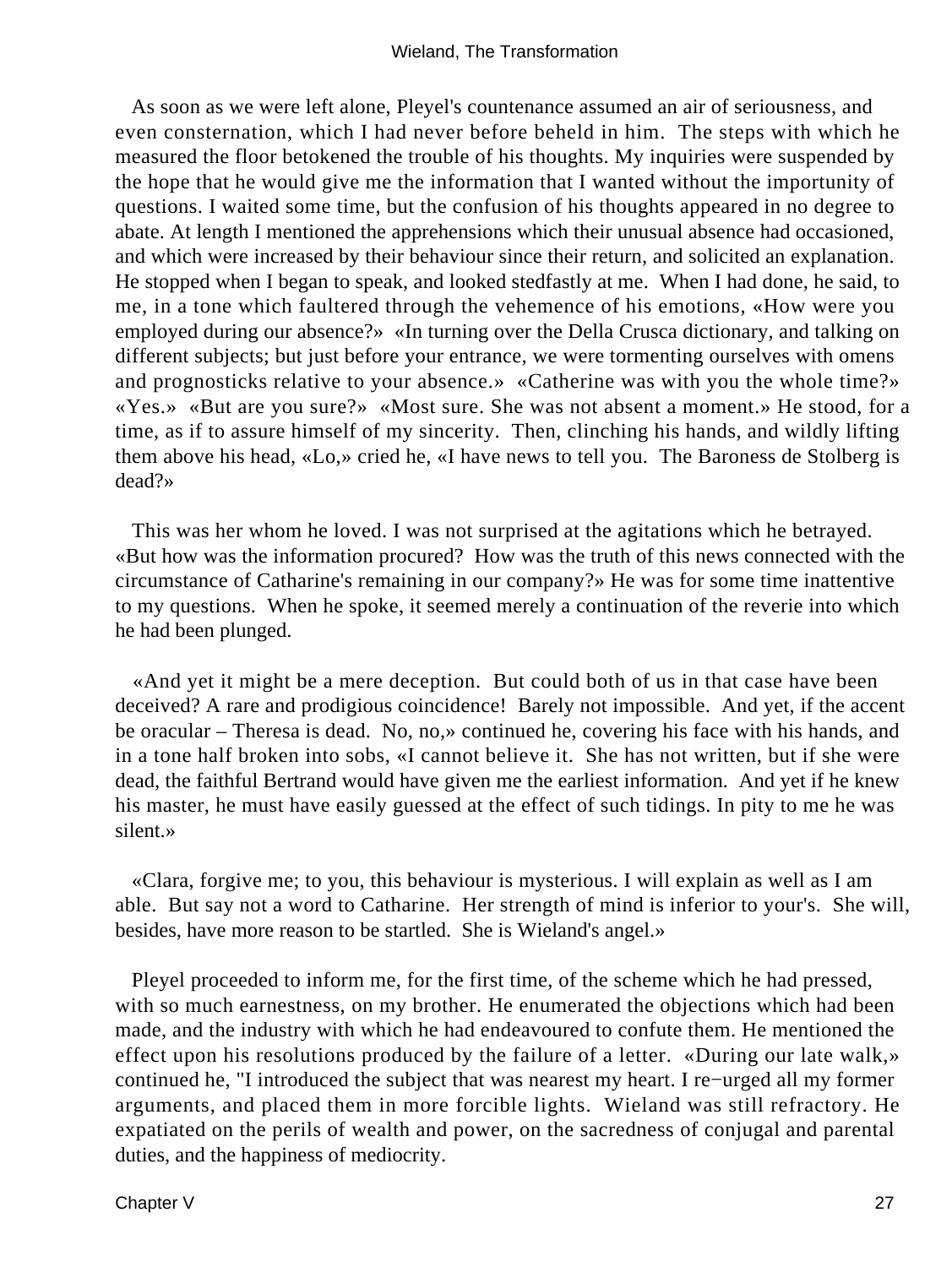«No wonder that the time passed, unperceived, away. Our whole souls were engaged in this cause. Several times we came to the foot of the rock; as soon as we perceived it, we changed our course, but never failed to terminate our circuitous and devious ramble at this spot. At length your brother observed, »We seem to be led hither by a kind of fatality. Since we are so near, let us ascend and rest ourselves a while. If you are not weary of this argument we will resume it there."

 «I tacitly consented. We mounted the stairs, and drawing the sofa in front of the river, we seated ourselves upon it. I took up the thread of our discourse where we had dropped it. I ridiculed his dread of the sea, and his attachment to home. I kept on in this strain, so congenial with my disposition, for some time, uninterrupted by him. At length, he said to me, »Suppose now that I, whom argument has not convinced, should yield to ridicule, and should agree that your scheme is eligible; what will you have gained? Nothing. You have other enemies beside myself to encounter. When you have vanquished me, your toil has scarcely begun. There are my sister and wife, with whom it will remain for you to maintain the contest. And trust me, they are adversaries whom all your force and stratagem will never subdue.« I insinuated that they would model themselves by his will: that Catharine would think obedience her duty. He answered, with some quickness, »You mistake. Their concurrence is indispensable. It is not my custom to exact sacrifices of this kind. I live to be their protector and friend, and not their tyrant and foe. If my wife shall deem her happiness, and that of her children, most consulted by remaining where she is, here she shall remain.« »But,« said I, »when she knows your pleasure, will she not conform to it?" Before my friend had time to answer this question, a negative was clearly and distinctly uttered from another quarter. It did not come from one side or the other, from before us or behind. Whence then did it come? By whose organs was it fashioned?

 «If any uncertainty had existed with regard to these particulars, it would have been removed by a deliberate and equally distinct repetition of the same monosyllable, »No.« The voice was my sister's. It appeared to come from the roof. I started from my seat. Catharine, exclaimed I, where are you? No answer was returned. I searched the room, and the area before it, but in vain. Your brother was motionless in his seat. I returned to him, and placed myself again by his side. My astonishment was not less than his.»

 «Well,» said he, at length, «What think you of this? This is the self−same voice which I formerly heard; you are now convinced that my ears were well informed.»

 «Yes,» said I, «this, it is plain, is no fiction of the fancy.» We again sunk into mutual and thoughtful silence. A recollection of the hour, and of the length of our absence, made me at last propose to return. We rose up for this purpose. In doing this, my mind reverted to the contemplation of my own condition. «Yes,» said I aloud, but without particularly addressing myself to Wieland, «my resolution is taken. I cannot hope to prevail with my friends to accompany me. They may doze away their days on the banks of Schuylkill, but as to me, I go in the next vessel; I will fly to her presence, and demand the reason of this extraordinary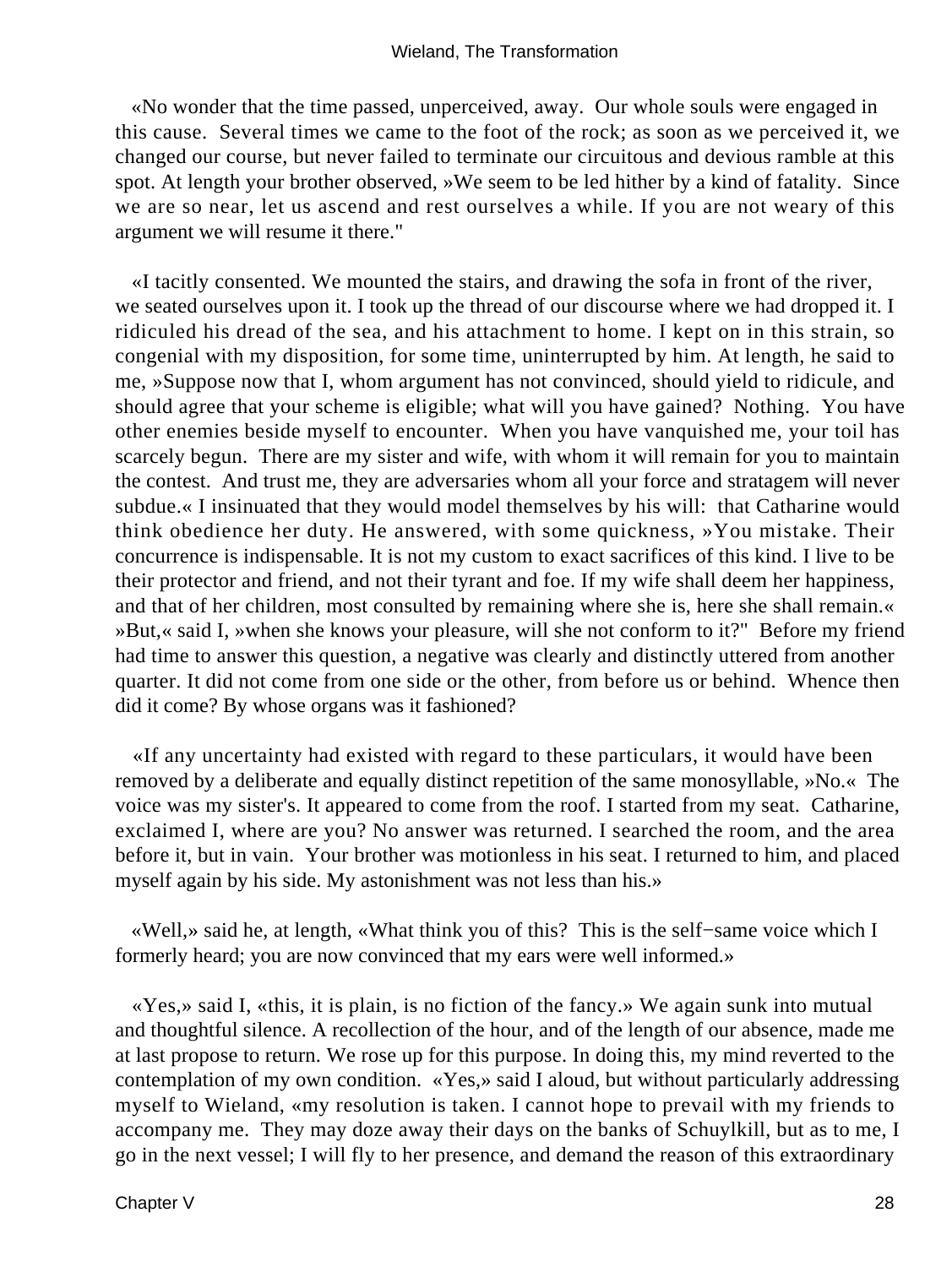silence.»

 «I had scarcely finished the sentence, when the same mysterious voice exclaimed, »You shall not go. The seal of death is on her lips. Her silence is the silence of the tomb.« Think of the effects which accents like these must have had upon me. I shuddered as I listened. As soon as I recovered from my first amazement, »Who is it that speaks?« said I, »whence did you procure these dismal tidings?« I did not wait long for an answer. »From a source that cannot fail. Be satisfied. She is dead.« You may justly be surprised, that, in the circumstances in which I heard the tidings, and notwithstanding the mystery which environed him by whom they were imparted, I could give an undivided attention to the facts, which were the subject of our dialogue. I eagerly inquired, when and where did she die? What was the cause of her death? Was her death absolutely certain? An answer was returned only to the last of these questions. »Yes," was pronounced by the same voice; but it now sounded from a greater distance, and the deepest silence was all the return made to my subsequent interrogatories.

 «It was my sister's voice; but it could not be uttered by her; and yet, if not by her, by whom was it uttered? When we returned hither, and discovered you together, the doubt that had previously existed was removed. It was manifest that the intimation came not from her. Yet if not from her, from whom could it come? Are the circumstances attending the imparting of this news proof that the tidings are true? God forbid that they should be true.»

 Here Pleyel sunk into anxious silence, and gave me leisure to ruminate on this inexplicable event. I am at a loss to describe the sensations that affected me. I am not fearful of shadows. The tales of apparitions and enchantments did not possess that power over my belief which could even render them interesting. I saw nothing in them but ignorance and folly, and was a stranger even to that terror which is pleasing. But this incident was different from any that I had ever before known. Here were proofs of a sensible and intelligent existence, which could not be denied. Here was information obtained and imparted by means unquestionably super−human.

 That there are conscious beings, beside ourselves, in existence, whose modes of activity and information surpass our own, can scarcely be denied. Is there a glimpse afforded us into a world of these superior beings? My heart was scarcely large enough to give admittance to so swelling a thought. An awe, the sweetest and most solemn that imagination can conceive, pervaded my whole frame. It forsook me not when I parted from Pleyel and retired to my chamber. An impulse was given to my spirits utterly incompatible with sleep. I passed the night wakeful and full of meditation. I was impressed with the belief of mysterious, but not of malignant agency. Hitherto nothing had occurred to persuade me that this airy minister was busy to evil rather than to good purposes. On the contrary, the idea of superior virtue had always been associated in my mind with that of superior power. The warnings that had thus been heard appeared to have been prompted by beneficent intentions. My brother had been hindered by this voice from ascending the hill. He was told that danger lurked in his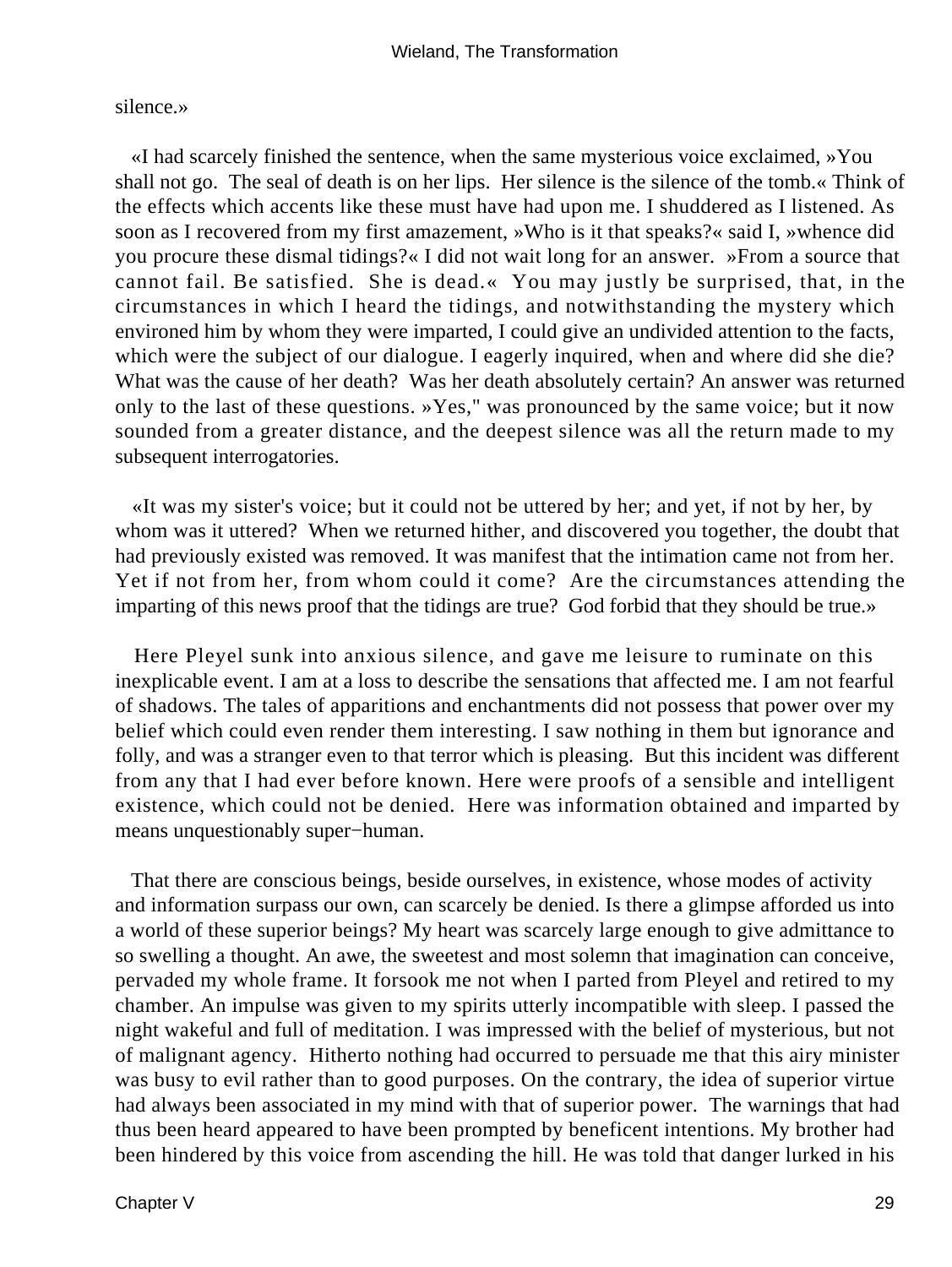path, and his obedience to the intimation had perhaps saved him from a destiny similar to that of my father.

 Pleyel had been rescued from tormenting uncertainty, and from the hazards and fatigues of a fruitless voyage, by the same interposition. It had assured him of the death of his Theresa.

 This woman was then dead. A confirmation of the tidings, if true, would speedily arrive. Was this confirmation to be deprecated or desired? By her death, the tie that attached him to Europe, was taken away. Henceforward every motive would combine to retain him in his native country, and we were rescued from the deep regrets that would accompany his hopeless absence from us. Propitious was the spirit that imparted these tidings. Propitious he would perhaps have been, if he had been instrumental in producing, as well as in communicating the tidings of her death. Propitious to us, the friends of Pleyel, to whom has thereby been secured the enjoyment of his society; and not unpropitious to himself; for though this object of his love be snatched away, is there not another who is able and willing to console him for her loss?

 Twenty days after this, another vessel arrived from the same port. In this interval, Pleyel, for the most part, estranged himself from his old companions. He was become the prey of a gloomy and unsociable grief. His walks were limited to the bank of the Delaware. This bank is an artificial one. Reeds and the river are on one side, and a watery marsh on the other, in that part which bounded his lands, and which extended from the mouth of Hollander's creek to that of Schuylkill. No scene can be imagined less enticing to a lover of the picturesque than this. The shore is deformed with mud, and incumbered with a forest of reeds. The fields, in most seasons, are mire; but when they afford a firm footing, the ditches by which they are bounded and intersected, are mantled with stagnating green, and emit the most noxious exhalations. Health is no less a stranger to those seats than pleasure. Spring and autumn are sure to be accompanied with agues and bilious remittents.

 The scenes which environed our dwellings at Mettingen constituted the reverse of this. Schuylkill was here a pure and translucid current, broken intO wild and ceaseless music by rocky points, murmuring on a sandy margin, and reflecting on its surface, banks of all varieties of height and degrees of declivity. These banks were chequered by patches of dark verdure and shapeless masses of white marble, and crowned by copses of cedar, or by the regular magnificence of orchards, which, at this season, were in blossom, and were prodigal of odours. The ground which receded from the river was scooped into valleys and dales. Its beauties were enhanced by the horticultural skill of my brother, who bedecked this exquisite assemblage of slopes and risings with every species of vegetable ornament, from the giant arms of the oak to the clustering tendrils of the honey−suckle.

 To screen him from the unwholesome airs of his own residence, it had been proposed to Pleyel to spend the months of spring with us. He had apparently acquiesced in this proposal;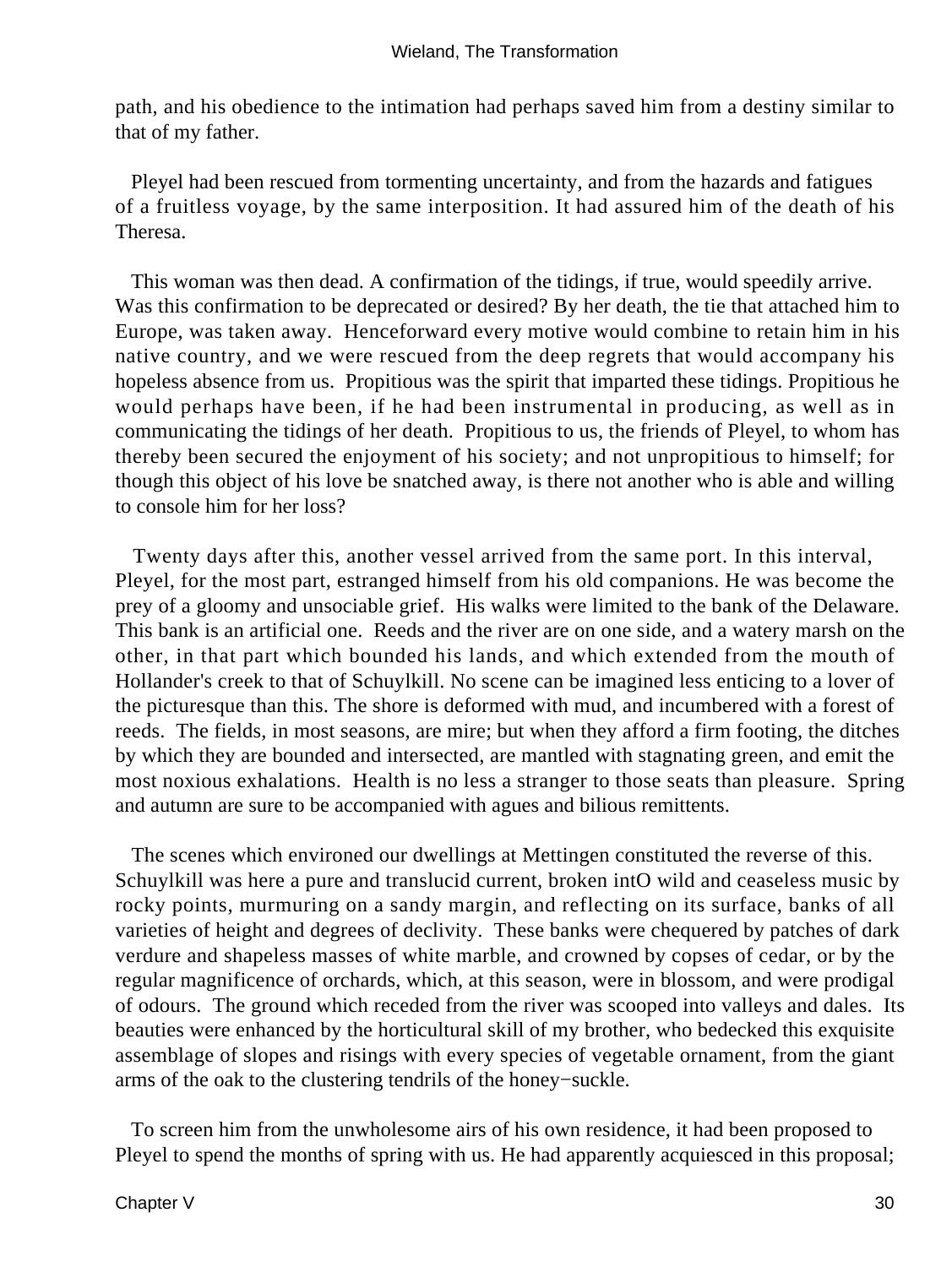but the late event induced him to change his purpose. He was only to be seen by visiting him in his retirements. His gaiety had flown, and every passion was absorbed in eagerness to procure tidings from Saxony. I have mentioned the arrival of another vessel from the Elbe. He descried her early one morning as he was passing along the skirt of the river. She was easily recognized, being the ship in which he had performed his first voyage to Germany. He immediately went on board, but found no letters directed to him. This omission was, in some degree, compensated by meeting with an old acquaintance among the passengers, who had till lately been a resident in Leipsig. This person put an end to all suspense respecting the fate of Theresa, by relating the particulars of her death and funeral.

 Thus was the truth of the former intimation attested. No longer devoured by suspense, the grief of Pleyel was not long in yielding to the influence of society. He gave himself up once more to our company. His vivacity had indeed been damped; but even in this respect he was a more acceptable companion than formerly, since his seriousness was neither incommunicative nor sullen.

 These incidents, for a time, occupied all our thoughts. In me they produced a sentiment not unallied to pleasure, and more speedily than in the case of my friends were intermixed with other topics. My brother was particularly affected by them. It was easy to perceive that most of his meditations were tinctured from this source. To this was to be ascribed a design in which his pen was, at this period, engaged, of collecting and investigating the facts which relate to that mysterious personage, the Daemon of Socrates.

 My brother's skill in Greek and Roman learning was exceeded by that of few, and no doubt the world would have accepted a treatise upon this subject from his hand with avidity; but alas! this and every other scheme of felicity and honor, were doomed to sudden blast and hopeless extermination.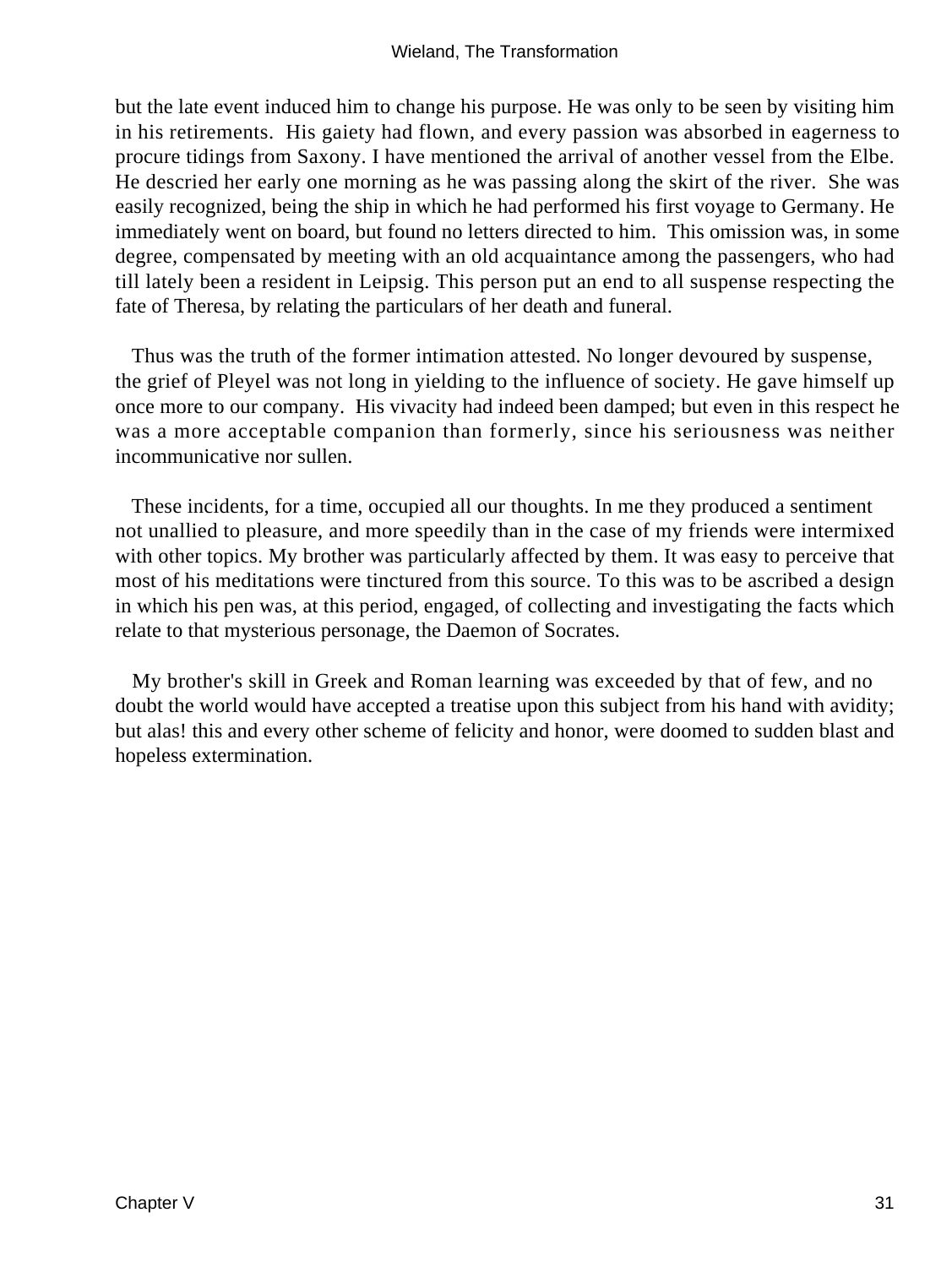# **[Chapter VI](#page-172-0)**

*I* now come to the mention of a person with whose name the most turbulent sensations are connected. It is with a shuddering reluctance that I enter on the province of describing him. Now it is that I begin to perceive the difficulty of the task which I have undertaken; but it would be weakness to shrink from it. My blood is congealed: and my fingers are palsied when I call up his image. Shame upon my cowardly and infirm heart! Hitherto I have proceeded with some degree of composure, but now I must pause. I mean not that dire remembrance shall subdue my courage or baffle my design, but this weakness cannot be immediately conquered. I must desist for a little while.

 I have taken a few turns in my chamber, and have gathered strength enough to proceed. Yet have I not projected a task beyond my power to execute? If thus, on the very threshold of the scene, my knees faulter and I sink, how shall I support myself, when I rush into the midst of horrors such as no heart has hitherto conceived, nor tongue related? I sicken and recoil at the prospect, and yet my irresolution is momentary. I have not formed this design upon slight grounds, and though I may at times pause and hesitate, I will not be finally diverted from it.

 And thou, O most fatal and potent of mankind, in what terms shall I describe thee? What words are adequate to the just delineation of thy character? How shall I detail the means which rendered the secrecy of thy purposes unfathomable? But I will not anticipate. Let me recover if possible, a sober strain. Let me keep down the flood of passion that would render me precipitate or powerless. Let me stifle the agonies that are awakened by thy name. Let me, for a time, regard thee as a being of no terrible attributes. Let me tear myself from contemplation of the evils of which it is but too certain that thou wast the author, and limit my view to those harmless appearances which attended thy entrance on the stage.

 One sunny afternoon, I was standing in the door of my house, when I marked a person passing close to the edge of the bank that was in front. His pace was a careless and lingering one, and had none of that gracefulness and ease which distinguish a person with certain advantages of education from a clown. His gait was rustic and aukward. His form was ungainly and disproportioned. Shoulders broad and square, breast sunken, his head drooping, his body of uniform breadth, supported by long and lank legs, were the ingredients of his frame. His garb was not ill adapted to such a figure. A slouched hat, tarnished by the weather, a coat of thick grey cloth, cut and wrought, as it seemed, by a country tailor, blue worsted stockings, and shoes fastened by thongs, and deeply discoloured by dust, which brush had never disturbed, constituted his dress.

There was nothing remarkable in these appearances; they were frequently to be met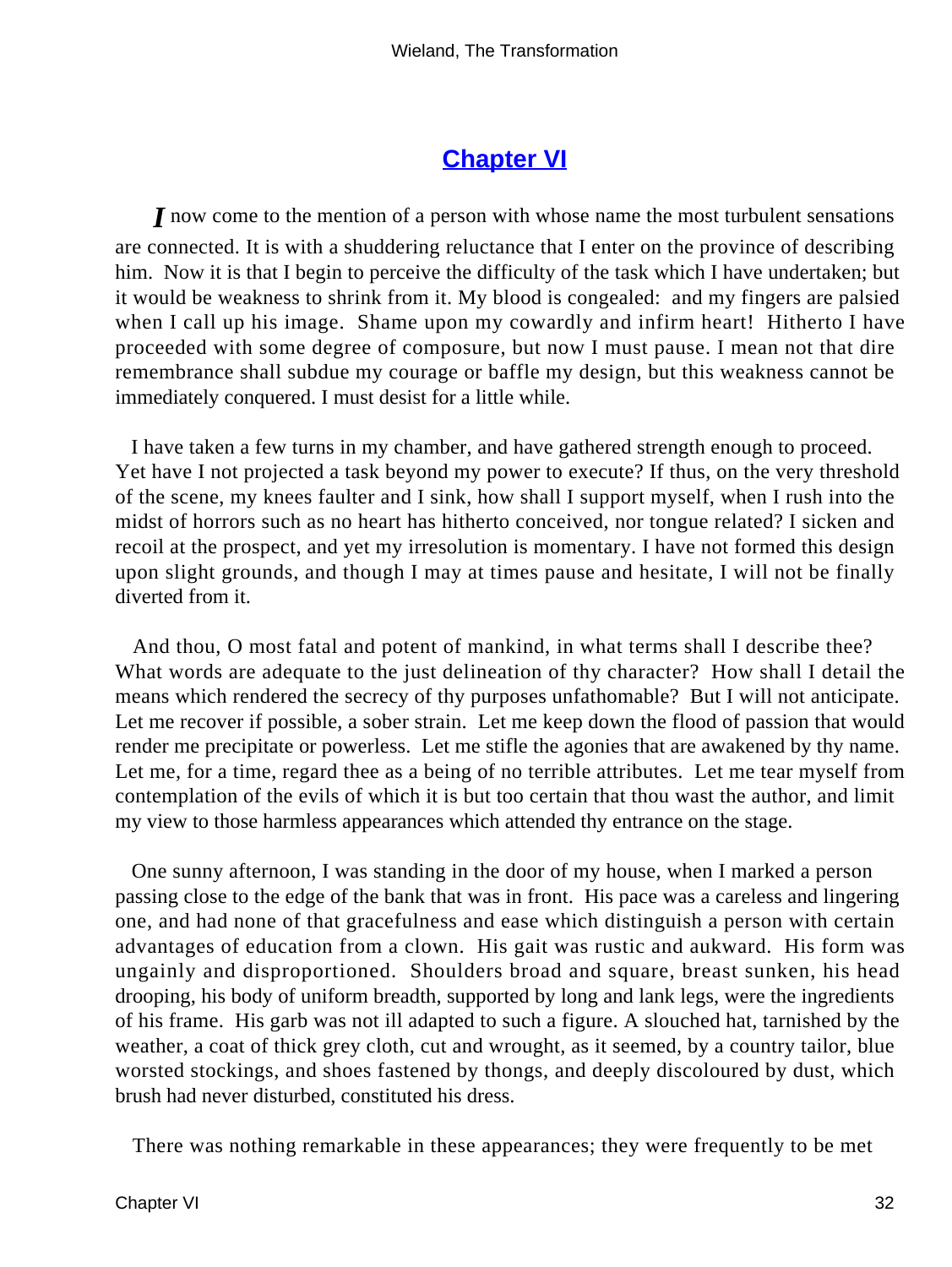with on the road, and in the harvest field. I cannot tell why I gazed upon them, on this occasion, with more than ordinary attention, unless it were that such figures were seldom seen by me, except on the road or field. This lawn was only traversed by men whose views were directed to the pleasures of the walk, or the grandeur of the scenery.

 He passed slowly along, frequently pausing, as if to examine the prospect more deliberately, but never turning his eye towards the house, so as to allow me a view of his countenance. Presently, he entered a copse at a small distance, and disappeared. My eye followed him while he remained in sight. If his image remained for any duration in my fancy after his departure, it was because no other object occurred sufficient to expel it.

 I continued in the same spot for half an hour, vaguely, and by fits, contemplating the image of this wanderer, and drawing, from outward appearances, those inferences with respect to the intellectual history of this person, which experience affords us. I reflected on the alliance which commonly subsists between ignorance and the practice of agriculture, and indulged myself in airy speculations as to the influence of progressive knowledge in dissolving this alliance, and embodying the dreams of the poets. I asked why the plough and the hoe might not become the trade of every human being, and how this trade might be made conducive to, or, at least, consistent with the acquisition of wisdom and eloquence.

 Weary with these reflections, I returned to the kitchen to perform some household office. I had usually but one servant, and she was a girl about my own age. I was busy near the chimney, and she was employed near the door of the apartment, when some one knocked. The door was opened by her, and she was immediately addressed with «Pry'thee, good girl, canst thou supply a thirsty man with a glass of buttermilk?» She answered that there was none in the house. «Aye, but there is some in the dairy yonder. Thou knowest as well as I, though Hermes never taught thee, that though every dairy be an house, every house is not a dairy.» To this speech, though she understood only a part of it, she replied by repeating her assurances, that she had none to give. «Well then,» rejoined the stranger, «for charity's sweet sake, hand me forth a cup of cold water.» The girl said she would go to the spring and fetch it. «Nay, give me the cup, and suffer me to help myself. Neither manacled nor lame, I should merit burial in the maw of carrion crows, if I laid this task upon thee.» She gave him the cup, and he turned to go to the spring.

 I listened to this dialogue in silence. The words uttered by the person without, affected me as somewhat singular, but what chiefly rendered them remarkable, was the tone that accompanied them. It was wholly new. My brother's voice and Pleyel's were musical and energetic. I had fondly imagined, that, in this respect, they were surpassed by none. Now my mistake was detected. I cannot pretend to communicate the impression that was made upon me by these accents, or to depict the degree in which force and sweetness were blended in them. They were articulated with a distinctness that was unexampled in my experience. But this was not all. The voice was not only mellifluent and clear, but the emphasis was so just, and the modulation so impassioned, that it seemed as if an heart of stone could not fail of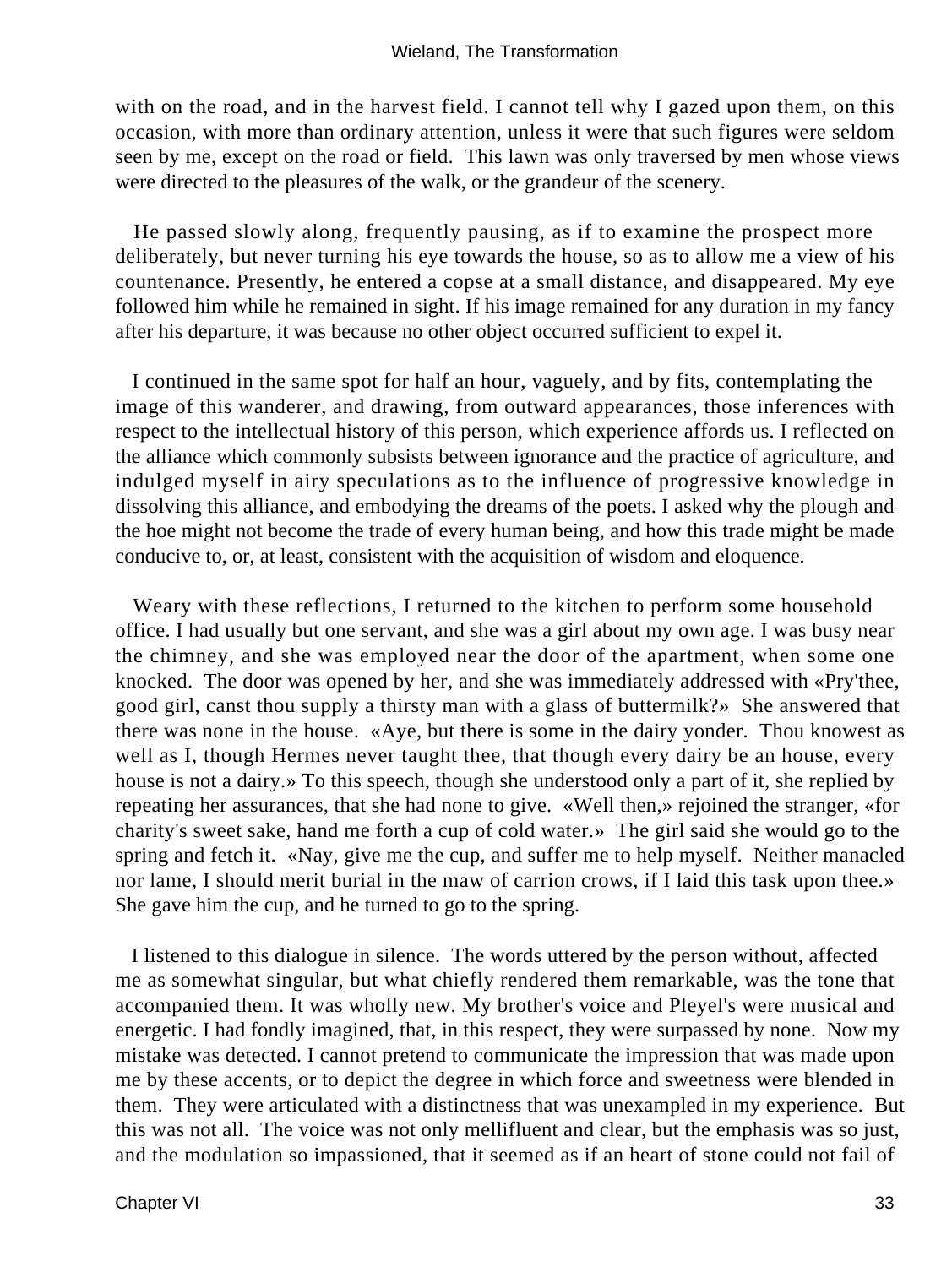#### Wieland, The Transformation

being moved by it. It imparted to me an emotion altogether involuntary and incontroulable. When he uttered the words «for charity's sweet sake,» I dropped the cloth that I held in my hand, my heart overflowed with sympathy, and my eyes with unbidden tears.

 This description will appear to you trifling or incredible. The importance of these circumstances will be manifested in the sequel. The manner in which I was affected on this occasion, was, to my own apprehension, a subject of astonishment. The tones were indeed such as I never heard before; but that they should, in an instant, as it were, dissolve me in tears, will not easily be believed by others, and can scarcely be comprehended by myself.

 It will be readily supposed that I was somewhat inquisitive as to the person and demeanour of our visitant. After a moment's pause, I stepped to the door and looked after him. Judge my surprize, when I beheld the self−same figure that had appeared an half hour before upon the bank. My fancy had conjured up a very different image. A form, and attitude, and garb, were instantly created worthy to accompany such elocution; but this person was, in all visible respects, the reverse of this phantom. Strange as it may seem, I could not speedily reconcile myself to this disappointment. Instead of returning to my employment, I threw myself in a chair that was placed opposite the door, and sunk into a fit of musing.

 My attention was, in a few minutes, recalled by the stranger, who returned with the empty cup in his hand. I had not thought of the circumstance, or should certainly have chosen a different seat. He no sooner shewed himself, than a confused sense of impropriety, added to the suddenness of the interview, for which, not having foreseen it, I had made no preparation, threw me into a state of the most painful embarrassment. He brought with him a placid brow; but no sooner had he cast his eyes upon me, than his face was as glowingly suffused as my own. He placed the cup upon the bench, stammered out thanks, and retired.

 It was some time before I could recover my wonted composure. I had snatched a view of the stranger's countenance. The impression that it made was vivid and indelible. His cheeks were pallid and lank, his eyes sunken, his forehead overshadowed by coarse straggling hairs, his teeth large and irregular, though sound and brilliantly white, and his chin discoloured by a tetter. His skin was of coarse grain, and sallow hue. Every feature was wide of beauty, and the outline of his face reminded you of an inverted cone.

 And yet his forehead, so far as shaggy locks would allow it to be seen, his eyes lustrously black, and possessing, in the midst of haggardness, a radiance inexpressibly serene and potent, and something in the rest of his features, which it would be in vain to describe, but which served to betoken a mind of the highest order, were essential ingredients in the portrait. This, in the effects which immediately flowed from it, I count among the most extraordinary incidents of my life. This face, seen for a moment, continued for hours to occupy my fancy, to the exclusion of almost every other image. I had purposed to spend the evening with my brother, but I could not resist the inclination of forming a sketch upon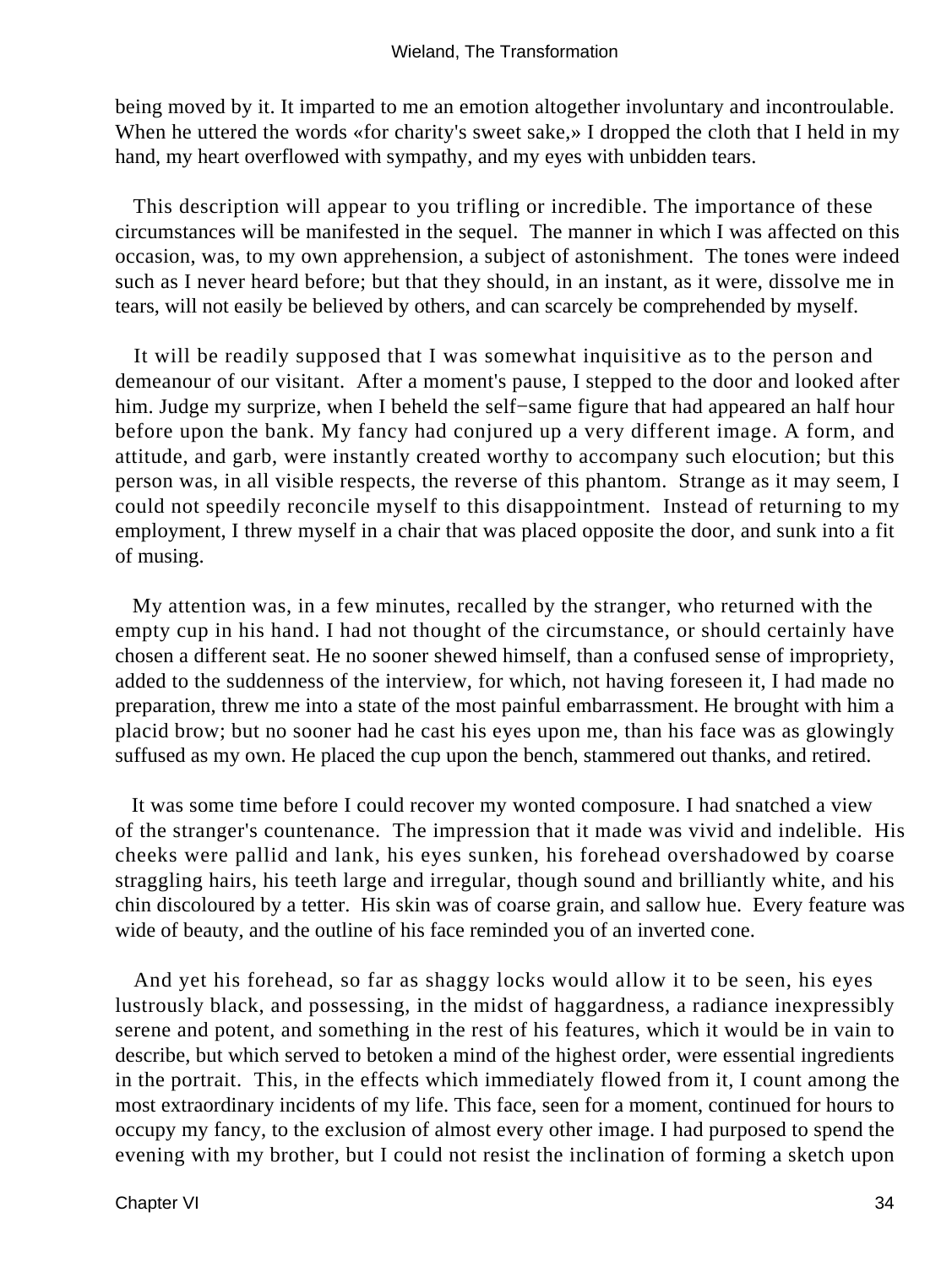paper of this memorable visage. Whether my hand was aided by any peculiar inspiration, or I was deceived by my own fond conceptions, this portrait, though hastily executed, appeared unexceptionable to my own taste.

 I placed it at all distances, and in all lights; my eyes were rivetted upon it. Half the night passed away in wakefulness and in contemplation of this picture. So flexible, and yet so stubborn, is the human mind. So obedient to impulses the most transient and brief, and yet so unalterably observant of the direction which is given to it! How little did I then foresee the termination of that chain, of which this may be regarded as the first link?

 Next day arose in darkness and storm. Torrents of rain fell during the whole day, attended with incessant thunder, which reverberated in stunning echoes from the opposite declivity. The inclemency of the air would not allow me to walk−out. I had, indeed, no inclination to leave my apartment. I betook myself to the contemplation of this portrait, whose attractions time had rather enhanced than diminished. I laid aside my usual occupations, and seating myself at a window, consumed the day in alternately looking out upon the storm, and gazing at the picture which lay upon a table before me. You will, perhaps, deem this conduct somewhat singular, and ascribe it to certain peculiarities of temper. I am not aware of any such peculiarities. I can account for my devotion to this image no otherwise, than by supposing that its properties were rare and prodigious. Perhaps you will suspect that such were the first inroads of a passion incident to every female heart, and which frequently gains a footing by means even more slight, and more improbable than these. I shall not controvert the reasonableness of the suspicion, but leave you at liberty to draw, from my narrative, what conclusions you please.

 Night at length returned, and the storm ceased. The air was once more clear and calm, and bore an affecting contrast to that uproar of the elements by which it had been preceded. I spent the darksome hours, as I spent the day, contemplative and seated at the window. Why was my mind absorbed in thoughts ominous and dreary? Why did my bosom heave with sighs, and my eyes overflow with tears? Was the tempest that had just past a signal of the ruin which impended over me? My soul fondly dwelt upon the images of my brother and his children, yet they only increased the mournfulness of my contemplations. The smiles of the charming babes were as bland as formerly. The same dignity sat on the brow of their father, and yet I thought of them with anguish. Something whispered that the happiness we at present enjoyed was set on mutable foundations. Death must happen to all. Whether our felicity was to be subverted by it to−morrow, or whether it was ordained that we should lay down our heads full of years and of honor, was a question that no human being could solve. At other times, these ideas seldom intruded. I either forbore to reflect upon the destiny that is reserved for all men, or the reflection was mixed up with images that disrobed it of terror; but now the uncertainty of life occurred to me without any of its usual and alleviating accompaniments. I said to myself, we must die. Sooner or later, we must disappear for ever from the face of the earth. Whatever be the links that hold us to life, they must be broken. This scene of existence is, in all its parts, calamitous. The greater number is oppressed with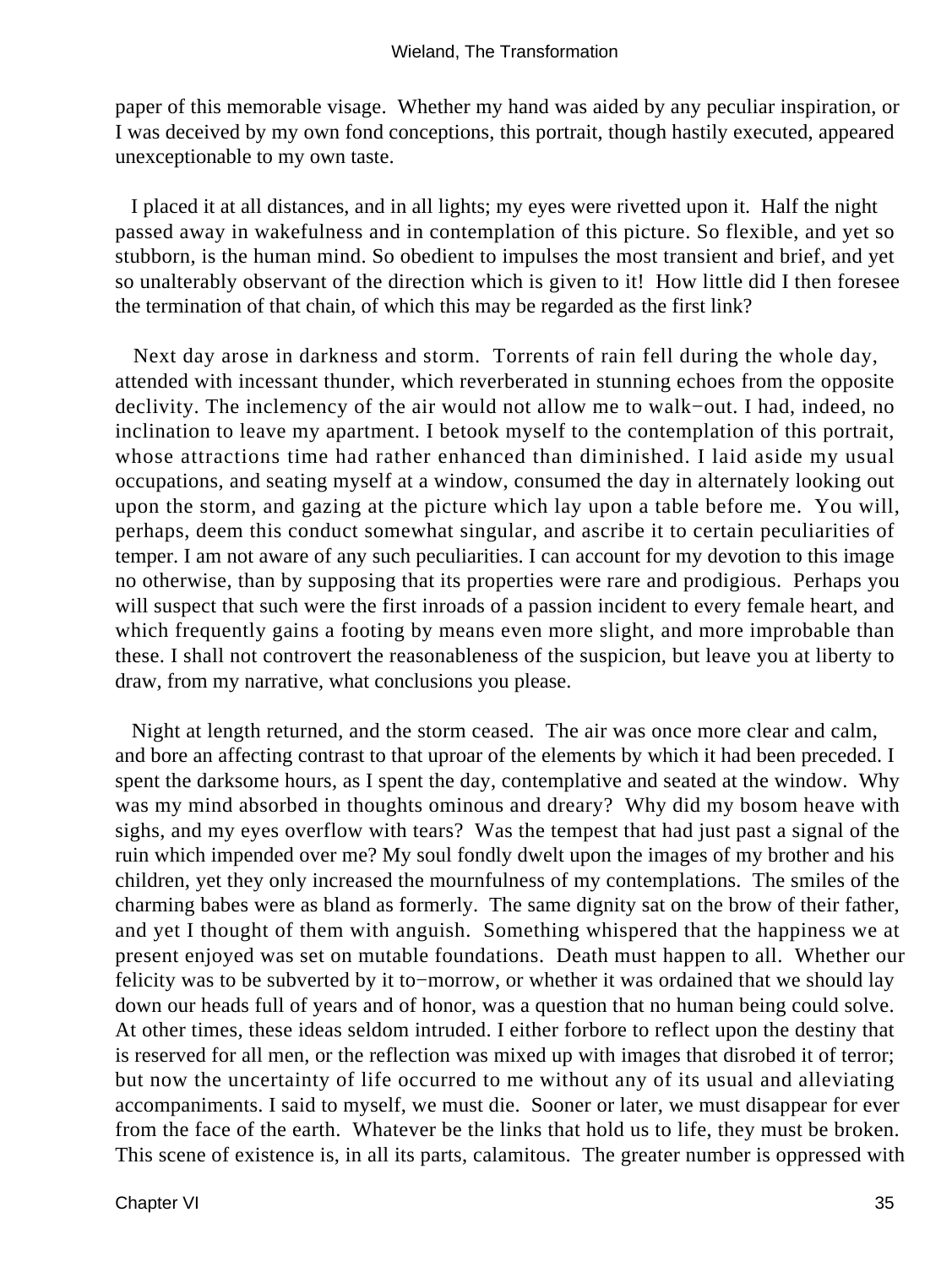immediate evils, and those, the tide of whose fortunes is full, how small is their portion of enjoyment, since they know that it will terminate.

 For some time I indulged myself, without reluctance, in these gloomy thoughts; but at length, the dejection which they produced became insupportably painful. I endeavoured to dissipate it with music. I had all my grand−father's melody as well as poetry by rote. I now lighted by chance on a ballad, which commemorated the fate of a German Cavalier, who fell at the siege of Nice under Godfrey of Bouillon. My choice was unfortunate, for the scenes of violence and carnage which were here wildly but forcibly pourtrayed, only suggested to my thoughts a new topic in the horrors of war.

 I sought refuge, but ineffectually, in sleep. My mind was thronged by vivid, but confused images, and no effort that I made was sufficient to drive them away. In this situation I heard the clock, which hung in the room, give the signal for twelve. It was the same instrument which formerly hung in my father's chamber, and which, on account of its being his workmanship, was regarded, by every one of our family, with veneration. It had fallen to me, in the division of his property, and was placed in this asylum. The sound awakened a series of reflections, respecting his death. I was not allowed to pursue them; for scarcely had the vibrations ceased, when my attention was attracted by a whisper, which, at first, appeared to proceed from lips that were laid close to my ear.

 No wonder that a circumstance like this startled me. In the first impulse of my terror, I uttered a slight scream, and shrunk to the opposite side of the bed. In a moment, however, I recovered from my trepidation. I was habitually indifferent to all the causes of fear, by which the majority are afflicted. I entertained no apprehension of either ghosts or robbers. Our security had never been molested by either, and I made use of no means to prevent or counterwork their machinations. My tranquillity, on this occasion, was quickly retrieved. The whisper evidently proceeded from one who was posted at my bed−side. The first idea that suggested itself was, that it was uttered by the girl who lived with me as a servant. Perhaps, somewhat had alarmed her, or she was sick, and had come to request my assistance. By whispering in my ear, she intended to rouse without alarming me.

 Full of this persuasion, I called; «Judith,» said I, «is it you? What do you want? Is there any thing the matter with you?» No answer was returned. I repeated my inquiry, but equally in vain. Cloudy as was the atmosphere, and curtained as my bed was, nothing was visible. I withdrew the curtain, and leaning my head on my elbow, I listened with the deepest attention to catch some new sound. Meanwhile, I ran over in my thoughts, every circumstance that could assist my conjectures.

 My habitation was a wooden edifice, consisting of two stories. In each story were two rooms, separated by an entry, or middle passage, with which they communicated by opposite doors. The passage, on the lower story, had doors at the two ends, and a stair−case. Windows answered to the doors on the upper story. Annexed to this, on the eastern side,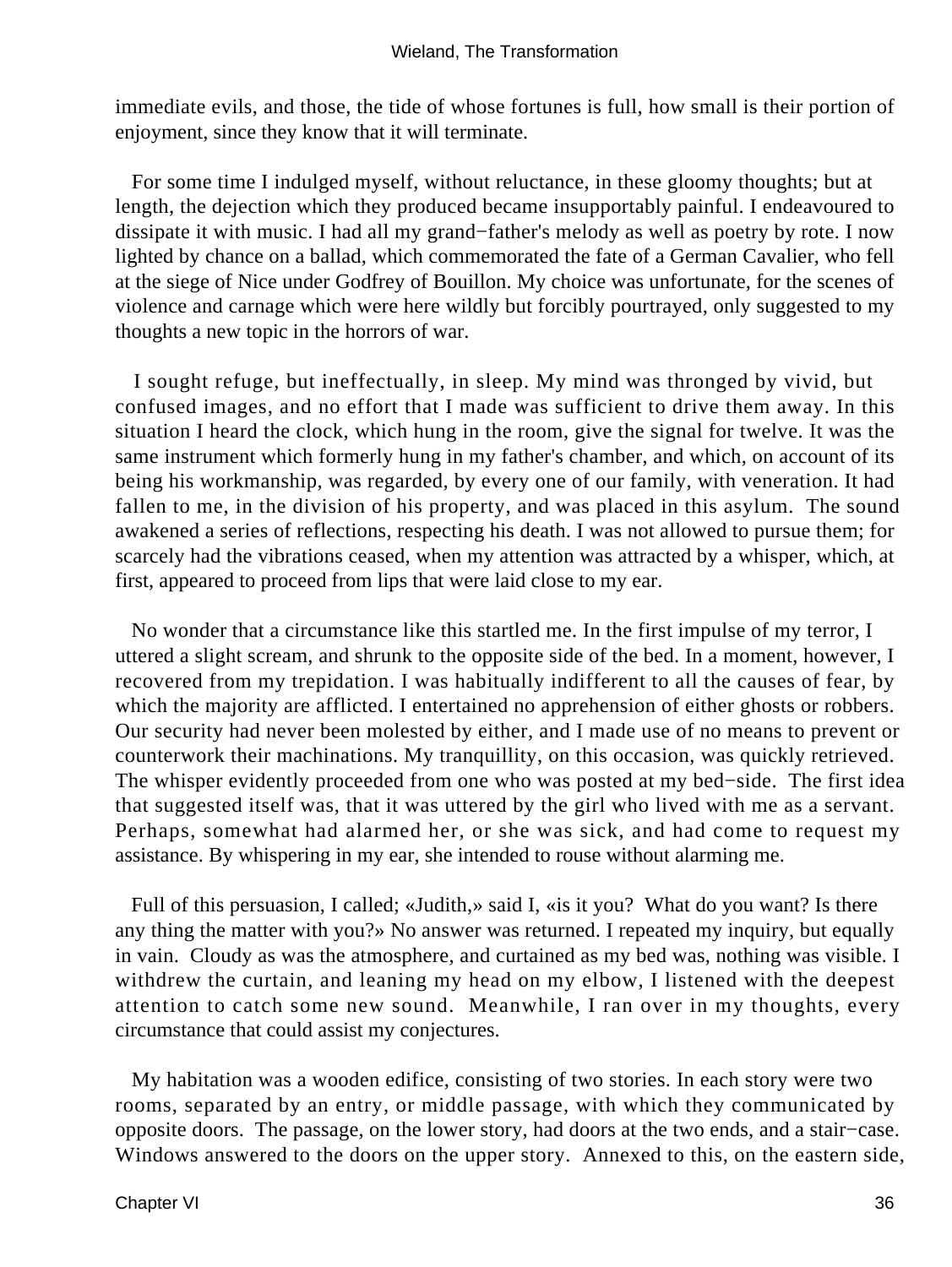#### Wieland, The Transformation

were wings, divided, in like manner, into an upper and lower room; one of them comprized a kitchen, and chamber above it for the servant, and communicated, on both stories, with the parlour adjoining it below, and the chamber adjoining it above. The opposite wing is of smaller dimensions, the rooms not being above eight feet square. The lower of these was used as a depository of household implements, the upper was a closet in which I deposited my books and papers. They had but one inlet, which was from the room adjoining. There was no window in the lower one, and in the upper, a small aperture which communicated light and air, but would scarcely admit the body. The door which led into this, was close to my bed−head, and was always locked, but when I myself was within. The avenues below were accustomed to be closed and bolted at nights.

 The maid was my only companion, and she could not reach my chamber without previously passing through the opposite chamber, and the middle passage, of which, however, the doors were usually unfastened. If she had occasioned this noise, she would have answered my repeated calls. No other conclusion, therefore, was left me, but that I had mistaken the sounds, and that my imagination had transformed some casual noise into the voice of a human creature. Satisfied with this solution, I was preparing to relinquish my listening attitude, when my ear was again saluted with a new and yet louder whispering. It appeared, as before, to issue from lips that touched my pillow. A second effort of attention, however, clearly shewed me, that the sounds issued from within the closet, the door of which was not more than eight inches from my pillow.

 This second interruption occasioned a shock less vehement than the former. I started, but gave no audible token of alarm. I was so much mistress of my feelings, as to continue listening to what should be said. The whisper was distinct, hoarse, and uttered so as to shew that the speaker was desirous of being heard by some one near, but, at the same time, studious to avoid being overheard by any other.

 «Stop, stop, I say; madman as you are! there are better means than that. Curse upon your rashness! There is no need to shoot.»

 Such were the words uttered in a tone of eagerness and anger, within so small a distance of my pillow. What construction could I put upon them? My heart began to palpitate with dread of some unknown danger. Presently, another voice, but equally near me, was heard whispering in answer. «Why not? I will draw a trigger in this business, but perdition be my lot if I do more.» To this, the first voice returned, in a tone which rage had heightened in a small degree above a whisper, «Coward! stand aside, and see me do it. I will grasp her throat; I will do her business in an instant; she shall not have time so much as to groan.» What wonder that I was petrified by sounds so dreadful! Murderers lurked in my closet. They were planning the means of my destruction. One resolved to shoot, and the other menaced suffocation. Their means being chosen, they would forthwith break the door. Flight instantly suggested itself as most eligible in circumstances so perilous. I deliberated not a moment; but, fear adding wings to my speed, I leaped out of bed, and scantily robed as I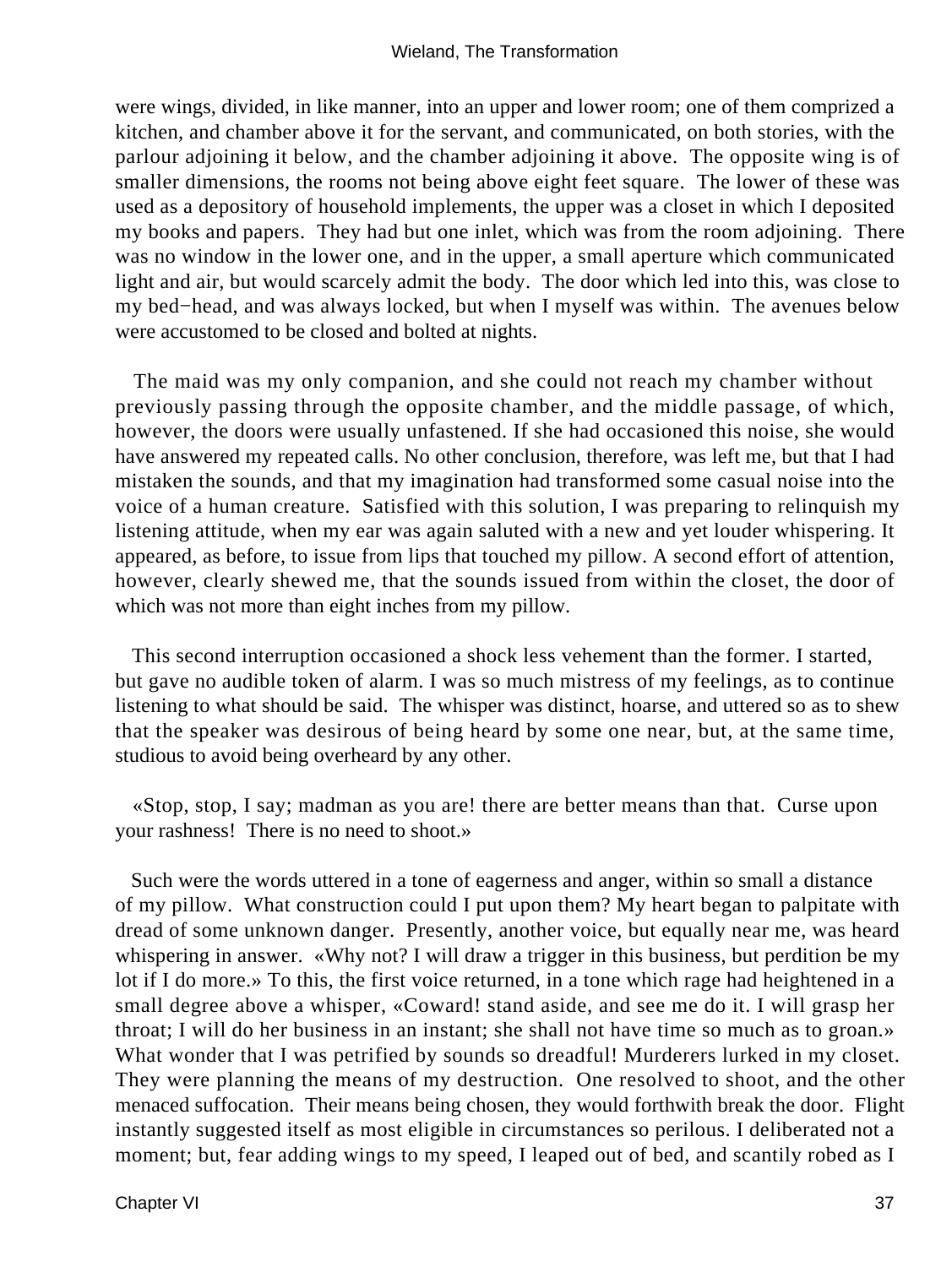was, rushed out of the chamber, down stairs, and into the open air. I can hardly recollect the process of turning keys, and withdrawing bolts. My terrors urged me forward with almost a mechanical impulse. I stopped not till I reached my brother's door. I had not gained the threshold, when, exhausted by the violence of my emotions, and by my speed, I sunk down in a fit.

 How long I remained in this situation I know not. When I recovered, I found myself stretched on a bed, surrounded by my sister and her female servants. I was astonished at the scene before me, but gradually recovered the recollection of what had happened. I answered their importunate inquiries as well as I was able. My brother and Pleyel, whom the storm of the preceding day chanced to detain here, informing themselves of every particular, proceeded with lights and weapons to my deserted habitation. They entered my chamber and my closet, and found every thing in its proper place and customary order. The door of the closet was locked, and appeared not to have been opened in my absence. They went to Judith's apartment. They found her asleep and in safety. Pleyel's caution induced him to forbear alarming the girl; and finding her wholly ignorant of what had passed, they directed her to return to her chamber. They then fastened the doors, and returned.

 My friends were disposed to regard this transaction as a dream. That persons should be actually immured in this closet, to which, in the circumstances of the time, access from without or within was apparently impossible, they could not seriously believe. That any human beings had intended murder, unless it were to cover a scheme of pillage, was incredible; but that no such design had been formed, was evident from the security in which the furniture of the house and the closet remained.

 I revolved every incident and expression that had occurred. My senses assured me of the truth of them, and yet their abruptness and improbability made me, in my turn, somewhat incredulous. The adventure had made a deep impression on my fancy, and it was not till after a week's abode at my brother's, that I resolved to resume the possession of my own dwelling. There was another circumstance that enhanced the mysteriousness of this event. After my recovery it was obvious to inquire by what means the attention of the family had been drawn to my situation. I had fallen before I had reached the threshold, or was able to give any signal. My brother related, that while this was transacting in my chamber, he himself was awake, in consequence of some slight indisposition, and lay, according to his custom, musing on some favorite topic. Suddenly the silence, which was remarkably profound, was broken by a voice of most piercing shrillness, that seemed to be uttered by one in the hall below his chamber. «Awake! arise!» it exclaimed: «hasten to succour one that is dying at your door.»

 This summons was effectual. There was no one in the house who was not roused by it. Pleyel was the first to obey, and my brother overtook him before he reached the hall. What was the general astonishment when your friend was discovered stretched upon the grass before the door, pale, ghastly, and with every mark of death!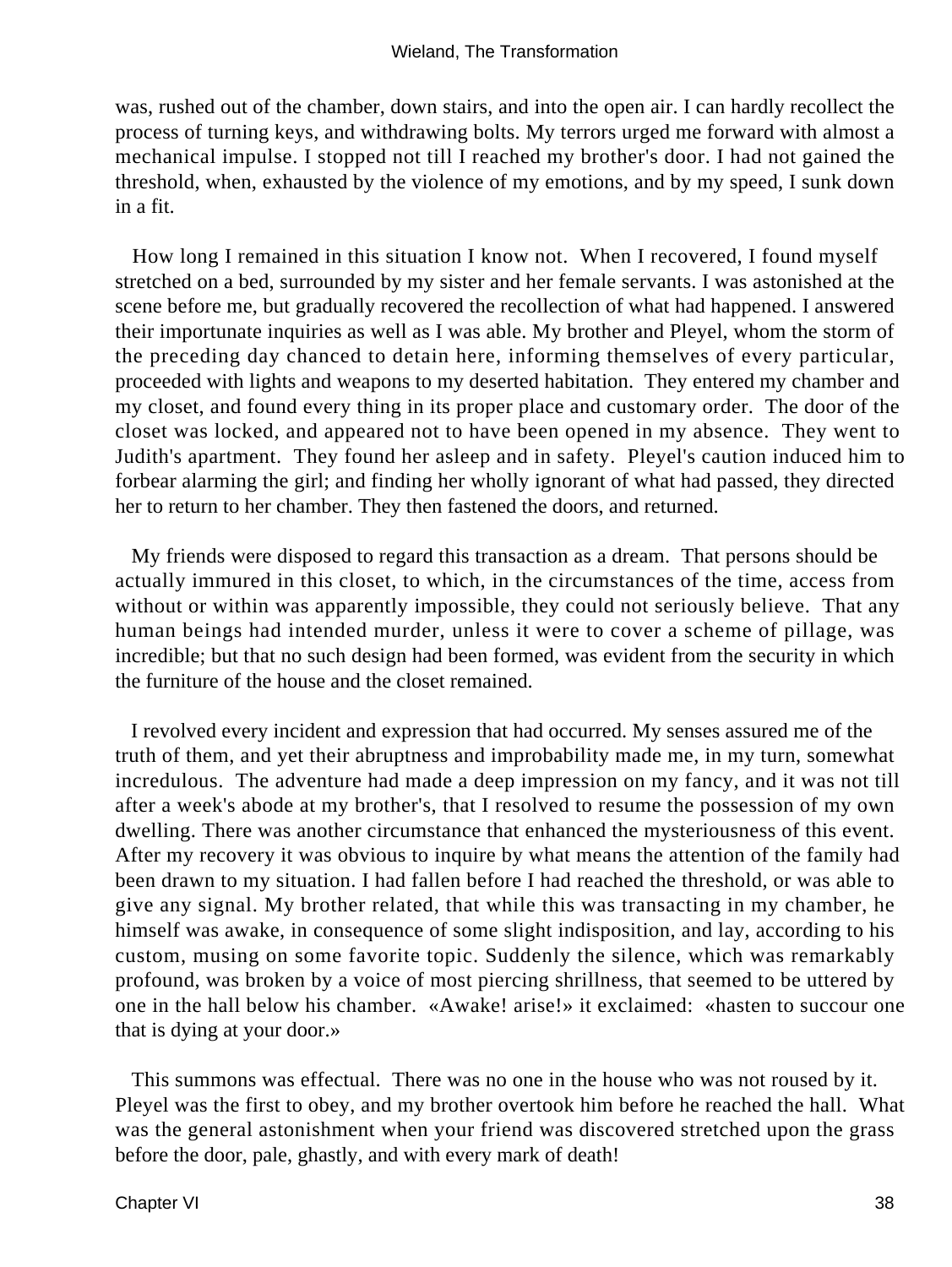This was the third instance of a voice, exerted for the benefit of this little community. The agent was no less inscrutable in this, than in the former case. When I ruminated upon these events, my soul was suspended in wonder and awe. Was I really deceived in imagining that I heard the closet conversation? I was no longer at liberty to question the reality of those accents which had formerly recalled my brother from the hill; which had imparted tidings of the death of the German lady to Pleyel; and which had lately summoned them to my assistance.

 But how was I to regard this midnight conversation? Hoarse and manlike voices conferring on the means of death, so near my bed, and at such an hour! How had my ancient security vanished! That dwelling, which had hitherto been an inviolate asylum, was now beset with danger to my life. That solitude, formerly so dear to me, could no longer be endured. Pleyel, who had consented to reside with us during the months of spring, lodged in the vacant chamber, in order to quiet my alarms. He treated my fears with ridicule, and in a short time very slight traces of them remained: but as it was wholly indifferent to him whether his nights were passed at my house or at my brother's, this arrangement gave general satisfaction.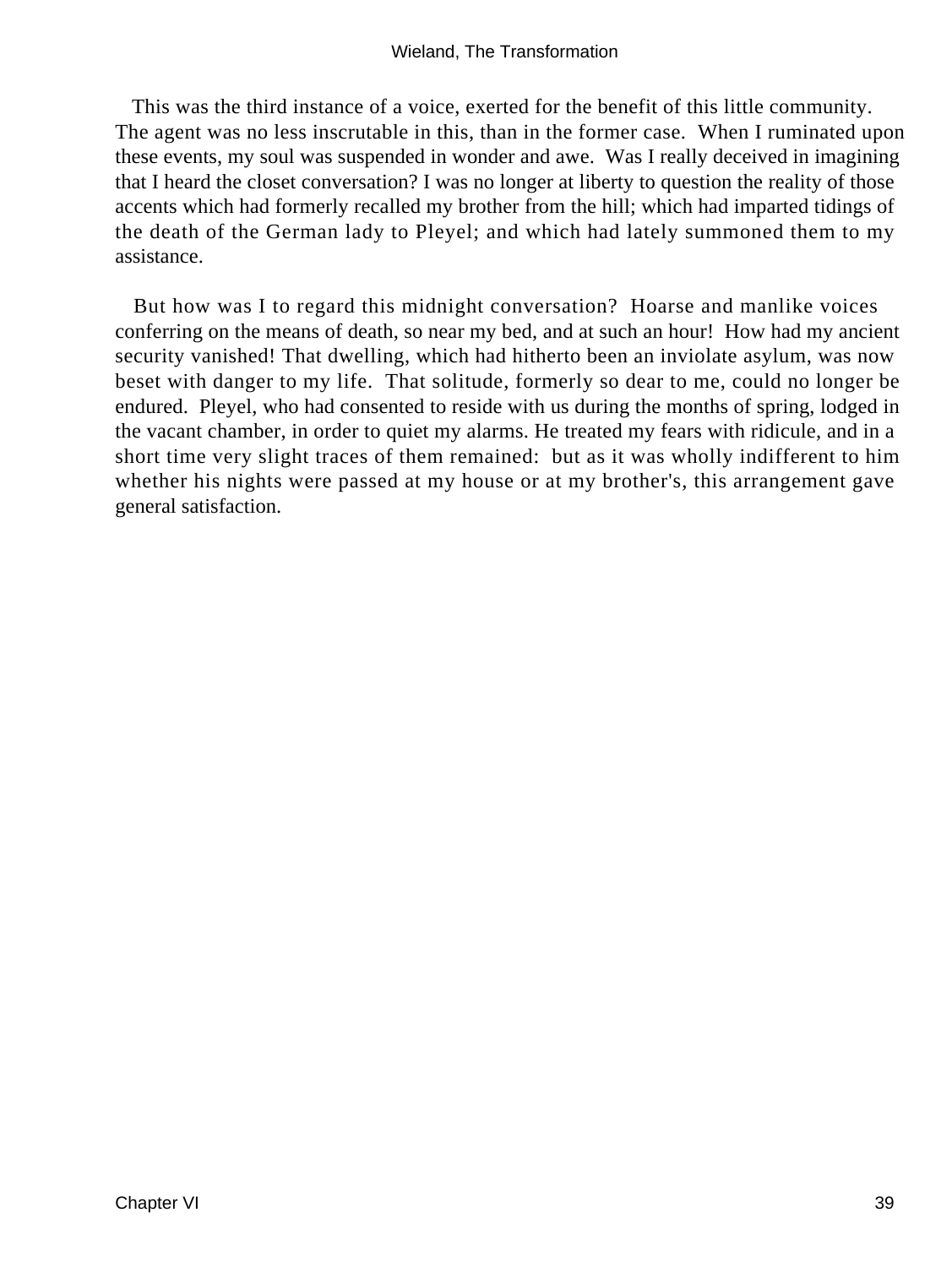## **[Chapter VII](#page-172-0)**

*I* will not enumerate the various inquiries and conjectures which these incidents occasioned. After all our efforts, we came no nearer to dispelling the mist in which they were involved; and time, instead of facilitating a solution, only accumulated our doubts. In the midst of thoughts excited by these events, I was not unmindful of my interview with the stranger. I related the particulars, and shewed the portrait to my friends. Pleyel recollected to have met with a figure resembling my description in the city; but neither his face or garb made the same impression upon him that it made upon me. It was a hint to rally me upon my prepossessions, and to amuse us with a thousand ludicrous anecdotes which he had collected in his travels. He made no scruple to charge me with being in love; and threatened to inform the swain, when he met him, of his good fortune.

 Pleyel's temper made him susceptible of no durable impressions. His conversation was occasionally visited by gleams of his ancient vivacity; but, though his impetuosity was sometimes inconvenient, there was nothing to dread from his malice. I had no fear that my character or dignity would suffer in his hands, and was not heartily displeased when he declared his intention of profiting by his first meeting with the stranger to introduce him to our acquaintance.

 Some weeks after this I had spent a toilsome day, and, as the sun declined, found myself disposed to seek relief in a walk. The river bank is, at this part of it, and for some considerable space upward, so rugged and steep as not to be easily descended. In a recess of this declivity, near the southern verge of my little demesne, was placed a slight building, with seats and lattices. From a crevice of the rock, to which this edifice was attached, there burst forth a stream of the purest water, which, leaping from ledge to ledge, for the space of sixty feet, produced a freshness in the air, and a murmur, the most delicious and soothing imaginable. These, added to the odours of the cedars which embowered it, and of the honey−suckle which clustered among the lattices, rendered this my favorite retreat in summer.

 On this occasion I repaired hither. My spirits drooped through the fatigue of long attention, and I threw myself upon a bench, in a state, both mentally and personally, of the utmost supineness. The lulling sounds of the waterfall, the fragrance and the dusk combined to becalm my spirits, and, in a short time, to sink me into sleep. Either the uneasiness of my posture, or some slight indisposition molested my repose with dreams of no cheerful hue. After various incoherences had taken their turn to occupy my fancy, I at length imagined myself walking, in the evening twilight, to my brother's habitation. A pit, methought, had been dug in the path I had taken, of which I was not aware. As I carelessly pursued my walk, I thought I saw my brother, standing at some distance before me, beckoning and calling me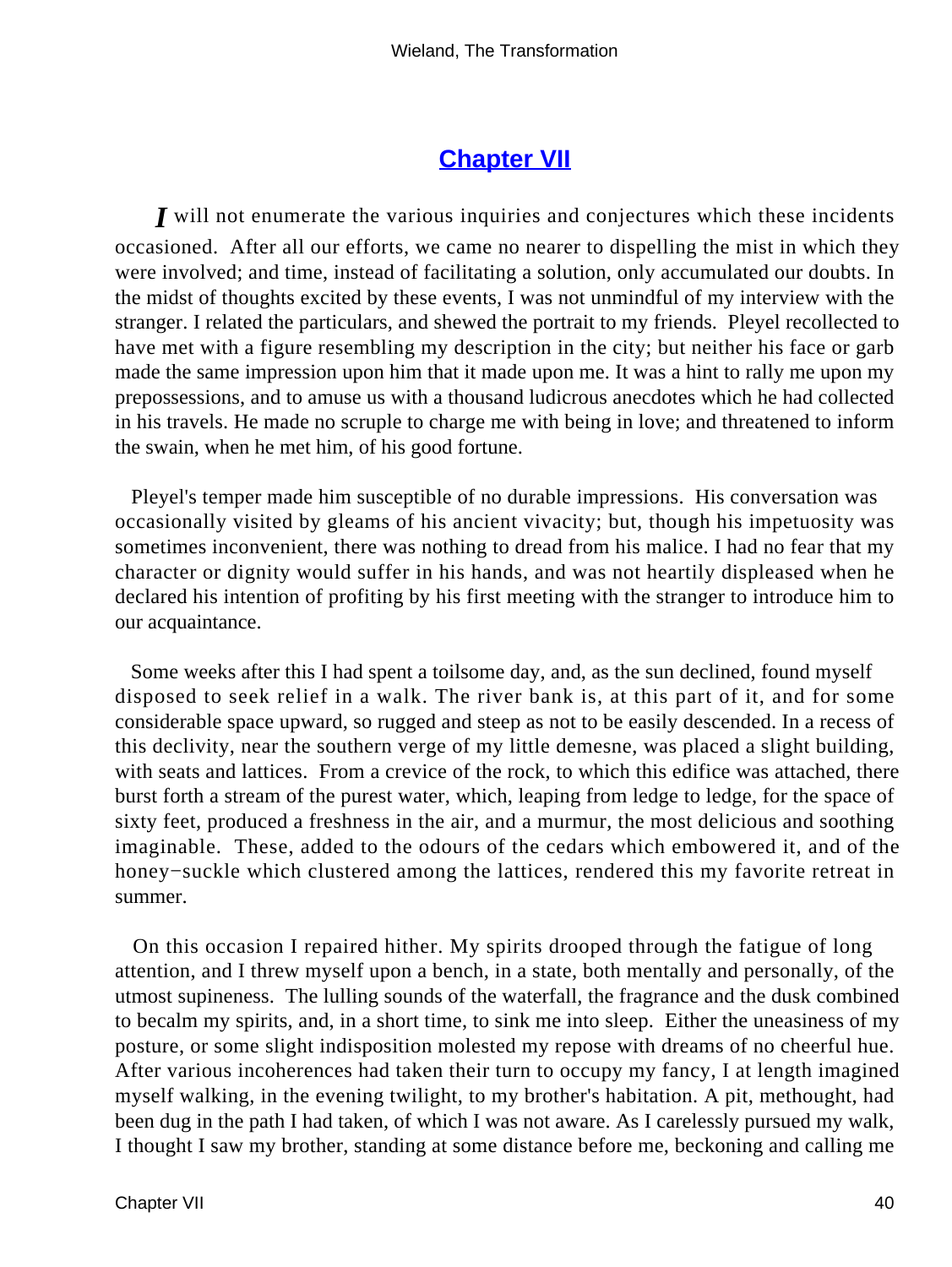to make haste. He stood on the opposite edge of the gulph. I mended my pace, and one step more would have plunged me into this abyss, had not some one from behind caught suddenly my arm, and exclaimed, in a voice of eagerness and terror, «Hold! hold!»

 The sound broke my sleep, and I found myself, at the next moment, standing on my feet, and surrounded by the deepest darkness. Images so terrific and forcible disabled me, for a time, from distinguishing between sleep and wakefulness, and withheld from me the knowledge of my actual condition. My first panics were succeeded by the perturbations of surprize, to find myself alone in the open air, and immersed in so deep a gloom. I slowly recollected the incidents of the afternoon, and how I came hither. I could not estimate the time, but saw the propriety of returning with speed to the house. My faculties were still too confused, and the darkness too intense, to allow me immediately to find my way up the steep. I sat down, therefore, to recover myself, and to reflect upon my situation.

 This was no sooner done, than a low voice was heard from behind the lattice, on the side where I sat. Between the rock and the lattice was a chasm not wide enough to admit a human body; yet, in this chasm he that spoke appeared to be stationed. «Attend! attend! but be not terrified.»

I started and exclaimed, «Good heavens! what is that? Who are you?»

«A friend; one come, not to injure, but to save you; fear nothing.»

 This voice was immediately recognized to be the same with one of those which I had heard in the closet; it was the voice of him who had proposed to shoot, rather than to strangle, his victim. My terror made me, at once, mute and motionless. He continued, «I leagued to murder you. I repent. Mark my bidding, and be safe. Avoid this spot. The snares of death encompass it. Elsewhere danger will be distant; but this spot, shun it as you value your life. Mark me further; profit by this warning, but divulge it not. If a syllable of what has passed escape you, your doom is sealed. Remember your father, and be faithful.»

 Here the accents ceased, and left me overwhelmed with dismay. I was fraught with the persuasion, that during every moment I remained here, my life was endangered; but I could not take a step without hazard of falling to the bottom of the precipice. The path, leading to the summit, was short, but rugged and intricate. Even star−light was excluded by the umbrage, and not the faintest gleam was afforded to guide my steps. What should I do? To depart or remain was equally and eminently perilous.

 In this state of uncertainty, I perceived a ray flit across the gloom and disappear. Another succeeded, which was stronger, and remained for a passing moment. It glittered on the shrubs that were scattered at the entrance, and gleam continued to succeed gleam for a few seconds, till they, finally, gave place to unintermitted darkness.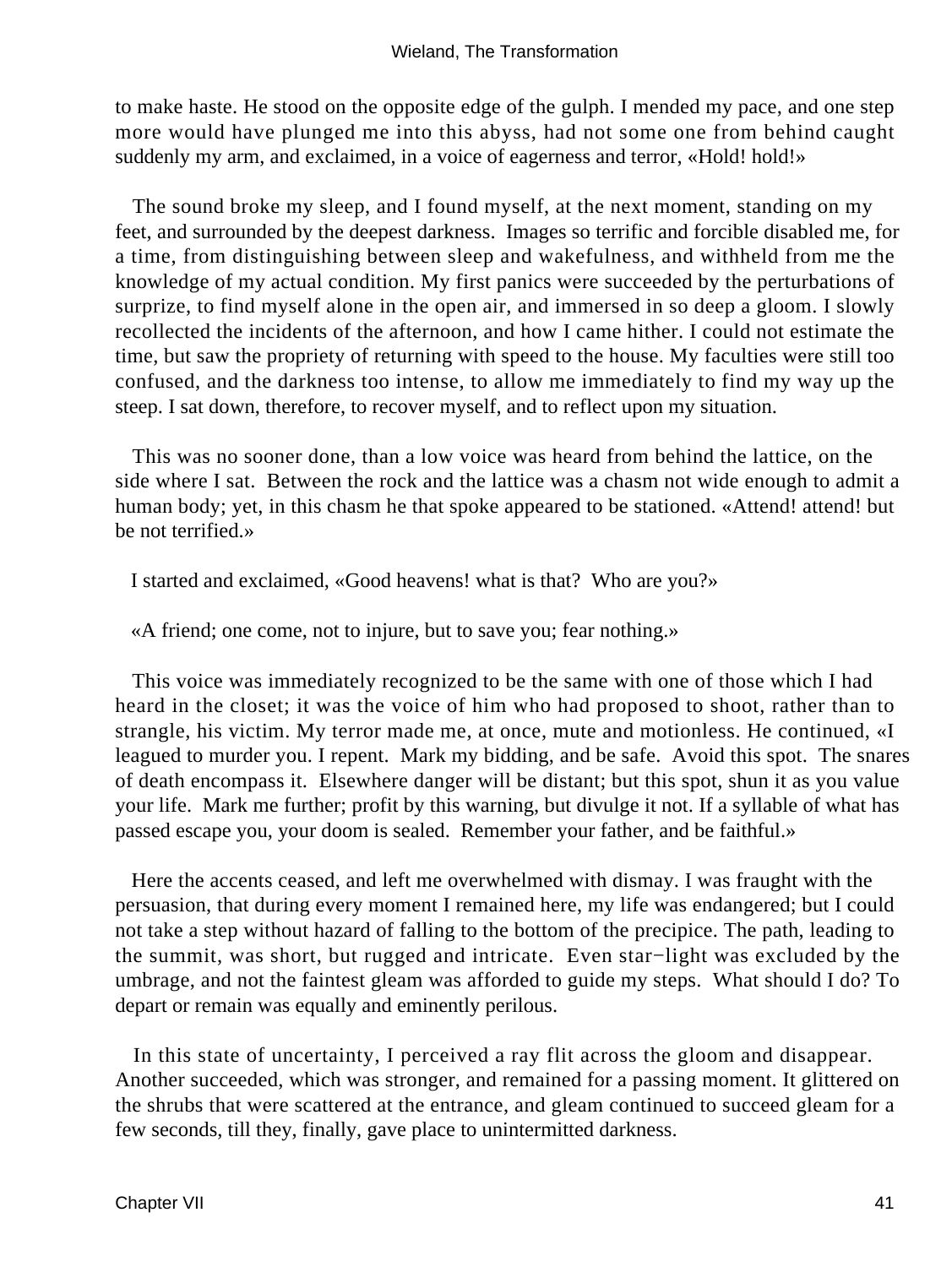The first visitings of this light called up a train of horrors in my mind; destruction impended over this spot; the voice which I had lately heard had warned me to retire, and had menaced me with the fate of my father if I refused. I was desirous, but unable, to obey; these gleams were such as preluded the stroke by which he fell; the hour, perhaps, was the same – I shuddered as if I had beheld, suspended over me, the exterminating sword.

 Presently a new and stronger illumination burst through the lattice on the right hand, and a voice, from the edge of the precipice above, called out my name. It was Pleyel. Joyfully did I recognize his accents; but such was the tumult of my thoughts that I had not power to answer him till he had frequently repeated his summons. I hurried, at length, from the fatal spot, and, directed by the lanthorn which he bore, ascended the hill.

 Pale and breathless, it was with difficulty I could support myself. He anxiously inquired into the cause of my affright, and the motive of my unusual absence. He had returned from my brother's at a late hour, and was informed by Judith, that I had walked out before sun−set, and had not yet returned. This intelligence was somewhat alarming. He waited some time; but, my absence continuing, he had set out in search of me. He had explored the neighbourhood with the utmost care, but, receiving no tidings of me, he was preparing to acquaint my brother with this circumstance, when he recollected the summer−house on the bank, and conceived it possible that some accident had detained me there. He again inquired into the cause of this detention, and of that confusion and dismay which my looks testified.

 I told him that I had strolled hither in the afternoon, that sleep had overtaken me as I sat, and that I had awakened a few minutes before his arrival. I could tell him no more. In the present impetuosity of my thoughts, I was almost dubious, whether the pit, into which my brother had endeavoured to entice me, and the voice that talked through the lattice, were not parts of the same dream. I remembered, likewise, the charge of secrecy, and the penalty denounced, if I should rashly divulge what I had heard. For these reasons, I was silent on that subject, and shutting myself in my chamber, delivered myself up to contemplation.

What I have related will, no doubt, appear to you a fable. You will believe that calamity has subverted my reason, and that I am amusing you with the chimeras of my brain, instead of facts that have really happened. I shall not be surprized or offended, if these be your suspicions. I know not, indeed, how you can deny them admission. For, if to me, the immediate witness, they were fertile of perplexity and doubt, how must they affect another to whom they are recommended only by my testimony? It was only by subsequent events, that I was fully and incontestibly assured of the veracity of my senses.

 Meanwhile what was I to think? I had been assured that a design had been formed against my life. The ruffians had leagued to murder me. Whom had I offended? Who was there with whom I had ever maintained intercourse, who was capable of harbouring such atrocious purposes?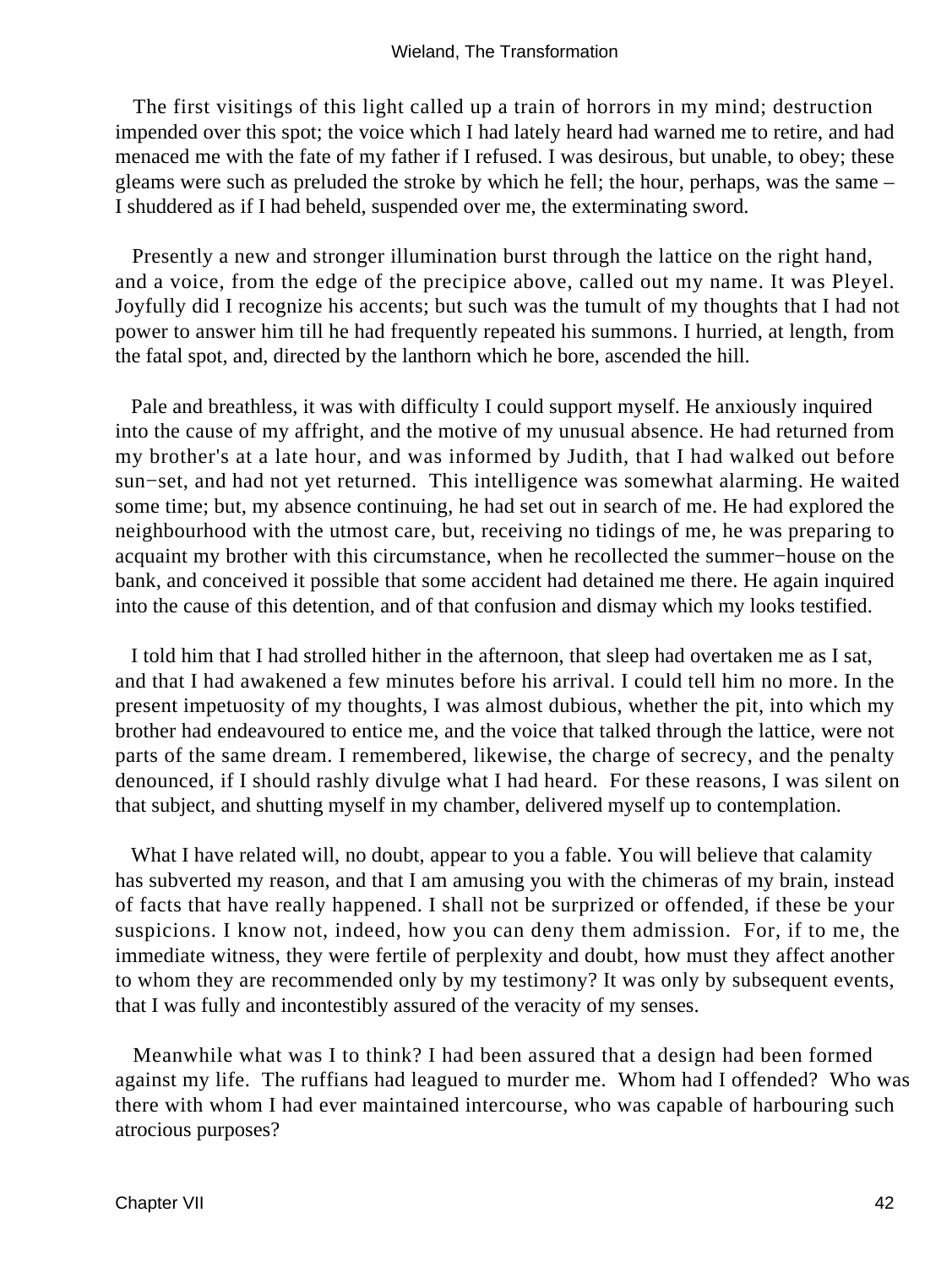My temper was the reverse of cruel and imperious. My heart was touched with sympathy for the children of misfortune. But this sympathy was not a barren sentiment. My purse, scanty as it was, was ever open, and my hands ever active, to relieve distress. Many were the wretches whom my personal exertions had extricated from want and disease, and who rewarded me with their gratitude. There was no face which lowered at my approach, and no lips which uttered imprecations in my hearing. On the contrary, there was none, over whose fate I had exerted any influence, or to whom I was known by reputation, who did not greet me with smiles, and dismiss me with proofs of veneration; yet did not my senses assure me that a plot was laid against my life?

 I am not destitute of courage. I have shewn myself deliberative and calm in the midst of peril. I have hazarded my own life, for the preservation of another, but now was I confused and panic struck. I have not lived so as to fear death, yet to perish by an unseen and secret stroke, to be mangled by the knife of an assassin was a thought at which I shuddered; what had I done to deserve to be made the victim of malignant passions?

 But soft! was I not assured, that my life was safe in all places but one? And why was the treason limited to take effect in this spot? I was every where equally defenceless. My house and chamber were, at all times, accessible. Danger still impended over me; the bloody purpose was still entertained, but the hand that was to execute it, was powerless in all places but one!

 Here I had remained for the last four or five hours, without the means of resistance or defence, yet I had not been attacked. A human being was at hand, who was conscious of my presence, and warned me hereafter to avoid this retreat. His voice was not absolutely new, but had I never heard it but once before? But why did he prohibit me from relating this incident to others, and what species of death will be awarded if I disobey?

 He talked of my father. He intimated, that disclosure would pull upon my head, the same destruction. Was then the death of my father, portentous and inexplicable as it was, the consequence of human machinations? It should seem, that this being is apprised of the true nature of this event, and is conscious of the means that led to it. Whether it shall likewise fall upon me, depends upon the observance of silence. Was it the infraction of a similar command, that brought so horrible a penalty upon my father?

 Such were the reflections that haunted me during the night, and which effectually deprived me of sleep. Next morning, at breakfast, Pleyel related an event which my disappearance had hindered him from mentioning the night before. Early the preceding morning, his occasions called him to the city; he had stepped into a coffee−house to while away an hour; here he had met a person whose appearance instantly bespoke him to be the same whose hasty visit I have mentioned, and whose extraordinary visage and tones had so powerfully affected me. On an attentive survey, however, he proved, likewise, to be one with whom my friend had had some intercourse in Europe. This authorised the liberty of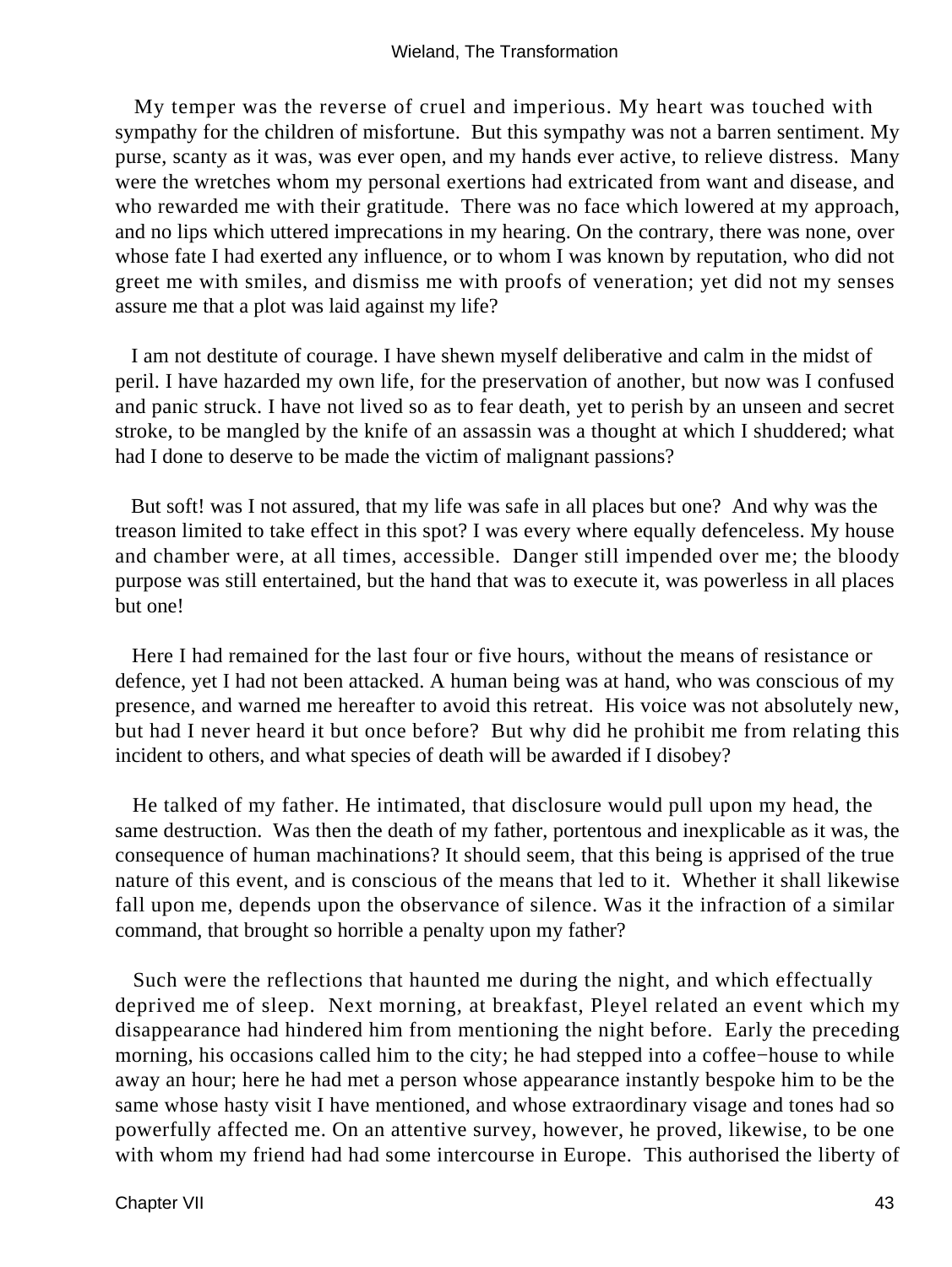accosting him, and after some conversation, mindful, as Pleyel said, of the footing which this stranger had gained in my heart, he had ventured to invite him to Mettingen. The invitation had been cheerfully accepted, and a visit promised on the afternoon of the next day.

 This information excited no sober emotions in my breast. I was, of course, eager to be informed as to the circumstances of their ancient intercourse. When, and where had they met? What knew he of the life and character of this man?

 In answer to my inquiries, he informed me that, three years before, he was a traveller in Spain. He had made an excursion from Valencia to Murviedro, with a view to inspect the remains of Roman magnificence, scattered in the environs of that town. While traversing the scite of the theatre of old Saguntum, he lighted upon this man, seated on a stone, and deeply engaged in perusing the work of the deacon Marti. A short conversation ensued, which proved the stranger to be English. They returned to Valencia together.

 His garb, aspect, and deportment, were wholly Spanish. A residence of three years in the country, indefatigable attention to the language, and a studious conformity with the customs of the people, had made him indistinguishable from a native, when he chose to assume that character. Pleyel found him to be connected, on the footing of friendship and respect, with many eminent merchants in that city. He had embraced the catholic religion, and adopted a Spanish name instead of his own, which was **CARWIN,** and devoted himself to the literature and religion of his new country. He pursued no profession, but subsisted on remittances from England.

 While Pleyel remained in Valencia, Carwin betrayed no aversion to intercourse, and the former found no small attractions in the society of this new acquaintance. On general topics he was highly intelligent and communicative. He had visited every corner of Spain, and could furnish the most accurate details respecting its ancient and present state. On topics of religion and of his own history, previous to his **TRANSFORMATION** into a Spaniard, he was invariably silent. You could merely gather from his discourse that he was English, and that he was well acquainted with the neighbouring countries.

 His character excited considerable curiosity in this observer. It was not easy to reconcile his conversion to the Romish faith, with those proofs of knowledge and capacity that were exhibited by him on different occasions. A suspicion was, sometimes, admitted, that his belief was counterfeited for some political purpose. The most careful observation, however, produced no discovery. His manners were, at all times, harmless and inartificial, and his habits those of a lover of contemplation and seclusion. He appeared to have contracted an affection for Pleyel, who was not slow to return it.

 My friend, after a month's residence in this city, returned into France, and, since that period, had heard nothing concerning Carwin till his appearance at Mettingen.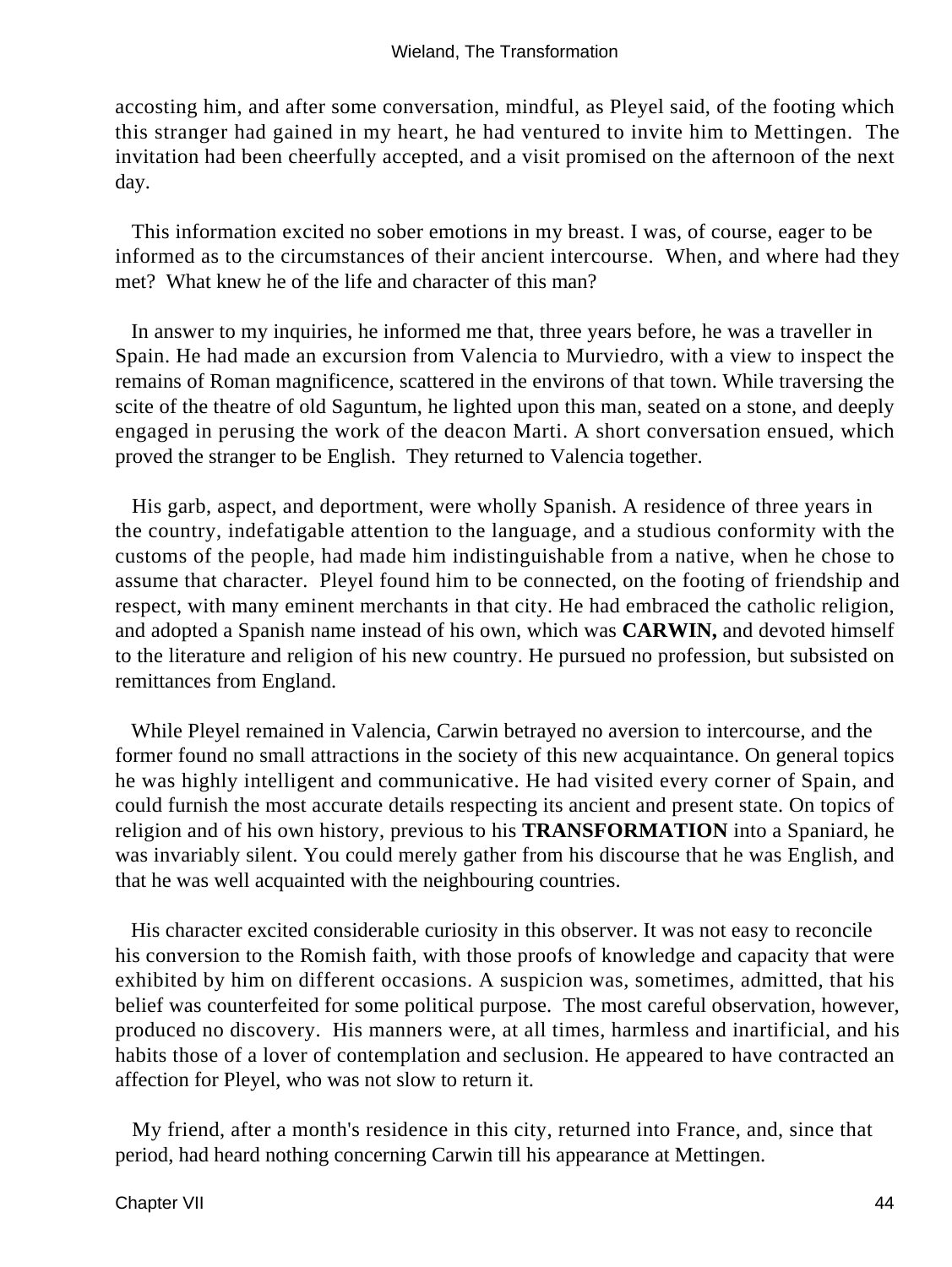On this occasion Carwin had received Pleyel's greeting with a certain distance and solemnity to which the latter had not been accustomed. He had waved noticing the inquiries of Pleyel respecting his desertion of Spain, in which he had formerly declared that it was his purpose to spend his life. He had assiduously diverted the attention of the latter to indifferent topics, but was still, on every theme, as eloquent and judicious as formerly. Why he had assumed the garb of a rustic, Pleyel was unable to conjecture. Perhaps it might be poverty, perhaps he was swayed by motives which it was his interest to conceal, but which were connected with consequences of the utmost moment.

 Such was the sum of my friend's information. I was not sorry to be left alone during the greater part of this day. Every employment was irksome which did not leave me at liberty to meditate. I had now a new subject on which to exercise my thoughts. Before evening I should be ushered into his presence, and listen to those tones whose magical and thrilling power I had already experienced. But with what new images would he then be accompanied?

 Carwin was an adherent to the Romish faith, yet was an Englishman by birth, and, perhaps, a protestant by education. He had adopted Spain for his country, and had intimated a design to spend his days there, yet now was an inhabitant of this district, and disguised by the habiliments of a clown! What could have obliterated the impressions of his youth, and made him abjure his religion and his country? What subsequent events had introduced so total a change in his plans? In withdrawing from Spain, had he reverted to the religion of his ancestors; or was it true, that his former conversion was deceitful, and that his conduct had been swayed by motives which it was prudent to conceal?

 Hours were consumed in revolving these ideas. My meditations were intense; and, when the series was broken, I began to reflect with astonishment on my situation. From the death of my parents, till the commencement of this year, my life had been serene and blissful, beyond the ordinary portion of humanity; but, now, my bosom was corroded by anxiety. I was visited by dread of unknown dangers, and the future was a scene over which clouds rolled, and thunders muttered. I compared the cause with the effect, and they seemed disproportioned to each other. All unaware, and in a manner which I had no power to explain, I was pushed from my immoveable and lofty station, and cast upon a sea of troubles.

 I determined to be my brother's visitant on this evening, yet my resolves were not unattended with wavering and reluctance. Pleyel's insinuations that I was in love, affected, in no degree, my belief, yet the consciousness that this was the opinion of one who would, probably, be present at our introduction to each other, would excite all that confusion which the passion itself is apt to produce. This would confirm him in his error, and call forth new railleries. His mirth, when exerted upon this topic, was the source of the bitterest vexation. Had he been aware of its influence upon my happiness, his temper would not have allowed him to persist; but this influence, it was my chief endeavour to conceal. That the belief of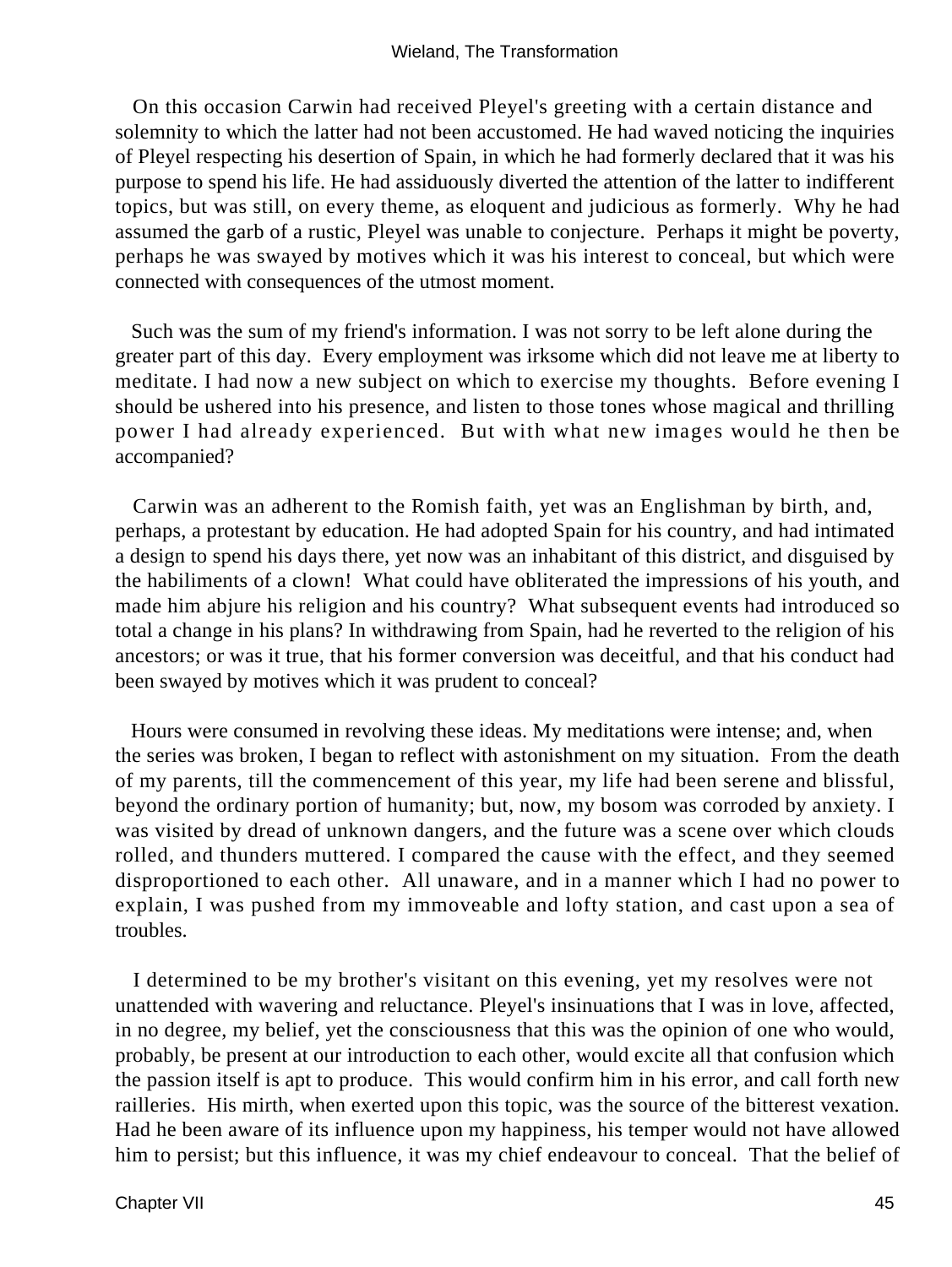my having bestowed my heart upon another, produced in my friend none but ludicrous sensations, was the true cause of my distress; but if this had been discovered by him, my distress would have been unspeakably aggravated.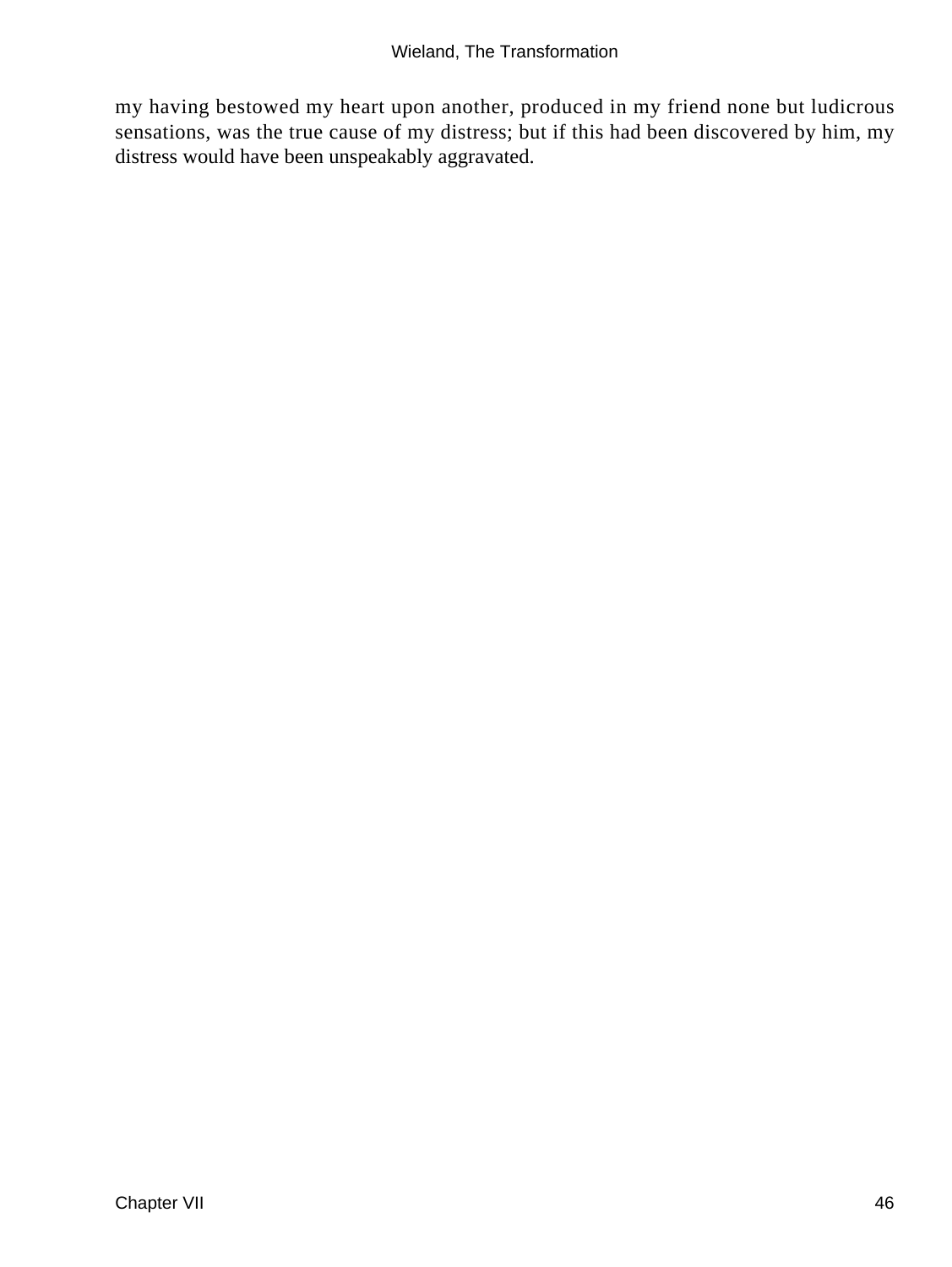## **[Chapter VIII](#page-172-0)**

*A*s soon as evening arrived, I performed my visit. Carwin made one of the company, into which I was ushered. Appearances were the same as when I before beheld him. His garb was equally negligent and rustic. I gazed upon his countenance with new curiosity. My situation was such as to enable me to bestow upon it a deliberate examination. Viewed at more leisure, it lost none of its wonderful properties. I could not deny my homage to the intelligence expressed in it, but was wholly uncertain, whether he were an object to be dreaded or adored, and whether his powers had been exerted to evil or to good.

 He was sparing in discourse; but whatever he said was pregnant with meaning, and uttered with rectitude of articulation, and force of emphasis, of which I had entertained no conception previously to my knowledge of him. Notwithstanding the uncouthness of his garb, his manners were not unpolished. All topics were handled by him with skill, and without pedantry or affectation. He uttered no sentiment calculated to produce a disadvantageous impression: on the contrary, his observations denoted a mind alive to every generous and heroic feeling. They were introduced without parade, and accompanied with that degree of earnestness which indicates sincerity.

 He parted from us not till late, refusing an invitation to spend the night here, but readily consented to repeat his visit. His visits were frequently repeated. Each day introduced us to a more intimate acquaintance with his sentiments, but left us wholly in the dark, concerning that about which we were most inquisitive. He studiously avoided all mention of his past or present situation. Even the place of his abode in the city he concealed from us.

 Our sphere, in this respect, being somewhat limited, and the intellectual endowments of this man being indisputably great, his deportment was more diligently marked, and copiously commented on by us, than you, perhaps, will think the circumstances warranted. Not a gesture, or glance, or accent, that was not, in our private assemblies, discussed, and inferences deduced from it. It may well be thought that he modelled his behaviour by an uncommon standard, when, with all our opportunities and accuracy of observation, we were able, for a long time, to gather no satisfactory information. He afforded us no ground on which to build even a plausible conjecture.

 There is a degree of familiarity which takes place between constant associates, that justifies the negligence of many rules of which, in an earlier period of their intercourse, politeness requires the exact observance. Inquiries into our condition are allowable when they are prompted by a disinterested concern for our welfare; and this solicitude is not only pardonable, but may justly be demanded from those who chuse us for their companions. This state of things was more slow to arrive on this occasion than on most others, on account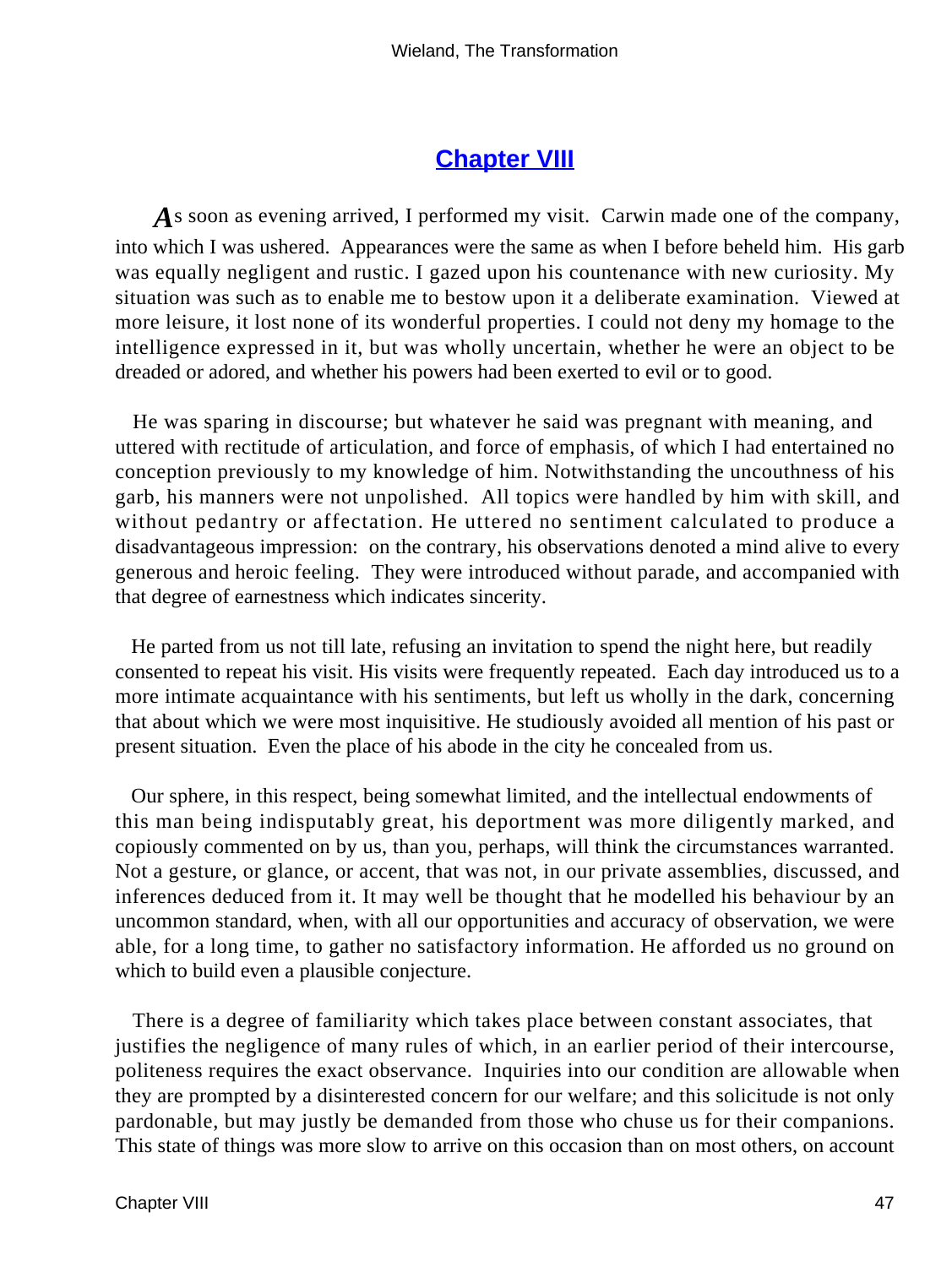of the gravity and loftiness of this man's behaviour.

 Pleyel, however, began, at length, to employ regular means for this end. He occasionally alluded to the circumstances in which they had formerly met, and remarked the incongruousness between the religion and habits of a Spaniard, with those of a native of Britain. He expressed his astonishment at meeting our guest in this corner of the globe, especially as, when they parted in Spain, he was taught to believe that Carwin should never leave that country. He insinuated, that a change so great must have been prompted by motives of a singular and momentous kind.

 No answer, or an answer wide of the purpose, was generally made to these insinuations. Britons and Spaniards, he said, are votaries of the same Deity, and square their faith by the same precepts; their ideas are drawn from the same fountains of literature, and they speak dialects of the same tongue; their government and laws have more resemblances than differences; they were formerly provinces of the same civil, and till lately, of the same religious, Empire.

 As to the motives which induce men to change the place of their abode, these must unavoidably be fleeting and mutable. If not bound to one spot by conjugal or parental ties, or by the nature of that employment to which we are indebted for subsistence, the inducements to change are far more numerous and powerful, than opposite inducements.

 He spoke as if desirous of shewing that he was not aware of the tendency of Pleyel's remarks; yet, certain tokens were apparent, that proved him by no means wanting in penetration. These tokens were to be read in his countenance, and not in his words. When any thing was said, indicating curiosity in us, the gloom of his countenance was deepened, his eyes sunk to the ground, and his wonted air was not resumed without visible struggle. Hence, it was obvious to infer, that some incidents of his life were reflected on by him with regret; and that, since these incidents were carefully concealed, and even that regret which flowed from them laboriously stifled, they had not been merely disastrous. The secrecy that was observed appeared not designed to provoke or baffle the inquisitive, but was prompted by the shame, or by the prudence of guilt.

 These ideas, which were adopted by Pleyel and my brother, as well as myself, hindered us from employing more direct means for accomplishing our wishes. Questions might have been put in such terms, that no room should be left for the pretence of misapprehension, and if modesty merely had been the obstacle, such questions would not have been wanting; but we considered, that, if the disclosure were productive of pain or disgrace, it was inhuman to extort it.

 Amidst the various topics that were discussed in his presence, allusions were, of course, made to the inexplicable events that had lately happened. At those times, the words and looks of this man were objects of my particular attention. The subject was extraordinary; and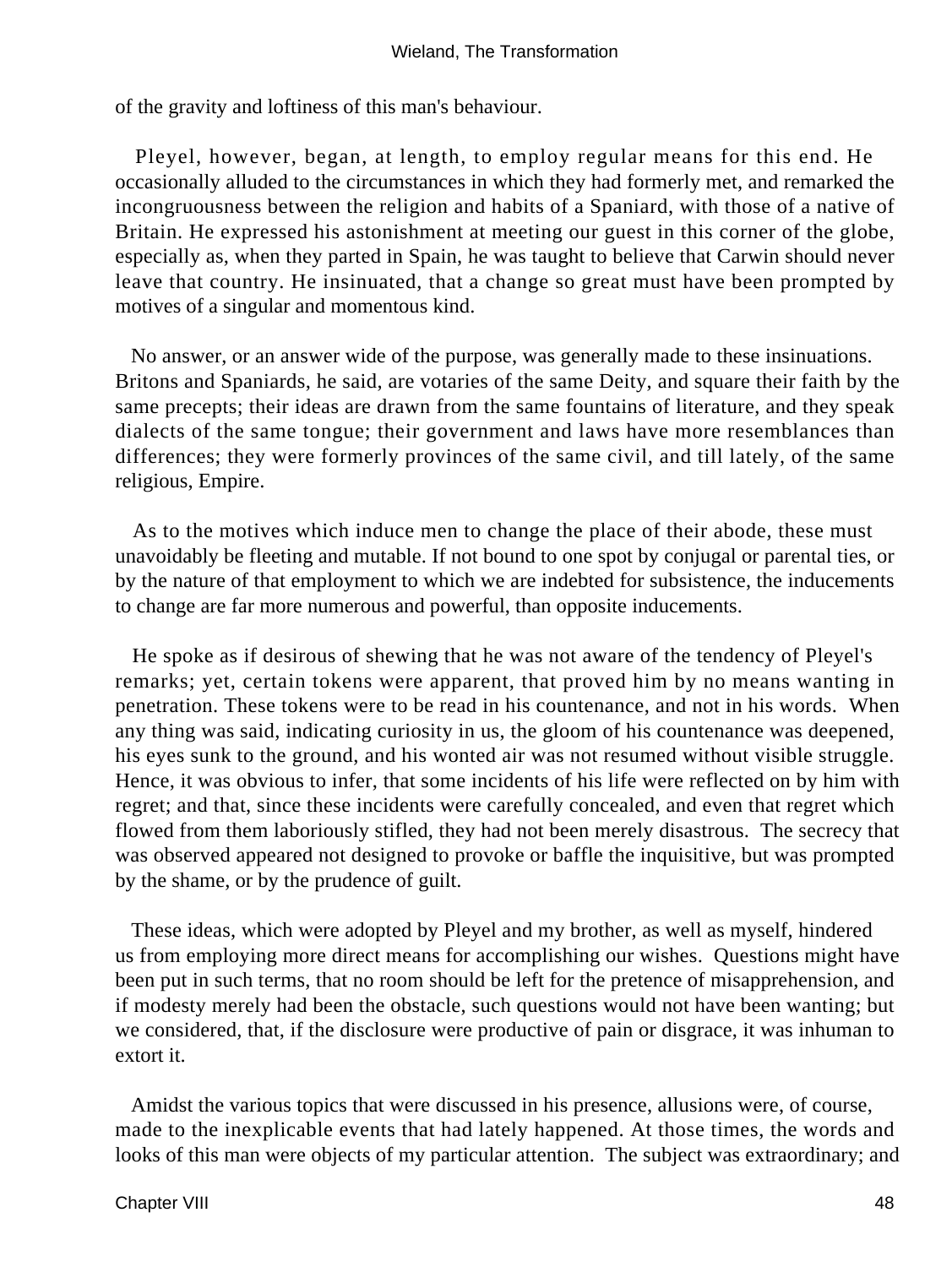any one whose experience or reflections could throw any light upon it, was entitled to my gratitude. As this man was enlightened by reading and travel, I listened with eagerness to the remarks which he should make.

 At first, I entertained a kind of apprehension, that the tale would be heard by him with incredulity and secret ridicule. I had formerly heard stories that resembled this in some of their mysterious circumstances, but they were, commonly, heard by me with contempt. I was doubtful, whether the same impression would not now be made on the mind of our guest; but I was mistaken in my fears.

 He heard them with seriousness, and without any marks either of surprize or incredulity. He pursued, with visible pleasure, that kind of disquisition which was naturally suggested by them. His fancy was eminently vigorous and prolific, and if he did not persuade us, that human beings are, sometimes, admitted to a sensible intercourse with the author of nature, he, at least, won over our inclination to the cause. He merely deduced, from his own reasonings, that such intercourse was probable; but confessed that, though he was acquainted with many instances somewhat similar to those which had been related by us, none of them were perfectly exempted from the suspicion of human agency.

 On being requested to relate these instances, he amused us with many curious details. His narratives were constructed with so much skill, and rehearsed with so much energy, that all the effects of a dramatic exhibition were frequently produced by them. Those that were most coherent and most minute, and, of consequence, least entitled to credit, were yet rendered probable by the exquisite art of this rhetorician. For every difficulty that was suggested, a ready and plausible solution was furnished. Mysterious voices had always a share in producing the catastrophe, but they were always to be explained on some known principles, either as reflected into a focus, or communicated through a tube. I could not but remark that his narratives, however complex or marvellous, contained no instance sufficiently parallel to those that had befallen ourselves, and in which the solution was applicable to our own case.

 My brother was a much more sanguine reasoner than our guest. Even in some of the facts which were related by Carwin, he maintained the probability of celestial interference, when the latter was disposed to deny it, and had found, as he imagined, footsteps of an human agent. Pleyel was by no means equally credulous. He scrupled not to deny faith to any testimony but that of his senses, and allowed the facts which had lately been supported by this testimony, not to mould his belief, but merely to give birth to doubts.

 It was soon observed that Carwin adopted, in some degree, a similar distinction. A tale of this kind, related by others, he would believe, provided it was explicable upon known principles; but that such notices were actually communicated by beings of an higher order, he would believe only when his own ears were assailed in a manner which could not be otherwise accounted for. Civility forbad him to contradict my brother or myself, but his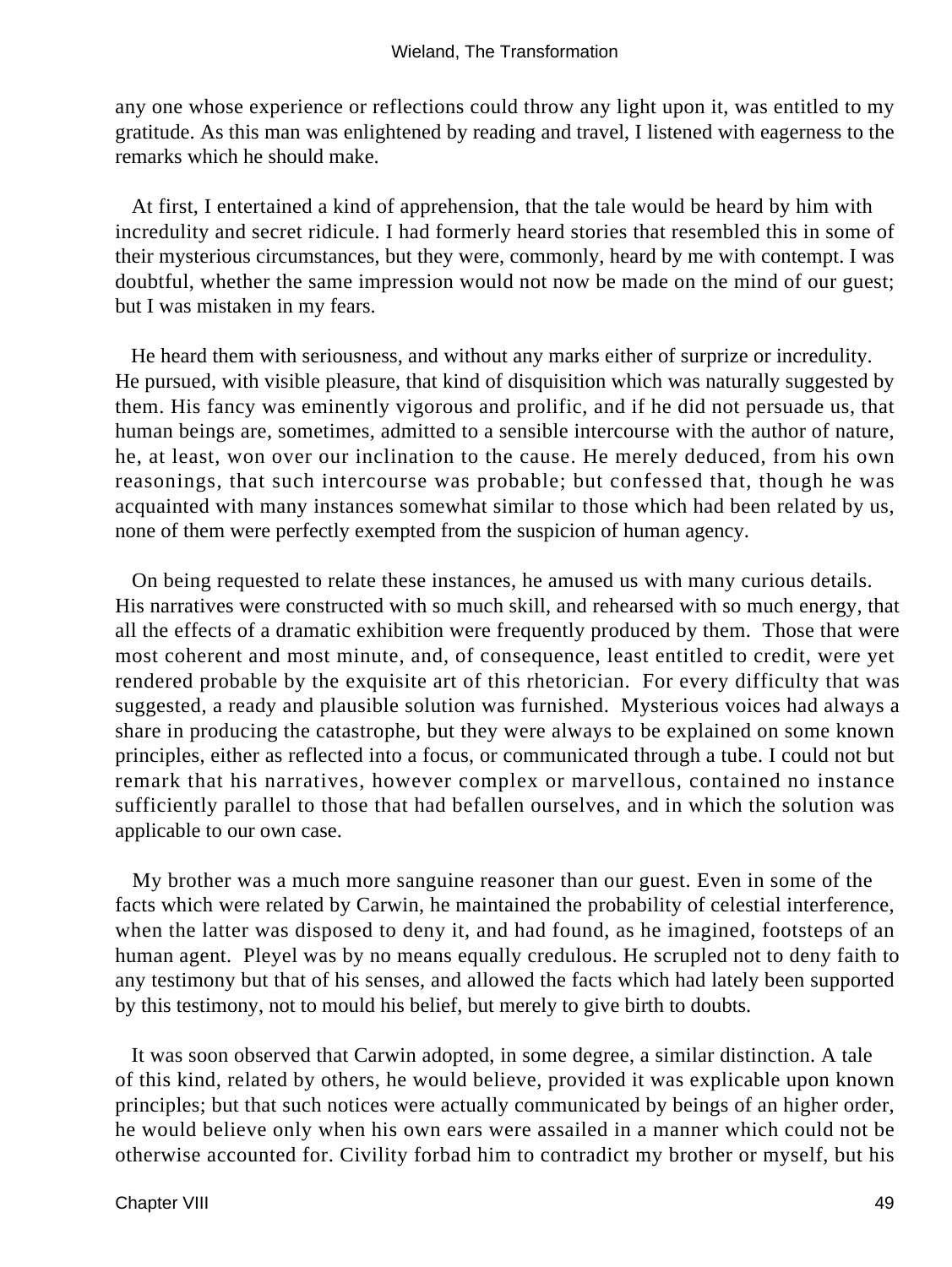understanding refused to acquiesce in our testimony. Besides, he was disposed to question whether the voices heard in the temple, at the foot of the hill, and in my closet, were not really uttered by human organs. On this supposition he was desired to explain how the effect was produced.

 He answered, that the power of mimickry was very common. Catharine's voice might easily be imitated by one at the foot of the hill, who would find no difficulty in eluding, by flight, the search of Wieland. The tidings of the death of the Saxon lady were uttered by one near at hand, who overheard the conversation, who conjectured her death, and whose conjecture happened to accord with the truth. That the voice appeared to come from the cieling was to be considered as an illusion of the fancy. The cry for help, heard in the hall on the night of my adventure, was to be ascribed to an human creature, who actually stood in the hall when he uttered it. It was of no moment, he said, that we could not explain by what motives he that made the signal was led hither. How imperfectly acquainted were we with the condition and designs of the beings that surrounded us? The city was near at hand, and thousands might there exist whose powers and purposes might easily explain whatever was mysterious in this transaction. As to the closet dialogue, he was obliged to adopt one of two suppositions, and affirm either that it was fashioned in my own fancy, or that it actually took place between two persons in the closet.

 Such was Carwin's mode of explaining these appearances. It is such, perhaps, as would commend itself as most plausible to the most sagacious minds, but it was insufficient to impart conviction to us. As to the treason that was meditated against me, it was doubtless just to conclude that it was either real or imaginary; but that it was real was attested by the mysterious warning in the summer−house, the secret of which I had hitherto locked up in my own breast.

 A month passed away in this kind of intercourse. As to Carwin, our ignorance was in no degree enlightened respecting his genuine character and views. Appearances were uniform. No man possessed a larger store of knowledge, or a greater degree of skill in the communication of it to others; Hence he was regarded as an inestimable addition to our society. Considering the distance of my brother's house from the city, he was frequently prevailed upon to pass the night where he spent the evening. Two days seldom elapsed without a visit from him; hence he was regarded as a kind of inmate of the house. He entered and departed without ceremony. When he arrived he received an unaffected welcome, and when he chose to retire, no importunities were used to induce him to remain.

 The temple was the principal scene of our social enjoyments; yet the felicity that we tasted when assembled in this asylum, was but the gleam of a former sun−shine. Carwin never parted with his gravity. The inscrutableness of his character, and the uncertainty whether his fellowship tended to good or to evil, were seldom absent from our minds. This circumstance powerfully contributed to sadden us.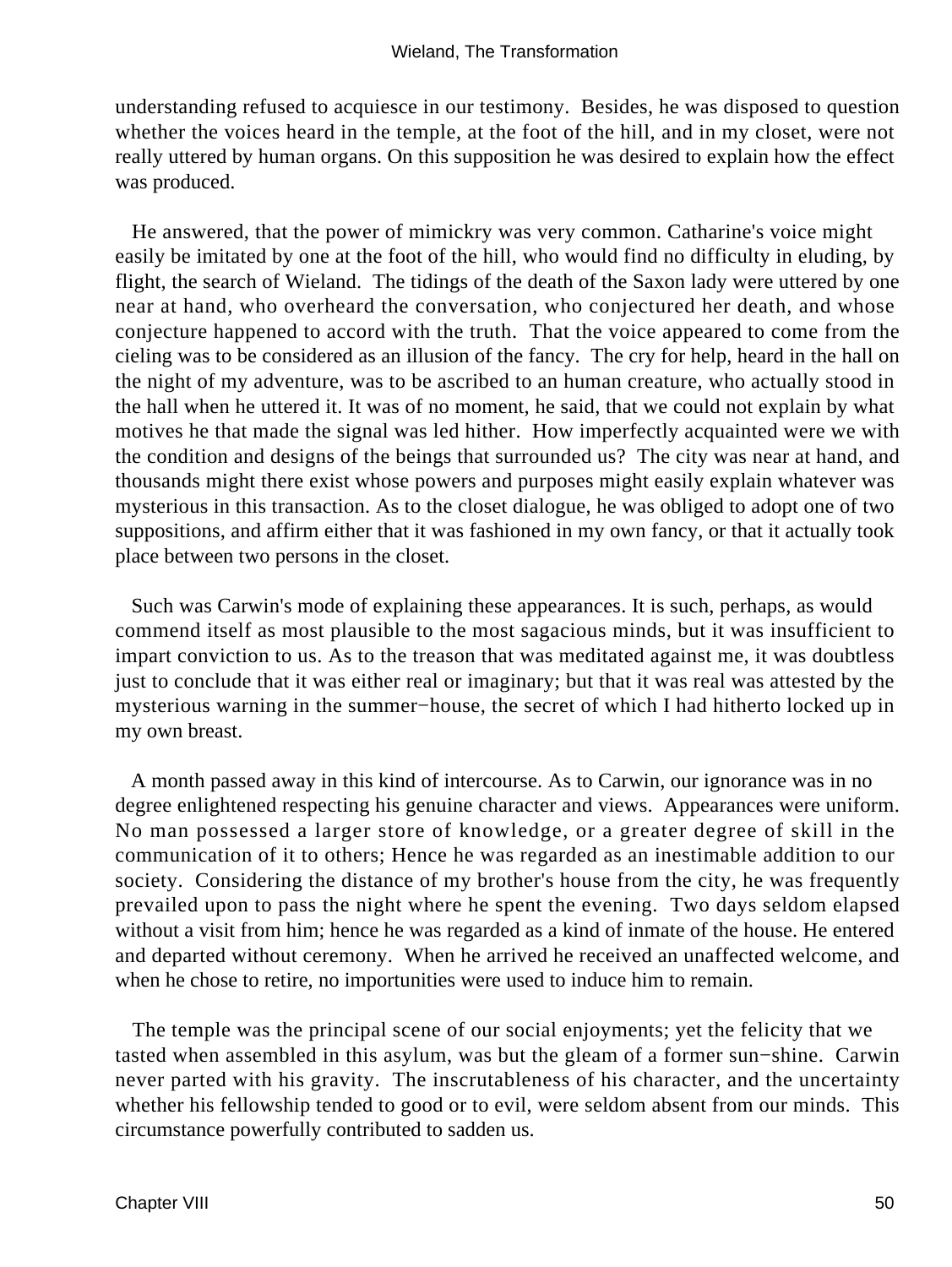My heart was the seat of growing disquietudes. This change in one who had formerly been characterized by all the exuberances of soul, could not fail to be remarked by my friends. My brother was always a pattern of solemnity. My sister was clay, moulded by the circumstances in which she happened to be placed. There was but one whose deportment remains to be described as being of importance to our happiness. Had Pleyel likewise dismissed his vivacity?

 He was as whimsical and jestful as ever, but he was not happy. The truth, in this respect, was of too much importance to me not to make me a vigilant observer. His mirth was easily perceived to be the fruit of exertion. When his thoughts wandered from the company, an air of dissatisfaction and impatience stole across his features. Even the punctuality and frequency of his visits were somewhat lessened. It may be supposed that my own uneasiness was heightened by these tokens; but, strange as it may seem, I found, in the present state of my mind, no relief but in the persuasion that Pleyel was unhappy.

 That unhappiness, indeed, depended, for its value in my eyes, on the cause that produced it. It did not arise from the death of the Saxon lady: it was not a contagious emanation from the countenances of Wieland or Carwin. There was but one other source whence it could flow. A nameless ecstacy thrilled through my frame when any new proof occurred that the ambiguousness of my behaviour was the cause.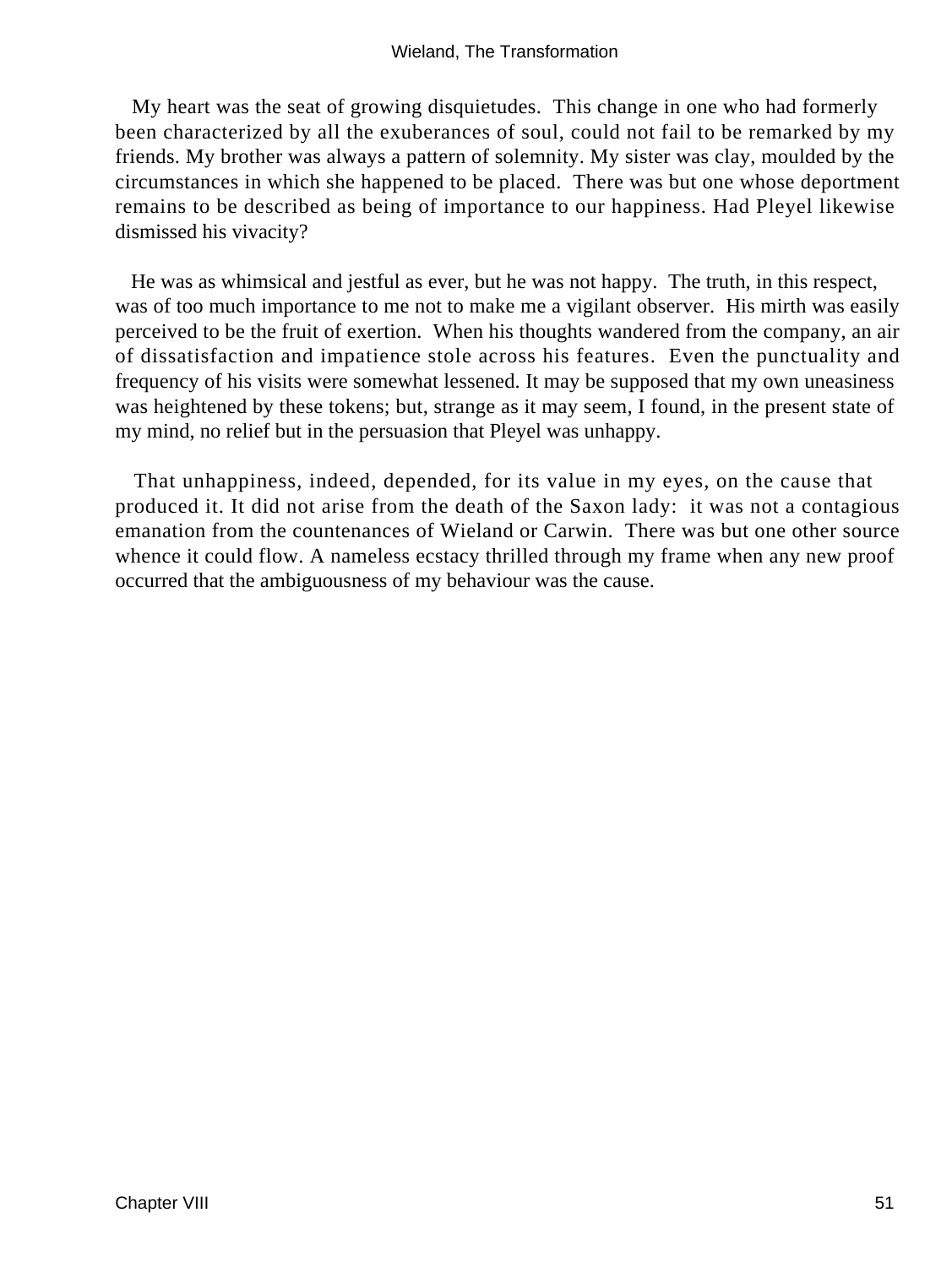# **[Chapter IX](#page-172-0)**

My brother had received a new book from Germany. It was a tragedy, and the first attempt of a Saxon poet, of whom my brother had been taught to entertain the highest expectations. The exploits of Zisca, the Bohemian hero, were woven into a dramatic series and connection. According to German custom, it was minute and diffuse, and dictated by an adventurous and lawless fancy. It was a chain of audacious acts, and unheard−of disasters. The moated fortress, and the thicket; the ambush and the battle; and the conflict of headlong passions, were pourtrayed in wild numbers, and with terrific energy. An afternoon was set apart to rehearse this performance. The language was familiar to all of us but Carwin, whose company, therefore, was tacitly dispensed with.

 The morning previous to this intended rehearsal, I spent at home. My mind was occupied with reflections relative to my own situation. The sentiment which lived with chief energy in my heart, was connected with the image of Pleyel. In the midst of my anguish, I had not been destitute of consolation. His late deportment had given spring to my hopes. Was not the hour at hand, which should render me the happiest of human creatures? He suspected that I looked with favorable eyes upon Carwin. Hence arose disquietudes, which he struggled in vain to conceal. He loved me, but was hopeless that his love would be compensated. Is it not time, said I, to rectify this error? But by what means is this to be effected? It can only be done by a change of deportment in me; but how must I demean myself for this purpose?

 I must not speak. Neither eyes, nor lips, must impart the information. He must not be assured that my heart is his, previous to the tender of his own; but he must be convinced that it has not been given to another; he must be supplied with space whereon to build a doubt as to the true state of my affections; he must be prompted to avow himself. The line of delicate propriety; how hard it is, not to fall short, and not to overleap it!

 This afternoon we shall meet at the temple. We shall not separate till late. It will be his province to accompany me home. The airy expanse is without a speck. This breeze is usually stedfast, and its promise of a bland and cloudless evening, may be trusted. The moon will rise at eleven, and at that hour, we shall wind along this bank. Possibly that hour may decide my fate. If suitable encouragement be given, Pleyel will reveal his soul to me; and I, ere I reach this threshold, will be made the happiest of beings. And is this good to be mine? Add wings to thy speed, sweet evening; and thou, moon, I charge thee, shroud thy beams at the moment when my Pleyel whispers love. I would not for the world, that the burning blushes, and the mounting raptures of that moment, should be visible.

But what encouragement is wanting? I must be regardful of insurmountable limits. Yet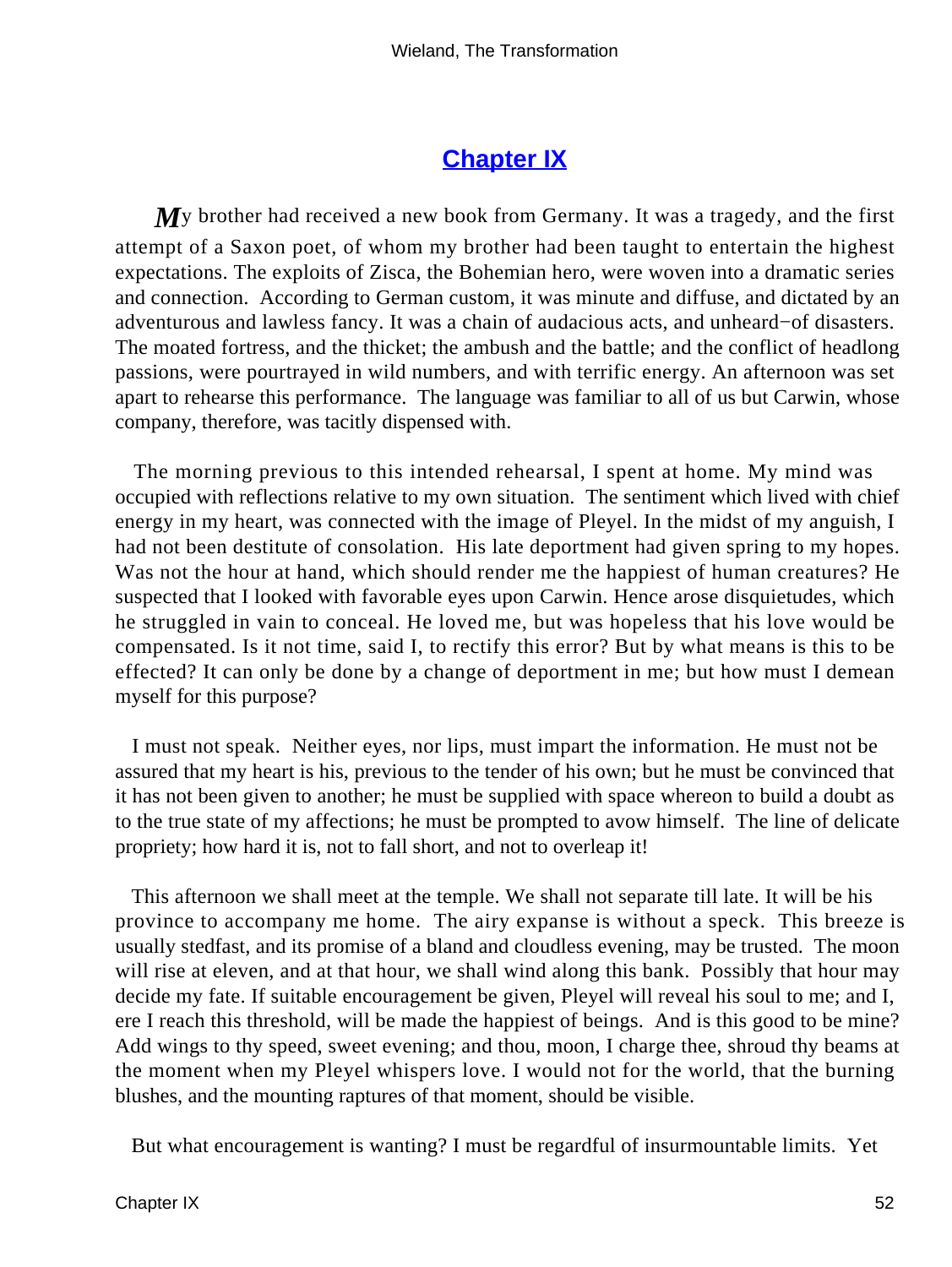when minds are imbued with a genuine sympathy, are not words and looks superfluous? Are not motion and touch sufficient to impart feelings such as mine? Has he not eyed me at moments, when the pressure of his hand has thrown me into tumults, and was it possible that he mistook the impetuosities of love, for the eloquence of indignation?

 But the hastening evening will decide. Would it were come! And yet I shudder at its near approach. An interview that must thus terminate, is surely to be wished for by me; and yet it is not without its terrors. Would to heaven it were come and gone!

 I feel no reluctance, my friends to be thus explicit. Time was, when these emotions would be hidden with immeasurable solicitude, from every human eye. Alas! these airy and fleeting impulses of shame are gone. My scruples were preposterous and criminal. They are bred in all hearts, by a perverse and vicious education, and they would still have maintained their place in my heart, had not my portion been set in misery. My errors have taught me thus much wisdom; that those sentiments which we ought not to disclose, it is criminal to harbour.

 It was proposed to begin the rehearsal at four o'clock; I counted the minutes as they passed; their flight was at once too rapid and too slow; my sensations were of an excruciating kind; I could taste no food, nor apply to any task, nor enjoy a moment's repose: when the hour arrived, I hastened to my brother's.

 Pleyel was not there. He had not yet come. On ordinary occasions, he was eminent for punctuality. He had testified great eagerness to share in the pleasures of this rehearsal. He was to divide the task with my brother, and, in tasks like these, he always engaged with peculiar zeal. His elocution was less sweet than sonorous; and, therefore, better adapted than the mellifluences of his friend, to the outrageous vehemence of this drama.

 What could detain him? Perhaps he lingered through forgetfulness. Yet this was incredible. Never had his memory been known to fail upon even more trivial occasions. Not less impossible was it, that the scheme had lost its attractions, and that he staid, because his coming would afford him no gratification. But why should we expect him to adhere to the minute?

 An half hour elapsed, but Pleyel was still at a distance. Perhaps he had misunderstood the hour which had been proposed. Perhaps he had conceived that to−morrow, and not to−day, had been selected for this purpose: but no. A review of preceding circumstances demonstrated that such misapprehension was impossible; for he had himself proposed this day, and this hour. This day, his attention would not otherwise be occupied; but to−morrow, an indispensible engagement was foreseen, by which all his time would be engrossed: his detention, therefore, must be owing to some unforeseen and extraordinary event. Our conjectures were vague, tumultuous, and sometimes fearful. His sickness and his death might possibly have detained him.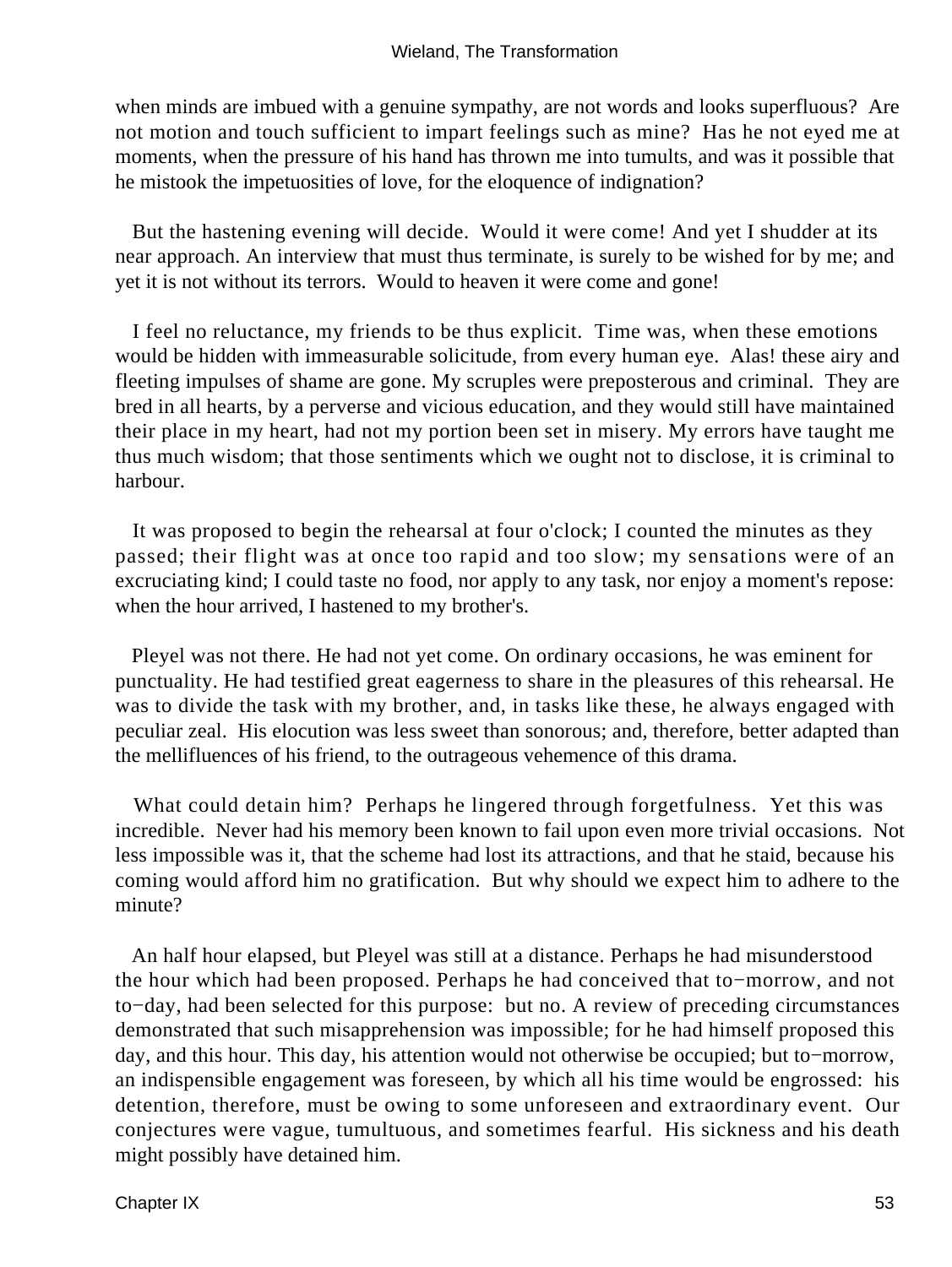#### Wieland, The Transformation

 Tortured with suspense, we sat gazing at each other, and at the path which led from the road. Every horseman that passed was, for a moment, imagined to be him. Hour succeeded hour, and the sun, gradually declining, at length, disappeared. Every signal of his coming proved fallacious, and our hopes were at length dismissed. His absence affected my friends in no insupportable degree. They should be obliged, they said, to defer this undertaking till the morrow; and, perhaps, their impatient curiosity would compel them to dispense entirely with his presence. No doubt, some harmless occurrence had diverted him from his purpose; and they trusted that they should receive a satisfactory account of him in the morning.

 It may be supposed that this disappointment affected me in a very different manner. I turned aside my head to conceal my tears. I fled into solitude, to give vent to my reproaches, without interruption or restraint. My heart was ready to burst with indignation and grief. Pleyel was not the only object of my keen but unjust upbraiding. Deeply did I execrate my own folly. Thus fallen into ruins was the gay fabric which I had reared! Thus had my golden vision melted into air!

 How fondly did I dream that Pleyel was a lover! If he were, would he have suffered any obstacle to hinder his coming? Blind and infatuated man! I exclaimed. Thou sportest with happiness. The good that is offered thee, thou hast the insolence and folly to refuse. Well, I will henceforth intrust my felicity to no one's keeping but my own.

 The first agonies of this disappointment would not allow me to be reasonable or just. Every ground on which I had built the persuasion that Pleyel was not unimpressed in my favor, appeared to vanish. It seemed as if I had been misled into this opinion, by the most palpable illusions.

 I made some trifling excuse, and returned, much earlier than I expected, to my own house. I retired early to my chamber, without designing to sleep. I placed myself at a window, and gave the reins to reflection.

 The hateful and degrading impulses which had lately controuled me were, in some degree, removed. New dejection succeeded, but was now produced by contemplating my late behaviour. Surely that passion is worthy to be abhorred which obscures our understanding, and urges us to the commission of injustice. What right had I to expect his attendance? Had I not demeaned myself like one indifferent to his happiness, and as having bestowed my regards upon another? His absence might be prompted by the love which I considered his absence as a proof that he wanted. He came not because the sight of me, the spectacle of my coldness or aversion, contributed to his despair. Why should I prolong, by hypocrisy or silence, his misery as well as my own? Why not deal with him explicitly, and assure him of the truth?

 You will hardly believe that, in obedience to this suggestion, I rose for the purpose of ordering a light, that I might instantly make this confession in a letter. A second thought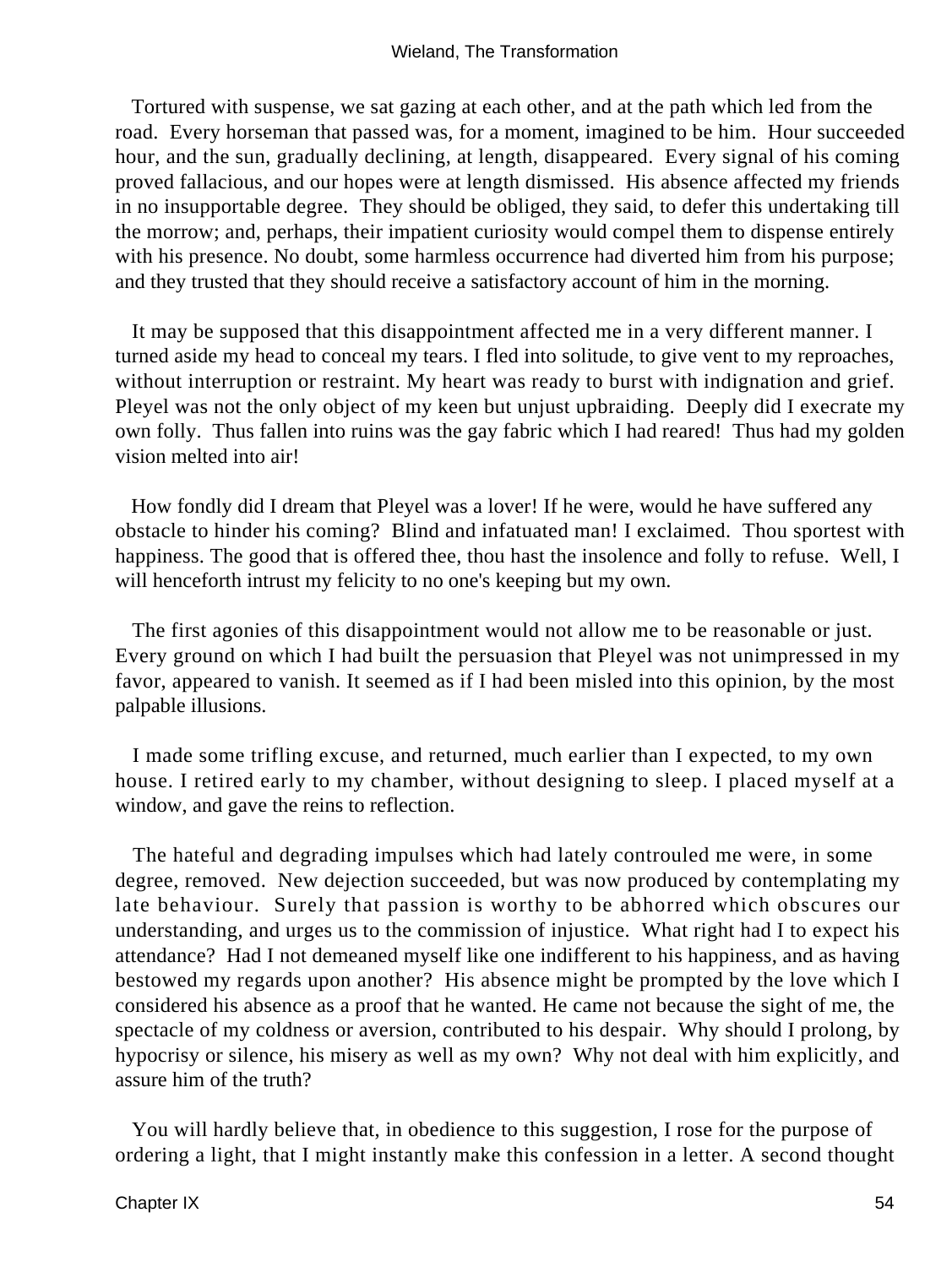shewed me the rashness of this scheme, and I wondered by what infirmity of mind I could be betrayed into a momentary approbation of it. I saw with the utmost clearness that a confession like that would be the most remediless and unpardonable outrage upon the dignity of my sex, and utterly unworthy of that passion which controuled me.

 I resumed my seat and my musing. To account for the absence of Pleyel became once more the scope of my conjectures. How many incidents might occur to raise an insuperable impediment in his way? When I was a child, a scheme of pleasure, in which he and his sister were parties, had been, in like manner, frustrated by his absence; but his absence, in that instance, had been occasioned by his falling from a boat into the river, in consequence of which he had run the most imminent hazard of being drowned. Here was a second disappointment endured by the same persons, and produced by his failure. Might it not originate in the same cause? Had he not designed to cross the river that morning to make some necessary purchases in Jersey? He had preconcerted to return to his own house to dinner; but, perhaps, some disaster had befallen him. Experience had taught me the insecurity of a canoe, and that was the only kind of boat which Pleyel used: I was, likewise, actuated by an hereditary dread of water. These circumstances combined to bestow considerable plausibility on this conjecture; but the consternation with which I began to be seized was allayed by reflecting, that if this disaster had happened my brother would have received the speediest information of it. The consolation which this idea imparted was ravished from me by a new thought. This disaster might have happened, and his family not be apprized of it. The first intelligence of his fate may be communicated by the livid corpse which the tide may cast, many days hence, upon the shore.

 Thus was I distressed by opposite conjectures: thus was I tormented by phantoms of my own creation. It was not always thus. I can ascertain the date when my mind became the victim of this imbecility; perhaps it was coeval with the inroad of a fatal passion; a passion that will never rank me in the number of its eulogists; it was alone sufficient to the extermination of my peace: it was itself a plenteous source of calamity, and needed not the concurrence of other evils to take away the attractions of existence, and dig for me an untimely grave.

 The state of my mind naturally introduced a train of reflections upon the dangers and cares which inevitably beset an human being. By no violent transition was I led to ponder on the turbulent life and mysterious end of my father. I cherished, with the utmost veneration, the memory of this man, and every relique connected with his fate was preserved with the most scrupulous care. Among these was to be numbered a manuscript, containing memoirs of his own life. The narrative was by no means recommended by its eloquence; but neither did all its value flow from my relationship to the author. Its stile had an unaffected and picturesque simplicity. The great variety and circumstantial display of the incidents, together with their intrinsic importance, as descriptive of human manners and passions, made it the most useful book in my collection. It was late; but being sensible of no inclination to sleep, I resolved to betake myself to the perusal of it.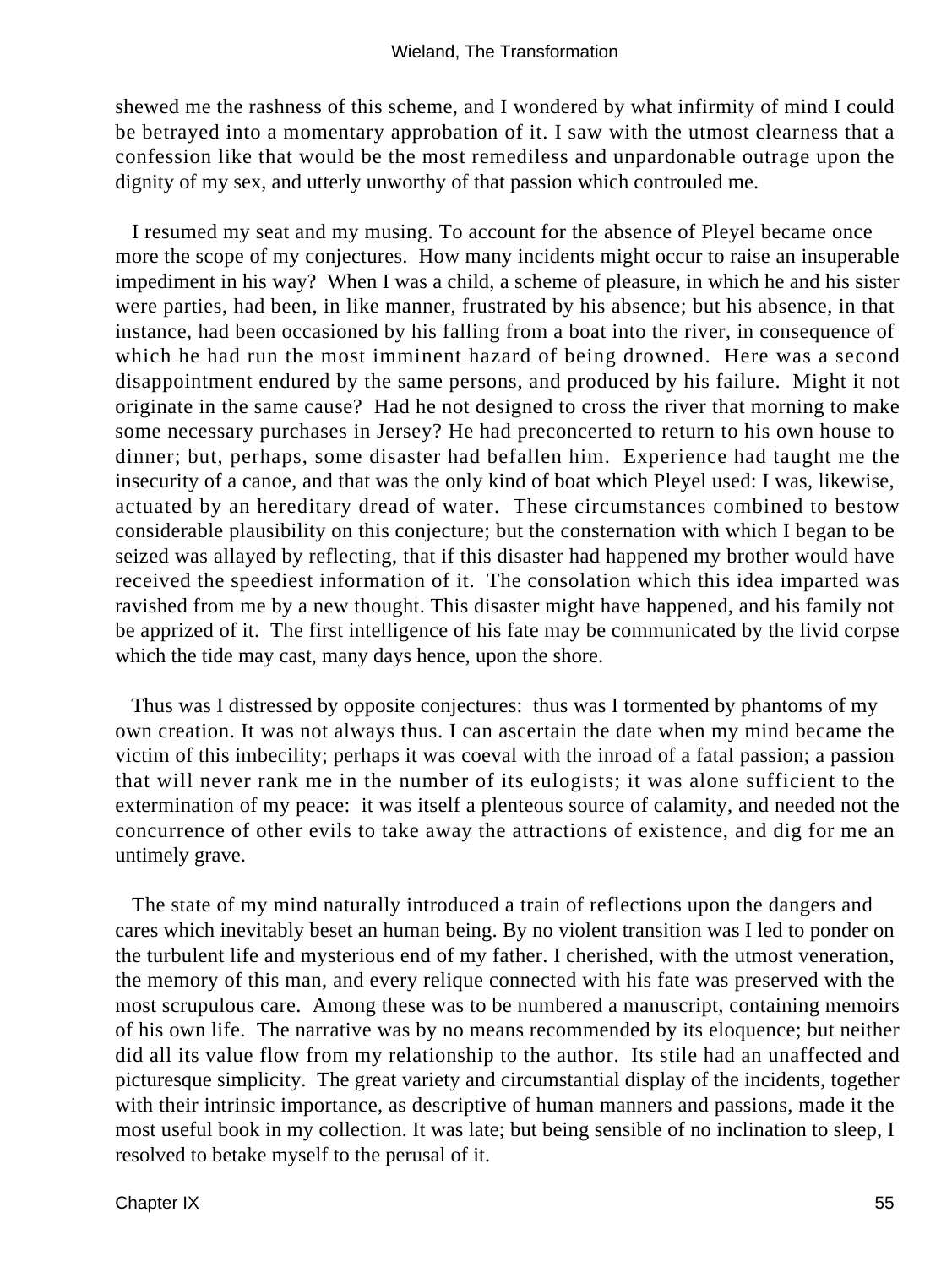To do this it was requisite to procure a light. The girl had long since retired to her chamber: it was therefore proper to wait upon myself. A lamp, and the means of lighting it, were only to be found in the kitchen. Thither I resolved forthwith to repair; but the light was of use merely to enable me to read the book. I knew the shelf and the spot where it stood. Whether I took down the book, or prepared the lamp in the first place, appeared to be a matter of no moment. The latter was preferred, and, leaving my seat, I approached the closet in which, as I mentioned formerly, my books and papers were deposited.

 Suddenly the remembrance of what had lately passed in this closet occurred. Whether midnight was approaching, or had passed, I knew not. I was, as then, alone, and defenceless. The wind was in that direction in which, aided by the deathlike repose of nature, it brought to me the murmur of the water−fall. This was mingled with that solemn and enchanting sound, which a breeze produces among the leaves of pines. The words of that mysterious dialogue, their fearful import, and the wild excess to which I was transported by my terrors, filled my imagination anew. My steps faultered, and I stood a moment to recover myself.

 I prevailed on myself at length to move towards the closet. I touched the lock, but my fingers were powerless; I was visited afresh by unconquerable apprehensions. A sort of belief darted into my mind, that some being was concealed within, whose purposes were evil. I began to contend with those fears, when it occurred to me that I might, without impropriety, go for a lamp previously to opening the closet. I receded a few steps; but before I reached my chamber door my thoughts took a new direction. Motion seemed to produce a mechanical influence upon me. I was ashamed of my weakness. Besides, what aid could be afforded me by a lamp?

 My fears had pictured to themselves no precise object. It would be difficult to depict, in words, the ingredients and hues of that phantom which haunted me. An hand invisible and of preternatural strength, lifted by human passions, and selecting my life for its aim, were parts of this terrific image. All places were alike accessible to this foe, or if his empire were restricted by local bounds, those bounds were utterly inscrutable by me. But had I not been told by some one in league with this enemy, that every place but the recess in the bank was exempt from danger? I returned to the closet, and once more put my hand upon the lock. O! may my ears lose their sensibility, ere they be again assailed by a shriek so terrible! Not merely my understanding was subdued by the sound: it acted on my nerves like an edge of steel. It appeared to cut asunder the fibres of my brain, and rack every joint with agony.

 The cry, loud and piercing as it was, was nevertheless human. No articulation was ever more distinct. The breath which accompanied it did not fan my hair, yet did every circumstance combine to persuade me that the lips which uttered it touched my very shoulder.

 «Hold! Hold!» were the words of this tremendous prohibition, in whose tone the whole soul seemed to be wrapped up, and every energy converted into eagerness and terror.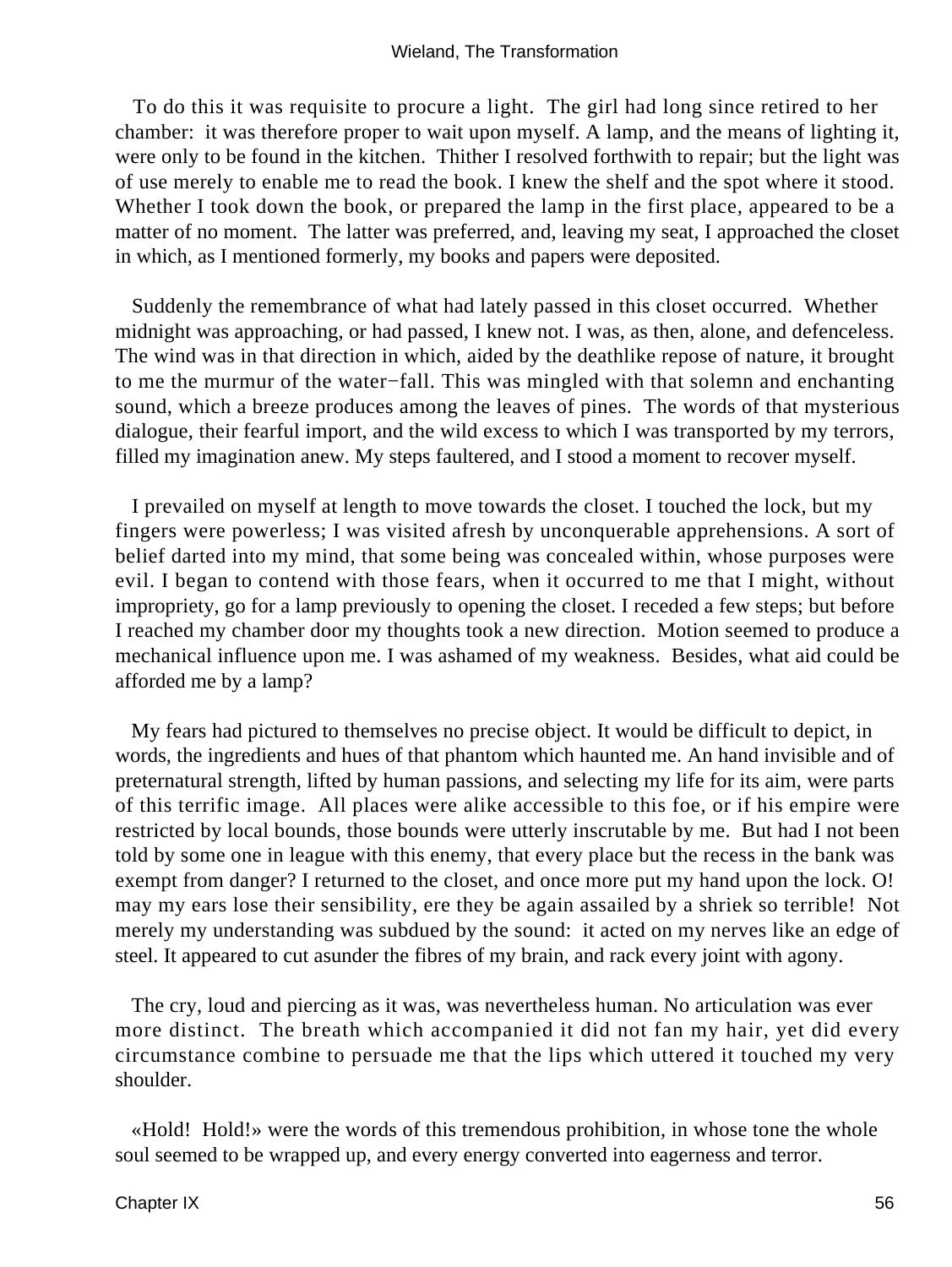Shuddering, I dashed myself against the wall, and by the same involuntary impulse, turned my face backward to examine the mysterious monitor. The moon−light streamed into each window, and every corner of the room was conspicuous, and yet I beheld nothing!

 The interval was too brief to be artificially measured, between the utterance of these words, and my scrutiny directed to the quarter whence they came. Yet if a human being had been there, could he fail to have been visible? Which of my senses was the prey of a fatal illusion? The shock which the sound produced was still felt in every part of my frame. The sound, therefore, could not but be a genuine commotion. But that I had heard it, was not more true than that the being who uttered it was stationed at my right ear; yet my attendant was invisible.

 I cannot describe the state of my thoughts at that moment. Surprize had mastered my faculties. My frame shook, and the vital current was congealed. I was conscious only to the vehemence of my sensations. This condition could not be lasting. Like a tide, which suddenly mounts to an overwhelming height, and then gradually subsides, my confusion slowly gave place to order, and my tumults to a calm. I was able to deliberate and move. I resumed my feet, and advanced into the midst of the room. Upward, and behind, and on each side, I threw penetrating glances. I was not satisfied with one examination. He that hitherto refused to be seen, might change his purpose, and on the next survey be clearly distinguishable.

 Solitude imposes least restraint upon the fancy. Dark is less fertile of images than the feeble lustre of the moon. I was alone, and the walls were chequered by shadowy forms. As the moon passed behind a cloud and emerged, these shadows seemed to be endowed with life, and to move. The apartment was open to the breeze, and the curtain was occasionally blown from its ordinary position. This motion was not unaccompanied with sound. I failed not to snatch a look, and to listen when this motion and this sound occurred. My belief that my monitor was posted near, was strong, and instantly converted these appearances to tokens of his presence, and yet I could discern nothing.

 When my thoughts were at length permitted to revert to the past, the first idea that occurred was the resemblance between the words of the voice which I had just heard, and those which had terminated my dream in the summer−house. There are means by which we are able to distinguish a substance from a shadow, a reality from the phantom of a dream. The pit, my brother beckoning me forward, the seizure of my arm, and the voice behind, were surely imaginary. That these incidents were fashioned in my sleep, is supported by the same indubitable evidence that compels me to believe myself awake at present; yet the words and the voice were the same. Then, by some inexplicable contrivance, I was aware of the danger, while my actions and sensations were those of one wholly unacquainted with it. Now, was it not equally true that my actions and persuasions were at war? Had not the belief, that evil lurked in the closet, gained admittance, and had not my actions betokened an unwarrantable security? To obviate the effects of my infatuation, the same means had been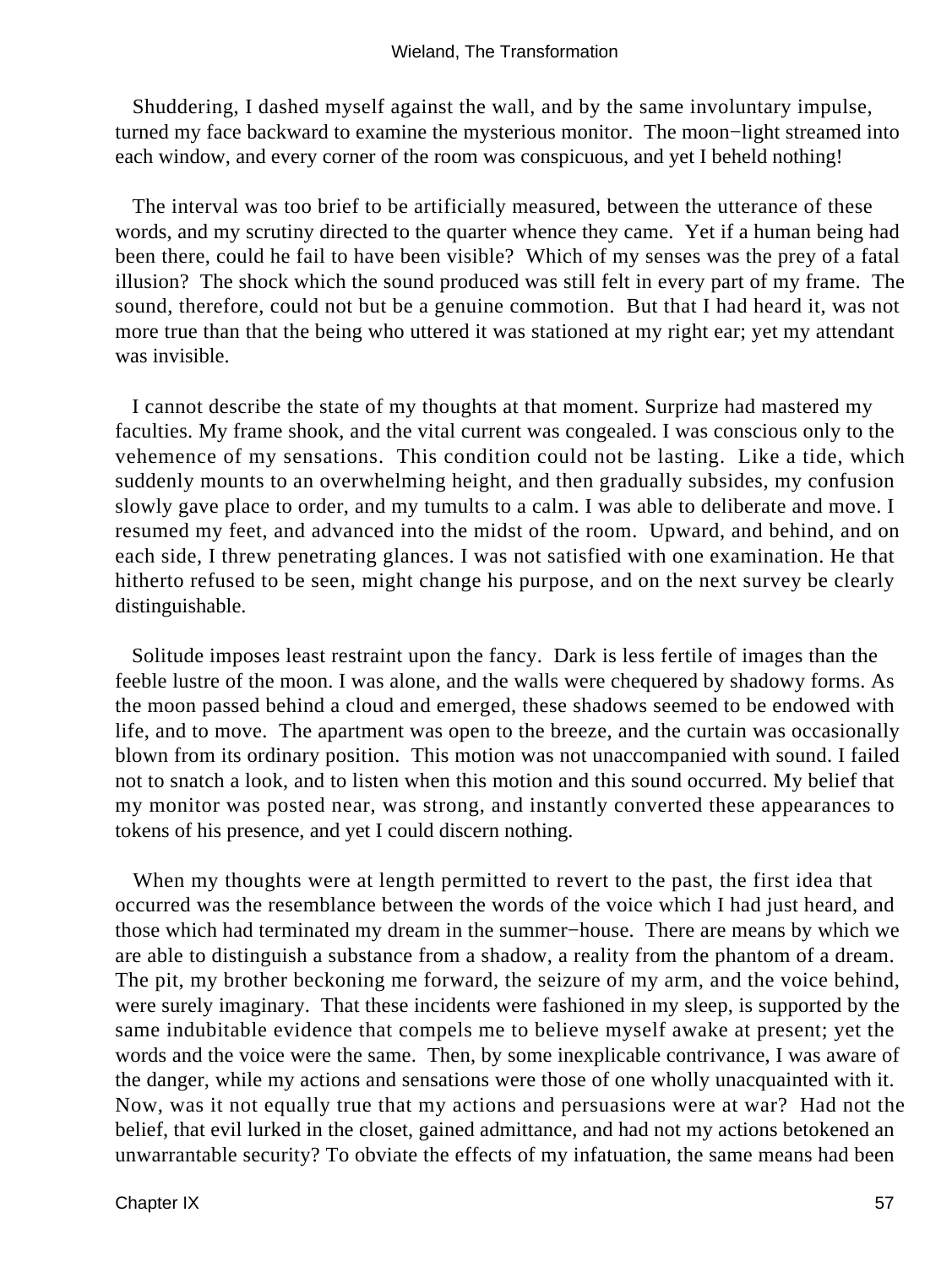used.

 In my dream, he that tempted me to my destruction, was my brother. Death was ambushed in my path. From what evil was I now rescued? What minister or implement of ill was shut up in this recess? Who was it whose suffocating grasp I was to feel, should I dare to enter it? What monstrous conception is this? my brother!

 No; protection, and not injury is his province. Strange and terrible chimera! Yet it would not be suddenly dismissed. It was surely no vulgar agency that gave this form to my fears. He to whom all parts of time are equally present, whom no contingency approaches, was the author of that spell which now seized upon me. Life was dear to me. No consideration was present that enjoined me to relinquish it. Sacred duty combined with every spontaneous sentiment to endear to me my being. Should I not shudder when my being was endangered? But what emotion should possess me when the arm lifted aginst me was Wieland's?

 Ideas exist in our minds that can be accounted for by no established laws. Why did I dream that my brother was my foe? Why but because an omen of my fate was ordained to be communicated? Yet what salutary end did it serve? Did it arm me with caution to elude, or fortitude to bear the evils to which I was reserved? My present thoughts were, no doubt, indebted for their hue to the similitude existing between these incidents and those of my dream. Surely it was phrenzy that dictated my deed. That a ruffian was hidden in the closet, was an idea, the genuine tendency of which was to urge me to flight. Such had been the effect formerly produced. Had my mind been simply occupied with this thought at present, no doubt, the same impulse would have been experienced; but now it was my brother whom I was irresistably persuaded to regard as the contriver of that ill of which I had been forewarned. This persuasion did not extenuate my fears or my danger. Why then did I again approach the closet and withdraw the bolt? My resolution was instantly conceived, and executed without faultering.

 The door was formed of light materials. The lock, of simple structure, easily forewent its hold. It opened into the room, and commonly moved upon its hinges, after being unfastened, without any effort of mine. This effort, however, was bestowed upon the present occasion. It was my purpose to open it with quickness, but the exertion which I made was ineffectual. It refused to open.

 At another time, this circumstance would not have looked with a face of mystery. I should have supposed some casual obstruction, and repeated my efforts to surmount it. But now my mind was accessible to no conjecture but one. The door was hindered from opening by human force. Surely, here was new cause for affright. This was confirmation proper to decide my conduct. Now was all ground of hesitation taken away. What could be supposed but that I deserted the chamber and the house? that I at least endeavoured no longer to withdraw the door?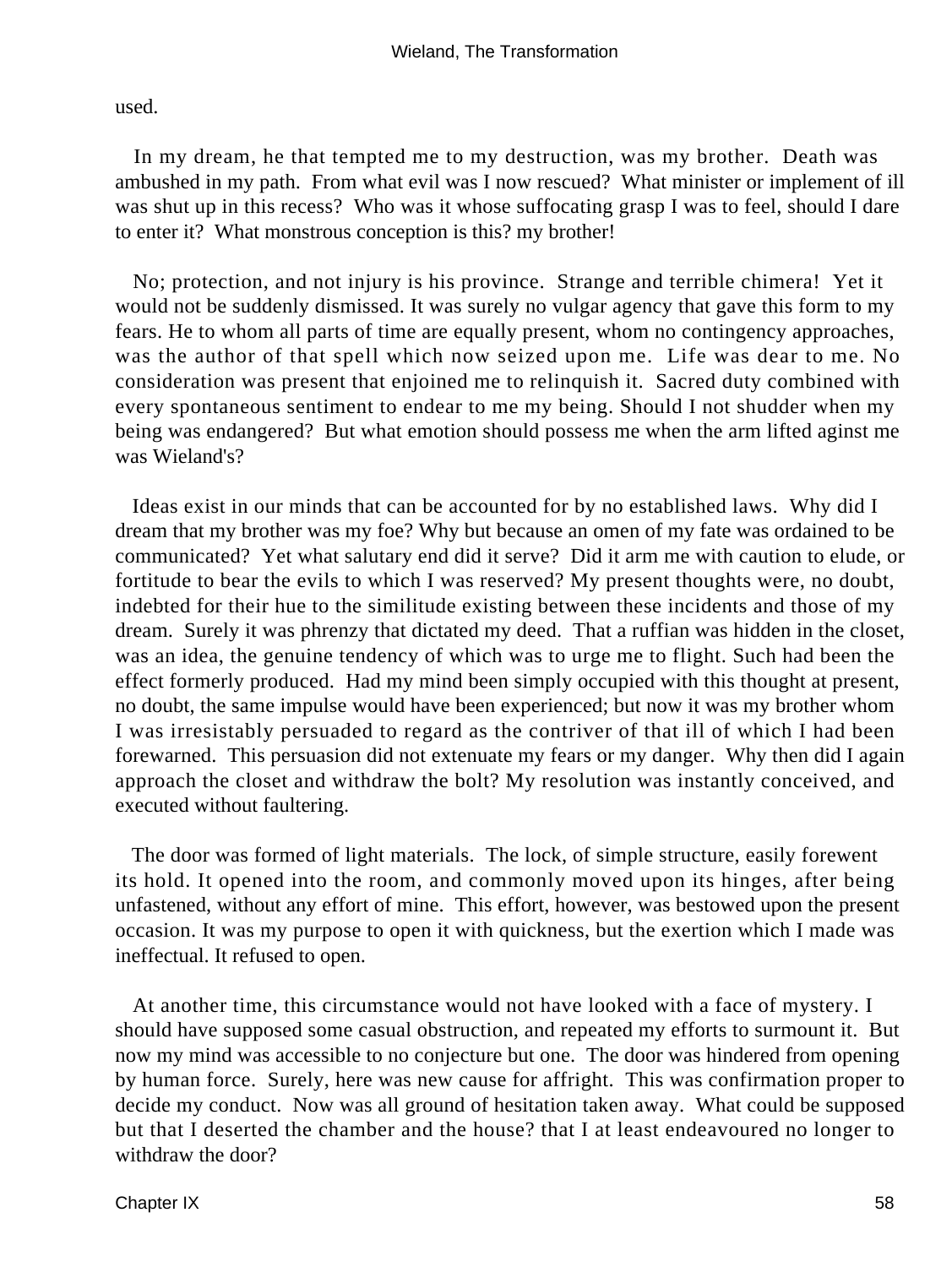Have I not said that my actions were dictated by phrenzy? My reason had forborne, for a time, to suggest or to sway my resolves. I reiterated my endeavours. I exerted all my force to overcome the obstacle, but in vain. The strength that was exerted to keep it shut, was superior to mine.

 A casual observer might, perhaps, applaud the audaciousness of this conduct. Whence, but from an habitual defiance of danger, could my perseverance arise? I have already assigned, as distinctly as I am able, the cause of it. The frantic conception that my brother was within, that the resistance made to my design was exerted by him, had rooted itself in my mind. You will comprehend the height of this infatuation, when I tell you, that, finding all my exertions vain, I betook myself to exclamations. Surely I was utterly bereft of understanding.

 Now had I arrived at the crisis of my fate. «O! hinder not the door to open,» I exclaimed, in a tone that had less of fear than of grief in it. «I know you well. Come forth, but harm me not. I beseech you come forth.»

 I had taken my hand from the lock, and removed to a small distance from the door. I had scarcely uttered these words, when the door swung upon its hinges, and displayed to my view the interior of the closet. Whoever was within, was shrouded in darkness. A few seconds passed without interruption of the silence. I knew not what to expect or to fear. My eyes would not stray from the recess. Presently, a deep sigh was heard. The quarter from which it came heightened the eagerness of my gaze. Some one approached from the farther end. I quickly perceived the outlines of a human figure. Its steps were irresolute and slow. I recoiled as it advanced.

 By coming at length within the verge of the room, his form was clearly distinguishable. I had prefigured to myself a very different personage. The face that presented itself was the last that I should desire to meet at an hour, and in a place like this. My wonder was stifled by my fears. Assassins had lurked in this recess. Some divine voice warned me of danger, that at this moment awaited me. I had spurned the intimation, and challenged my adversary.

 I recalled the mysterious countenance and dubious character of Carwin. What motive but atrocious ones could guide his steps hither? I was alone. My habit suited the hour, and the place, and the warmth of the season. All succour was remote. He had placed himself between me and the door. My frame shook with the vehemence of my apprehensions.

 Yet I was not wholly lost to myself: I vigilantly marked his demeanour. His looks were grave, but not without perturbation. What species of inquietude it betrayed, the light was not strong enough to enable me to discover. He stood still; but his eyes wandered from one object to another. When these powerful organs were fixed upon me, I shrunk into myself. At length, he broke silence. Earnestness, and not embarrassment, was in his tone. He advanced close to me while he spoke.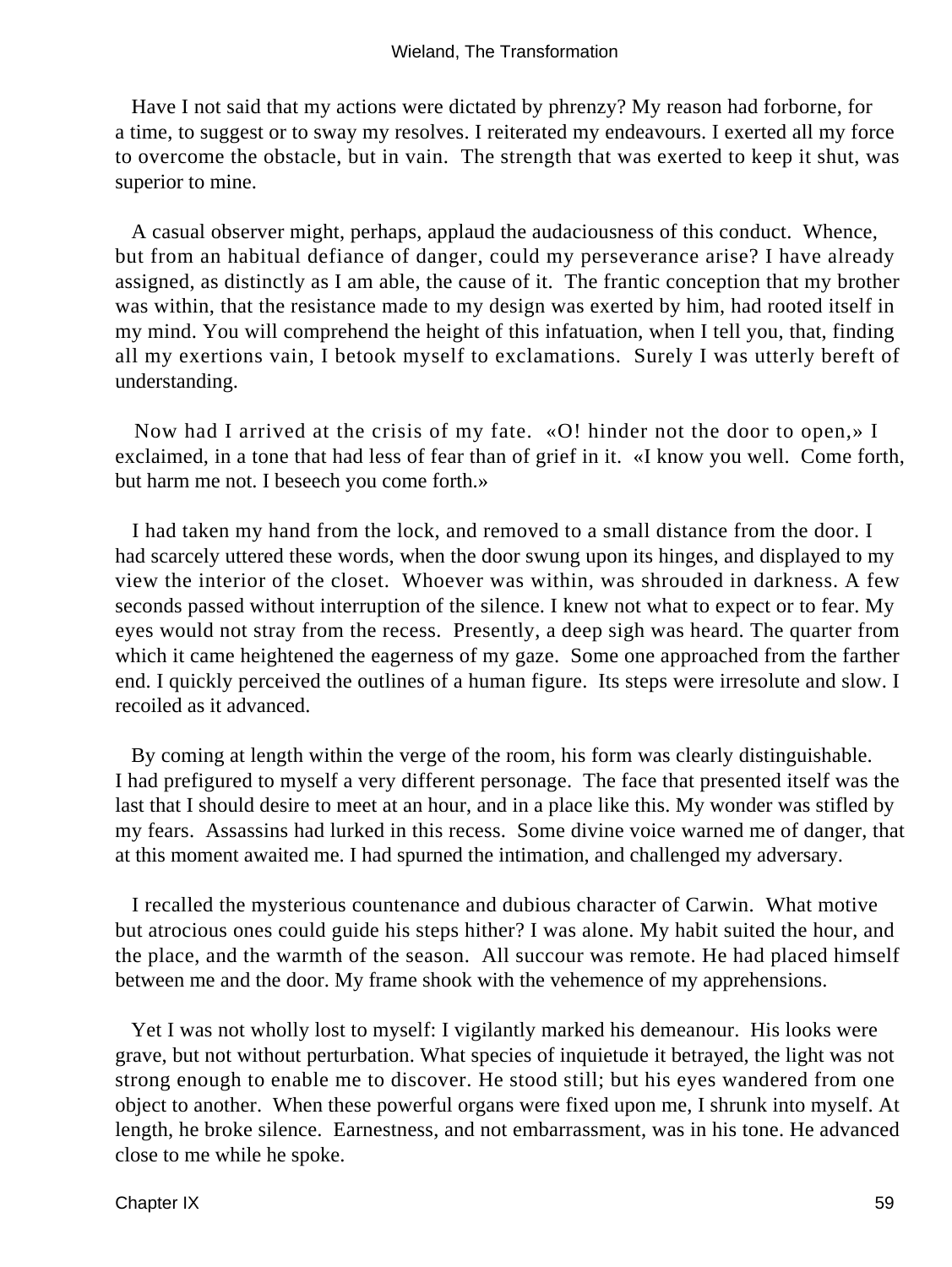«What voice was that which lately addressed you?»

 He paused for an answer; but observing my trepidation, he resumed, with undiminished solemnity: "Be not terrified. Whoever he was, he hast done you an important service. I need not ask you if it were the voice of a companion. That sound was beyond the compass of human organs. The knowledge that enabled him to tell you who was in the closet, was obtained by incomprehensible means.

 "You knew that Carwin was there. Were you not apprized of his intents? The same power could impart the one as well as the other. Yet, knowing these, you persisted. Audacious girl! but, perhaps, you confided in his guardianship. Your confidence was just. With succour like this at hand you may safely defy me.

 «He is my eternal foe; the baffler of my best concerted schemes. Twice have you been saved by his accursed interposition. But for him I should long ere now have borne away the spoils of your honor.»

 He looked at me with greater stedfastness than before. I became every moment more anxious for my safety. It was with difficulty I stammered out an entreaty that he would instantly depart, or suffer me to do so. He paid no regard to my request, but proceeded in a more impassioned manner.

 «What is it you fear? Have I not told you, you are safe? Has not one in whom you more reasonably place trust assured you of it? Even if I execute my purpose, what injury is done? Your prejudices will call it by that name, but it merits it not. »I was impelled by a sentiment that does you honor; a sentiment, that would sanctify my deed; but, whatever it be, you are safe. Be this chimera still worshipped; I will do nothing to pollute it." There he stopped.

 The accents and gestures of this man left me drained of all courage. Surely, on no other occasion should I have been thus pusillanimous. My state I regarded as a hopeless one. I was wholly at the mercy of this being. Whichever way I turned my eyes, I saw no avenue by which I might escape. The resources of my personal strength, my ingenuity, and my eloquence, I estimated at nothing. The dignity of virtue, and the force of truth, I had been accustomed to celebrate; and had frequently vaunted of the conquests which I should make with their assistance.

 I used to suppose that certain evils could never befall a being in possession of a sound mind; that true virtue supplies us with energy which vice can never resist; that it was always in our power to obstruct, by his own death, the designs of an enemy who aimed at less than our life. How was it that a sentiment like despair had now invaded me, and that I trusted to the protection of chance, or to the pity of my persecutor?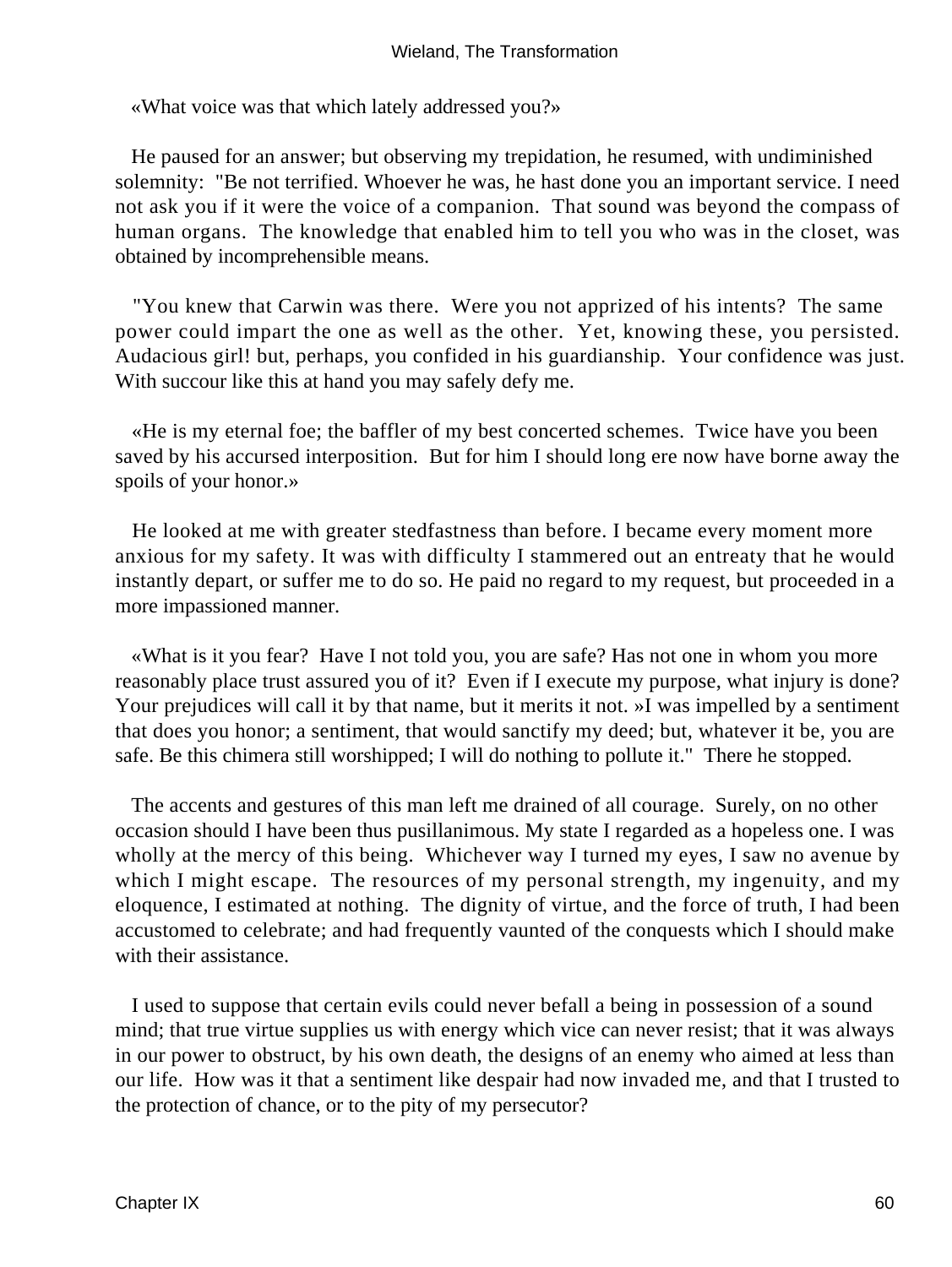#### Wieland, The Transformation

 His words imparted some notion of the injury which he had meditated. He talked of obstacles that had risen in his way. He had relinquished his design. These sources supplied me with slender consolation. There was no security but in his absence. When I looked at myself, when I reflected on the hour and the place, I was overpowered by horror and dejection.

 He was silent, museful, and inattentive to my situation, yet made no motion to depart. I was silent in my turn. What could I say? I was confident that reason in this contest would be impotent. I must owe my safety to his own suggestions. Whatever purpose brought him hither, he had changed it. Why then did he remain? His resolutions might fluctuate, and the pause of a few minutes restore to him his first resolutions.

 Yet was not this the man whom we had treated with unwearied kindness? Whose society was endeared to us by his intellectual elevation and accomplishments? Who had a thousand times expatiated on the usefulness and beauty of virtue? Why should such a one be dreaded? If I could have forgotten the circumstances in which our interview had taken place, I might have treated his words as jests. Presently, he resumed:

 «Fear me not: the space that severs us is small, and all visible succour is distant. You believe yourself completely in my power; that you stand upon the brink of ruin. Such are your groundless fears. I cannot lift a finger to hurt you. Easier it would be to stop the moon in her course than to injure you. The power that protects you would crumble my sinews, and reduce me to a heap of ashes in a moment, if I were to harbour a thought hostile to your safety. »Thus are appearances at length solved. Little did I expect that they originated hence. What a portion is assigned to you? Scanned by the eyes of this intelligence, your path will be without pits to swallow, or snares to entangle you. Environed by the arms of this protection, all artifices will be frustrated, and all malice repelled."

 Here succeeded a new pause. I was still observant of every gesture and look. The tranquil solemnity that had lately possessed his countenance gave way to a new expression. All now was trepidation and anxiety.

 «I must be gone,» said he in a faltering accent. «Why do I linger here? I will not ask your forgiveness. I see that your terrors are invincible. Your pardon will be extorted by fear, and not dictated by compassion. I must fly from you forever. He that could plot against your honor, must expect from you and your friends persecution and death. I must doom myself to endless exile.»

 Saying this, he hastily left the room. I listened while he descended the stairs, and, unbolting the outer door, went forth. I did not follow him with my eyes, as the moon−light would have enabled me to do. Relieved by his absence, and exhausted by the conflict of my fears, I threw myself on a chair, and resigned myself to those bewildering ideas which incidents like these could not fail to produce.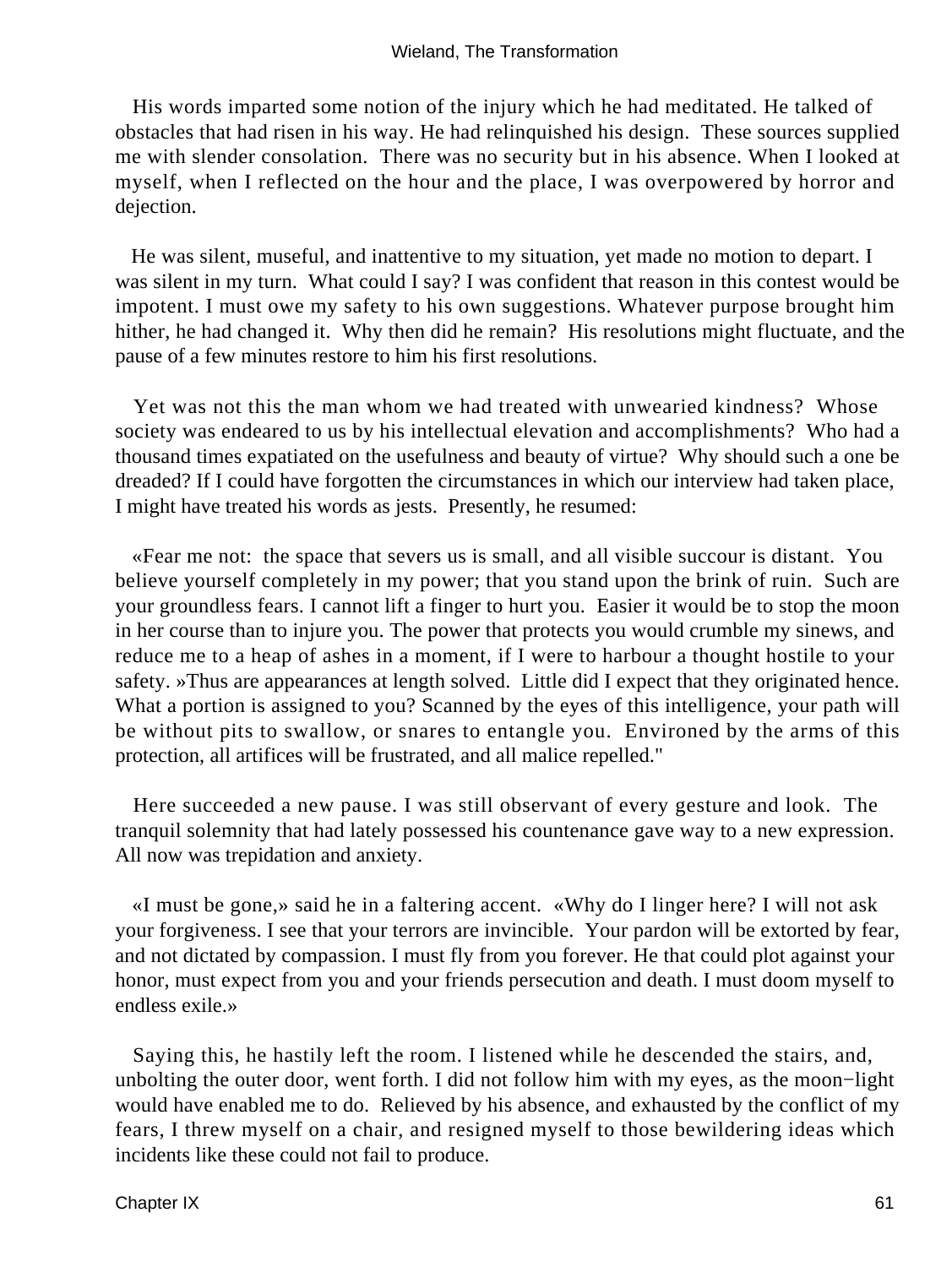## **[Chapter X](#page-172-0)**

*O*rder could not readily be introduced into my thoughts. The voice still rung in my ears. Every accent that was uttered by Carwin was fresh in my remembrance. His unwelcome approach, the recognition of his person, his hasty departure, produced a complex impression on my mind which no words can delineate. I strove to give a slower motion to my thoughts, and to regulate a confusion which became painful; but my efforts were nugatory. I covered my eyes with my hand, and sat, I know not how long, without power to arrange or utter my conceptions.

 I had remained for hours, as I believed, in absolute solitude. No thought of personal danger had molested my tranquillity. I had made no preparation for defence. What was it that suggested the design of perusing my father's manuscript? If, instead of this, I had retired to bed, and to sleep, to what fate might I not have been reserved? The ruffian, who must almost have suppressed his breathing to screen himself from discovery, would have noticed this signal, and I should have awakened only to perish with affright, and to abhor myself. Could I have remained unconscious of my danger? Could I have tranquilly slept in the midst of so deadly a snare?

 And who was he that threatened to destroy me? By what means could he hide himself in this closet? Surely he is gifted with supernatural power. Such is the enemy of whose attempts I was forewarned. Daily I had seen him and conversed with him. Nothing could be discerned through the impenetrable veil of his duplicity. When busied in conjectures, as to the author of the evil that was threatened, my mind did not light, for a moment, upon his image. Yet has he not avowed himself my enemy? Why should he be here if he had not meditated evil?

 He confesses that this has been his second attempt. What was the scene of his former conspiracy? Was it not he whose whispers betrayed him? Am I deceived; or was there not a faint resemblance between the voice of this man and that which talked of grasping my throat, and extinguishing my life in a moment? Then he had a colleague in his crime; now he is alone. Then death was the scope of his thoughts; now an injury unspeakably more dreadful. How thankful should I be to the power that has interposed to save me!

 That power is invisible. It is subject to the cognizance of one of my senses. What are the means that will inform me of what nature it is? He has set himself to counterwork the machinations of this man, who had menaced destruction to all that is dear to me, and whose cunning had surmounted every human impediment. There was none to rescue me from his grasp. My rashness even hastened the completion of his scheme, and precluded him from the benefits of deliberation. I had robbed him of the power to repent and forbear. Had I been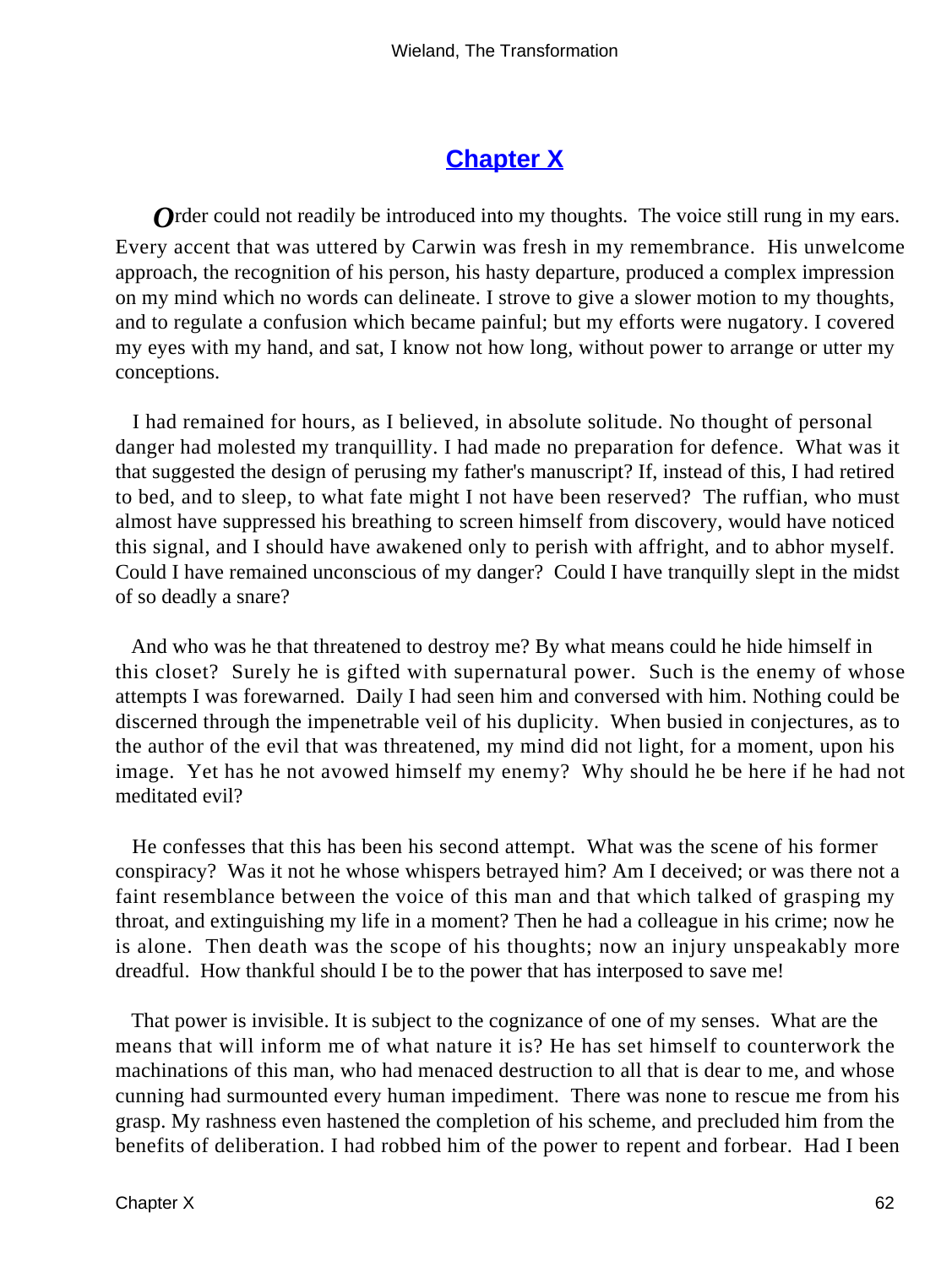apprized of the danger, I should have regarded my conduct as the means of rendering my escape from it impossible. Such, likewise, seem to have been the fears of my invisible protector. Else why that startling intreaty to refrain from opening the closet? By what inexplicable infatuation was I compelled to proceed?

 Yet my conduct was wise. Carwin, unable to comprehend my folly, ascribed my behaviour to my knowledge. He conceived himself previously detected, and such detection being possible to flow only from MY heavenly friend, and HIS enemy, his fears acquired additional strength.

 He is apprized of the nature and intentions of this being. Perhaps he is a human agent. Yet, on that supposition his atchievements are incredible. Why should I be selected as the object of his care; or, if a mere mortal, should I not recognize some one, whom, benefits imparted and received had prompted to love me? What were the limits and duration of his guardianship? Was the genius of my birth entrusted by divine benignity with this province? Are human faculties adequate to receive stronger proofs of the existence of unfettered and beneficent intelligences than I have received?

 But who was this man's coadjutor? The voice that acknowledged an alliance in treachery with Carwin warned me to avoid the summer−house. He assured me that there only my safety was endangered. His assurance, as it now appears, was fallacious. Was there not deceit in his admonition? Was his compact really annulled? Some purpose was, perhaps, to be accomplished by preventing my future visits to that spot. Why was I enjoined silence to others, on the subject of this admonition, unless it were for some unauthorized and guilty purpose?

 No one but myself was accustomed to visit it. Backward, it was hidden from distant view by the rock, and in front, it was screened from all examination, by creeping plants, and the branches of cedars. What recess could be more propitious to secrecy? The spirit which haunted it formerly was pure and rapturous. It was a fane sacred to the memory of infantile days, and to blissful imaginations of the future! What a gloomy reverse had succeeded since the ominous arrival of this stranger! Now, perhaps, it is the scene of his meditations. Purposes fraught with horror, that shun the light, and contemplate the pollution of innocence, are here engendered, and fostered, and reared to maturity.

 Such were the ideas that, during the night, were tumultuously revolved by me. I reviewed every conversation in which Carwin had borne a part. I studied to discover the true inferences deducible from his deportment and words with regard to his former adventures and actual views. I pondered on the comments which he made on the relation which I had given of the closet dialogue. No new ideas suggested themselves in the course of this review. My expectation had, from the first, been disappointed on the small degree of surprize which this narrative excited in him. He never explicitly declared his opinion as to the nature of those voices, or decided whether they were real or visionary. He recommended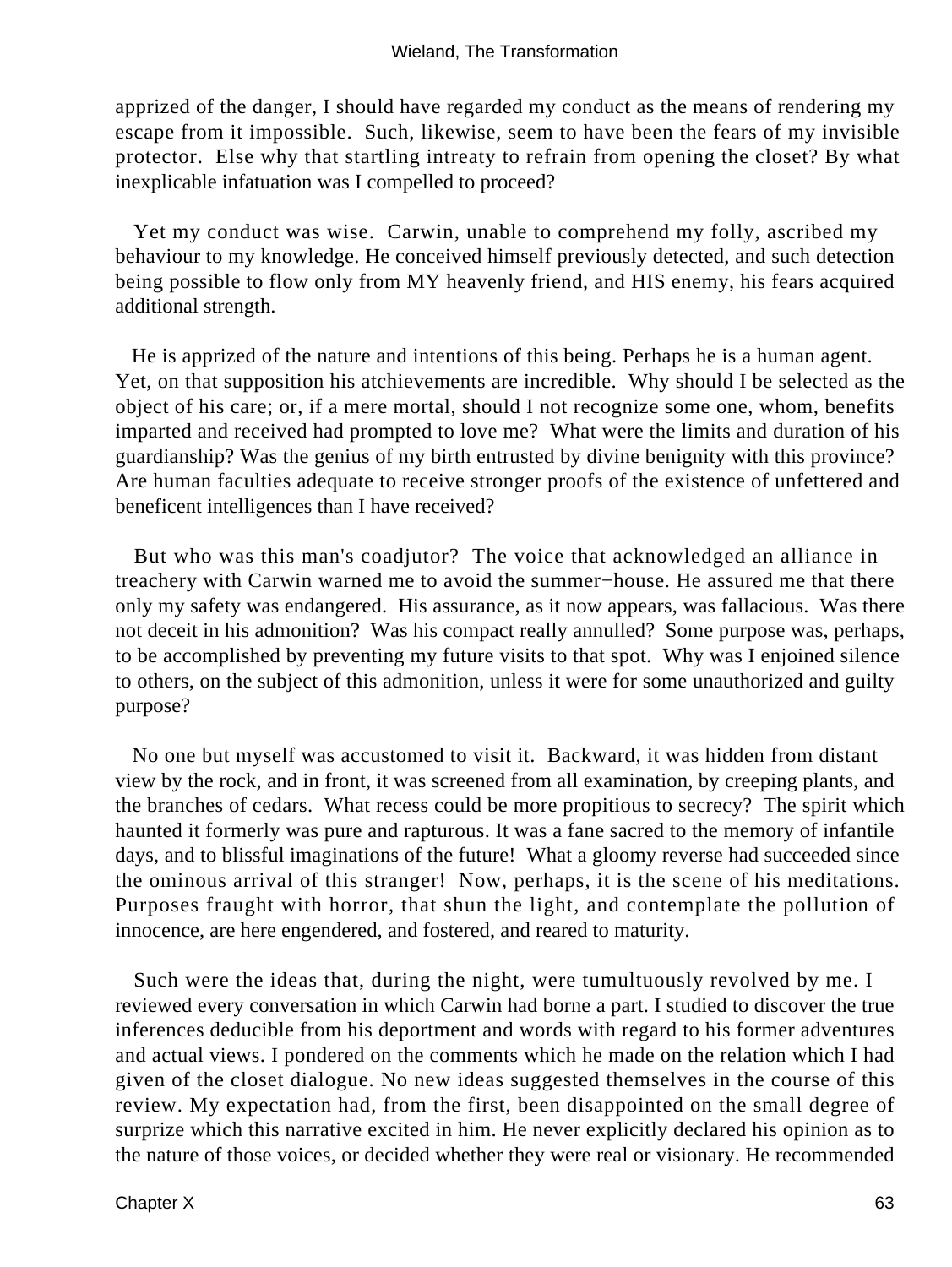no measures of caution or prevention.

 But what measures were now to be taken? Was the danger which threatened me at an end? Had I nothing more to fear? I was lonely, and without means of defence. I could not calculate the motives and regulate the footsteps of this person. What certainty was there, that he would not re−assume his purposes, and swiftly return to the execution of them?

 This idea covered me once more with dismay. How deeply did I regret the solitude in which I was placed, and how ardently did I desire the return of day! But neither of these inconveniencies were susceptible of remedy. At first, it occurred to me to summon my servant, and make her spend the night in my chamber; but the inefficacy of this expedient to enhance my safety was easily seen. Once I resolved to leave the house, and retire to my brother's, but was deterred by reflecting on the unseasonableness of the hour, on the alarm which my arrival, and the account which I should be obliged to give, might occasion, and on the danger to which I might expose myself in the way thither. I began, likewise, to consider Carwin's return to molest me as exceedingly improbable. He had relinquished, of his own accord, his design, and departed without compulsion. «Surely,» said I, «there is omnipotence in the cause that changed the views of a man like Carwin. The divinity that shielded me from his attempts will take suitable care of my future safety. Thus to yield to my fears is to deserve that they should be real.»

 Scarcely had I uttered these words, when my attention was startled by the sound of footsteps. They denoted some one stepping into the piazza in front of my house. My new−born confidence was extinguished in a moment. Carwin, I thought, had repented his departure, and was hastily returning. The possibility that his return was prompted by intentions consistent with my safety, found no place in my mind. Images of violation and murder assailed me anew, and the terrors which succeeded almost incapacitated me from taking any measures for my defence. It was an impulse of which I was scarcely conscious, that made me fasten the lock and draw the bolts of my chamber door. Having done this, I threw myself on a seat; for I trembled to a degree which disabled me from standing, and my soul was so perfectly absorbed in the act of listening, that almost the vital motions were stopped.

 The door below creaked on its hinges. It was not again thrust to, but appeared to remain open. Footsteps entered, traversed the entry, and began to mount the stairs. How I detested the folly of not pursuing the man when he withdrew, and bolting after him the outer door! Might he not conceive this omission to be a proof that my angel had deserted me, and be thereby fortified in guilt?

 Every step on the stairs, which brought him nearer to my chamber, added vigor to my desperation. The evil with which I was menaced was to be at any rate eluded. How little did I preconceive the conduct which, in an exigence like this, I should be prone to adopt. You will suppose that deliberation and despair would have suggested the same course of action,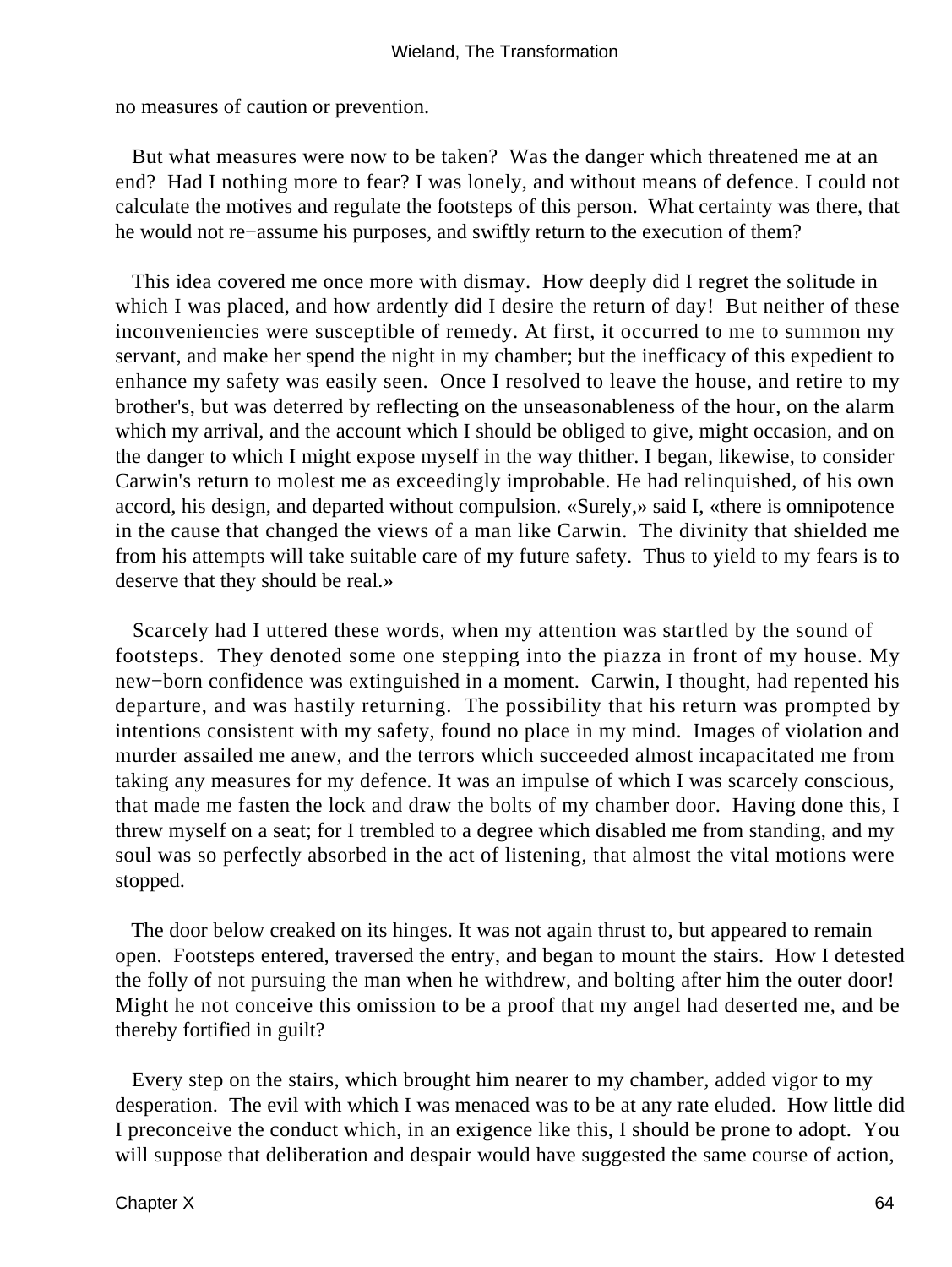and that I should have, unhesitatingly, resorted to the best means of personal defence within my power. A penknife lay open upon my table. I remembered that it was there, and seized it. For what purpose you will scarcely inquire. It will be immediately supposed that I meant it for my last refuge, and that if all other means should fail, I should plunge it into the heart of my ravisher.

 I have lost all faith in the stedfastness of human resolves. It was thus that in periods of calm I had determined to act. No cowardice had been held by me in greater abhorrence than that which prompted an injured female to destroy, not her injurer ere the injury was perpetrated, but herself when it was without remedy. Yet now this penknife appeared to me of no other use than to baffle my assailant, and prevent the crime by destroying myself. To deliberate at such a time was impossible; but among the tumultuous suggestions of the moment, I do not recollect that it once occurred to me to use it as an instrument of direct defence. The steps had now reached the second floor. Every footfall accelerated the completion, without augmenting, the certainty of evil. The consciousness that the door was fast, now that nothing but that was interposed between me and danger, was a source of some consolation. I cast my eye towards the window. This, likewise, was a new suggestion. If the door should give way, it was my sudden resolution to throw myself from the window. Its height from the ground, which was covered beneath by a brick pavement, would insure my destruction; but I thought not of that.

 When opposite to my door the footsteps ceased. Was he listening whether my fears were allayed, and my caution were asleep? Did he hope to take me by surprize? Yet, if so, why did he allow so many noisy signals to betray his approach? Presently the steps were again heard to approach the door. An hand was laid upon the lock, and the latch pulled back. Did he imagine it possible that I should fail to secure the door? A slight effort was made to push it open, as if all bolts being withdrawn, a slight effort only was required.

 I no sooner perceived this, than I moved swiftly towards the window. Carwin's frame might be said to be all muscle. His strength and activity had appeared, in various instances, to be prodigious. A slight exertion of his force would demolish the door. Would not that exertion be made? Too surely it would; but, at the same moment that this obstacle should yield, and he should enter the apartment, my determination was formed to leap from the window. My senses were still bound to this object. I gazed at the door in momentary expectation that the assault would be made. The pause continued. The person without was irresolute and motionless.

 Suddenly, it occurred to me that Carwin might conceive me to have fled. That I had not betaken myself to flight was, indeed, the least probable of all conclusions. In this persuasion he must have been confirmed on finding the lower door unfastened, and the chamber door locked. Was it not wise to foster this persuasion? Should I maintain deep silence, this, in addition to other circumstances, might encourage the belief, and he would once more depart. Every new reflection added plausibility to this reasoning. It was presently more strongly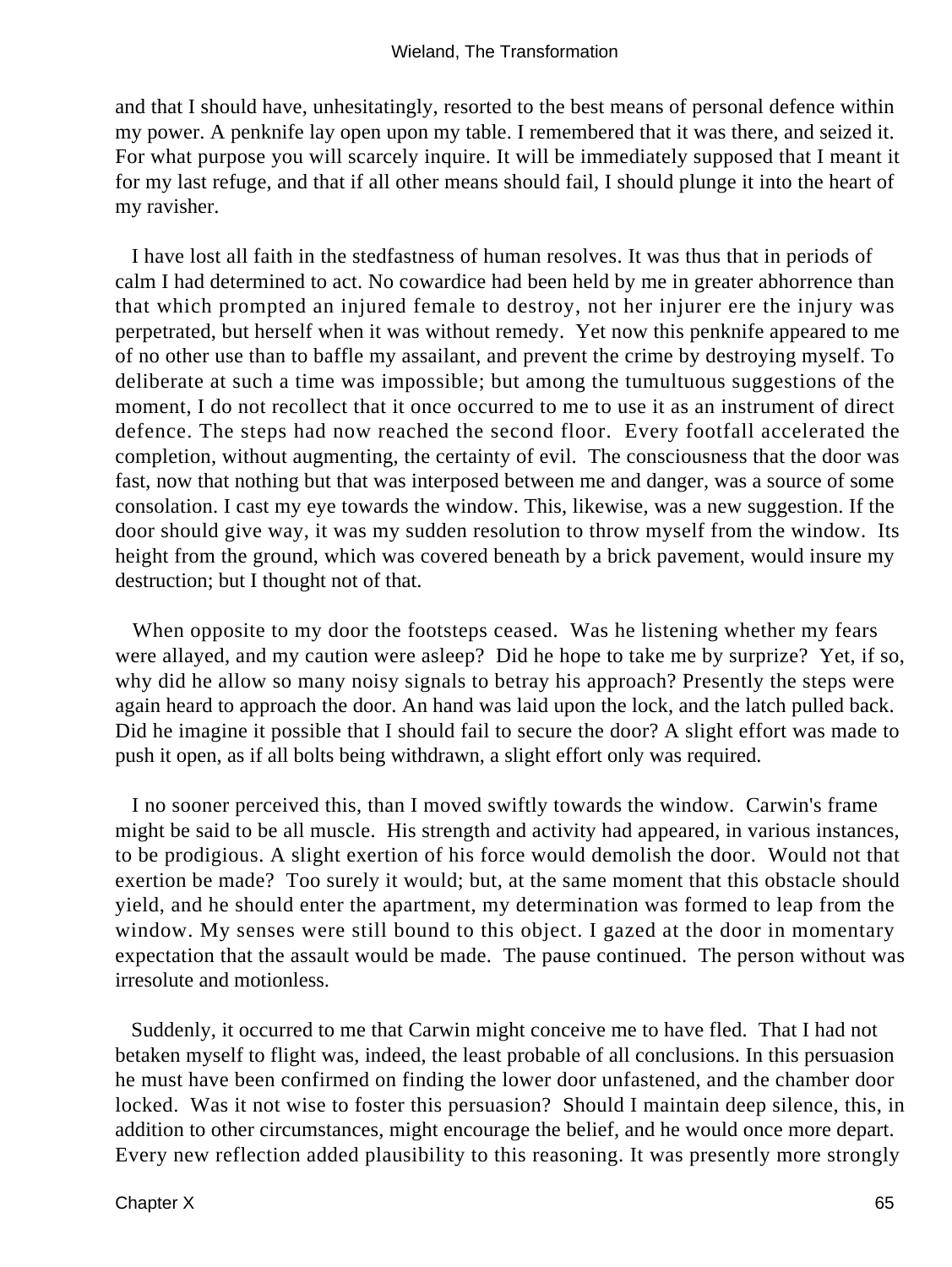enforced, when I noticed footsteps withdrawing from the door. The blood once more flowed back to my heart, and a dawn of exultation began to rise: but my joy was short lived. Instead of descending the stairs, he passed to the door of the opposite chamber, opened it, and having entered, shut it after him with a violence that shook the house.

 How was I to interpret this circumstance? For what end could he have entered this chamber? Did the violence with which he closed the door testify the depth of his vexation? This room was usually occupied by Pleyel. Was Carwin aware of his absence on this night? Could he be suspected of a design so sordid as pillage? If this were his view there were no means in my power to frustrate it. It behoved me to seize the first opportunity to escape; but if my escape were supposed by my enemy to have been already effected, no asylum was more secure than the present. How could my passage from the house be accomplished without noises that might incite him to pursue me?

 Utterly at a loss to account for his going into Pleyel's chamber, I waited in instant expectation of hearing him come forth. All, however, was profoundly still. I listened in vain for a considerable period, to catch the sound of the door when it should again be opened. There was no other avenue by which he could escape, but a door which led into the girl's chamber. Would any evil from this quarter befall the girl?

 Hence arose a new train of apprehensions. They merely added to the turbulence and agony of my reflections. Whatever evil impended over her, I had no power to avert it. Seclusion and silence were the only means of saving myself from the perils of this fatal night. What solemn vows did I put up, that if I should once more behold the light of day, I would never trust myself again within the threshold of this dwelling!

 Minute lingered after minute, but no token was given that Carwin had returned to the passage. What, I again asked, could detain him in this room? Was it possible that he had returned, and glided, unperceived, away? I was speedily aware of the difficulty that attended an enterprize like this; and yet, as if by that means I were capable of gaining any information on that head, I cast anxious looks from the window.

 The object that first attracted my attention was an human figure standing on the edge of the bank. Perhaps my penetration was assisted by my hopes. Be that as it will, the figure of Carwin was clearly distinguishable. From the obscurity of my station, it was impossible that I should be discerned by him, and yet he scarcely suffered me to catch a glimpse of him. He turned and went down the steep, which, in this part, was not difficult to be scaled.

 My conjecture then had been right. Carwin has softly opened the door, descended the stairs, and issued forth. That I should not have overheard his steps, was only less incredible than that my eyes had deceived me. But what was now to be done? The house was at length delivered from this detested inmate. By one avenue might he again re−enter. Was it not wise to bar the lower door? Perhaps he had gone out by the kitchen door. For this end, he must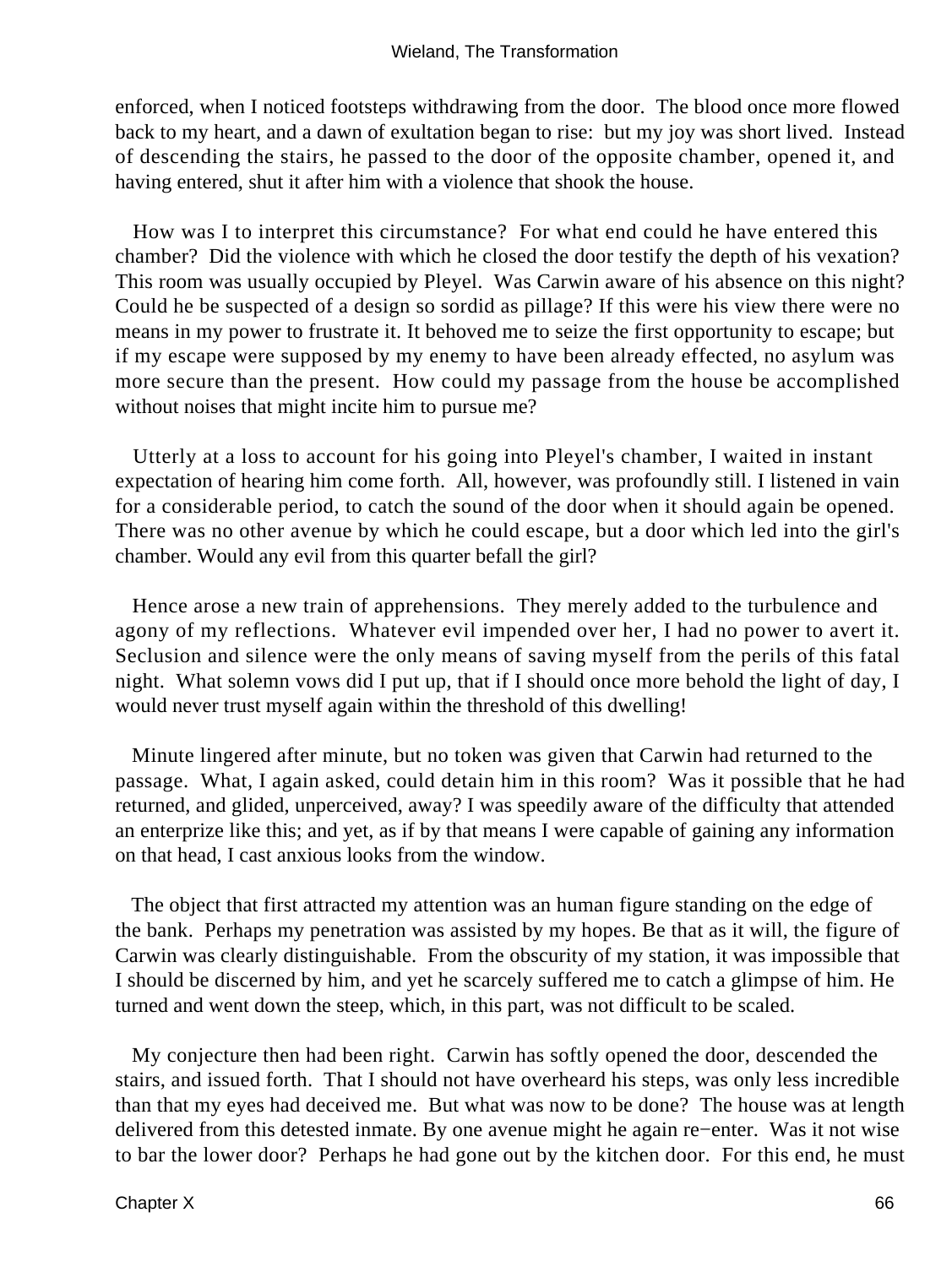#### Wieland, The Transformation

have passed through Judith's chamber. These entrances being closed and bolted, as great security was gained as was compatible with my lonely condition.

 The propriety of these measures was too manifest not to make me struggle successfully with my fears. Yet I opened my own door with the utmost caution, and descended as if I were afraid that Carwin had been still immured in Pleyel's chamber. The outer door was a−jar. I shut, with trembling eagerness, and drew every bolt that appended to it. I then passed with light and less cautious steps through the parlour, but was surprized to discover that the kitchen door was secure. I was compelled to acquiesce in the first conjecture that Carwin had escaped through the entry.

 My heart was now somewhat eased of the load of apprehension. I returned once more to my chamber, the door of which I was careful to lock. It was no time to think of repose. The moon−light began already to fade before the light of the day. The approach of morning was betokened by the usual signals. I mused upon the events of this night, and determined to take up my abode henceforth at my brother's. Whether I should inform him of what had happened was a question which seemed to demand some consideration. My safety unquestionably required that I should abandon my present habitation.

 As my thoughts began to flow with fewer impediments, the image of Pleyel, and the dubiousness of his condition, again recurred to me. I again ran over the possible causes of his absence on the preceding day. My mind was attuned to melancholy. I dwelt, with an obstinacy for which I could not account, on the idea of his death. I painted to myself his struggles with the billows, and his last appearance. I imagined myself a midnight wanderer on the shore, and to have stumbled on his corpse, which the tide had cast up. These dreary images affected me even to tears. I endeavoured not to restrain them. They imparted a relief which I had not anticipated. The more copiously they flowed, the more did my general sensations appear to subside into calm, and a certain restlessness give way to repose.

 Perhaps, relieved by this effusion, the slumber so much wanted might have stolen on my senses, had there been no new cause of alarm.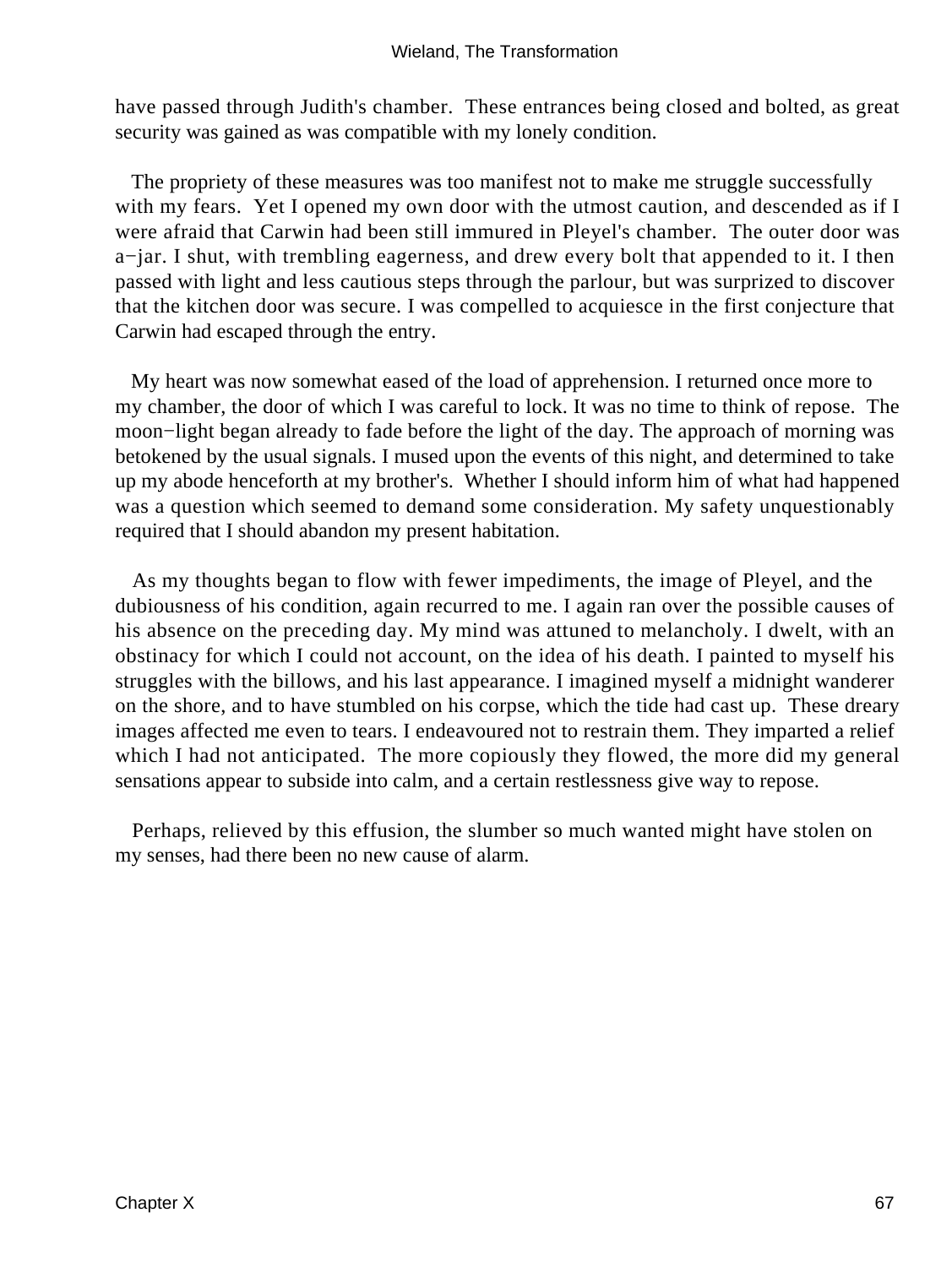# **[Chapter XI](#page-172-0)**

*I* was aroused from this stupor by sounds that evidently arose in the next chamber. Was it possible that I had been mistaken in the figure which I had seen on the bank? or had Carwin, by some inscrutable means, penetrated once more into this chamber? The opposite door opened; footsteps came forth, and the person, advancing to mine, knocked.

 So unexpected an incident robbed me of all presence of mind, and, starting up, I involuntarily exclaimed, «Who is there?» An answer was immediately given. The voice, to my inexpressible astonishment, was Pleyel's.

 «It is I. Have you risen? If you have not, make haste; I want three minutes conversation with you in the parlour – I will wait for you there.» Saying this he retired from the door.

 Should I confide in the testimony of my ears? If that were true, it was Pleyel that had been hitherto immured in the opposite chamber: he whom my rueful fancy had depicted in so many ruinous and ghastly shapes: he whose footsteps had been listened to with such inquietude! What is man, that knowledge is so sparingly conferred upon him! that his heart should be wrung with distress, and his frame be exanimated with fear, though his safety be encompassed with impregnable walls! What are the bounds of human imbecility! He that warned me of the presence of my foe refused the intimation by which so many racking fears would have been precluded.

 Yet who would have imagined the arrival of Pleyel at such an hour? His tone was desponding and anxious. Why this unseasonable summons? and why this hasty departure? Some tidings he, perhaps, bears of mysterious and unwelcome import.

 My impatience would not allow me to consume much time in deliberation: I hastened down. Pleyel I found standing at a window, with eyes cast down as in meditation, and arms folded on his breast. Every line in his countenance was pregnant with sorrow. To this was added a certain wanness and air of fatigue. The last time I had seen him appearances had been the reverse of these. I was startled at the change. The first impulse was to question him as to the cause. This impulse was supplanted by some degree of confusion, flowing from a consciousness that love had too large, and, as it might prove, a perceptible share in creating this impulse. I was silent.

 Presently he raised his eyes and fixed them upon me. I read in them an anguish altogether ineffable. Never had I witnessed a like demeanour in Pleyel. Never, indeed, had I observed an human countenance in which grief was more legibly inscribed. He seemed struggling for utterance; but his struggles being fruitless, he shook his head and turned away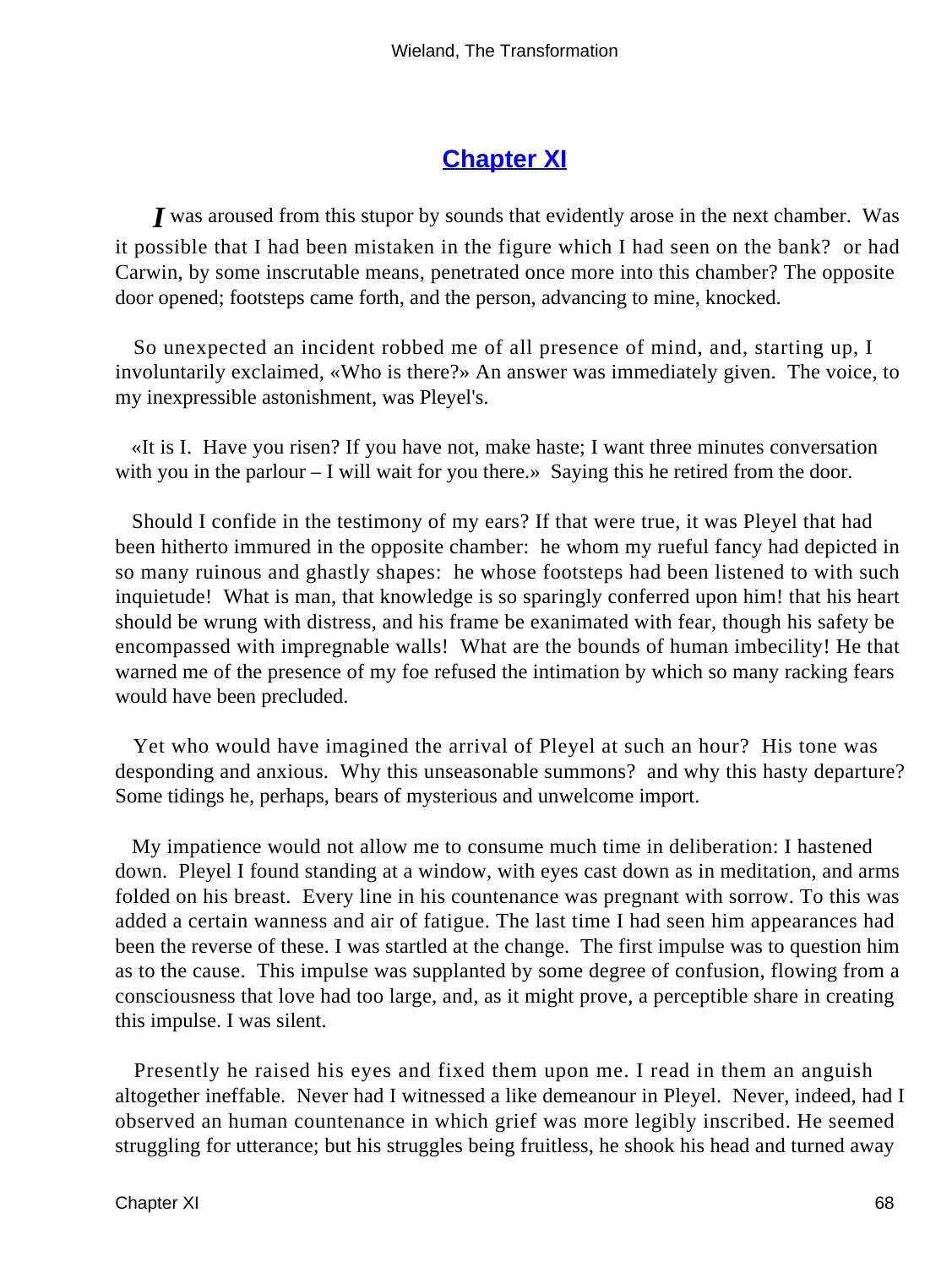from me.

 My impatience would not allow me to be longer silent: «What,» said I, «for heaven's sake, my friend, what is the matter?»

 He started at the sound of my voice. His looks, for a moment, became convulsed with an emotion very different from grief. His accents were broken with rage.

«The matter  $-$  O wretch!  $-$  thus exquisitely fashioned  $-$  on whom nature seemed to have exhausted all her graces; with charms so awful and so pure! how art thou fallen! From what height fallen! A ruin so complete – so unheard of!»

 His words were again choaked by emotion. Grief and pity were again mingled in his features. He resumed, in a tone half suffocated by sobs:

 "But why should I upbraid thee? Could I restore to thee what thou hast lost; efface this cursed stain; snatch thee from the jaws of this fiend; I would do it. Yet what will avail my efforts? I have not arms with which to contend with so consummate, so frightful a depravity.

 "Evidence less than this would only have excited resentment and scorn. The wretch who should have breathed a suspicion injurious to thy honor, would have been regarded without anger; not hatred or envy could have prompted him; it would merely be an argument of madness. That my eyes, that my ears, should bear witness to thy fall! By no other way could detestible conviction be imparted.

 "Why do I summon thee to this conference? Why expose myself to thy derision? Here admonition and entreaty are vain. Thou knowest him already, for a murderer and thief. I had thought to have been the first to disclose to thee his infamy; to have warned thee of the pit to which thou art hastening; but thy eyes are open in vain. O foul and insupportable disgrace!

 "There is but one path. I know you will disappear together. In thy ruin, how will the felicity and honor of multitudes be involved! But it must come. This scene shall not be blotted by his presence. No doubt thou wilt shortly see thy detested paramour. This scene will be again polluted by a midnight assignation. Inform him of his danger; tell him that his crimes are known; let him fly far and instantly from this spot, if he desires to avoid the fate which menaced him in Ireland.

 «And wilt thou not stay behind? – But shame upon my weakness. I know not what I would say. – I have done what I purposed. To stay longer, to expostulate, to beseech, to enumerate the consequences of thy act – what end can it serve but to blazon thy infamy and embitter our woes? And yet, O think, think ere it be too late, on the distresses which thy flight will entail upon us; on the base, grovelling, and atrocious character of the wretch to whom thou hast sold thy honor. But what is this? Is not thy effrontery impenetrable, and thy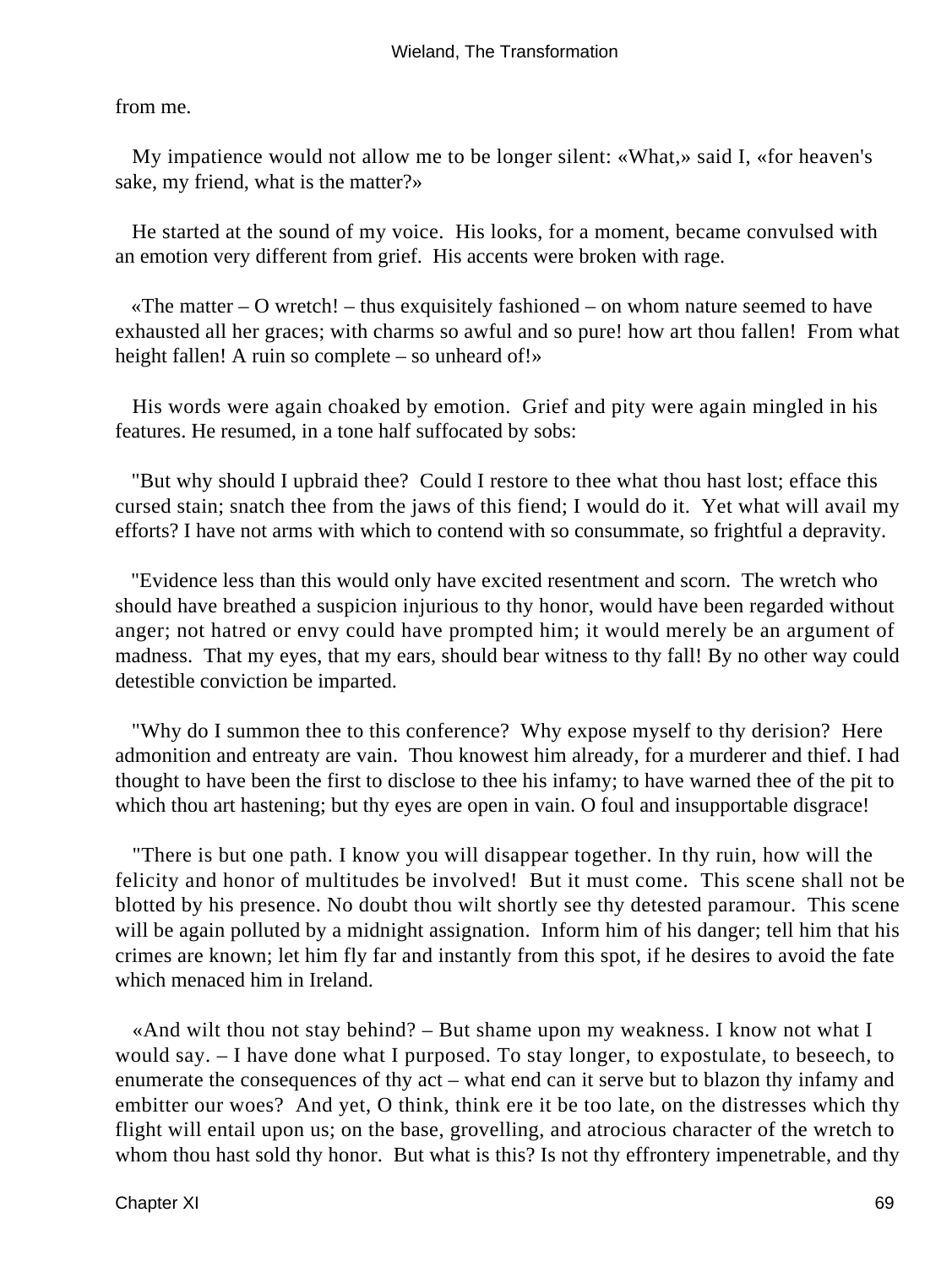heart thoroughly cankered? O most specious, and most profligate of women!»

 Saying this, he rushed out of the house. I saw him in a few moments hurrying along the path which led to my brother's. I had no power to prevent his going, or to recall, or to follow him. The accents I had heard were calculated to confound and bewilder. I looked around me to assure myself that the scene was real. I moved that I might banish the doubt that I was awake. Such enormous imputations from the mouth of Pleyel! To be stigmatized with the names of wanton and profligate! To be charged with the sacrifice of honor! with midnight meetings with a wretch known to be a murderer and thief! with an intention to fly in his company!

 What I had heard was surely the dictate of phrenzy, or it was built upon some fatal, some incomprehensible mistake. After the horrors of the night; after undergoing perils so imminent from this man, to be summoned to an interview like this; to find Pleyel fraught with a belief that, instead of having chosen death as a refuge from the violence of this man, I had hugged his baseness to my heart, had sacrificed for him my purity, my spotless name, my friendships, and my fortune! that even madness could engender accusations like these was not to be believed.

 What evidence could possibly suggest conceptions so wild? After the unlooked−for interview with Carwin in my chamber, he retired. Could Pleyel have observed his exit? It was not long after that Pleyel himself entered. Did he build on this incident, his odious conclusions? Could the long series of my actions and sentiments grant me no exemption from suspicions so foul? Was it not more rational to infer that Carwin's designs had been illicit; that my life had been endangered by the fury of one whom, by some means, he had discovered to be an assassin and robber; that my honor had been assailed, not by blandishments, but by violence?

 He has judged me without hearing. He has drawn from dubious appearances, conclusions the most improbable and unjust. He has loaded me with all outrageous epithets. He has ranked me with prostitutes and thieves. I cannot pardon thee, Pleyel, for this injustice. Thy understanding must be hurt. If it be not, if thy conduct was sober and deliberate, I can never forgive an outrage so unmanly, and so gross.

 These thoughts gradually gave place to others. Pleyel was possessed by some momentary phrenzy: appearances had led him into palpable errors. Whence could his sagacity have contracted this blindness? Was it not love? Previously assured of my affection for Carwin, distracted with grief and jealousy, and impelled hither at that late hour by some unknown instigation, his imagination transformed shadows into monsters, and plunged him into these deplorable errors.

 This idea was not unattended with consolation. My soul was divided between indignation at his injustice, and delight on account of the source from which I conceived it to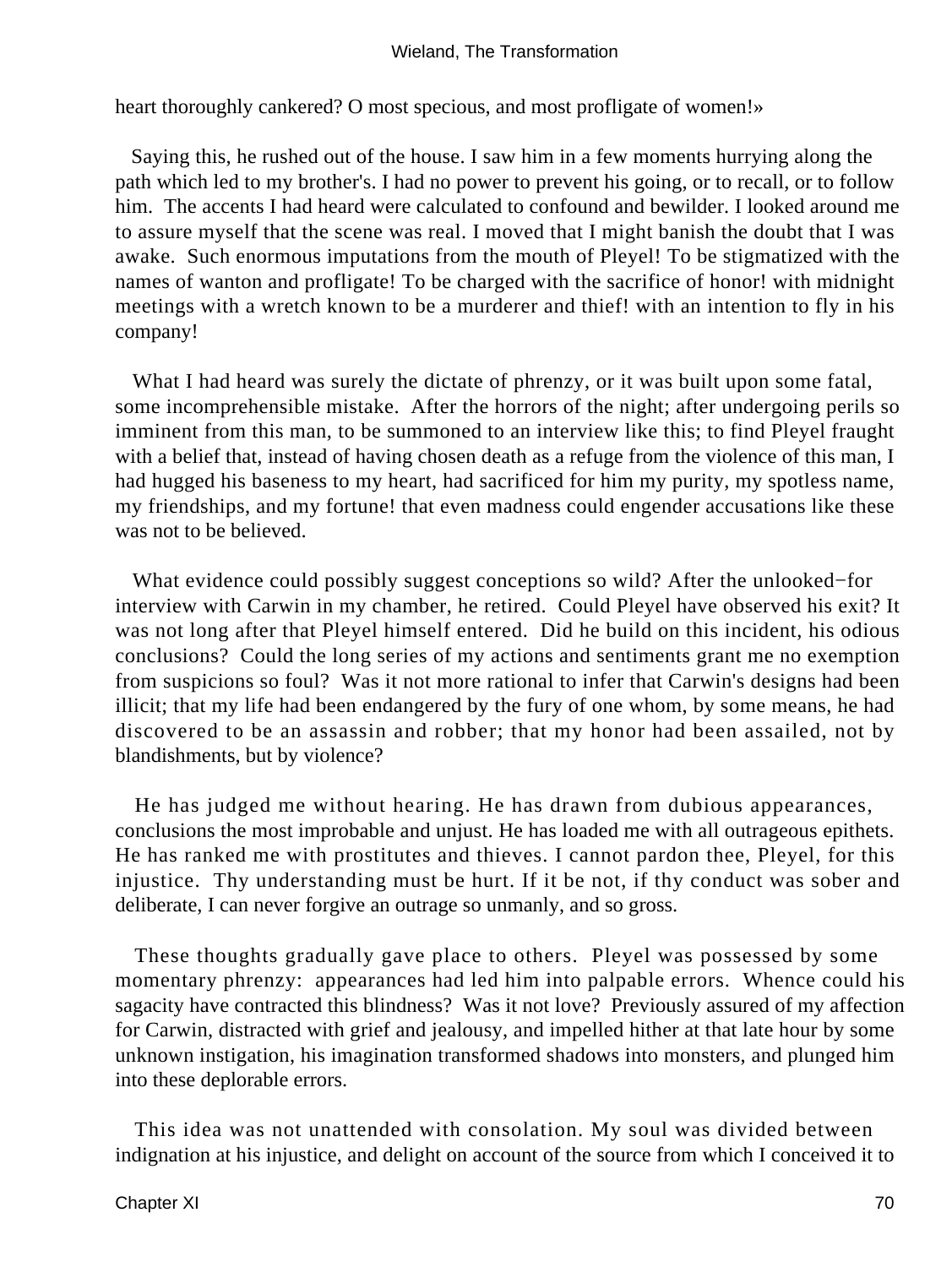spring. For a long time they would allow admission to no other thoughts. Surprize is an emotion that enfeebles, not invigorates. All my meditations were accompanied with wonder. I rambled with vagueness, or clung to one image with an obstinacy which sufficiently testified the maddening influence of late transactions.

 Gradually I proceeded to reflect upon the consequences of Pleyel's mistake, and on the measures I should take to guard myself against future injury from Carwin. Should I suffer this mistake to be detected by time? When his passion should subside, would he not perceive the flagrancy of his injustice, and hasten to atone for it? Did it not become my character to testify resentment for language and treatment so opprobrious? Wrapt up in the consciousness of innocence, and confiding in the influence of time and reflection to confute so groundless a charge, it was my province to be passive and silent.

 As to the violences meditated by Carwin, and the means of eluding them, the path to be taken by me was obvious. I resolved to tell the tale to my brother, and regulate myself by his advice. For this end, when the morning was somewhat advanced, I took the way to his house. My sister was engaged in her customary occupations. As soon as I appeared, she remarked a change in my looks. I was not willing to alarm her by the information which I had to communicate. Her health was in that condition which rendered a disastrous tale particularly unsuitable. I forbore a direct answer to her inquiries, and inquired, in my turn, for Wieland.

 «Why,» said she, «I suspect something mysterious and unpleasant has happened this morning. Scarcely had we risen when Pleyel dropped among us. What could have prompted him to make us so early and so unseasonable a visit I cannot tell. To judge from the disorder of his dress, and his countenance, something of an extraordinary nature has occurred. He permitted me merely to know that he had slept none, nor even undressed, during the past night. He took your brother to walk with him. Some topic must have deeply engaged them, for Wieland did not return till the breakfast hour was passed, and returned alone. His disturbance was excessive; but he would not listen to my importunities, or tell me what had happened. I gathered from hints which he let fall, that your situation was, in some way, the cause: yet he assured me that you were at your own house, alive, in good health, and in perfect safety. He scarcely ate a morsel, and immediately after breakfast went out again. He would not inform me whither he was going, but mentioned that he probably might not return before night.»

 I was equally astonished and alarmed by this information. Pleyel had told his tale to my brother, and had, by a plausible and exaggerated picture, instilled into him unfavorable thoughts of me. Yet would not the more correct judgment of Wieland perceive and expose the fallacy of his conclusions? Perhaps his uneasiness might arise from some insight into the character of Carwin, and from apprehensions for my safety. The appearances by which Pleyel had been misled, might induce him likewise to believe that I entertained an indiscreet, though not dishonorable affection for Carwin. Such were the conjectures rapidly formed. I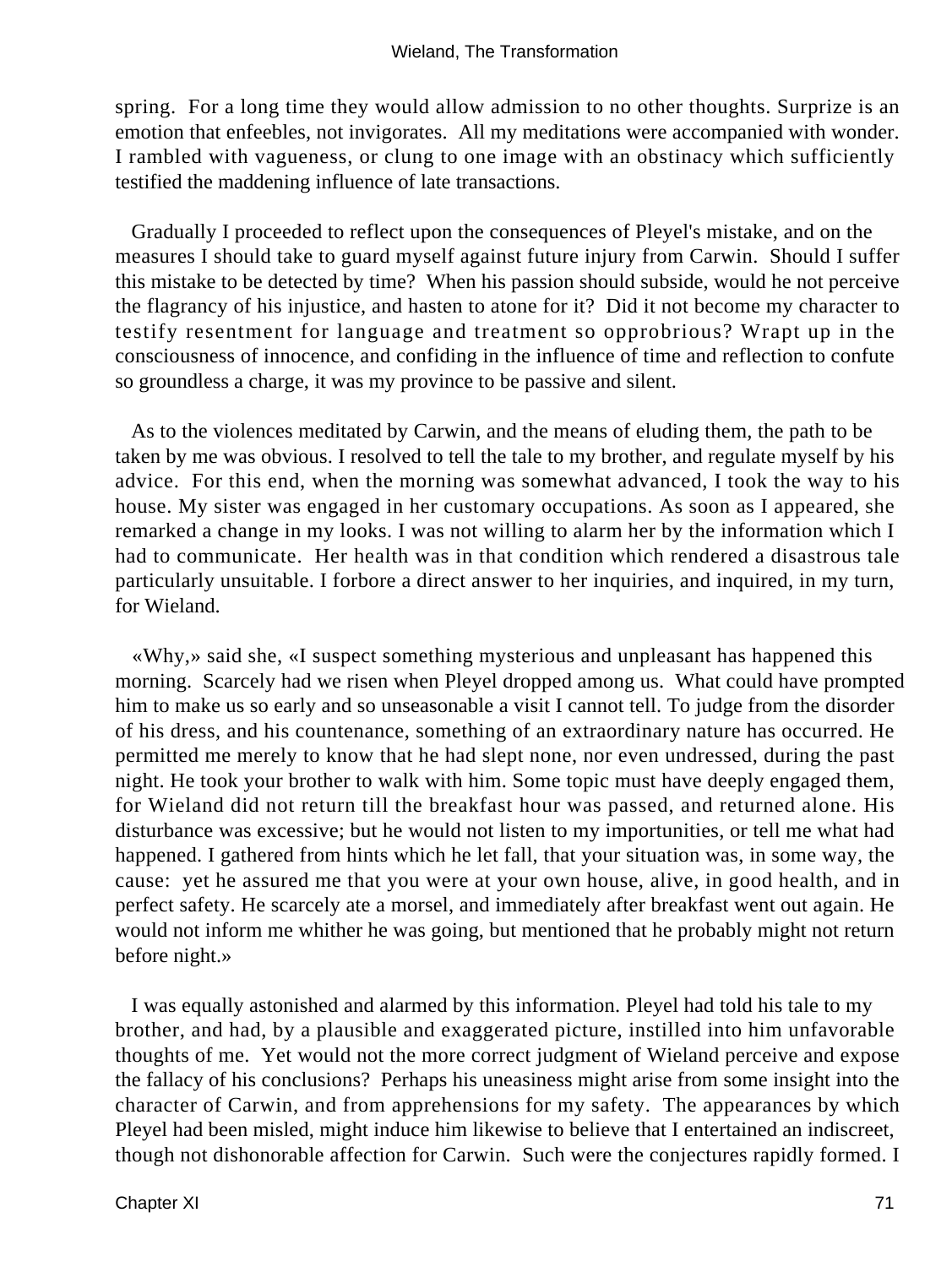was inexpressibly anxious to change them into certainty. For this end an interview with my brother was desirable. He was gone, no one knew whither, and was not expected speedily to return. I had no clue by which to trace his footsteps.

 My anxieties could not be concealed from my sister. They heightened her solicitude to be acquainted with the cause. There were many reasons persuading me to silence: at least, till I had seen my brother, it would be an act of inexcusable temerity to unfold what had lately passed. No other expedient for eluding her importunities occurred to me, but that of returning to my own house. I recollected my determination to become a tenant of this roof. I mentioned it to her. She joyfully acceded to this proposal, and suffered me, with less reluctance, to depart, when I told her that it was with a view to collect and send to my new dwelling what articles would be immediately useful to me.

 Once more I returned to the house which had been the scene of so much turbulence and danger. I was at no great distance from it when I observed my brother coming out. On seeing me he stopped, and after ascertaining, as it seemed, which way I was going, he returned into the house before me. I sincerely rejoiced at this event, and I hastened to set things, if possible, on their right footing.

 His brow was by no means expressive of those vehement emotions with which Pleyel had been agitated. I drew a favorable omen from this circumstance. Without delay I began the conversation.

 «I have been to look for you,» said I, «but was told by Catharine that Pleyel had engaged you on some important and disagreeable affair. Before his interview with you he spent a few minutes with me. These minutes he employed in upbraiding me for crimes and intentions with which I am by no means chargeable. I believe him to have taken up his opinions on very insufficient grounds. His behaviour was in the highest degree precipitate and unjust, and, until I receive some atonement, I shall treat him, in my turn, with that contempt which he justly merits: meanwhile I am fearful that he has prejudiced my brother against me. That is an evil which I most anxiously deprecate, and which I shall indeed exert myself to remove. Has he made me the subject of this morning's conversation?»

 My brother's countenance testified no surprize at my address. The benignity of his looks were no wise diminished.

 «It is true,» said he, «your conduct was the subject of our discourse. I am your friend, as well as your brother. There is no human being whom I love with more tenderness, and whose welfare is nearer my heart. Judge then with what emotions I listened to Pleyel's story. I expect and desire you to vindicate yourself from aspersions so foul, if vindication be possible.»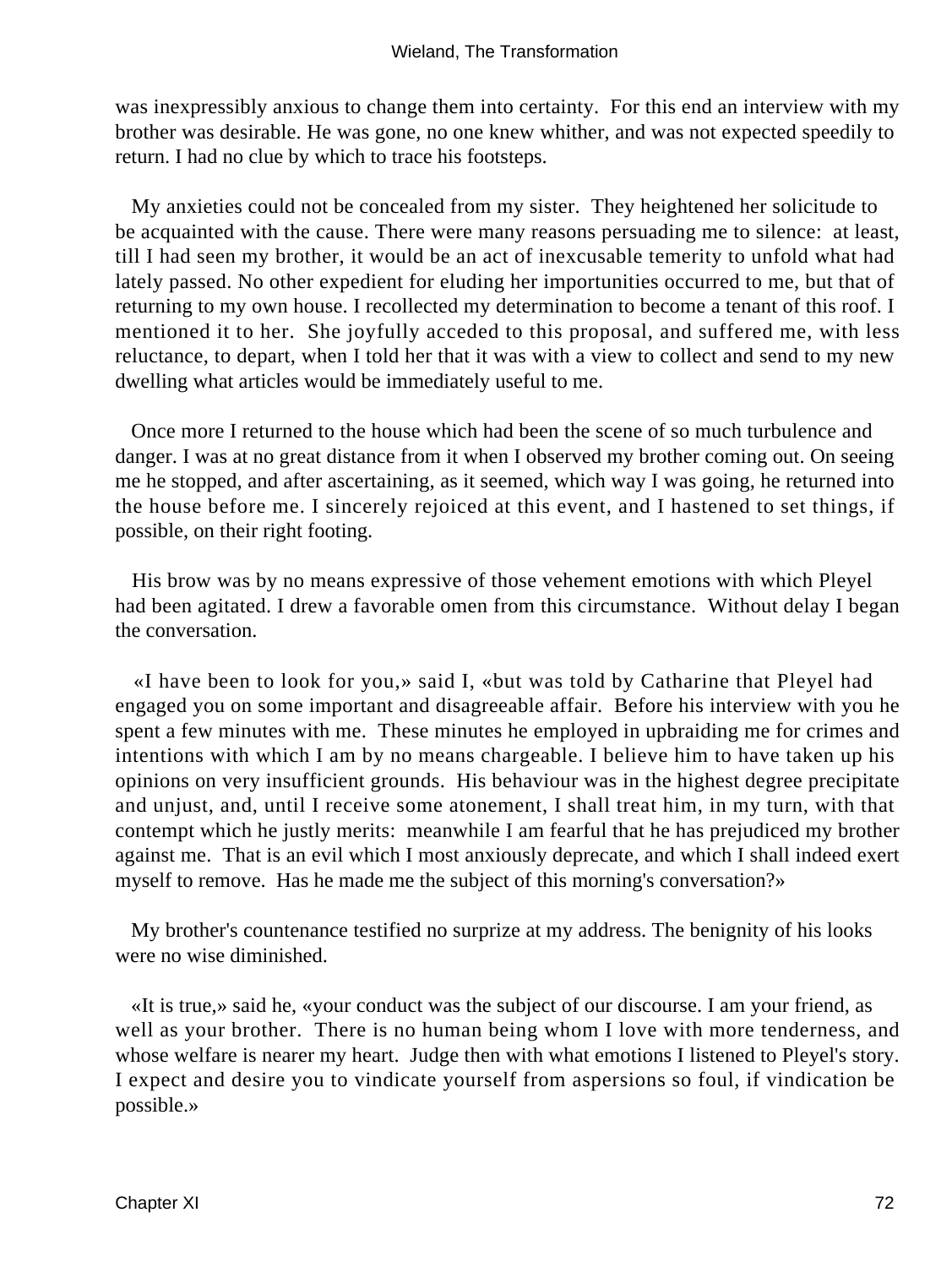The tone with which he uttered the last words affected me deeply. «If vindication be possible!» repeated I. «From what you know, do you deem a formal vindication necessary? Can you harbour for a moment the belief of my guilt?»

 He shook his head with an air of acute anguish. «I have struggled,» said he, «to dismiss that belief. You speak before a judge who will profit by any pretence to acquit you: who is ready to question his own senses when they plead against you.»

 These words incited a new set of thoughts in my mind. I began to suspect that Pleyel had built his accusations on some foundation unknown to me. «I may be a stranger to the grounds of your belief. Pleyel loaded me with indecent and virulent invectives, but he withheld from me the facts that generated his suspicions. Events took place last night of which some of the circumstances were of an ambiguous nature. I conceived that these might possibly have fallen under his cognizance, and that, viewed through the mists of prejudice and passion, they supplied a pretence for his conduct, but believed that your more unbiassed judgment would estimate them at their just value. Perhaps his tale has been different from what I suspect it to be. Listen then to my narrative. If there be any thing in his story inconsistent with mine, his story is false.»

 I then proceeded to a circumstantial relation of the incidents of the last night. Wieland listened with deep attention. Having finished, «This,» continued I, «is the truth; you see in what circumstances an interview took place between Carwin and me. He remained for hours in my closet, and for some minutes in my chamber. He departed without haste or interruption. If Pleyel marked him as he left the house, and it is not impossible that he did, inferences injurious to my character might suggest themselves to him. In admitting them, he gave proofs of less discernment and less candor than I once ascribed to him.»

 «His proofs,» said Wieland, after a considerable pause, «are different. That he should be deceived, is not possible. That he himself is not the deceiver, could not be believed, if his testimony were not inconsistent with yours; but the doubts which I entertained are now removed. Your tale, some parts of it, is marvellous; the voice which exclaimed against your rashness in approaching the closet, your persisting notwithstanding that prohibition, your belief that I was the ruffian, and your subsequent conduct, are believed by me, because I have known you from childhood, because a thousand instances have attested your veracity, and because nothing less than my own hearing and vision would convince me, in opposition to her own assertions, that my sister had fallen into wickedness like this.»

 I threw my arms around him, and bathed his cheek with my tears. «That,» said I, «is spoken like my brother. But what are the proofs?»

 He replied – «Pleyel informed me that, in going to your house, his attention was attracted by two voices. The persons speaking sat beneath the bank out of sight. These persons, judging by their voices, were Carwin and you. I will not repeat the dialogue. If my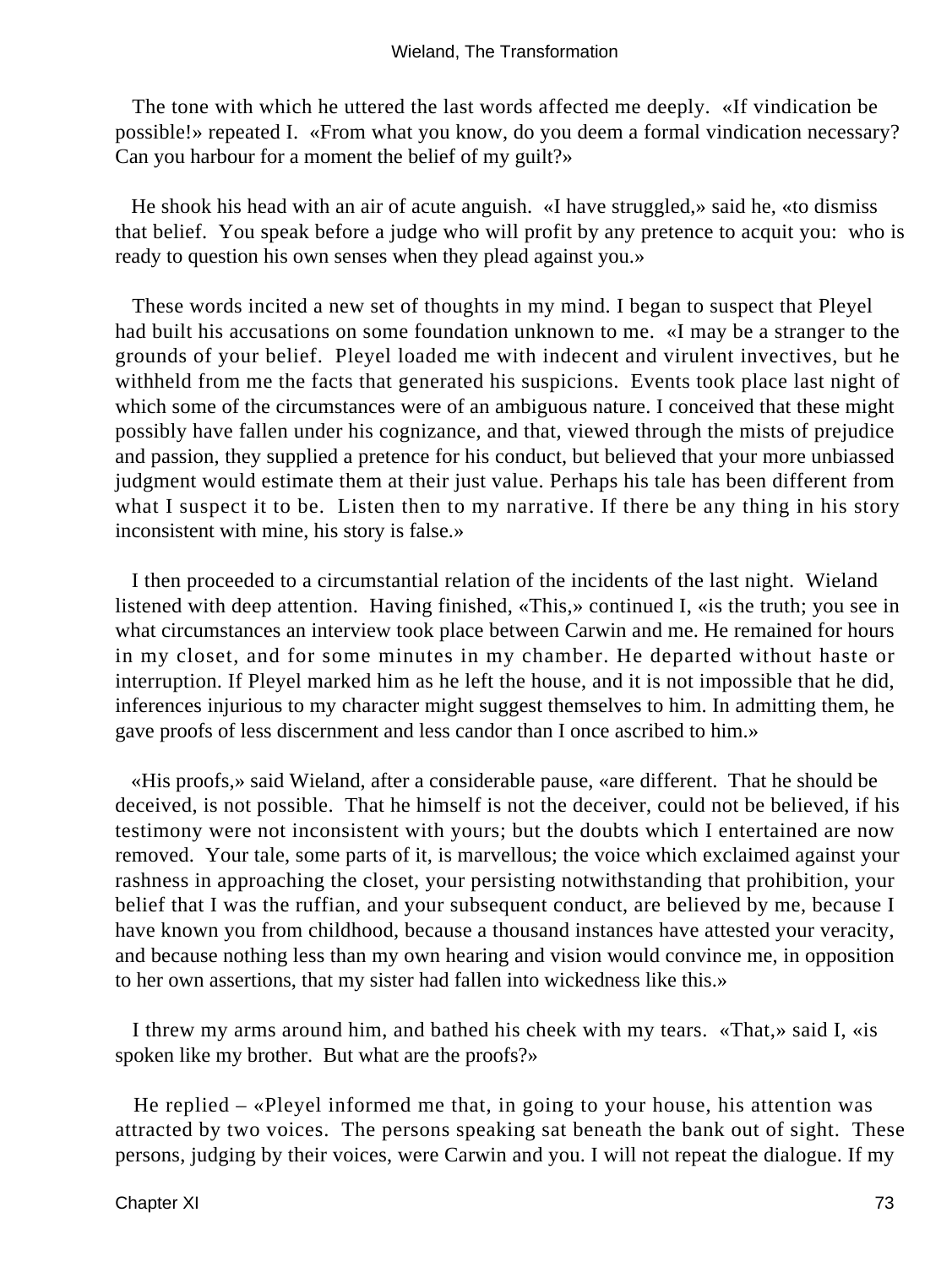sister was the female, Pleyel was justified in concluding you to be, indeed, one of the most profligate of women. Hence, his accusations of you, and his efforts to obtain my concurrence to a plan by which an eternal separation should be brought about between my sister and this man.»

 I made Wieland repeat this recital. Here, indeed, was a tale to fill me with terrible foreboding. I had vainly thought that my safety could be sufficiently secured by doors and bars, but this is a foe from whose grasp no power of divinity can save me! His artifices will ever lay my fame and happiness at his mercy. How shall I counterwork his plots, or detect his coadjutor? He has taught some vile and abandoned female to mimic my voice. Pleyel's ears were the witnesses of my dishonor. This is the midnight assignation to which he alluded. Thus is the silence he maintained when attempting to open the door of my chamber, accounted for. He supposed me absent, and meant, perhaps, had my apartment been accessible, to leave in it some accusing memorial.

 Pleyel was no longer equally culpable. The sincerity of his anguish, the depth of his despair, I remembered with some tendencies to gratitude. Yet was he not precipitate? Was the conjecture that my part was played by some mimic so utterly untenable? Instances of this faculty are common. The wickedness of Carwin must, in his opinion, have been adequate to such contrivances, and yet the supposition of my guilt was adopted in preference to that.

 But how was this error to be unveiled? What but my own assertion had I to throw in the balance against it? Would this be permitted to outweigh the testimony of his senses? I had no witnesses to prove my existence in another place. The real events of that night are marvellous. Few, to whom they should be related, would scruple to discredit them. Pleyel is sceptical in a transcendant degree. I cannot summon Carwin to my bar, and make him the attestor of my innocence, and the accuser of himself.

 My brother saw and comprehended my distress. He was unacquainted, however, with the full extent of it. He knew not by how many motives I was incited to retrieve the good opinion of Pleyel. He endeavored to console me. Some new event, he said, would occur to disentangle the maze. He did not question the influence of my eloquence, if I thought proper to exert it. Why not seek an interview with Pleyel, and exact from him a minute relation, in which something may be met with serving to destroy the probability of the whole?

 I caught, with eagerness, at this hope; but my alacrity was damped by new reflections. Should I, perfect in this respect, and unblemished as I was, thrust myself, uncalled, into his presence, and make my felicity depend upon his arbitrary verdict?

 «If you chuse to seek an interview,» continued Wieland, «you must make haste, for Pleyel informed me of his intention to set out this evening or to−morrow on a long journey.»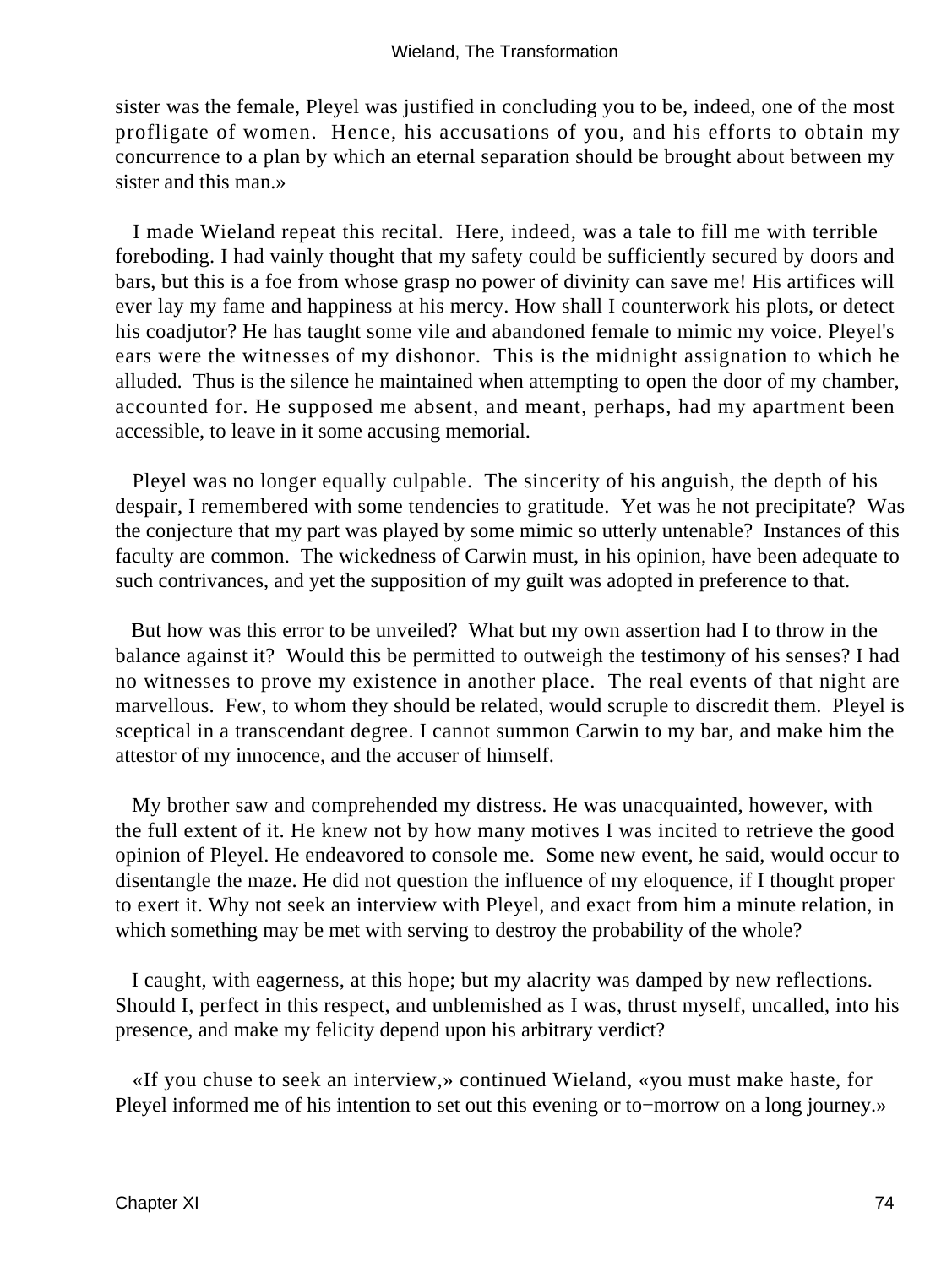No intelligence was less expected or less welcome than this. I had thrown myself in a window seat; but now, starting on my feet, I exclaimed, «Good heavens! what is it you say? a journey? whither? when?»

 «I cannot say whither. It is a sudden resolution I believe. I did not hear of it till this morning. He promises to write to me as soon as he is settled.»

 I needed no further information as to the cause and issue of this journey. The scheme of happiness to which he had devoted his thoughts was blasted by the discovery of last night. My preference of another, and my unworthiness to be any longer the object of his adoration, were evinced by the same act and in the same moment. The thought of utter desertion, a desertion originating in such a cause, was the prelude to distraction. That Pleyel should abandon me forever, because I was blind to his excellence, because I coveted pollution, and wedded infamy, when, on the contrary, my heart was the shrine of all purity, and beat only for his sake, was a destiny which, as long as my life was in my own hands, I would by no means consent to endure.

 I remembered that this evil was still preventable; that this fatal journey it was still in my power to procrastinate, or, perhaps, to occasion it to be laid aside. There were no impediments to a visit: I only dreaded lest the interview should be too long delayed. My brother befriended my impatience, and readily consented to furnish me with a chaise and servant to attend me. My purpose was to go immediately to Pleyel's farm, where his engagements usually detained him during the day.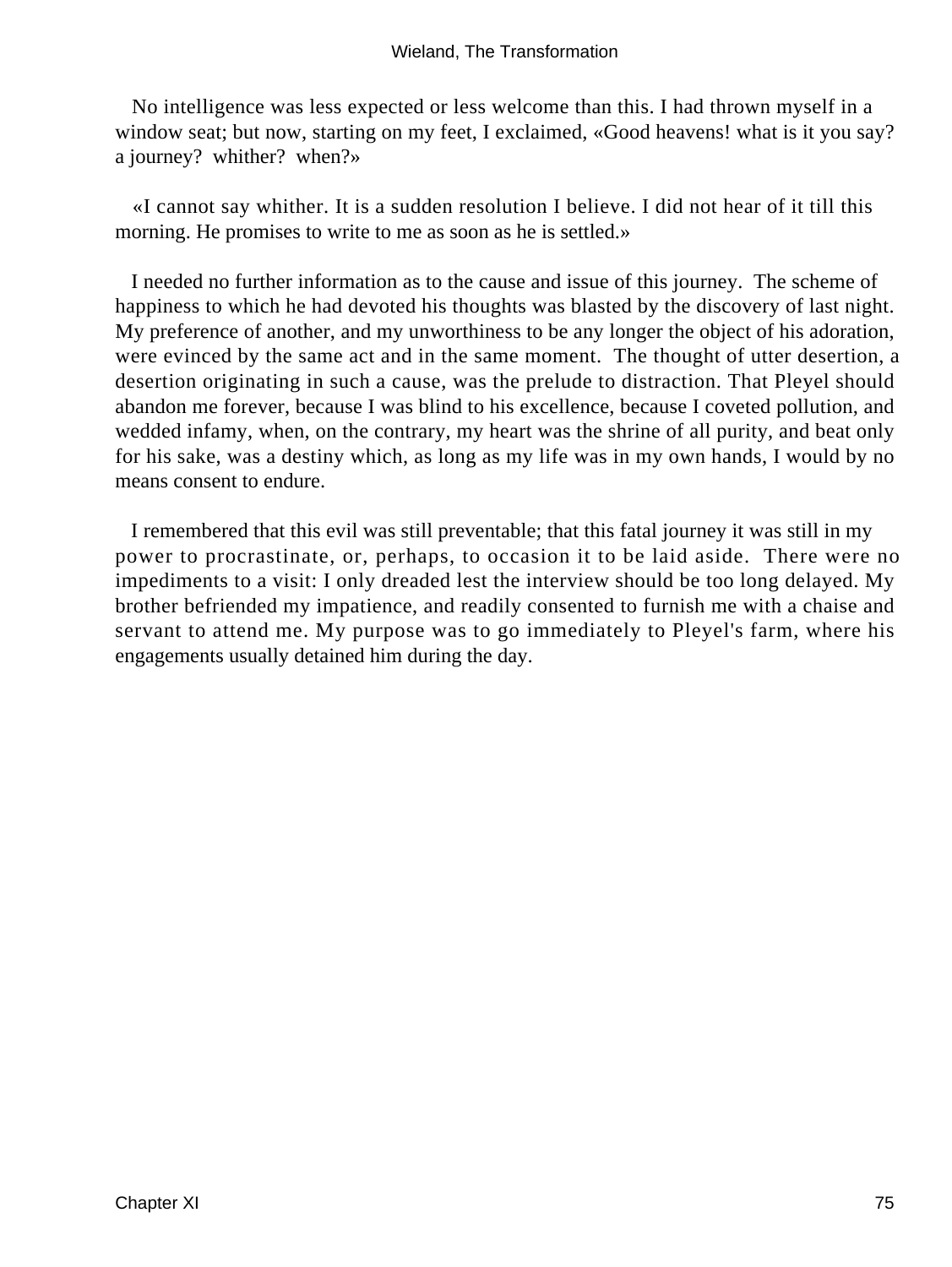# **[Chapter XII](#page-172-0)**

My way lay through the city. I had scarcely entered it when I was seized with a general sensation of sickness. Every object grew dim and swam before my sight. It was with difficulty I prevented myself from sinking to the bottom of the carriage. I ordered myself to be carried to Mrs. Baynton's, in hope that an interval of repose would invigorate and refresh me. My distracted thoughts would allow me but little rest. Growing somewhat better in the afternoon, I resumed my journey.

 My contemplations were limited to a few objects. I regarded my success, in the purpose which I had in view, as considerably doubtful. I depended, in some degree, on the suggestions of the moment, and on the materials which Pleyel himself should furnish me. When I reflected on the nature of the accusation, I burned with disdain. Would not truth, and the consciousness of innocence, render me triumphant? Should I not cast from me, with irresistible force, such atrocious imputations?

 What an entire and mournful change has been effected in a few hours! The gulf that separates man from insects is not wider than that which severs the polluted from the chaste among women. Yesterday and to−day I am the same. There is a degree of depravity to which it is impossible for me to sink; yet, in the apprehension of another, my ancient and intimate associate, the perpetual witness of my actions, and partaker of my thoughts, I had ceased to be the same. My integrity was tarnished and withered in his eyes. I was the colleague of a murderer, and the paramour of a thief!

 His opinion was not destitute of evidence: yet what proofs could reasonably avail to establish an opinion like this? If the sentiments corresponded not with the voice that was heard, the evidence was deficient; but this want of correspondence would have been supposed by me if I had been the auditor and Pleyel the criminal. But mimicry might still more plausibly have been employed to explain the scene. Alas! it is the fate of Clara Wieland to fall into the hands of a precipitate and inexorable judge.

 But what, O man of mischief! is the tendency of thy thoughts? Frustrated in thy first design, thou wilt not forego the immolation of thy victim. To exterminate my reputation was all that remained to thee, and this my guardian has permitted. To dispossess Pleyel of this prejudice may be impossible; but if that be effected, it cannot be supposed that thy wiles are exhausted; thy cunning will discover innumerable avenues to the accomplishment of thy malignant purpose.

 Why should I enter the lists against thee? Would to heaven I could disarm thy vengeance by my deprecations! When I think of all the resources with which nature and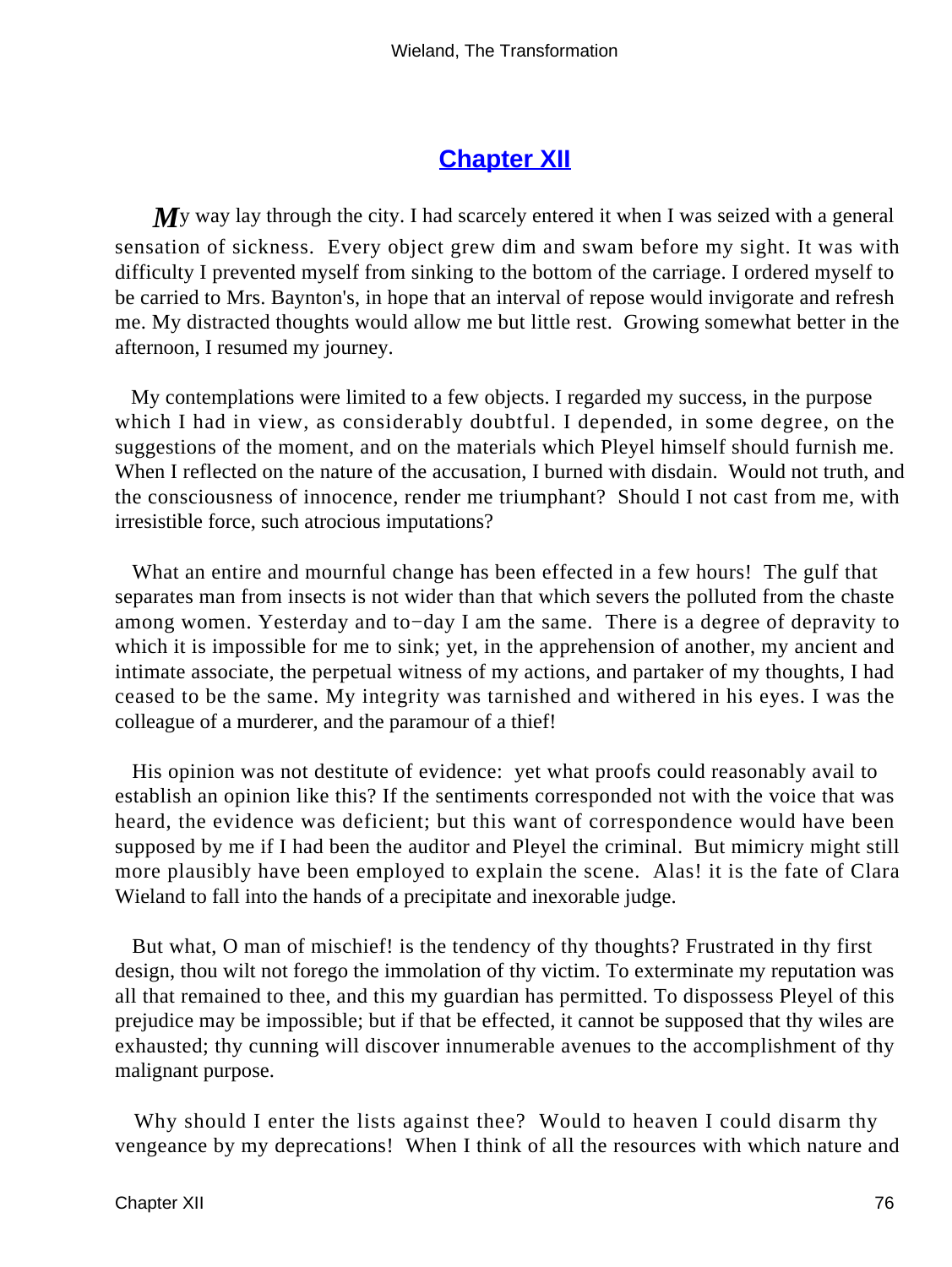education have supplied thee; that thy form is a combination of steely fibres and organs of exquisite ductility and boundless compass, actuated by an intelligence gifted with infinite endowments, and comprehending all knowledge, I perceive that my doom is fixed. What obstacle will be able to divert thy zeal or repel thy efforts? That being who has hitherto protected me has borne testimony to the formidableness of thy attempts, since nothing less than supernatural interference could check thy career.

 Musing on these thoughts, I arrived, towards the close of the day, at Pleyel's house. A month before, I had traversed the same path; but how different were my sensations! Now I was seeking the presence of one who regarded me as the most degenerate of human kind. I was to plead the cause of my innocence, against witnesses the most explicit and unerring, of those which support the fabric of human knowledge. The nearer I approached the crisis, the more did my confidence decay. When the chaise stopped at the door, my strength refused to support me, and I threw myself into the arms of an ancient female domestic. I had not courage to inquire whether her master was at home. I was tormented with fears that the projected journey was already undertaken. These fears were removed, by her asking me whether she should call her young master, who had just gone into his own room. I was somewhat revived by this intelligence, and resolved immediately to seek him there.

 In my confusion of mind, I neglected to knock at the door, but entered his apartment without previous notice. This abruptness was altogether involuntary. Absorbed in reflections of such unspeakable moment, I had no leisure to heed the niceties of punctilio. I discovered him standing with his back towards the entrance. A small trunk, with its lid raised, was before him in which it seemed as if he had been busy in packing his clothes. The moment of my entrance, he was employed in gazing at something which he held in his hand.

 I imagined that I fully comprehended this scene. The image which he held before him, and by which his attention was so deeply engaged, I doubted not to be my own. These preparations for his journey, the cause to which it was to be imputed, the hopelessness of success in the undertaking on which I had entered, rushed at once upon my feelings, and dissolved me into a flood of tears.

 Startled by this sound, he dropped the lid of the trunk and turned. The solemn sadness that previously overspread his countenance, gave sudden way to an attitude and look of the most vehement astonishment. Perceiving me unable to uphold myself, he stepped towards me without speaking, and supported me by his arm. The kindness of this action called forth a new effusion from my eyes. Weeping was a solace to which, at that time, I had not grown familiar, and which, therefore, was peculiarly delicious. Indignation was no longer to be read in the features of my friend. They were pregnant with a mixture of wonder and pity. Their expression was easily interpreted. This visit, and these tears, were tokens of my penitence. The wretch whom he had stigmatized as incurably and obdurately wicked, now shewed herself susceptible of remorse, and had come to confess her guilt.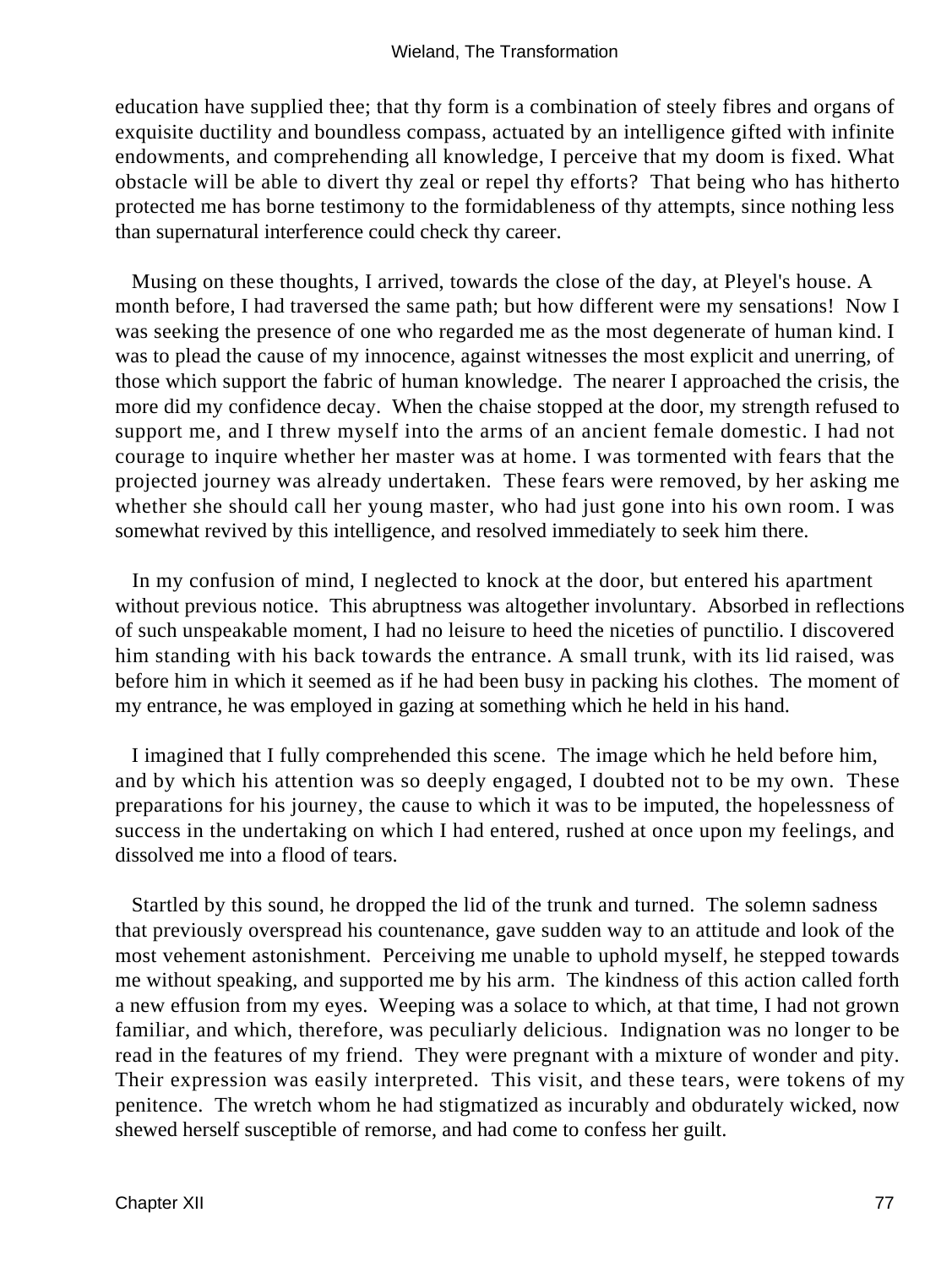This persuasion had no tendency to comfort me. It only shewed me, with new evidence, the difficulty of the task which I had assigned myself. We were mutually silent. I had less power and less inclination than ever to speak. I extricated myself from his hold, and threw myself on a sofa. He placed himself by my side, and appeared to wait with impatience and anxiety for some beginning of the conversation. What could I say? If my mind had suggested any thing suitable to the occasion, my utterance was suffocated by tears.

 Frequently he attempted to speak, but seemed deterred by some degree of uncertainty as to the true nature of the scene. At length, in faltering accents he spoke:

 "My friend! would to heaven I were still permitted to call you by that name. The image that I once adored existed only in my fancy; but though I cannot hope to see it realized, you may not be totally insensible to the horrors of that gulf into which you are about to plunge. What heart is forever exempt from the goadings of compunction and the influx of laudable propensities?

 "I thought you accomplished and wise beyond the rest of women. Not a sentiment you uttered, not a look you assumed, that were not, in my apprehension, fraught with the sublimities of rectitude and the illuminations of genius. Deceit has some bounds. Your education could not be without influence. A vigorous understanding cannot be utterly devoid of virtue; but you could not counterfeit the powers of invention and reasoning. I was rash in my invectives. I will not, but with life, relinquish all hopes of you. I will shut out every proof that would tell me that your heart is incurably diseased.

 «You come to restore me once more to happiness; to convince me that you have torn her mask from vice, and feel nothing but abhorrence for the part you have hitherto acted.»

 At these words my equanimity forsook me. For a moment I forgot the evidence from which Pleyel's opinions were derived, the benevolence of his remonstrances, and the grief which his accents bespoke; I was filled with indignation and horror at charges so black; I shrunk back and darted at him a look of disdain and anger. My passion supplied me with words.

 «What detestable infatuation was it that led me hither! Why do I patiently endure these horrible insults! My offences exist only in your own distempered imagination: you are leagued with the traitor who assailed my life: you have vowed the destruction of my peace and honor. I deserve infamy for listening to calumnies so base!»

 These words were heard by Pleyel without visible resentment. His countenance relapsed into its former gloom; but he did not even look at me. The ideas which had given place to my angry emotions returned, and once more melted me into tears. «O!» I exclaimed, in a voice broken by sobs, "what a task is mine! Compelled to hearken to charges which I feel to be false, but which I know to be believed by him that utters them; believed too not without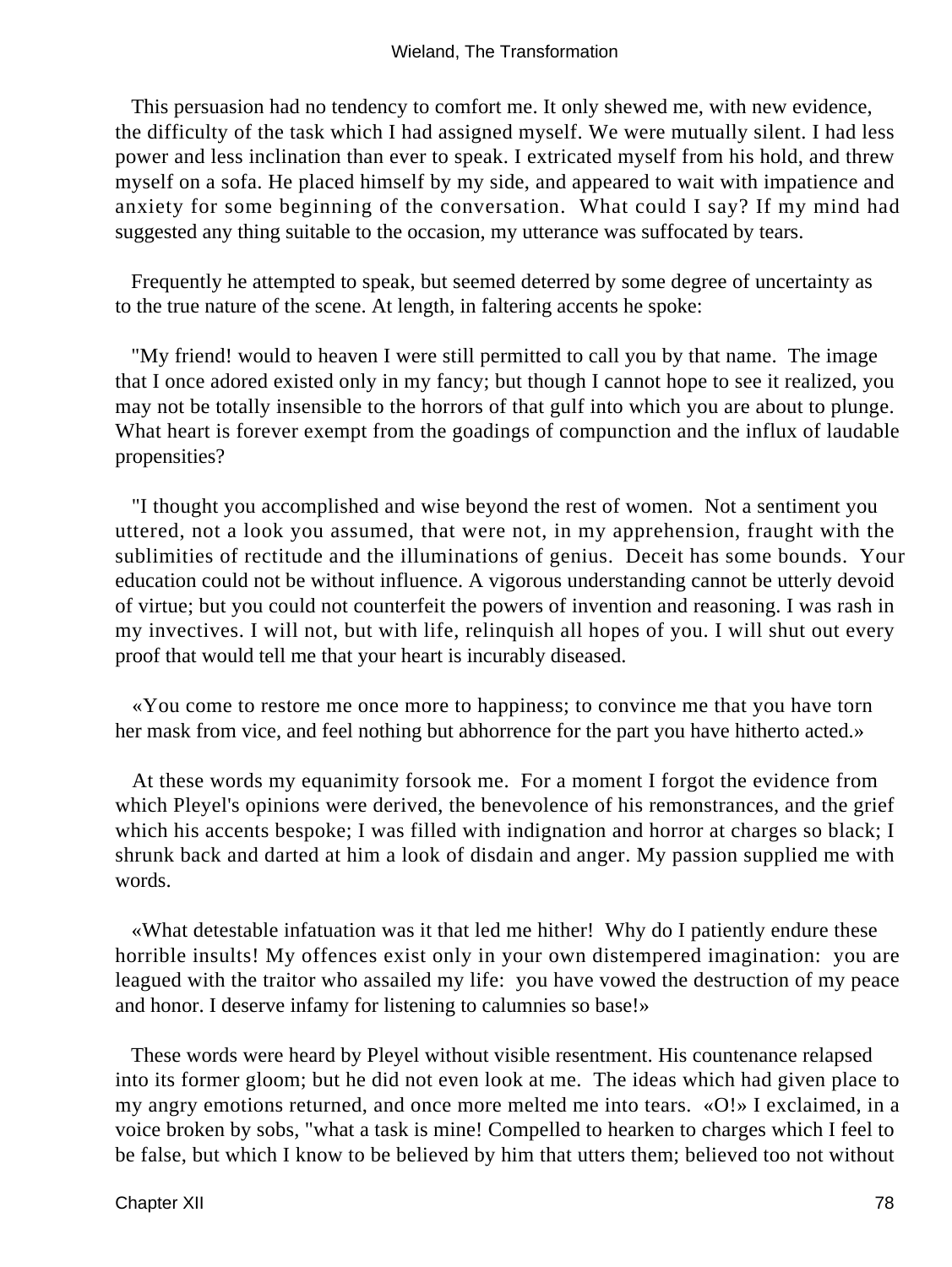evidence, which, though fallacious, is not unplausible.

 "I came hither not to confess, but to vindicate. I know the source of your opinions. Wieland has informed me on what your suspicions are built. These suspicions are fostered by you as certainties; the tenor of my life, of all my conversations and letters, affords me no security; every sentiment that my tongue and my pen have uttered, bear testimony to the rectitude of my mind; but this testimony is rejected. I am condemned as brutally profligate: I am classed with the stupidly and sordidly wicked.

 "And where are the proofs that must justify so foul and so improbable an accusation? You have overheard a midnight conference. Voices have saluted your ear, in which you imagine yourself to have recognized mine, and that of a detected villain. The sentiments expressed were not allowed to outweigh the casual or concerted resemblance of voice. Sentiments the reverse of all those whose influence my former life had attested, denoting a mind polluted by grovelling vices, and entering into compact with that of a thief and a murderer. The nature of these sentiments did not enable you to detect the cheat, did not suggest to you the possibility that my voice had been counterfeited by another.

 «You were precipitate and prone to condemn. Instead of rushing on the impostors, and comparing the evidence of sight with that of hearing, you stood aloof, or you fled. My innocence would not now have stood in need of vindication, if this conduct had been pursued. That you did not pursue it, your present thoughts incontestibly prove. Yet this conduct might surely have been expected from Pleyel. That he would not hastily impute the blackest of crimes, that he would not couple my name with infamy, and cover me with ruin for inadequate or slight reasons, might reasonably have been expected.» The sobs which convulsed my bosom would not suffer me to proceed.

 Pleyel was for a moment affected. He looked at me with some expression of doubt; but this quickly gave place to a mournful solemnity. He fixed his eyes on the floor as in reverie, and spoke:

 «Two hours hence I am gone. Shall I carry away with me the sorrow that is now my guest? or shall that sorrow be accumulated tenfold? What is she that is now before me? Shall every hour supply me with new proofs of a wickedness beyond example? Already I deem her the most abandoned and detestable of human creatures. Her coming and her tears imparted a gleam of hope, but that gleam has vanished.»

 He now fixed his eyes upon me, and every muscle in his face trembled. His tone was hollow and terrible – "Thou knowest that I was a witness of your interview, yet thou comest hither to upbraid me for injustice! Thou canst look me in the face and say that I am deceived! – An inscrutable providence has fashioned thee for some end. Thou wilt live, no doubt, to fulfil the purposes of thy maker, if he repent not of his workmanship, and send not his vengeance to exterminate thee, ere the measure of thy days be full. Surely nothing in the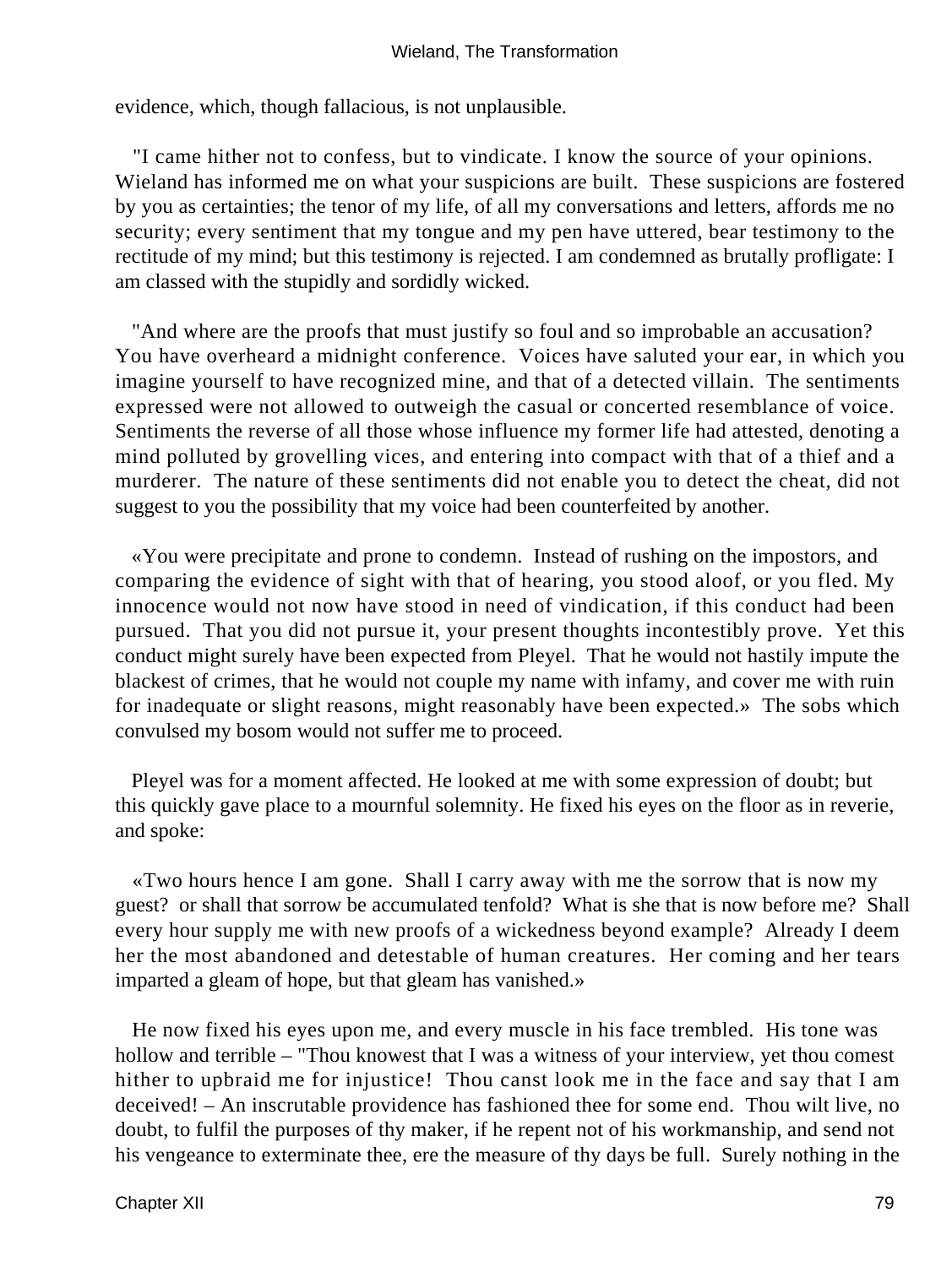shape of man can vie with thee!

 «But I thought I had stifled this fury. I am not constituted thy judge. My office is to pity and amend, and not to punish and revile. I deemed myself exempt from all tempestuous passions. I had almost persuaded myself to weep over thy fall; but I am frail as dust, and mutable as water; I am calm, I am compassionate only in thy absence. – Make this house, this room, thy abode as long as thou wilt, but forgive me if I prefer solitude for the short time during which I shall stay.» Saying this, he motioned as if to leave the apartment.

 The stormy passions of this man affected me by sympathy. I ceased to weep. I was motionless and speechless with agony. I sat with my hands clasped, mutely gazing after him as he withdrew. I desired to detain him, but was unable to make any effort for that purpose, till he had passed out of the room. I then uttered an involuntary and piercing  $\text{cry} - \text{wPleyel}!$ Art thou gone? Gone forever?»

 At this summons he hastily returned. He beheld me wild, pale, gasping for breath, and my head already sinking on my bosom. A painful dizziness seized me, and I fainted away.

 When I recovered, I found myself stretched on a bed in the outer apartment, and Pleyel, with two female servants standing beside it. All the fury and scorn which the countenance of the former lately expressed, had now disappeared, and was succeeded by the most tender anxiety. As soon as he perceived that my senses were returned to me, he clasped his hands, and exclaimed, «God be thanked! you are once more alive. I had almost despaired of your recovery. I fear I have been precipitate and unjust. My senses must have been the victims of some inexplicable and momentary phrenzy. Forgive me, I beseech you, forgive my reproaches. I would purchase conviction of your purity, at the price of my existence here and hereafter.»

 He once more, in a tone of the most fervent tenderness, besought me to be composed, and then left me to the care of the women.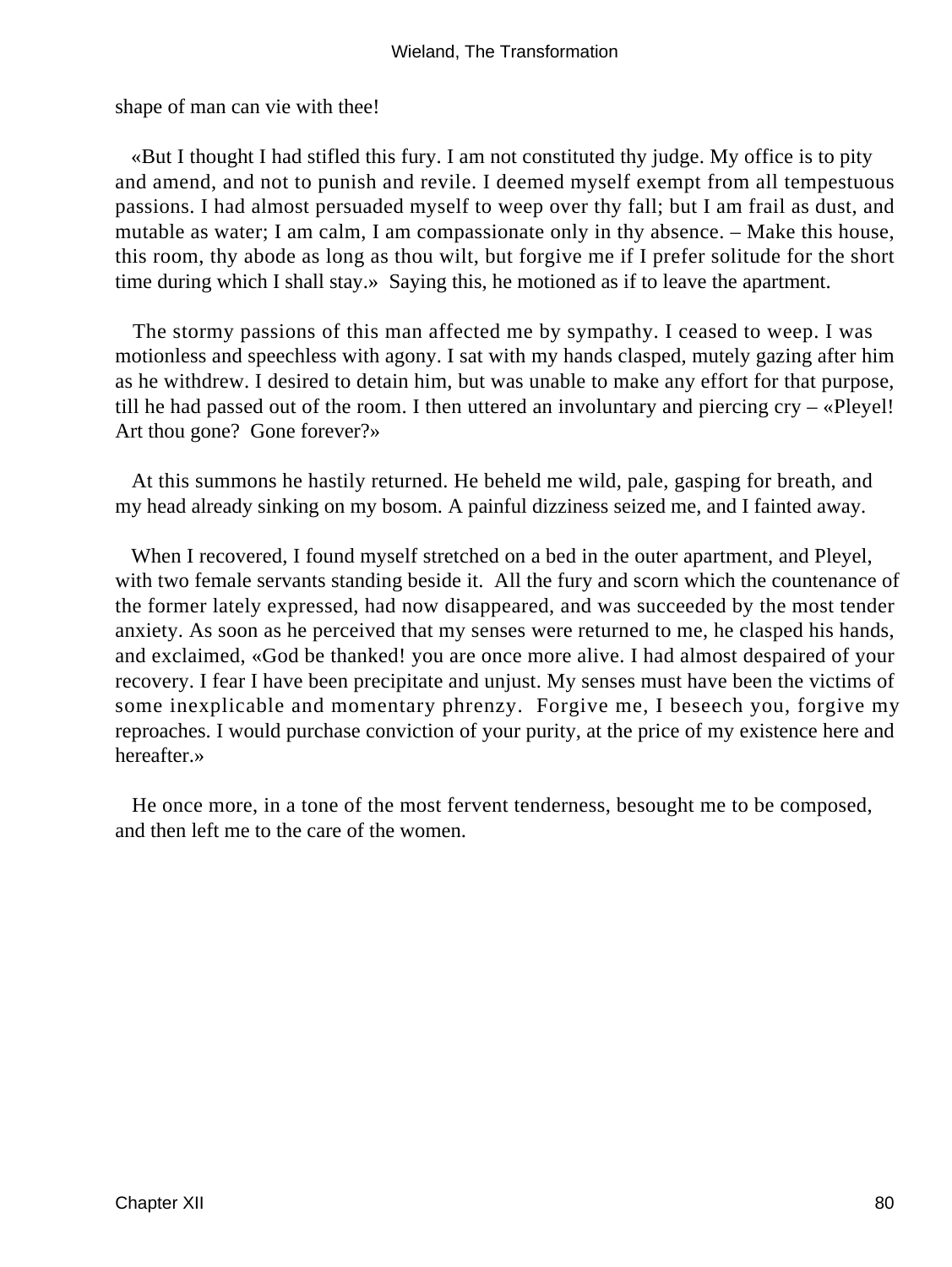# **[Chapter XIII](#page-172-0)**

*H*ere was wrought a surprizing change in my friend. What was it that had shaken conviction so firm? Had any thing occurred during my fit, adequate to produce so total an alteration? My attendants informed me that he had not left my apartment; that the unusual duration of my fit, and the failure, for a time, of all the means used for my recovery, had filled him with grief and dismay. Did he regard the effect which his reproaches had produced as a proof of my sincerity?

 In this state of mind, I little regarded my languors of body. I rose and requested an interview with him before my departure, on which I was resolved, notwithstanding his earnest solicitation to spend the night at his house. He complied with my request. The tenderness which he had lately betrayed, had now disappeared, and he once more relapsed into a chilling solemnity.

 I told him that I was preparing to return to my brother's; that I had come hither to vindicate my innocence from the foul aspersions which he had cast upon it. My pride had not taken refuge in silence or distance. I had not relied upon time, or the suggestion of his cooler thoughts, to confute his charges. Conscious as I was that I was perfectly guiltless, and entertaining some value for his good opinion, I could not prevail upon myself to believe that my efforts to make my innocence manifest, would be fruitless. Adverse appearances might be numerous and specious, but they were unquestionably false. I was willing to believe him sincere, that he made no charges which he himself did not believe; but these charges were destitute of truth. The grounds of his opinion were fallacious; and I desired an opportunity of detecting their fallacy. I entreated him to be explicit, and to give me a detail of what he had heard, and what he had seen.

 At these words, my companion's countenance grew darker. He appeared to be struggling with his rage. He opened his lips to speak, but his accents died away ere they were formed. This conflict lasted for some minutes, but his fortitude was finally successful. He spoke as follows:

 "I would fain put an end to this hateful scene: what I shall say, will be breath idly and unprofitably consumed. The clearest narrative will add nothing to your present knowledge. You are acquainted with the grounds of my opinion, and yet you avow yourself innocent: Why then should I rehearse these grounds? You are apprized of the character of Carwin: Why then should I enumerate the discoveries which I have made respecting him? Yet, since it is your request; since, considering the limitedness of human faculties, some error may possibly lurk in those appearances which I have witnessed, I will briefly relate what I know.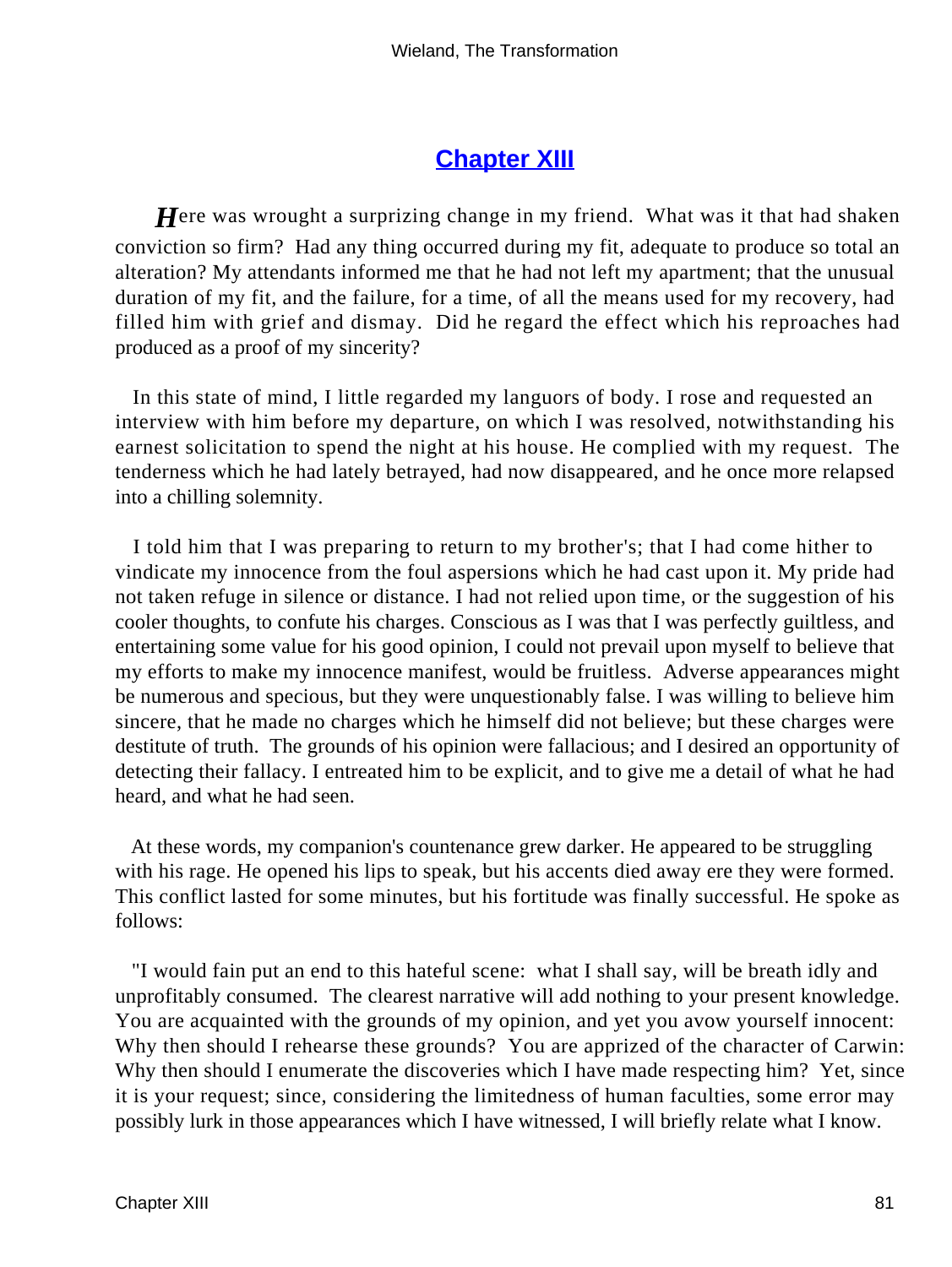"Need I dwell upon the impressions which your conversation and deportment originally made upon me? We parted in childhood; but our intercourse, by letter, was copious and uninterrupted. How fondly did I anticipate a meeting with one whom her letters had previously taught me to consider as the first of women, and how fully realized were the expectations that I had formed!

 "Here, said I, is a being, after whom sages may model their transcendent intelligence, and painters, their ideal beauty. Here is exemplified, that union between intellect and form, which has hitherto existed only in the conceptions of the poet. I have watched your eyes; my attention has hung upon your lips. I have questioned whether the enchantments of your voice were more conspicuous in the intricacies of melody, or the emphasis of rhetoric. I have marked the transitions of your discourse, the felicities of your expression, your refined argumentation, and glowing imagery; and been forced to acknowledge, that all delights were meagre and contemptible, compared with those connected with the audience and sight of you. I have contemplated your principles, and been astonished at the solidity of their foundation, and the perfection of their structure. I have traced you to your home. I have viewed you in relation to your servants, to your family, to your neighbours, and to the world. I have seen by what skilful arrangements you facilitate the performance of the most arduous and complicated duties; what daily accessions of strength your judicious discipline bestowed upon your memory; what correctness and abundance of knowledge was daily experienced by your unwearied application to books, and to writing. If she that possesses so much in the bloom of youth, will go on accumulating her stores, what, said I, is the picture she will display at a mature age?

 "You know not the accuracy of my observation. I was desirous that others should profit by an example so rare. I therefore noted down, in writing, every particular of your conduct. I was anxious to benefit by an opportunity so seldom afforded us. I laboured not to omit the slightest shade, or the most petty line in your portrait. Here there was no other task incumbent on me but to copy; there was no need to exaggerate or overlook, in order to produce a more unexceptionable pattern. Here was a combination of harmonies and graces, incapable of diminution or accession without injury to its completeness.

 "I found no end and no bounds to my task. No display of a scene like this could be chargeable with redundancy or superfluity. Even the colour of a shoe, the knot of a ribband, or your attitude in plucking a rose, were of moment to be recorded. Even the arrangements of your breakfast−table and your toilet have been amply displayed.

 "I know that mankind are more easily enticed to virtue by example than by precept. I know that the absoluteness of a model, when supplied by invention, diminishes its salutary influence, since it is useless, we think, to strive after that which we know to be beyond our reach. But the picture which I drew was not a phantom; as a model, it was devoid of imperfection; and to aspire to that height which had been really attained, was by no means unreasonable. I had another and more interesting object in view. One existed who claimed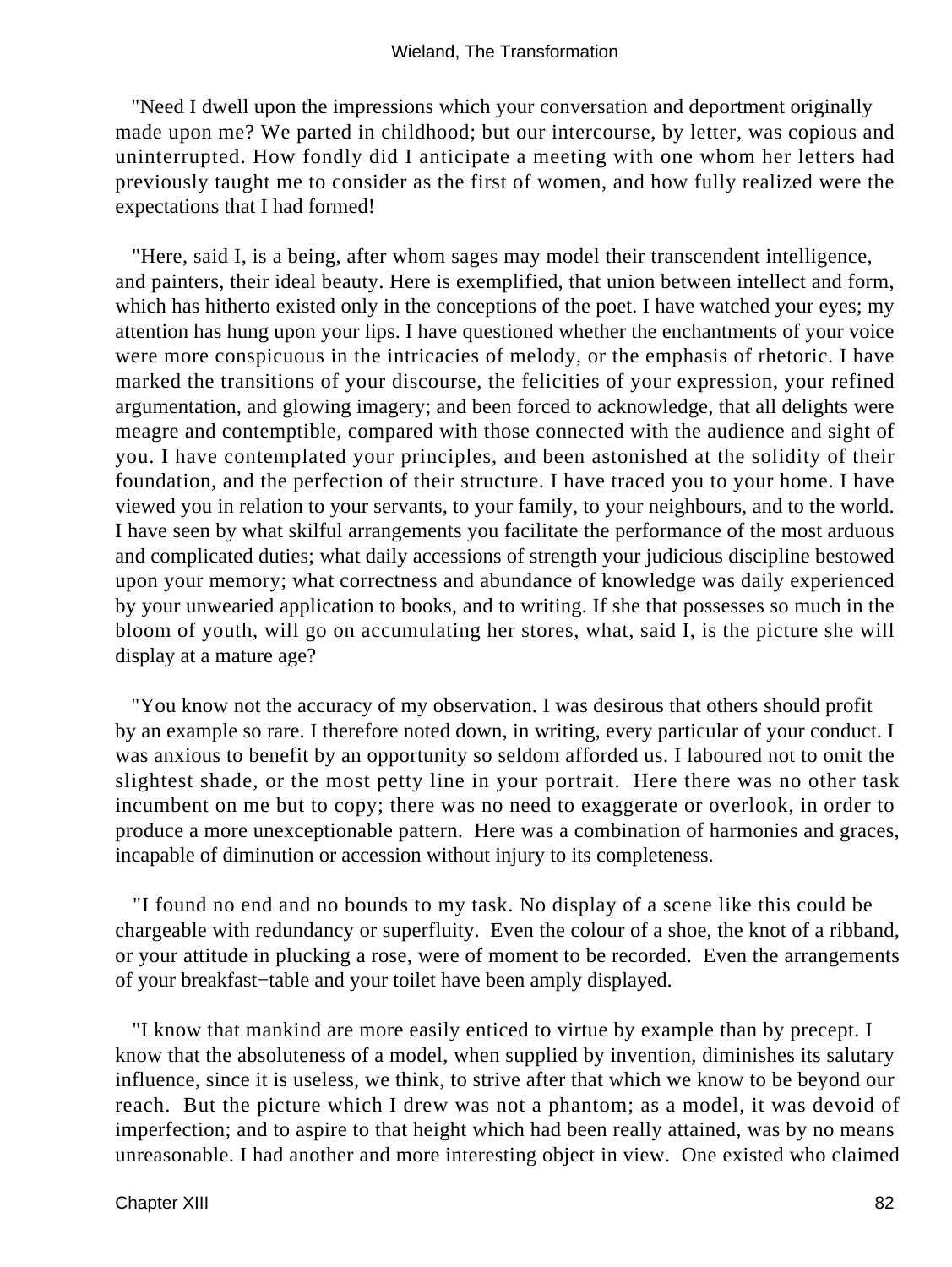all my tenderness. Here, in all its parts, was a model worthy of assiduous study, and indefatigable imitation. I called upon her, as she wished to secure and enhance my esteem, to mould her thoughts, her words, her countenance, her actions, by this pattern.

 "The task was exuberant of pleasure, and I was deeply engaged in it, when an imp of mischief was let loose in the form of Carwin. I admired his powers and accomplishments. I did not wonder that they were admired by you. On the rectitude of your judgement, however, I relied to keep this admiration within discreet and scrupulous bounds. I assured myself, that the strangeness of his deportment, and the obscurity of his life, would teach you caution. Of all errors, my knowledge of your character informed me that this was least likely to befall you.

 "You were powerfully affected by his first appearance; you were bewitched by his countenance and his tones; your description was ardent and pathetic: I listened to you with some emotions of surprize. The portrait you drew in his absence, and the intensity with which you mused upon it, were new and unexpected incidents. They bespoke a sensibility somewhat too vivid; but from which, while subjected to the guidance of an understanding like yours, there was nothing to dread.

 "A more direct intercourse took place between you. I need not apologize for the solicitude which I entertained for your safety. He that gifted me with perception of excellence, compelled me to love it. In the midst of danger and pain, my contemplations have ever been cheered by your image. Every object in competition with you, was worthless and trivial. No price was too great by which your safety could be purchased. For that end, the sacrifice of ease, of health, and even of life, would cheerfully have been made by me. What wonder then, that I scrutinized the sentiments and deportment of this man with ceaseless vigilance; that I watched your words and your looks when he was present; and that I extracted cause for the deepest inquietudes, from every token which you gave of having put your happiness into this man's keeping?

 "I was cautious in deciding. I recalled the various conversations in which the topics of love and marriage had been discussed. As a woman, young, beautiful, and independent, it behoved you to have fortified your mind with just principles on this subject. Your principles were eminently just. Had not their rectitude and their firmness been attested by your treatment of that specious seducer Dashwood? These principles, I was prone to believe, exempted you from danger in this new state of things. I was not the last to pay my homage to the unrivalled capacity, insinuation, and eloquence of this man. I have disguised, but could never stifle the conviction, that his eyes and voice had a witchcraft in them, which rendered him truly formidable: but I reflected on the ambiguous expression of his countenance – an ambiguity which you were the first to remark; on the cloud which obscured his character; and on the suspicious nature of that concealment which he studied; and concluded you to be safe. I denied the obvious construction to appearances. I referred your conduct to some principle which had not been hitherto disclosed, but which was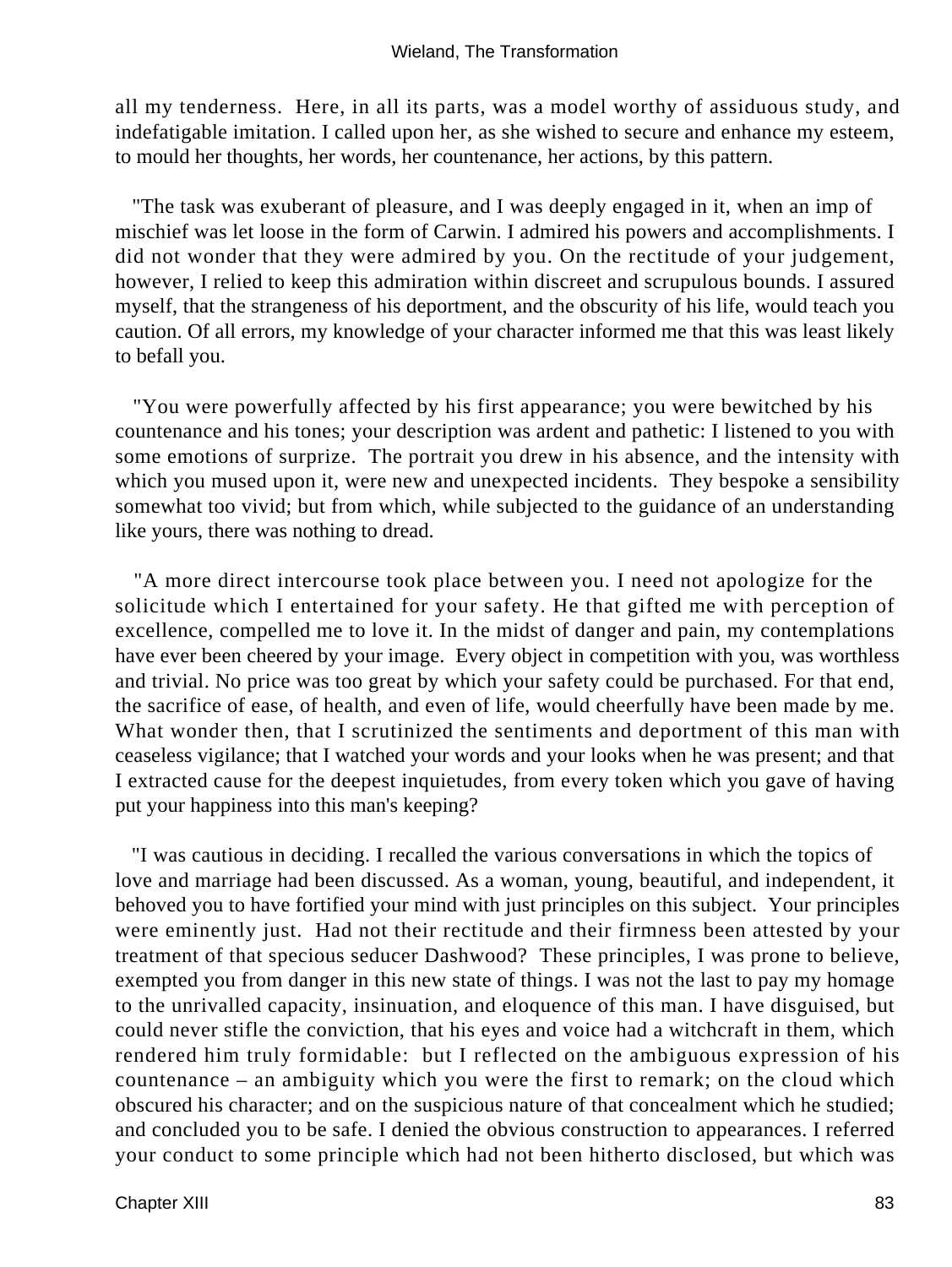reconcileable with those already known.

 "I was not suffered to remain long in this suspence. One evening, you may recollect, I came to your house, where it was my purpose, as usual, to lodge, somewhat earlier than ordinary. I spied a light in your chamber as I approached from the outside, and on inquiring of Judith, was informed that you were writing. As your kinsman and friend, and fellow−lodger, I thought I had a right to be familiar. You were in your chamber, but your employment and the time were such as to make it no infraction of decorum to follow you thither. The spirit of mischievous gaiety possessed me. I proceeded on tiptoe. You did not perceive my entrance; and I advanced softly till I was able to overlook your shoulder.

 "I had gone thus far in error, and had no power to recede. How cautiously should we guard against the first inroads of temptation! I knew that to pry into your papers was criminal; but I reflected that no sentiment of yours was of a nature which made it your interest to conceal it. You wrote much more than you permitted your friends to peruse. My curiosity was strong, and I had only to throw a glance upon the paper, to secure its gratification. I should never have deliberately committed an act like this. The slightest obstacle would have repelled me; but my eye glanced almost spontaneously upon the paper. I caught only parts of sentences; but my eyes comprehended more at a glance, because the characters were short−hand. I lighted on the words SUMMER−HOUSE, **MIDNIGHT,** and made out a passage which spoke of the propriety and of the effects to be expected from **ANOTHER** interview. All this passed in less than a moment. I then checked myself, and made myself known to you, by a tap upon your shoulder.

 "I could pardon and account for some trifling alarm; but your trepidation and blushes were excessive. You hurried the paper out of sight, and seemed too anxious to discover whether I knew the contents to allow yourself to make any inquiries. I wondered at these appearances of consternation, but did not reason on them until I had retired. When alone, these incidents suggested themselves to my reflections anew.

 "To what scene, or what interview, I asked, did you allude? Your disappearance on a former evening, my tracing you to the recess in the bank, your silence on my first and second call, your vague answers and invincible embarrassment, when you, at length, ascended the hill, I recollected with new surprize. Could this be the summerhouse alluded to? A certain timidity and consciousness had generally attended you, when this incident and this recess had been the subjects of conversation. Nay, I imagined that the last time that adventure was mentioned, which happened in the presence of Carwin, the countenance of the latter betrayed some emotion. Could the interview have been with him?

 "This was an idea calculated to rouse every faculty to contemplation. An interview at that hour, in this darksome retreat, with a man of this mysterious but formidable character; a clandestine interview, and one which you afterwards endeavoured with so much solicitude to conceal! It was a fearful and portentous occurrence. I could not measure his power, or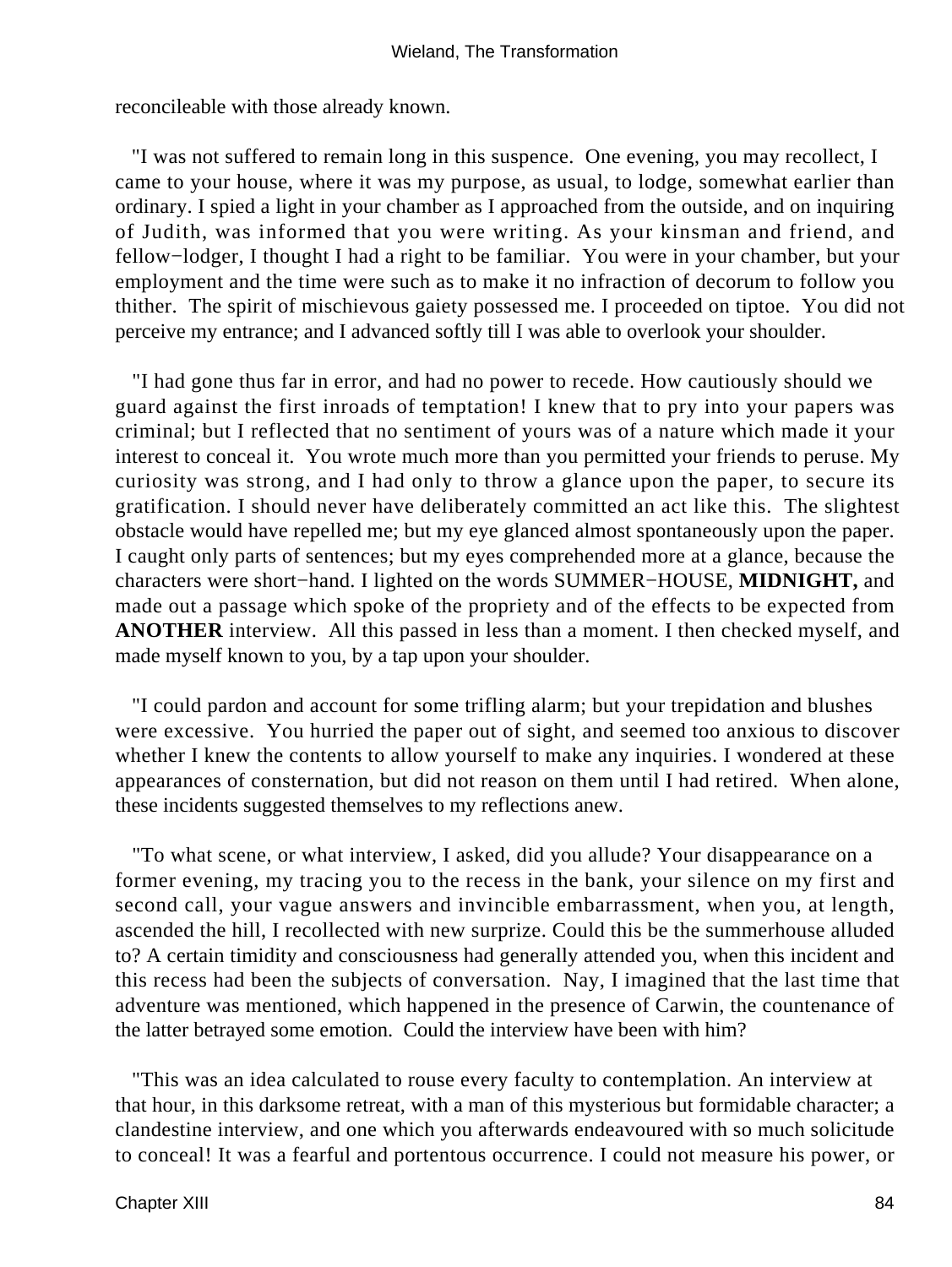fathom his designs. Had he rifled from you the secret of your love, and reconciled you to concealment and noctural meetings? I scarcely ever spent a night of more inquietude.

 "I knew not how to act. The ascertainment of this man's character and views seemed to be, in the first place, necessary. Had he openly preferred his suit to you, we should have been impowered to make direct inquiries; but since he had chosen this obscure path, it seemed reasonable to infer that his character was exceptionable. It, at least, subjected us to the necessity of resorting to other means of information. Yet the improbability that you should commit a deed of such rashness, made me reflect anew upon the insufficiency of those grounds on which my suspicions had been built, and almost to condemn myself for harbouring them.

 "Though it was mere conjecture that the interview spoken of had taken place with Carwin, yet two ideas occurred to involve me in the most painful doubts. This man's reasonings might be so specious, and his artifices so profound, that, aided by the passion which you had conceived for him, he had finally succeeded; or his situation might be such as to justify the secrecy which you maintained. In neither case did my wildest reveries suggest to me, that your honor had been forfeited.

 "I could not talk with you on this subject. If the imputation was false, its atrociousness would have justly drawn upon me your resentment, and I must have explained by what facts it had been suggested. If it were true, no benefit would follow from the mention of it. You had chosen to conceal it for some reasons, and whether these reasons were true or false, it was proper to discover and remove them in the first place. Finally, I acquiesced in the least painful supposition, trammelled as it was with perplexities, that Carwin was upright, and that, if the reasons of your silence were known, they would be found to be just.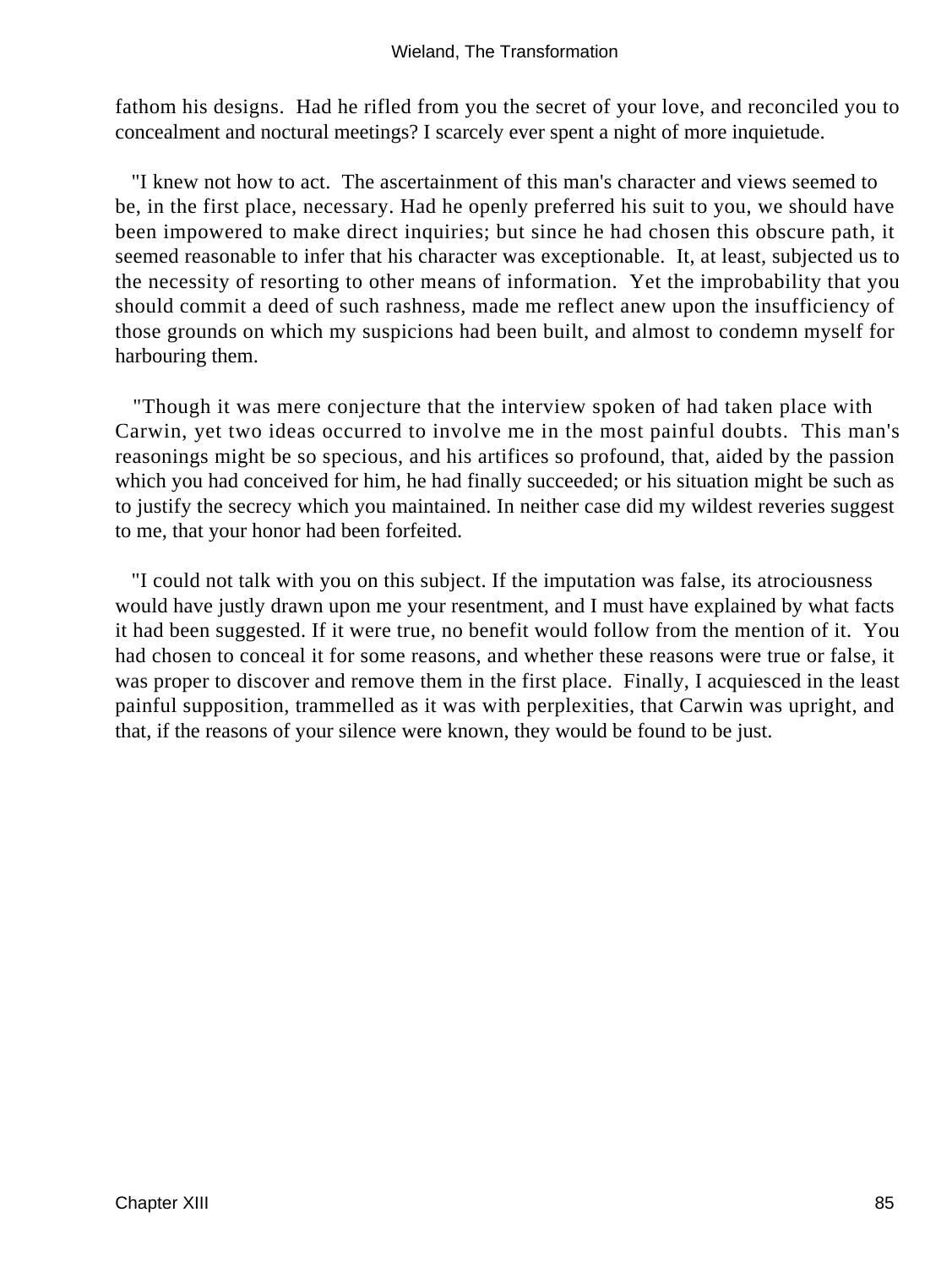## **[Chapter XIV](#page-172-0)**

*"T*hree days have elapsed since this occurrence. I have been haunted by perpetual inquietude. To bring myself to regard Carwin without terror, and to acquiesce in the belief of your safety, was impossible. Yet to put an end to my doubts, seemed to be impracticable. If some light could be reflected on the actual situation of this man, a direct path would present itself. If he were, contrary to the tenor of his conversation, cunning and malignant, to apprize you of this, would be to place you in security. If he were merely unfortunate and innocent, most readily would I espouse his cause; and if his intentions were upright with regard to you, most eagerly would I sanctify your choice by my approbation.

 "It would be vain to call upon Carwin for an avowal of his deeds. It was better to know nothing, than to be deceived by an artful tale. What he was unwilling to communicate, and this unwillingness had been repeatedly manifested, could never be extorted from him. Importunity might be appeased, or imposture effected by fallacious representations. To the rest of the world he was unknown. I had often made him the subject of discourse; but a glimpse of his figure in the street was the sum of their knowledge who knew most. None had ever seen him before, and received as new, the information which my intercourse with him in Valencia, and my present intercourse, enabled me to give.

 "Wieland was your brother. If he had really made you the object of his courtship, was not a brother authorized to interfere and demand from him the confession of his views? Yet what were the grounds on which I had reared this supposition? Would they justify a measure like this? Surely not.

 "In the course of my restless meditations, it occurred to me, at length, that my duty required me to speak to you, to confess the indecorum of which I had been guilty, and to state the reflections to which it had led me. I was prompted by no mean or selfish views. The heart within my breast was not more precious than your safety: most cheerfully would I have interposed my life between you and danger. Would you cherish resentment at my conduct? When acquainted with the motive which produced it, it would not only exempt me from censure, but entitle me to gratitude.

 "Yesterday had been selected for the rehearsal of the newly−imported tragedy. I promised to be present. The state of my thoughts but little qualified me for a performer or auditor in such a scene; but I reflected that, after it was finished, I should return home with you, and should then enjoy an opportunity of discoursing with you fully on this topic. My resolution was not formed without a remnant of doubt, as to its propriety. When I left this house to perform the visit I had promised, my mind was full of apprehension and despondency. The dubiousness of the event of our conversation, fear that my interference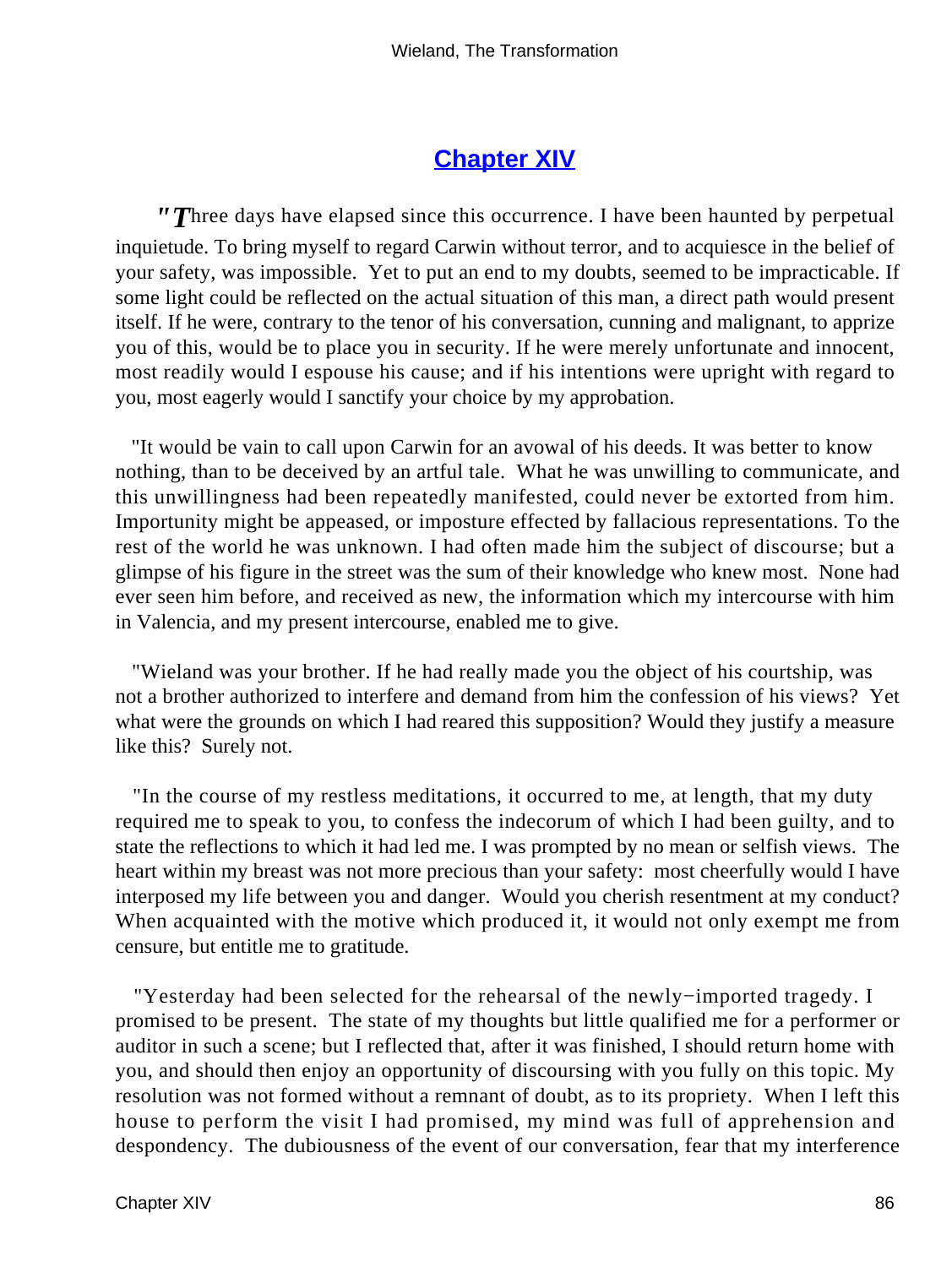was too late to secure your peace, and the uncertainty to which hope gave birth, whether I had not erred in believing you devoted to this man, or, at least, in imagining that he had obtained your consent to midnight conferences, distracted me with contradictory opinions, and repugnant emotions.

 "I can assign no reason for calling at Mrs. Baynton's. I had seen her in the morning, and knew her to be well. The concerted hour had nearly arrived, and yet I turned up the street which leads to her house, and dismounted at her door. I entered the parlour and threw myself in a chair. I saw and inquired for no one. My whole frame was overpowered by dreary and comfortless sensations. One idea possessed me wholly; the inexpressible importance of unveiling the designs and character of Carwin, and the utter improbability that this ever would be effected. Some instinct induced me to lay my hand upon a newspaper. I had perused all the general intelligence it contained in the morning, and at the same spot. The act was rather mechanical than voluntary.

 "I threw a languid glance at the first column that presented itself. The first words which I read, began with the offer of a reward of three hundred guineas for the apprehension of a convict under sentence of death, who had escaped from Newgate prison in Dublin. Good heaven! how every fibre of my frame tingled when I proceeded to read that the name of the criminal was Francis Carwin!

 "The descriptions of his person and address were minute. His stature, hair, complexion, the extraordinary position and arrangement of his features, his aukward and disproportionate form, his gesture and gait, corresponded perfectly with those of our mysterious visitant. He had been found guilty in two indictments. One for the murder of the Lady Jane Conway, and the other for a robbery committed on the person of the honorable Mr. Ludloe.

 "I repeatedly perused this passage. The ideas which flowed in upon my mind, affected me like an instant transition from death to life. The purpose dearest to my heart was thus effected, at a time and by means the least of all others within the scope of my foresight. But what purpose? Carwin was detected. Acts of the blackest and most sordid guilt had been committed by him. Here was evidence which imparted to my understanding the most luminous certainty. The name, visage, and deportment, were the same. Between the time of his escape, and his appearance among us, there was a sufficient agreement. Such was the man with whom I suspected you to maintain a clandestine correspondence. Should I not haste to snatch you from the talons of this vulture? Should I see you rushing to the verge of a dizzy precipice, and not stretch forth a hand to pull you back? I had no need to deliberate. I thrust the paper in my pocket, and resolved to obtain an immediate conference with you. For a time, no other image made its way to my understanding. At length, it occurred to me, that though the information I possessed was, in one sense, sufficient, yet if more could be obtained, more was desirable. This passage was copied from a British paper; part of it only, perhaps, was transcribed. The printer was in possession of the original.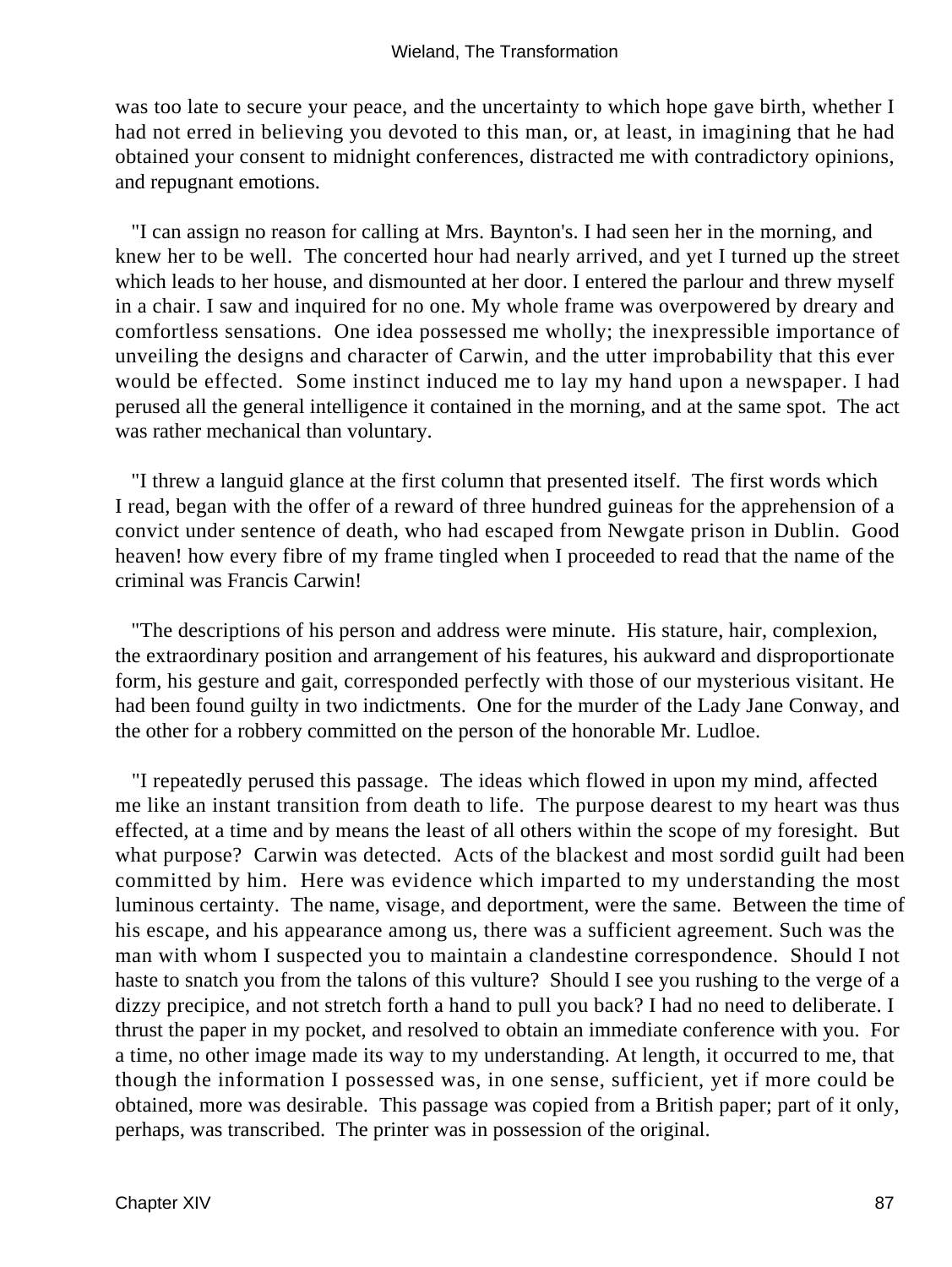«Towards his house I immediately turned my horse's head. He produced the paper, but I found nothing more than had already been seen. While busy in perusing it, the printer stood by my side. He noticed the object of which I was in search. »Aye,« said he, »that is a strange affair. I should never have met with it, had not Mr. Hallet sent to me the paper, with a particular request to republish that advertisement."

 "Mr. Hallet! What reasons could he have for making this request? Had the paper sent to him been accompanied by any information respecting the convict? Had he personal or extraordinary reasons for desiring its republication? This was to be known only in one way. I speeded to his house. In answer to my interrogations, he told me that Ludloe had formerly been in America, and that during his residence in this city, considerable intercourse had taken place between them. Hence a confidence arose, which has since been kept alive by occasional letters. He had lately received a letter from him, enclosing the newspaper from which this extract had been made. He put it into my hands, and pointed out the passages which related to Carwin.

 "Ludloe confirms the facts of his conviction and escape; and adds, that he had reason to believe him to have embarked for America. He describes him in general terms, as the most incomprehensible and formidable among men; as engaged in schemes, reasonably suspected to be, in the highest degree, criminal, but such as no human intelligence is able to unravel: that his ends are pursued by means which leave it in doubt whether he be not in league with some infernal spirit: that his crimes have hitherto been perpetrated with the aid of some unknown but desperate accomplices: that he wages a perpetual war against the happiness of mankind, and sets his engines of destruction at work against every object that presents itself.

 "This is the substance of the letter. Hallet expressed some surprize at the curiosity which was manifested by me on this occasion. I was too much absorbed by the ideas suggested by this letter, to pay attention to his remarks. I shuddered with the apprehension of the evil to which our indiscreet familiarity with this man had probably exposed us. I burnt with impatience to see you, and to do what in me lay to avert the calamity which threatened us. It was already five o'clock. Night was hastening, and there was no time to be lost. On leaving Mr. Hallet's house, who should meet me in the street, but Bertrand, the servant whom I left in Germany. His appearance and accoutrements bespoke him to have just alighted from a toilsome and long journey. I was not wholly without expectation of seeing him about this time, but no one was then more distant from my thoughts. You know what reasons I have for anxiety respecting scenes with which this man was conversant. Carwin was for a moment forgotten. In answer to my vehement inquiries, Bertrand produced a copious packet. I shall not at present mention its contents, nor the measures which they obliged me to adopt. I bestowed a brief perusal on these papers, and having given some directions to Bertrand, resumed my purpose with regard to you. My horse I was obliged to resign to my servant, he being charged with a commission that required speed. The clock had struck ten, and Mettingen was five miles distant. I was to Journey thither on foot. These circumstances only added to my expedition.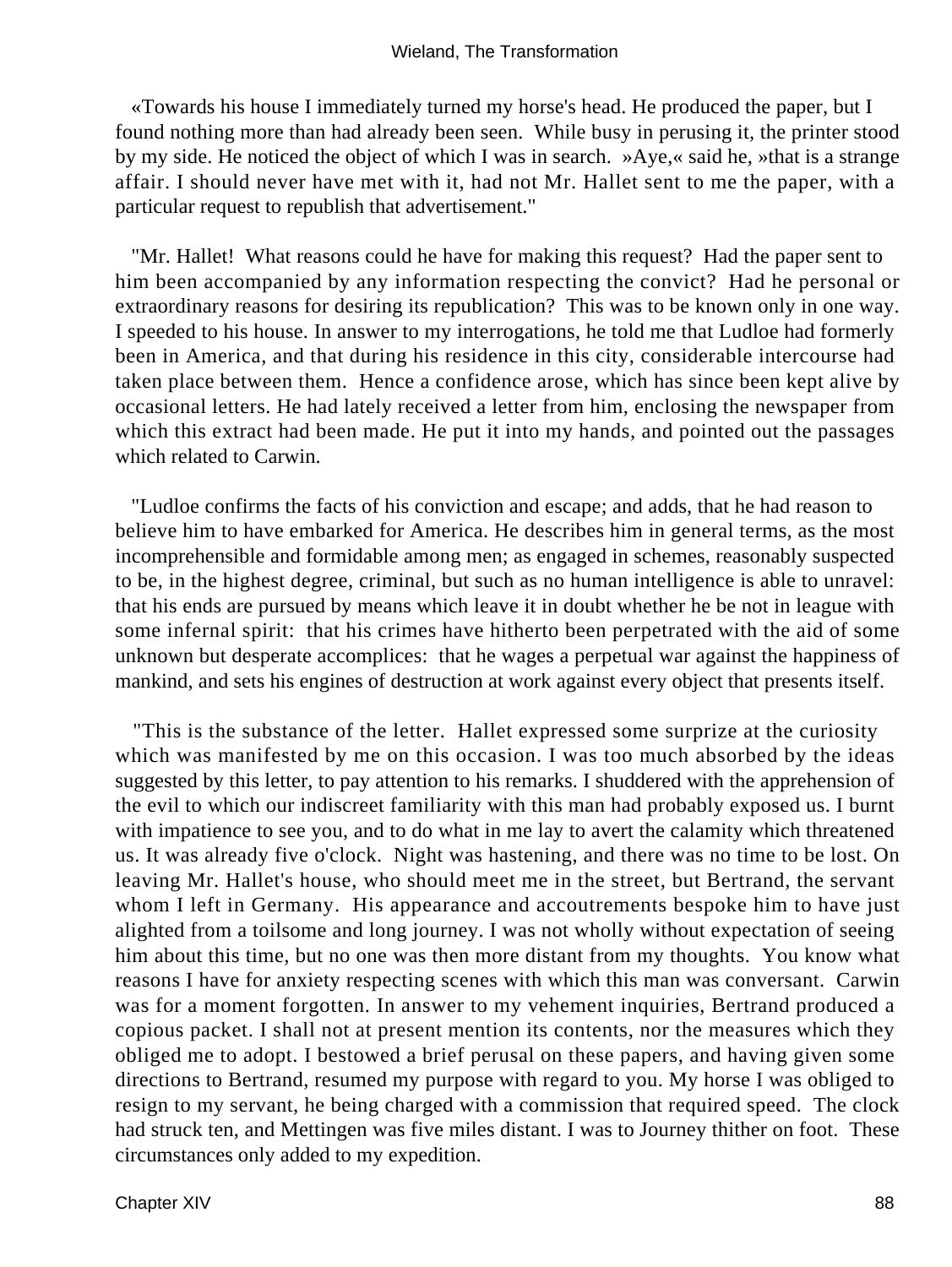"As I passed swiftly along, I reviewed all the incidents accompanying the appearance and deportment of that man among us. Late events have been inexplicable and mysterious beyond any of which I have either read or heard. These events were coeval with Carwin's introduction. I am unable to explain their origin and mutual dependance; but I do not, on that account, believe them to have a supernatural origin. Is not this man the agent? Some of them seem to be propitious; but what should I think of those threats of assassination with which you were lately alarmed? Bloodshed is the trade, and horror is the element of this man. The process by which the sympathies of nature are extinguished in our hearts, by which evil is made our good, and by which we are made susceptible of no activity but in the infliction, and no joy but in the spectacle of woes, is an obvious process. As to an alliance with evil geniuses, the power and the malice of daemons have been a thousand times exemplified in human beings. There are no devils but those which are begotten upon selfishness, and reared by cunning.

 "Now, indeed, the scene was changed. It was not his secret poniard that I dreaded. It was only the success of his efforts to make you a confederate in your own destruction, to make your will the instrument by which he might bereave you of liberty and honor.

 «I took, as usual, the path through your brother's ground. I ranged with celerity and silence along the bank. I approached the fence, which divides Wieland's estate from yours. The recess in the bank being near this line, it being necessary for me to pass near it, my mind being tainted with inveterate suspicions concerning you; suspicions which were indebted for their strength to incidents connected with this spot; what wonder that it seized upon my thoughts! »I leaped on the fence; but before I descended on the opposite side, I paused to survey the scene. Leaves dropping with dew, and glistening in the moon's rays, with no moving object to molest the deep repose, filled me with security and hope. I left the station at length, and tended forward. You were probably at rest. How should I communicate without alarming you, the intelligence of my arrival? An immediate interview was to be procured. I could not bear to think that a minute should be lost by remissness or hesitation. Should I knock at the door? or should I stand under your chamber windows, which I perceived to be open, and awaken you by my calls?

 "These reflections employed me, as I passed opposite to the summer−house. I had scarcely gone by, when my ear caught a sound unusual at this time and place. It was almost too faint and too transient to allow me a distinct perception of it. I stopped to listen; presently it was heard again, and now it was somewhat in a louder key. It was laughter; and unquestionably produced by a female voice. That voice was familiar to my senses. It was yours.

 "Whence it came, I was at first at a loss to conjecture; but this uncertainty vanished when it was heard the third time. I threw back my eyes towards the recess. Every other organ and limb was useless to me. I did not reason on the subject. I did not, in a direct manner, draw my conclusions from the hour, the place, the hilarity which this sound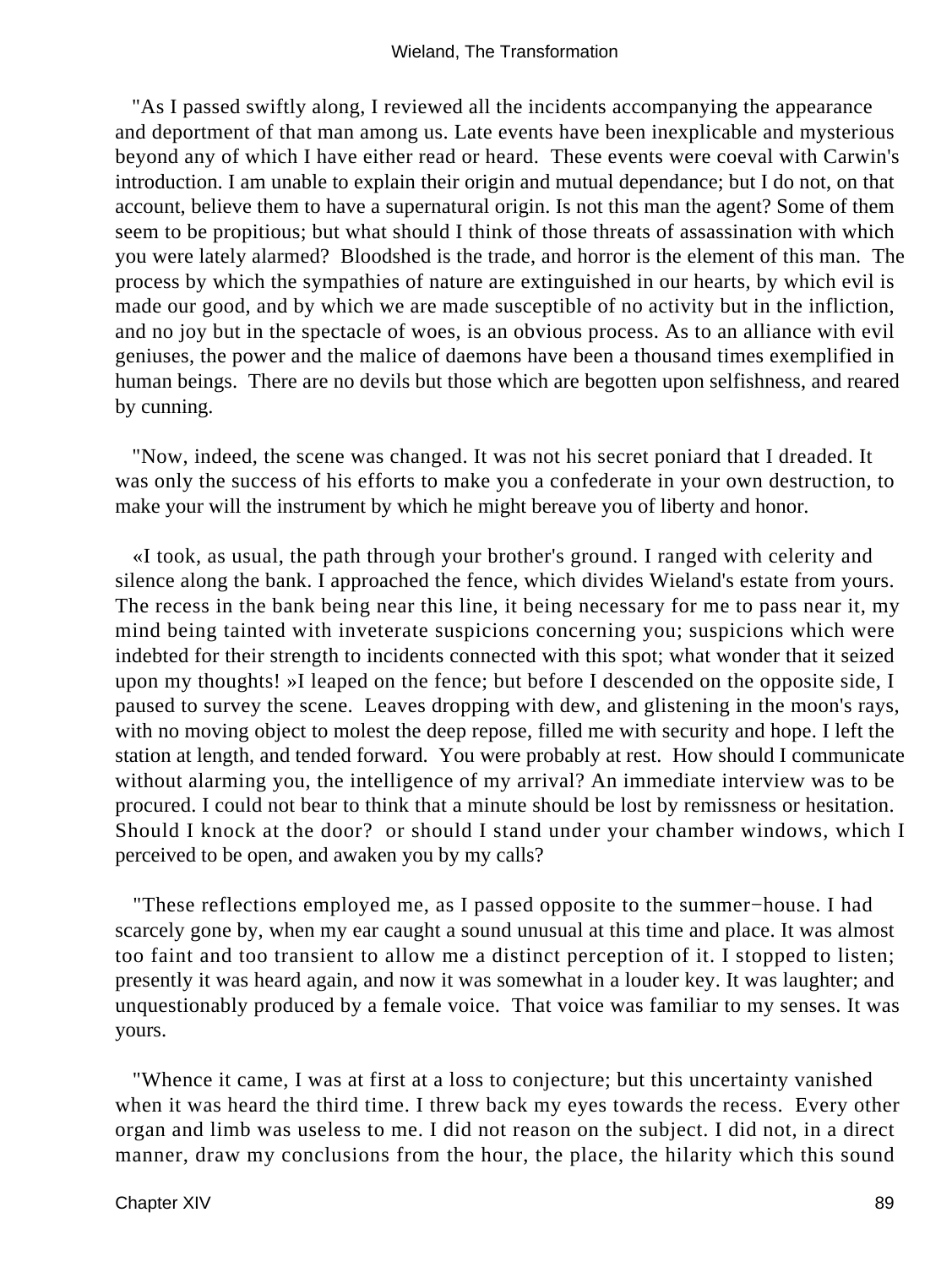betokened, and the circumstance of having a companion, which it no less incontestably proved. In an instant, as it were, my heart was invaded with cold, and the pulses of life at a stand.

 "Why should I go further? Why should I return? Should I not hurry to a distance from a sound, which, though formerly so sweet and delectable, was now more hideous than the shrieks of owls?

 "I had no time to yield to this impulse. The thought of approaching and listening occurred to me. I had no doubt of which I was conscious. Yet my certainty was capable of increase. I was likewise stimulated by a sentiment that partook of rage. I was governed by an half−formed and tempestuous resolution to break in upon your interview, and strike you dead with my upbraiding.

 «I approached with the utmost caution. When I reached the edge of the bank immediately above the summer−house, I thought I heard voices from below, as busy in conversation. The steps in the rock are clear of bushy impediments. They allowed me to descend into a cavity beside the building without being detected. Thus to lie in wait could only be justified by the momentousness of the occasion.»

 Here Pleyel paused in his narrative, and fixed his eyes upon me. Situated as I was, my horror and astonishment at this tale gave way to compassion for the anguish which the countenance of my friend betrayed. I reflected on his force of understanding. I reflected on the powers of my enemy. I could easily divine the substance of the conversation that was overheard. Carwin had constructed his plot in a manner suited to the characters of those whom he had selected for his victims. I saw that the convictions of Pleyel were immutable. I forbore to struggle against the storm, because I saw that all struggles would be fruitless. I was calm; but my calmness was the torpor of despair, and not the tranquillity of fortitude. It was calmness invincible by any thing that his grief and his fury could suggest to Pleyel. He resumed –

 «Woman! wilt thou hear me further? Shall I go on to repeat the conversation? Is it shame that makes thee tongue−tied? Shall I go on? or art thou satisfied with what has been already said?»

 I bowed my head. «Go on,» said I. «I make not this request in the hope of undeceiving you. I shall no longer contend with my own weakness. The storm is let loose, and I shall peaceably submit to be driven by its fury. But go on. This conference will end only with affording me a clearer foresight of my destiny; but that will be some satisfaction, and I will not part without it.»

 Why, on hearing these words, did Pleyel hesitate? Did some unlooked−for doubt insinuate itself into his mind? Was his belief suddenly shaken by my looks, or my words, or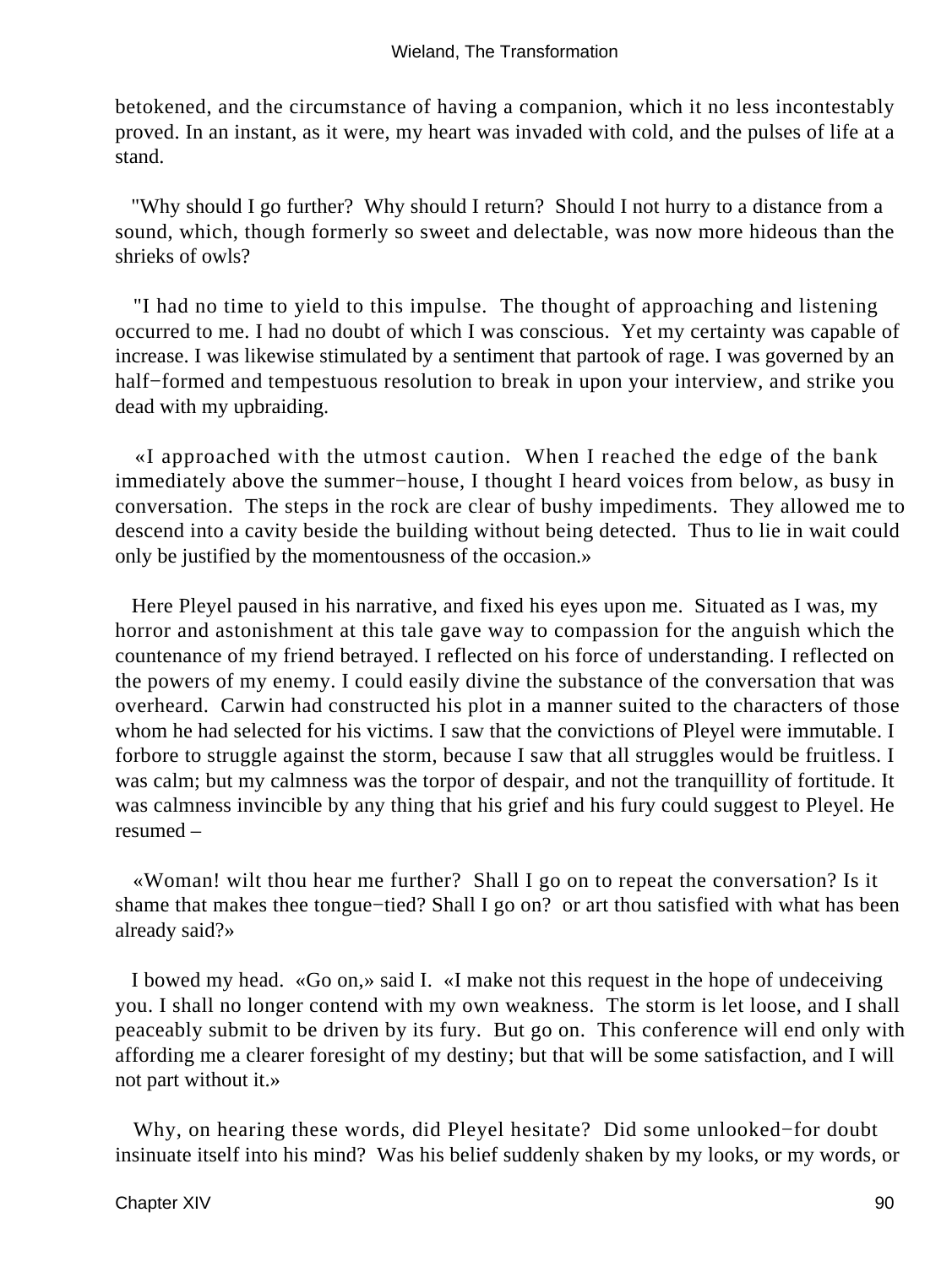by some newly recollected circumstance? Whencesoever it arose, it could not endure the test of deliberation. In a few minutes the flame of resentment was again lighted up in his bosom. He proceeded with his accustomed vehemence –

 «I hate myself for this folly. I can find no apology for this tale. Yet I am irresistibly impelled to relate it. She that hears me is apprized of every particular. I have only to repeat to her her own words. She will listen with a tranquil air, and the spectacle of her obduracy will drive me to some desperate act. Why then should I persist! yet persist I must.»

 Again he paused. «No,» said he, "it is impossible to repeat your avowals of love, your appeals to former confessions of your tenderness, to former deeds of dishonor, to the circumstances of the first interview that took place between you. It was on that night when I traced you to this recess. Thither had he enticed you, and there had you ratified an unhallowed compact by admitting him –

 "Great God! Thou witnessedst the agonies that tore my bosom at that moment! Thou witnessedst my efforts to repel the testimony of my ears! It was in vain that you dwelt upon the confusion which my unlooked−for summons excited in you; the tardiness with which a suitable excuse occurred to you; your resentment that my impertinent intrusion had put an end to that charming interview: A disappointment for which you endeavoured to compensate yourself, by the frequency and duration of subsequent meetings.

 "In vain you dwelt upon incidents of which you only could be conscious; incidents that occurred on occasions on which none beside your own family were witnesses. In vain was your discourse characterized by peculiarities inimitable of sentiment and language. My conviction was effected only by an accumulation of the same tokens. I yielded not but to evidence which took away the power to withhold my faith.

 "My sight was of no use to me. Beneath so thick an umbrage, the darkness was intense. Hearing was the only avenue to information, which the circumstances allowed to be open. I was couched within three feet of you. Why should I approach nearer? I could not contend with your betrayer. What could be the purpose of a contest? You stood in no need of a protector. What could I do, but retire from the spot overwhelmed with confusion and dismay? I sought my chamber, and endeavoured to regain my composure. The door of the house, which I found open, your subsequent entrance, closing, and fastening it, and going into your chamber, which had been thus long deserted, were only confirmations of the truth.

 "Why should I paint the tempestuous fluctuation of my thoughts between grief and revenge, between rage and despair? Why should I repeat my vows of eternal implacability and persecution, and the speedy recantation of these vows?

 «I have said enough. You have dismissed me from a place in your esteem. What I think, and what I feel, is of no importance in your eyes. May the duty which I owe myself enable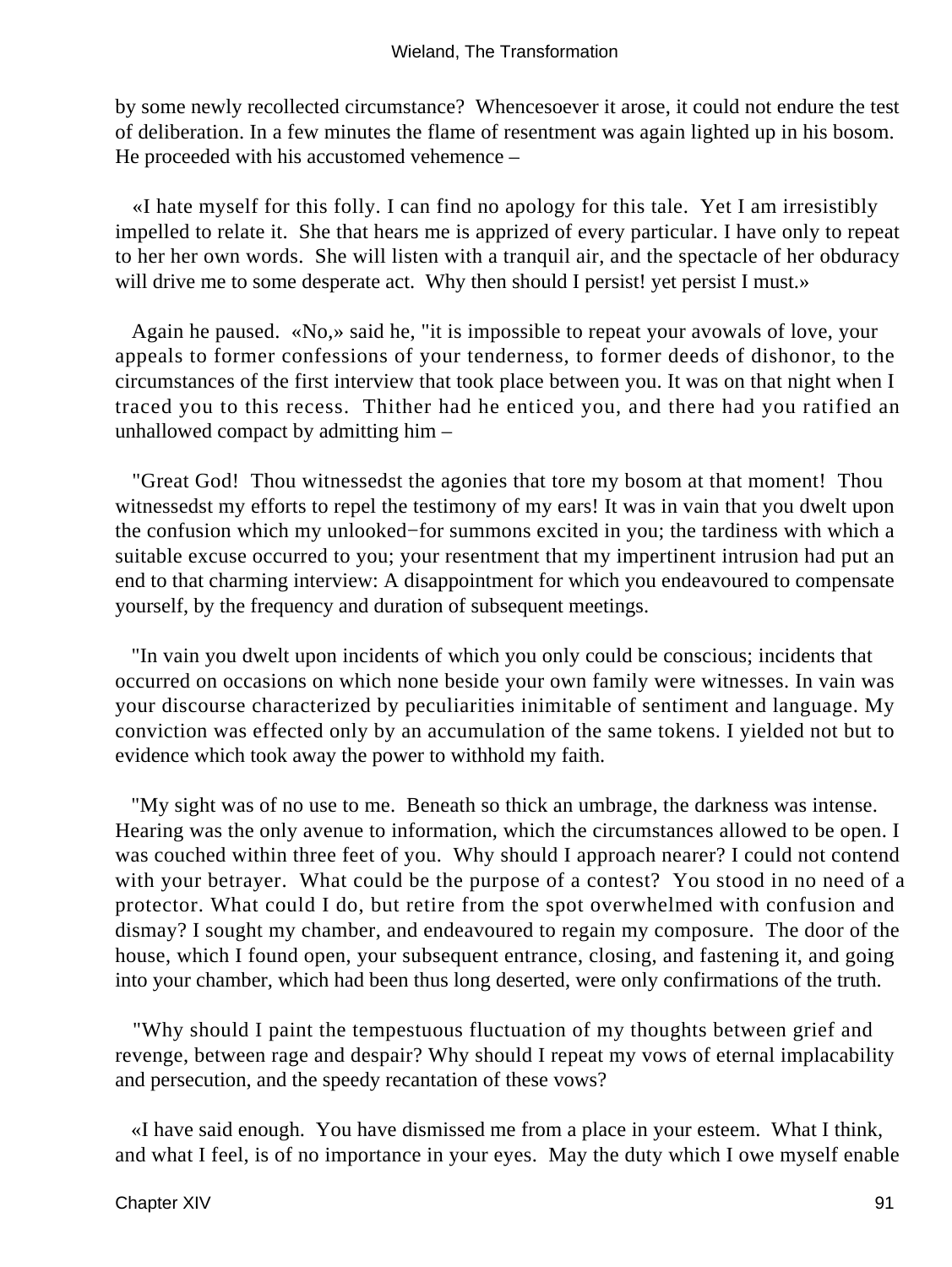me to forget your existence. In a few minutes I go hence. Be the maker of your fortune, and may adversity instruct you in that wisdom, which education was unable to impart to you.»

 Those were the last words which Pleyel uttered. He left the room, and my new emotions enabled me to witness his departure without any apparent loss of composure. As I sat alone, I ruminated on these incidents. Nothing was more evident than that I had taken an eternal leave of happiness. Life was a worthless thing, separate from that good which had now been wrested from me; yet the sentiment that now possessed me had no tendency to palsy my exertions, and overbear my strength. I noticed that the light was declining, and perceived the propriety of leaving this house. I placed myself again in the chaise, and returned slowly towards the city.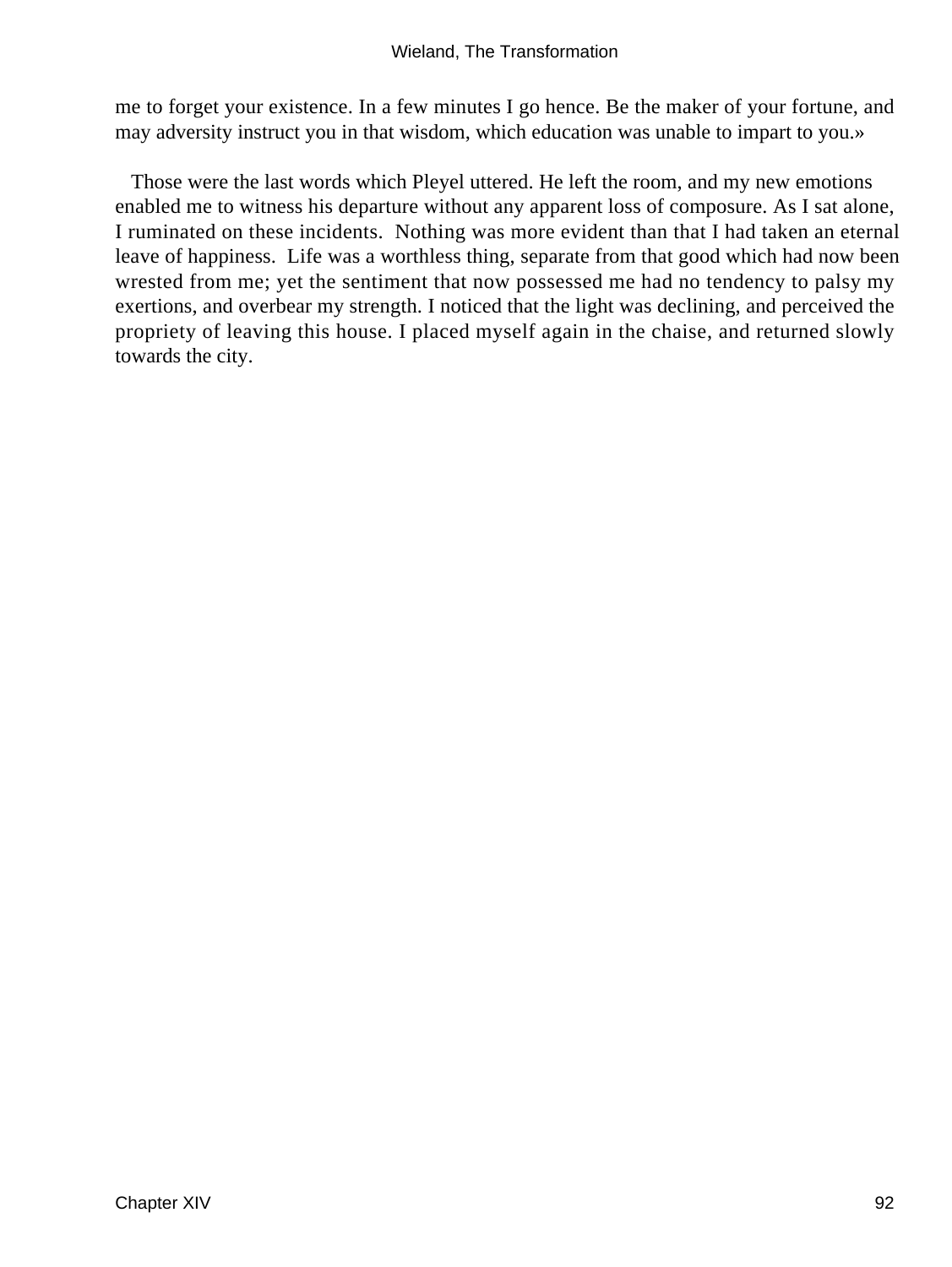# **[Chapter XV](#page-172-0)**

*B*efore I reached the city it was dusk. It was my purpose to spend the night at Mettingen. I was not solicitous, as long as I was attended by a faithful servant, to be there at an early hour. My exhausted strength required me to take some refreshment. With this view, and in order to pay respect to one whose affection for me was truly maternal, I stopped at Mrs. Baynton's. She was absent from home; but I had scarcely entered the house when one of her domestics presented me a letter. I opened and read as follows:

"To Clara Wieland,

 "What shall I say to extenuate the misconduct of last night? It is my duty to repair it to the utmost of my power, but the only way in which it can be repaired, you will not, I fear, be prevailed on to adopt. It is by granting me an interview, at your own house, at eleven o'clock this night. I have no means of removing any fears that you may entertain of my designs, but my simple and solemn declarations. These, after what has passed between us, you may deem unworthy of confidence. I cannot help it. My folly and rashness has left me no other resource. I will be at your door by that hour. If you chuse to admit me to a conference, provided that conference has no witnesses, I will disclose to you particulars, the knowledge of which is of the utmost importance to your happiness. Farewell.

#### CARWIN."

What a letter was this! A man known to be an assassin and robber; one capable of plotting against my life and my fame; detected lurking in my chamber, and avowing designs the most flagitious and dreadful, now solicits me to grant him a midnight interview! To admit him alone into my presence! Could he make this request with the expectation of my compliance? What had he seen in me, that could justify him in admitting so wild a belief? Yet this request is preferred with the utmost gravity. It is not accompanied by an appearance of uncommon earnestness. Had the misconduct to which he alludes been a slight incivility, and the interview requested to take place in the midst of my friends, there would have been no extravagance in the tenor of this letter; but, as it was, the writer had surely been bereft of his reason.

 I perused this epistle frequently. The request it contained might be called audacious or stupid, if it had been made by a different person; but from Carwin, who could not be unaware of the effect which it must naturally produce, and of the manner in which it would unavoidably be treated, it was perfectly inexplicable. He must have counted on the success of some plot, in order to extort my assent. None of those motives by which I am usually governed would ever have persuaded me to meet any one of his sex, at the time and place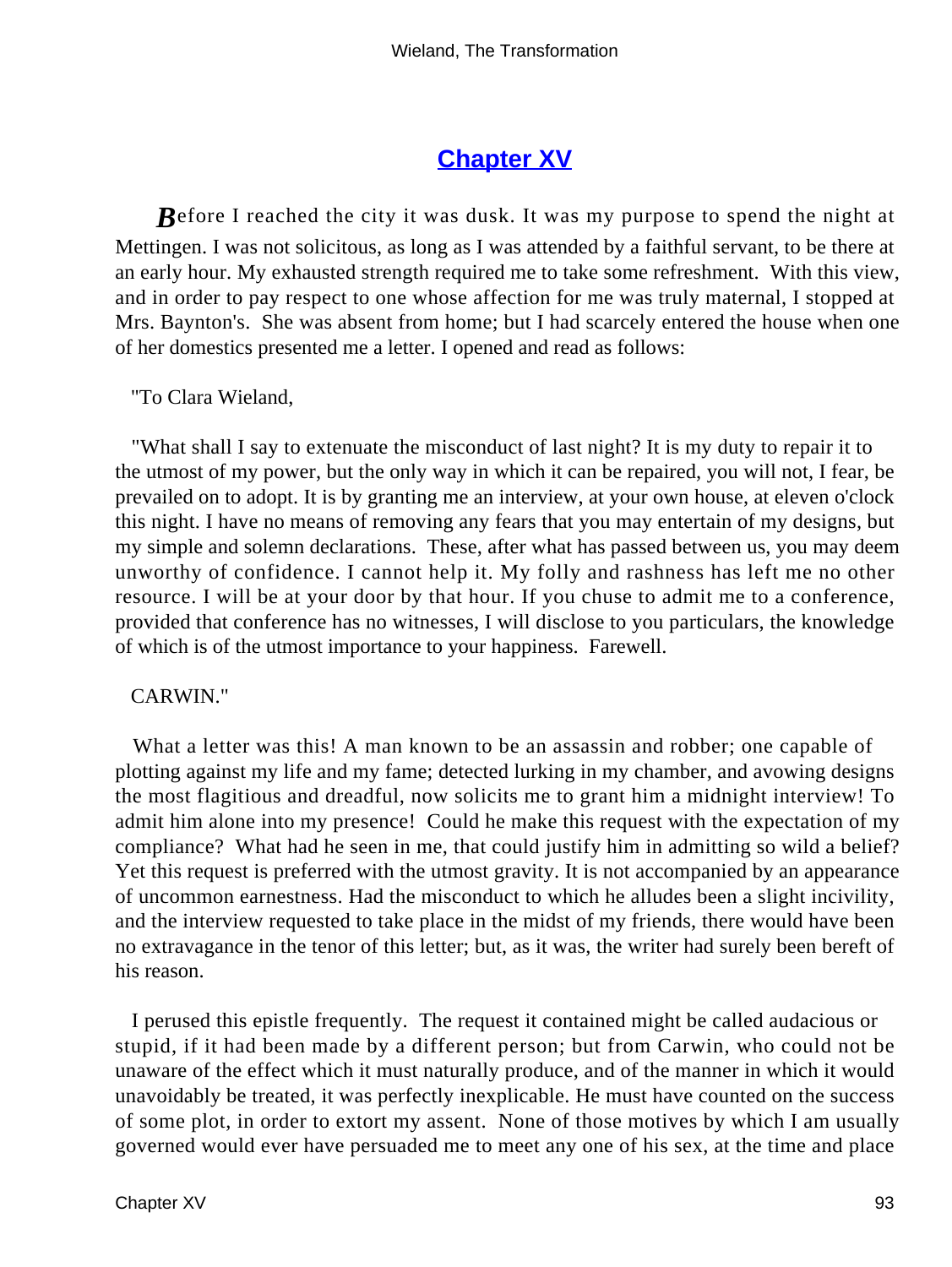which he had prescribed. Much less would I consent to a meeting with a man, tainted with the most detestable crimes, and by whose arts my own safety had been so imminently endangered, and my happiness irretrievably destroyed. I shuddered at the idea that such a meeting was possible. I felt some reluctance to approach a spot which he still visited and haunted.

 Such were the ideas which first suggested themselves on the perusal of the letter. Meanwhile, I resumed my journey. My thoughts still dwelt upon the same topic. Gradually from ruminating on this epistle, I reverted to my interview with Pleyel. I recalled the particulars of the dialogue to which he had been an auditor. My heart sunk anew on viewing the inextricable complexity of this deception, and the inauspicious concurrence of events, which tended to confirm him in his error. When he approached my chamber door, my terror kept me mute. He put his ear, perhaps, to the crevice, but it caught the sound of nothing human. Had I called, or made any token that denoted some one to be within, words would have ensued; and as omnipresence was impossible, this discovery, and the artless narrative of what had just passed, would have saved me from his murderous invectives. He went into his chamber, and after some interval, I stole across the entry and down the stairs, with inaudible steps. Having secured the outer doors, I returned with less circumspection. He heard me not when I descended; but my returning steps were easily distinguished. Now he thought was the guilty interview at an end. In what other way was it possible for him to construe these signals?

 How fallacious and precipitate was my decision! Carwin's plot owed its success to a coincidence of events scarcely credible. The balance was swayed from its equipoise by a hair. Had I even begun the conversation with an account of what befel me in my chamber, my previous interview with Wieland would have taught him to suspect me of imposture; yet, if I were discoursing with this ruffian, when Pleyel touched the lock of my chamber door, and when he shut his own door with so much violence, how, he might ask, should I be able to relate these incidents? Perhaps he had withheld the knowledge of these circumstances from my brother, from whom, therefore, I could not obtain it, so that my innocence would have thus been irresistibly demonstrated.

 The first impulse which flowed from these ideas was to return upon my steps, and demand once more an interview; but he was gone: his parting declarations were remembered.

 Pleyel, I exclaimed, thou art gone for ever! Are thy mistakes beyond the reach of detection? Am I helpless in the midst of this snare? The plotter is at hand. He even speaks in the style of penitence. He solicits an interview which he promises shall end in the disclosure of something momentous to my happiness. What can he say which will avail to turn aside this evil? But why should his remorse be feigned? I have done him no injury. His wickedness is fertile only of despair; and the billows of remorse will some time overbear him. Why may not this event have already taken place? Why should I refuse to see him?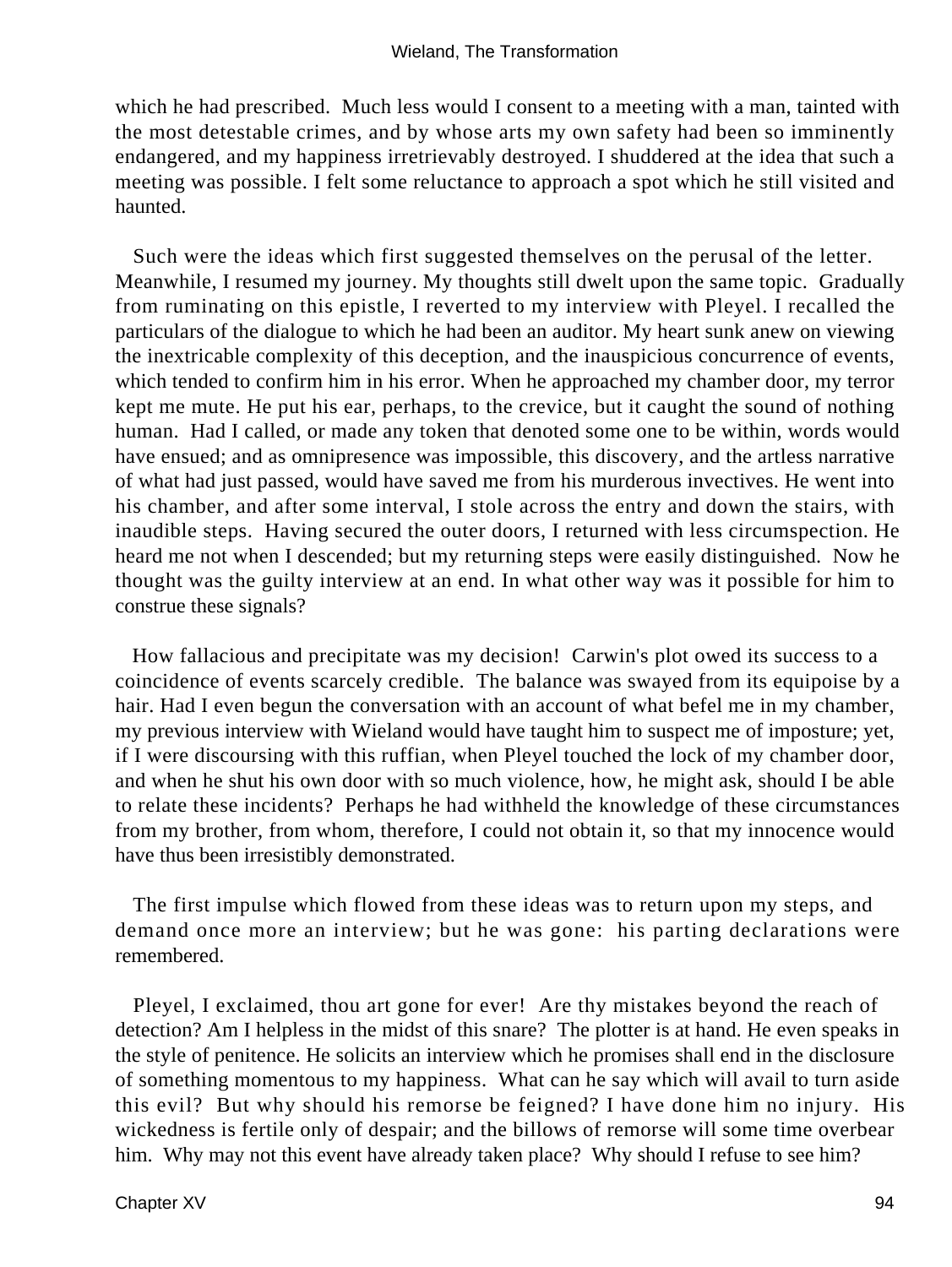This idea was present, as it were, for a moment. I suddenly recoiled from it, confounded at that frenzy which could give even momentary harbour to such a scheme; yet presently it returned. At length I even conceived it to deserve deliberation. I questioned whether it was not proper to admit, at a lonely spot, in a sacred hour, this man of tremendous and inscrutable attributes, this performer of horrid deeds, and whose presence was predicted to call down unheard−of and unutterable horrors.

 What was it that swayed me? I felt myself divested of the power to will contrary to the motives that determined me to seek his presence. My mind seemed to be split into separate parts, and these parts to have entered into furious and implacable contention. These tumults gradually subsided. The reasons why I should confide in that interposition which had hitherto defended me; in those tokens of compunction which this letter contained; in the efficacy of this interview to restore its spotlessness to my character, and banish all illusions from the mind of my friend, continually acquired new evidence and new strength.

 What should I fear in his presence? This was unlike an artifice intended to betray me into his hands. If it were an artifice, what purpose would it serve? The freedom of my mind was untouched, and that freedom would defy the assaults of blandishments or magic. Force was I not able to repel. On the former occasion my courage, it is true, had failed at the imminent approach of danger; but then I had not enjoyed opportunities of deliberation; I had foreseen nothing; I was sunk into imbecility by my previous thoughts; I had been the victim of recent disappointments and anticipated ills: Witness my infatuation in opening the closet in opposition to divine injunctions.

 Now, perhaps, my courage was the offspring of a no less erring principle. Pleyel was for ever lost to me. I strove in vain to assume his person, and suppress my resentment; I strove in vain to believe in the assuaging influence of time, to look forward to the birth−day of new hopes, and the re−exaltation of that luminary, of whose effulgencies I had so long and so liberally partaken.

What had I to suffer worse than was already inflicted?

 Was not Carwin my foe? I owed my untimely fate to his treason. Instead of flying from his presence, ought I not to devote all my faculties to the gaining of an interview, and compel him to repair the ills of which he has been the author? Why should I suppose him impregnable to argument? Have I not reason on my side, and the power of imparting conviction? Cannot he be made to see the justice of unravelling the maze in which Pleyel is bewildered?

 He may, at least, be accessible to fear. Has he nothing to fear from the rage of an injured woman? But suppose him inaccessible to such inducements; suppose him to persist in all his flagitious purposes; are not the means of defence and resistance in my power?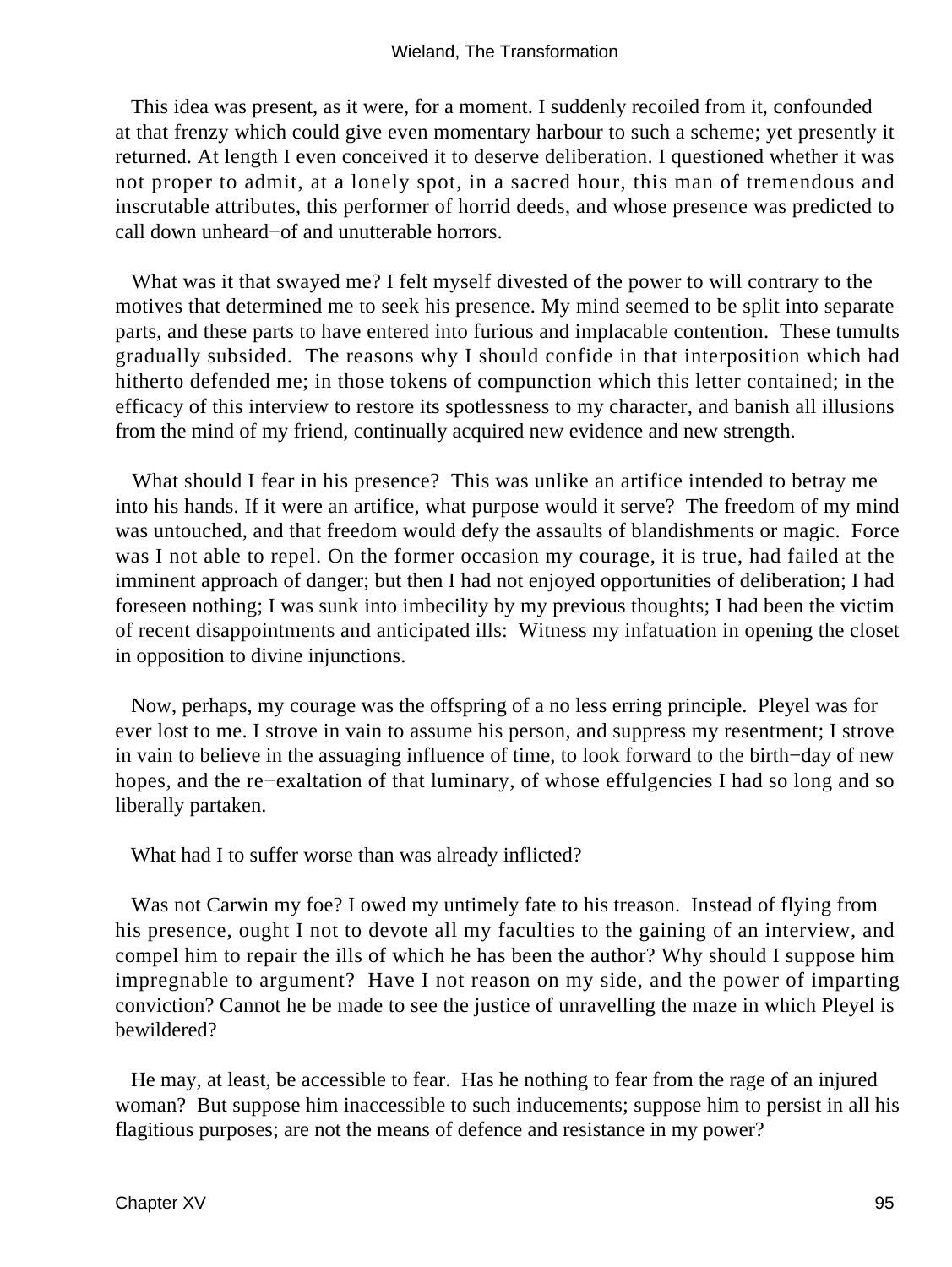In the progress of such thoughts, was the resolution at last formed. I hoped that the interview was sought by him for a laudable end; but, be that as it would, I trusted that, by energy of reasoning or of action, I should render it auspicious, or, at least, harmless.

 Such a determination must unavoidably fluctuate. The poet's chaos was no unapt emblem of the state of my mind. A torment was awakened in my bosom, which I foresaw would end only when this interview was past, and its consequences fully experienced. Hence my impatience for the arrival of the hour which had been prescribed by Carwin.

 Meanwhile, my meditations were tumultuously active. New impediments to the execution of the scheme were speedily suggested. I had apprized Catharine of my intention to spend this and many future nights with her. Her husband was informed of this arrangement, and had zealously approved it. Eleven o'clock exceeded their hour of retiring. What excuse should I form for changing my plan? Should I shew this letter to Wieland, and submit myself to his direction? But I knew in what way he would decide. He would fervently dissuade me from going. Nay, would he not do more? He was apprized of the offences of Carwin, and of the reward offered for his apprehension. Would he not seize this opportunity of executing justice on a criminal?

 This idea was new. I was plunged once more into doubt. Did not equity enjoin me thus to facilitate his arrest? No. I disdained the office of betrayer. Carwin was unapprized of his danger, and his intentions were possibly beneficent. Should I station guards about the house, and make an act, intended perhaps for my benefit, instrumental to his own destruction? Wieland might be justified in thus employing the knowledge which I should impart, but I, by imparting it, should pollute myself with more hateful crimes than those undeservedly imputed to me. This scheme, therefore, I unhesitatingly rejected. The views with which I should return to my own house, it would therefore be necessary to conceal. Yet some pretext must be invented. I had never been initiated into the trade of lying. Yet what but falshood was a deliberate suppression of the truth? To deceive by silence or by words is the same.

 Yet what would a lie avail me? What pretext would justify this change in my plan? Would it not tend to confirm the imputations of Pleyel? That I should voluntarily return to an house in which honor and life had so lately been endangered, could be explained in no way favorable to my integrity.

 These reflections, if they did not change, at least suspended my decision. In this state of uncertainty I alighted at the HUT. We gave this name to the house tenanted by the farmer and his servants, and which was situated on the verge of my brother's ground, and at a considerable distance from the mansion. The path to the mansion was planted by a double row of walnuts. Along this path I proceeded alone. I entered the parlour, in which was a light just expiring in the socket. There was no one in the room. I perceived by the clock that stood against the wall, that it was near eleven. The lateness of the hour startled me. What had become of the family? They were usually retired an hour before this; but the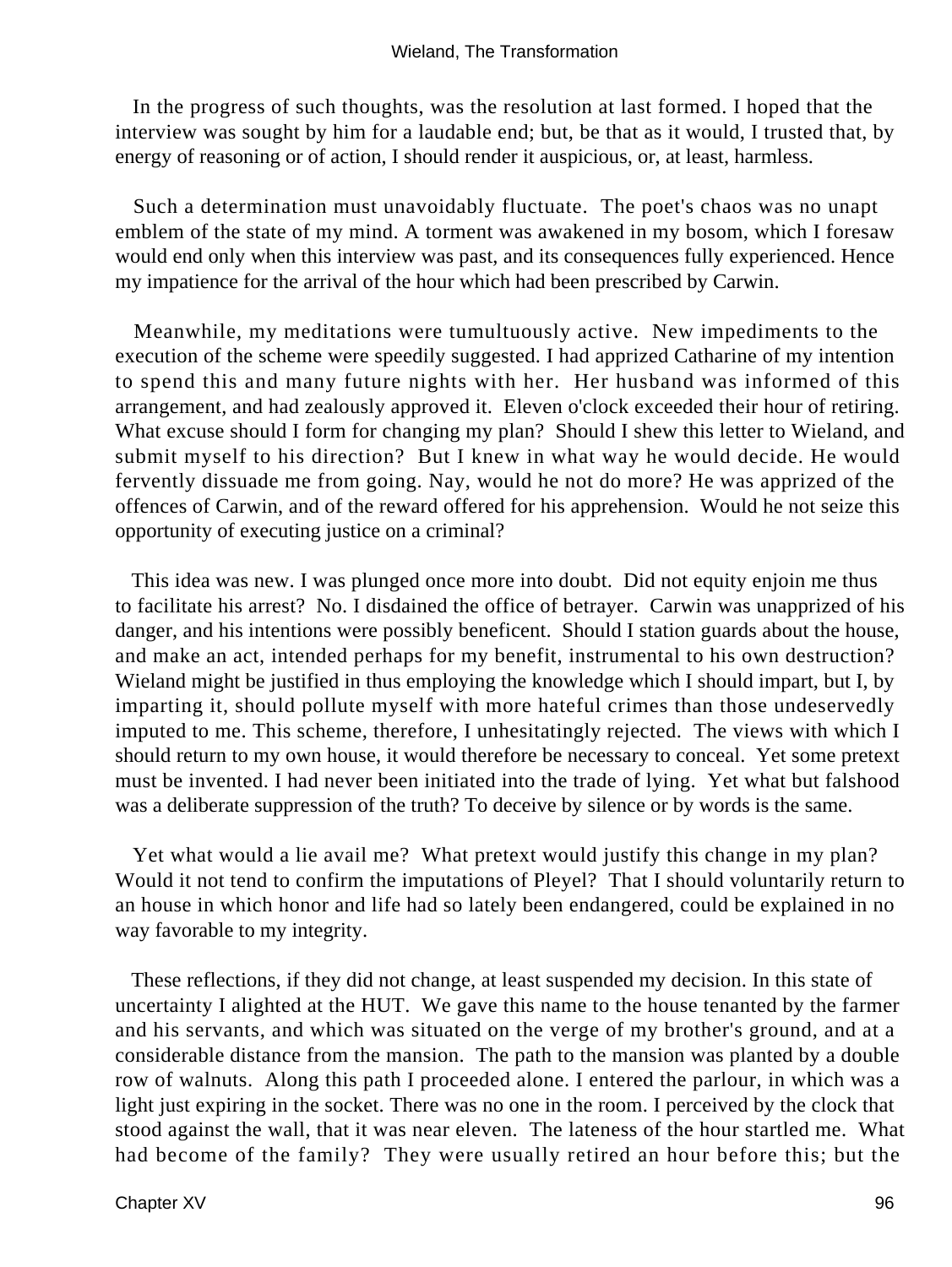unextinguished taper, and the unbarred door were indications that they had not retired. I again returned to the hall, and passed from one room to another, but still encountered not a human being.

 I imagined that, perhaps, the lapse of a few minutes would explain these appearances. Meanwhile I reflected that the preconcerted hour had arrived. Carwin was perhaps waiting my approach. Should I immediately retire to my own house, no one would be apprized of my proceeding. Nay, the interview might pass, and I be enabled to return in half an hour. Hence no necessity would arise for dissimulation.

 I was so far influenced by these views that I rose to execute this design; but again the unusual condition of the house occurred to me, and some vague solicitude as to the condition of the family. I was nearly certain that my brother had not retired; but by what motives he could be induced to desert his house thus unseasonably I could by no means divine. Louisa Conway, at least, was at home and had, probably, retired to her chamber; perhaps she was able to impart the information I wanted.

 I went to her chamber, and found her asleep. She was delighted and surprized at my arrival, and told me with how much impatience and anxiety my brother and his wife had waited my coming. They were fearful that some mishap had befallen me, and had remained up longer than the usual period. Notwithstanding the lateness of the hour, Catharine would not resign the hope of seeing me. Louisa said she had left them both in the parlour, and she knew of no cause for their absence.

 As yet I was not without solicitude on account of their personal safety. I was far from being perfectly at ease on that head, but entertained no distinct conception of the danger that impended over them. Perhaps to beguile the moments of my long protracted stay, they had gone to walk upon the bank. The atmosphere, though illuminated only by the star−light, was remarkably serene. Meanwhile the desirableness of an interview with Carwin again returned, and I finally resolved to seek it.

 I passed with doubting and hasty steps along the path. My dwelling, seen at a distance, was gloomy and desolate. It had no inhabitant, for my servant, in consequence of my new arrangement, had gone to Mettingen. The temerity of this attempt began to shew itself in more vivid colours to my understanding. Whoever has pointed steel is not without arms; yet what must have been the state of my mind when I could meditate, without shuddering, on the use of a murderous weapon, and believe myself secure merely because I was capable of being made so by the death of another? Yet this was not my state. I felt as if I was rushing into deadly toils, without the power of pausing or receding.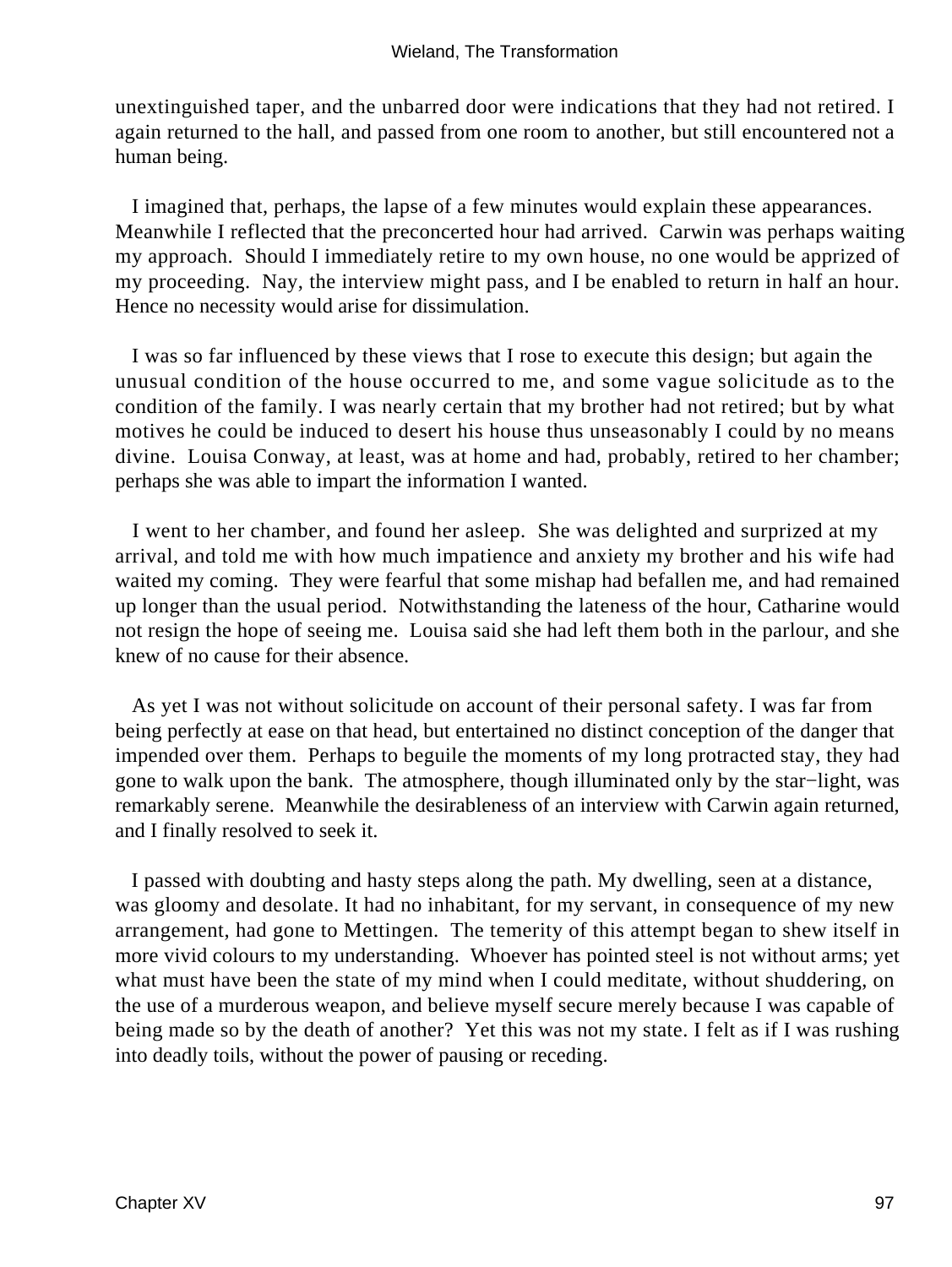## **[Chapter XVI](#page-172-0)**

*A*s soon as I arrived in sight of the front of the house, my attention was excited by a light from the window of my own chamber. No appearance could be less explicable. A meeting was expected with Carwin, but that he pre−occupied my chamber, and had supplied himself with light, was not to be believed. What motive could influence him to adopt this conduct? Could I proceed until this was explained? Perhaps, if I should proceed to a distance in front, some one would be visible. A sidelong but feeble beam from the window, fell upon the piny copse which skirted the bank. As I eyed it, it suddenly became mutable, and after flitting to and fro, for a short time, it vanished. I turned my eye again toward the window, and perceived that the light was still there; but the change which I had noticed was occasioned by a change in the position of the lamp or candle within. Hence, that some person was there was an unavoidable inference.

 I paused to deliberate on the propriety of advancing. Might I not advance cautiously, and, therefore, without danger? Might I not knock at the door, or call, and be apprized of the nature of my visitant before I entered? I approached and listened at the door, but could hear nothing. I knocked at first timidly, but afterwards with loudness. My signals were unnoticed. I stepped back and looked, but the light was no longer discernible. Was it suddenly extinguished by a human agent? What purpose but concealment was intended? Why was the illumination produced, to be thus suddenly brought to an end? And why, since some one was there, had silence been observed?

 These were questions, the solution of which may be readily supposed to be entangled with danger. Would not this danger, when measured by a woman's fears, expand into gigantic dimensions? Menaces of death; the stunning exertions of a warning voice; the known and unknown attributes of Carwin; our recent interview in this chamber; the pre−appointment of a meeting at this place and hour, all thronged into my memory. What was to be done?

 Courage is no definite or stedfast principle. Let that man who shall purpose to assign motives to the actions of another, blush at his folly and forbear. Not more presumptuous would it be to attempt the classification of all nature, and the scanning of supreme intelligence. I gazed for a minute at the window, and fixed my eyes, for a second minute, on the ground. I drew forth from my pocket, and opened, a penknife. This, said I, be my safe−guard and avenger. The assailant shall perish, or myself shall fall. I had locked up the house in the morning, but had the key of the kitchen door in my pocket. I, therefore, determined to gain access behind. Thither I hastened, unlocked and entered. All was lonely, darksome, and waste. Familiar as I was with every part of my dwelling, I easily found my way to a closet, drew forth a taper, a flint, tinder, and steel, and, in a moment as it were,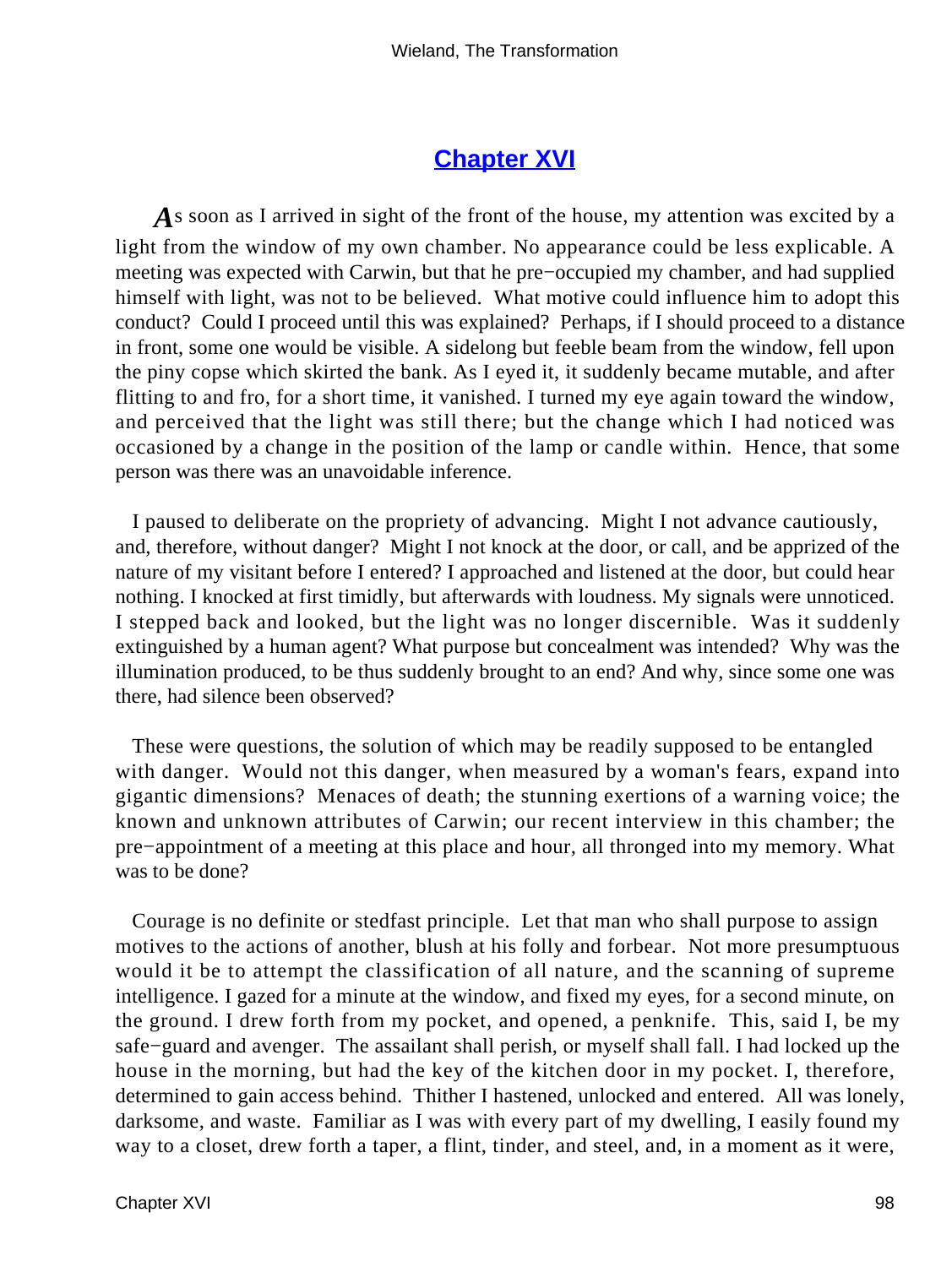gave myself the guidance and protection of light.

What purpose did I meditate? Should I explore my way to my chamber, and confront the being who had dared to intrude into this recess, and had laboured for concealment? By putting out the light did he seek to hide himself, or mean only to circumvent my incautious steps? Yet was it not more probable that he desired my absence by thus encouraging the supposition that the house was unoccupied? I would see this man in spite of all impediments; ere I died, I would see his face, and summon him to penitence and retribution; no matter at what cost an interview was purchased. Reputation and life might be wrested from me by another, but my rectitude and honor were in my own keeping, and were safe.

 I proceeded to the foot of the stairs. At such a crisis my thoughts may be supposed at no liberty to range; yet vague images rushed into my mind, of the mysterious interposition which had been experienced on the last night. My case, at present, was not dissimilar; and, if my angel were not weary of fruitless exertions to save, might not a new warning be expected? Who could say whether his silence were ascribable to the absence of danger, or to his own absence?

 In this state of mind, no wonder that a shivering cold crept through my veins; that my pause was prolonged; and, that a fearful glance was thrown backward.

 Alas! my heart droops, and my fingers are enervated; my ideas are vivid, but my language is faint: now know I what it is to entertain incommunicable sentiments. The chain of subsequent incidents is drawn through my mind, and being linked with those which forewent, by turns rouse up agonies and sink me into hopelessness.

 Yet I will persist to the end. My narrative may be invaded by inaccuracy and confusion; but if I live no longer, I will, at least, live to complete it. What but ambiguities, abruptnesses, and dark transitions, can be expected from the historian who is, at the same time, the sufferer of these disasters?

 I have said that I cast a look behind. Some object was expected to be seen, or why should I have gazed in that direction? Two senses were at once assailed. The same piercing exclamation of **HOLD! HOLD!** was uttered within the same distance of my ear. This it was that I heard. The airy undulation, and the shock given to my nerves, were real. Whether the spectacle which I beheld existed in my fancy or without, might be doubted. I had not closed the door of the apartment I had just left. The stair−case, at the foot of which I stood, was eight or ten feet from the door, and attached to the wall through which the door led. My view, therefore, was sidelong, and took in no part of the room.

 Through this aperture was an head thrust and drawn back with so much swiftness, that the immediate conviction was, that thus much of a form, ordinarily invisible, had been unshrowded. The face was turned towards me. Every muscle was tense; the forehead and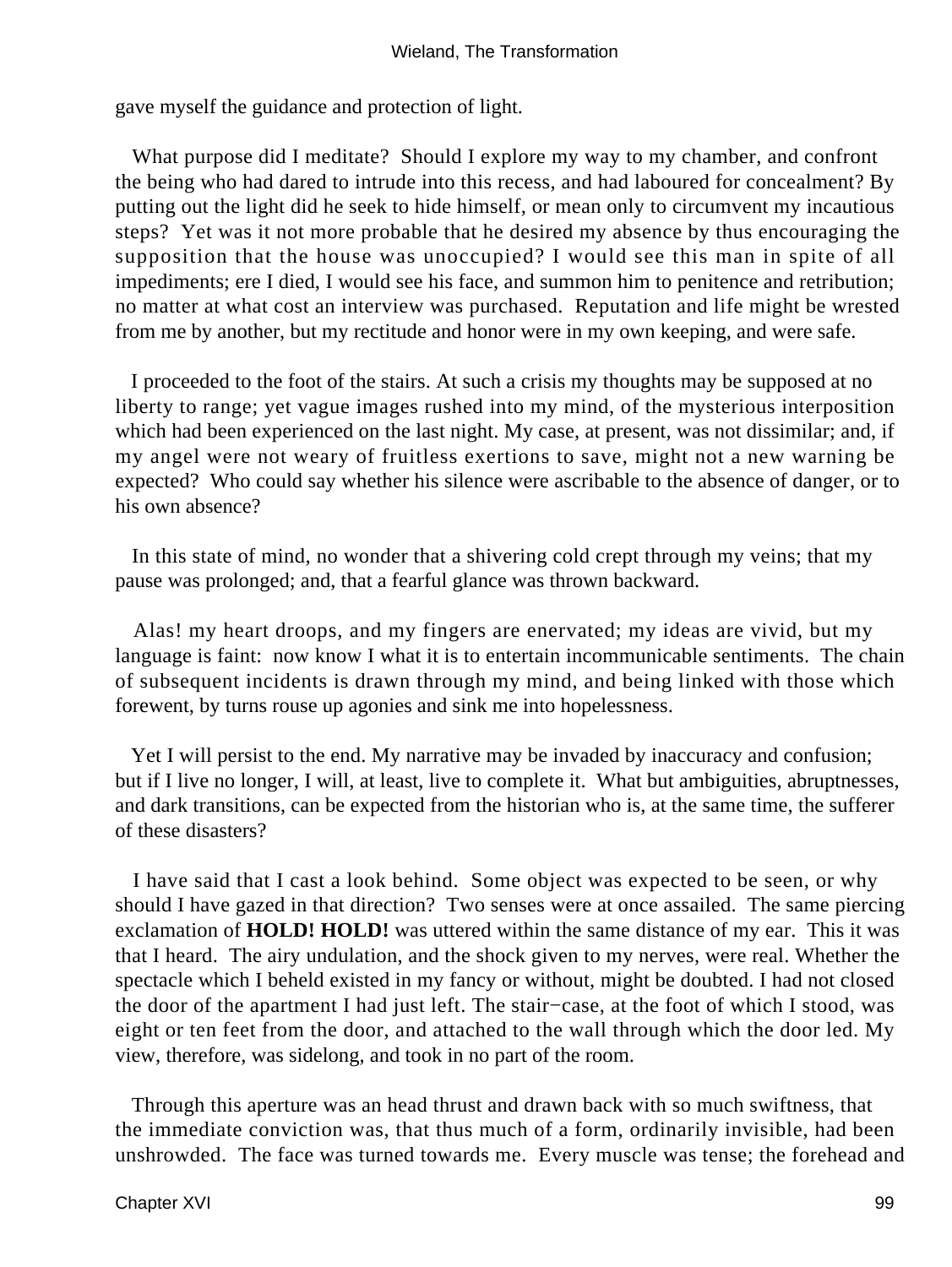brows were drawn into vehement expression; the lips were stretched as in the act of shrieking, and the eyes emitted sparks, which, no doubt, if I had been unattended by a light, would have illuminated like the coruscations of a meteor. The sound and the vision were present, and departed together at the same instant; but the cry was blown into my ear, while the face was many paces distant.

 This face was well suited to a being whose performances exceeded the standard of humanity, and yet its features were akin to those I had before seen. The image of Carwin was blended in a thousand ways with the stream of my thoughts. This visage was, perhaps, pourtrayed by my fancy. If so, it will excite no surprize that some of his lineaments were now discovered. Yet affinities were few and unconspicuous, and were lost amidst the blaze of opposite qualities.

 What conclusion could I form? Be the face human or not, the intimation was imparted from above. Experience had evinced the benignity of that being who gave it. Once he had interposed to shield me from harm, and subsequent events demonstrated the usefulness of that interposition. Now was I again warned to forbear. I was hurrying to the verge of the same gulf, and the same power was exerted to recall my steps. Was it possible for me not to obey? Was I capable of holding on in the same perilous career? Yes. Even of this I was capable!

 The intimation was imperfect: it gave no form to my danger, and prescribed no limits to my caution. I had formerly neglected it, and yet escaped. Might I not trust to the same issue? This idea might possess, though imperceptibly, some influence. I persisted; but it was not merely on this account. I cannot delineate the motives that led me on. I now speak as if no remnant of doubt existed in my mind as to the supernal origin of these sounds; but this is owing to the imperfection of my language, for I only mean that the belief was more permanent, and visited more frequently my sober meditations than its opposite. The immediate effects served only to undermine the foundations of my judgment and precipitate my resolutions.

 I must either advance or return. I chose the former, and began to ascend the stairs. The silence underwent no second interruption. My chamber door was closed, but unlocked, and, aided by vehement efforts of my courage, I opened and looked in.

 No hideous or uncommon object was discernible. The danger, indeed, might easily have lurked out of sight, have sprung upon me as I entered, and have rent me with his iron talons; but I was blind to this fate, and advanced, though cautiously, into the room.

 Still every thing wore its accustomed aspect. Neither lamp nor candle was to be found. Now, for the first time, suspicions were suggested as to the nature of the light which I had seen. Was it possible to have been the companion of that supernatural visage; a meteorous refulgence producible at the will of him to whom that visage belonged, and partaking of the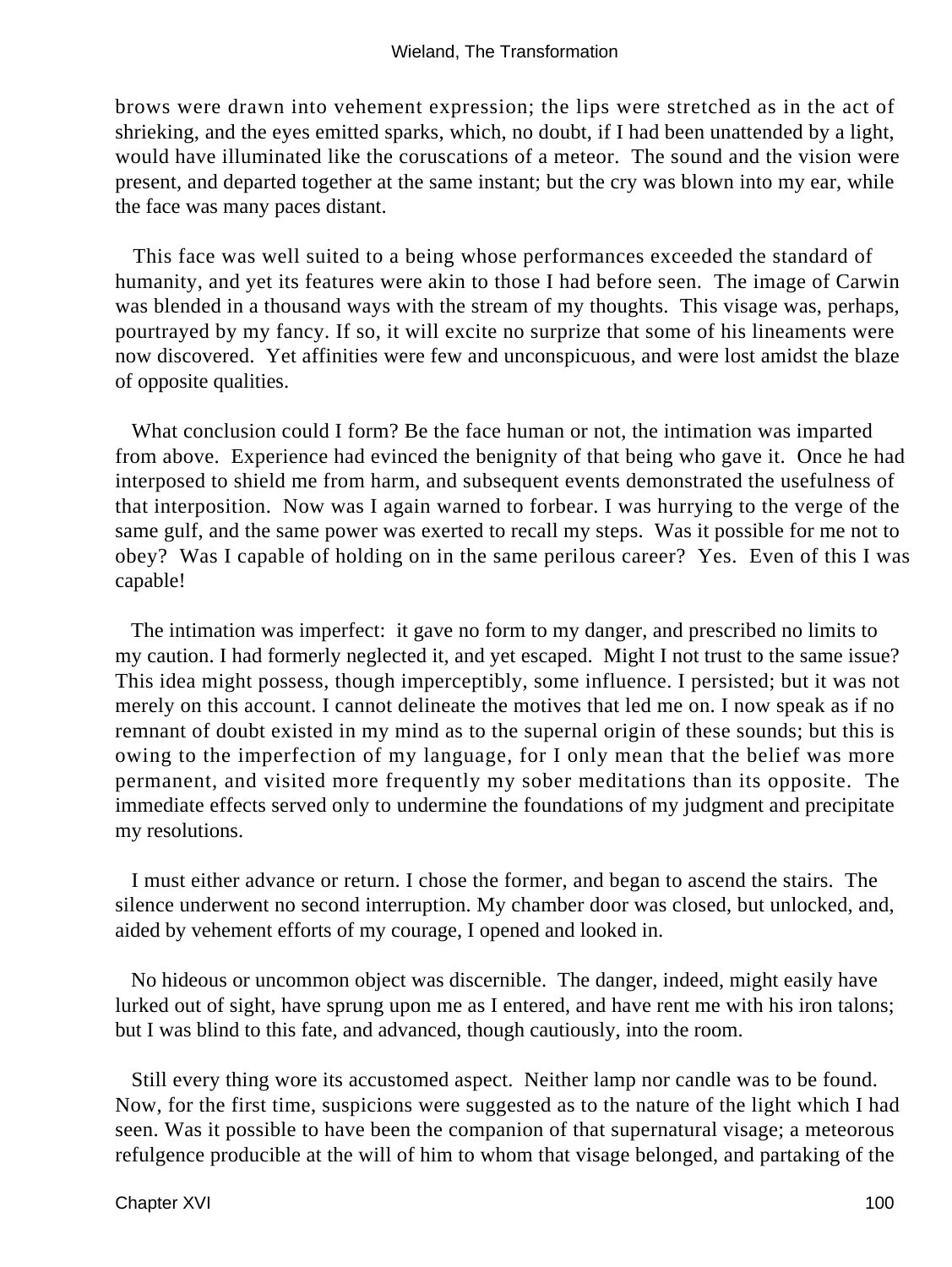nature of that which accompanied my father's death?

 The closet was near, and I remembered the complicated horrors of which it had been productive. Here, perhaps, was inclosed the source of my peril, and the gratification of my curiosity. Should I adventure once more to explore its recesses? This was a resolution not easily formed. I was suspended in thought: when glancing my eye on a table, I perceived a written paper. Carwin's hand was instantly recognized, and snatching up the paper, I read as follows: –

 «There was folly in expecting your compliance with my invitation. Judge how I was disappointed in finding another in your place. I have waited, but to wait any longer would be perilous. I shall still seek an interview, but it must be at a different time and place: meanwhile, I will write this – How will you bear – How inexplicable will be this transaction! – An event so unexpected – a sight so horrible!»

 Such was this abrupt and unsatisfactory script. The ink was yet moist, the hand was that of Carwin. Hence it was to be inferred that he had this moment left the apartment, or was still in it. I looked back, on the sudden expectation of seeing him behind me.

 What other did he mean? What transaction had taken place adverse to my expectations? What sight was about to be exhibited? I looked around me once more, but saw nothing which indicated strangeness. Again I remembered the closet, and was resolved to seek in that the solution of these mysteries. Here, perhaps, was inclosed the scene destined to awaken my horrors and baffle my foresight.

 I have already said, that the entrance into this closet was beside my bed, which, on two sides, was closely shrowded by curtains. On that side nearest the closet, the curtain was raised. As I passed along I cast my eye thither. I started, and looked again. I bore a light in my hand, and brought it nearer my eyes, in order to dispel any illusive mists that might have hovered before them. Once more I fixed my eyes upon the bed, in hope that this more stedfast scrutiny would annihilate the object which before seemed to be there.

 This then was the sight which Carwin had predicted! This was the event which my understanding was to find inexplicable! This was the fate which had been reserved for me, but which, by some untoward chance, had befallen on another!

 I had not been terrified by empty menaces. Violation and death awaited my entrance into this chamber. Some inscrutable chance had led HER hither before me, and the merciless fangs of which I was designed to be the prey, had mistaken their victim, and had fixed themselves in HER heart. But where was my safety? Was the mischief exhausted or flown? The steps of the assassin had just been here; they could not be far off; in a moment he would rush into my presence, and I should perish under the same polluting and suffocating grasp!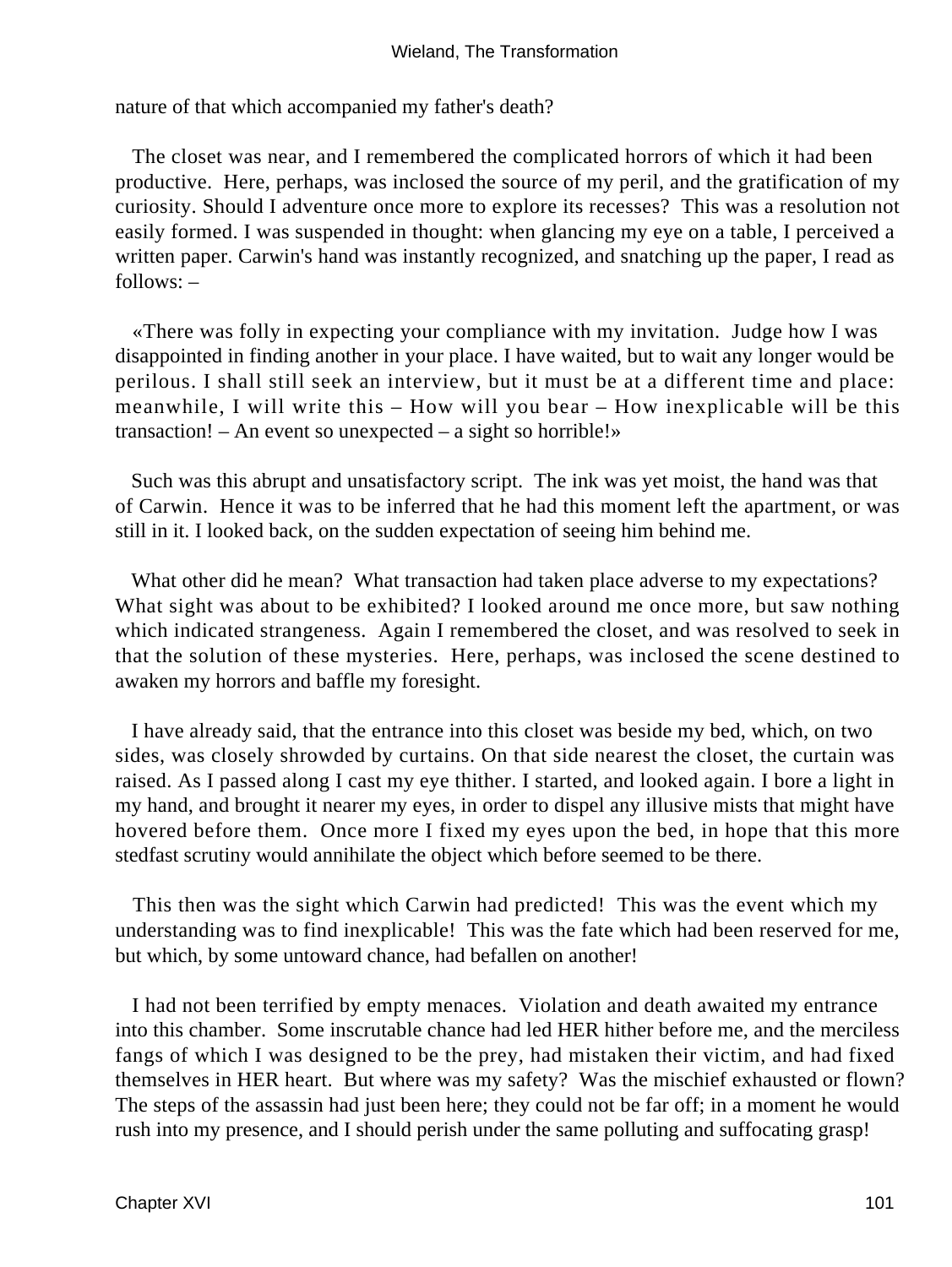My frame shook, and my knees were unable to support me. I gazed alternately at the closet door and at the door of my room. At one of these avenues would enter the exterminator of my honor and my life. I was prepared for defence; but now that danger was imminent, my means of defence, and my power to use them were gone. I was not qualified, by education and experience, to encounter perils like these: or, perhaps, I was powerless because I was again assaulted by surprize, and had not fortified my mind by foresight and previous reflection against a scene like this.

 Fears for my own safety again yielded place to reflections on the scene before me. I fixed my eyes upon her countenance. My sister's well−known and beloved features could not be concealed by convulsion or lividness. What direful illusion led thee hither? Bereft of thee, what hold on happiness remains to thy offspring and thy spouse? To lose thee by a common fate would have been sufficiently hard; but thus suddenly to perish – to become the prey of this ghastly death! How will a spectacle like this be endured by Wieland? To die beneath his grasp would not satisfy thy enemy. This was mercy to the evils which he previously made thee suffer! After these evils death was a boon which thou besoughtest him to grant. He entertained no enmity against thee: I was the object of his treason; but by some tremendous mistake his fury was misplaced. But how comest thou hither? and where was Wieland in thy hour of distress?

 I approached the corpse: I lifted the still flexible hand, and kissed the lips which were breathless. Her flowing drapery was discomposed. I restored it to order, and seating myself on the bed, again fixed stedfast eyes upon her countenance. I cannot distinctly recollect the ruminations of that moment. I saw confusedly, but forcibly, that every hope was extinguished with the life of **CATHARINE.** All happiness and dignity must henceforth be banished from the house and name of Wieland: all that remained was to linger out in agonies a short existence; and leave to the world a monument of blasted hopes and changeable fortune. Pleyel was already lost to me; yet, while Catharine lived life was not a detestable possession: but now, severed from the companion of my infancy, the partaker of all my thoughts, my cares, and my wishes, I was like one set afloat upon a stormy sea, and hanging his safety upon a plank; night was closing upon him, and an unexpected surge had torn him from his hold and overwhelmed him forever.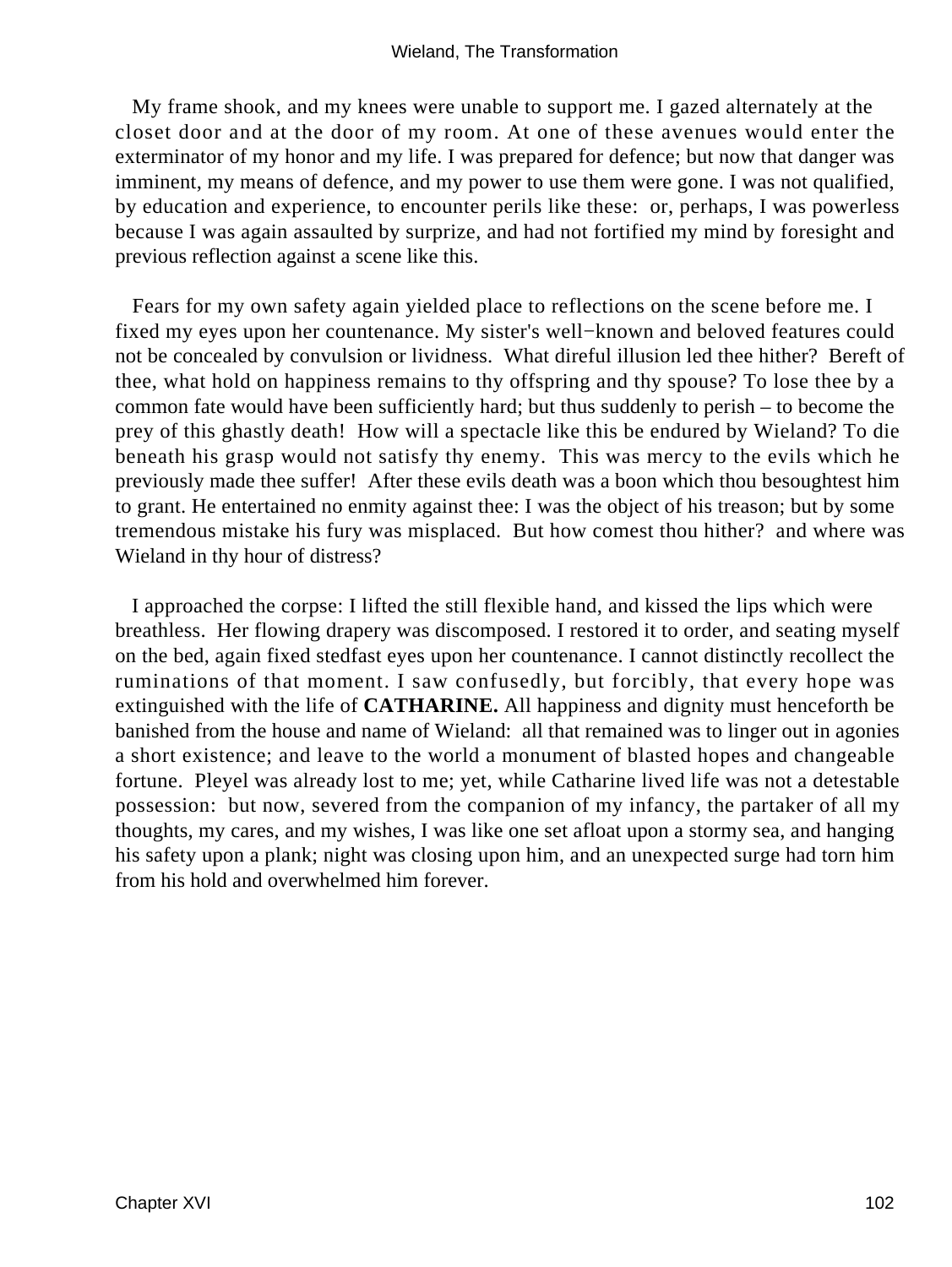## **[Chapter XVII](#page-172-0)**

*I* had no inclination nor power to move from this spot. For more than an hour, my faculties and limbs seemed to be deprived of all activity. The door below creaked on its hinges, and steps ascended the stairs. My wandering and confused thoughts were instantly recalled by these sounds, and dropping the curtain of the bed, I moved to a part of the room where any one who entered should be visible; such are the vibrations of sentiment, that notwithstanding the seeming fulfilment of my fears, and increase of my danger, I was conscious, on this occasion, to no turbulence but that of curiosity.

 At length he entered the apartment, and I recognized my brother. It was the same Wieland whom I had ever seen. Yet his features were pervaded by a new expression. I supposed him unacquainted with the fate of his wife, and his appearance confirmed this persuasion. A brow expanding into exultation I had hitherto never seen in him, yet such a brow did he now wear. Not only was he unapprized of the disaster that had happened, but some joyous occurrence had betided. What a reverse was preparing to annihilate his transitory bliss! No husband ever doated more fondly, for no wife ever claimed so boundless a devotion. I was not uncertain as to the effects to flow from the discovery of her fate. I confided not at all in the efforts of his reason or his piety. There were few evils which his modes of thinking would not disarm of their sting; but here, all opiates to grief, and all compellers of patience were vain. This spectacle would be unavoidably followed by the outrages of desperation, and a rushing to death.

 For the present, I neglected to ask myself what motive brought him hither. I was only fearful of the effects to flow from the sight of the dead. Yet could it be long concealed from him? Some time and speedily he would obtain this knowledge. No stratagems could considerably or usefully prolong his ignorance. All that could be sought was to take away the abruptness of the change, and shut out the confusion of despair, and the inroads of madness: but I knew my brother, and knew that all exertions to console him would be fruitless.

What could I say? I was mute, and poured forth those tears on his account, which my own unhappiness had been unable to extort. In the midst of my tears, I was not unobservant of his motions. These were of a nature to rouse some other sentiment than grief or, at least, to mix with it a portion of astonishment.

 His countenance suddenly became troubled. His hands were clasped with a force that left the print of his nails in his flesh. His eyes were fixed on my feet. His brain seemed to swell beyond its continent. He did not cease to breathe, but his breath was stifled into groans. I had never witnessed the hurricane of human passions. My element had, till lately,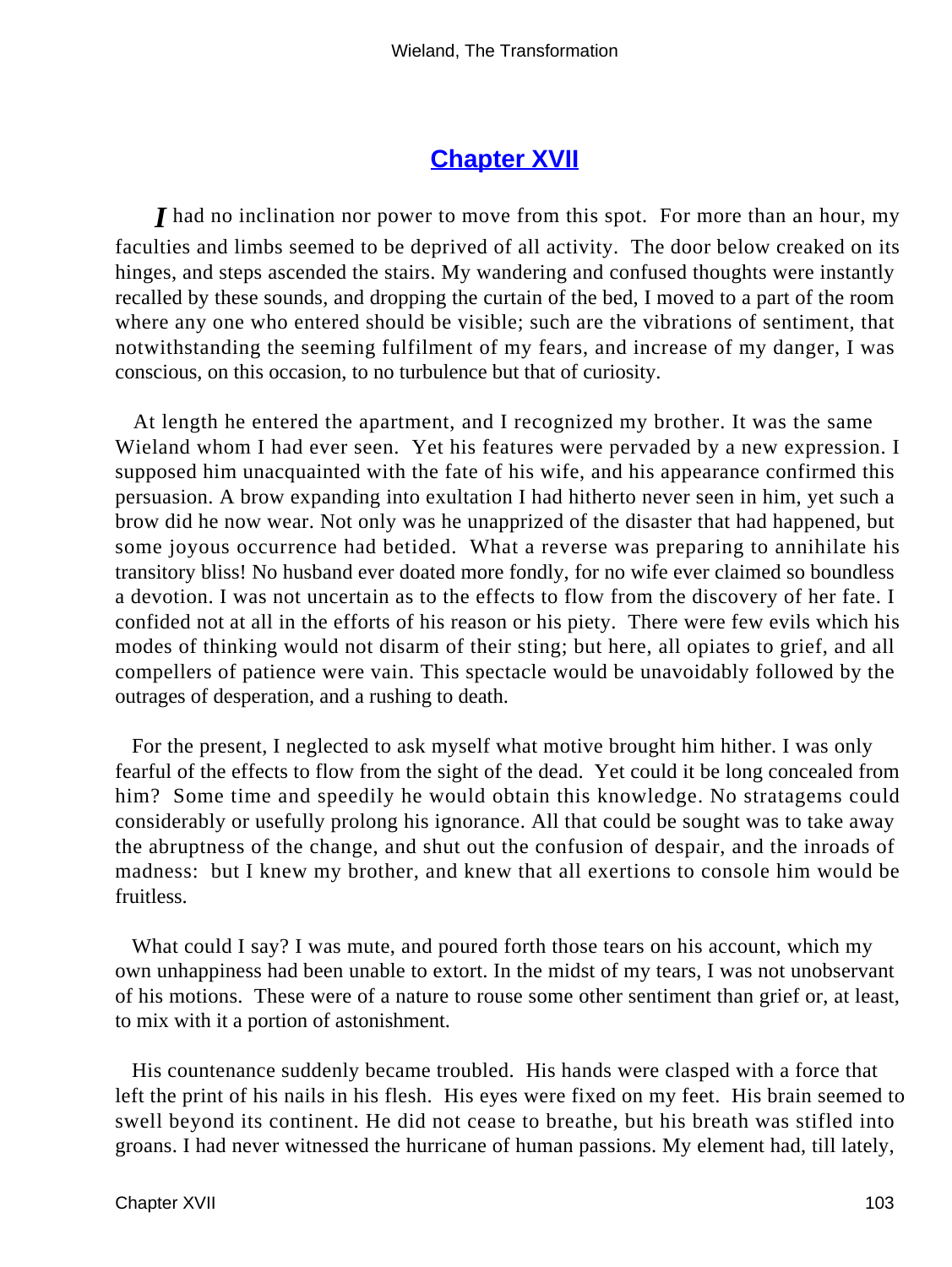#### Wieland, The Transformation

been all sunshine and calm. I was unconversant with the altitudes and energies of sentiment, and was transfixed with inexplicable horror by the symptoms which I now beheld.

 After a silence and a conflict which I could not interpret, he lifted his eyes to heaven, and in broken accents exclaimed, «This is too much! Any victim but this, and thy will be done. Have I not sufficiently attested my faith and my obedience? She that is gone, they that have perished, were linked with my soul by ties which only thy command would have broken; but here is sanctity and excellence surpassing human. This workmanship is thine, and it cannot be thy will to heap it into ruins.»

 Here suddenly unclasping his hands, he struck one of them against his forehead, and continued – «Wretch! who made thee quicksighted in the councils of thy Maker? Deliverance from mortal fetters is awarded to this being, and thou art the minister of this decree.»

 So saying, Wieland advanced towards me. His words and his motions were without meaning, except on one supposition. The death of Catharine was already known to him, and that knowledge, as might have been suspected, had destroyed his reason. I had feared nothing less; but now that I beheld the extinction of a mind the most luminous and penetrating that ever dignified the human form, my sensations were fraught with new and insupportable anguish.

 I had not time to reflect in what way my own safety would be effected by this revolution, or what I had to dread from the wild conceptions of a madman. He advanced towards me. Some hollow noises were wafted by the breeze. Confused clamours were succeeded by many feet traversing the grass, and then crowding intO the piazza.

 These sounds suspended my brother's purpose, and he stood to listen. The signals multiplied and grew louder; perceiving this, he turned from me, and hurried out of my sight. All about me was pregnant with motives to astonishment. My sister's corpse, Wieland's frantic demeanour, and, at length, this crowd of visitants so little accorded with my foresight, that my mental progress was stopped. The impulse had ceased which was accustomed to give motion and order to my thoughts.

 Footsteps thronged upon the stairs, and presently many faces shewed themselves within the door of my apartment. These looks were full of alarm and watchfulness. They pryed into corners as if in search of some fugitive; next their gaze was fixed upon me, and betokened all the vehemence of terror and pity. For a time I questioned whether these were not shapes and faces like that which I had seen at the bottom of the stairs, creatures of my fancy or airy existences. My eye wandered from one to another, till at length it fell on a countenance which I well knew. It was that of Mr. Hallet. This man was a distant kinsman of my mother, venerable for his age, his uprightness, and sagacity. He had long discharged the functions of a magistrate and good citizen. If any terrors remained, his presence was sufficient to dispel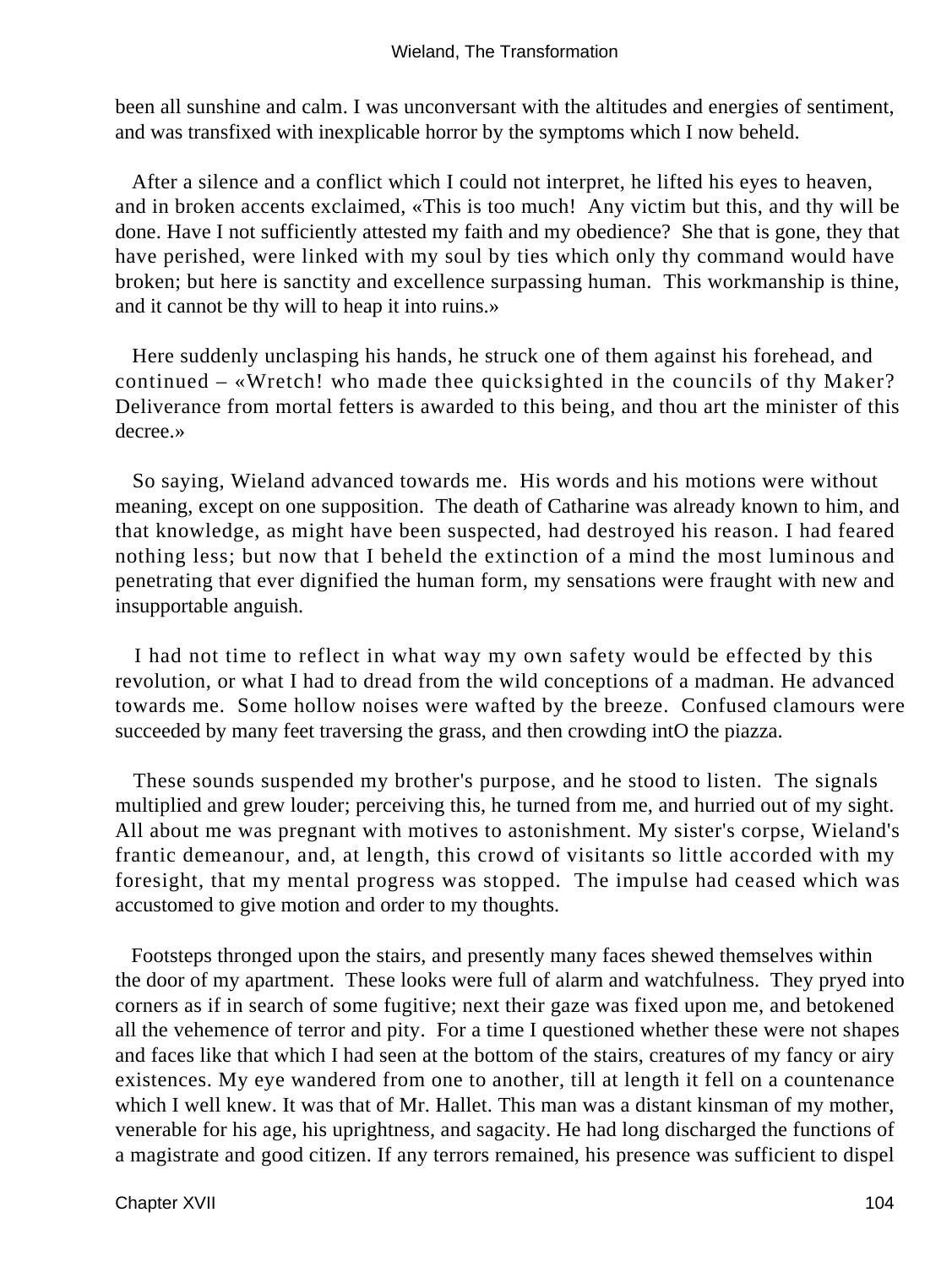them.

 He approached, took my hand with a compassionate air, and said in a low voice, «Where, my dear Clara, are your brother and sister?» I made no answer, but pointed to the bed. His attendants drew aside the curtain, and while their eyes glared with horror at the spectacle which they beheld, those of Mr. Hallet overflowed with tears.

 After considerable pause, he once more turned to me. «My dear girl, this sight is not for you. Can you confide in my care, and that of Mrs. Baynton's? We will see performed all that circumstances require.»

 I made strenuous opposition to this request. I insisted on remaining near her till she were interred. His remonstrances, however, and my own feelings, shewed me the propriety of a temporary dereliction. Louisa stood in need of a comforter, and my brother's children of a nurse. My unhappy brother was himself an object of solicitude and care. At length, I consented to relinquish the corpse, and go to my brother's, whose house, I said, would need mistress, and his children a parent.

 During this discourse, my venerable friend struggled with his tears, but my last intimation called them forth with fresh violence. Meanwhile, his attendants stood round in mournful silence, gazing on me and at each other. I repeated my resolution, and rose to execute it; but he took my hand to detain me. His countenance betrayed irresolution and reluctance. I requested him to state the reason of his opposition to this measure. I entreated him to be explicit. I told him that my brother had just been there, and that I knew his condition. This misfortune had driven him to madness, and his offspring must not want a protector. If he chose, I would resign Wieland to his care; but his innocent and helpless babes stood in instant need of nurse and mother, and these offices I would by no means allow another to perform while I had life.

 Every word that I uttered seemed to augment his perplexity and distress. At last he said, «I think, Clara, I have entitled myself to some regard from you. You have professed your willingness to oblige me. Now I call upon you to confer upon me the highest obligation in your power. Permit Mrs. Baynton to have the management of your brother's house for two or three days; then it shall be yours to act in it as you please. No matter what are my motives in making this request: perhaps I think your age, your sex, or the distress which this disaster must occasion, incapacitates you for the office. Surely you have no doubt of Mrs. Baynton's tenderness or discretion.» New ideas now rushed into my mind. I fixed my eyes stedfastly on Mr. Hallet. «Are they well?» said I. «Is Louisa well? Are Benjamin, and William, and Constantine, and Little Clara, are they safe? Tell me truly, I beseech you!»

«They are well,» he replied; «they are perfectly safe.»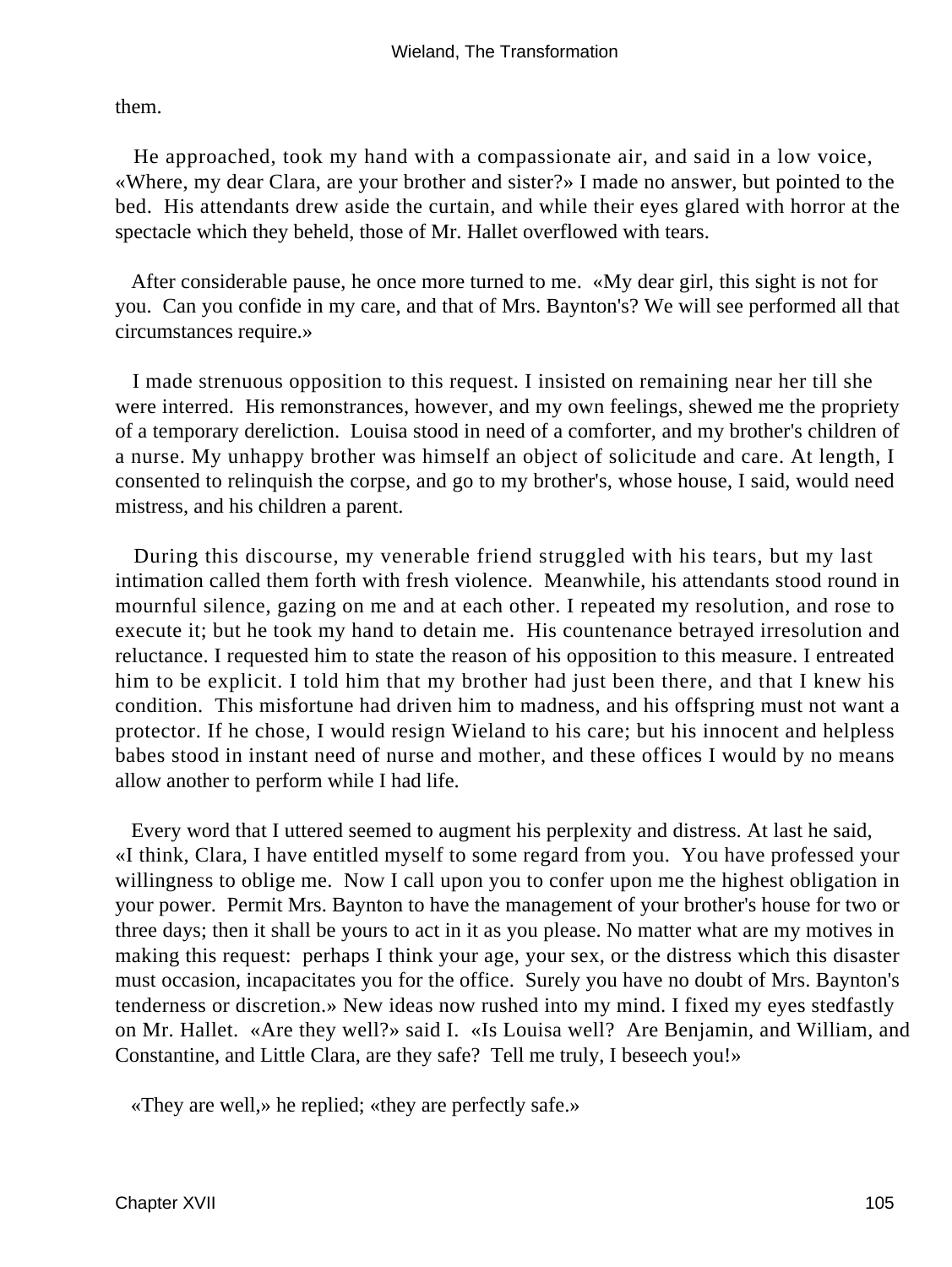«Fear no effeminate weakness in me: I can bear to hear the truth. Tell me truly, are they well?»

He again assured me that they were well.

 «What then,» resumed I, «do you fear? Is it possible for any calamity to disqualify me for performing my duty to these helpless innocents? I am willing to divide the care of them with Mrs. Baynton; I shall be grateful for her sympathy and aid; but what should I be to desert them at an hour like this!»

 I will cut short this distressful dialogue. I still persisted in my purpose, and he still persisted in his opposition. This excited my suspicions anew; but these were removed by solemn declarations of their safety. I could not explain this conduct in my friend; but at length consented to go to the city, provided I should see them for a few minutes at present, and should return on the morrow.

 Even this arrangement was objected to. At length he told me they were removed to the city. Why were they removed, I asked, and whither? My importunities would not now be eluded. My suspicions were roused, and no evasion or artifice was sufficient to allay them. Many of the audience began to give vent to their emotions in tears. Mr. Hallet himself seemed as if the conflict were too hard to be longer sustained. Something whispered to my heart that havoc had been wider than I now witnessed. I suspected this concealment to arise from apprehensions of the effects which a knowledge of the truth would produce in me. I once more entreated him to inform me truly of their state. To enforce my entreaties, I put on an air of insensibility. «I can guess,» said I, «what has happened – They are indeed beyond the reach of injury, for they are dead! Is it not so?» My voice faltered in spite of my courageous efforts.

 «Yes,» said he, «they are dead! Dead by the same fate, and by the same hand, with their mother!»

«Dead!» replied I; «what, all?»

«All!» replied he: «he spared NOT ONE!»

 Allow me, my friends, to close my eyes upon the after−scene. Why should I protract a tale which I already begin to feel is too long? Over this scene at least let me pass lightly. Here, indeed, my narrative would be imperfect. All was tempestuous commotion in my heart and in my brain. I have no memory for ought but unconscious transitions and rueful sights. I was ingenious and indefatigable in the invention of torments. I would not dispense with any spectacle adapted to exasperate my grief. Each pale and mangled form I crushed to my bosom. Louisa, whom I loved with so ineffable a passion, was denied to me at first, but my obstinacy conquered their reluctance.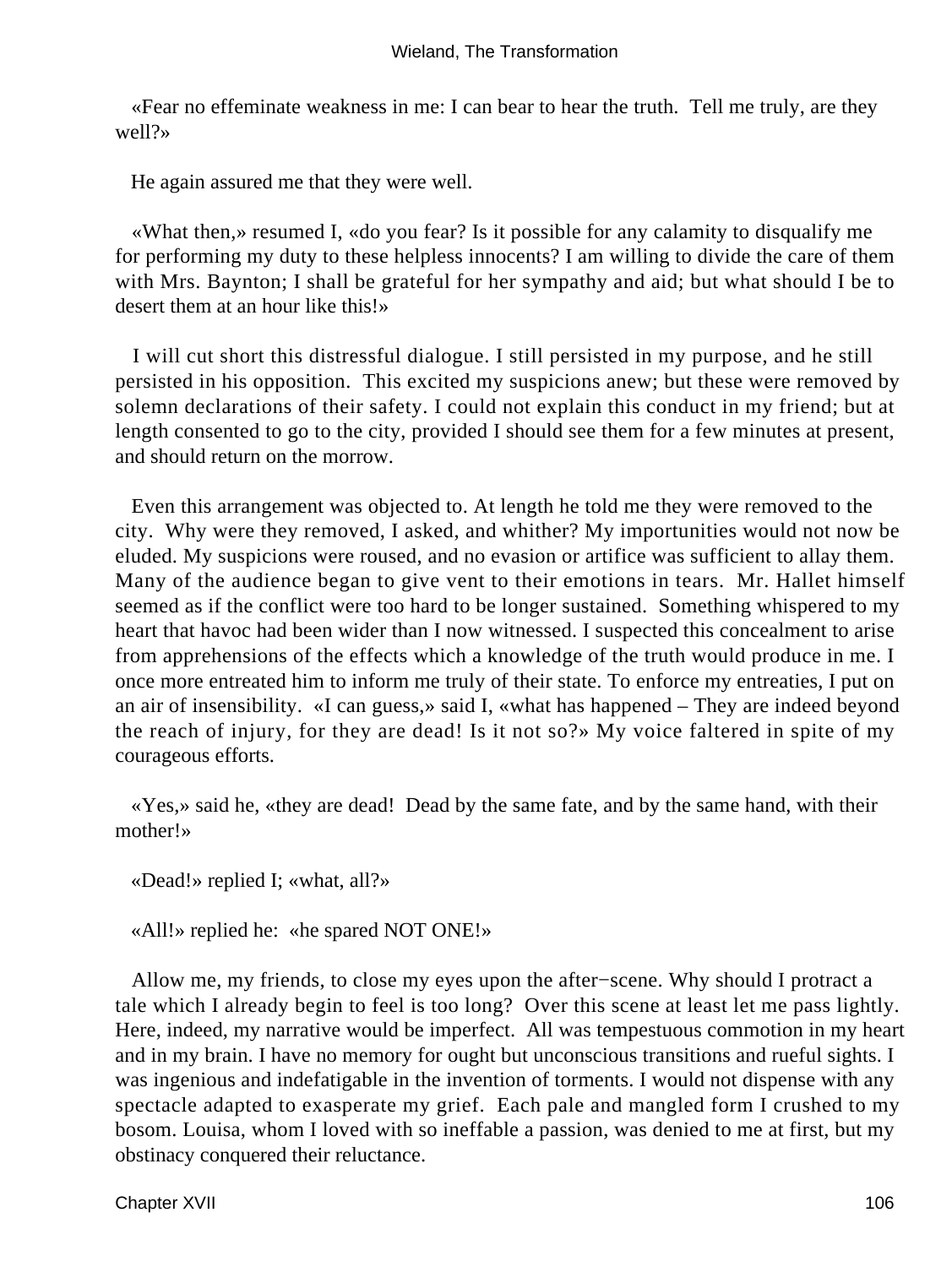They led the way into a darkened hall. A lamp pendant from the ceiling was uncovered, and they pointed to a table. The assassin had defrauded me of my last and miserable consolation. I sought not in her visage, for the tinge of the morning, and the lustre of heaven. These had vanished with life; but I hoped for liberty to print a last kiss upon her lips. This was denied me; for such had been the merciless blow that destroyed her, that not a LINEAMENT **REMAINED!**

 I was carried hence to the city. Mrs. Hallet was my companion and my nurse. Why should I dwell upon the rage of fever, and the effusions of delirium? Carwin was the phantom that pursued my dreams, the giant oppressor under whose arm I was for ever on the point of being crushed. Strenuous muscles were required to hinder my flight, and hearts of steel to withstand the eloquence of my fears. In vain I called upon them to look upward, to mark his sparkling rage and scowling contempt. All I sought was to fly from the stroke that was lifted. Then I heaped upon my guards the most vehement reproaches, or betook myself to wailings on the haplessness of my condition.

 This malady, at length, declined, and my weeping friends began to look for my restoration. Slowly, and with intermitted beams, memory revisited me. The scenes that I had witnessed were revived, became the theme of deliberation and deduction, and called forth the effusions of more rational sorrow.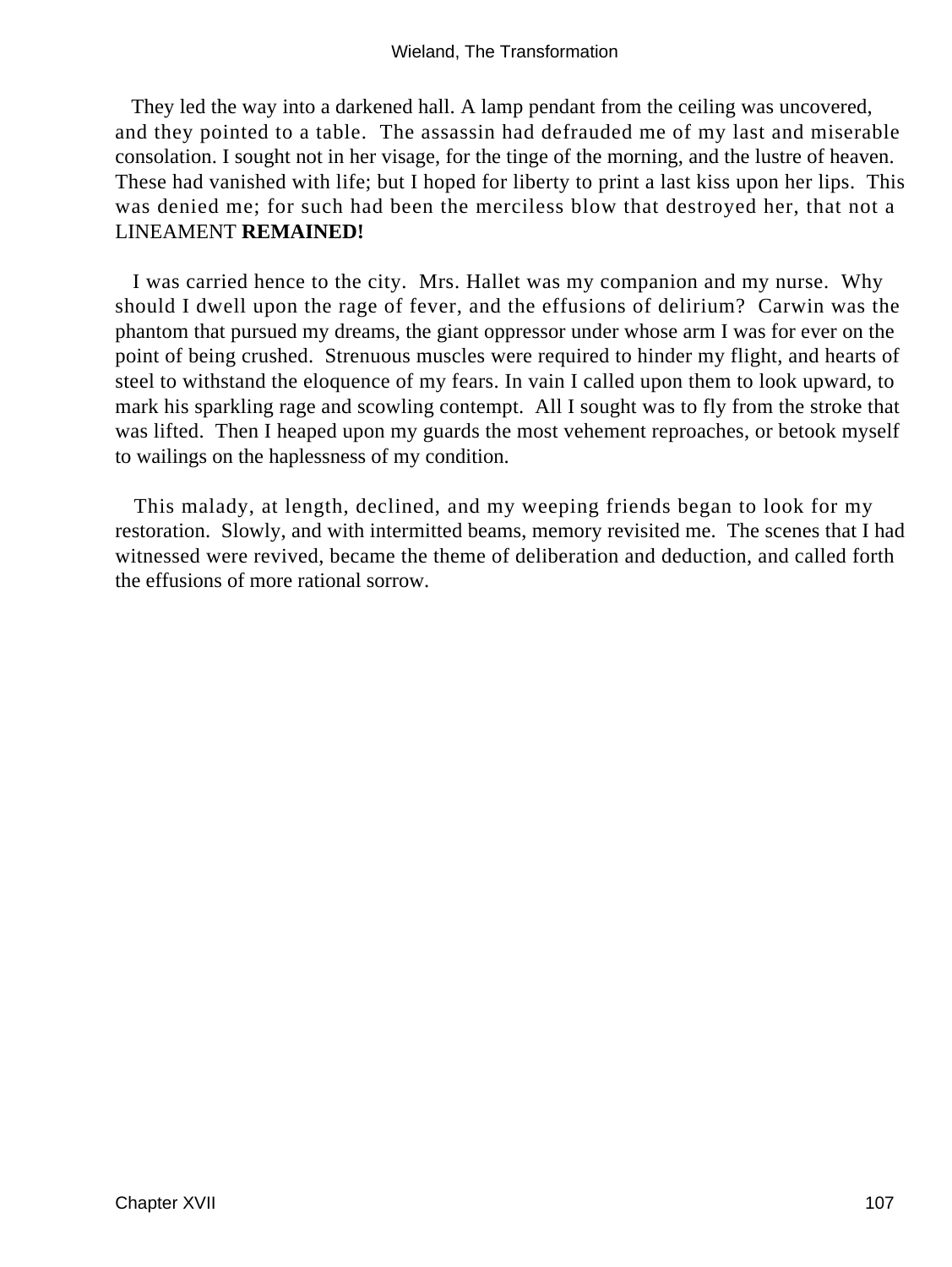#### **[Chapter XVIII](#page-172-0)**

*I* had imperfectly recovered my strength, when I was informed of the arrival of my mother's brother, Thomas Cambridge. Ten years since, he went to Europe, and was a surgeon in the British forces in Germany, during the whole of the late war. After its conclusion, some connection that he had formed with an Irish officer, made him retire into Ireland. Intercourse had been punctually maintained by letters with his sister's children, and hopes were given that he would shortly return to his native country, and pass his old age in our society. He was now in an evil hour arrived.

 I desired an interview with him for numerous and urgent reasons. With the first returns of my understanding I had anxiously sought information of the fate of my brother. During the course of my disease I had never seen him; and vague and unsatisfactory answers were returned to all my inquires. I had vehemently interrogated Mrs. Hallet and her husband, and solicited an interview with this unfortunate man; but they mysteriously insinuated that his reason was still unsettled, and that his circumstances rendered an interview impossible. Their reserve on the particulars of this destruction, and the author of it, was equally invincible.

 For some time, finding all my efforts fruitless, I had desisted from direct inquiries and solicitations, determined, as soon as my strength was sufficiently renewed, to pursue other means of dispelling my uncertainty. In this state of things my uncle's arrival and intention to visit me were announced. I almost shuddered to behold the face of this man. When I reflected on the disasters that had befallen us, I was half unwilling to witness that dejection and grief which would be disclosed in his countenance. But I believed that all transactions had been thoroughly disclosed to him, and confided in my importunity to extort from him the knowledge that I sought.

 I had no doubt as to the person of our enemy; but the motives that urged him to perpetrate these horrors, the means that he used, and his present condition, were totally unknown. It was reasonable to expect some information on this head, from my uncle. I therefore waited his coming with impatience. At length, in the dusk of the evening, and in my solitary chamber, this meeting took place.

 This man was our nearest relation, and had ever treated us with the affection of a parent. Our meeting, therefore, could not be without overflowing tenderness and gloomy joy. He rather encouraged than restrained the tears that I poured out in his arms, and took upon himself the task of comforter. Allusions to recent disasters could not be long omitted. One topic facilitated the admission of another. At length, I mentioned and deplored the ignorance in which I had been kept respecting my brother's destiny, and the circumstances of our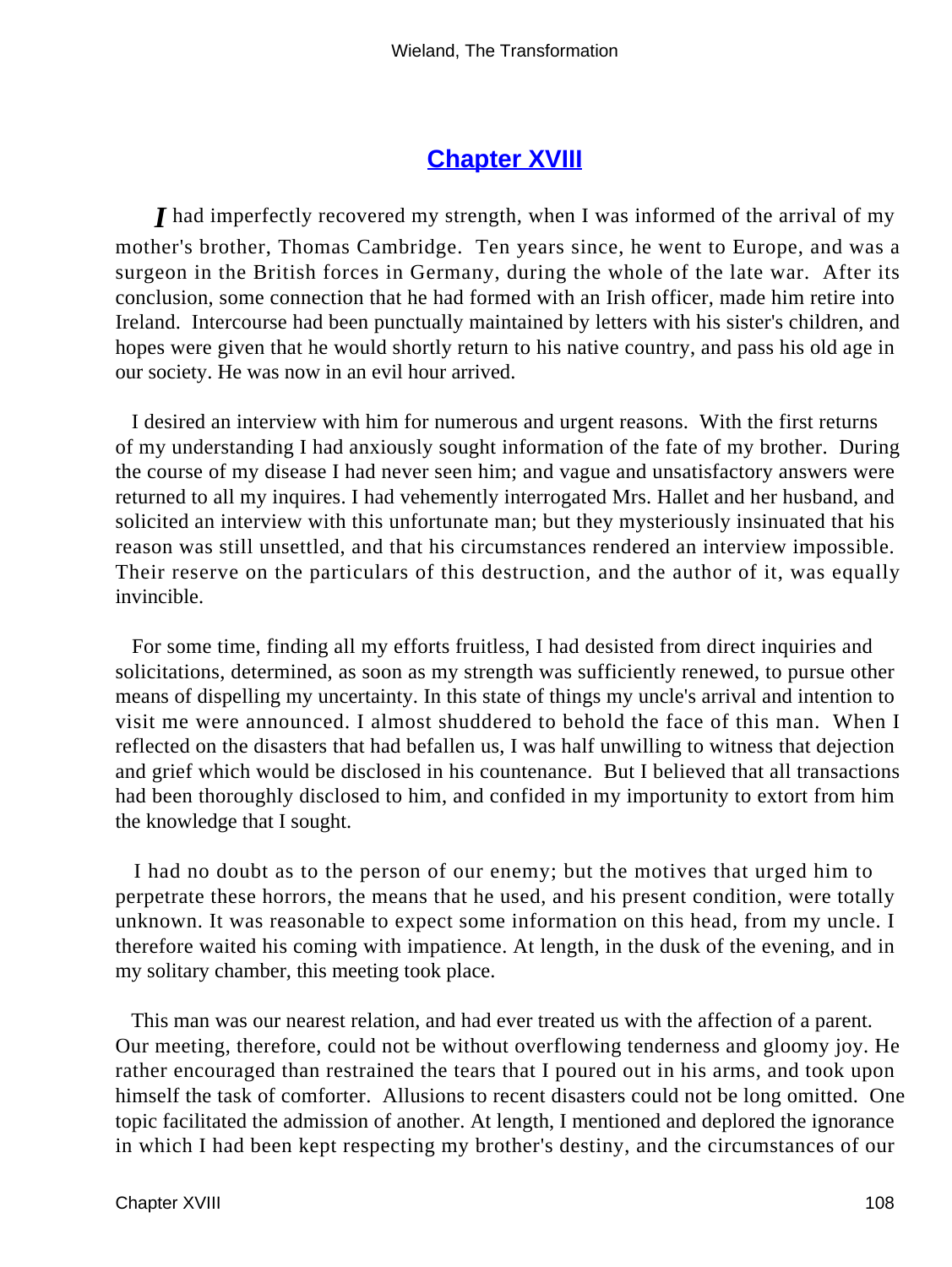misfortunes. I entreated him to tell me what was Wieland's condition, and what progress had been made in detecting or punishing the author of this unheard−of devastation.

«The author!» said he; «Do you know the author?»

 «Alas!» I answered, «I am too well acquainted with him. The story of the grounds of my suspicions would be painful and too long. I am not apprized of the extent of your present knowledge. There are none but Wieland, Pleyel, and myself, who are able to relate certain facts.»

 «Spare yourself the pain,» said he. «All that Wieland and Pleyel can communicate, I know already. If any thing of moment has fallen within your own exclusive knowledge, and the relation be not too arduous for your present strength, I confess I am desirous of hearing it. Perhaps you allude to one by the name of Carwin. I will anticipate your curiosity by saying, that since these disasters, no one has seen or heard of him. His agency is, therefore, a mystery still unsolved.»

 I readily complied with his request, and related as distinctly as I could, though in general terms, the events transacted in the summer−house and my chamber. He listened without apparent surprize to the tale of Pleyel's errors and suspicions, and with augmented seriousness, to my narrative of the warnings and inexplicable vision, and the letter found upon the table. I waited for his comments.

«You gather from this,» said he, «that Carwin is the author of all this misery.»

 «Is it not,» answered I, «an unavoidable inference? But what know you respecting it? Was it possible to execute this mischief without witness or coadjutor? I beseech you to relate to me, when and why Mr. Hallet was summoned to the scene, and by whom this disaster was first suspected or discovered. Surely, suspicion must have fallen upon some one, and pursuit was made.»

 My uncle rose from his seat, and traversed the floor with hasty steps. His eyes were fixed upon the ground, and he seemed buried in perplexity. At length he paused, and said with an emphatic tone, «It is true; the instrument is known. Carwin may have plotted, but the execution was another's. That other is found, and his deed is ascertained.»

 «Good heaven!» I exclaimed, «what say you? Was not Carwin the assassin? Could any hand but his have carried into act this dreadful purpose?»

 «Have I not said,» returned he, «that the performance was another's? Carwin, perhaps, or heaven, or insanity, prompted the murderer; but Carwin is unknown. The actual performer has, long since, been called to judgment and convicted, and is, at this moment, at the bottom of a dungeon loaded with chains.»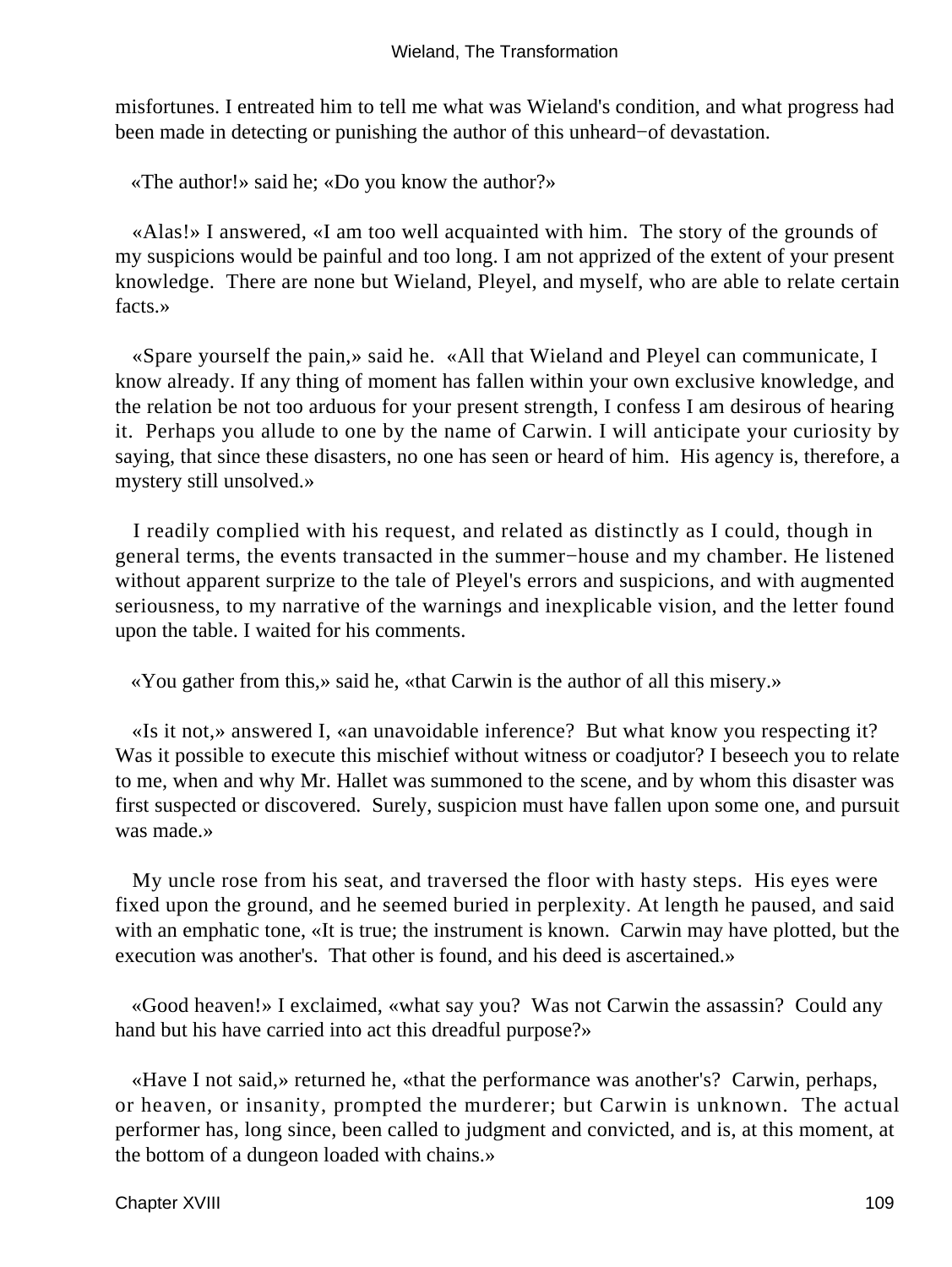I lifted my hands and eyes. «Who then is this assassin? By what means, and whither was he traced? What is the testimony of his guilt?»

 "His own, corroborated with that of a servant−maid who spied the murder of the children from a closet where she was concealed. The magistrate returned from your dwelling to your brother's. He was employed in hearing and recording the testimony of the only witness, when the criminal himself, unexpected, unsolicited, unsought, entered the hall, acknowledged his guilt, and rendered himself up to justice.

 «He has since been summoned to the bar. The audience was composed of thousands whom rumours of this wonderful event had attracted from the greatest distance. A long and impartial examination was made, and the prisoner was called upon for his defence. In compliance with this call he delivered an ample relation of his motives and actions.» There he stopped.

 I besought him to say who this criminal was, and what the instigations that compelled him. My uncle was silent. I urged this inquiry with new force. I reverted to my own knowledge, and sought in this some basis to conjecture. I ran over the scanty catalogue of the men whom I knew; I lighted on no one who was qualified for ministering to malice like this. Again I resorted to importunity. Had I ever seen the criminal? Was it sheer cruelty, or diabolical revenge that produced this overthrow?

 He surveyed me, for a considerable time, and listened to my interrogations in silence. At length he spoke: "Clara, I have known thee by report, and in some degree by observation. Thou art a being of no vulgar sort. Thy friends have hitherto treated thee as a child. They meant well, but, perhaps, they were unacquainted with thy strength. I assure myself that nothing will surpass thy fortitude.

 «Thou art anxious to know the destroyer of thy family, his actions, and his motives. Shall I call him to thy presence, and permit him to confess before thee? Shall I make him the narrator of his own tale?»

 I started on my feet, and looked round me with fearful glances, as if the murderer was close at hand. «What do you mean?» said I; «put an end, I beseech you, to this suspence.»

 «Be not alarmed; you will never more behold the face of this criminal, unless he be gifted with supernatural strength, and sever like threads the constraint of links and bolts. I have said that the assassin was arraigned at the bar, and that the trial ended with a summons from the judge to confess or to vindicate his actions. A reply was immediately made with significance of gesture, and a tranquil majesty, which denoted less of humanity than godhead. Judges, advocates and auditors were panic−struck and breathless with attention. One of the hearers faithfully recorded the speech. There it is,» continued he, putting a roll of papers in my hand, «you may read it at your leisure.»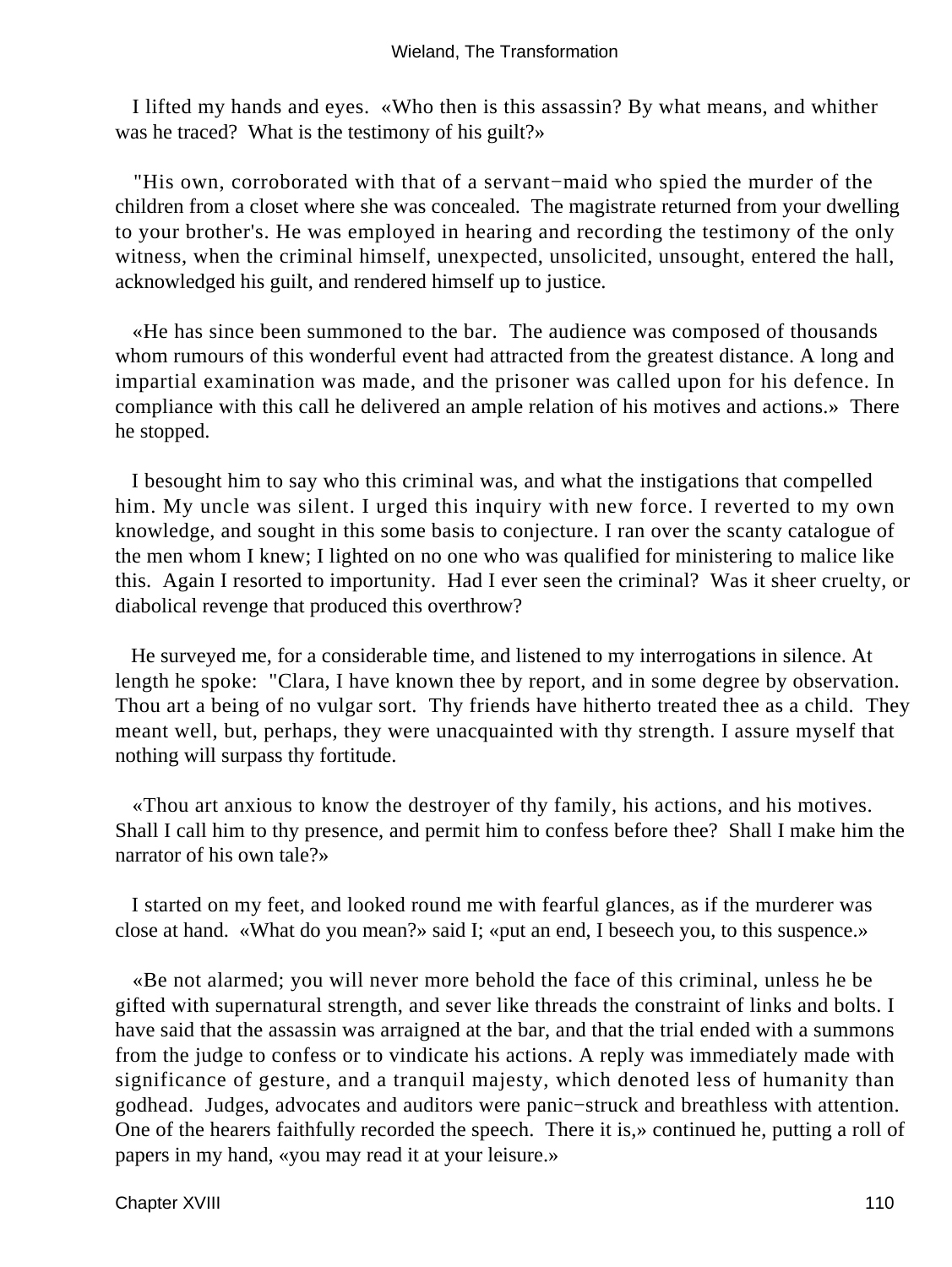With these words my uncle left me alone. My curiosity refused me a moment's delay. I opened the papers, and read as follows.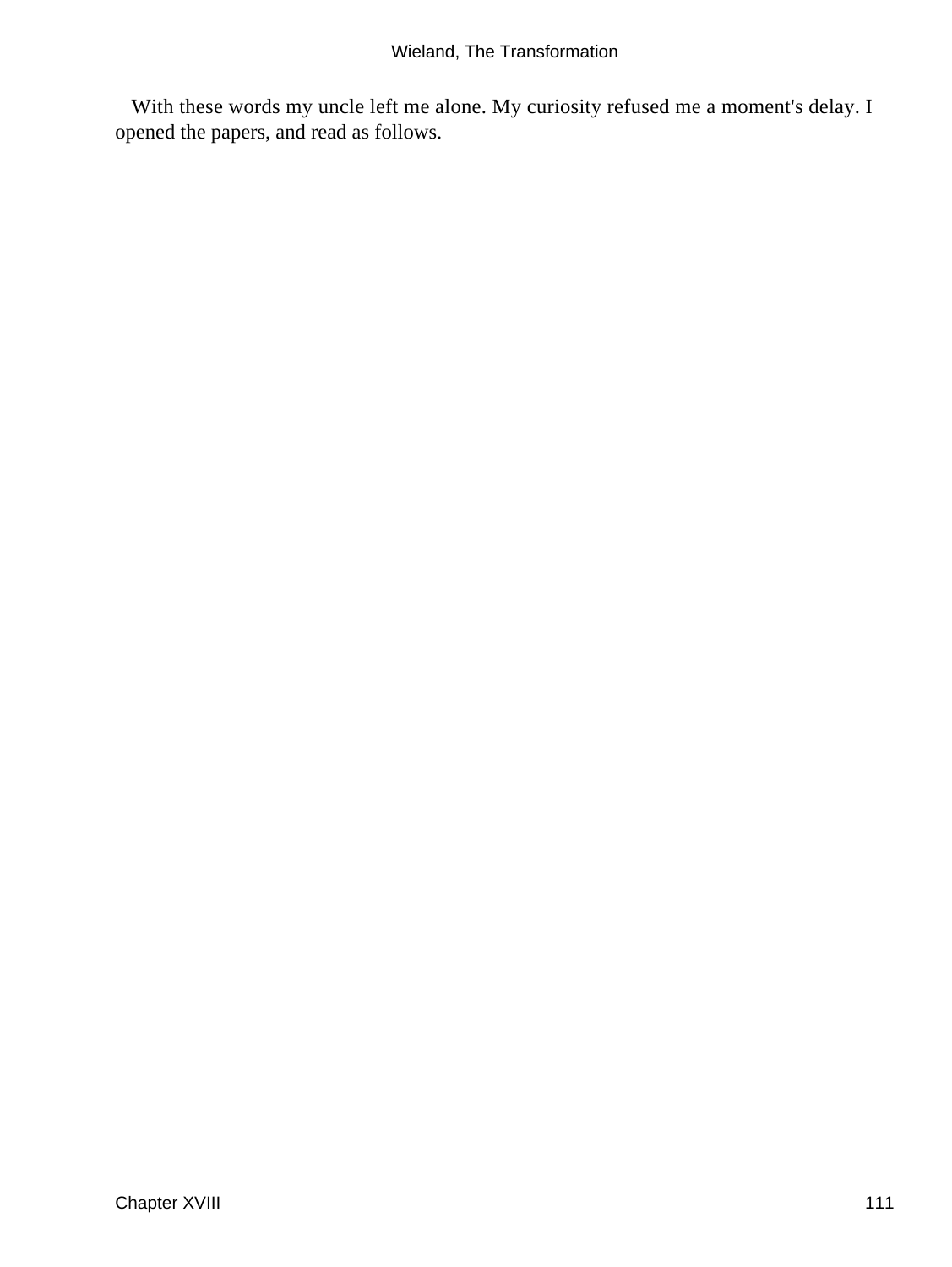## **[Chapter XIX](#page-172-0)**

*"T*heodore Wieland, the prisoner at the bar, was now called upon for his defence. He looked around him for some time in silence, and with a mild countenance. At length he spoke:

 "It is strange; I am known to my judges and my auditors. Who is there present a stranger to the character of Wieland? who knows him not as an husband – as a father – as a friend? yet here am I arraigned as criminal. I am charged with diabolical malice; I am accused of the murder of my wife and my children!

 "It is true, they were slain by me; they all perished by my hand. The task of vindication is ignoble. What is it that I am called to vindicate? and before whom?

 "You know that they are dead, and that they were killed by me. What more would you have? Would you extort from me a statement of my motives? Have you failed to discover them already? You charge me with malice; but your eyes are not shut; your reason is still vigorous; your memory has not forsaken you. You know whom it is that you thus charge. The habits of his life are known to you; his treatment of his wife and his offspring is known to you; the soundness of his integrity, and the unchangeableness of his principles, are familiar to your apprehension; yet you persist in this charge! You lead me hither manacled as a felon; you deem me worthy of a vile and tormenting death!

 "Who are they whom I have devoted to death? My wife – the little ones, that drew their being from me – that creature who, as she surpassed them in excellence, claimed a larger affection than those whom natural affinities bound to my heart. Think ye that malice could have urged me to this deed? Hide your audacious fronts from the scrutiny of heaven. Take refuge in some cavern unvisited by human eyes. Ye may deplore your wickedness or folly, but ye cannot expiate it.

 "Think not that I speak for your sakes. Hug to your hearts this detestable infatuation. Deem me still a murderer, and drag me to untimely death. I make not an effort to dispel your illusion: I utter not a word to cure you of your sanguinary folly: but there are probably some in this assembly who have come from far: for their sakes, whose distance has disabled them from knowing me, I will tell what I have done, and why.

 "It is needless to say that God is the object of my supreme passion. I have cherished, in his presence, a single and upright heart. I have thirsted for the knowledge of his will. I have burnt with ardour to approve my faith and my obedience.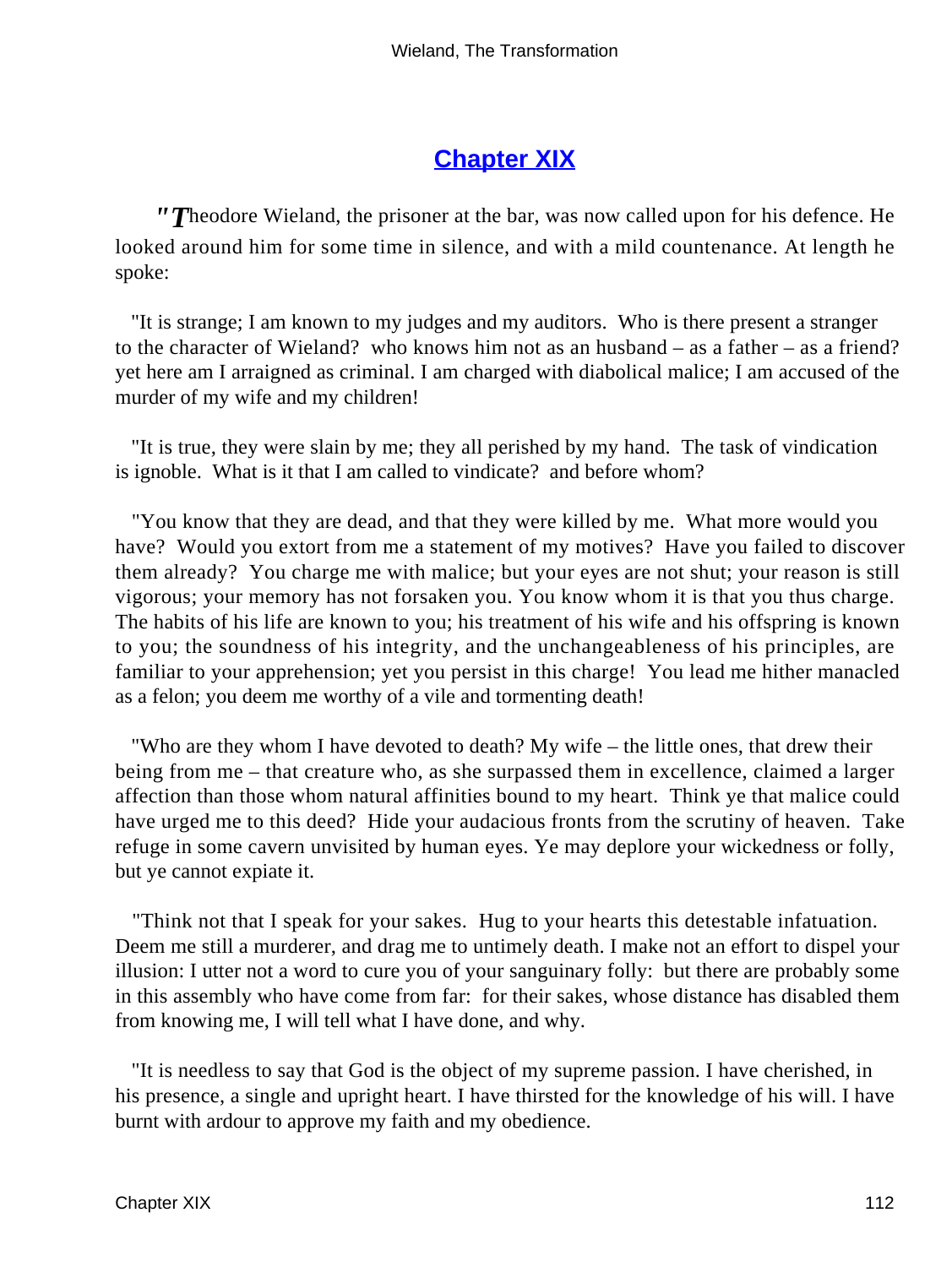"My days have been spent in searching for the revelation of that will; but my days have been mournful, because my search failed. I solicited direction: I turned on every side where glimmerings of light could be discovered. I have not been wholly uninformed; but my knowledge has always stopped short of certainty. Dissatisfaction has insinuated itself into all my thoughts. My purposes have been pure; my wishes indefatigable; but not till lately were these purposes thoroughly accomplished, and these wishes fully gratified.

 "I thank thee, my father, for thy bounty; that thou didst not ask a less sacrifice than this; that thou placedst me in a condition to testify my submission to thy will! What have I withheld which it was thy pleasure to exact? Now may I, with dauntless and erect eye, claim my reward, since I have given thee the treasure of my soul.

 "I was at my own house: it was late in the evening: my sister had gone to the city, but proposed to return. It was in expectation of her return that my wife and I delayed going to bed beyond the usual hour; the rest of the family, however, were retired.

 "My mind was contemplative and calm; not wholly devoid of apprehension on account of my sister's safety. Recent events, not easily explained, had suggested the existence of some danger; but this danger was without a distinct form in our imagination, and scarcely ruffled our tranquillity.

 "Time passed, and my sister did not arrive; her house is at some distance from mine, and though her arrangements had been made with a view to residing with us, it was possible that, through forgetfulness, or the occurrence of unforeseen emergencies, she had returned to her own dwelling.

 "Hence it was conceived proper that I should ascertain the truth by going thither. I went. On my way my mind was full of these ideas which related to my intellectual condition. In the torrent of fervid conceptions, I lost sight of my purpose. Some times I stood still; some times I wandered from my path, and experienced some difficulty, on recovering from my fit of musing, to regain it.

 "The series of my thoughts is easily traced. At first every vein beat with raptures known only to the man whose parental and conjugal love is without limits, and the cup of whose desires, immense as it is, overflows with gratification. I know not why emotions that were perpetual visitants should now have recurred with unusual energy. The transition was not new from sensations of joy to a consciousness of gratitude. The author of my being was likewise the dispenser of every gift with which that being was embellished. The service to which a benefactor like this was entitled, could not be circumscribed. My social sentiments were indebted to their alliance with devotion for all their value. All passions are base, all joys feeble, all energies malignant, which are not drawn from this source.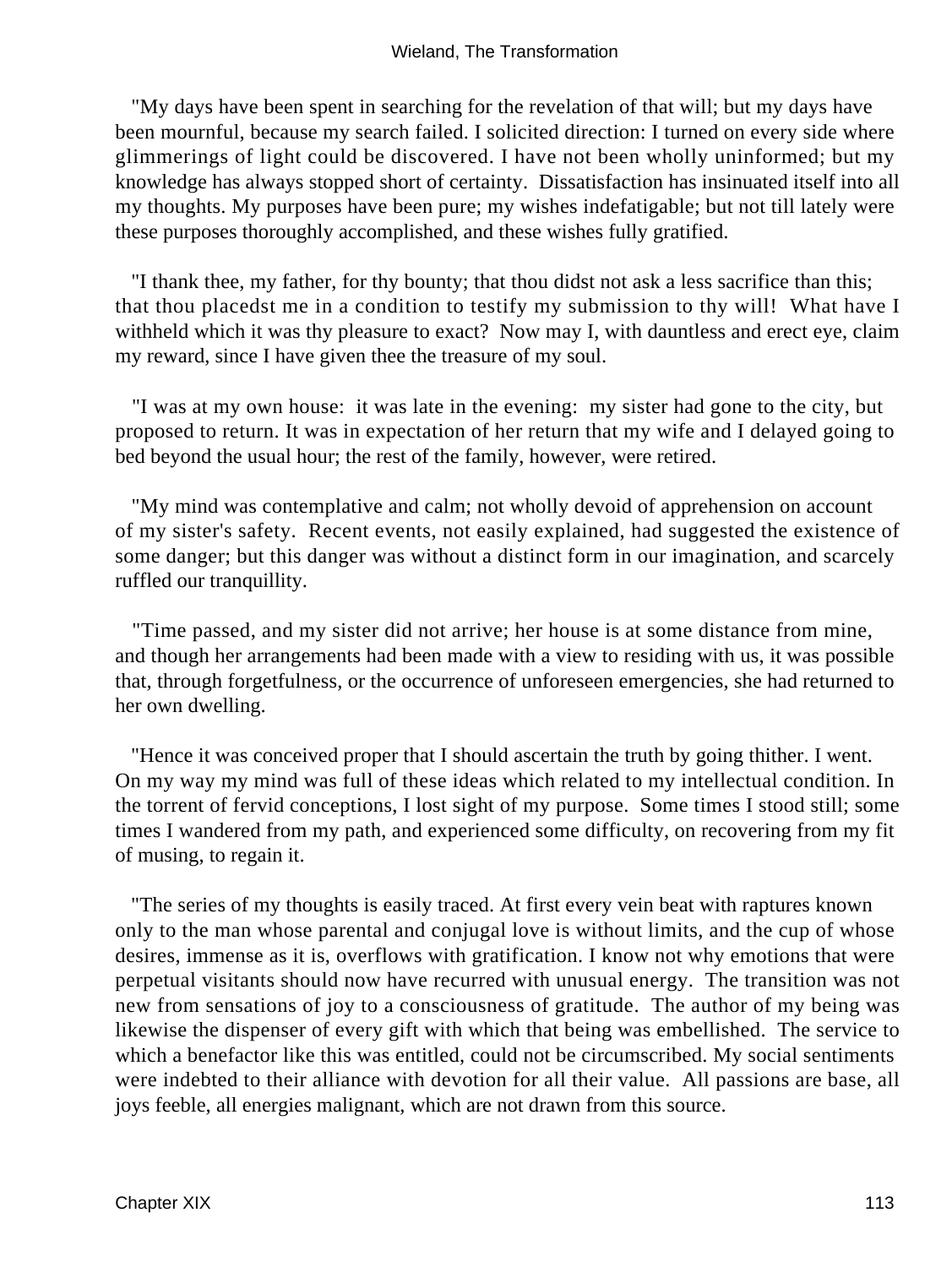"For a time, my contemplations soared above earth and its inhabitants. I stretched forth my hands; I lifted my eyes, and exclaimed, O! that I might be admitted to thy presence; that mine were the supreme delight of knowing thy will, and of performing it! The blissful privilege of direct communication with thee, and of listening to the audible enunciation of thy pleasure!

 "What task would I not undertake, what privation would I not cheerfully endure, to testify my love of thee? Alas! thou hidest thyself from my view: glimpses only of thy excellence and beauty are afforded me. Would that a momentary emanation from thy glory would visit me! that some unambiguous token of thy presence would salute my senses!

 "In this mood, I entered the house of my sister. It was vacant. Scarcely had I regained recollection of the purpose that brought me hither. Thoughts of a different tendency had such absolute possession of my mind, that the relations of time and space were almost obliterated from my understanding. These wanderings, however, were restrained, and I ascended to her chamber.

 "I had no light, and might have known by external observation, that the house was without any inhabitant. With this, however, I was not satisfied. I entered the room, and the object of my search not appearing, I prepared to return.

 "The darkness required some caution in descending the stair. I stretched my hand to seize the balustrade by which I might regulate my steps. How shall I describe the lustre, which, at that moment, burst upon my vision!

 "I was dazzled. My organs were bereaved of their activity. My eye−lids were half−closed, and my hands withdrawn from the balustrade. A nameless fear chilled my veins, and I stood motionless. This irradiation did not retire or lessen. It seemed as if some powerful effulgence covered me like a mantle.

 "I opened my eyes and found all about me luminous and glowing. It was the element of heaven that flowed around. Nothing but a fiery stream was at first visible; but, anon, a shrill voice from behind called upon me to attend.

 "I turned: It is forbidden to describe what I saw: Words, indeed, would be wanting to the task. The lineaments of that being, whose veil was now lifted, and whose visage beamed upon my sight, no hues of pencil or of language can pourtray.

 «As it spoke, the accents thrilled to my heart. »Thy prayers are heard. In proof of thy faith, render me thy wife. This is the victim I chuse. Call her hither, and here let her fall." – The sound, and visage, and light vanished at once.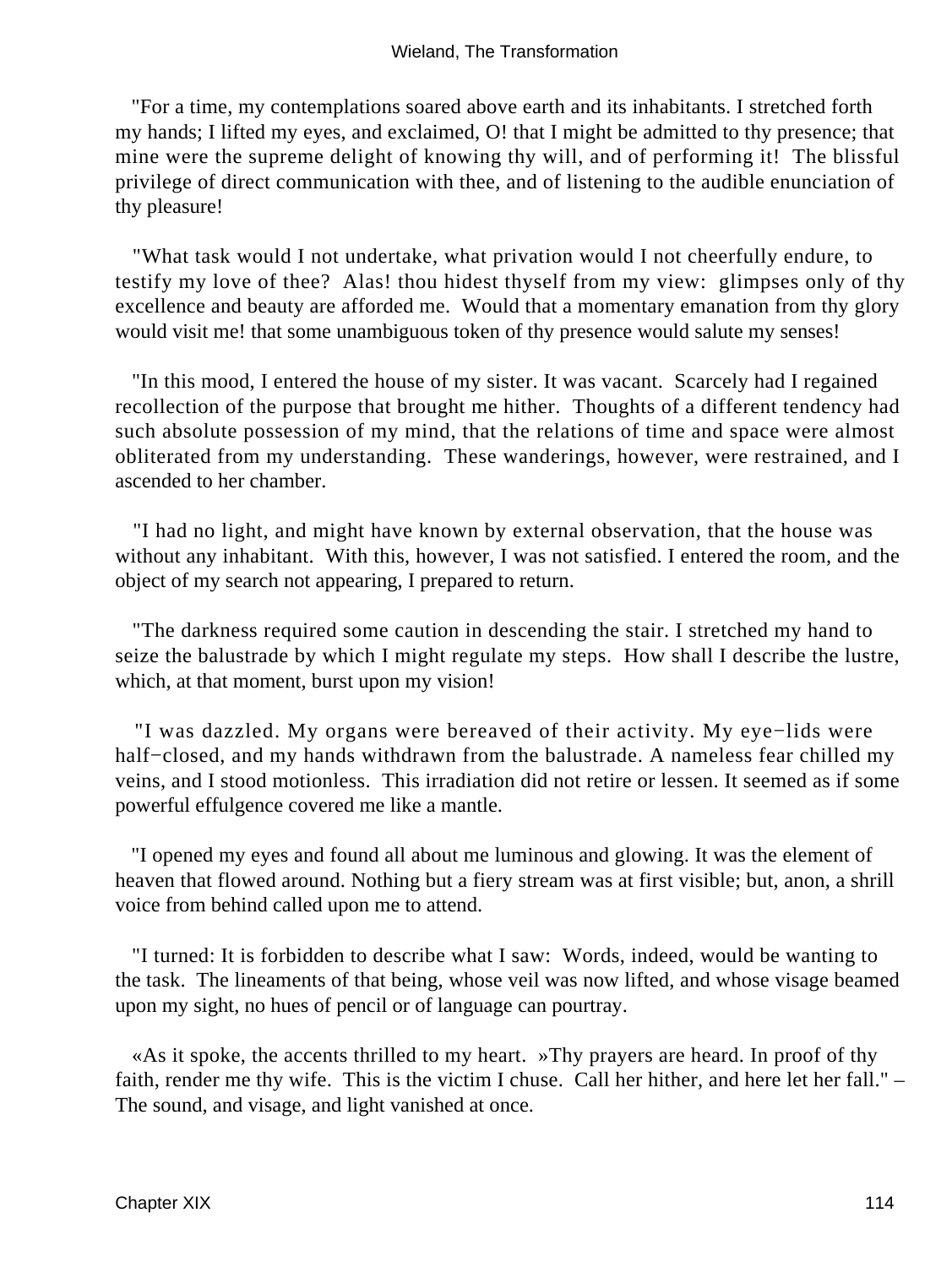"What demand was this? The blood of Catharine was to be shed! My wife was to perish by my hand! I sought opportunity to attest my virtue. Little did I expect that a proof like this would have been demanded.

 "My wife! I exclaimed: O God! substitute some other victim. Make me not the butcher of my wife. My own blood is cheap. This will I pour out before thee with a willing heart; but spare, I beseech thee, this precious life, or commission some other than her husband to perform the bloody deed.

 «In vain. The conditions were prescribed; the decree had gone forth, and nothing remained but to execute it. I rushed out of the house and across the intermediate fields, and stopped not till I entered my own parlour. »My wife had remained here during my absence, in anxious expectation of my return with some tidings of her sister. I had none to communicate. For a time, I was breathless with my speed: This, and the tremors that shook my frame, and the wildness of my looks, alarmed her. She immediately suspected some disaster to have happened to her friend, and her own speech was as much overpowered by emotion as mine.

 "She was silent, but her looks manifested her impatience to hear what I had to communicate. I spoke, but with so much precipitation as scarcely to be understood; catching her, at the same time, by the arm, and forcibly pulling her from her seat.

 "Come along with me: fly: waste not a moment: time will be lost, and the deed will be omitted. Tarry not; question not; but fly with me!

 «This deportment added afresh to her alarms. Her eyes pursued mine, and she said, »What is the matter? For God's sake what is the matter? Where would you have me go?"

 "My eyes were fixed upon her countenance while she spoke. I thought upon her virtues; I viewed her as the mother of my babes: as my wife: I recalled the purpose for which I thus urged her attendance. My heart faltered, and I saw that I must rouse to this work all my faculties. The danger of the least delay was imminent.

 "I looked away from her, and again exerting my force, drew her towards the door – 'You must go with me – indeed you must.'

 «In her fright she half−resisted my efforts, and again exclaimed, 'Good heaven! what is it you mean? Where go? What has happened? Have you found Clara?»

«Follow me, and you will see,» I answered, still urging her reluctant steps forward.

 «What phrenzy has seized you? Something must needs have happened. Is she sick? Have you found her?»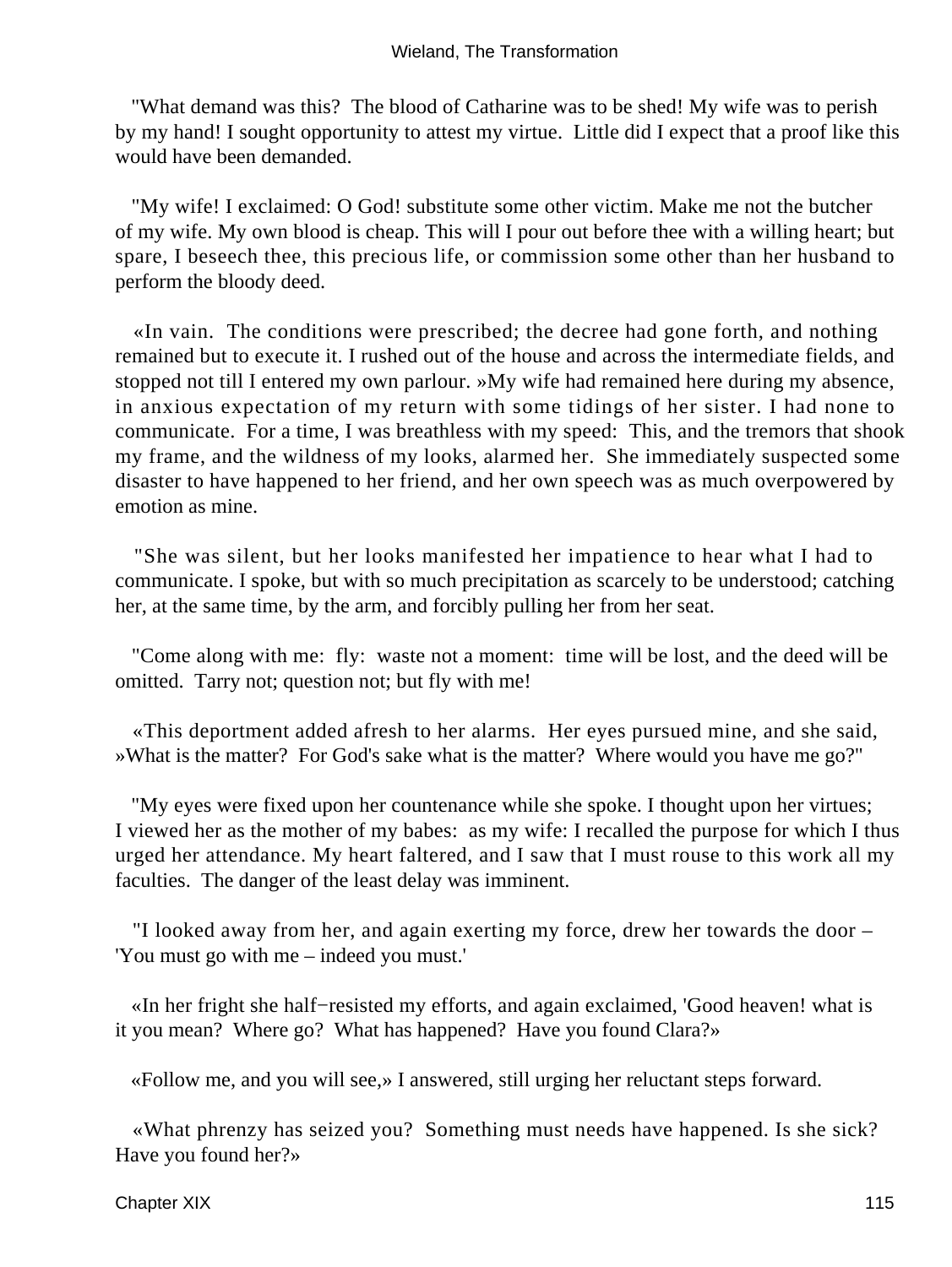«Come and see. Follow me, and know for yourself.»

 «Still she expostulated and besought me to explain this mysterious behaviour. I could not trust myself to answer her; to look at her; but grasping her arm, I drew her after me. She hesitated, rather through confusion of mind than from unwillingness to accompany me. This confusion gradually abated, and she moved forward, but with irresolute footsteps, and continual exclamations of wonder and terror. Her interrogations Of »what was the matter?« and »whither was I going?" were ceaseless and vehement.

 "It was the scope of my efforts not to think; to keep up a conflict and uproar in my mind in which all order and distinctness should be lost; to escape from the sensations produced by her voice. I was, therefore, silent. I strove to abridge this interval by my haste, and to waste all my attention in furious gesticulations.

 «In this state of mind we reached my sister's door. She looked at the windows and saw that all was desolate – »Why come we here? There is no body here. I will not go in."

 "Still I was dumb; but opening the door, I drew her into the entry. This was the allotted scene: here she was to fall. I let go her hand, and pressing my palms against my forehead, made one mighty effort to work up my soul to the deed.

 "In vain; it would not be; my courage was appalled; my arms nerveless: I muttered prayers that my strength might be aided from above. They availed nothing.

 "Horror diffused itself over me. This conviction of my cowardice, my rebellion, fastened upon me, and I stood rigid and cold as marble. From this state I was somewhat relieved by my wife's voice, who renewed her supplications to be told why we came hither, and what was the fate of my sister.

 "What could I answer? My words were broken and inarticulate. Her fears naturally acquired force from the observation of these symptoms; but these fears were misplaced. The only inference she deduced from my conduct was, that some terrible mishap had befallen Clara.

 «She wrung her hands, and exclaimed in an agony, »O tell me, where is she? What has become of her? Is she sick? Dead? Is she in her chamber? O let me go thither and know the worst!"

 "This proposal set my thoughts once more in motion. Perhaps what my rebellious heart refused to perform here, I might obtain strength enough to execute elsewhere.

«Come then,» said I, «let us go.»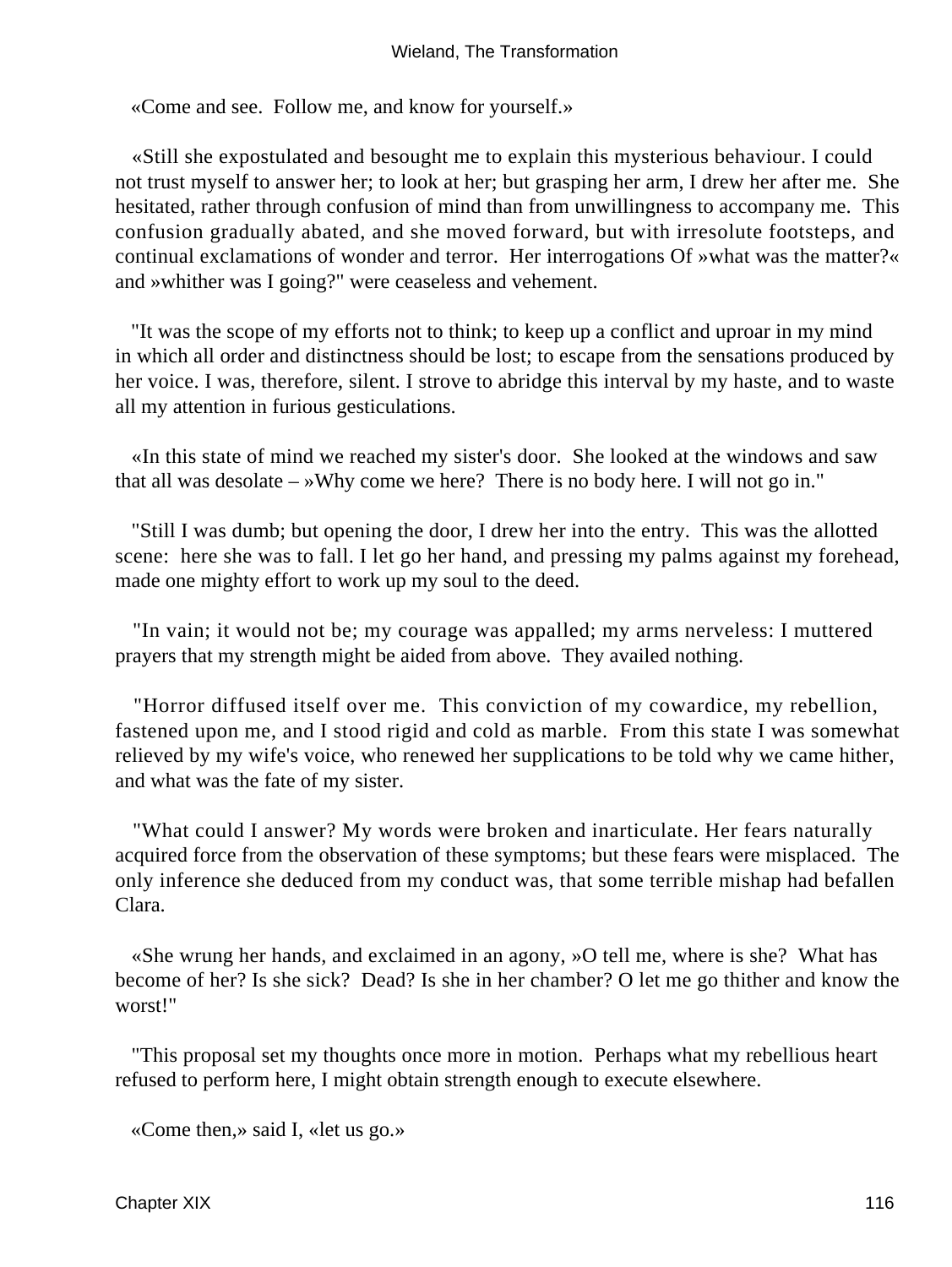«I will, but not in the dark. We must first procure a light.»

"Fly then and procure it; but I charge you, linger not. I will await for your return.

 "While she was gone, I strode along the entry. The fellness of a gloomy hurricane but faintly resembled the discord that reigned in my mind. To omit this sacrifice must not be; yet my sinews had refused to perform it. No alternative was offered. To rebel against the mandate was impossible; but obedience would render me the executioner of my wife. My will was strong, but my limbs refused their office.

 "She returned with a light; I led the way to the chamber; she looked round her; she lifted the curtain of the bed; she saw nothing.

 «At length, she fixed inquiring eyes upon me. The light now enabled her to discover in my visage what darkness had hitherto concealed. Her cares were now transferred from my sister to myself, and she said in a tremulous voice, »Wieland! you are not well: What ails you? Can I do nothing for you?"

 "That accents and looks so winning should disarm me of my resolution, was to be expected. My thoughts were thrown anew into anarchy. I spread my hand before my eyes that I might not see her, and answered only by groans. She took my other hand between her's, and pressing it to her heart, spoke with that voice which had ever swayed my will, and wafted away sorrow.

 «My friend! my soul's friend! tell me thy cause of grief. Do I not merit to partake with thee in thy cares? Am I not thy wife?»

 "This was too much. I broke from her embrace, and retired to a corner of the room. In this pause, courage was once more infused into me. I resolved to execute my duty. She followed me, and renewed her passionate entreaties to know the cause of my distress.

 "I raised my head and regarded her with stedfast looks. I muttered something about death, and the injunctions of my duty. At these words she shrunk back, and looked at me with a new expression of anguish. After a pause, she clasped her hands, and exclaimed –

 «O Wieland! Wieland! God grant that I am mistaken; but surely something is wrong. I see it: it is too plain: thou art undone – lost to me and to thyself.» At the same time she gazed on my features with intensest anxiety, in hope that different symptoms would take place. I replied to her with vehemence –

 «Undone! No; my duty is known, and I thank my God that my cowardice is now vanquished, and I have power to fulfil it. Catharine! I pity the weakness of thy nature: I pity thee, but must not spare. Thy life is claimed from my hands: thou must die!»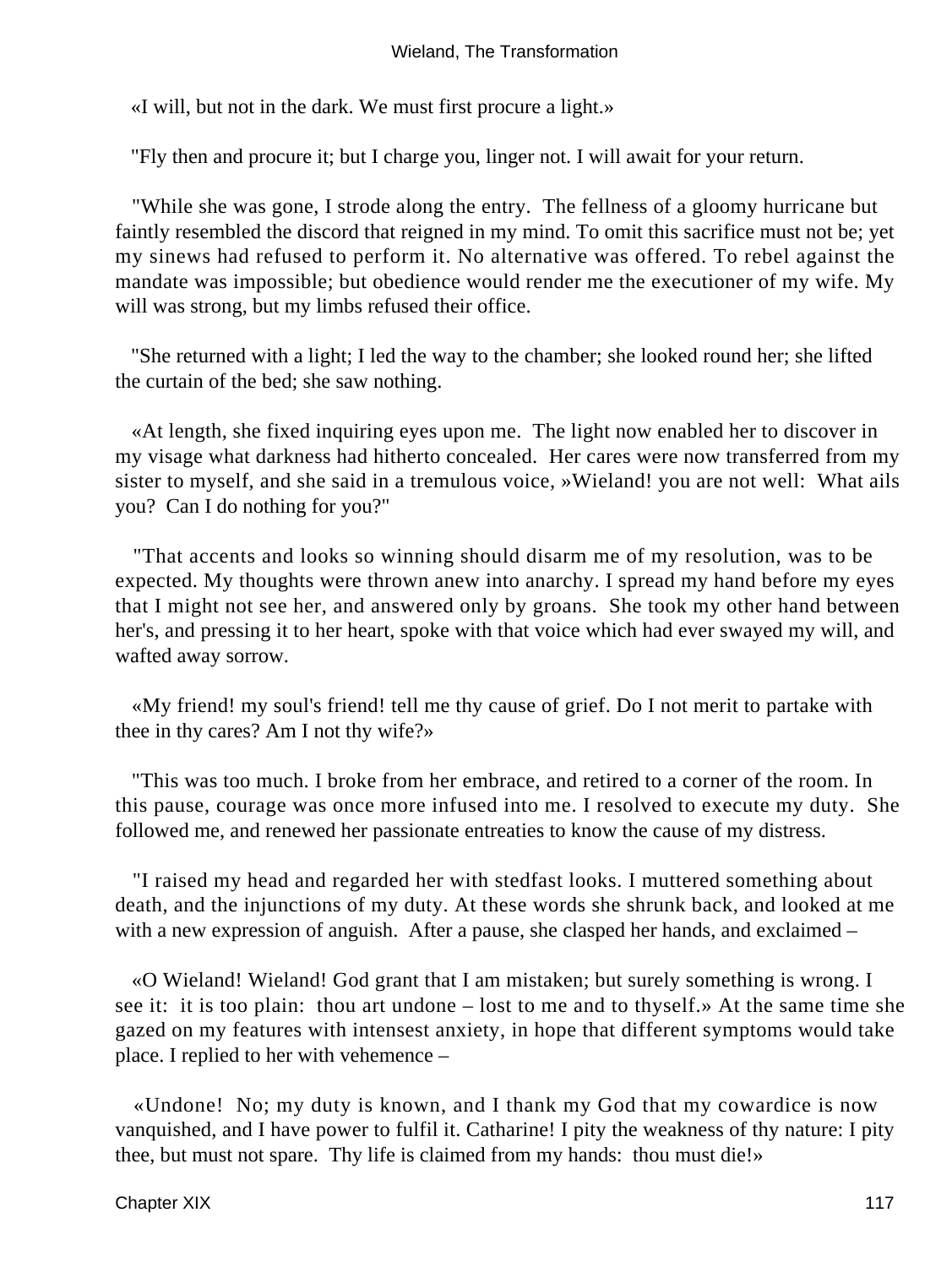#### Wieland, The Transformation

 "Fear was now added to her grief. 'What mean you? Why talk you of death? Bethink yourself, Wieland: bethink yourself, and this fit will pass. O why came I hither! Why did you drag me hither?'

 «I brought thee hither to fulfil a divine command. I am appointed thy destroyer, and destroy thee I must.» Saying this I seized her wrists. She shrieked aloud, and endeavoured to free herself from my grasp; but her efforts were vain.

 «Surely, surely Wieland, thou dost not mean it. Am I not thy wife? and wouldst thou kill me? Thou wilt not; and yet – I see – thou art Wieland no longer! A fury resistless and horrible possesses thee  $-$  Spare me  $-$  spare  $-$  help  $\gg$ 

 "Till her breath was stopped she shrieked for help – for mercy. When she could speak no longer, her gestures, her looks appealed to my compassion. My accursed hand was irresolute and tremulous. I meant thy death to be sudden, thy struggles to be brief. Alas! my heart was infirm; my resolves mutable. Thrice I slackened my grasp, and life kept its hold, though in the midst of pangs. Her eye−balls started from their sockets. Grimness and distortion took place of all that used to bewitch me into transport, and subdue me into reverence.

 "I was commissioned to kill thee, but not to torment thee with the foresight of thy death; not to multiply thy fears, and prolong thy agonies. Haggard, and pale, and lifeless, at length thou ceasedst to contend with thy destiny.

 "This was a moment of triumph. Thus had I successfully subdued the stubbornness of human passions: the victim which had been demanded was given: the deed was done past recal.

 "I lifted the corpse in my arms and laid it on the bed. I gazed upon it with delight. Such was the elation of my thoughts, that I even broke into laughter. I clapped my hands and exclaimed, 'It is done! My sacred duty is fulfilled! To that I have sacrificed, O my God! thy last and best gift, my wife!'

 "For a while I thus soared above frailty. I imagined I had set myself forever beyond the reach of selfishness; but my imaginations were false. This rapture quickly subsided. I looked again at my wife. My joyous ebullitions vanished, and I asked myself who it was whom I saw? Methought it could not be Catharine. It could not be the woman who had lodged for years in my heart; who had slept, nightly, in my bosom; who had borne in her womb, who had fostered at her breast, the beings who called me father; whom I had watched with delight, and cherished with a fondness ever new and perpetually growing: it could not be the same.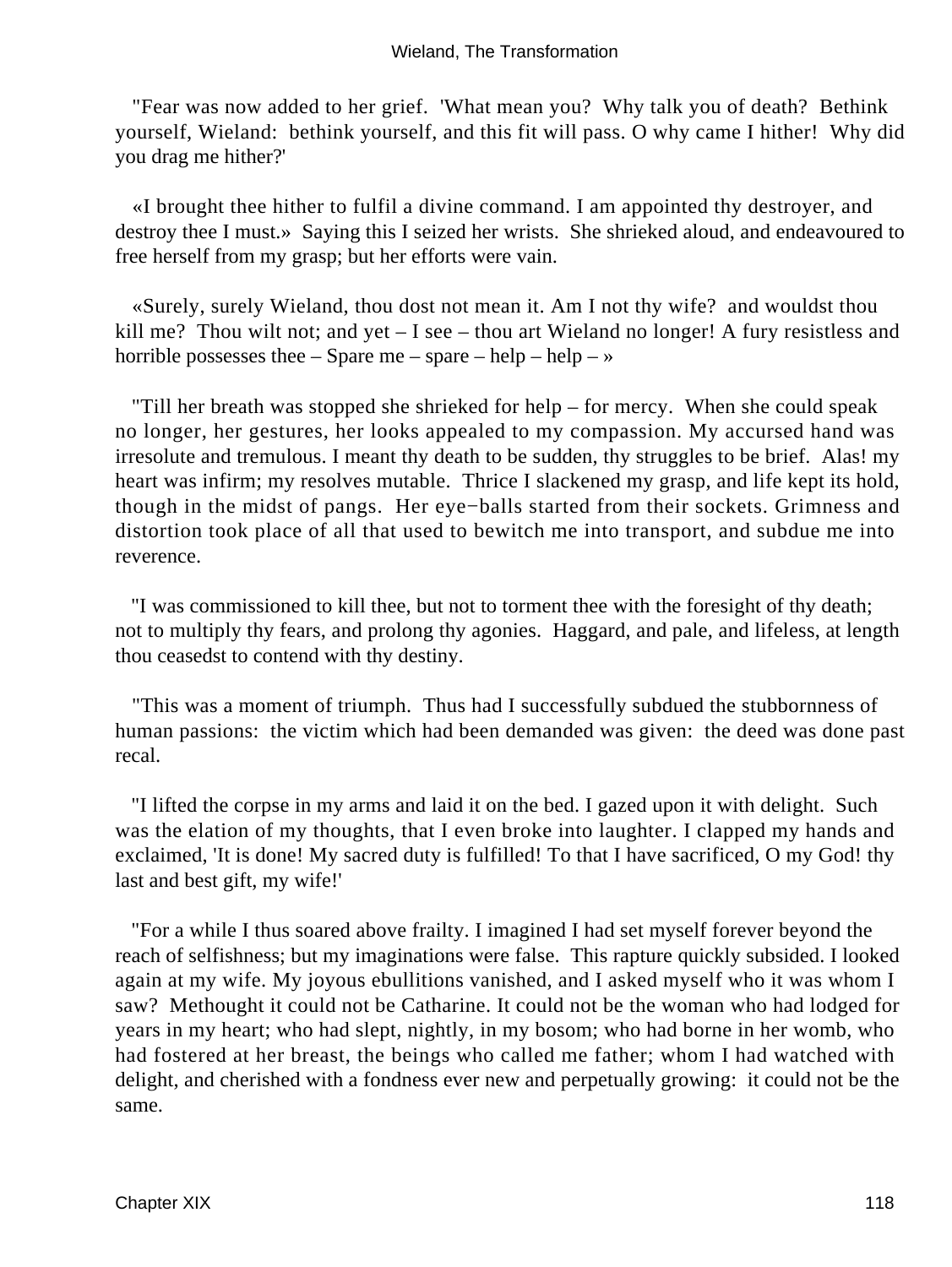"Where was her bloom! These deadly and blood−suffused orbs but ill resemble the azure and exstatic tenderness of her eyes. The lucid stream that meandered over that bosom, the glow of love that was wont to sit upon that cheek, are much unlike these livid stains and this hideous deformity. Alas! these were the traces of agony; the gripe of the assassin had been here!

 "I will not dwell upon my lapse into desperate and outrageous sorrow. The breath of heaven that sustained me was withdrawn and I sunk into **MERE MAN.** I leaped from the floor: I dashed my head against the wall: I uttered screams of horror: I panted after torment and pain. Eternal fire, and the bickerings of hell, compared with what I felt, were music and a bed of roses.

 "I thank my God that this degeneracy was transient, that he deigned once more to raise me aloft. I thought upon what I had done as a sacrifice to duty, and **WAS CALM.** My wife was dead; but I reflected, that though this source of human consolation was closed, yet others were still open. If the transports of an husband were no more, the feelings of a father had still scope for exercise. When remembrance of their mother should excite too keen a pang, I would look upon them, and **BE COMFORTED.**

 "While I revolved these ideas, new warmth flowed in upon my heart – I was wrong. These feelings were the growth of selfishness. Of this I was not aware, and to dispel the mist that obscured my perceptions, a new effulgence and a new mandate were necessary.

 "From these thoughts I was recalled by a ray that was shot into the room. A voice spake like that which I had before heard – 'Thou hast done well; but all is not done – the sacrifice is incomplete – thy children must be offered – they must perish with their mother! – '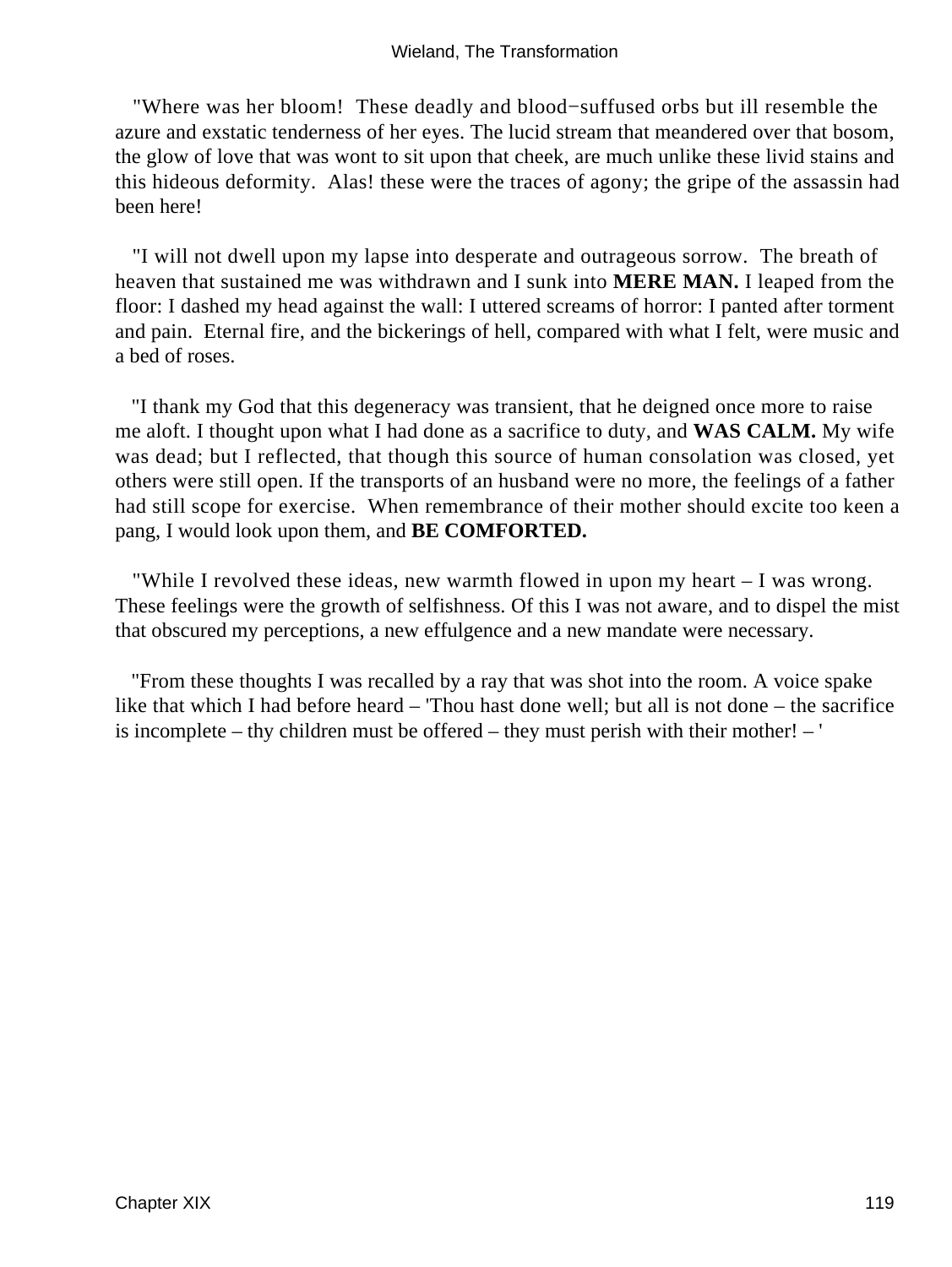# **[Chapter XX](#page-172-0)**

**Will you wonder that I read no farther?** Will you not rather be astonished that I read thus far? What power supported me through such a task I know not. Perhaps the doubt from which I could not disengage my mind, that the scene here depicted was a dream, contributed to my perseverance. In vain the solemn introduction of my uncle, his appeals to my fortitude, and allusions to something monstrous in the events he was about to disclose; in vain the distressful perplexity, the mysterious silence and ambiguous answers of my attendants, especially when the condition of my brother was the theme of my inquiries, were remembered. I recalled the interview with Wieland in my chamber, his preternatural tranquillity succeeded by bursts of passion and menacing actions. All these coincided with the tenor of this paper.

 Catharine and her children, and Louisa were dead. The act that destroyed them was, in the highest degree, inhuman. It was worthy of savages trained to murder, and exulting in agonies.

Who was the performer of the deed? Wieland! My brother! The husband and the father! That man of gentle virtues and invincible benignity! placable and mild – an idolator of peace! Surely, said I, it is a dream. For many days have I been vexed with frenzy. Its dominion is still felt; but new forms are called up to diversify and augment my torments.

 The paper dropped from my hand, and my eyes followed it. I shrunk back, as if to avoid some petrifying influence that approached me. My tongue was mute; all the functions of nature were at a stand, and I sunk upon the floor lifeless. The noise of my fall, as I afterwards heard, alarmed my uncle, who was in a lower apartment, and whose apprehensions had detained him. He hastened to my chamber, and administered the assistance which my condition required. When I opened my eyes I beheld him before me. His skill as a reasoner as well as a physician, was exerted to obviate the injurious effects of this disclosure; but he had wrongly estimated the strength of my body or of my mind. This new shock brought me once more to the brink of the grave, and my malady was much more difficult to subdue than at first.

 I will not dwell upon the long train of dreary sensations, and the hideous confusion of my understanding. Time slowly restored its customary firmness to my frame, and order to my thoughts. The images impressed upon my mind by this fatal paper were somewhat effaced by my malady. They were obscure and disjointed like the parts of a dream. I was desirous of freeing my imagination from this chaos. For this end I questioned my uncle, who was my constant companion. He was intimidated by the issue of his first experiment, and took pains to elude or discourage my inquiry. My impetuosity some times compelled him to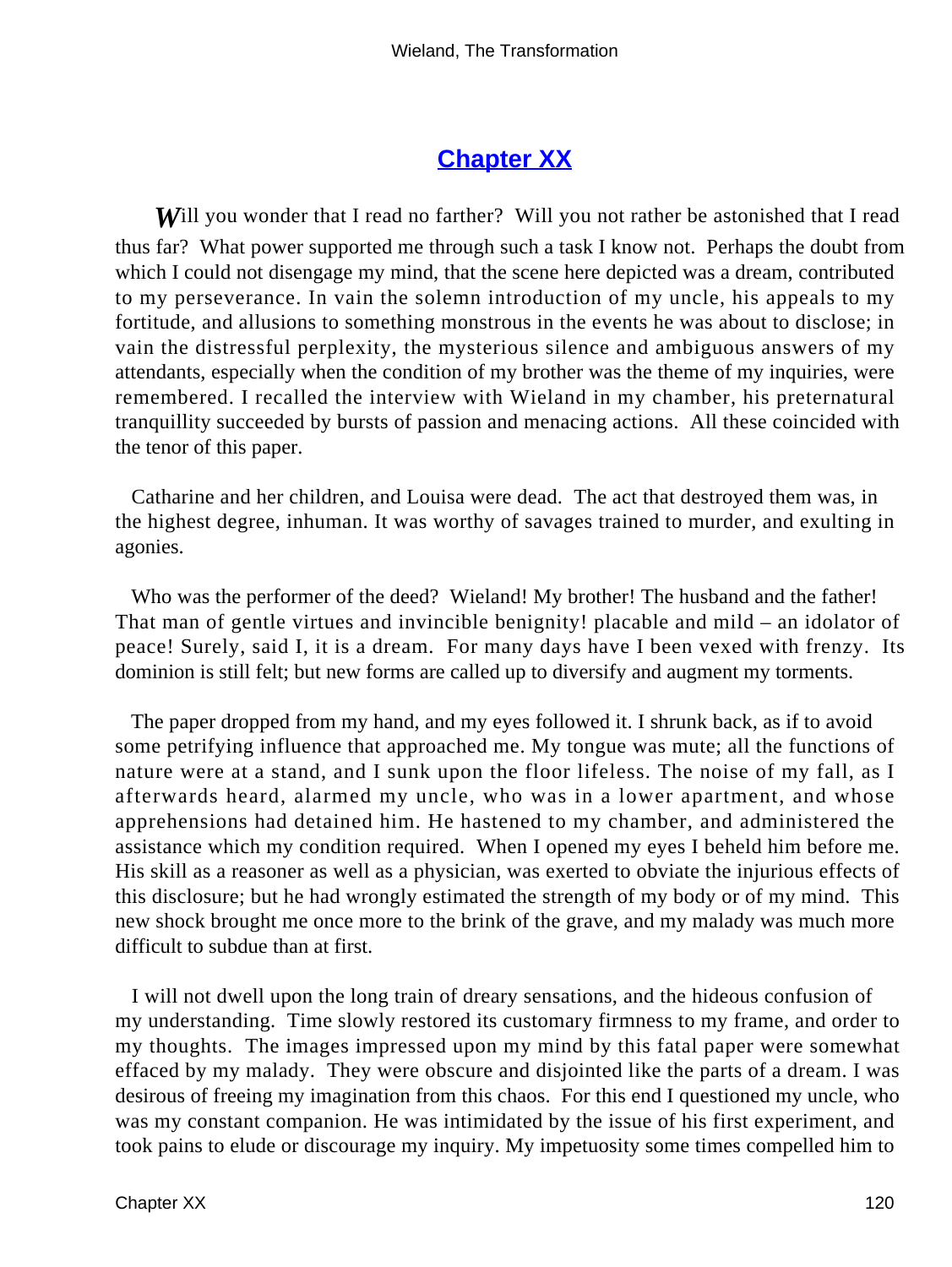have resort to misrepresentations and untruths.

 Time effected that end, perhaps, in a more beneficial manner. In the course of my meditations the recollections of the past gradually became more distinct. I revolved them, however, in silence, and being no longer accompanied with surprize, they did not exercise a death−dealing power. I had discontinued the perusal of the paper in the midst of the narrative; but what I read, combined with information elsewhere obtained, threw, perhaps, a sufficient light upon these detestable transactions; yet my curiosity was not inactive. I desired to peruse the remainder.

 My eagerness to know the particulars of this tale was mingled and abated by my antipathy to the scene which would be disclosed. Hence I employed no means to effect my purpose. I desired knowledge, and, at the same time, shrunk back from receiving the boon.

 One morning, being left alone, I rose from my bed, and went to a drawer where my finer clothing used to be kept. I opened it, and this fatal paper saluted my sight. I snatched it involuntarily, and withdrew to a chair. I debated, for a few minutes, whether I should open and read. Now that my fortitude was put to trial, it failed. I felt myself incapable of deliberately surveying a scene of so much horror. I was prompted to return it to its place, but this resolution gave way, and I determined to peruse some part of it. I turned over the leaves till I came near the conclusion. The narrative of the criminal was finished. The verdict of **GUILTY** reluctantly pronounced by the jury, and the accused interrogated why sentence of death should not pass. The answer was brief, solemn, and emphatical.

 "No. I have nothing to say. My tale has been told. My motives have been truly stated. If my judges are unable to discern the purity of my intentions, or to credit the statement of them, which I have just made; if they see not that my deed was enjoined by heaven; that obedience was the test of perfect virtue, and the extinction of selfishness and error, they must pronounce me a murderer.

 "They refuse to credit my tale; they impute my acts to the influence of daemons; they account me an example of the highest wickedness of which human nature is capable; they doom me to death and infamy. Have I power to escape this evil? If I have, be sure I will exert it. I will not accept evil at their hand, when I am entitled to good; I will suffer only when I cannot elude suffering.

 "You say that I am guilty. Impious and rash! thus to usurp the prerogatives of your Maker! to set up your bounded views and halting reason, as the measure of truth!

 "Thou, Omnipotent and Holy! Thou knowest that my actions were conformable to thy will. I know not what is crime; what actions are evil in their ultimate and comprehensive tendency or what are good. Thy knowledge, as thy power, is unlimited. I have taken thee for my guide, and cannot err. To the arms of thy protection, I entrust my safety. In the awards of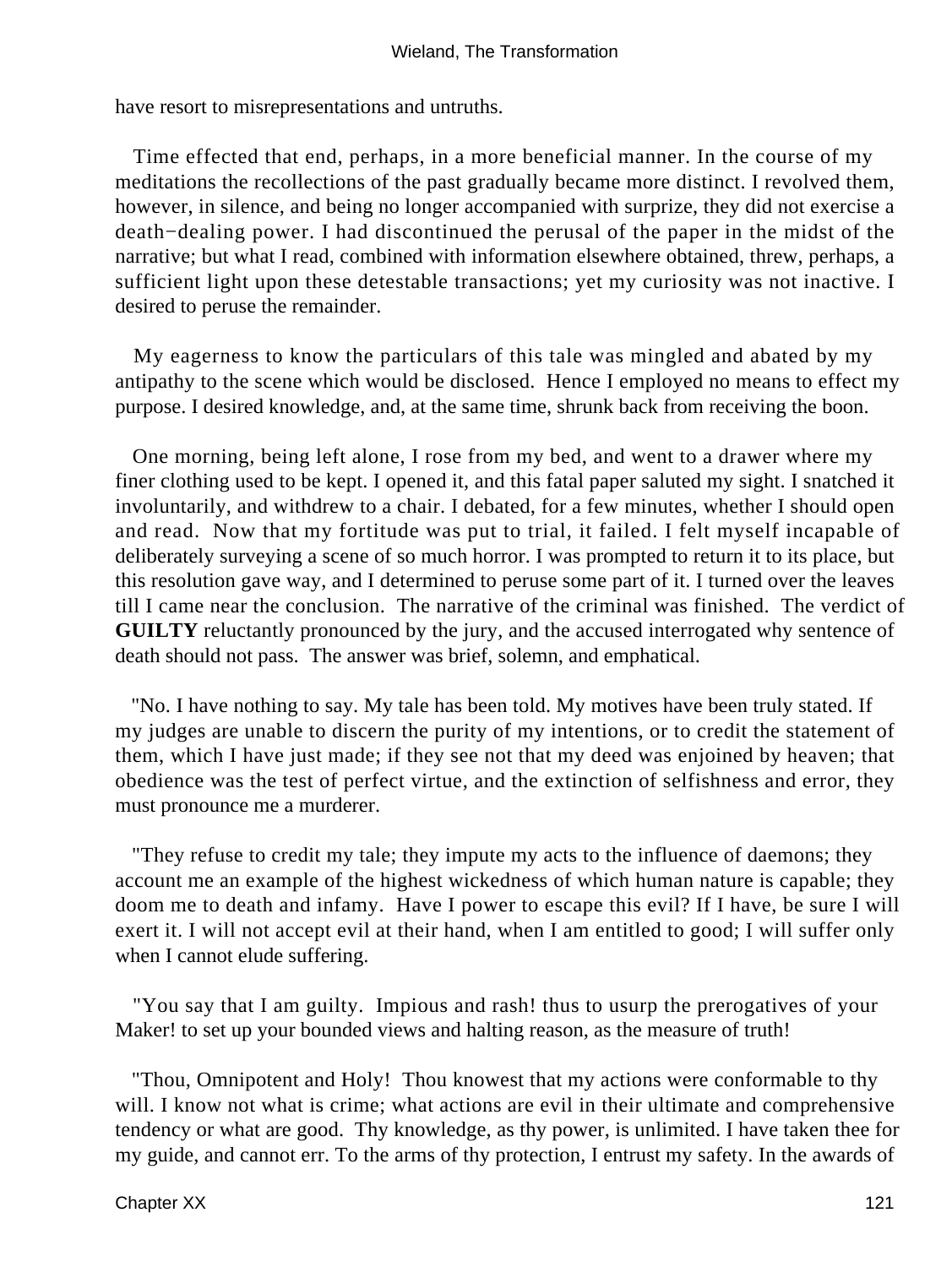thy justice, I confide for my recompense.

 «Come death when it will, I am safe. Let calumny and abhorrence pursue me among men; I shall not be defrauded of my dues. The peace of virtue, and the glory of obedience, will be my portion hereafter.»

 Here ended the speaker. I withdrew my eyes from the page; but before I had time to reflect on what I had read, Mr. Cambridge entered the room. He quickly perceived how I had been employed, and betrayed some solicitude respecting the condition of my mind.

 His fears, however, were superfluous. What I had read, threw me into a state not easily described. Anguish and fury, however, had no part in it. My faculties were chained up in wonder and awe. Just then, I was unable to speak. I looked at my friend with an air of inquisitiveness, and pointed at the roll. He comprehended my inquiry, and answered me with looks of gloomy acquiescence. After some time, my thoughts found their way to my lips.

 Such then were the acts of my brother. Such were his words. For this he was condemned to die: To die upon the gallows! A fate, cruel and unmerited! And is it so? continued I, struggling for utterance, which this new idea made difficult; is he – dead!

 «No. He is alive. There could be no doubt as to the cause of these excesses. They originated in sudden madness; but that madness continues. and he is condemned to perpetual imprisonment.»

 «Madness, say you? Are you sure? Were not these sights, and these sounds, really seen and heard?»

 My uncle was surprized at my question. He looked at me with apparent inquietude. «Can you doubt,» said he, «that these were illusions? Does heaven, think you, interfere for such ends?»

 «O no; I think it not. Heaven cannot stimulate to such unheard−of outrage. The agent was not good, but evil.»

 «Nay, my dear girl,» said my friend, «lay aside these fancies. Neither angel nor devil had any part in this affair.»

 «You misunderstand me,» I answered; «I believe the agency to be external and real, but not supernatural.»

 «Indeed!» said he, in an accent of surprize. «Whom do you then suppose to be the agent?»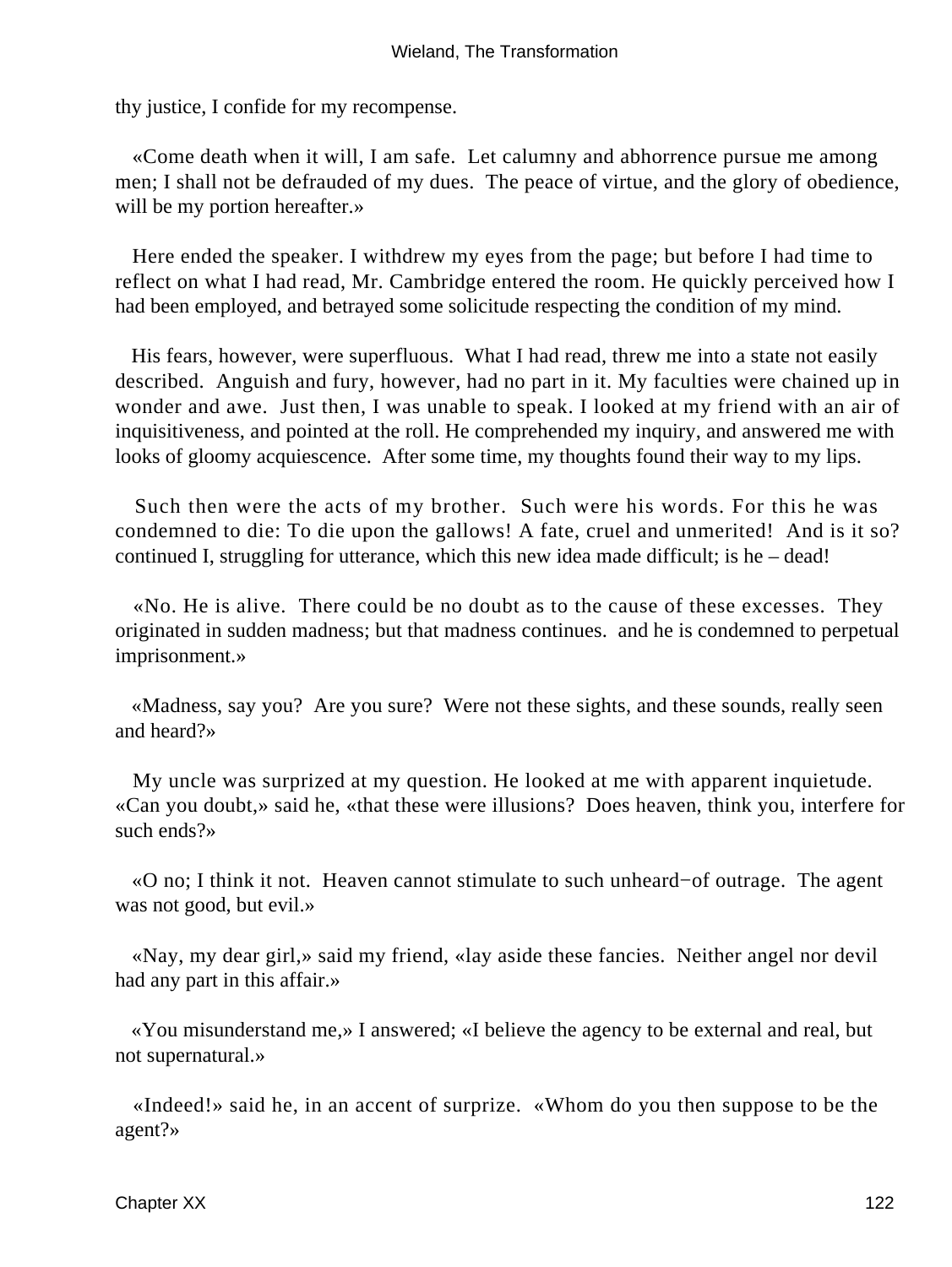«I know not. All is wildering conjecture. I cannot forget Carwin. I cannot banish the suspicion that he was the setter of these snares. But how can we suppose it to be madness? Did insanity ever before assume this form?»

 «Frequently. The illusion, in this case, was more dreadful in its consequences, than any that has come to my knowledge; but, I repeat that similar illusions are not rare. Did you never hear of an instance which occurred in your mother's family?»

 «No. I beseech you relate it. My grandfather's death I have understood to have been extraordinary, but I know not in what respect. A brother, to whom he was much attached, died in his youth, and this, as I have heard, influenced, in some remarkable way, the fate of my grandfather; but I am unacquainted with particulars.»

 «On the death of that brother,» resumed my friend, "my father was seized with dejection, which was found to flow from two sources. He not only grieved for the loss of a friend, but entertained the belief that his own death would be inevitably consequent on that of his brother. He waited from day to day in expectation of the stroke which he predicted was speedily to fall upon him. Gradually, however, he recovered his cheerfulness and confidence. He married, and performed his part in the world with spirit and activity. At the end of twenty−one years it happened that he spent the summer with his family at an house which he possessed on the sea coast in Cornwall. It was at no great distance from a cliff which overhung the ocean, and rose into the air to a great height. The summit was level and secure, and easily ascended on the land side. The company frequently repaired hither in clear weather, invited by its pure airs and extensive prospects. One evening in June my father, with his wife and some friends, chanced to be on this spot. Every one was happy, and my father's imagination seemed particularly alive to the grandeur of the scenery.

 "Suddenly, however, his limbs trembled and his features betrayed alarm. He threw himself into the attitude of one listening. He gazed earnestly in a direction in which nothing was visible to his friends. This lasted for a minute; then turning to his companions, he told them that his brother had just delivered to him a summons, which must be instantly obeyed. He then took an hasty and solemn leave of each person, and, before their surprize would allow them to understand the scene, he rushed to the edge of the cliff, threw himself headlong, and was seen no more.

 «In the course of my practice in the German army, many cases, equally remarkable, have occurred. Unquestionably the illusions were maniacal, though the vulgar thought otherwise. They are all reducible to one class,\* and are not more difficult of explication and cure than most affections of our frame.»

 This opinion my uncle endeavoured, by various means, to impress upon me. I listened to his reasonings and illustrations with silent respect. My astonishment was great on finding proofs of an influence of which I had supposed there were no examples; but I was far from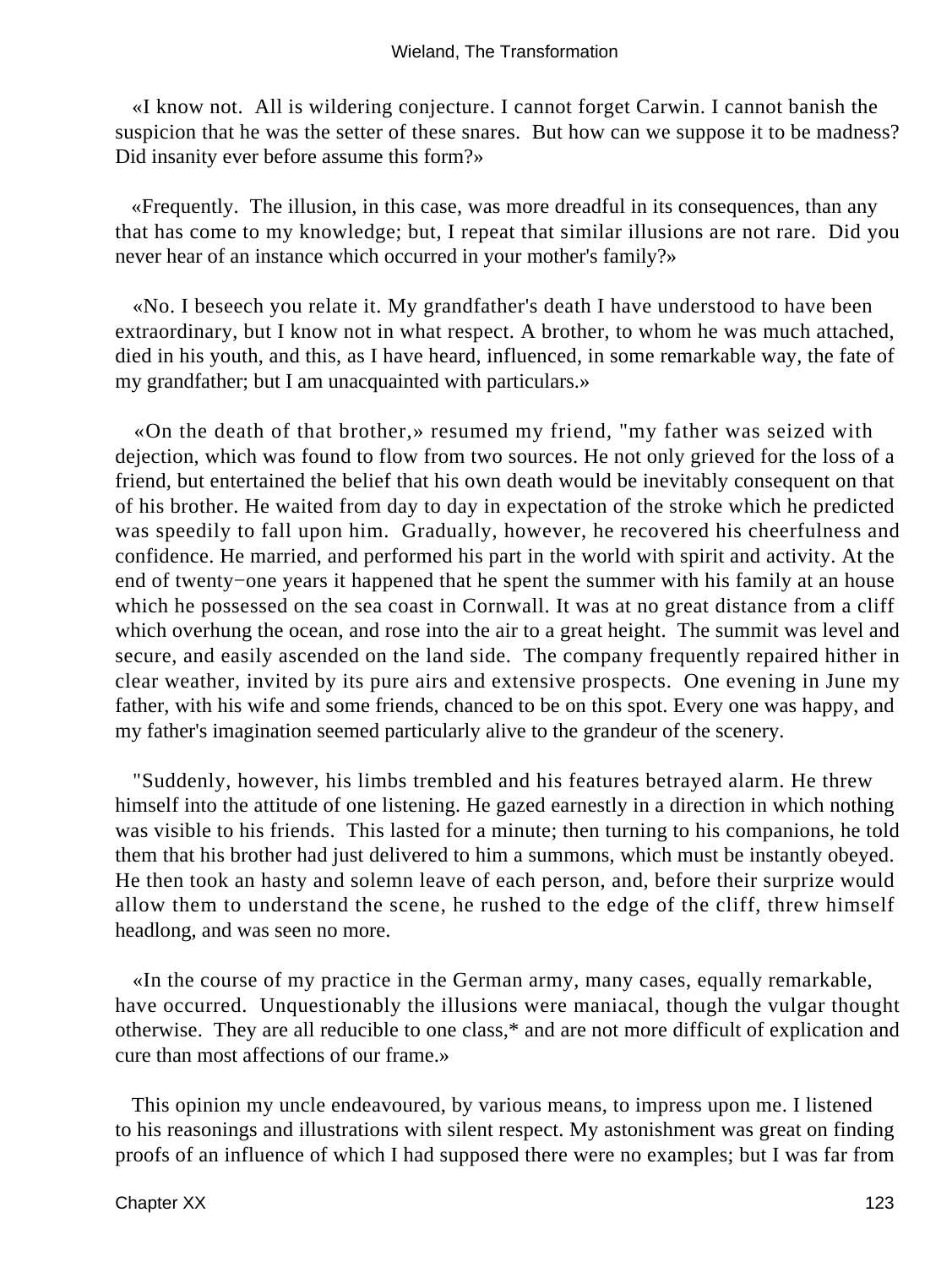accounting for appearances in my uncle's manner. Ideas thronged into my mind which I was unable to disjoin or to regulate. I reflected that this madness, if madness it were, had affected Pleyel and myself as well as Wieland. Pleyel had heard a mysterious voice. I had seen and heard. A form had showed itself to me as well as to Wieland. The disclosure had been made in the same spot. The appearance was equally complete and equally prodigious in both instances. Whatever supposition I should adopt, had I not equal reason to tremble? What was my security against influences equally terrific and equally irresistable?

 It would be vain to attempt to describe the state of mind which this idea produced. I wondered at the change which a moment had affected in my brother's condition. Now was I stupified with tenfold wonder in contemplating myself. Was I not likewise transformed from rational and human into a creature of nameless and fearful attributes? Was I not transported to the brink of the same abyss? Ere a new day should come, my hands might be embrued in blood, and my remaining life be consigned to a dungeon and chains.

 With moral sensibility like mine, no wonder that this new dread was more insupportable than the anguish I had lately endured. Grief carries its own antidote along with it. When thought becomes merely a vehicle of pain, its progress must be stopped. Death is a cure which nature or ourselves must administer: To this cure I now looked forward with gloomy satisfaction.

 My silence could not conceal from my uncle the state of my thoughts. He made unwearied efforts to divert my attention from views so pregnant with danger. His efforts, aided by time, were in some measure successful. Confidence in the strength of my resolution, and in the healthful state of my faculties, was once more revived. I was able to devote my thoughts to my brother's state, and the causes of this disasterous proceeding.

 My opinions were the sport of eternal change. Some times I conceived the apparition to be more than human. I had no grounds on which to build a disbelief. I could not deny faith to the evidence of my religion; the testimony of men was loud and unanimous: both these concurred to persuade me that evil spirits existed, and that their energy was frequently exerted in the system of the world.

 These ideas connected themselves with the image of Carwin. Where is the proof, said I, that daemons may not be subjected to the controul of men? This truth may be distorted and debased in the minds of the ignorant. The dogmas of the vulgar, with regard to this subject, are glaringly absurd; but though these may justly be neglected by the wise, we are scarcely justified in totally rejecting the possibility that men may obtain supernatural aid.

 The dreams of superstition are worthy of contempt. Witchcraft, its instruments and miracles, the compact ratified by a bloody signature, the apparatus of sulpherous smells and thundering explosions, are monstrous and chimerical. These have no part in the scene over which the genius of Carwin presides. That conscious beings, dissimilar from human, but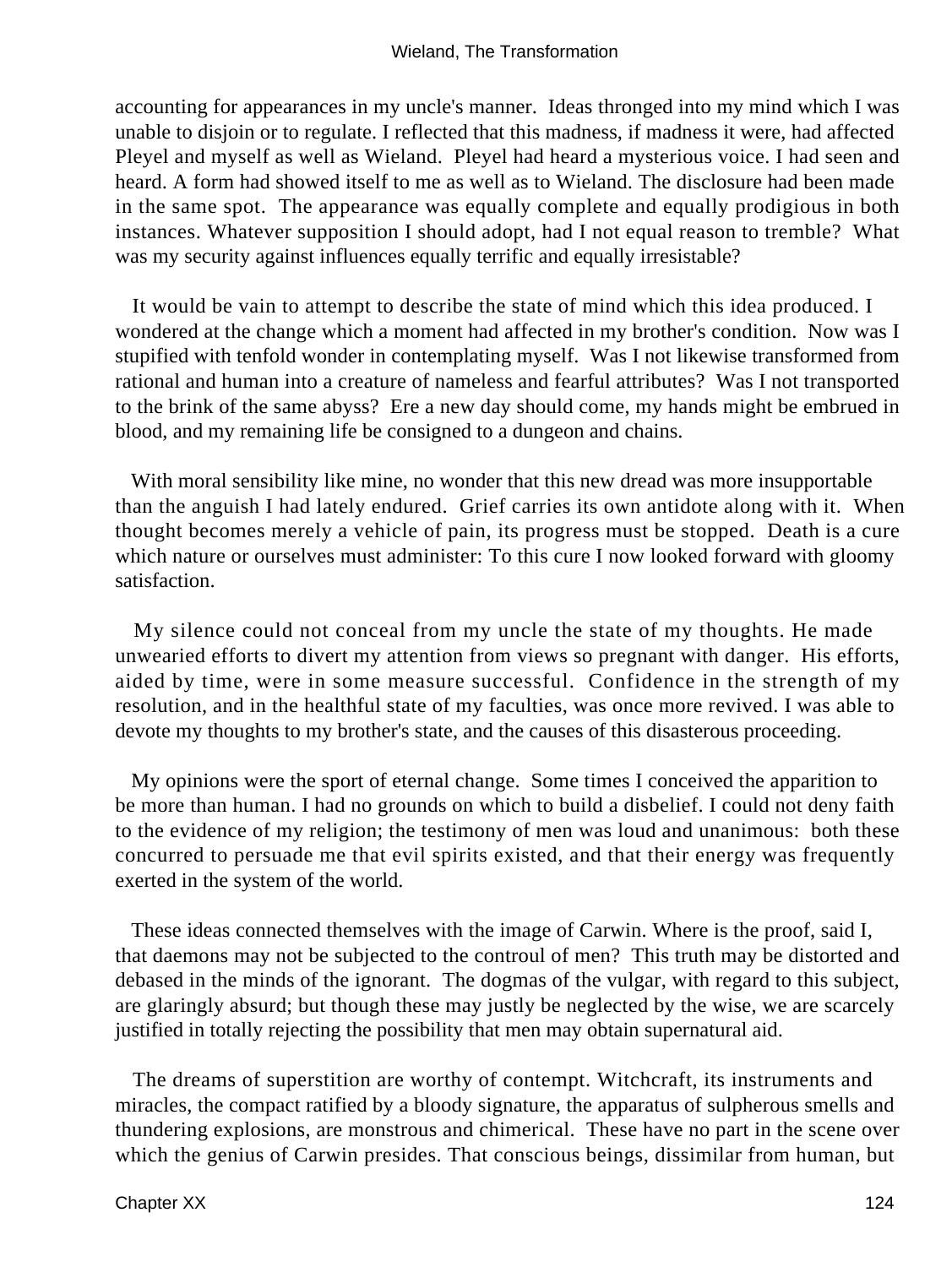moral and voluntary agents as we are, some where exist, can scarcely be denied. That their aid may be employed to benign or malignant purposes, cannot be disproved.

 Darkness rests upon the designs of this man. The extent of his power is unknown; but is there not evidence that it has been now exerted?

 I recurred to my own experience. Here Carwin had actually appeared upon the stage; but this was in a human character. A voice and a form were discovered; but one was apparently exerted, and the other disclosed, not to befriend, but to counteract Carwin's designs. There were tokens of hostility, and not of alliance, between them. Carwin was the miscreant whose projects were resisted by a minister of heaven. How can this be reconciled to the stratagem which ruined my brother? There the agency was at once preternatural and malignant.

 The recollection of this fact led my thoughts into a new channel. The malignity of that influence which governed my brother had hitherto been no subject of doubt. His wife and children were destroyed; they had expired in agony and fear; yet was it indisputably certain that their murderer was criminal? He was acquitted at the tribunal of his own conscience; his behaviour at his trial and since, was faithfully reported to me; appearances were uniform; not for a moment did he lay aside the majesty of virtue; he repelled all invectives by appealing to the deity, and to the tenor of his past life; surely there was truth in this appeal: none but a command from heaven could have swayed his will; and nothing but unerring proof of divine approbation could sustain his mind in its present elevation.

 \*Mania Mutabilis. See Darwin's Zoonomia, vol. ii. Class III. 1.2. where similar cases are stated.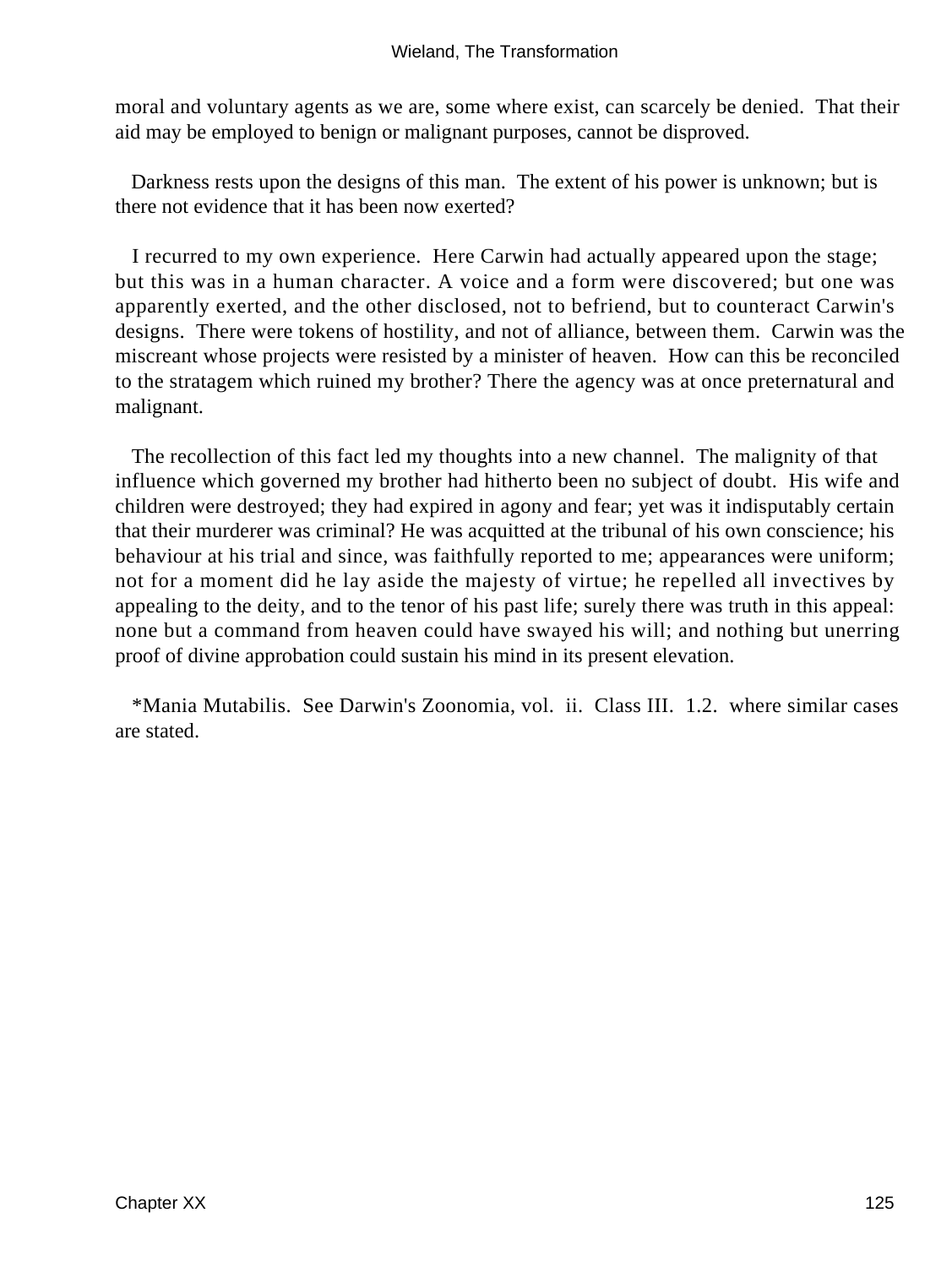## **[Chapter XXI](#page-173-0)**

*S*uch, for some time, was the course of my meditations. My weakness, and my aversion to be pointed at as an object of surprize or compassion, prevented me from going into public. I studiously avoided the visits of those who came to express their sympathy, or gratify their curiosity. My uncle was my principal companion. Nothing more powerfully tended to console me than his conversation.

 With regard to Pleyel, my feelings seemed to have undergone a total revolution. It often happens that one passion supplants another. Late disasters had rent my heart, and now that the wound was in some degree closed, the love which I had cherished for this man seemed likewise to have vanished.

 Hitherto, indeed, I had had no cause for despair. I was innocent of that offence which had estranged him from my presence. I might reasonably expect that my innocence would at some time be irresistably demonstrated, and his affection for me be revived with his esteem. Now my aversion to be thought culpable by him continued, but was unattended with the same impatience. I desired the removal of his suspicions, not for the sake of regaining his love, but because I delighted in the veneration of so excellent a man, and because he himself would derive pleasure from conviction of my integrity.

 My uncle had early informed me that Pleyel and he had seen each other, since the return of the latter from Europe. Amidst the topics of their conversation, I discovered that Pleyel had carefully omitted the mention of those events which had drawn upon me so much abhorrence. I could not account for his silence on this subject. Perhaps time or some new discovery had altered or shaken his opinion. Perhaps he was unwilling, though I were guilty, to injure me in the opinion of my venerable kinsman. I understood that he had frequently visited me during my disease, had watched many successive nights by my bedside, and manifested the utmost anxiety on my account.

 The journey which he was preparing to take, at the termination of our last interview, the catastrophe of the ensuing night induced him to delay. The motives of this journey I had, till now, totally mistaken. They were explained to me by my uncle, whose tale excited my astonishment without awakening my regret. In a different state of mind, it would have added unspeakably to my distress, but now it was more a source of pleasure than pain. This, perhaps, is not the least extraordinary of the facts contained in this narrative. It will excite less wonder when I add, that my indifference was temporary, and that the lapse of a few days shewed me that my feelings were deadened for a time, rather than finally extinguished.

Theresa de Stolberg was alive. She had conceived the resolution of seeking her lover in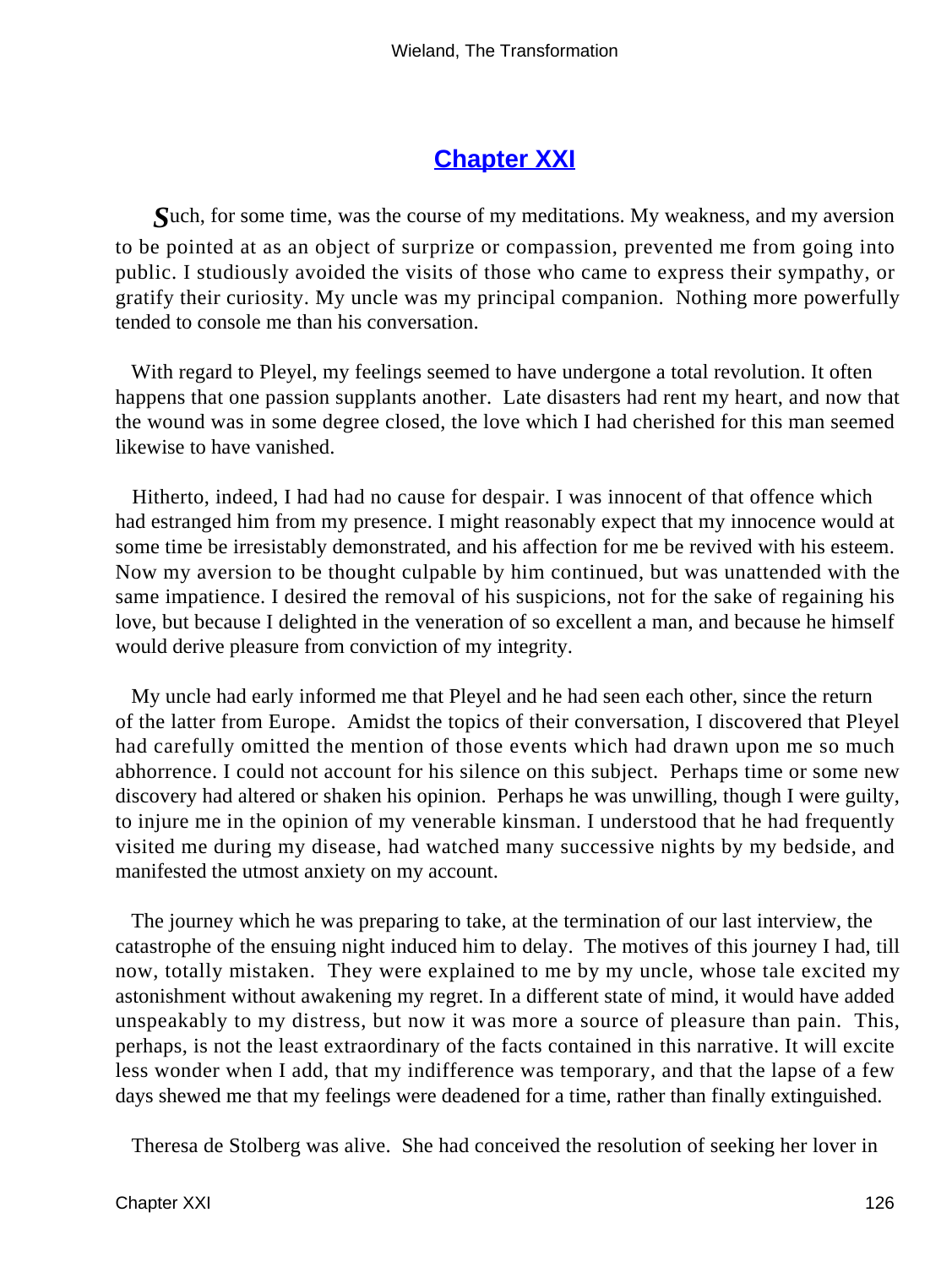America. To conceal her flight, she had caused the report of her death to be propagated. She put herself under the conduct of Bertrand, the faithful servant of Pleyel. The pacquet which the latter received from the hands of his servant, contained the tidings of her safe arrival at Boston, and to meet her there was the purpose of his journey.

 This discovery had set this man's character in a new light. I had mistaken the heroism of friendship for the phrenzy of love. He who had gained my affections, may be supposed to have previously entitled himself to my reverence; but the levity which had formerly characterized the behaviour of this man, tended to obscure the greatness of his sentiments. I did not fail to remark, that since this lady was still alive, the voice in the temple which asserted her death, must either have been intended to deceive, or have been itself deceived. The latter supposition was inconsistent with the notion of a spiritual, and the former with that of a benevolent being.

 When my disease abated, Pleyel had forborne his visits, and had lately set out upon this journey. This amounted to a proof that my guilt was still believed by him. I was grieved for his errors, but trusted that my vindication would, sooner or later, be made.

 Meanwhile, tumultuous thoughts were again set afloat by a proposal made to me by my uncle. He imagined that new airs would restore my languishing constitution, and a varied succession of objects tend to repair the shock which my mind had received. For this end, he proposed to me to take up my abode with him in France or Italy.

 At a more prosperous period, this scheme would have pleased for its own sake. Now my heart sickened at the prospect of nature. The world of man was shrowded in misery and blood, and constituted a loathsome spectacle. I willingly closed my eyes in sleep, and regretted that the respite it afforded me was so short. I marked with satisfaction the progress of decay in my frame, and consented to live, merely in the hope that the course of nature would speedily relieve me from the burthen. Nevertheless, as he persisted in his scheme, I concurred in it merely because he was entitled to my gratitude, and because my refusal gave him pain.

 No sooner was he informed of my consent, than he told me I must make immediate preparation to embark, as the ship in which he had engaged a passage would be ready to depart in three days. This expedition was unexpected. There was an impatience in his manner when he urged the necessity of dispatch that excited my surprize. When I questioned him as to the cause of this haste, he generally stated reasons which, at that time, I could not deny to be plausible; but which, on the review, appeared insufficient. I suspected that the true motives were concealed, and believed that these motives had some connection with my brother's destiny.

 I now recollected that the information respecting Wieland which had, from time to time, been imparted to me, was always accompanied with airs of reserve and mysteriousness.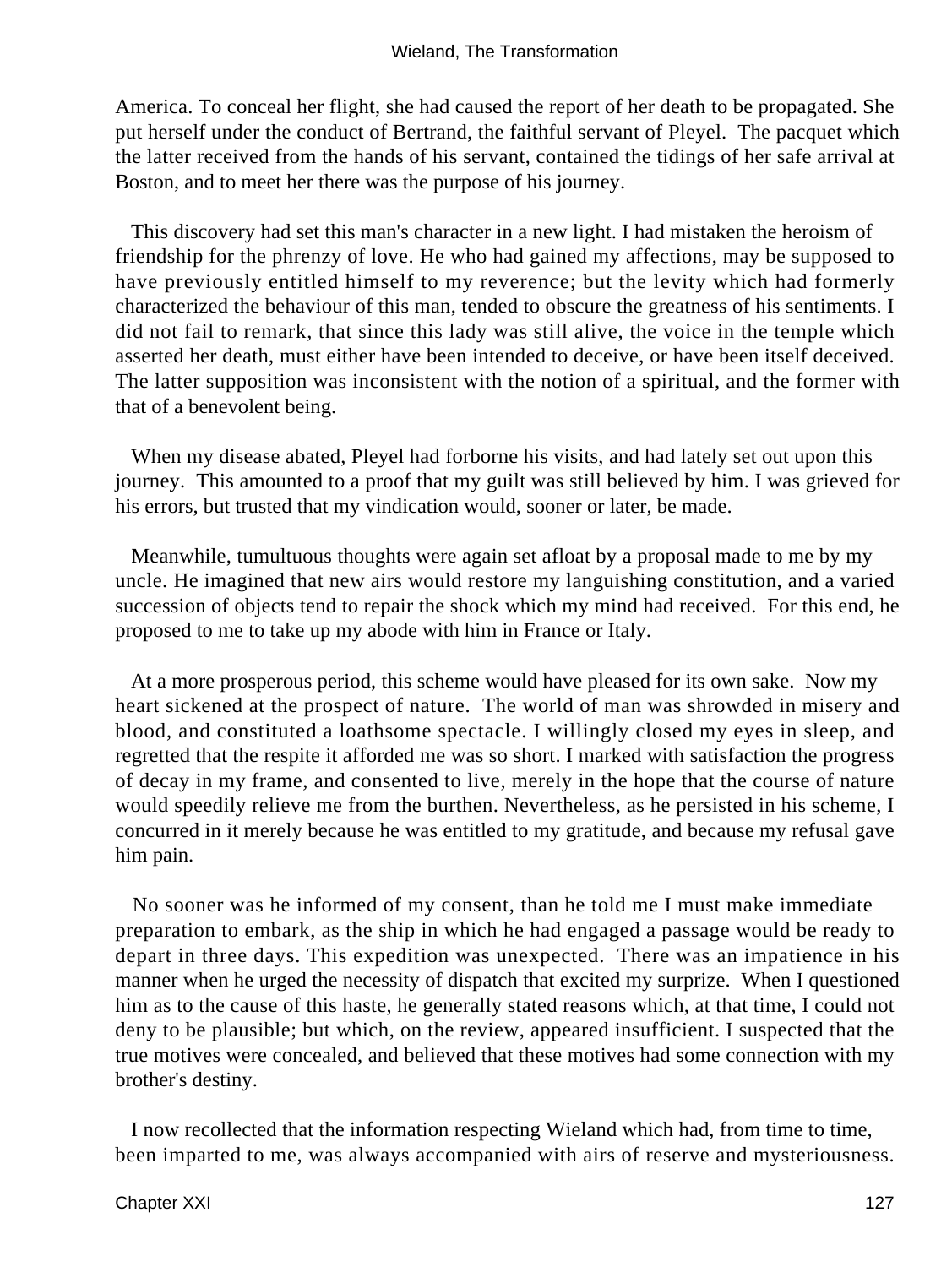What had appeared sufficiently explicit at the time it was uttered, I now remembered to have been faltering and ambiguous. I was resolved to remove my doubts, by visiting the unfortunate man in his dungeon.

 Heretofore the idea of this visit had occurred to me; but the horrors of his dwelling−place, his wild yet placid physiognomy, his neglected locks, the fetters which constrained his limbs, terrible as they were in description, how could I endure to behold!

 Now, however, that I was preparing to take an everlasting farewell of my country, now that an ocean was henceforth to separate me from him, how could I part without an interview? I would examine his situation with my own eyes. I would know whether the representations which had been made to me were true. Perhaps the sight of the sister whom he was wont to love with a passion more than fraternal, might have an auspicious influence on his malady.

 Having formed this resolution, I waited to communicate it to Mr. Cambridge. I was aware that, without his concurrence, I could not hope to carry it into execution, and could discover no objection to which it was liable. If I had not been deceived as to his condition, no inconvenience could arise from this proceeding. His consent, therefore, would be the test of his sincerity.

 I seized this opportunity to state my wishes on this head. My suspicions were confirmed by the manner in which my request affected him. After some pause, in which his countenance betrayed every mark of perplexity, he said to me, «Why would you pay this visit? What useful purpose can it serve?»

 «We are preparing,» said I, «to leave the country forever: What kind of being should I be to leave behind me a brother in calamity without even a parting interview? Indulge me for three minutes in the sight of him. My heart will be much easier after I have looked at him, and shed a few tears in his presence.»

 «I believe otherwise. The sight of him would only augment your distress, without contributing, in any degree, to his benefit.»

 «I know not that,» returned I. «Surely the sympathy of his sister, proofs that her tenderness is as lively as ever, must be a source of satisfaction to him. At present he must regard all mankind as his enemies and calumniators. His sister he, probably, conceives to partake in the general infatuation, and to join in the cry of abhorrence that is raised against him. To be undeceived in this respect, to be assured that, however I may impute his conduct to delusion, I still retain all my former affection for his person, and veneration for the purity of his motives, cannot but afford him pleasure. When he hears that I have left the country, without even the ceremonious attention of a visit, what will he think of me? His magnanimity may hinder him from repining, but he will surely consider my behaviour as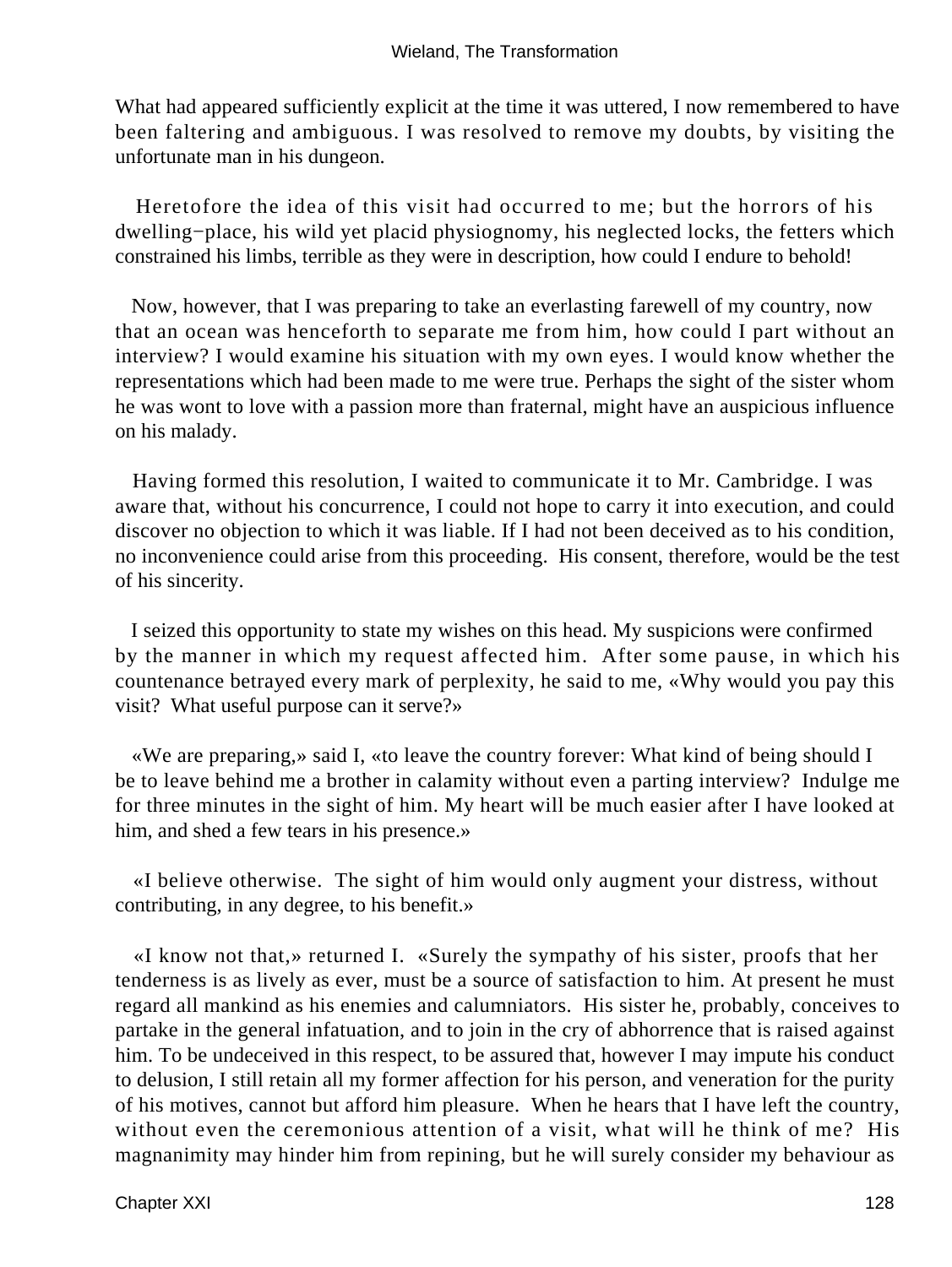savage and unfeeling. Indeed, dear Sir, I must pay this visit. To embark with you without paying it, will be impossible. It may be of no service to him, but will enable me to acquit myself of what I cannot but esteem a duty. Besides,» continued I, «if it be a mere fit of insanity that has seized him, may not my presence chance to have a salutary influence? The mere sight of me, it is not impossible, may rectify his perceptions.»

 «Ay,» said my uncle, with some eagerness; «it is by no means impossible that your interview may have that effect; and for that reason, beyond all others, would I dissuade you from it.»

 I expressed my surprize at this declaration. «Is it not to be desired that an error so fatal as this should be rectified?»

 "I wonder at your question. Reflect on the consequences of this error. Has he not destroyed the wife whom he loved, the children whom he idolized? What is it that enables him to bear the remembrance, but the belief that he acted as his duty enjoined? Would you rashly bereave him of this belief? Would you restore him to himself, and convince him that he was instigated to this dreadful outrage by a perversion of his organs, or a delusion from hell?

 "Now his visions are joyous and elate. He conceives himself to have reached a loftier degree of virtue, than any other human being. The merit of his sacrifice is only enhanced in the eyes of superior beings, by the detestation that pursues him here, and the sufferings to which he is condemned. The belief that even his sister has deserted him, and gone over to his enemies, adds to his sublimity of feelings, and his confidence in divine approbation and future recompense.

 «Let him be undeceived in this respect, and what floods of despair and of horror will overwhelm him! Instead of glowing approbation and serene hope, will he not hate and torture himself? Self−violence, or a phrenzy far more savage and destructive than this, may be expected to succeed. I beseech you, therefore, to relinquish this scheme. If you calmly reflect upon it, you will discover that your duty lies in carefully shunning him.»

 Mr. Cambridge's reasonings suggested views to my understanding, that had not hitherto occurred. I could not but admit their validity, but they shewed, in a new light, the depth of that misfortune in which my brother was plunged. I was silent and irresolute.

 Presently, I considered, that whether Wieland was a maniac, a faithful servant of his God, the victim of hellish illusions, or the dupe of human imposture, was by no means certain. In this state of my mind it became me to be silent during the visit that I projected. This visit should be brief: I should be satisfied merely to snatch a look at him. Admitting that a change in his opinions were not to be desired, there was no danger from the conduct which I should pursue, that this change should be wrought.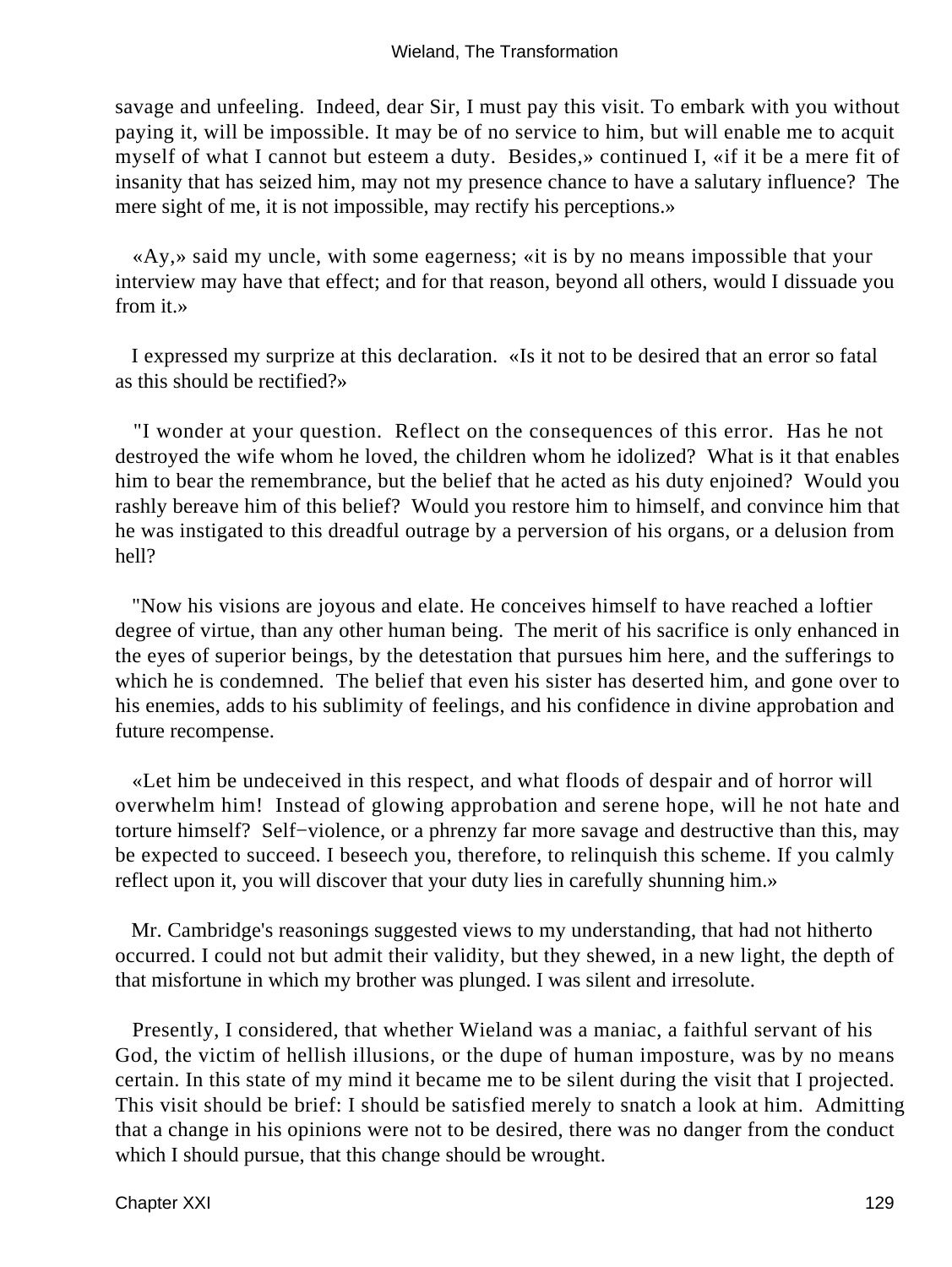But I could not conquer my uncle's aversion to this scheme. Yet I persisted, and he found that to make me voluntarily relinquish it, it was necessary to be more explicit than he had hitherto been. He took both my hands, and anxiously examining my countenance as he spoke, «Clara,» said he, "this visit must not be paid. We must hasten with the utmost expedition from this shore. It is folly to conceal the truth from you, and, since it is only by disclosing the truth that you can be prevailed upon to lay aside this project, the truth shall be told.

 «O my dear girl!» continued he with increasing energy in his accent, "your brother's phrenzy is, indeed, stupendous and frightful. The soul that formerly actuated his frame has disappeared. The same form remains; but the wise and benevolent Wieland is no more. A fury that is rapacious of blood, that lifts his strength almost above that of mortals, that bends all his energies to the destruction of whatever was once dear to him, possesses him wholly.

 "You must not enter his dungeon; his eyes will no sooner be fixed upon you, than an exertion of his force will be made. He will shake off his fetters in a moment, and rush upon you. No interposition will then be strong or quick enough to save you.

 «The phantom that has urged him to the murder of Catharine and her children is not yet appeased. Your life, and that of Pleyel, are exacted from him by this imaginary being. He is eager to comply with this demand. Twice he has escaped from his prison. The first time, he no sooner found himself at liberty, than he hasted to Pleyel's house. It being midnight, the latter was in bed. Wieland penetrated unobserved to his chamber, and opened his curtain. Happily, Pleyel awoke at the critical moment, and escaped the fury of his kinsman, by leaping from his chamber−window into the court. Happily, he reached the ground without injury. Alarms were given, and after diligent search, your brother was found in a chamber of your house, whither, no doubt, he had sought you. »His chains, and the watchfulness of his guards, were redoubled; but again, by some miracle, he restored himself to liberty. He was now incautiously apprized of the place of your abode: and had not information of his escape been instantly given, your death would have been added to the number of his atrocious acts.

 "You now see the danger of your project. You must not only forbear to visit him, but if you would save him from the crime of embruing his hands in your blood, you must leave the country. There is no hope that his malady will end but with his life, and no precaution will ensure your safety, but that of placing the ocean between you.

 «I confess I came over with an intention to reside among you, but these disasters have changed my views. Your own safety and my happiness require that you should accompany me in my return, and I entreat you to give your cheerful concurrence to this measure.»

 After these representations from my uncle, it was impossible to retain my purpose. I readily consented to seclude myself from Wieland's presence. I likewise acquiesced in the proposal to go to Europe; not that I ever expected to arrive there, but because, since my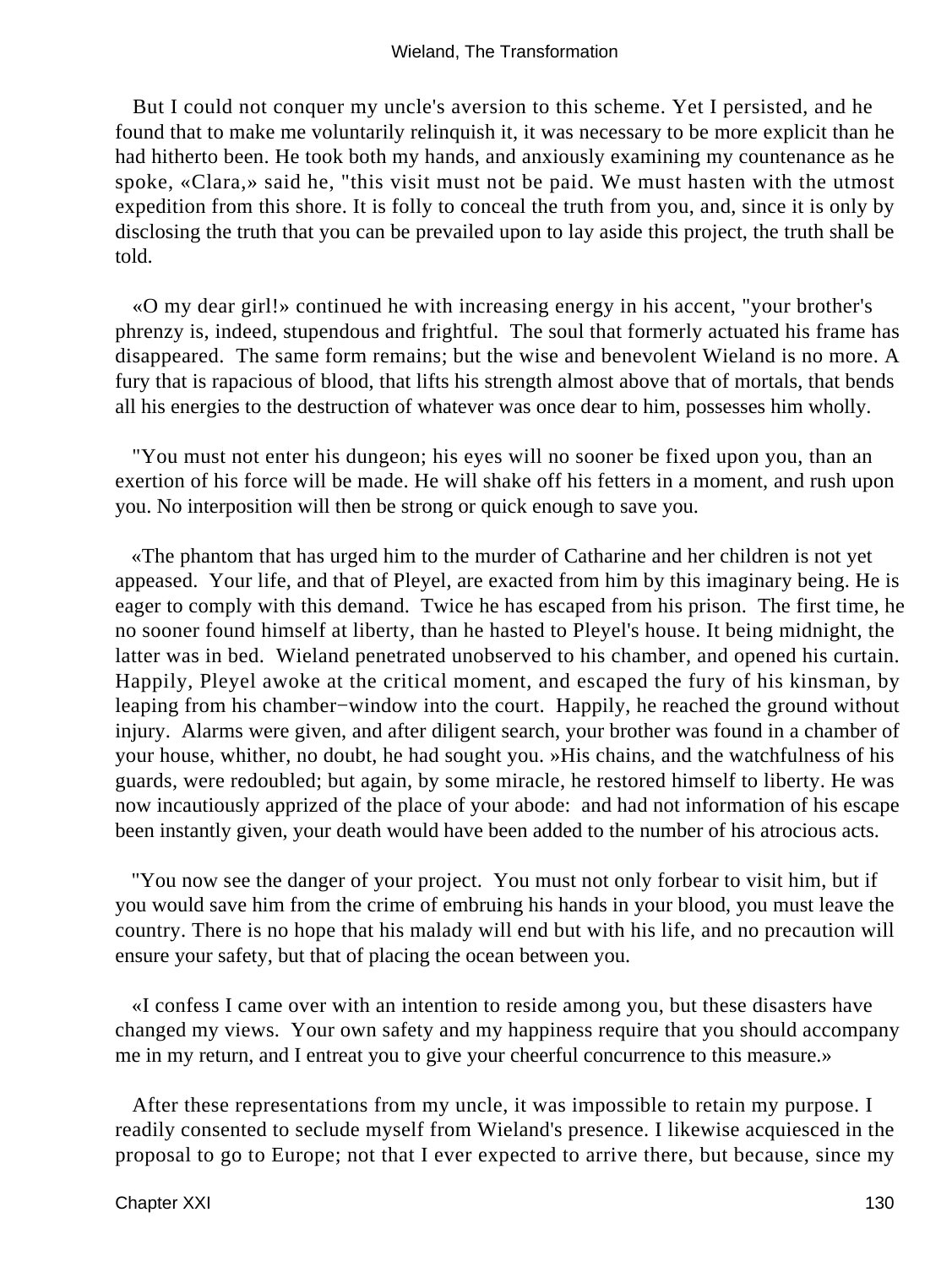principles forbad me to assail my own life, change had some tendency to make supportable the few days which disease should spare to me.

What a tale had thus been unfolded! I was hunted to death, not by one whom my misconduct had exasperated, who was conscious of illicit motives, and who sought his end by circumvention and surprize; but by one who deemed himself commissioned for this act by heaven; who regarded this career of horror as the last refinement of virtue; whose implacability was proportioned to the reverence and love which he felt for me, and who was inaccessible to the fear of punishment and ignominy!

 In vain should I endeavour to stay his hand by urging the claims of a sister or friend: these were his only reasons for pursuing my destruction. Had I been a stranger to his blood; had I been the most worthless of human kind; my safety had not been endangered.

 Surely, said I, my fate is without example. The phrenzy which is charged upon my brother, must belong to myself. My foe is manacled and guarded; but I derive no security from these restraints. I live not in a community of savages; yet, whether I sit or walk, go into crouds, or hide myself in solitude, my life is marked for a prey to inhuman violence; I am in perpetual danger of perishing; of perishing under the grasp of a brother!

 I recollected the omens of this destiny; I remembered the gulf to which my brother's invitation had conducted me; I remembered that, when on the brink of danger, the author of my peril was depicted by my fears in his form: Thus realized, were the creatures of prophetic sleep, and of wakeful terror!

 These images were unavoidably connected with that of Carwin. In this paroxysm of distress, my attention fastened on him as the grand deceiver; the author of this black conspiracy; the intelligence that governed in this storm.

 Some relief is afforded in the midst of suffering, when its author is discovered or imagined; and an object found on which we may pour out our indignation and our vengeance. I ran over the events that had taken place since the origin of our intercourse with him, and reflected on the tenor of that description which was received from Ludloe. Mixed up with notions of supernatural agency, were the vehement suspicions which I entertained, that Carwin was the enemy whose machinations had destroyed us.

 I thirsted for knowledge and for vengeance. I regarded my hasty departure with reluctance, since it would remove me from the means by which this knowledge might be obtained, and this vengeance gratified. This departure was to take place in two days. At the end of two days I was to bid an eternal adieu to my native country. Should I not pay a parting visit to the scene of these disasters? Should I not bedew with my tears the graves of my sister and her children? Should I not explore their desolate habitation, and gather from the sight of its walls and furniture food for my eternal melancholy?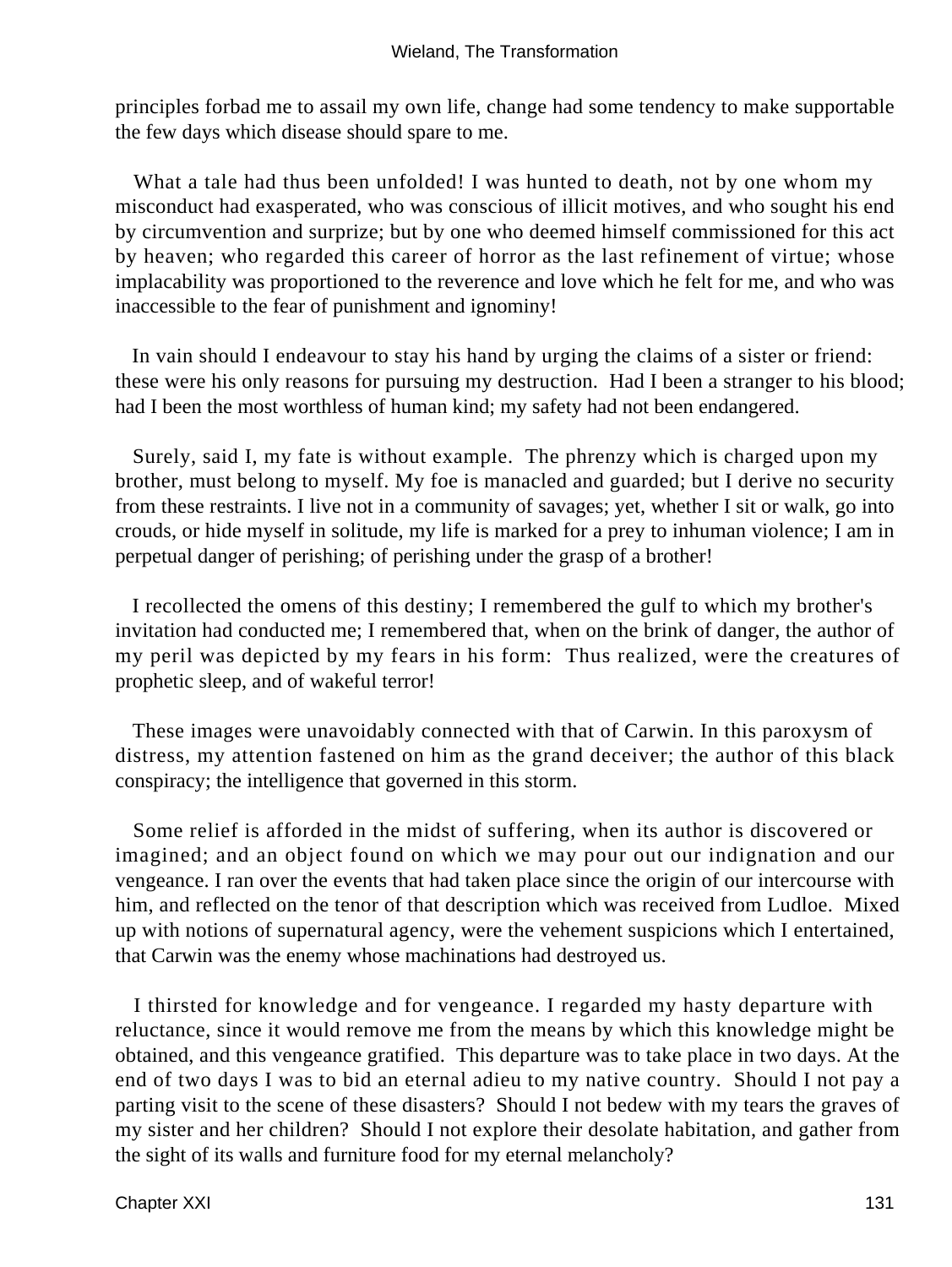This suggestion was succeeded by a secret shuddering. Some disastrous influence appeared to overhang the scene. How many memorials should I meet with serving to recall the images of those I had lost!

 I was tempted to relinquish my design, when it occurred to me that I had left among my papers a journal of transactions in shorthand. I was employed in this manuscript on that night when Pleyel's incautious curiosity tempted him to look over my shoulder. I was then recording my adventure in **THE RECESS,** an imperfect sight of which led him into such fatal errors.

 I had regulated the disposition of all my property. This manuscript, however, which contained the most secret transactions of my life, I was desirous of destroying. For this end I must return to my house, and this I immediately determined to do.

 I was not willing to expose myself to opposition from my friends, by mentioning my design; I therefore bespoke the use of Mr. Hallet's chaise, under pretence of enjoying an airing, as the day was remarkably bright.

 This request was gladly complied with, and I directed the servant to conduct me to Mettingen. I dismissed him at the gate, intending to use, in returning, a carriage belonging to my brother.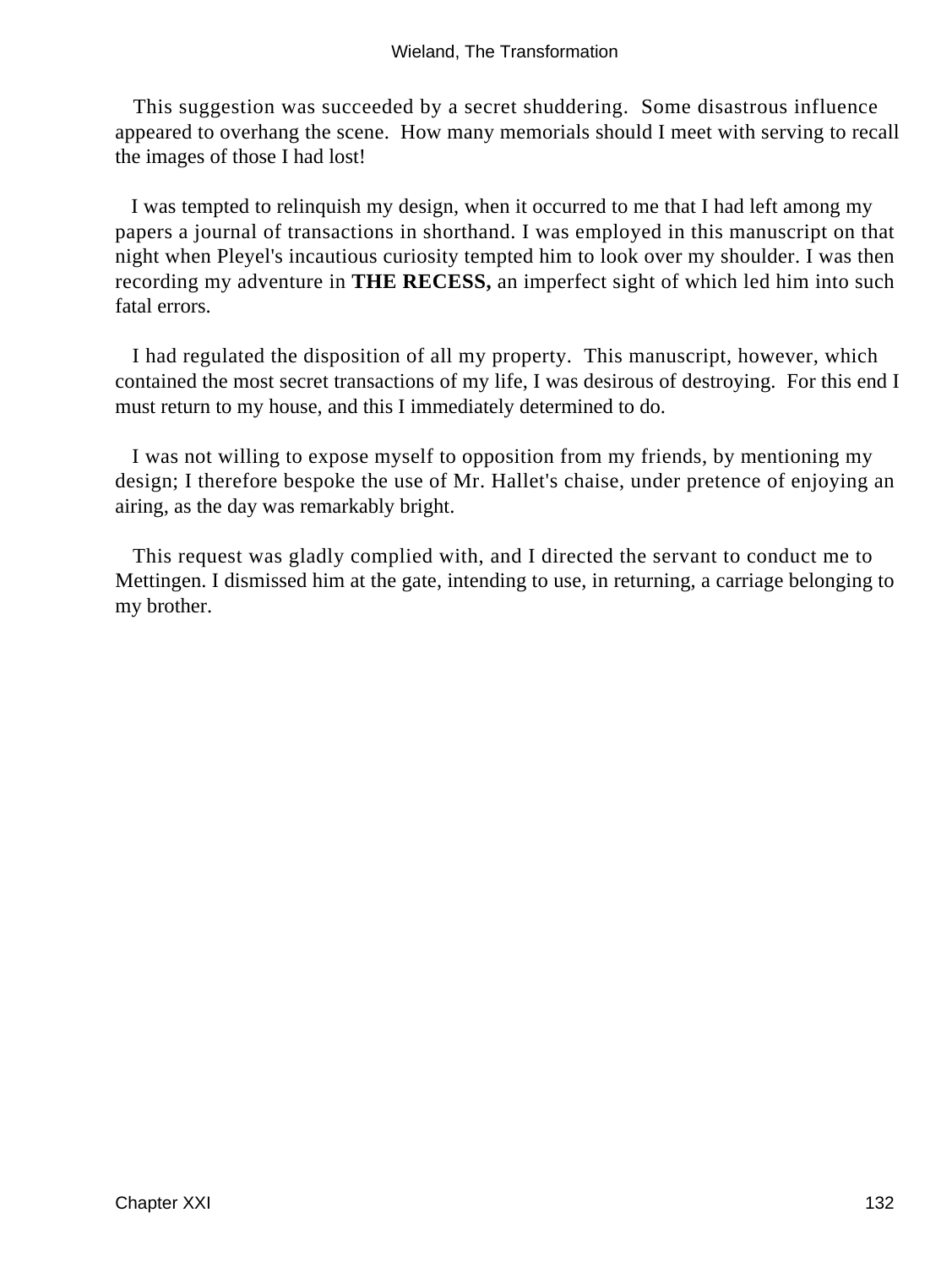## **[Chapter XXII](#page-173-0)**

**The inhabitants of the HUT received me with a mixture of joy and surprize. Their** homely welcome, and their artless sympathy, were grateful to my feelings. In the midst of their inquiries, as to my health, they avoided all allusions to the source of my malady. They were honest creatures, and I loved them well. I participated in the tears which they shed when I mentioned to them my speedy departure for Europe, and promised to acquaint them with my welfare during my long absence.

 They expressed great surprize when I informed them of my intention to visit my cottage. Alarm and foreboding overspread their features, and they attempted to dissuade me from visiting an house which they firmly believed to be haunted by a thousand ghastly apparitions.

 These apprehensions, however, had no power over my conduct. I took an irregular path which led me to my own house. All was vacant and forlorn. A small enclosure, near which the path led, was the burying−ground belonging to the family. This I was obliged to pass. Once I had intended to enter it, and ponder on the emblems and inscriptions which my uncle had caused to be made on the tombs of Catharine and her children; but now my heart faltered as I approached, and I hastened forward, that distance might conceal it from my view.

 When I approached the recess, my heart again sunk. I averted my eyes, and left it behind me as quickly as possible. Silence reigned through my habitation, and a darkness which closed doors and shutters produced. Every object was connected with mine or my brother's history. I passed the entry, mounted the stair, and unlocked the door of my chamber. It was with difficulty that I curbed my fancy and smothered my fears. Slight movements and casual sounds were transformed into beckoning shadows and calling shapes.

 I proceeded to the closet. I opened and looked round it with fearfulness. All things were in their accustomed order. I sought and found the manuscript where I was used to deposit it. This being secured, there was nothing to detain me; yet I stood and contemplated awhile the furniture and walls of my chamber. I remembered how long this apartment had been a sweet and tranquil asylum; I compared its former state with its present dreariness, and reflected that I now beheld it for the last time.

 Here it was that the incomprehensible behaviour of Carwin was witnessed: this the stage on which that enemy of man shewed himself for a moment unmasked. Here the menaces of murder were wafted to my ear; and here these menaces were executed.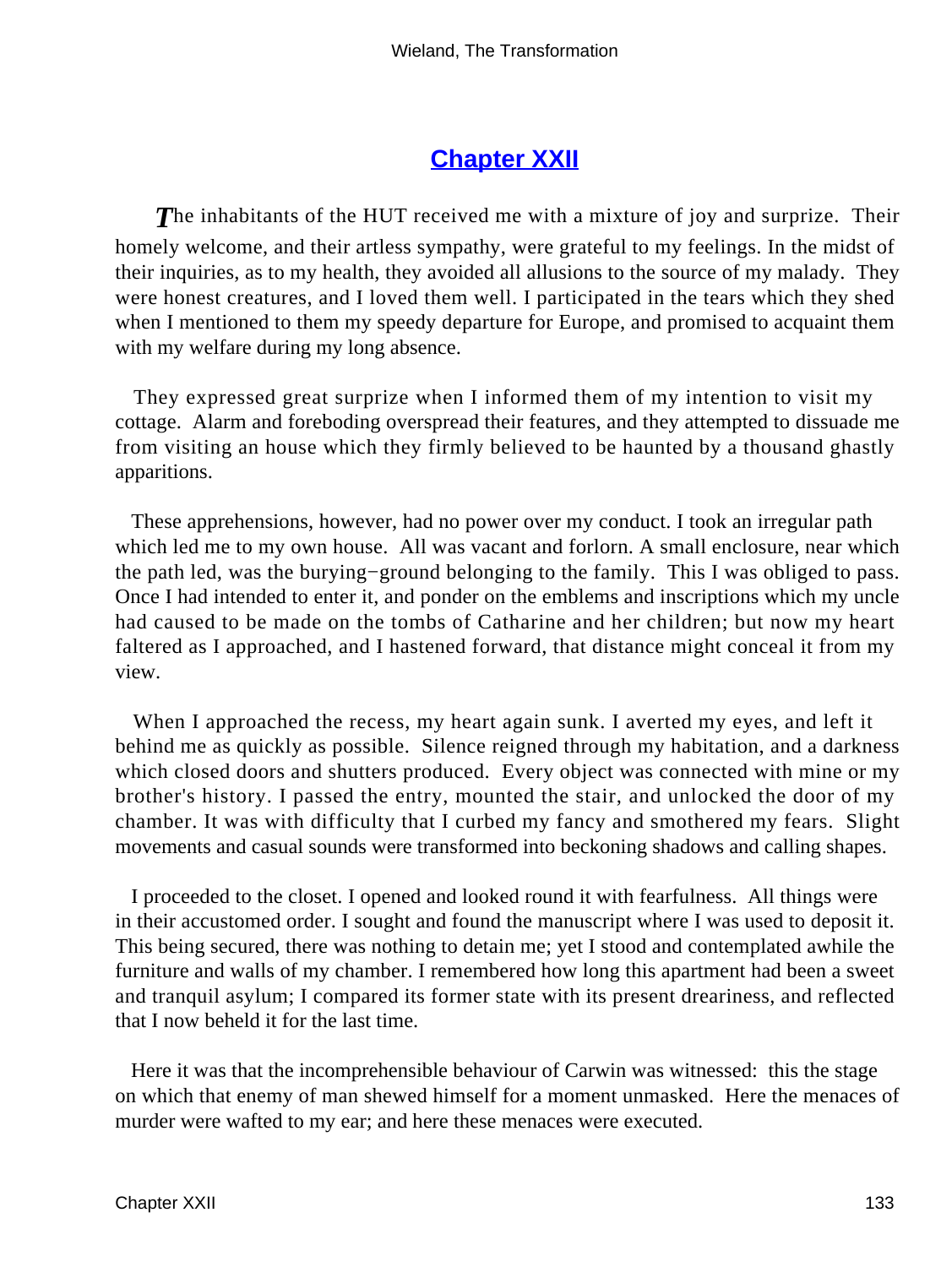These thoughts had a tendency to take from me my self−command. My feeble limbs refused to support me, and I sunk upon a chair. Incoherent and half−articulate exclamations escaped my lips. The name of Carwin was uttered, and eternal woes, woes like that which his malice had entailed upon us, were heaped upon him. I invoked all−seeing heaven to drag to light and to punish this betrayer, and accused its providence for having thus long delayed the retribution that was due to so enormous a guilt.

 I have said that the window shutters were closed. A feeble light, however, found entrance through the crevices. A small window illuminated the closet, and the door being closed, a dim ray streamed through the key−hole. A kind of twilight was thus created, sufficient for the purposes of vision; but, at the same time, involving all minuter objects in obscurity.

 This darkness suited the colour of my thoughts. I sickened at the remembrance of the past. The prospect of the future excited my loathing. I muttered in a low voice, Why should I live longer? Why should I drag a miserable being? All, for whom I ought to live, have perished. Am I not myself hunted to death?

 At that moment, my despair suddenly became vigorous. My nerves were no longer unstrung. My powers, that had long been deadened, were revived. My bosom swelled with a sudden energy, and the conviction darted through my mind, that to end my torments was, at once, practicable and wise.

 I knew how to find way to the recesses of life. I could use a lancet with some skill, and could distinguish between vein and artery. By piercing deep into the latter, I should shun the evils which the future had in store for me, and take refuge from my woes in quiet death.

 I started on my feet, for my feebleness was gone, and hasted to the closet. A lancet and other small instruments were preserved in a case which I had deposited here. Inattentive as I was to foreign considerations, my ears were still open to any sound of mysterious import that should occur. I thought I heard a step in the entry. My purpose was suspended, and I cast an eager glance at my chamber door, which was open. No one appeared, unless the shadow which I discerned upon the floor, was the outline of a man. If it were, I was authorized to suspect that some one was posted close to the entrance, who possibly had overheard my exclamations.

 My teeth chattered, and a wild confusion took place of my momentary calm. Thus it was when a terrific visage had disclosed itself on a former night. Thus it was when the evil destiny of Wieland assumed the lineaments of something human. What horrid apparition was preparing to blast my sight?

 Still I listened and gazed. Not long, for the shadow moved; a foot, unshapely and huge, was thrust forward; a form advanced from its concealment, and stalked into the room. It was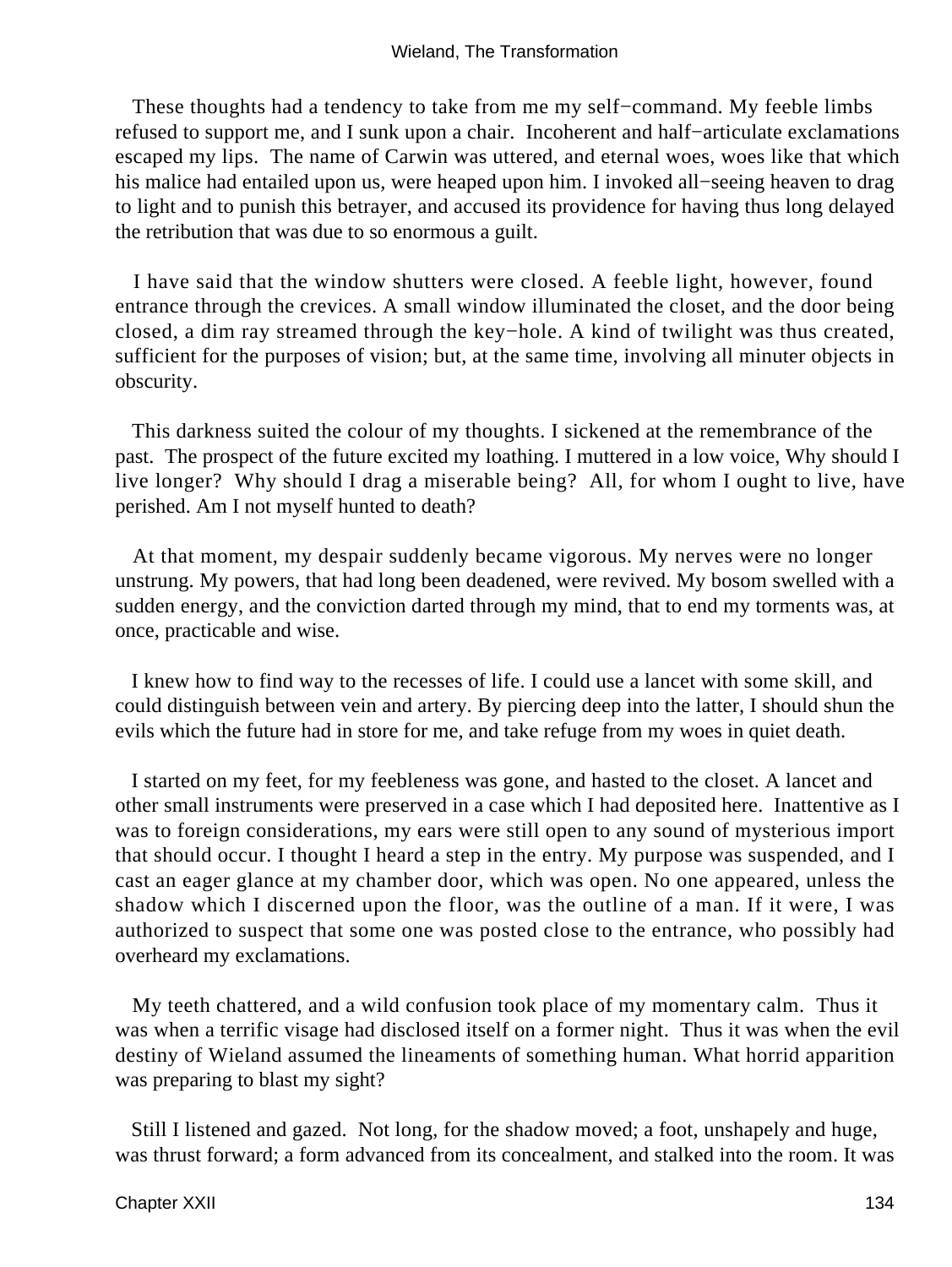#### Wieland, The Transformation

Carwin! While I had breath I shrieked. While I had power over my muscles, I motioned with my hand that he should vanish. My exertions could not last long; I sunk into a fit.

 O that this grateful oblivion had lasted for ever! Too quickly I recovered my senses. The power of distinct vision was no sooner restored to me, than this hateful form again presented itself, and I once more relapsed.

 A second time, untoward nature recalled me from the sleep of death. I found myself stretched upon the bed. When I had power to look up, I remembered only that I had cause to fear. My distempered fancy fashioned to itself no distinguishable image. I threw a languid glance round me; once more my eyes lighted upon Carwin.

 He was seated on the floor, his back rested against the wall, his knees were drawn up, and his face was buried in his hands. That his station was at some distance, that his attitude was not menacing, that his ominous visage was concealed, may account for my now escaping a shock, violent as those which were past. I withdrew my eyes, but was not again deserted by my senses.

 On perceiving that I had recovered my sensibility, he lifted his head. This motion attracted my attention. His countenance was mild, but sorrow and astonishment sat upon his features. I averted my eyes and feebly exclaimed – «O! fly – fly far and for ever! – I cannot behold you and live!»

 He did not rise upon his feet, but clasped his hands, and said in a tone of deprecation – «I will fly. I am become a fiend, the sight of whom destroys. Yet tell me my offence! You have linked curses with my name; you ascribe to me a malice monstrous and infernal. I look around; all is loneliness and desert! This house and your brother's are solitary and dismantled! You die away at the sight of me! My fear whispers that some deed of horror has been perpetrated; that I am the undesigning cause.»

 What language was this? Had he not avowed himself a ravisher? Had not this chamber witnessed his atrocious purposes? I besought him with new vehemence to go.

He lifted his eyes – «Great heaven! what have I done? I think I know the extent of my offences. I have acted, but my actions have possibly effected more than I designed. This fear has brought me back from my retreat. I come to repair the evil of which my rashness was the cause, and to prevent more evil. I come to confess my errors.»

 «Wretch!» I cried when my suffocating emotions would permit me to speak, «the ghosts of my sister and her children, do they not rise to accuse thee? Who was it that blasted the intellects of Wieland? Who was it that urged him to fury, and guided him to murder? Who, but thou and the devil, with whom thou art confederated?»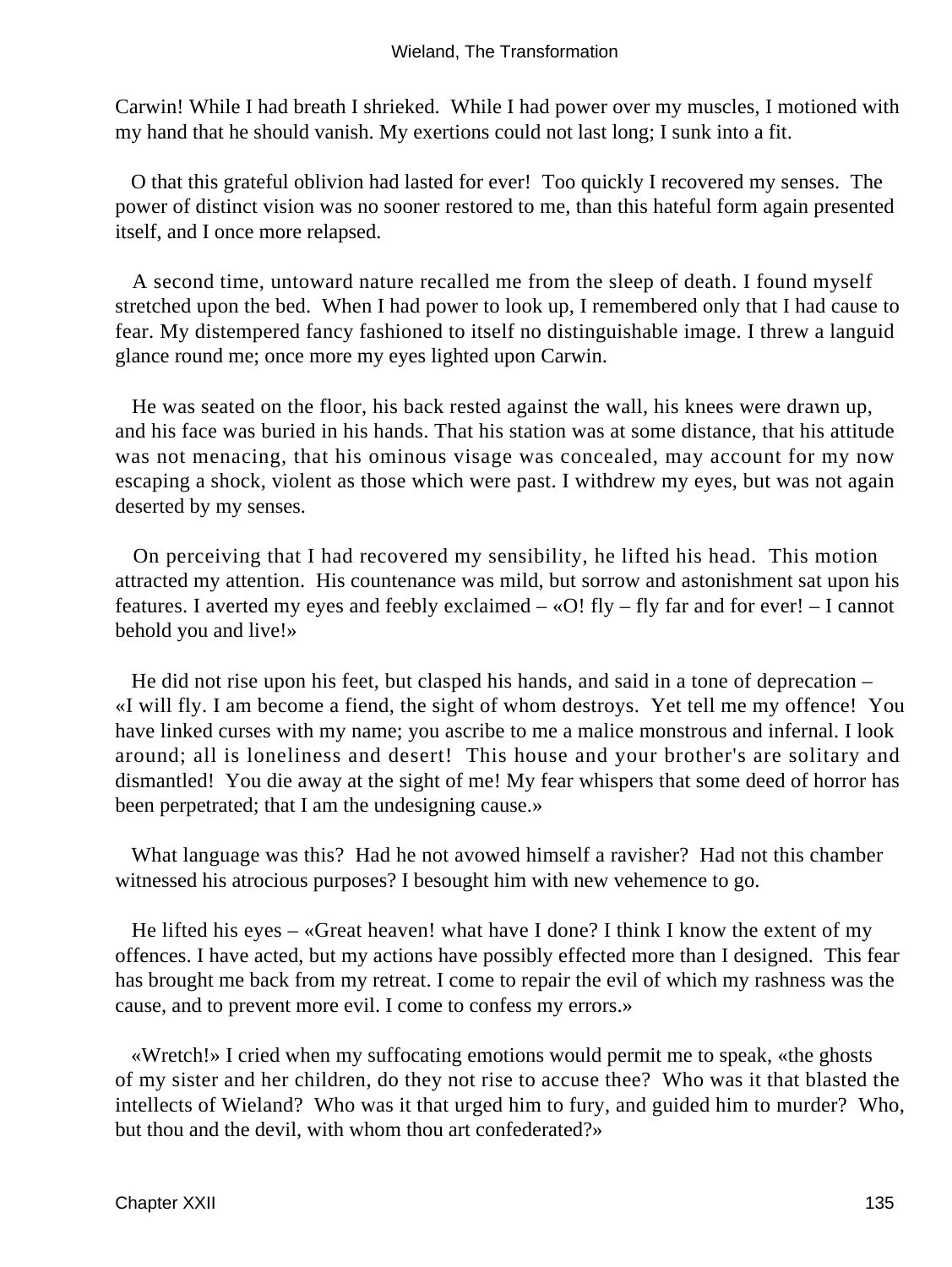At these words a new spirit pervaded his countenance. His eyes once more appealed to heaven. «If I have memory, if I have being, I am innocent. I intended no ill; but my folly, indirectly and remotely, may have caused it; but what words are these! Your brother lunatic! His children dead!»

 What should I infer from this deportment? Was the ignorance which these words implied real or pretended? – Yet how could I imagine a mere human agency in these events? But if the influence was preternatural or maniacal in my brother's case, they must be equally so in my own. Then I remembered that the voice exerted, was to save me from Carwin's attempts. These ideas tended to abate my abhorrence of this man, and to detect the absurdity of my accusations.

 «Alas!» said I, «I have no one to accuse. Leave me to my fate. Fly from a scene stained with cruelty; devoted to despair.»

 Carwin stood for a time musing and mournful. At length he said, «What has happened? I came to expiate my crimes: let me know them in their full extent. I have horrible forebodings! What has happened?»

 I was silent; but recollecting the intimation given by this man when he was detected in my closet, which implied some knowledge of that power which interfered in my favor, I eagerly inquired, «What was that voice which called upon me to hold when I attempted to open the closet? What face was that which I saw at the bottom of the stairs? Answer me truly.»

 «I came to confess the truth. Your allusions are horrible and strange. Perhaps I have but faint conceptions of the evils which my infatuation has produced; but what remains I will perform. It was my **VOICE** that you heard! It was my **FACE** that you saw!»

 For a moment I doubted whether my remembrance of events were not confused. How could he be at once stationed at my shoulder and shut up in my closet? How could he stand near me and yet be invisible? But if Carwin's were the thrilling voice and the fiery visage which I had heard and seen, then was he the prompter of my brother, and the author of these dismal outrages.

 Once more I averted my eyes and struggled for speech. «Begone! thou man of mischief! Remorseless and implacable miscreant! begone!»

 «I will obey,» said he in a disconsolate voice; "yet, wretch as I am, am I unworthy to repair the evils that I have committed? I came as a repentant criminal. It is you whom I have injured, and at your bar am I willing to appear, and confess and expiate my crimes. I have deceived you: I have sported with your terrors: I have plotted to destroy your reputation. I come now to remove your errors; to set you beyond the reach of similar fears; to rebuild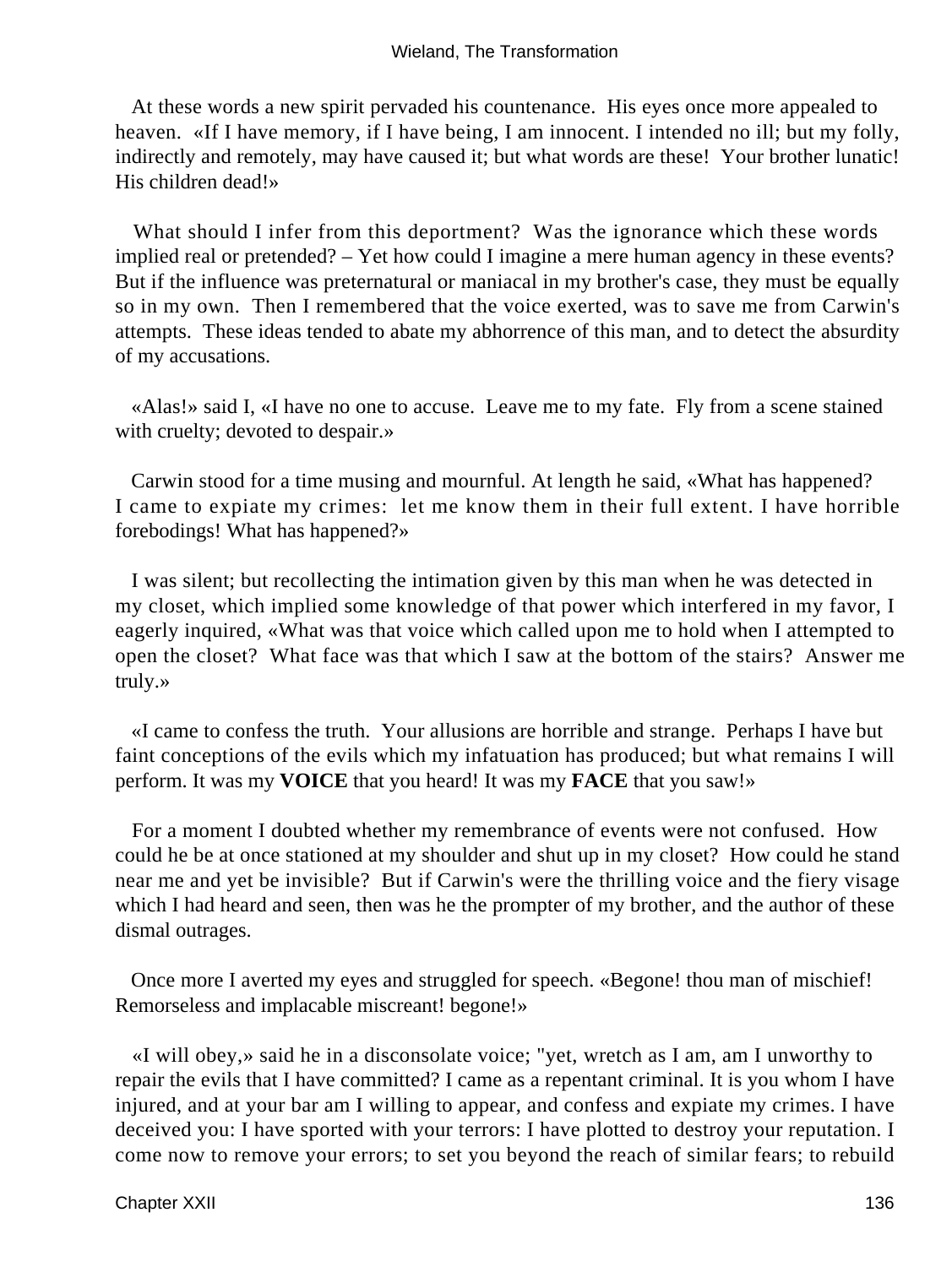your fame as far as I am able.

 «This is the amount of my guilt, and this the fruit of my remorse. Will you not hear me? Listen to my confession, and then denounce punishment. All I ask is a patient audience.»

 «What!» I replied, «was not thine the voice that commanded my brother to imbrue his hands in the blood of his children – to strangle that angel of sweetness his wife? Has he not vowed my death, and the death of Pleyel, at thy bidding? Hast thou not made him the butcher of his family; changed him who was the glory of his species into worse than brute; robbed him of reason, and consigned the rest of his days to fetters and stripes?»

 Carwin's eyes glared, and his limbs were petrified at this intelligence. No words were requisite to prove him guiltless of these enormities: at the time, however, I was nearly insensible to these exculpatory tokens. He walked to the farther end of the room, and having recovered some degree of composure, he spoke –

 «I am not this villain; I have slain no one; I have prompted none to slay; I have handled a tool of wonderful efficacy without malignant intentions, but without caution; ample will be the punishment of my temerity, if my conduct has contributed to this evil.» He paused. –

 I likewise was silent. I struggled to command myself so far as to listen to the tale which he should tell. Observing this, he continued –

 "You are not apprized of the existence of a power which I possess. I know not by what name to call it.\* It enables me to mimic exactly the voice of another, and to modify the sound so that it shall appear to come from what quarter, and be uttered at what distance I please.

 "I know not that every one possesses this power. Perhaps, though a casual position of my organs in my youth shewed me that I possessed it, it is an art which may be taught to all. Would to God I had died unknowing of the secret! It has produced nothing but degradation and calamity.

 "For a time the possession of so potent and stupendous an endowment elated me with pride. Unfortified by principle, subjected to poverty, stimulated by headlong passions, I made this powerful engine subservient to the supply of my wants, and the gratification of my vanity. I shall not mention how diligently I cultivated this gift, which seemed capable of unlimited improvement; nor detail the various occasions on which it was successfully exerted to lead superstition, conquer avarice, or excite awe.

 "I left America, which is my native soil, in my youth. I have been engaged in various scenes of life, in which my peculiar talent has been exercised with more or less success. I was finally betrayed by one who called himself my friend, into acts which cannot be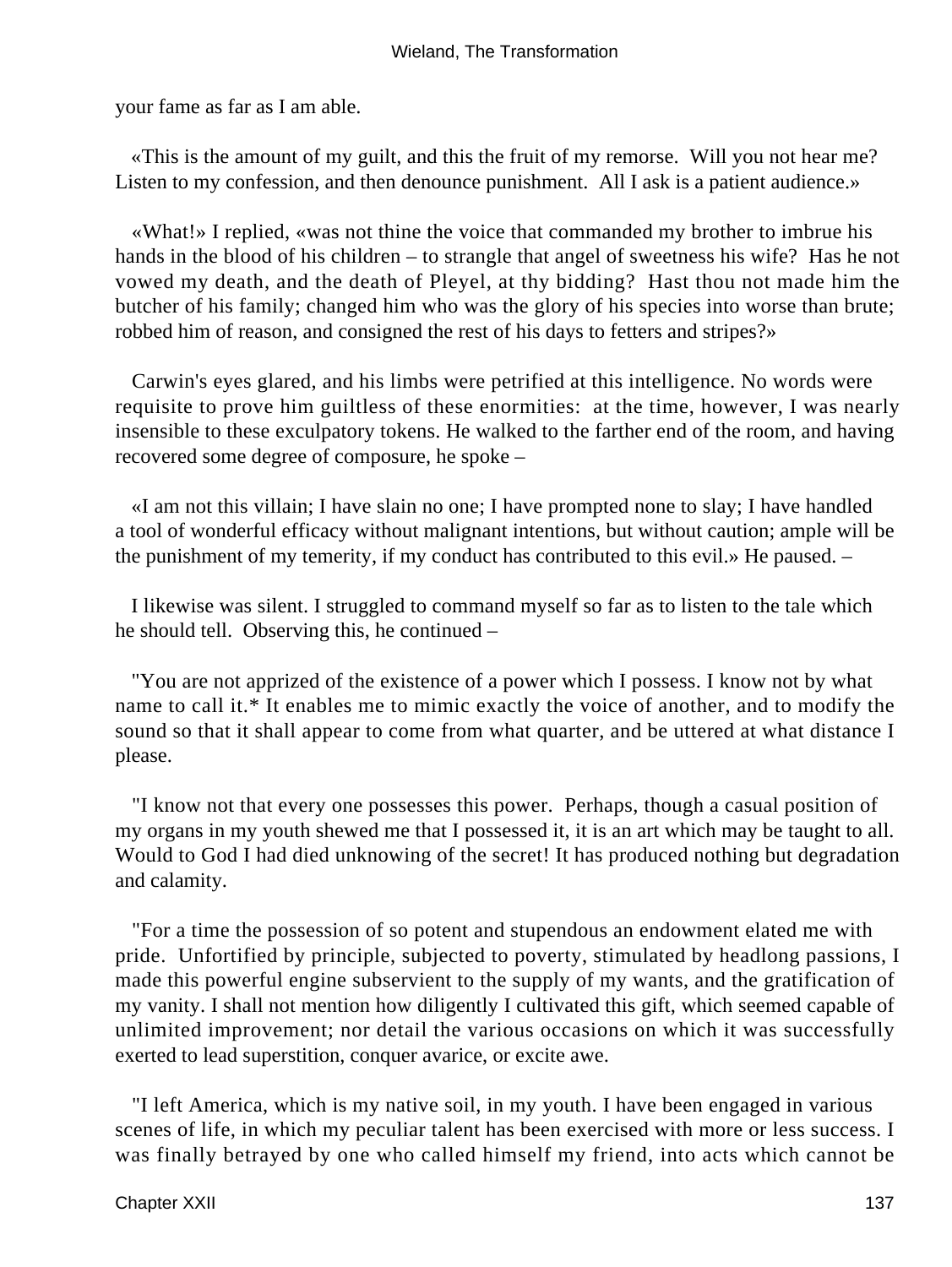justified, though they are susceptible of apology.

 "The perfidy of this man compelled me to withdraw from Europe. I returned to my native country, uncertain whether silence and obscurity would save me from his malice. I resided in the purlieus of the city. I put on the garb and assumed the manners of a clown.

 "My chief recreation was walking. My principal haunts were the lawns and gardens of Mettingen. In this delightful region the luxuriances of nature had been chastened by judicious art, and each successive contemplation unfolded new enchantments.

 " I was studious of seclusion: I was satiated with the intercourse of mankind, and discretion required me to shun their intercourse. For these reasons I long avoided the observation of your family, and chiefly visited these precincts at night.

 "I was never weary of admiring the position and ornaments of **THE TEMPLE.** Many a night have I passed under its roof, revolving no pleasing meditations. When, in my frequent rambles, I perceived this apartment was occupied, I gave a different direction to my steps. One evening, when a shower had just passed, judging by the silence that no one was within, I ascended to this building. Glancing carelessly round, I perceived an open letter on the pedestal. To read it was doubtless an offence against politeness. Of this offence, however, I was guilty.

 "Scarcely had I gone half through when I was alarmed by the approach of your brother. To scramble down the cliff on the opposite side was impracticable. I was unprepared to meet a stranger. Besides the aukwardness attending such an interview in these circumstances, concealment was necessary to my safety. A thousand times had I vowed never again to employ the dangerous talent which I possessed; but such was the force of habit and the influence of present convenience, that I used this method of arresting his progress and leading him back to the house, with his errand, whatever it was, unperformed. I had often caught parts, from my station below, of your conversation in this place, and was well acquainted with the voice of your sister.

 "Some weeks after this I was again quietly seated in this recess. The lateness of the hour secured me, as I thought, from all interruption. In this, however, I was mistaken, for Wieland and Pleyel, as I judged by their voices, earnest in dispute, ascended the hill.

 "I was not sensible that any inconvenience could possibly have flowed from my former exertion; yet it was followed with compunction, because it was a deviation from a path which I had assigned to myself. Now my aversion to this means of escape was enforced by an unauthorized curiosity, and by the knowledge of a bushy hollow on the edge of the hill, where I should be safe from discovery. Into this hollow I thrust myself.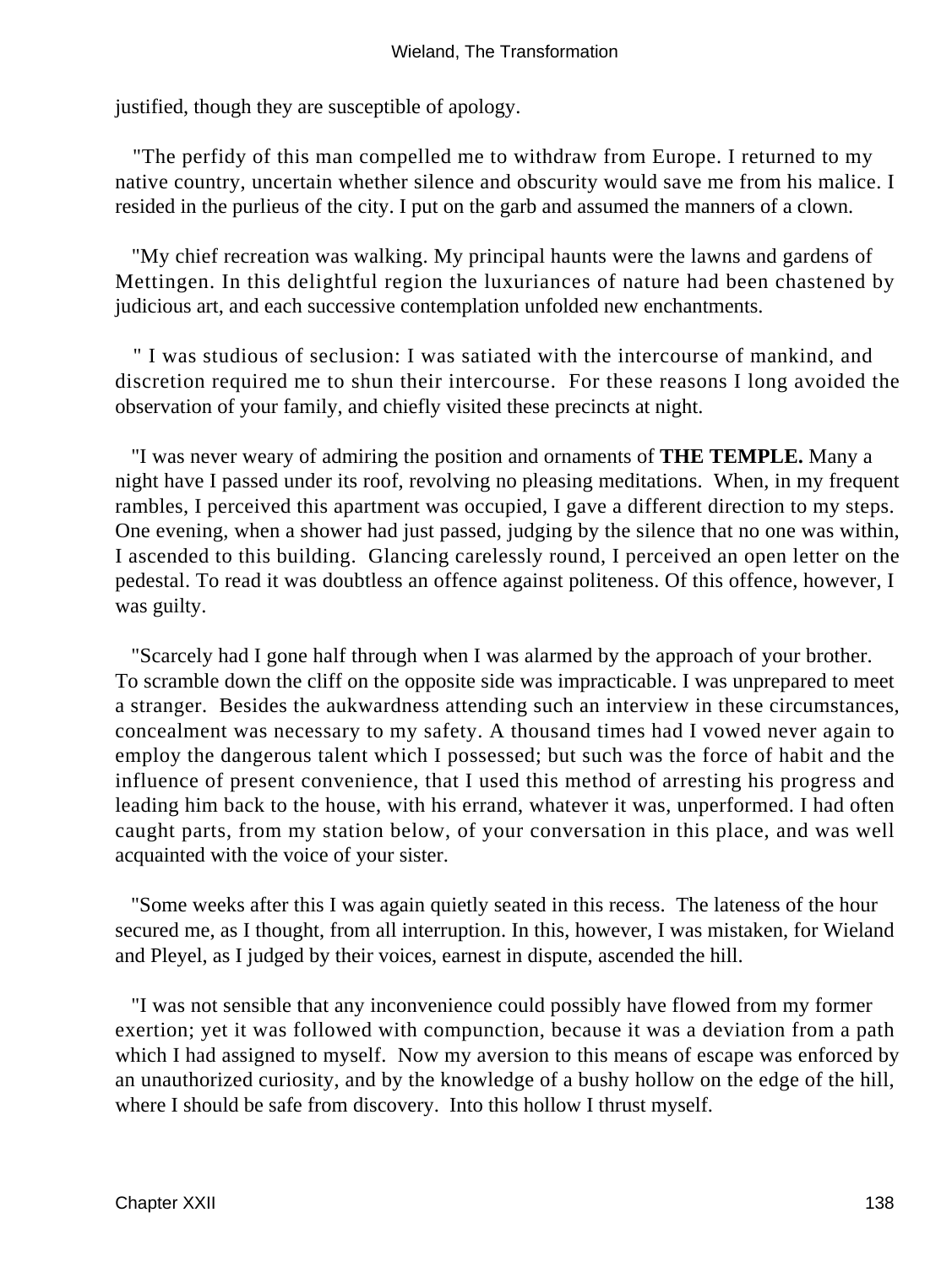"The propriety of removal to Europe was the question eagerly discussed. Pleyel intimated that his anxiety to go was augmented by the silence of Theresa de Stolberg. The temptation to interfere in this dispute was irresistible. In vain I contended with inveterate habits. I disguised to myself the impropriety of my conduct, by recollecting the benefits which it might produce. Pleyel's proposal was unwise, yet it was enforced with plausible arguments and indefatigable zeal. Your brother might be puzzled and wearied, but could not be convinced. I conceived that to terminate the controversy in favor of the latter was conferring a benefit on all parties. For this end I profited by an opening in the conversation, and assured them of Catharine's irreconcilable aversion to the scheme, and of the death of the Saxon baroness. The latter event was merely a conjecture, but rendered extremely probable by Pleyel's representations. My purpose, you need not be told, was effected.

 "My passion for mystery, and a species of imposture, which I deemed harmless, was thus awakened afresh. This second lapse into error made my recovery more difficult. I cannot convey to you an adequate idea of the kind of gratification which I derived from these exploits; yet I meditated nothing. My views were bounded to the passing moment, and commonly suggested by the momentary exigence.

 "I must not conceal any thing. Your principles teach you to abhor a voluptuous temper; but, with whatever reluctance, I acknowledge this temper to be mine. You imagine your servant Judith to be innocent as well as beautiful; but you took her from a family where hypocrisy, as well as licentiousness, was wrought into a system. My attention was captivated by her charms, and her principles were easily seen to be flexible.

 "Deem me not capable of the iniquity of seduction. Your servant is not destitute of feminine and virtuous qualities; but she was taught that the best use of her charms consists in the sale of them. My nocturnal visits to Mettingen were now prompted by a double view, and my correspondence with your servant gave me, at all times, access to your house.

 «The second night after our interview, so brief and so little foreseen by either of us, some daemon of mischief seized me. According to my companion's report, your perfections were little less than divine. Her uncouth but copious narratives converted you into an object of worship. She chiefly dwelt upon your courage, because she herself was deficient in that quality. You held apparitions and goblins in contempt. You took no precautions against robbers. You were just as tranquil and secure in this lonely dwelling, as if you were in the midst of a crowd. »Hence a vague project occurred to me, to put this courage to the test. A woman capable of recollection in danger, of warding off groundless panics, of discerning the true mode of proceeding, and profiting by her best resources, is a prodigy. I was desirous of ascertaining whether you were such an one.

 "My expedient was obvious and simple: I was to counterfeit a murderous dialogue; but this was to be so conducted that another, and not yourself, should appear to be the object. I was not aware of the possibility that you should appropriate these menaces to yourself. Had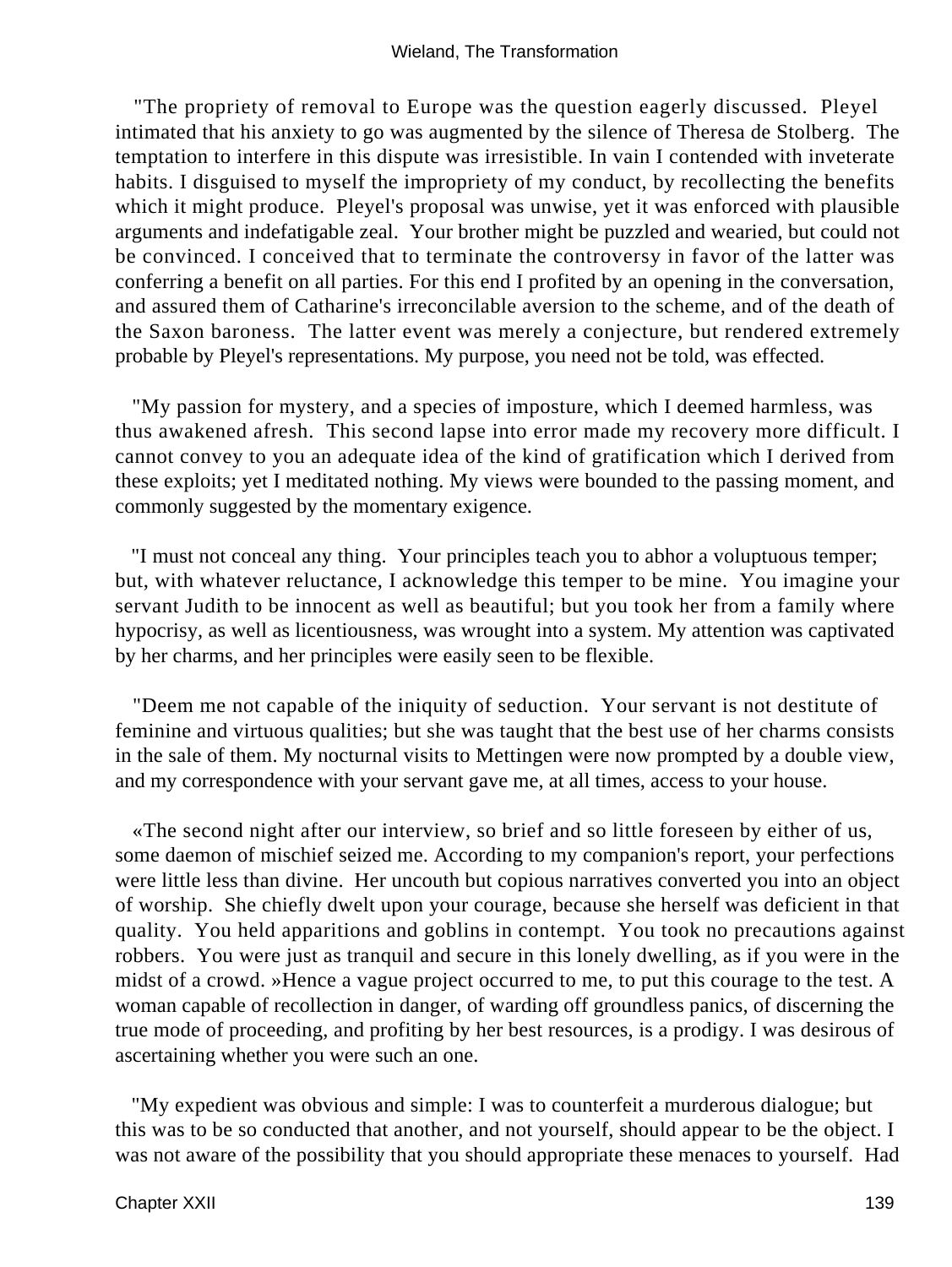you been still and listened, you would have heard the struggles and prayers of the victim, who would likewise have appeared to be shut up in the closet, and whose voice would have been Judith's. This scene would have been an appeal to your compassion; and the proof of cowardice or courage which I expected from you, would have been your remaining inactive in your bed, or your entering the closet with a view to assist the sufferer. Some instances which Judith related of your fearlessness and promptitude made me adopt the latter supposition with some degree of confidence.

 "By the girl's direction I found a ladder, and mounted to your closet window. This is scarcely large enough to admit the head, but it answered my purpose too well.

 "I cannot express my confusion and surprize at your abrupt and precipitate flight. I hastily removed the ladder; and, after some pause, curiosity and doubts of your safety induced me to follow you. I found you stretched on the turf before your brother's door, without sense or motion. I felt the deepest regret at this unlooked−for consequence of my scheme. I knew not what to do to procure you relief. The idea of awakening the family naturally presented itself. This emergency was critical, and there was no time to deliberate. It was a sudden thought that occurred. I put my lips to the key−hole, and sounded an alarm which effectually roused the sleepers. My organs were naturally forcible, and had been improved by long and assiduous exercise.

 "Long and bitterly did I repent of my scheme. I was somewhat consoled by reflecting that my purpose had not been evil, and renewed my fruitless vows never to attempt such dangerous experiments. For some time I adhered, with laudable forbearance, to this resolution.

 "My life has been a life of hardship and exposure. In the summer I prefer to make my bed of the smooth turf, or, at most, the shelter of a summer−house suffices. In all my rambles I never found a spot in which so many picturesque beauties and rural delights were assembled as at Mettingen. No corner of your little domain unites fragrance and secrecy in so perfect a degree as the recess in the bank. The odour of its leaves, the coolness of its shade, and the music of its water−fall, had early attracted my attention. Here my sadness was converted into peaceful melancholy – here my slumbers were sound, and my pleasures enhanced.

 "As most free from interruption, I chose this as the scene of my midnight interviews with Judith. One evening, as the sun declined, I was seated here, when I was alarmed by your approach. It was with difficulty that I effected my escape unnoticed by you.

 "At the customary hour, I returned to your habitation, and was made acquainted by Judith, with your unusual absence. I half suspected the true cause, and felt uneasiness at the danger there was that I should be deprived of my retreat; or, at least, interrupted in the possession of it. The girl, likewise, informed me, that among your other singularities, it was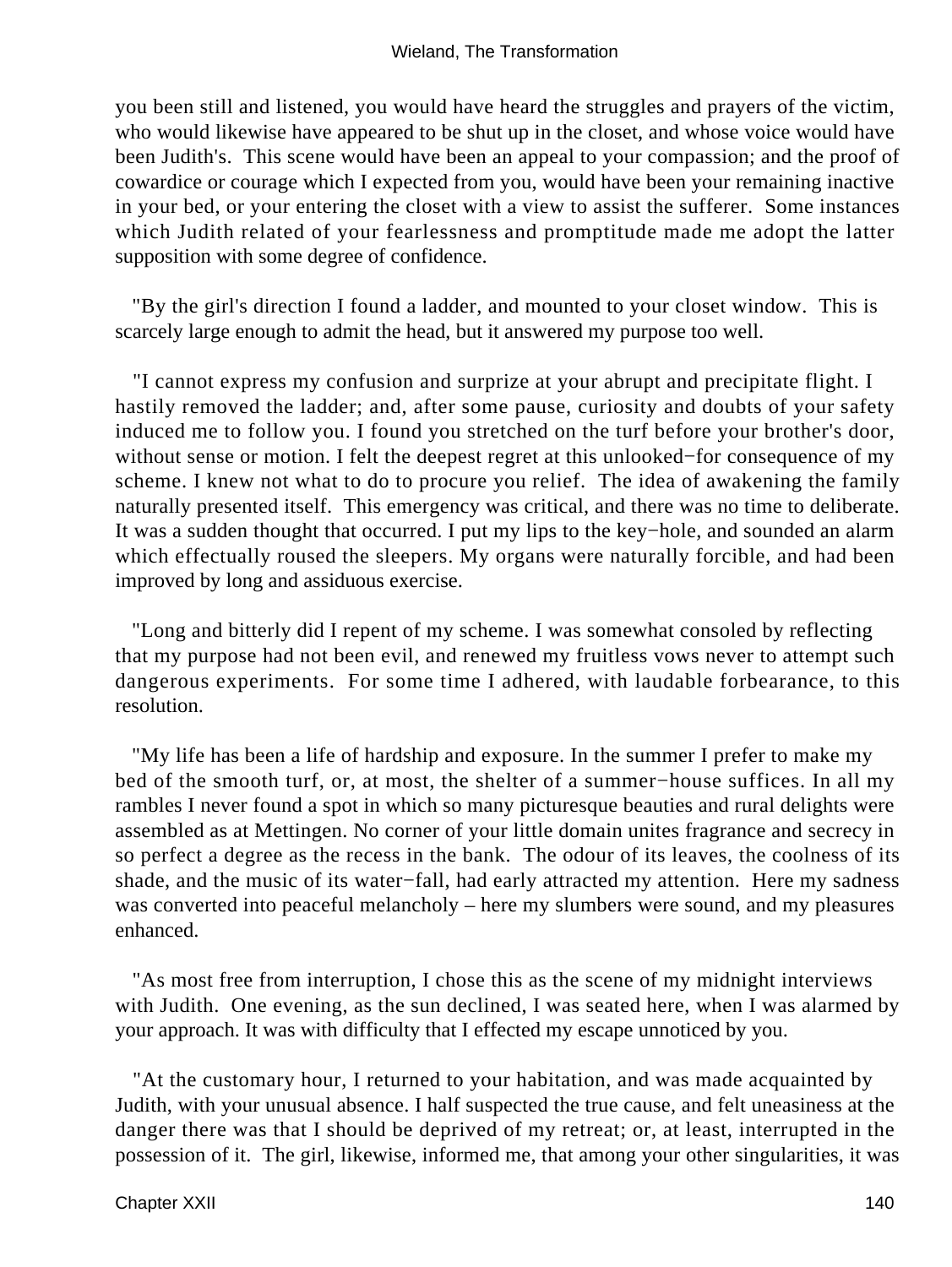not uncommon for you to leave your bed, and walk forth for the sake of night−airs and starlight contemplations.

 "I desired to prevent this inconvenience. I found you easily swayed by fear. I was influenced, in my choice of means, by the facility and certainty of that to which I had been accustomed. All that I forsaw was, that, in future, this spot would be cautiously shunned by you.

 «I entered the recess with the utmost caution, and discovered, by your breathings, in what condition you were. The unexpected interpretation which you placed upon my former proceeding, suggested my conduct on the present occasion. The mode in which heaven is said by the poet, to interfere for the prevention of crimes,\*\* was somewhat analogous to my province, and never failed to occur to me at seasons like this. It was requisite to break your slumbers, and for this end I uttered the powerful monosyllable, »hold! hold!" My purpose was not prescribed by duty, yet surely it was far from being atrocious and inexpiable. To effect it, I uttered what was false, but it was well suited to my purpose. Nothing less was intended than to injure you. Nay, the evil resulting from my former act, was partly removed by assuring you that in all places but this you were safe.

 \*BILOQUIUM, or ventrilocution. Sound is varied according to the variations of direction and distance. The art of the ventriloquist consists in modifying his voice according to all these variations, without changing his place. See the work of the Abbe de la Chappelle, in which are accurately recorded the performances of one of these artists, and some ingenious, though unsatisfactory speculations are given on the means by which the effects are produced. This power is, perhaps, given by nature, but is doubtless improvable, if not acquirable, by art. It may, possibly, consist in an unusual flexibility or exertion of the bottom of the tongue and the uvula. That speech is producible by these alone must be granted, since anatomists mention two instances of persons speaking without a tongue. In one case, the organ was originally wanting, but its place was supplied by a small tubercle, and the uvula was perfect. In the other, the tongue was destroyed by disease, but probably a small part of it remained.

 This power is difficult to explain, but the fact is undeniable. Experience shews that the human voice can imitate the voice of all men and of all inferior animals. The sound of musical instruments, and even noises from the contact of inanimate substances, have been accurately imitated. The mimicry of animals is notorious; and Dr. Burney (Musical Travels) mentions one who imitated a flute and violin, so as to deceive even his ears.

\*\* – Peeps through the blanket of the dark, and cries Hold! Hold! – **SHAKESPEARE.**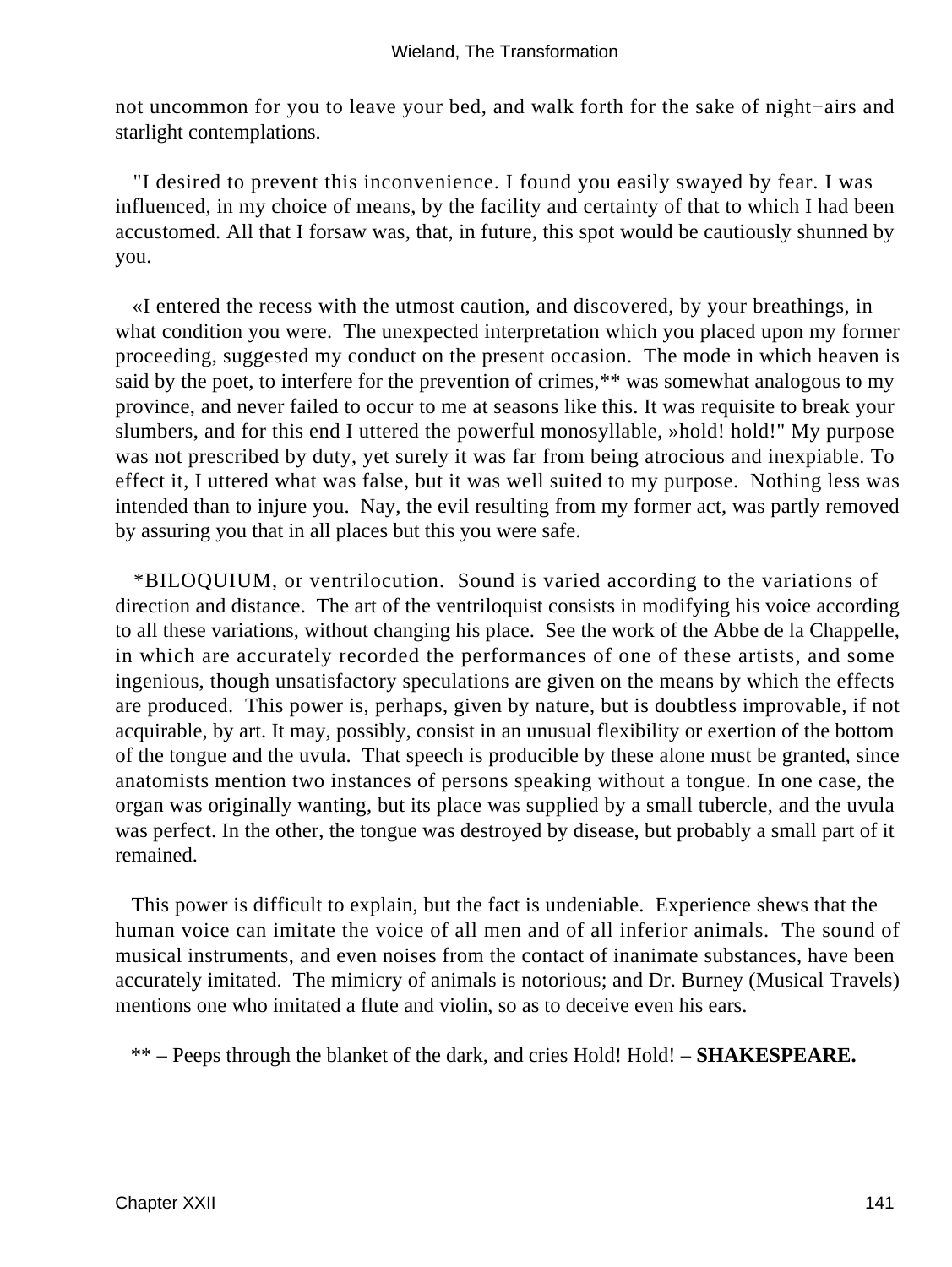#### **[Chapter XXIII](#page-173-0)**

*"M*y morals will appear to you far from rigid, yet my conduct will fall short of your suspicions. I am now to confess actions less excusable, and yet surely they will not entitle me to the name of a desperate or sordid criminal.

 "Your house was rendered, by your frequent and long absences, easily accessible to my curiosity. My meeting with Pleyel was the prelude to direct intercourse with you. I had seen much of the world, but your character exhibited a specimen of human powers that was wholly new to me. My intercourse with your servant furnished me with curious details of your domestic management. I was of a different sex: I was not your husband; I was not even your friend; yet my knowledge of you was of that kind, which conjugal intimacies can give, and, in some respects, more accurate. The observation of your domestic was guided by me.

 "You will not be surprized that I should sometimes profit by your absence, and adventure to examine with my own eyes, the interior of your chamber. Upright and sincere, you used no watchfulness, and practised no precautions. I scrutinized every thing, and pried every where. Your closet was usually locked, but it was once my fortune to find the key on a bureau. I opened and found new scope for my curiosity in your books. One of these was manuscript, and written in characters which essentially agreed with a short−hand system which I had learned from a Jesuit missionary.

 "I cannot justify my conduct, yet my only crime was curiosity. I perused this volume with eagerness. The intellect which it unveiled, was brighter than my limited and feeble organs could bear. I was naturally inquisitive as to your ideas respecting my deportment, and the mysteries that had lately occurred.

 "You know what you have written. You know that in this volume the key to your inmost soul was contained. If I had been a profound and malignant impostor, what plenteous materials were thus furnished me of stratagems and plots!

 "The coincidence of your dream in the summer−house with my exclamation, was truly wonderful. The voice which warned you to forbear was, doubtless, mine; but mixed by a common process of the fancy, with the train of visionary incidents.

 "I saw in a stronger light than ever, the dangerousness of that instrument which I employed, and renewed my resolutions to abstain from the use of it in future; but I was destined perpetually to violate my resolutions. By some perverse fate, I was led into circumstances in which the exertion of my powers was the sole or the best means of escape.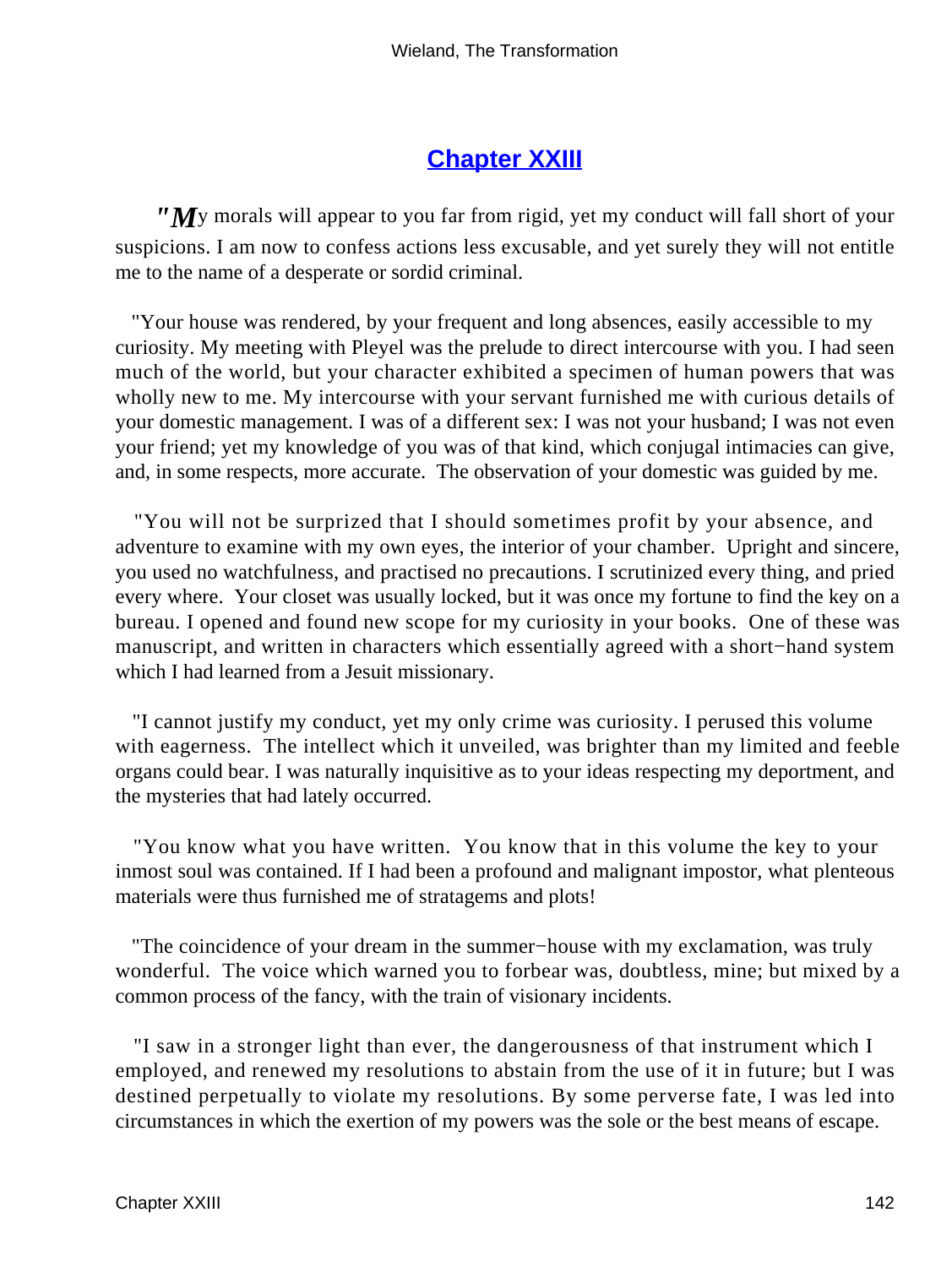"On that memorable night on which our last interview took place, I came as usual to Mettingen. I was apprized of your engagement at your brother's, from which you did not expect to return till late. Some incident suggested the design of visiting your chamber. Among your books which I had not examined, might be something tending to illustrate your character, or the history of your family. Some intimation had been dropped by you in discourse, respecting a performance of your father, in which some important transaction in his life was recorded.

 "I was desirous of seeing this book; and such was my habitual attachment to mystery, that I preferred the clandestine perusal of it. Such were the motives that induced me to make this attempt. Judith had disappeared, and finding the house unoccupied, I supplied myself with a light, and proceeded to your chamber.

 "I found it easy, on experiment, to lock and unlock your closet door without the aid of a key. I shut myself in this recess, and was busily exploring your shelves, when I heard some one enter the room below. I was at a loss who it could be, whether you or your servant. Doubtful, however, as I was, I conceived it prudent to extinguish the light. Scarcely was this done, when some one entered the chamber. The footsteps were easily distinguished to be yours.

 "My situation was now full of danger and perplexity. For some time, I cherished the hope that you would leave the room so long as to afford me an opportunity of escaping. As the hours passed, this hope gradually deserted me. It was plain that you had retired for the night.

 "I knew not how soon you might find occasion to enter the closet. I was alive to all the horrors of detection, and ruminated without ceasing, on the behaviour which it would be proper, in case of detection, to adopt. I was unable to discover any consistent method of accounting for my being thus immured.

 "It occurred to me that I might withdraw you from your chamber for a few minutes, by counterfeiting a voice from without. Some message from your brother might be delivered, requiring your presence at his house. I was deterred from this scheme by reflecting on the resolution I had formed, and on the possible evils that might result from it. Besides, it was not improbable that you would speedily retire to bed, and then, by the exercise of sufficient caution, I might hope to escape unobserved.

 "Meanwhile I listened with the deepest anxiety to every motion from without. I discovered nothing which betokened preparation for sleep. Instead of this I heard deep−drawn sighs, and occasionally an half−expressed and mournful ejaculation. Hence I inferred that you were unhappy. The true state of your mind with regard to Pleyel your own pen had disclosed; but I supposed you to be framed of such materials, that, though a momentary sadness might affect you, you were impregnable to any permanent and heartfelt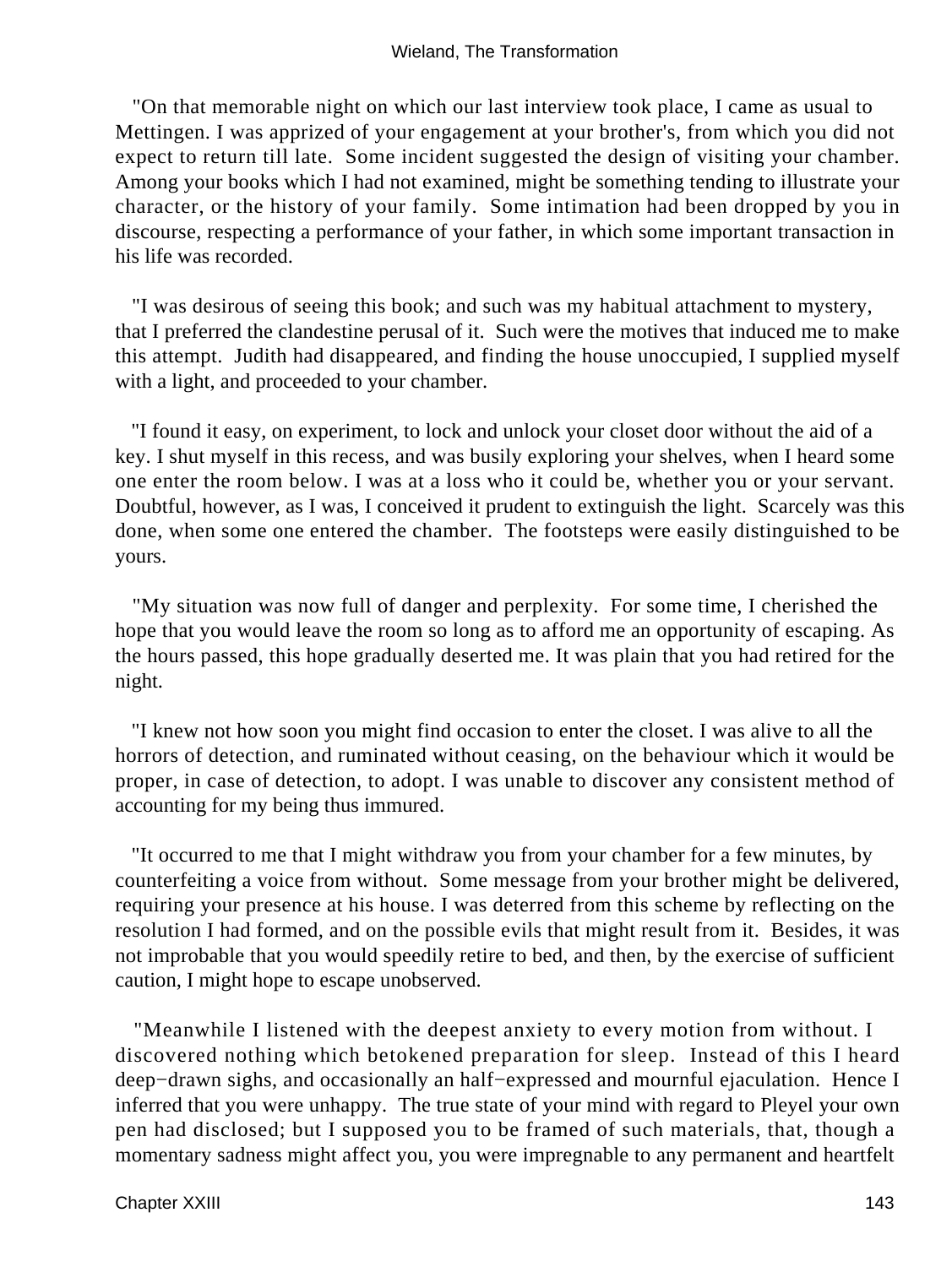grief. Inquietude for my own safety was, for a moment, suspended by sympathy with your distress.

 "To the former consideration I was quickly recalled by a motion of yours which indicated I knew not what. I fostered the persuasion that you would now retire to bed; but presently you approached the closet, and detection seemed to be inevitable. You put your hand upon the lock. I had formed no plan to extricate myself from the dilemma in which the opening of the door would involve me. I felt an irreconcilable aversion to detection. Thus situated, I involuntarily seized the door with a resolution to resist your efforts to open it.

 "Suddenly you receded from the door. This deportment was inexplicable, but the relief it afforded me was quickly gone. You returned, and I once more was thrown into perplexity. The expedient that suggested itself was precipitate and inartificial. I exerted my organs and called upon you **TO HOLD.**

 "That you should persist in spite of this admonition, was a subject of astonishment. I again resisted your efforts; for the first expedient having failed, I knew not what other to resort to. In this state, how was my astonishment increased when I heard your exclamations!

 «It was now plain that you knew me to be within. Further resistance was unavailing and useless. The door opened, and I shrunk backward. Seldom have I felt deeper mortification, and more painful perplexity. I did not consider that the truth would be less injurious than any lie which I could hastily frame. Conscious as I was of a certain degree of guilt, I conceived that you would form the most odious suspicions. The truth would be imperfect, unless I were likewise to explain the mysterious admonition which had been given; but that explanation was of too great moment, and involved too extensive consequences to make me suddenly resolve to give it. »I was aware that this discovery would associate itself in your mind, with the dialogue formerly heard in this closet. Thence would your suspicions be aggravated, and to escape from these suspicions would be impossible. But the mere truth would be sufficiently opprobrious, and deprive me for ever of your good opinion.

 "Thus was I rendered desperate, and my mind rapidly passed to the contemplation of the use that might be made of previous events. Some good genius would appear to you to have interposed to save you from injury intended by me. Why, I said, since I must sink in her opinion, should I not cherish this belief? Why not personate an enemy, and pretend that celestial interference has frustrated my schemes? I must fly, but let me leave wonder and fear behind me. Elucidation of the mystery will always be practicable. I shall do no injury, but merely talk of evil that was designed, but is now past.

 "Thus I extenuated my conduct to myself, but I scarcely expect that this will be to you a sufficient explication of the scene that followed. Those habits which I have imbibed, the rooted passion which possesses me for scattering around me amazement and fear, you enjoy no opportunities of knowing. That a man should wantonly impute to himself the most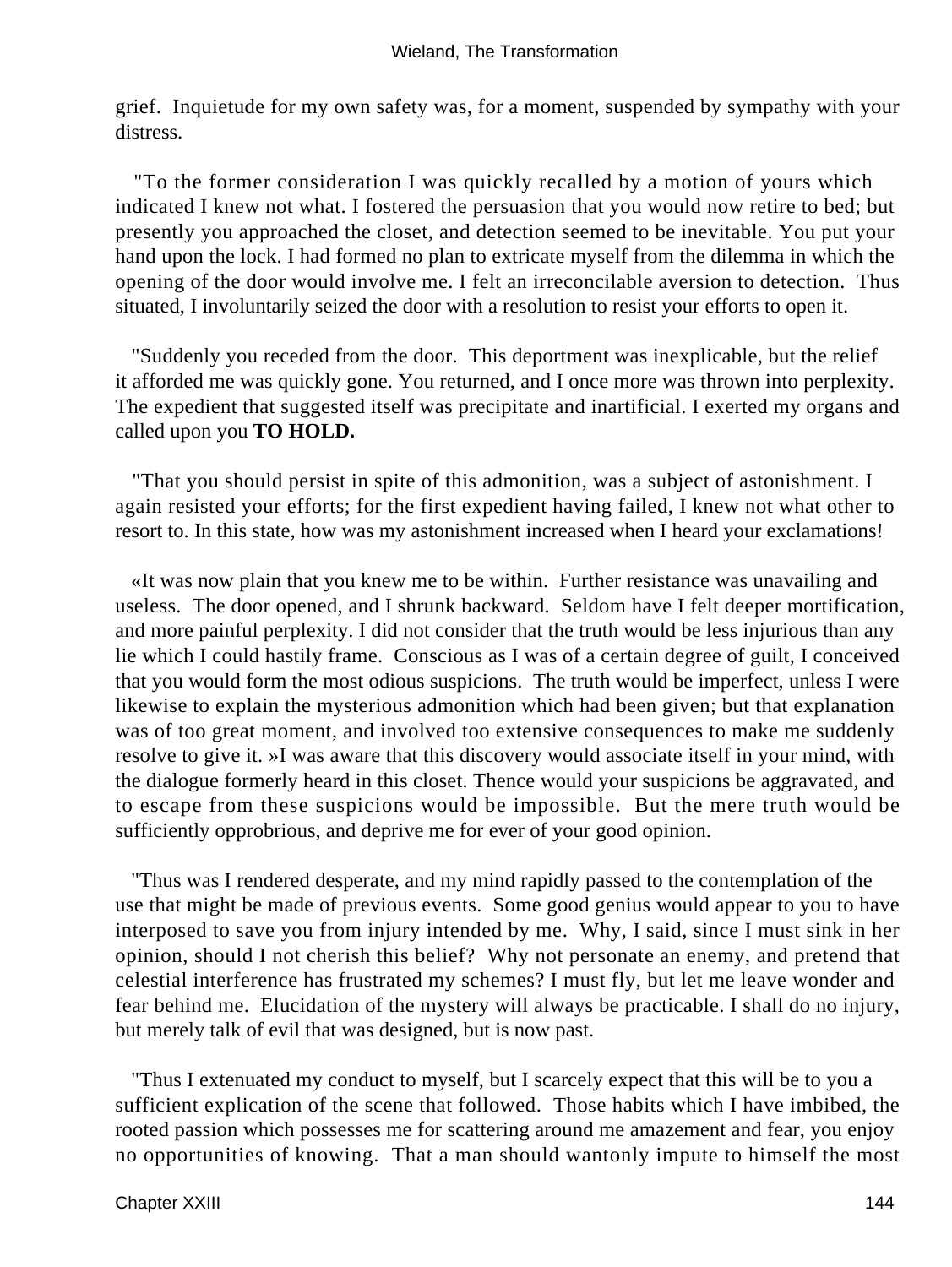flagitious designs, will hardly be credited, even though you reflect that my reputation was already, by my own folly, irretrievably ruined; and that it was always in my power to communicate the truth, and rectify the mistake.

 "I left you to ponder on this scene. My mind was full of rapid and incongruous ideas. Compunction, self−upbraiding, hopelesness, satisfaction at the view of those effects likely to flow from my new scheme, misgivings as to the beneficial result of this scheme took possession of my mind, and seemed to struggle for the mastery.

 "I had gone too far to recede. I had painted myself to you as an assassin and ravisher, withheld from guilt only by a voice from heaven. I had thus reverted into the path of error, and now, having gone thus far, my progress seemed to be irrevocable. I said to myself, I must leave these precincts for ever. My acts have blasted my fame in the eyes of the Wielands. For the sake of creating a mysterious dread, I have made myself a villain. I may complete this mysterious plan by some new imposture, but I cannot aggravate my supposed guilt.

 "My resolution was formed, and I was swiftly ruminating on the means for executing it, when Pleyel appeared in sight. This incident decided my conduct. It was plain that Pleyel was a devoted lover, but he was, at the same time, a man of cold resolves and exquisite sagacity. To deceive him would be the sweetest triumph I had ever enjoyed. The deception would be momentary, but it would likewise be complete. That his delusion would so soon be rectified, was a recommendation to my scheme, for I esteemed him too much to desire to entail upon him lasting agonies.

 "I had no time to reflect further, for he proceeded, with a quick step, towards the house. I was hurried onward involuntarily and by a mechanical impulse. I followed him as he passed the recess in the bank, and shrowding myself in that spot, I counterfeited sounds which I knew would arrest his steps.

 "He stopped, turned, listened, approached, and overheard a dialogue whose purpose was to vanquish his belief in a point where his belief was most difficult to vanquish. I exerted all my powers to imitate your voice, your general sentiments, and your language. Being master, by means of your journal, of your personal history and most secret thoughts, my efforts were the more successful. When I reviewed the tenor of this dialogue, I cannot believe but that Pleyel was deluded. When I think of your character, and of the inferences which this dialogue was intended to suggest, it seems incredible that this delusion should be produced.

 "I spared not myself. I called myself murderer, thief, guilty of innumerable perjuries and misdeeds: that you had debased yourself to the level of such an one, no evidence, methought, would suffice to convince him who knew you so thoroughly as Pleyel; and yet the imposture amounted to proof which the most jealous scrutiny would find to be unexceptionable.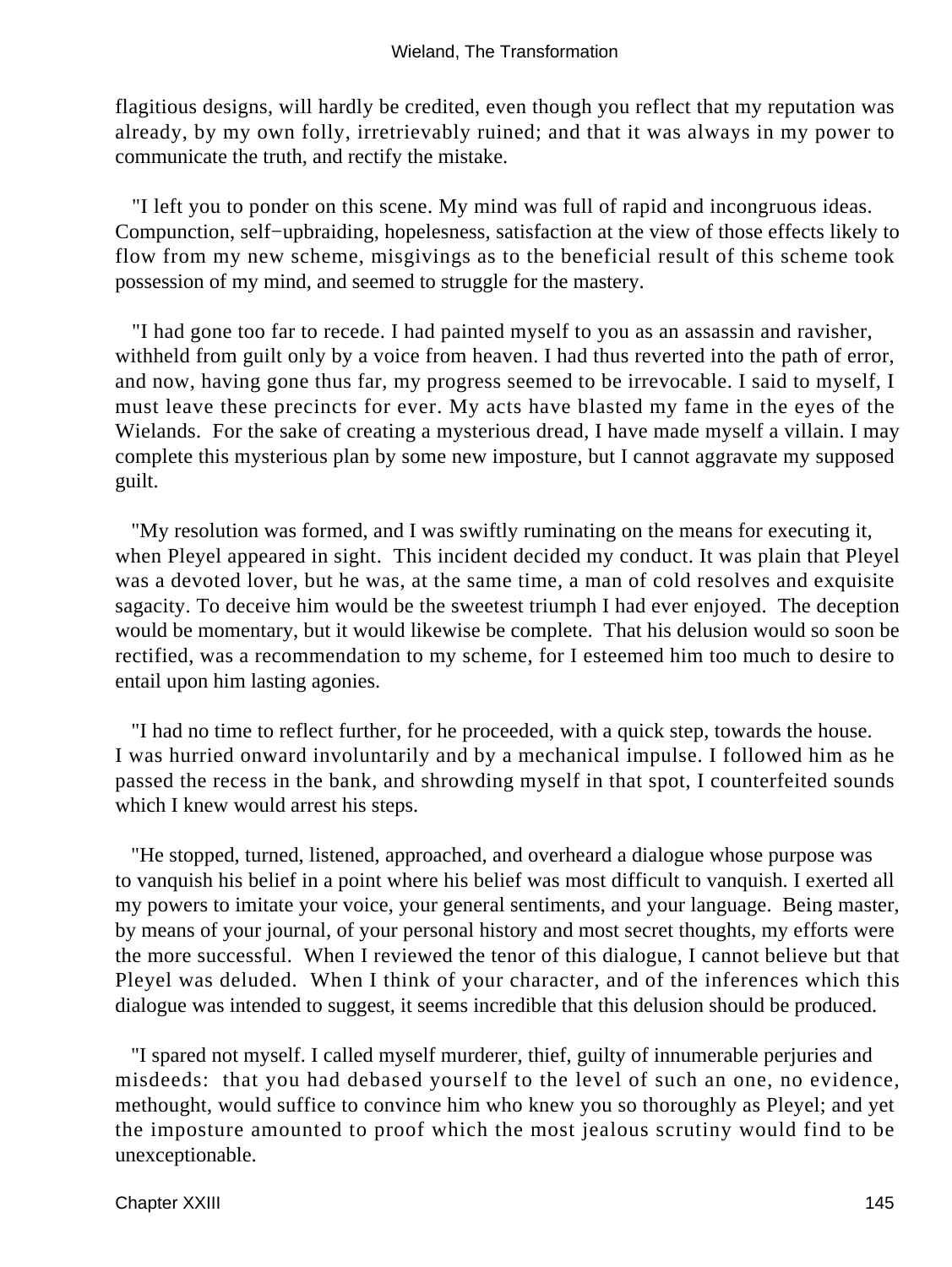"He left his station precipitately and resumed his way to the house. I saw that the detection of his error would be instantaneous, since, not having gone to bed, an immediate interview would take place between you. At first this circumstance was considered with regret; but as time opened my eyes to the possible consequences of this scene, I regarded it with pleasure.

 "In a short time the infatuation which had led me thus far began to subside. The remembrance of former reasonings and transactions was renewed. How often I had repented this kind of exertion; how many evils were produced by it which I had not foreseen; what occasions for the bitterest remorse it had administered, now passed through my mind. The black catalogue of stratagems was now increased. I had inspired you with the most vehement terrors: I had filled your mind with faith in shadows and confidence in dreams: I had depraved the imagination of Pleyel: I had exhibited you to his understanding as devoted to brutal gratifications and consummate in hypocrisy. The evidence which accompanied this delusion would be irresistible to one whose passion had perverted his judgment, whose jealousy with regard to me had already been excited, and who, therefore, would not fail to overrate the force of this evidence. What fatal act of despair or of vengeance might not this error produce?

 "With regard to myself, I had acted with a phrenzy that surpassed belief. I had warred against my peace and my fame: I had banished myself from the fellowship of vigorous and pure minds: I was self−expelled from a scene which the munificence of nature had adorned with unrivalled beauties, and from haunts in which all the muses and humanities had taken refuge.

 "I was thus torn by conflicting fears and tumultuous regrets. The night passed away in this state of confusion; and next morning in the gazette left at my obscure lodging, I read a description and an offer of reward for the apprehension of my person. I was said to have escaped from an Irish prison, in which I was confined as an offender convicted of enormous and complicated crimes.

 "This was the work of an enemy, who, by falsehood and stratagem, had procured my condemnation. I was, indeed, a prisoner, but escaped, by the exertion of my powers, the fate to which I was doomed, but which I did not deserve. I had hoped that the malice of my foe was exhausted; but I now perceived that my precautions had been wise, for that the intervention of an ocean was insufficient for my security.

 "Let me not dwell on the sensations which this discovery produced. I need not tell by what steps I was induced to seek an interview with you, for the purpose of disclosing the truth, and repairing, as far as possible, the effects of my misconduct. It was unavoidable that this gazette would fall into your hands, and that it would tend to confirm every erroneous impression.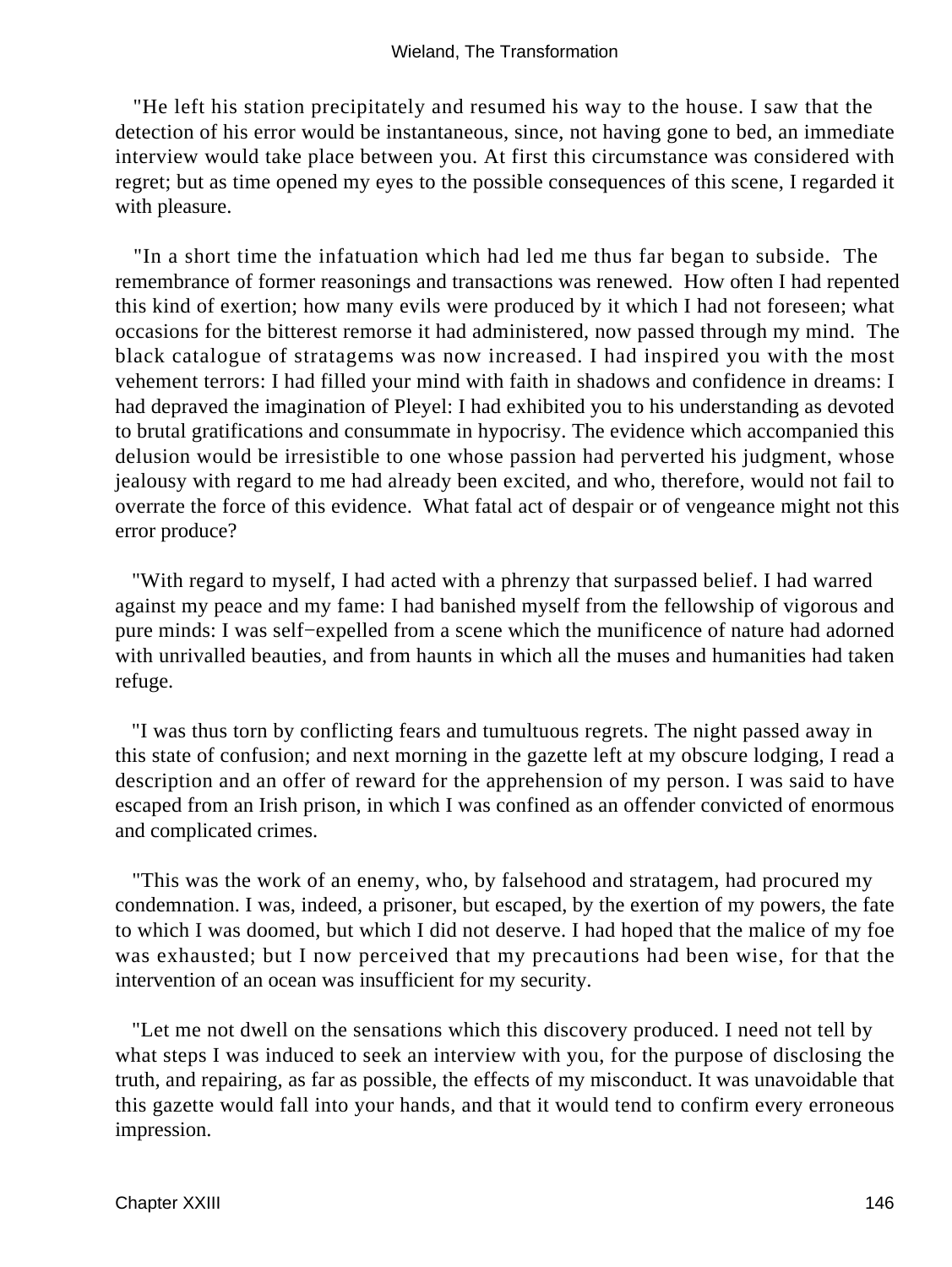"Having gained this interview, I purposed to seek some retreat in the wilderness, inaccessible to your inquiry and to the malice of my foe, where I might henceforth employ myself in composing a faithful narrative of my actions. I designed it as my vindication from the aspersions that had rested on my character, and as a lesson to mankind on the evils of credulity on the one hand, and of imposture on the other.

 "I wrote you a billet, which was left at the house of your friend, and which I knew would, by some means, speedily come to your hands. I entertained a faint hope that my invitation would be complied with. I knew not what use you would make of the opportunity which this proposal afforded you of procuring the seizure of my person; but this fate I was determined to avoid, and I had no doubt but due circumspection, and the exercise of the faculty which I possessed, would enable me to avoid it.

 "I lurked, through the day, in the neighbourhood of Mettingen: I approached your habitation at the appointed hour: I entered it in silence, by a trap−door which led into the cellar. This had formerly been bolted on the inside, but Judith had, at an early period in our intercourse, removed this impediment. I ascended to the first floor, but met with no one, nor any thing that indicated the presence of an human being.

 «I crept softly up stairs, and at length perceived your chamber door to be opened, and a light to be within. It was of moment to discover by whom this light was accompanied. I was sensible of the inconveniencies to which my being discovered at your chamber door by any one within would subject me; I therefore called out in my own voice, but so modified that it should appear to ascend from the court below, 'Who is in the chamber? Is it Miss Wieland?»

 "No answer was returned to this summons. I listened, but no motion could be heard. After a pause I repeated my call, but no less ineffectually.

 "I now approached nearer the door, and adventured to look in. A light stood on the table, but nothing human was discernible. I entered cautiously, but all was solitude and stillness.

 "I knew not what to conclude. If the house were inhabited, my call would have been noticed; yet some suspicion insinuated itself that silence was studiously kept by persons who intended to surprize me. My approach had been wary, and the silence that ensued my call had likewise preceded it; a circumstance that tended to dissipate my fears.

 "At length it occurred to me that Judith might possibly be in her own room. I turned my steps thither; but she was not to be found. I passed into other rooms, and was soon convinced that the house was totally deserted. I returned to your chamber, agitated by vain surmises and opposite conjectures. The appointed hour had passed, and I dismissed the hope of an interview.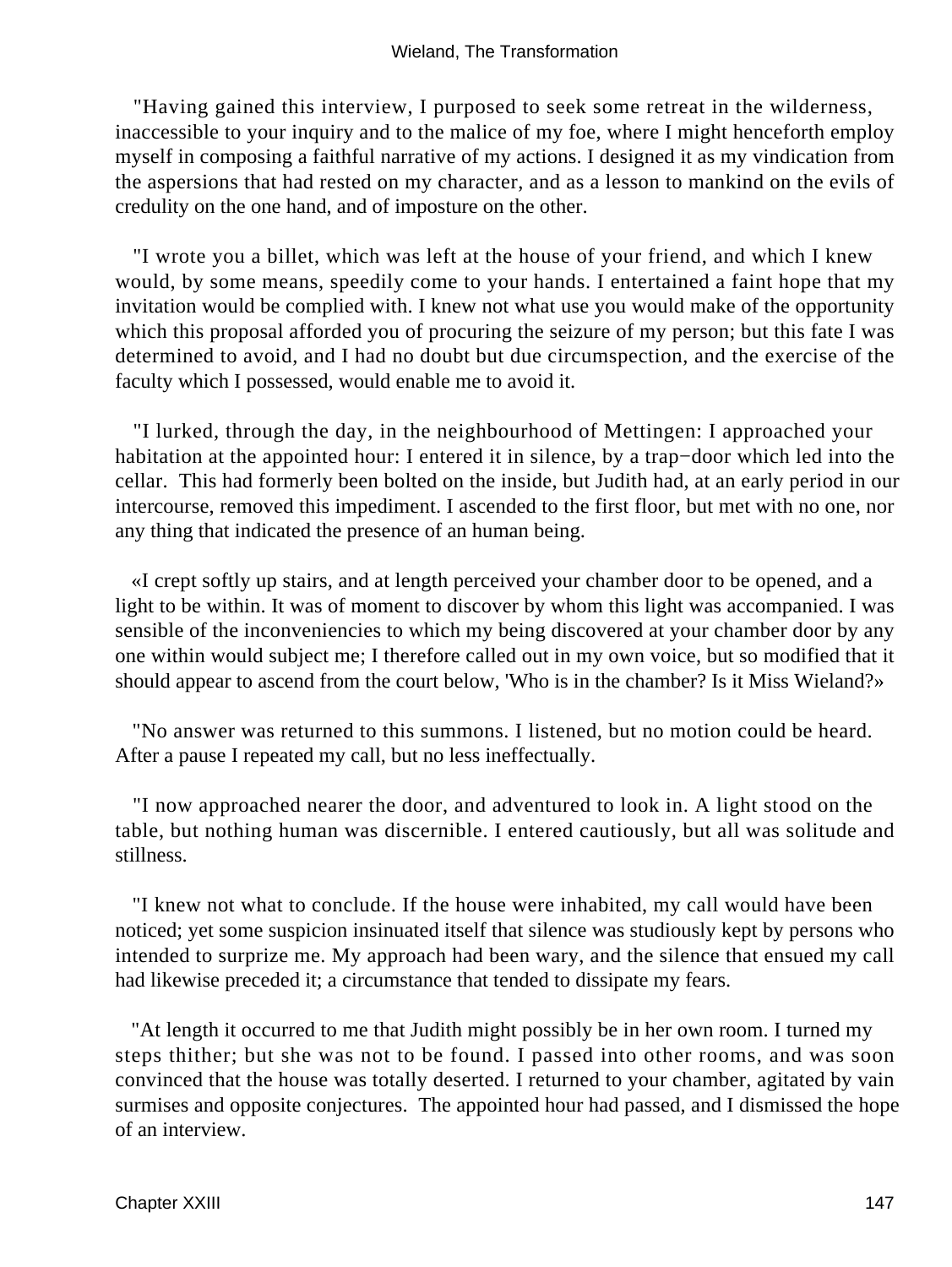"In this state of things I determined to leave a few lines on your toilet, and prosecute my journey to the mountains. Scarcely had I taken the pen when I laid it aside, uncertain in what manner to address you. I rose from the table and walked across the floor. A glance thrown upon the bed acquainted me with a spectacle to which my conceptions of horror had not yet reached.

 "In the midst of shuddering and trepidation, the signal of your presence in the court below recalled me to myself. The deed was newly done: I only was in the house: what had lately happened justified any suspicions, however enormous. It was plain that this catastrophe was unknown to you: I thought upon the wild commotion which the discovery would awaken in your breast: I found the confusion of my own thoughts unconquerable, and perceived that the end for which I sought an interview was not now to be accomplished.

 "In this state of things it was likewise expedient to conceal my being within. I put out the light and hurried down stairs. To my unspeakable surprize, notwithstanding every motive to fear, you lighted a candle and proceeded to your chamber.

 "I retired to that room below from which a door leads into the cellar. This door concealed me from your view as you passed. I thought upon the spectacle which was about to present itself. In an exigence so abrupt and so little foreseen, I was again subjected to the empire of mechanical and habitual impulses. I dreaded the effects which this shocking exhibition, bursting on your unprepared senses, might produce.

 "Thus actuated, I stept swiftly to the door, and thrusting my head forward, once more pronounced the mysterious interdiction. At that moment, by some untoward fate, your eyes were cast back, and you saw me in the very act of utterance. I fled through the darksome avenue at which I entered, covered with the shame of this detection.

 "With diligence, stimulated by a thousand ineffable emotions, I pursued my intended journey. I have a brother whose farm is situated in the bosom of a fertile desert, near the sources of the Leheigh, and thither I now repaired.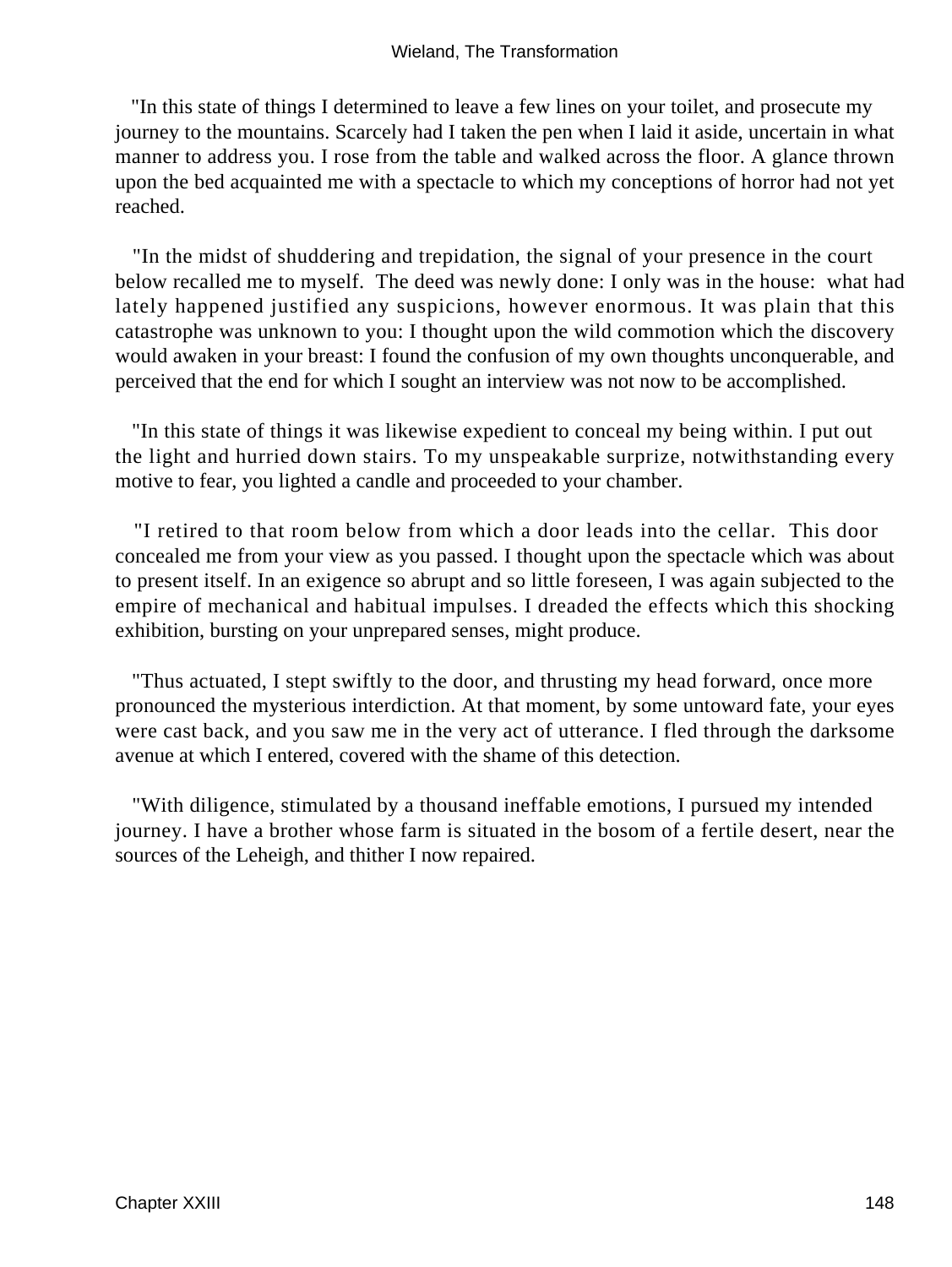## **[Chapter XXIV](#page-173-0)**

<span id="page-149-0"></span>*"D*eeply did I ruminate on the occurrences that had just passed. Nothing excited my wonder so much as the means by which you discovered my being in the closet. This discovery appeared to be made at the moment when you attempted to open it. How could you have otherwise remained so long in the chamber apparently fearless and tranquil? And yet, having made this discovery, how could you persist in dragging me forth: persist in defiance of an interdiction so emphatical and solemn?

 "But your sister's death was an event detestable and ominous. She had been the victim of the most dreadful species of assassination. How, in a state like yours, the murderous intention could be generated, was wholly inconceivable.

 "I did not relinquish my design of confessing to you the part which I had sustained in your family, but I was willing to defer it till the task which I had set myself was finished. That being done, I resumed the resolution. The motives to incite me to this continually acquired force. The more I revolved the events happening at Mettingen, the more insupportable and ominous my terrors became. My waking hours and my sleep were vexed by dismal presages and frightful intimations.

 "Catharine was dead by violence. Surely my malignant stars had not made me the cause of her death; yet had I not rashly set in motion a machine, over whose progress I had no controul, and which experience had shewn me was infinite in power? Every day might add to the catalogue of horrors of which this was the source, and a seasonable disclosure of the truth might prevent numberless ills.

 "Fraught with this conception, I have turned my steps hither. I find your brother's house desolate: the furniture removed, and the walls stained with damps. Your own is in the same situation. Your chamber is dismantled and dark, and you exhibit an image of incurable grief, and of rapid decay.

 «I have uttered the truth. This is the extent of my offences. You tell me an horrid tale of Wieland being led to the destruction of his wife and children, by some mysterious agent. You charge me with the guilt of this agency; but I repeat that the amount of my guilt has been truly stated. The perpetrator of Catharine's death was unknown to me till now; nay, it is still unknown to me.»

 At that moment, the closing of a door in the kitchen was distinctly heard by us. Carwin started and paused. «There is some one coming. I must not be found here by my enemies, and need not, since my purpose is answered.»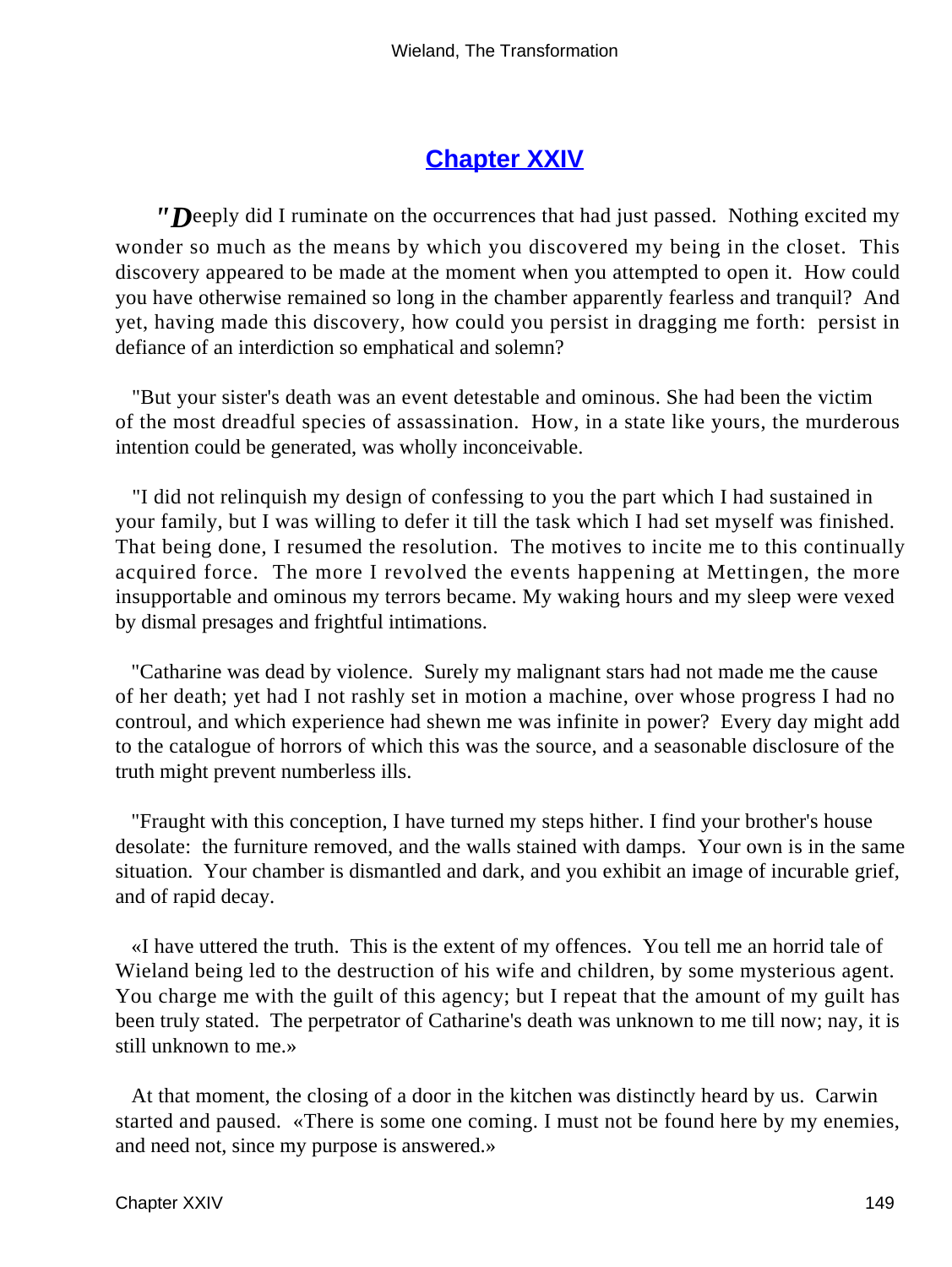I had drunk in, with the most vehement attention, every word that he had uttered. I had no breath to interrupt his tale by interrogations or comments. The power that he spoke of was hitherto unknown to me: its existence was incredible; it was susceptible of no direct proof.

 He owns that his were the voice and face which I heard and saw. He attempts to give an human explanation of these phantasms; but it is enough that he owns himself to be the agent; his tale is a lie, and his nature devilish. As he deceived me, he likewise deceived my brother, and now do I behold the author of all our calamities!

 Such were my thoughts when his pause allowed me to think. I should have bad him begone if the silence had not been interrupted; but now I feared no more for myself; and the milkiness of my nature was curdled into hatred and rancour. Some one was near, and this enemy of God and man might possibly be brought to justice. I reflected not that the preternatural power which he had hitherto exerted, would avail to rescue him from any toils in which his feet might be entangled. Meanwhile, looks, and not words of menace and abhorrence, were all that I could bestow.

 He did not depart. He seemed dubious, whether, by passing out of the house, or by remaining somewhat longer where he was, he should most endanger his safety. His confusion increased when steps of one barefoot were heard upon the stairs. He threw anxious glances sometimes at the closet, sometimes at the window, and sometimes at the chamber door, yet he was detained by some inexplicable fascination. He stood as if rooted to the spot.

 As to me, my soul was bursting with detestation and revenge. I had no room for surmises and fears respecting him that approached. It was doubtless a human being, and would befriend me so far as to aid me in arresting this offender.

 The stranger quickly entered the room. My eyes and the eyes of Carwin were, at the same moment, darted upon him. A second glance was not needed to inform us who he was. His locks were tangled, and fell confusedly over his forehead and ears. His shirt was of coarse stuff, and open at the neck and breast. His coat was once of bright and fine texture, but now torn and tarnished with dust. His feet, his legs, and his arms were bare. His features were the seat of a wild and tranquil solemnity, but his eyes bespoke inquietude and curiosity.

 He advanced with firm step, and looking as in search of some one. He saw me and stopped. He bent his sight on the floor, and clenching his hands, appeared suddenly absorbed in meditation. Such were the figure and deportment of Wieland! Such, in his fallen state, were the aspect and guise of my brother!

 Carwin did not fail to recognize the visitant. Care for his own safety was apparently swallowed up in the amazement which this spectacle produced. His station was conspicuous,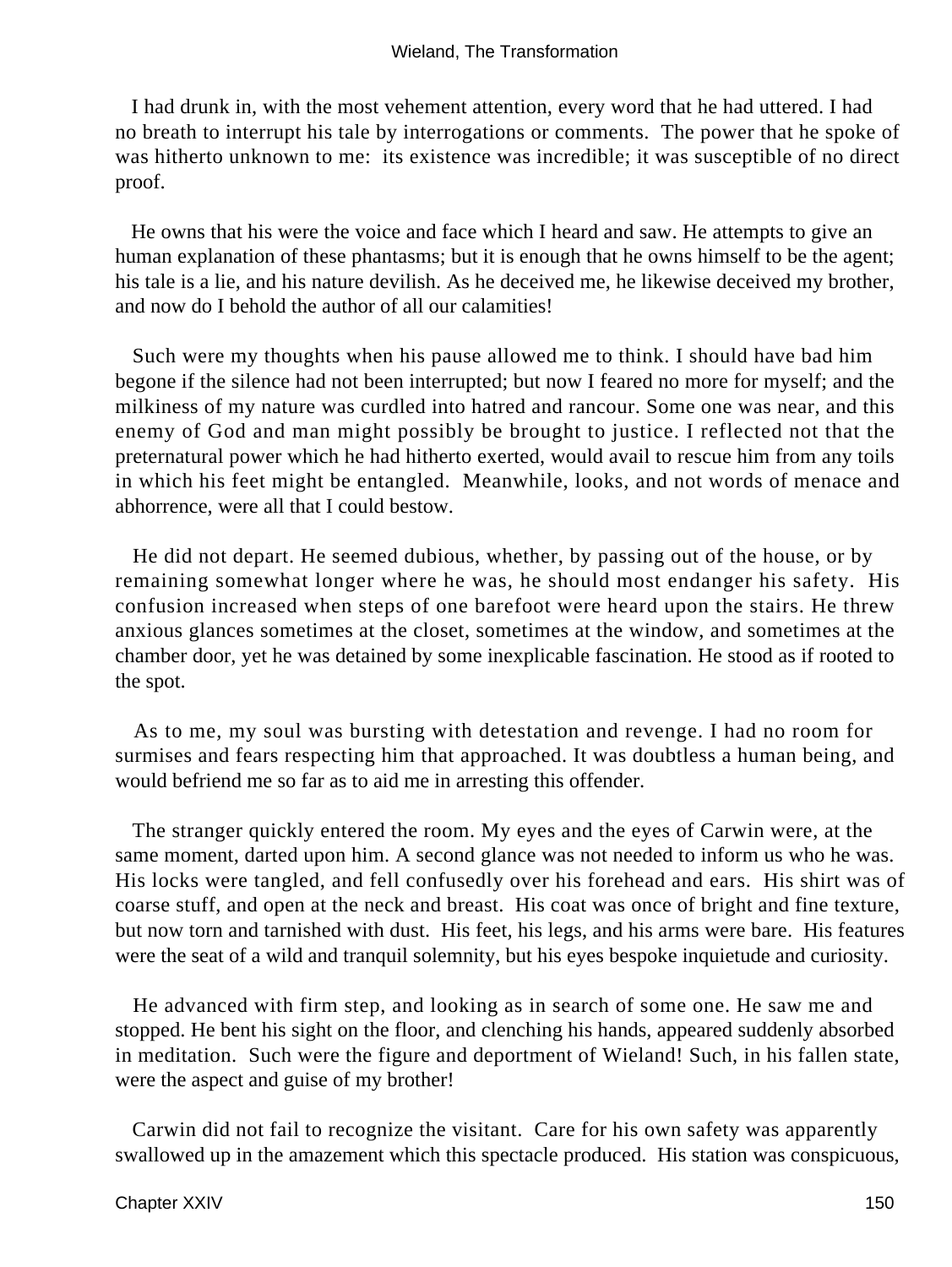and he could not have escaped the roving glances of Wieland; yet the latter seemed totally unconscious of his presence.

 Grief at this scene of ruin and blast was at first the only sentiment of which I was conscious. A fearful stillness ensued. At length Wieland, lifting his hands, which were locked in each other, to his breast, exclaimed, «Father! I thank thee. This is thy guidance. Hither thou hast led me, that I might perform thy will: yet let me not err: let me hear again thy messenger!»

 He stood for a minute as if listening; but recovering from his attitude, he continued – «It is not needed. Dastardly wretch! thus eternally questioning the behests of thy Maker! weak in resolution! wayward in faith!»

 He advanced to me, and, after another pause, resumed: «Poor girl! a dismal fate has set its mark upon thee. Thy life is demanded as a sacrifice. Prepare thee to die. Make not my office difficult by fruitless opposition. Thy prayers might subdue stones; but none but he who enjoined my purpose can shake it.»

 These words were a sufficient explication of the scene. The nature of his phrenzy, as described by my uncle, was remembered. I who had sought death, was now thrilled with horror because it was near. Death in this form, death from the hand of a brother, was thought upon with undescribable repugnance.

 In a state thus verging upon madness, my eye glanced upon Carwin. His astonishment appeared to have struck him motionless and dumb. My life was in danger, and my brother's hand was about to be embrued in my blood. I firmly believed that Carwin's was the instigation. I could rescue me from this abhorred fate; I could dissipate this tremendous illusion; I could save my brother from the perpetration of new horrors, by pointing out the devil who seduced him; to hesitate a moment was to perish. These thoughts gave strength to my limbs, and energy to my accents: I started on my feet. «O brother! spare me, spare thyself: There is thy betrayer. He counterfeited the voice and face of an angel, for the purpose of destroying thee and me. He has this moment confessed it. He is able to speak where he is not. He is leagued with hell, but will not avow it; yet he confesses that the agency was his.»

 My brother turned slowly his eyes, and fixed them upon Carwin. Every joint in the frame of the latter trembled. His complexion was paler than a ghost's. His eye dared not meet that of Wieland, but wandered with an air of distraction from one space to another.

 «Man,» said my brother, in a voice totally unlike that which he had used to me, «what art thou? The charge has been made. Answer it. The visage – the voice – at the bottom of these stairs – at the hour of eleven – To whom did they belong? To thee?»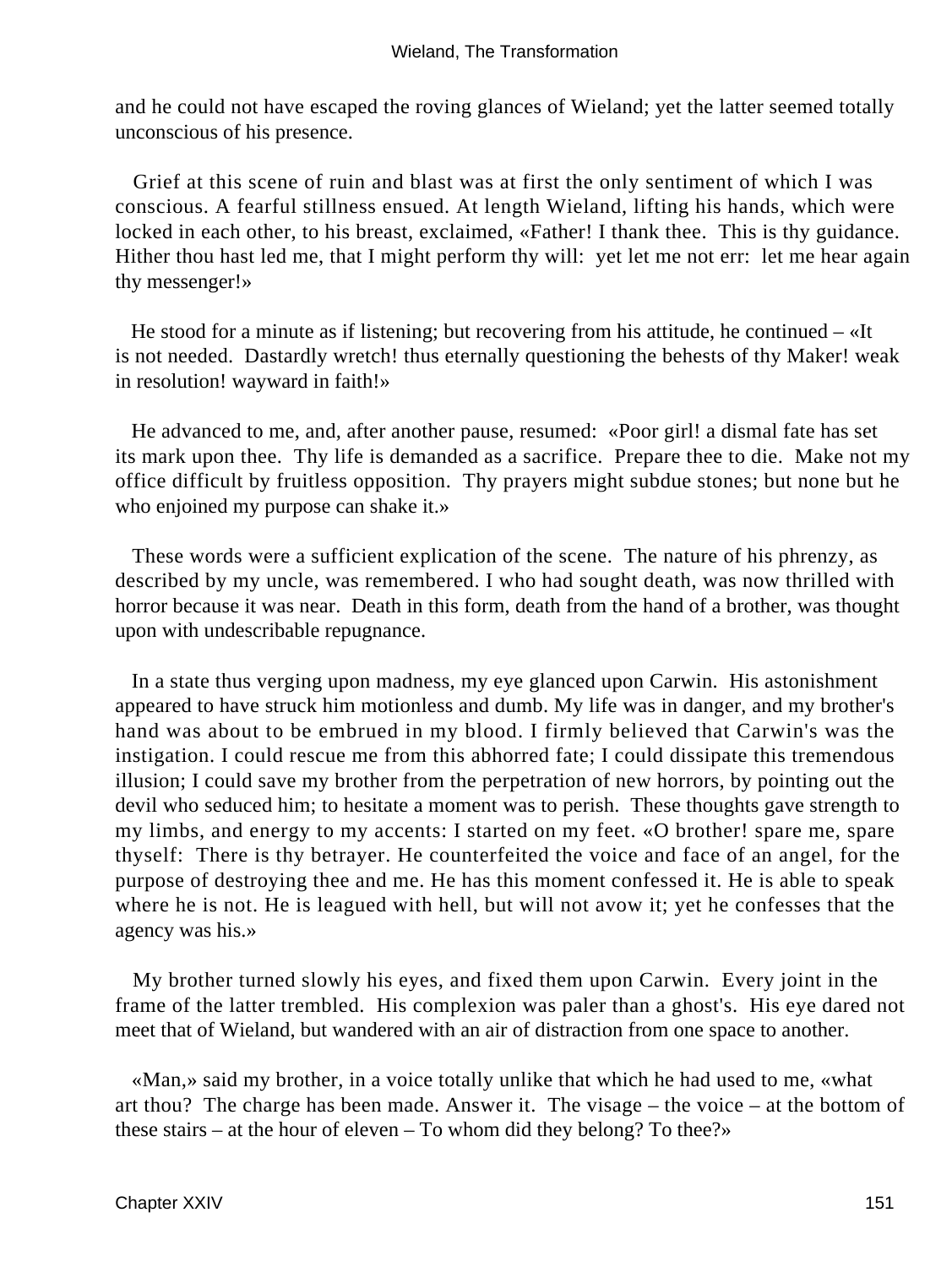Twice did Carwin attempt to speak, but his words died away upon his lips. My brother resumed in a tone of greater vehemence –

 «Thou falterest; faltering is ominous; say yes or no: one word will suffice; but beware of falsehood. Was it a stratagem of hell to overthrow my family? Wast thou the agent?»

 I now saw that the wrath which had been prepared for me was to be heaped upon another. The tale that I heard from him, and his present trepidations, were abundant testimonies of his guilt. But what if Wieland should be undeceived! What if he shall find his acts to have proceeded not from an heavenly prompter, but from human treachery! Will not his rage mount into whirlwind? Will not he tare limb from limb this devoted wretch?

 Instinctively I recoiled from this image, but it gave place to another. Carwin may be innocent, but the impetuosity of his judge may misconstrue his answers into a confession of guilt. Wieland knows not that mysterious voices and appearances were likewise witnessed by me. Carwin may be ignorant of those which misled my brother. Thus may his answers unwarily betray himself to ruin.

 Such might be the consequences of my frantic precipitation, and these, it was necessary, if possible, to prevent. I attempted to speak, but Wieland, turning suddenly upon me, commanded silence, in a tone furious and terrible. My lips closed, and my tongue refused its office.

 «What art thou?» he resumed, addressing himself to Carwin. «Answer me; whose form – whose voice – was it thy contrivance? Answer me.»

 The answer was now given, but confusedly and scarcely articulated. «I meant nothing – I intended no ill – if I understand – if I do not mistake you – it is too true – I did appear – in the entry – did speak. The contrivance was mine, but –  $\rightarrow$ 

 These words were no sooner uttered, than my brother ceased to wear the same aspect. His eyes were downcast: he was motionless: his respiration became hoarse, like that of a man in the agonies of death. Carwin seemed unable to say more. He might have easily escaped, but the thought which occupied him related to what was horrid and unintelligible in this scene, and not to his own danger.

 Presently the faculties of Wieland, which, for a time, were chained up, were seized with restlessness and trembling. He broke silence. The stoutest heart would have been appalled by the tone in which he spoke. He addressed himself to Carwin.

 «Why art thou here? Who detains thee? Go and learn better. I will meet thee, but it must be at the bar of thy Maker. There shall I bear witness against thee.»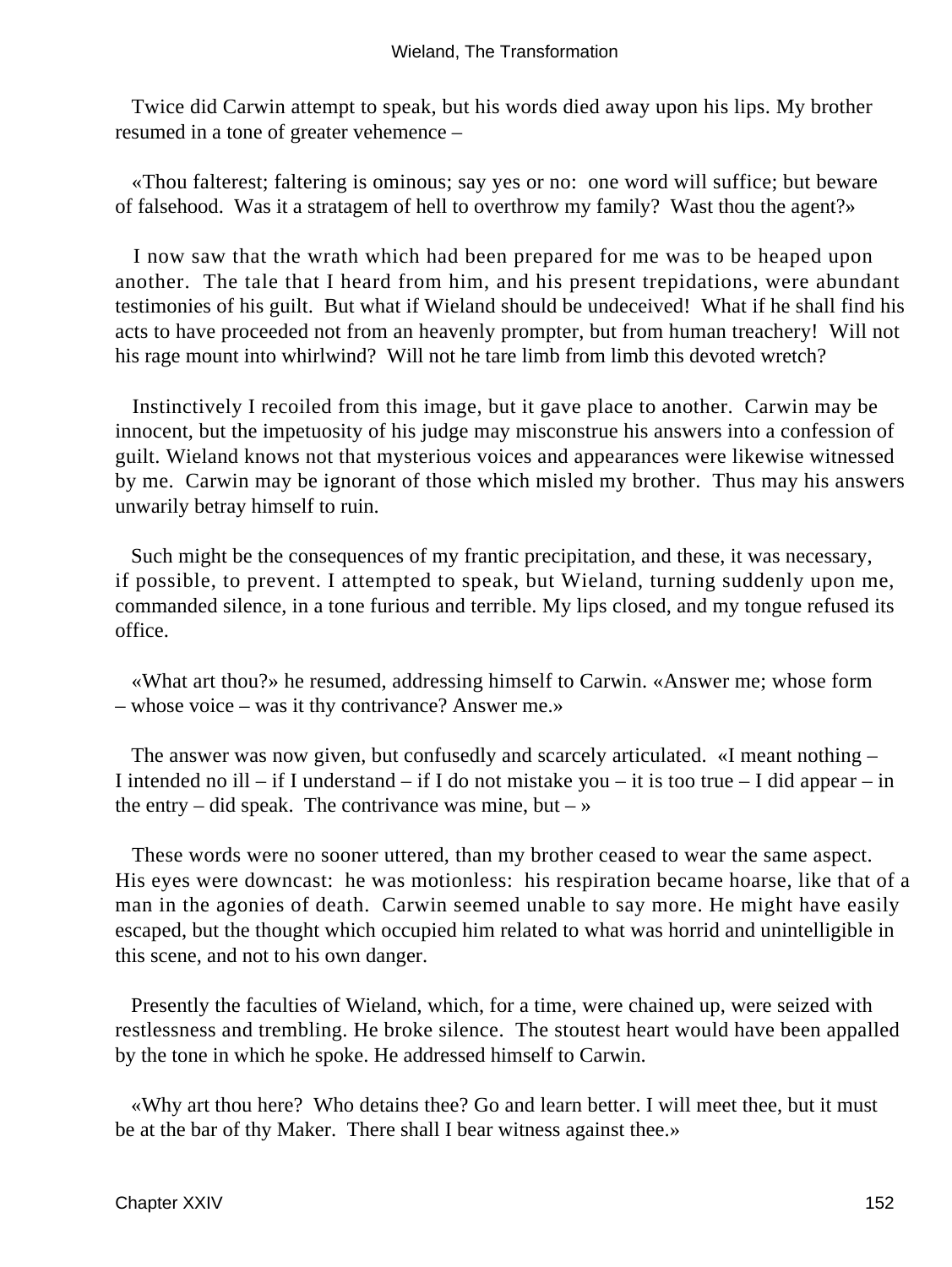Perceiving that Carwin did not obey, he continued; «Dost thou wish me to complete the catalogue by thy death? Thy life is a worthless thing. Tempt me no more. I am but a man, and thy presence may awaken a fury which may spurn my controul. Begone!»

 Carwin, irresolute, striving in vain for utterance, his complexion pallid as death, his knees beating one against another, slowly obeyed the mandate and withdrew.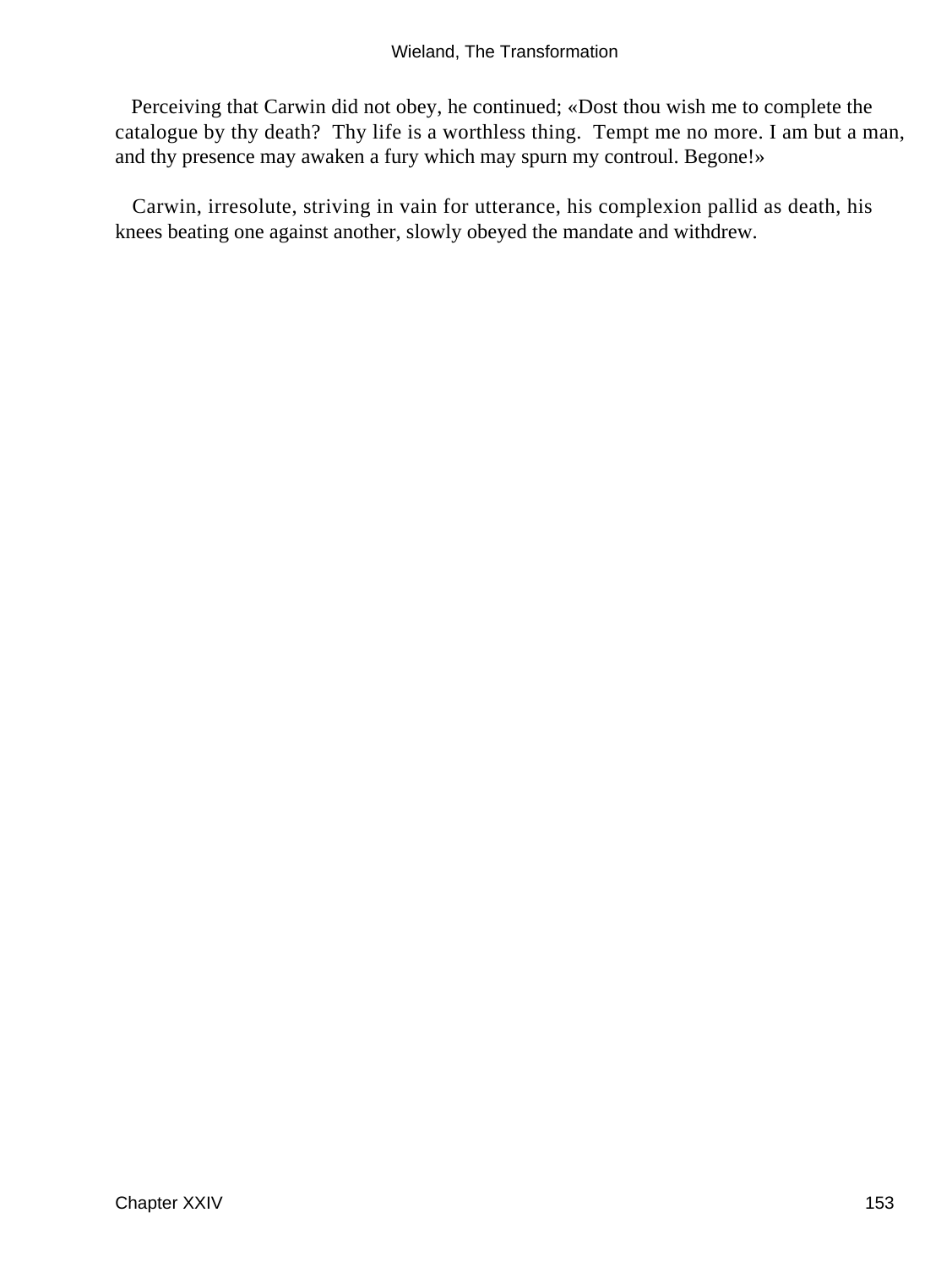## **[Chapter XXV](#page-173-0)**

<span id="page-154-0"></span>*A* few words more and I lay aside the pen for ever. Yet why should I not relinquish it now? All that I have said is preparatory to this scene, and my fingers, tremulous and cold as my heart, refuse any further exertion. This must not be. Let my last energies support me in the finishing of this task. Then will I lay down my head in the lap of death. Hushed will be all my murmurs in the sleep of the grave.

 Every sentiment has perished in my bosom. Even friendship is extinct. Your love for me has prompted me to this task; but I would not have complied if it had not been a luxury thus to feast upon my woes. I have justly calculated upon my remnant of strength. When I lay down the pen the taper of life will expire: my existence will terminate with my tale.

 Now that I was left alone with Wieland, the perils of my situation presented themselves to my mind. That this paroxysm should terminate in havock and rage it was reasonable to predict. The first suggestion of my fears had been disproved by my experience. Carwin had acknowledged his offences, and yet had escaped. The vengeance which I had harboured had not been admitted by Wieland, and yet the evils which I had endured, compared with those inflicted on my brother, were as nothing. I thirsted for his blood, and was tormented with an insatiable appetite for his destruction; yet my brother was unmoved, and had dismissed him in safety. Surely thou wast more than man, while I am sunk below the beasts.

 Did I place a right construction on the conduct of Wieland? Was the error that misled him so easily rectified? Were views so vivid and faith so strenuous thus liable to fading and to change? Was there not reason to doubt the accuracy of my perceptions? With images like these was my mind thronged, till the deportment of my brother called away my attention.

 I saw his lips move and his eyes cast up to heaven. Then would he listen and look back, as if in expectation of some one's appearance. Thrice he repeated these gesticulations and this inaudible prayer. Each time the mist of confusion and doubt seemed to grow darker and to settle on his understanding. I guessed at the meaning of these tokens. The words of Carwin had shaken his belief, and he was employed in summoning the messenger who had formerly communed with him, to attest the value of those new doubts. In vain the summons was repeated, for his eye met nothing but vacancy, and not a sound saluted his ear.

 He walked to the bed, gazed with eagerness at the pillow which had sustained the head of the breathless Catharine, and then returned to the place where I sat. I had no power to lift my eyes to his face: I was dubious of his purpose: this purpose might aim at my life.

Alas! nothing but subjection to danger, and exposure to temptation, can show us what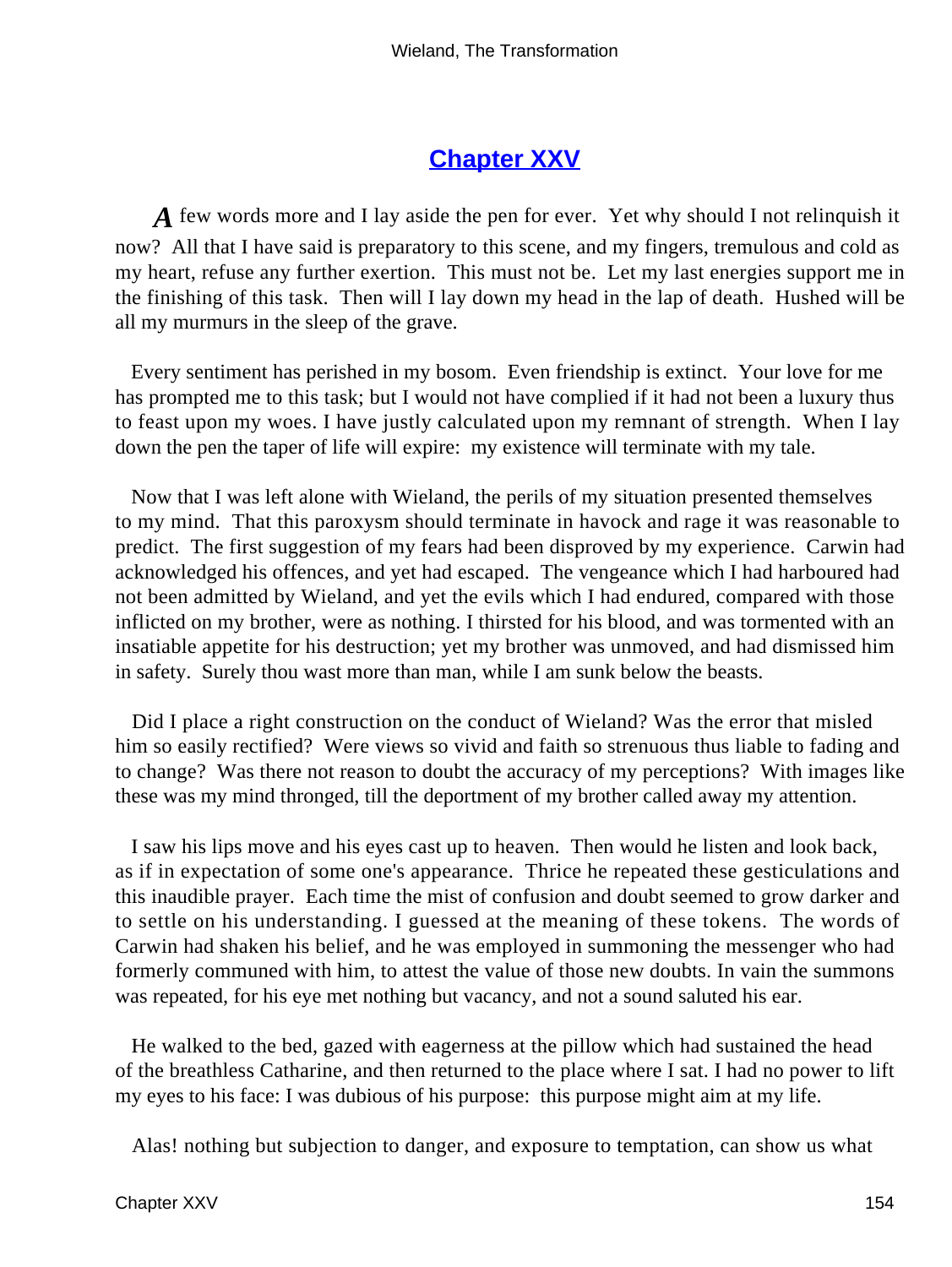#### Wieland, The Transformation

we are. By this test was I now tried, and found to be cowardly and rash. Men can deliberately untie the thread of life, and of this I had deemed myself capable; yet now that I stood upon the brink of fate, that the knife of the sacrificer was aimed at my heart, I shuddered and betook myself to any means of escape, however monstrous.

 Can I bear to think – can I endure to relate the outrage which my heart meditated? Where were my means of safety? Resistance was vain. Not even the energy of despair could set me on a level with that strength which his terrific prompter had bestowed upon Wieland. Terror enables us to perform incredible feats; but terror was not then the state of my mind: where then were my hopes of rescue?

 Methinks it is too much. I stand aside, as it were, from myself; I estimate my own deservings; a hatred, immortal and inexorable, is my due. I listen to my own pleas, and find them empty and false: yes, I acknowledge that my guilt surpasses that of all mankind: I confess that the curses of a world, and the frowns of a deity, are inadequate to my demerits. Is there a thing in the world worthy of infinite abhorrence? It is I. What shall I say! I was menaced, as I thought, with death, and, to elude this evil, my hand was ready to inflict death upon the menacer. In visiting my house, I had made provision against the machinations of Carwin. In a fold of my dress an open penknife was concealed. This I now seized and drew forth. It lurked out of view: but I now see that my state of mind would have rendered the deed inevitable if my brother had lifted his hand. This instrument of my preservation would have been plunged into his heart.

 O, insupportable remembrance! hide thee from my view for a time; hide it from me that my heart was black enough to meditate the stabbing of a brother! a brother thus supreme in misery; thus towering in virtue!

 He was probably unconscious of my design, but presently drew back. This interval was sufficient to restore me to myself. The madness, the iniquity of that act which I had purposed rushed upon my apprehension. For a moment I was breathless with agony. At the next moment I recovered my strength, and threw the knife with violence on the floor.

 The sound awoke my brother from his reverie. He gazed alternately at me and at the weapon. With a movement equally solemn he stooped and took it up. He placed the blade in different positions, scrutinizing it accurately, and maintaining, at the same time, a profound silence.

 Again he looked at me, but all that vehemence and loftiness of spirit which had so lately characterized his features, were flown. Fallen muscles, a forehead contracted into folds, eyes dim with unbidden drops, and a ruefulness of aspect which no words can describe, were now visible.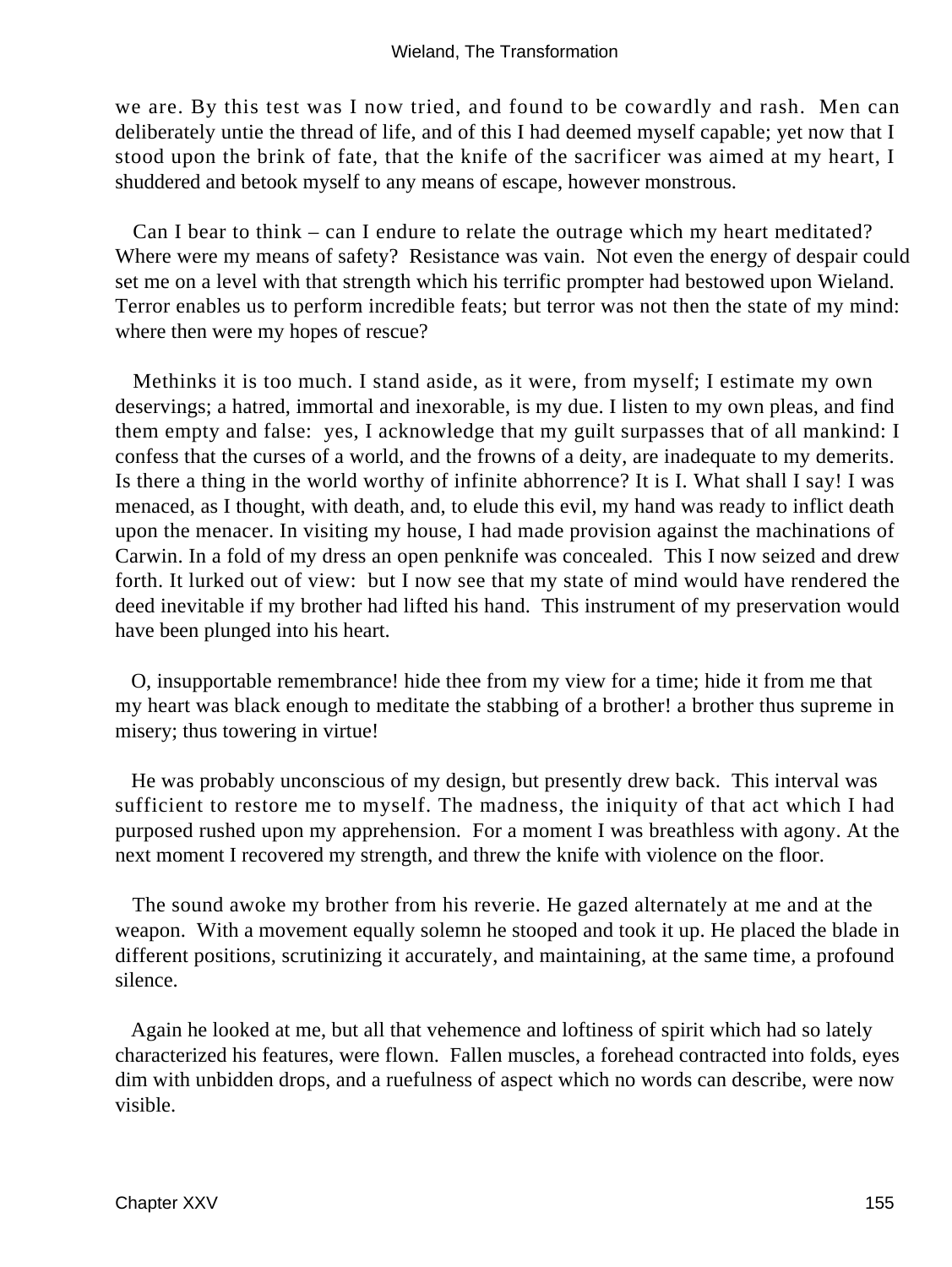His looks touched into energy the same sympathies in me, and I poured forth a flood of tears. This passion was quickly checked by fear, which had now, no longer, my own, but his safety for their object. I watched his deportment in silence. At length he spoke:

 «Sister,» said he, in an accent mournful and mild, «I have acted poorly my part in this world. What thinkest thou? Shall I not do better in the next?»

 I could make no answer. The mildness of his tone astonished and encouraged me. I continued to regard him with wistful and anxious looks.

 «I think,» resumed he, «I will try. My wife and my babes have gone before. Happy wretches! I have sent you to repose, and ought not to linger behind.»

 These words had a meaning sufficiently intelligible. I looked at the open knife in his hand and shuddered, but knew not how to prevent the deed which I dreaded. He quickly noticed my fears, and comprehended them. Stretching towards me his hand, with an air of increasing mildness: «Take it,» said he: "Fear not for thy own sake, nor for mine. The cup is gone by, and its transient inebriation is succeeded by the soberness of truth.

 "Thou angel whom I was wont to worship! fearest thou, my sister, for thy life? Once it was the scope of my labours to destroy thee, but I was prompted to the deed by heaven; such, at least, was my belief. Thinkest thou that thy death was sought to gratify malevolence? No. I am pure from all stain. I believed that my God was my mover!

 «Neither thee nor myself have I cause to injure. I have done my duty, and surely there is merit in having sacrificed to that, all that is dear to the heart of man. If a devil has deceived me, he came in the habit of an angel. If I erred, it was not my judgment that deceived me, but my senses. In thy sight, being of beings! I am still pure. Still will I look for my reward in thy justice!»

 Did my ears truly report these sounds? If I did not err, my brother was restored to just perceptions. He knew himself to have been betrayed to the murder of his wife and children, to have been the victim of infernal artifice; yet he found consolation in the rectitude of his motives. He was not devoid of sorrow, for this was written on his countenance; but his soul was tranquil and sublime.

 Perhaps this was merely a transition of his former madness into a new shape. Perhaps he had not yet awakened to the memory of the horrors which he had perpetrated. Infatuated wretch that I was! To set myself up as a model by which to judge of my heroic brother! My reason taught me that his conclusions were right; but conscious of the impotence of reason over my own conduct; conscious of my cowardly rashness and my criminal despair, I doubted whether any one could be stedfast and wise.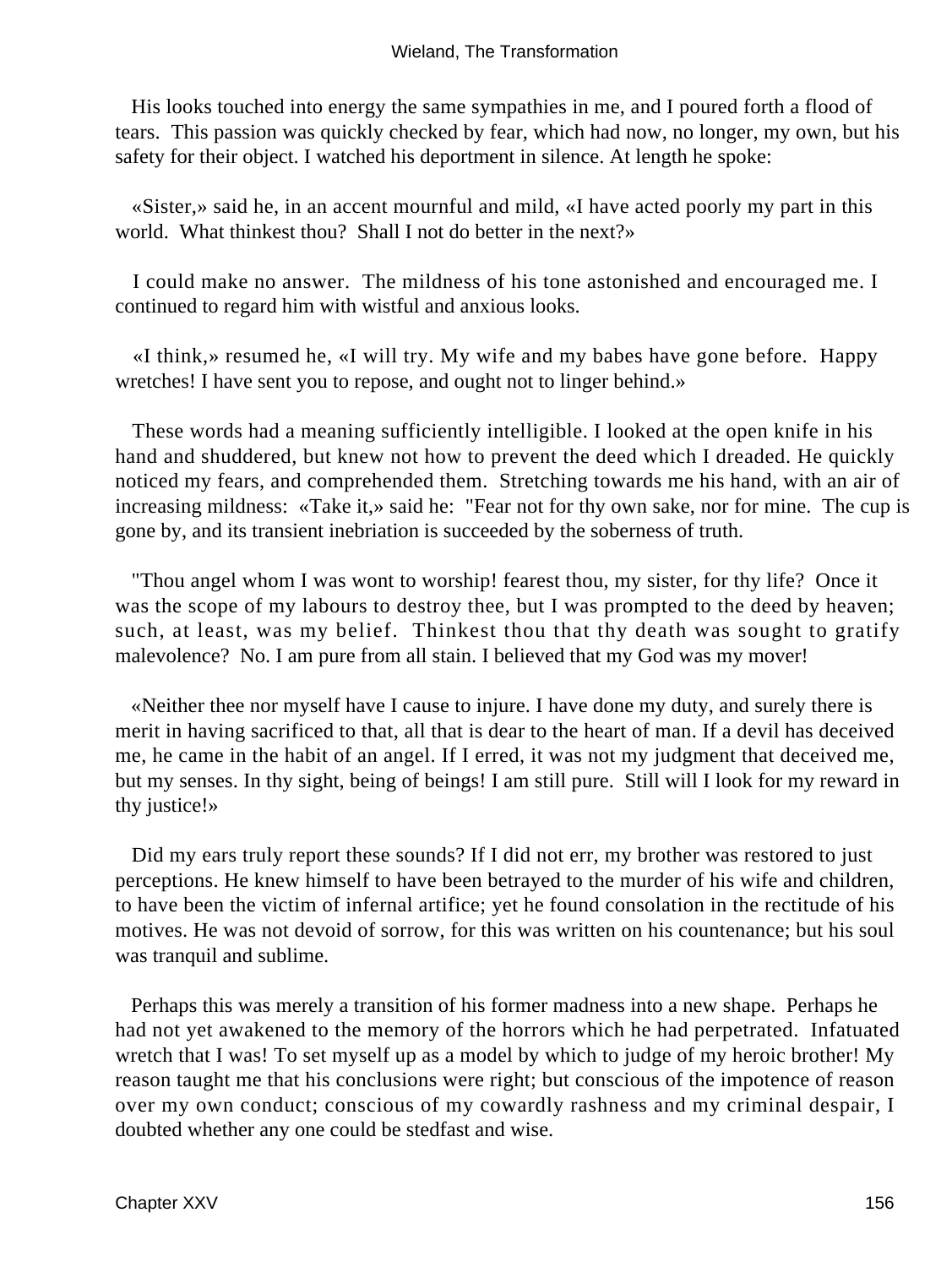Such was my weakness, that even in the midst of these thoughts, my mind glided into abhorrence of Carwin, and I uttered in a low voice, O! Carwin! Carwin! What hast thou to answer for?

 My brother immediately noticed the involuntary exclamation: «Clara!» said he, "be thyself. Equity used to be a theme for thy eloquence. Reduce its lessons to practice, and be just to that unfortunate man. The instrument has done its work, and I am satisfied.

 «I thank thee, my God, for this last illumination! My enemy is thine also. I deemed him to be man, the man with whom I have often communed; but now thy goodness has unveiled to me his true nature. As the performer of thy behests, he is my friend.»

 My heart began now to misgive me. His mournful aspect had gradually yielded place to a serene brow. A new soul appeared to actuate his frame, and his eyes to beam with preternatural lustre. These symptoms did not abate, and he continued:

 "Clara! I must not leave thee in doubt. I know not what brought about thy interview with the being whom thou callest Carwin. For a time, I was guilty of thy error, and deduced from his incoherent confessions that I had been made the victim of human malice. He left us at my bidding, and I put up a prayer that my doubts should be removed. Thy eyes were shut, and thy ears sealed to the vision that answered my prayer.

 "I was indeed deceived. The form thou hast seen was the incarnation of a daemon. The visage and voice which urged me to the sacrifice of my family, were his. Now he personates a human form: then he was invironed with the lustre of heaven. –

 «Clara,» he continued, advancing closer to me, «thy death must come. This minister is evil, but he from whom his commission was received is God. Submit then with all thy wonted resignation to a decree that cannot be reversed or resisted. Mark the clock. Three minutes are allowed to thee, in which to call up thy fortitude, and prepare thee for thy doom.» There he stopped.

 Even now, when this scene exists only in memory, when life and all its functions have sunk into torpor, my pulse throbs, and my hairs uprise: my brows are knit, as then; and I gaze around me in distraction. I was unconquerably averse to death; but death, imminent and full of agony as that which was threatened, was nothing. This was not the only or chief inspirer of my fears.

 For him, not for myself, was my soul tormented. I might die, and no crime, surpassing the reach of mercy, would pursue me to the presence of my Judge; but my assassin would survive to contemplate his deed, and that assassin was Wieland!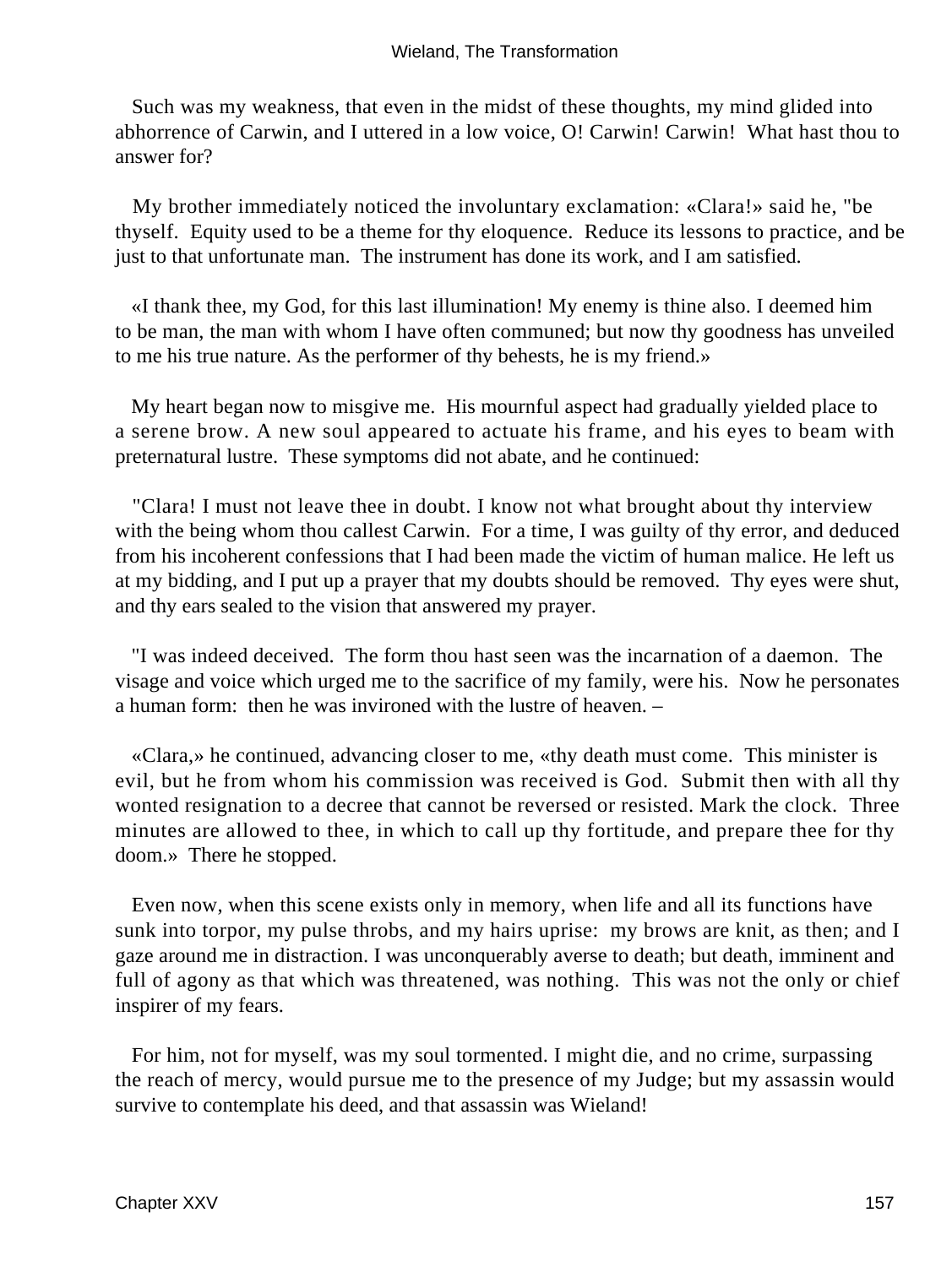Wings to bear me beyond his reach I had not. I could not vanish with a thought. The door was open, but my murderer was interposed between that and me. Of self−defence I was incapable. The phrenzy that lately prompted me to blood was gone; my state was desperate; my rescue was impossible.

 The weight of these accumulated thoughts could not be borne. My sight became confused; my limbs were seized with convulsion; I spoke, but my words were half−formed: –

 «Spare me, my brother! Look down, righteous Judge! snatch me from this fate! take away this fury from him, or turn it elsewhere!»

 Such was the agony of my thoughts, that I noticed not steps entering my apartment. Supplicating eyes were cast upward, but when my prayer was breathed, I once more wildly gazed at the door. A form met my sight: I shuddered as if the God whom I invoked were present. It was Carwin that again intruded, and who stood before me, erect in attitude, and stedfast in look! The sight of him awakened new and rapid thoughts. His recent tale was remembered: his magical transitions and mysterious energy of voice: Whether he were infernal or miraculous, or human, there was no power and no need to decide. Whether the contriver or not of this spell, he was able to unbind it, and to check the fury of my brother. He had ascribed to himself intentions not malignant. Here now was afforded a test of his truth. Let him interpose, as from above; revoke the savage decree which the madness of Wieland has assigned to heaven, and extinguish for ever this passion for blood!

 My mind detected at a glance this avenue to safety. The recommendations it possessed thronged as it were together, and made but one impression on my intellect. Remoter effects and collateral dangers I saw not. Perhaps the pause of an instant had sufficed to call them up. The improbability that the influence which governed Wieland was external or human; the tendency of this stratagem to sanction so fatal an error, or substitute a more destructive rage in place of this; the sufficiency of Carwin's mere muscular forces to counteract the efforts, and restrain the fury of Wieland, might, at a second glance, have been discovered; but no second glance was allowed. My first thought hurried me to action, and, fixing my eyes upon Carwin I exclaimed –

 "O wretch! once more hast thou come? Let it be to abjure thy malice; to counterwork this hellish stratagem; to turn from me and from my brother, this desolating rage!

 "Testify thy innocence or thy remorse: exert the powers which pertain to thee, whatever they be, to turn aside this ruin. Thou art the author of these horrors! What have I done to deserve thus to die? How have I merited this unrelenting persecution? I adjure thee, by that God whose voice thou hast dared to counterfeit, to save my life!

«Wilt thou then go? leave me! Succourless!»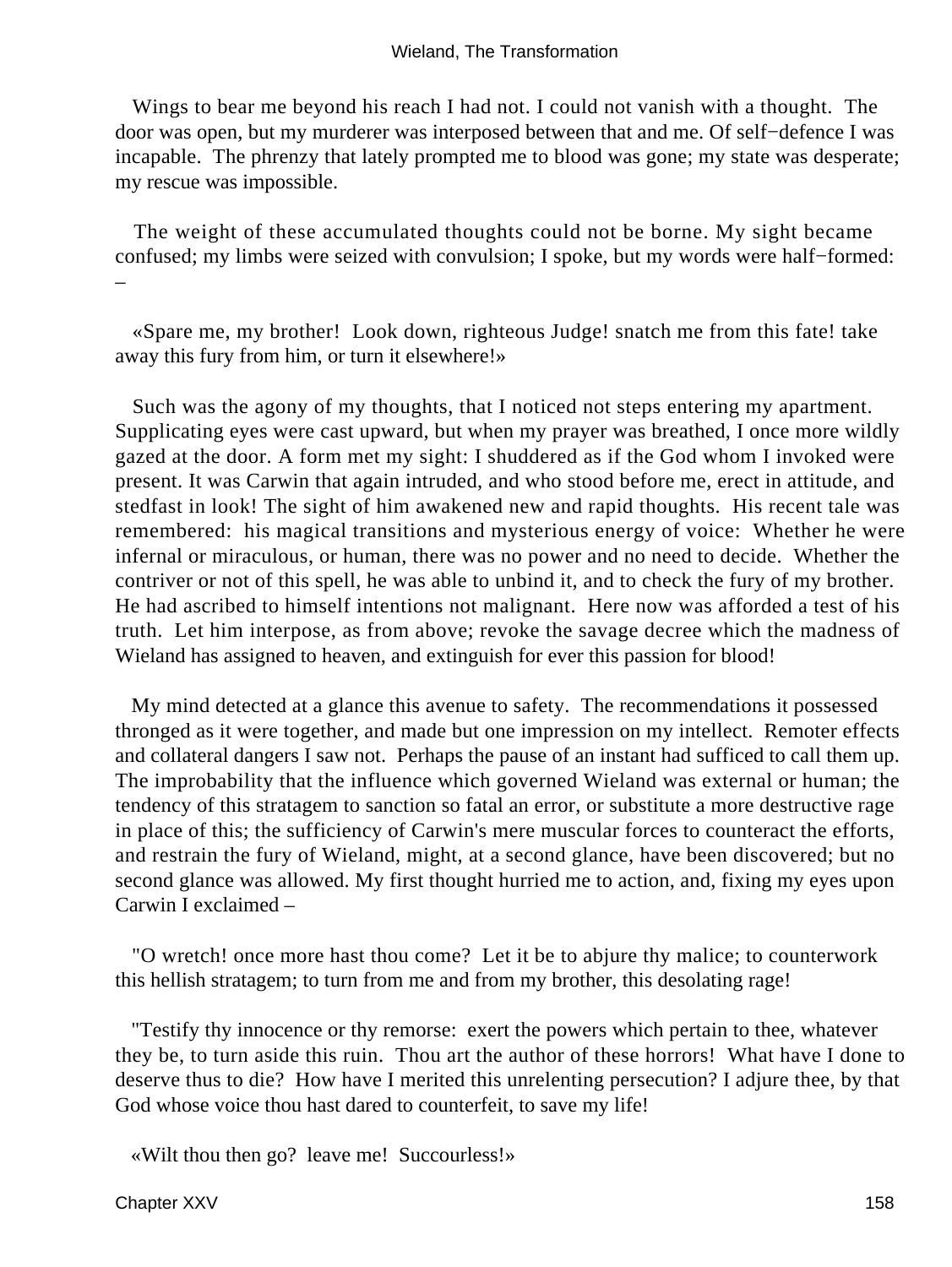Carwin listened to my intreaties unmoved, and turned from me. He seemed to hesitate a moment: then glided through the door. Rage and despair stifled my utterance. The interval of respite was passed; the pangs reserved for me by Wieland, were not to be endured; my thoughts rushed again into anarchy. Having received the knife from his hand, I held it loosely and without regard; but now it seized again my attention, and I grasped it with force.

 He seemed to notice not the entrance or exit of Carwin. My gesture and the murderous weapon appeared to have escaped his notice. His silence was unbroken; his eye, fixed upon the clock for a time, was now withdrawn; fury kindled in every feature; all that was human in his face gave way to an expression supernatural and tremendous. I felt my left arm within his grasp. –

Even now I hesitated to strike. I shrunk from his assault, but in vain. –

 Here let me desist. Why should I rescue this event from oblivion? Why should I paint this detestable conflict? Why not terminate at once this series of horrors? – Hurry to the verge of the precipice, and cast myself for ever beyond remembrance and beyond hope?

 Still I live: with this load upon my breast; with this phantom to pursue my steps; with adders lodged in my bosom, and stinging me to madness: still I consent to live!

 Yes, I will rise above the sphere of mortal passions: I will spurn at the cowardly remorse that bids me seek impunity in silence, or comfort in forgetfulness. My nerves shall be new strung to the task. Have I not resolved? I will die. The gulph before me is inevitable and near. I will die, but then only when my tale is at an end.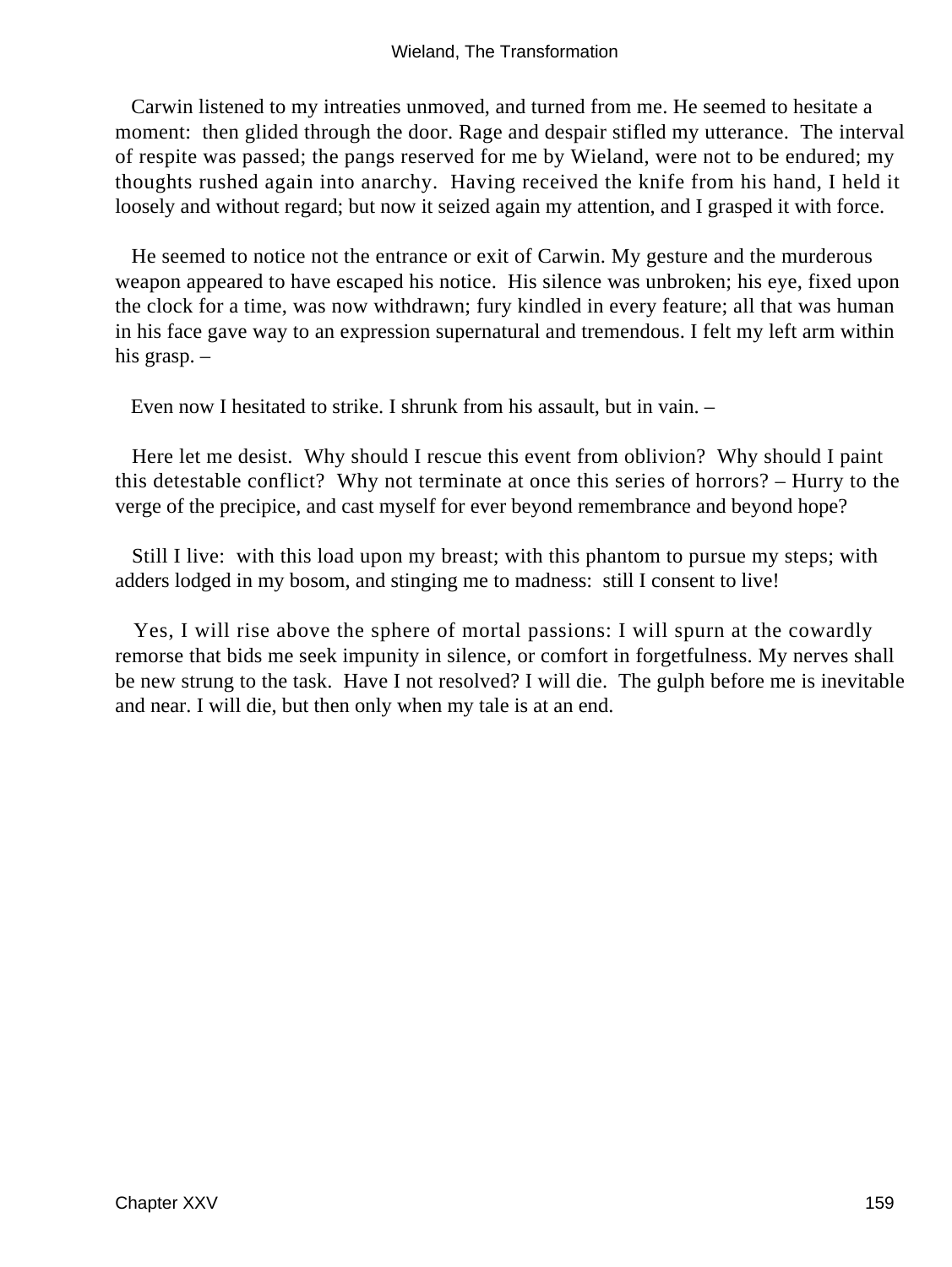## **[Chapter XXVI](#page-173-0)**

<span id="page-160-0"></span>*My* right hand, grasping the unseen knife, was still disengaged. It was lifted to strike. All my strength was exhausted, but what was sufficient to the performance of this deed. Already was the energy awakened, and the impulse given, that should bear the fatal steel to his heart, when – Wieland shrunk back: his hand was withdrawn. Breathless with affright and desperation, I stood, freed from his grasp; unassailed; untouched.

 Thus long had the power which controuled the scene forborne to interfere; but now his might was irresistible, and Wieland in a moment was disarmed of all his purposes. A voice, louder than human organs could produce, shriller than language can depict, burst from the ceiling, and commanded him – **TO HOLD!**

 Trouble and dismay succeeded to the stedfastness that had lately been displayed in the looks of Wieland. His eyes roved from one quarter to another, with an expression of doubt. He seemed to wait for a further intimation.

 Carwin's agency was here easily recognized. I had besought him to interpose in my defence. He had flown. I had imagined him deaf to my prayer, and resolute to see me perish: yet he disappeared merely to devise and execute the means of my relief.

 Why did he not forbear when this end was accomplished? Why did his misjudging zeal and accursed precipitation overpass that limit? Or meant he thus to crown the scene, and conduct his inscrutable plots to this consummation?

 Such ideas were the fruit of subsequent contemplation. This moment was pregnant with fate. I had no power to reason. In the career of my tempestuous thoughts, rent into pieces, as my mind was, by accumulating horrors, Carwin was unseen and unsuspected. I partook of Wieland's credulity, shook with his amazement, and panted with his awe.

 Silence took place for a moment; so much as allowed the attention to recover its post. Then new sounds were uttered from above.

 «Man of errors! cease to cherish thy delusion: not heaven or hell, but thy senses have misled thee to commit these acts. Shake off thy phrenzy, and ascend into rational and human. Be lunatic no longer.»

 My brother opened his lips to speak. His tone was terrific and faint. He muttered an appeal to heaven. It was difficult to comprehend the theme of his inquiries. They implied doubt as to the nature of the impulse that hitherto had guided him, and questioned whether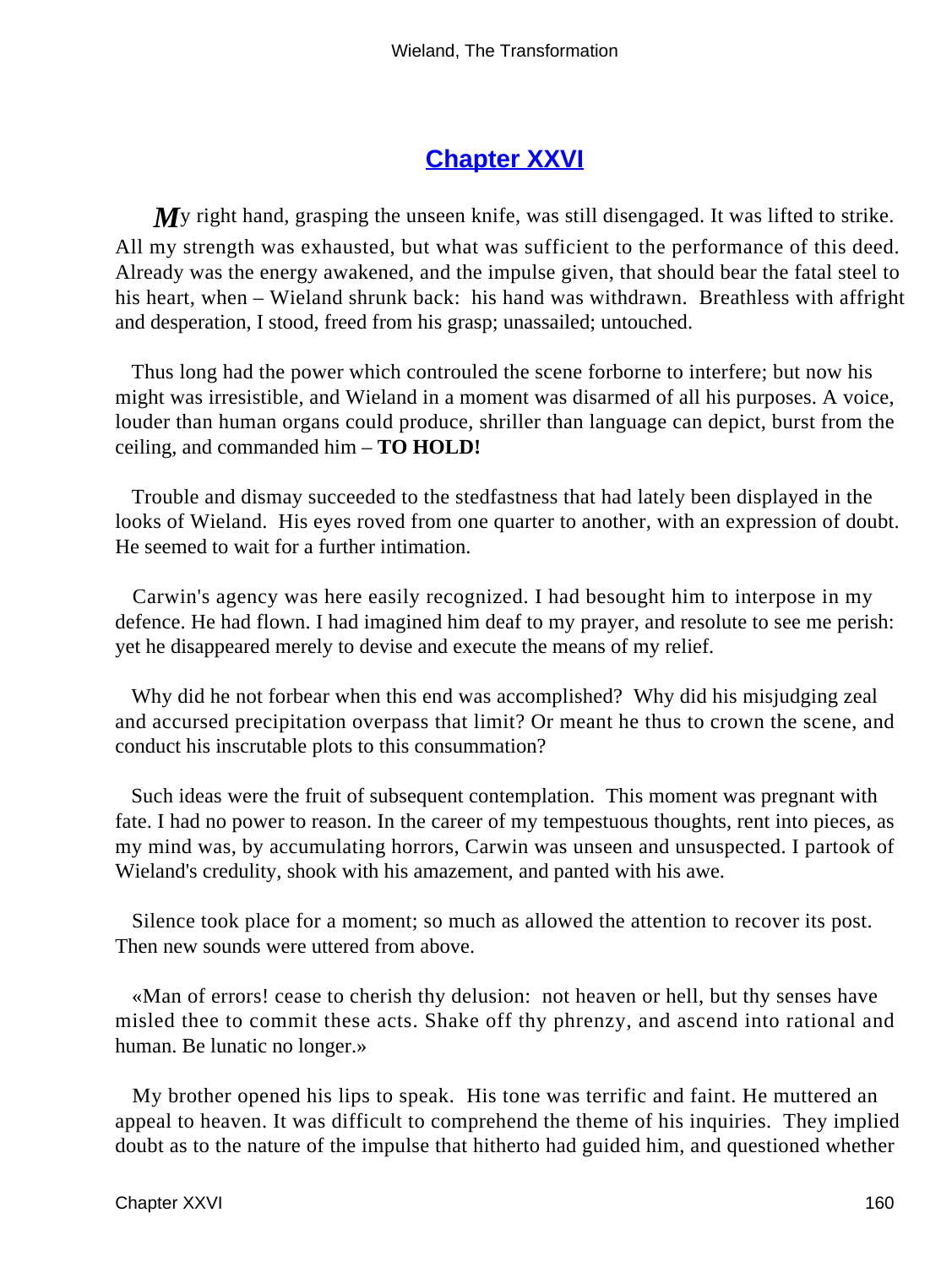he had acted in consequence of insane perceptions.

 To these interrogatories the voice, which now seemed to hover at his shoulder, loudly answered in the affirmative. Then uninterrupted silence ensued.

 Fallen from his lofty and heroic station; now finally restored to the perception of truth; weighed to earth by the recollection of his own deeds; consoled no longer by a consciousness of rectitude, for the loss of offspring and wife – a loss for which he was indebted to his own misguided hand; Wieland was transformed at once into the man **OF SORROWS!**

 He reflected not that credit should be as reasonably denied to the last, as to any former intimation; that one might as justly be ascribed to erring or diseased senses as the other. He saw not that this discovery in no degree affected the integrity of his conduct; that his motives had lost none of their claims to the homage of mankind; that the preference of supreme good, and the boundless energy of duty, were undiminished in his bosom.

 It is not for me to pursue him through the ghastly changes of his countenance. Words he had none. Now he sat upon the floor, motionless in all his limbs, with his eyes glazed and fixed; a monument of woe.

 Anon a spirit of tempestuous but undesigning activity seized him. He rose from his place and strode across the floor, tottering and at random. His eyes were without moisture, and gleamed with the fire that consumed his vitals. The muscles of his face were agitated by convulsion. His lips moved, but no sound escaped him.

 That nature should long sustain this conflict was not to be believed. My state was little different from that of my brother. I entered, as it were, into his thought. My heart was visited and rent by his pangs – Oh that thy phrenzy had never been cured! that thy madness, with its blissful visions, would return! or, if that must not be, that thy scene would hasten to a close! that death would cover thee with his oblivion!

What can I wish for thee? Thou who hast vied with the great preacher of thy faith in sanctity of motives, and in elevation above sensual and selfish! Thou whom thy fate has changed into paricide and savage! Can I wish for the continuance of thy being? No.

 For a time his movements seemed destitute of purpose. If he walked; if he turned; if his fingers were entwined with each other; if his hands were pressed against opposite sides of his head with a force sufficient to crush it into pieces; it was to tear his mind from self–contemplation; to waste his thoughts on external objects.

 Speedily this train was broken. A beam appeared to be darted into his mind, which gave a purpose to his efforts. An avenue to escape presented itself; and now he eagerly gazed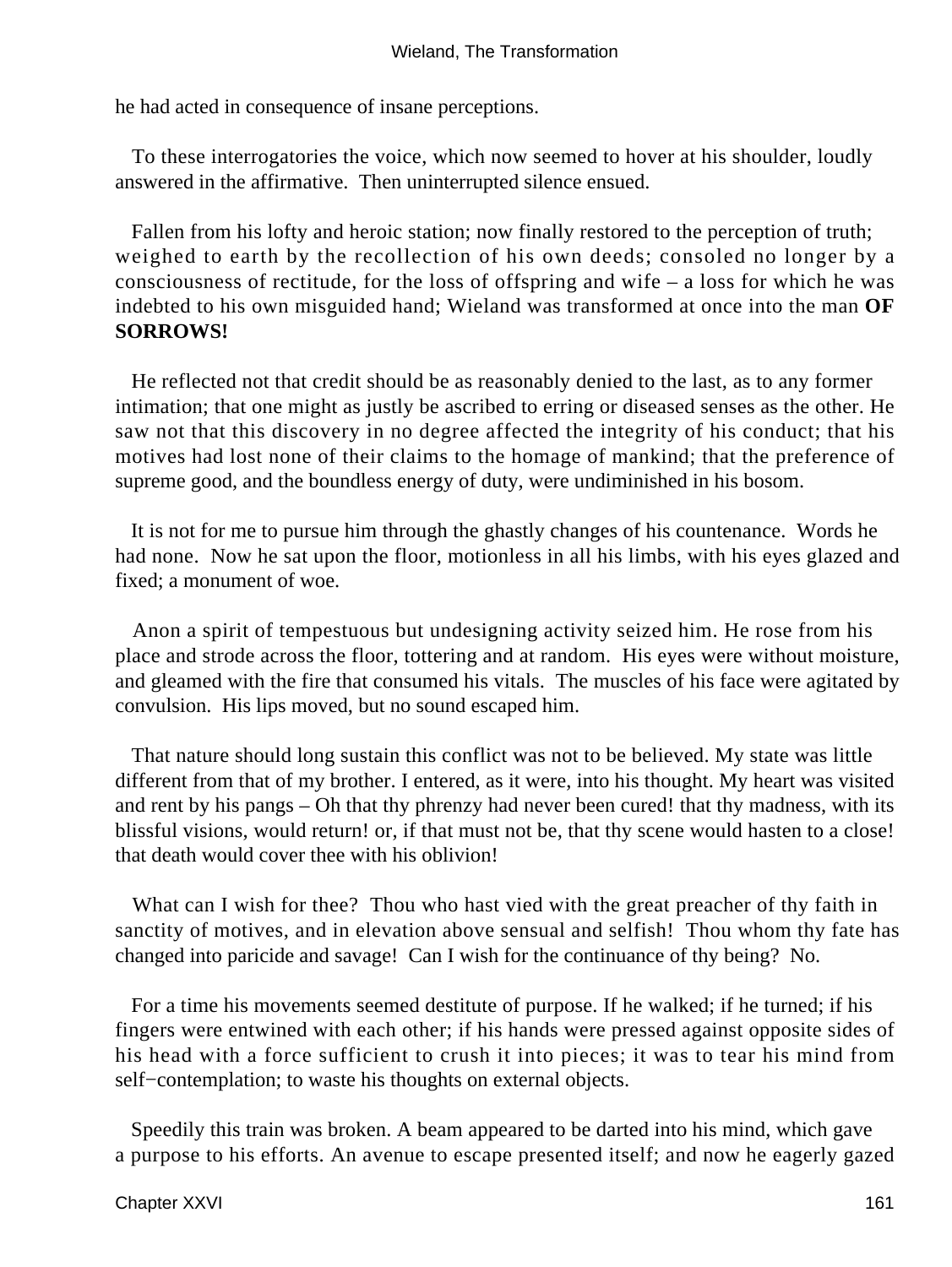about him: when my thoughts became engaged by his demeanour, my fingers were stretched as by a mechanical force, and the knife, no longer heeded or of use, escaped from my grasp, and fell unperceived on the floor. His eye now lighted upon it; he seized it with the quickness of thought.

 I shrieked aloud, but it was too late. He plunged it to the hilt in his neck; and his life instantly escaped with the stream that gushed from the wound. He was stretched at my feet; and my hands were sprinkled with his blood as he fell.

 Such was thy last deed, my brother! For a spectacle like this was it my fate to be reserved! Thy eyes were closed – thy face ghastly with death – thy arms, and the spot where thou liedest, floated in thy life's blood! These images have not, for a moment, forsaken me. Till I am breathless and cold, they must continue to hover in my sight.

 Carwin, as I said, had left the room, but he still lingered in the house. My voice summoned him to my aid; but I scarcely noticed his re−entrance, and now faintly recollect his terrified looks, his broken exclamations, his vehement avowals of innocence, the effusions of his pity for me, and his offers of assistance.

 I did not listen – I answered him not – I ceased to upbraid or accuse. His guilt was a point to which I was indifferent. Ruffian or devil, black as hell or bright as angels, thenceforth he was nothing to me. I was incapable of sparing a look or a thought from the ruin that was spread at my feet.

 When he left me, I was scarcely conscious of any variation in the scene. He informed the inhabitants of the hut of what had passed, and they flew to the spot. Careless of his own safety, he hasted to the city to inform my friends of my condition.

 My uncle speedily arrived at the house. The body of Wieland was removed from my presence, and they supposed that I would follow it; but no, my home is ascertained; here I have taken up my rest, and never will I go hence, till, like Wieland, I am borne to my grave.

 Importunity was tried in vain: they threatened to remove me by violence – nay, violence was used; but my soul prizes too dearly this little roof to endure to be bereaved of it. Force should not prevail when the hoary locks and supplicating tears of my uncle were ineffectual. My repugnance to move gave birth to ferociousness and phrenzy when force was employed, and they were obliged to consent to my return.

 They besought me – they remonstrated – they appealed to every duty that connected me with him that made me, and with my fellow−men – in vain. While I live I will not go hence. Have I not fulfilled my destiny?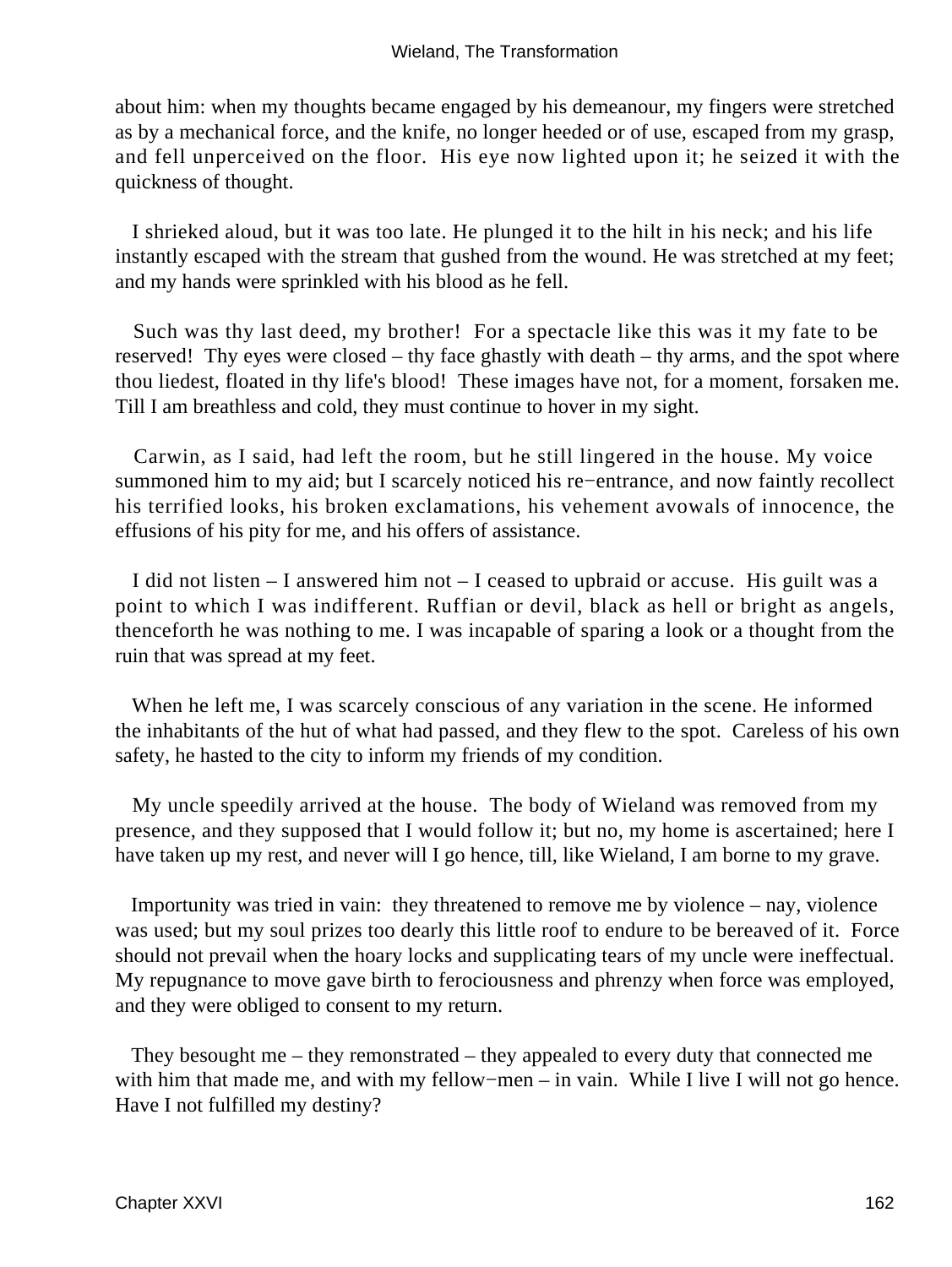Why will ye torment me with your reasonings and reproofs? Can ye restore to me the hope of my better days? Can ye give me back Catharine and her babes? Can ye recall to life him who died at my feet?

 I will eat – I will drink – I will lie down and rise up at your bidding – all I ask is the choice of my abode. What is there unreasonable in this demand? Shortly will I be at peace. This is the spot which I have chosen in which to breathe my last sigh. Deny me not, I beseech you, so slight a boon.

 Talk not to me, O my revered friend! of Carwin. He has told thee his tale, and thou exculpatest him from all direct concern in the fate of Wieland. This scene of havock was produced by an illusion of the senses. Be it so: I care not from what source these disasters have flowed; it suffices that they have swallowed up our hopes and our existence.

 What his agency began, his agency conducted to a close. He intended, by the final effort of his power, to rescue me and to banish his illusions from my brother. Such is his tale, concerning the truth of which I care not. Henceforth I foster but one wish – I ask only quick deliverance from life and all the ills that attend it. –

 Go wretch! torment me not with thy presence and thy prayers. – Forgive thee? Will that avail thee when thy fateful hour shall arrive? Be thou acquitted at thy own tribunal, and thou needest not fear the verdict of others. If thy guilt be capable of blacker hues, if hitherto thy conscience be without stain, thy crime will be made more flagrant by thus violating my retreat. Take thyself away from my sight if thou wouldest not behold my death!

 Thou are gone! murmuring and reluctant! And now my repose is coming – my work is done!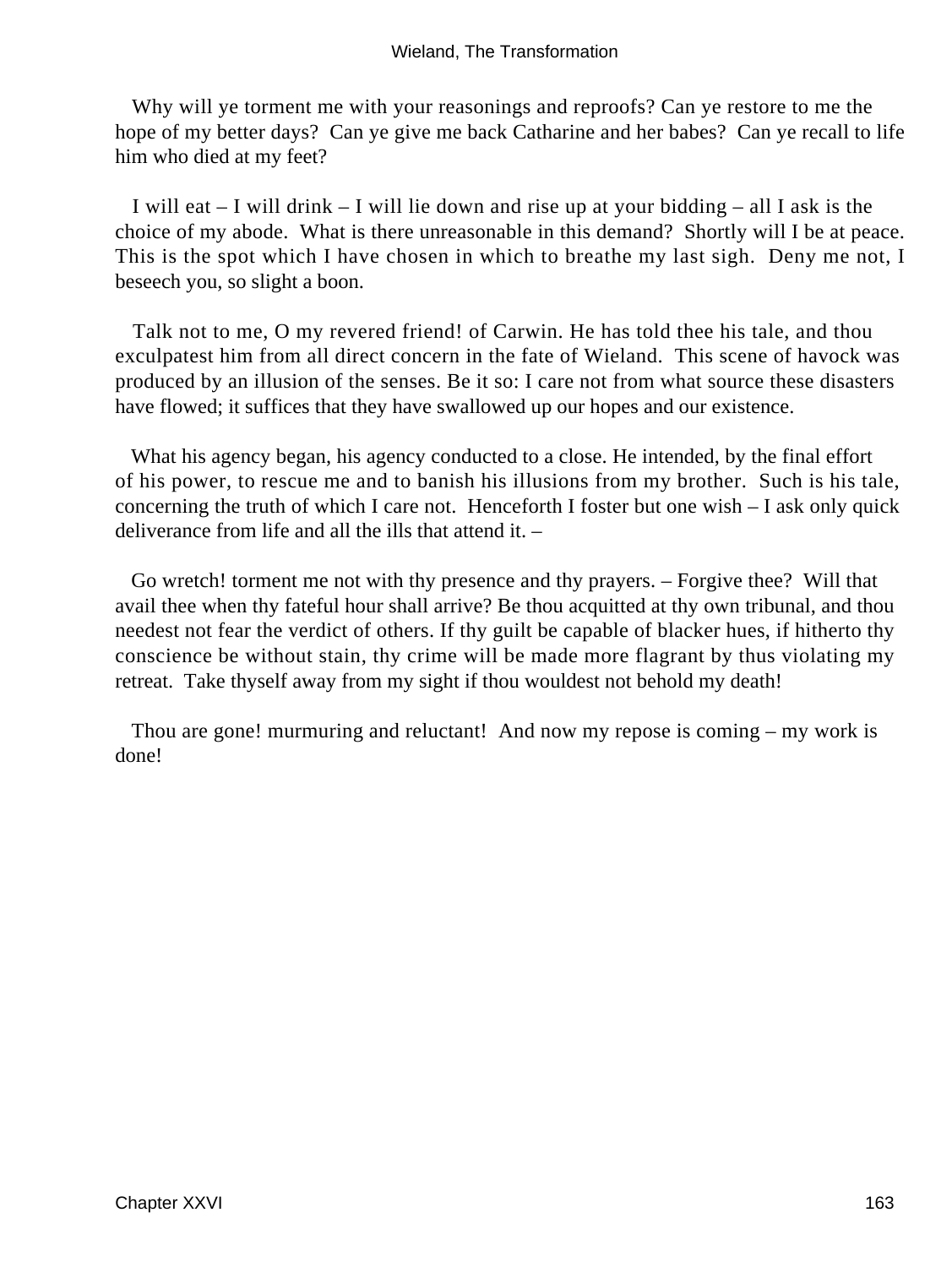## **[Chapter XXVII](#page-173-0)**

### <span id="page-164-0"></span>*[W*ritten three years after the foregoing, and dated at Montpellier.]

 I imagined that I had forever laid aside the pen; and that I should take up my abode in this part of the world, was of all events the least probable. My destiny I believed to be accomplished, and I looked forward to a speedy termination of my life with the fullest confidence.

 Surely I had reason to be weary of existence, to be impatient of every tie which held me from the grave. I experienced this impatience in its fullest extent. I was not only enamoured of death, but conceived, from the condition of my frame, that to shun it was impossible, even though I had ardently desired it; yet here am I, a thousand leagues from my native soil, in full possession of life and of health, and not destitute of happiness.

 Such is man. Time will obliterate the deepest impressions. Grief the most vehement and hopeless, will gradually decay and wear itself out. Arguments may be employed in vain: every moral prescription may be ineffectually tried: remonstrances, however cogent or pathetic, shall have no power over the attention, or shall be repelled with disdain; yet, as day follows day, the turbulence of our emotions shall subside, and our fluctuations be finally succeeded by a calm.

 Perhaps, however, the conquest of despair was chiefly owing to an accident which rendered my continuance in my own house impossible. At the conclusion of my long, and, as I then supposed, my last letter to you, I mentioned my resolution to wait for death in the very spot which had been the principal scene of my misfortunes. From this resolution my friends exerted themselves with the utmost zeal and perseverance to make me depart. They justly imagined that to be thus surrounded by memorials of the fate of my family, would tend to foster my disease. A swift succession of new objects, and the exclusion of every thing calculated to remind me of my loss, was the only method of cure.

 I refused to listen to their exhortations. Great as my calamity was, to be torn from this asylum was regarded by me as an aggravation of it. By a perverse constitution of mind, he was considered as my greatest enemy who sought to withdraw me from a scene which supplied eternal food to my melancholy, and kept my despair from languishing.

 In relating the history of these disasters I derived a similar species of gratification. My uncle earnestly dissuaded me from this task; but his remonstrances were as fruitless on this head as they had been on others. They would have withheld from me the implements of writing; but they quickly perceived that to withstand would be more injurious than to comply with my wishes. Having finished my tale, it seemed as if the scene were closing. A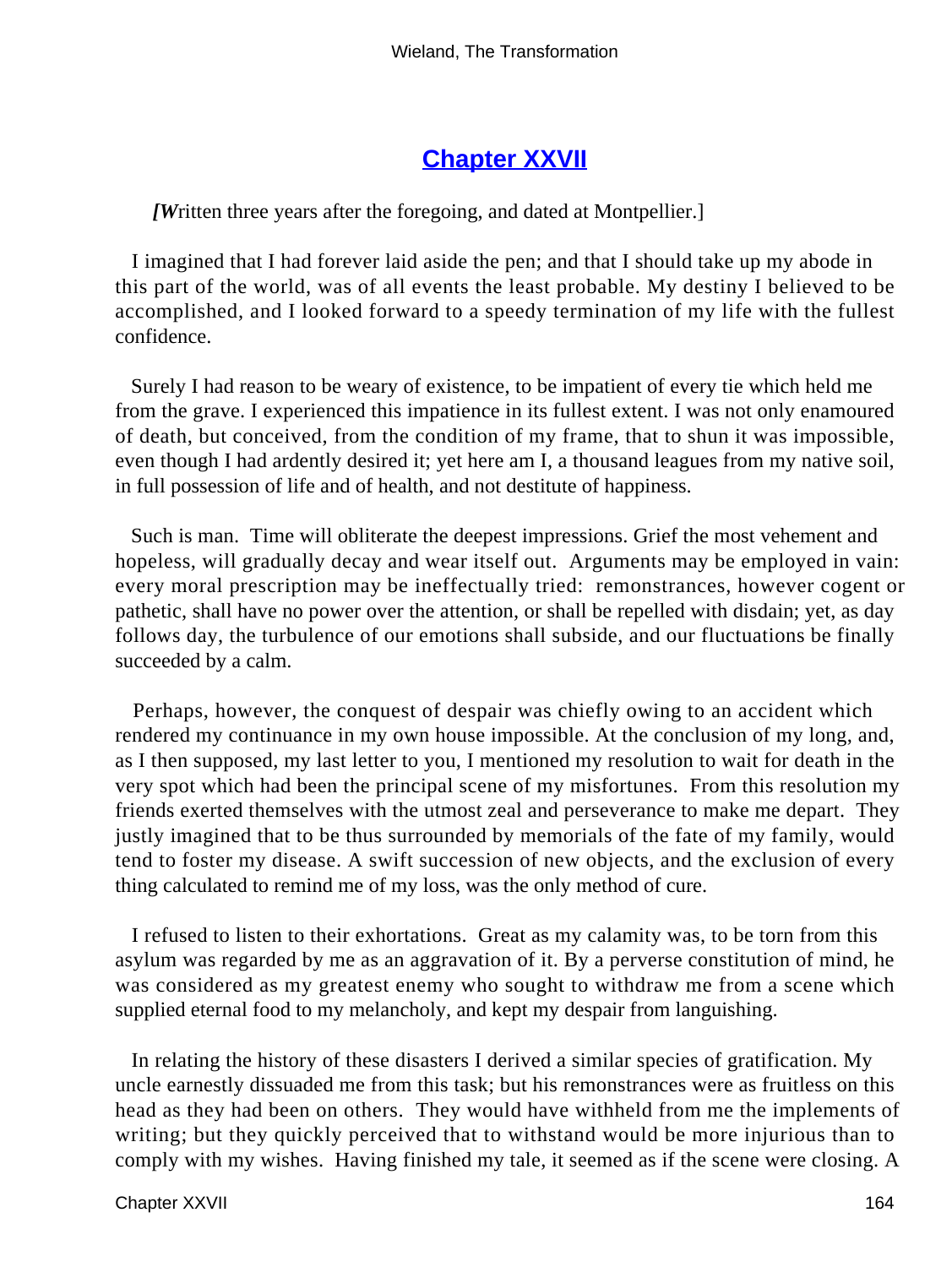#### Wieland, The Transformation

fever lurked in my veins, and my strength was gone. Any exertion, however slight, was attended with difficulty, and, at length, I refused to rise from my bed.

 I now see the infatuation and injustice of my conduct in its true colours. I reflect upon the sensations and reasonings of that period with wonder and humiliation. That I should be insensible to the claims and tears of my friends; that I should overlook the suggestions of duty, and fly from that post in which only I could be instrumental to the benefit of others; that the exercise of the social and beneficent affections, the contemplation of nature and the acquisition of wisdom should not be seen to be means of happiness still within my reach, is, at this time, scarcely credible.

 It is true that I am now changed; but I have not the consolation to reflect that my change was owing to my fortitude or to my capacity for instruction. Better thoughts grew up in my mind imperceptibly. I cannot but congratulate myself on the change, though, perhaps, it merely argues a fickleness of temper, and a defect of sensibility.

 After my narrative was ended I betook myself to my bed, in the full belief that my career in this world was on the point of finishing. My uncle took up his abode with me, and performed for me every office of nurse, physician and friend. One night, after some hours of restlessness and pain, I sunk into deep sleep. Its tranquillity, however, was of no long duration. My fancy became suddenly distempered, and my brain was turned into a theatre of uproar and confusion. It would not be easy to describe the wild and phantastical incongruities that pestered me. My uncle, Wieland, Pleyel and Carwin were successively and momently discerned amidst the storm. Sometimes I was swallowed up by whirlpools, or caught up in the air by half−seen and gigantic forms, and thrown upon pointed rocks, or cast among the billows. Sometimes gleams of light were shot into a dark abyss, on the verge of which I was standing, and enabled me to discover, for a moment, its enormous depth and hideous precipices. Anon, I was transported to some ridge of AEtna, and made a terrified spectator of its fiery torrents and its pillars of smoke.

 However strange it may seem, I was conscious, even during my dream, of my real situation. I knew myself to be asleep, and struggled to break the spell, by muscular exertions. These did not avail, and I continued to suffer these abortive creations till a loud voice, at my bed side, and some one shaking me with violence, put an end to my reverie. My eyes were unsealed, and I started from my pillow.

 My chamber was filled with smoke, which, though in some degree luminous, would permit me to see nothing, and by which I was nearly suffocated. The crackling of flames, and the deafening clamour of voices without, burst upon my ears. Stunned as I was by this hubbub, scorched with heat, and nearly choaked by the accumulating vapours, I was unable to think or act for my own preservation; I was incapable, indeed, of comprehending my danger.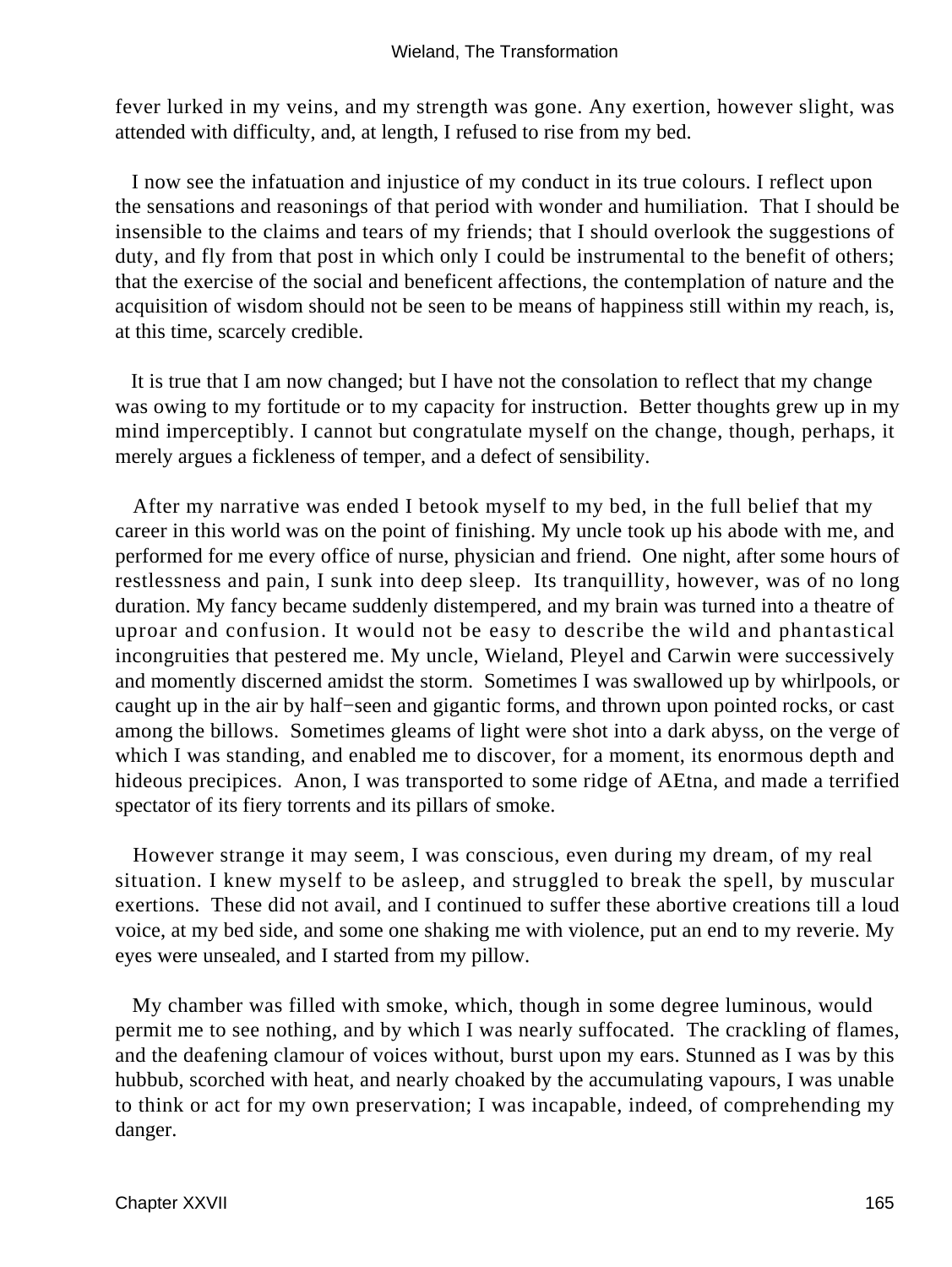I was caught up, in an instant, by a pair of sinewy arms, borne to the window, and carried down a ladder which had been placed there. My uncle stood at the bottom and received me. I was not fully aware of my situation till I found myself sheltered in the HUT, and surrounded by its inhabitants.

 By neglect of the servant, some unextinguished embers had been placed in a barrel in the cellar of the building. The barrel had caught fire; this was communicated to the beams of the lower floor, and thence to the upper part of the structure. It was first discovered by some persons at a distance, who hastened to the spot and alarmed my uncle and the servants. The flames had already made considerable progress, and my condition was overlooked till my escape was rendered nearly impossible.

 My danger being known, and a ladder quickly procured, one of the spectators ascended to my chamber, and effected my deliverance in the manner before related.

 This incident, disastrous as it may at first seem, had, in reality, a beneficial effect upon my feelings. I was, in some degree, roused from the stupor which had seized my faculties. The monotonous and gloomy series of my thoughts was broken. My habitation was levelled with the ground, and I was obliged to seek a new one. A new train of images, disconnected with the fate of my family, forced itself on my attention, and a belief insensibly sprung up, that tranquillity, if not happiness, was still within my reach. Notwithstanding the shocks which my frame had endured, the anguish of my thoughts no sooner abated than I recovered my health.

 I now willingly listened to my uncle's solicitations to be the companion of his voyage. Preparations were easily made, and after a tedious passage, we set our feet on the shore of the ancient world. The memory of the past did not forsake me; but the melancholy which it generated, and the tears with which it filled my eyes, were not unprofitable. My curiosity was revived, and I contemplated, with ardour, the spectacle of living manners and the monuments of past ages.

 In proportion as my heart was reinstated in the possession of its ancient tranquillity, the sentiment which I had cherished with regard to Pleyel returned. In a short time he was united to the Saxon woman, and made his residence in the neighbourhood of Boston. I was glad that circumstances would not permit an interview to take place between us. I could not desire their misery; but I reaped no pleasure from reflecting on their happiness. Time, and the exertions of my fortitude, cured me, in some degree, of this folly. I continued to love him, but my passion was disguised to myself; I considered it merely as a more tender species of friendship, and cherished it without compunction.

 Through my uncle's exertions a meeting was brought about between Carwin and Pleyel, and explanations took place which restored me at once to the good opinion of the latter. Though separated so widely our correspondence was punctual and frequent, and paved the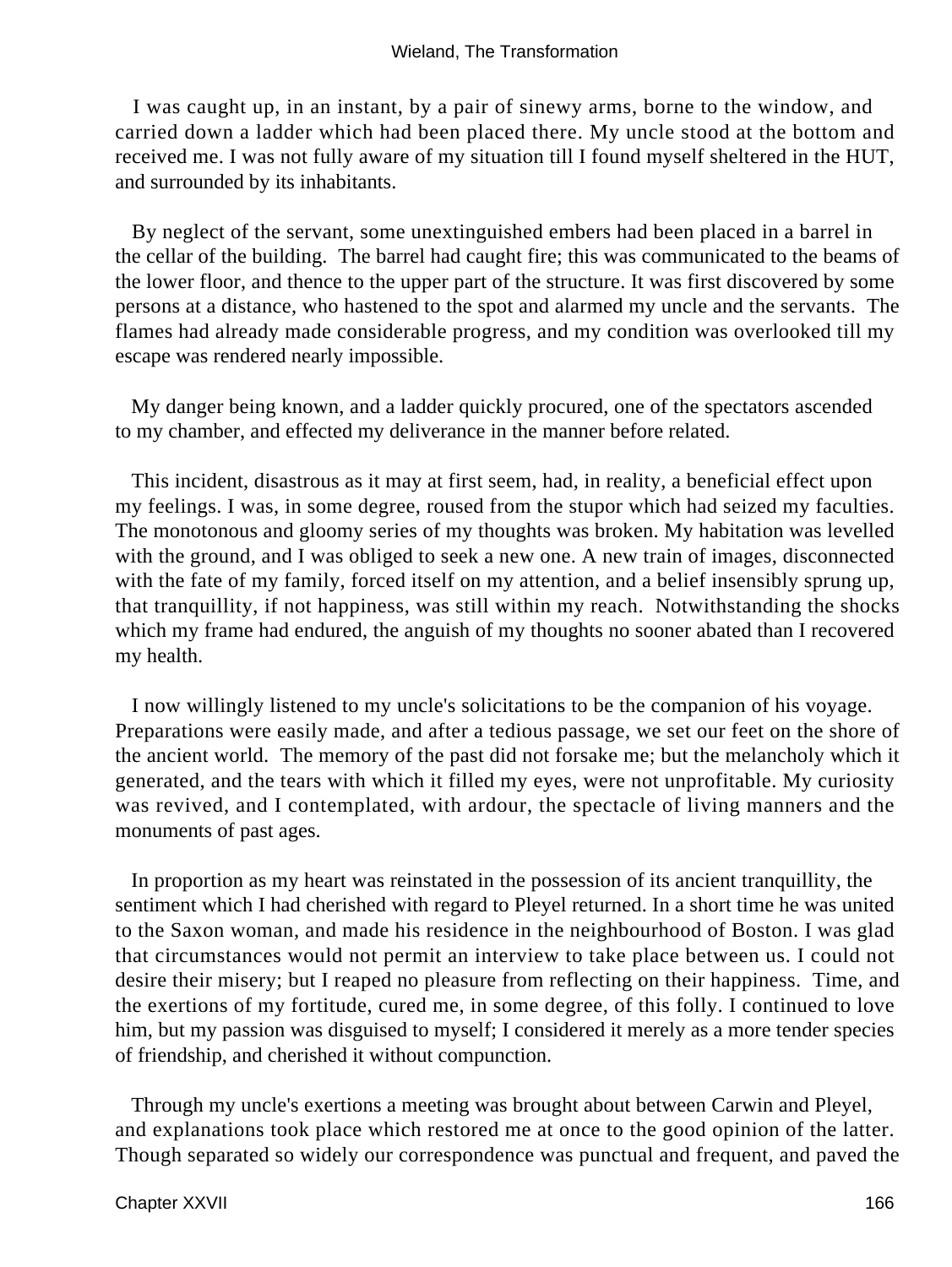way for that union which can only end with the death of one of us.

 In my letters to him I made no secret of my former sentiments. This was a theme on which I could talk without painful, though not without delicate emotions. That knowledge which I should never have imparted to a lover, I felt little scruple to communicate to a friend.

 A year and an half elapsed when Theresa was snatched from him by death, in the hour in which she gave him the first pledge of their mutual affection. This event was borne by him with his customary fortitude. It induced him, however, to make a change in his plans. He disposed of his property in America, and joined my uncle and me, who had terminated the wanderings of two years at Montpellier, which will henceforth, I believe, be our permanent abode.

 If you reflect upon that entire confidence which had subsisted from our infancy between Pleyel and myself; on the passion that I had contracted, and which was merely smothered for a time; and on the esteem which was mutual, you will not, perhaps, be surprized that the renovation of our intercourse should give birth to that union which at present subsists. When the period had elapsed necessary to weaken the remembrance of Theresa, to whom he had been bound by ties more of honor than of love, he tendered his affections to me. I need not add that the tender was eagerly accepted.

 Perhaps you are somewhat interested in the fate of Carwin. He saw, when too late, the danger of imposture. So much affected was he by the catastrophe to which he was a witness, that he laid aside all regard to his own safety. He sought my uncle, and confided to him the tale which he had just related to me. He found a more impartial and indulgent auditor in Mr. Cambridge, who imputed to maniacal illusion the conduct of Wieland, though he conceived the previous and unseen agency of Carwin, to have indirectly but powerfully predisposed to this deplorable perversion of mind.

 It was easy for Carwin to elude the persecutions of Ludloe. It was merely requisite to hide himself in a remote district of Pennsylvania. This, when he parted from us, he determined to do. He is now probably engaged in the harmless pursuits of agriculture, and may come to think, without insupportable remorse, on the evils to which his fatal talents have given birth. The innocence and usefulness of his future life may, in some degree, atone for the miseries so rashly or so thoughtlessly inflicted.

 More urgent considerations hindered me from mentioning, in the course of my former mournful recital, any particulars respecting the unfortunate father of Louisa Conway. That man surely was reserved to be a monument of capricious fortune. His southern journies being finished, he returned to Philadelphia. Before he reached the city he left the highway, and alighted at my brother's door. Contrary to his expectation, no one came forth to welcome him, or hail his approach. He attempted to enter the house, but bolted doors, barred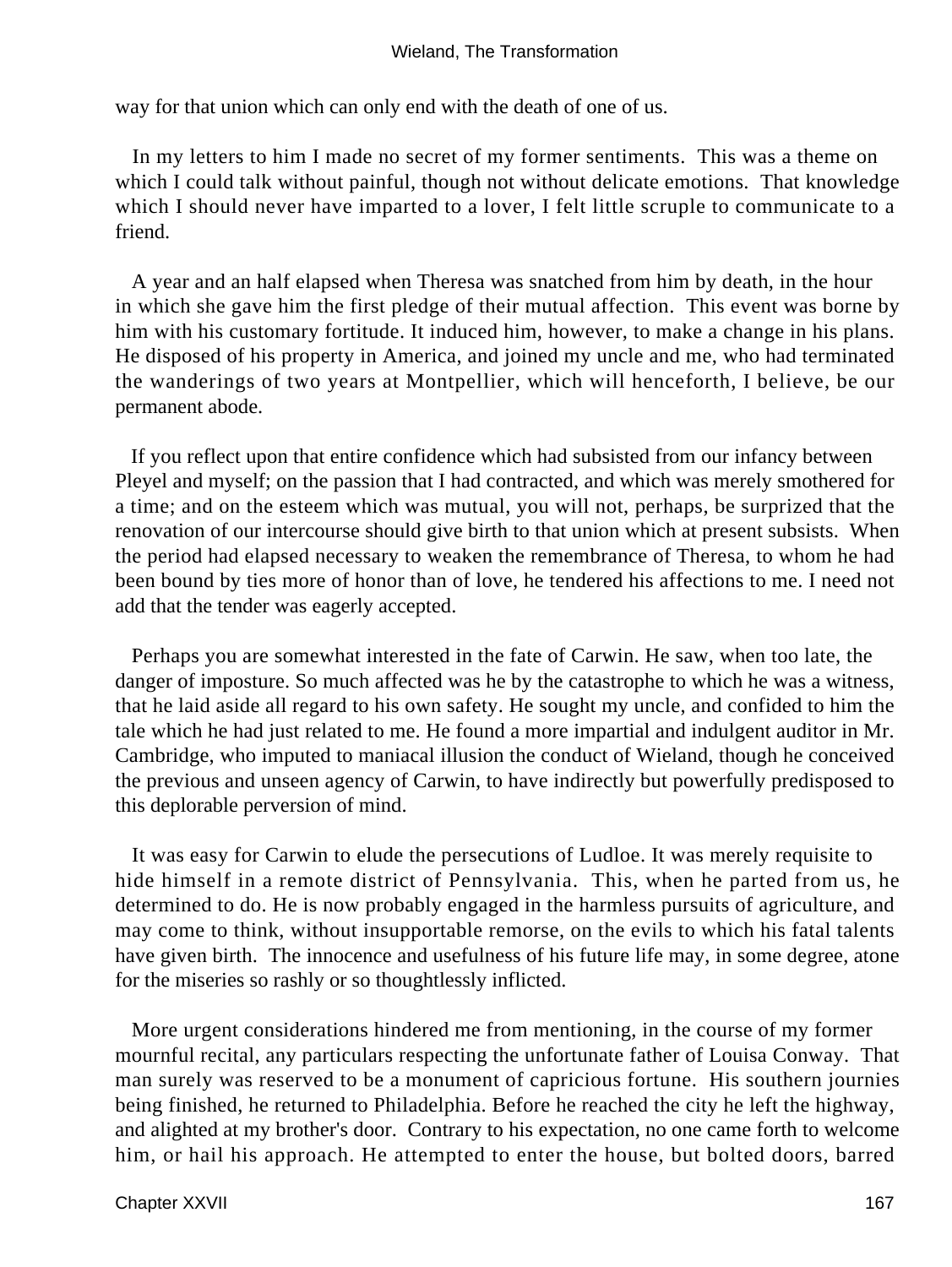windows, and a silence broken only by unanswered calls, shewed him that the mansion was deserted.

 He proceeded thence to my habitation, which he found, in like manner, gloomy and tenantless. His surprize may be easily conceived. The rustics who occupied the hut told him an imperfect and incredible tale. He hasted to the city, and extorted from Mrs. Baynton a full disclosure of late disasters.

 He was inured to adversity, and recovered, after no long time, from the shocks produced by this disappointment of his darling scheme. Our intercourse did not terminate with his departure from America. We have since met with him in France, and light has at length been thrown upon the motives which occasioned the disappearance of his wife, in the manner which I formerly related to you.

 I have dwelt upon the ardour of their conjugal attachment, and mentioned that no suspicion had ever glanced upon her purity. This, though the belief was long cherished, recent discoveries have shewn to be questionable. No doubt her integrity would have survived to the present moment, if an extraordinary fate had not befallen her.

 Major Stuart had been engaged, while in Germany, in a contest of honor with an Aid de Camp of the Marquis of Granby. His adversary had propagated a rumour injurious to his character. A challenge was sent; a meeting ensued; and Stuart wounded and disarmed the calumniator. The offence was atoned for, and his life secured by suitable concessions.

 Maxwell, that was his name, shortly after, in consequence of succeeding to a rich inheritance, sold his commission and returned to London. His fortune was speedily augmented by an opulent marriage. Interest was his sole inducement to this marriage, though the lady had been swayed by a credulous affection. The true state of his heart was quickly discovered, and a separation, by mutual consent, took place. The lady withdrew to an estate in a distant county, and Maxwell continued to consume his time and fortune in the dissipation of the capital.

 Maxwell, though deceitful and sensual, possessed great force of mind and specious accomplishments. He contrived to mislead the generous mind of Stuart, and to regain the esteem which his misconduct, for a time, had forfeited. He was recommended by her husband to the confidence of Mrs. Stuart. Maxwell was stimulated by revenge, and by a lawless passion, to convert this confidence into a source of guilt.

 The education and capacity of this woman, the worth of her husband, the pledge of their alliance which time had produced, her maturity in age and knowledge of the world – all combined to render this attempt hopeless. Maxwell, however, was not easily discouraged. The most perfect being, he believed, must owe his exemption from vice to the absence of temptation. The impulses of love are so subtile, and the influence of false reasoning, when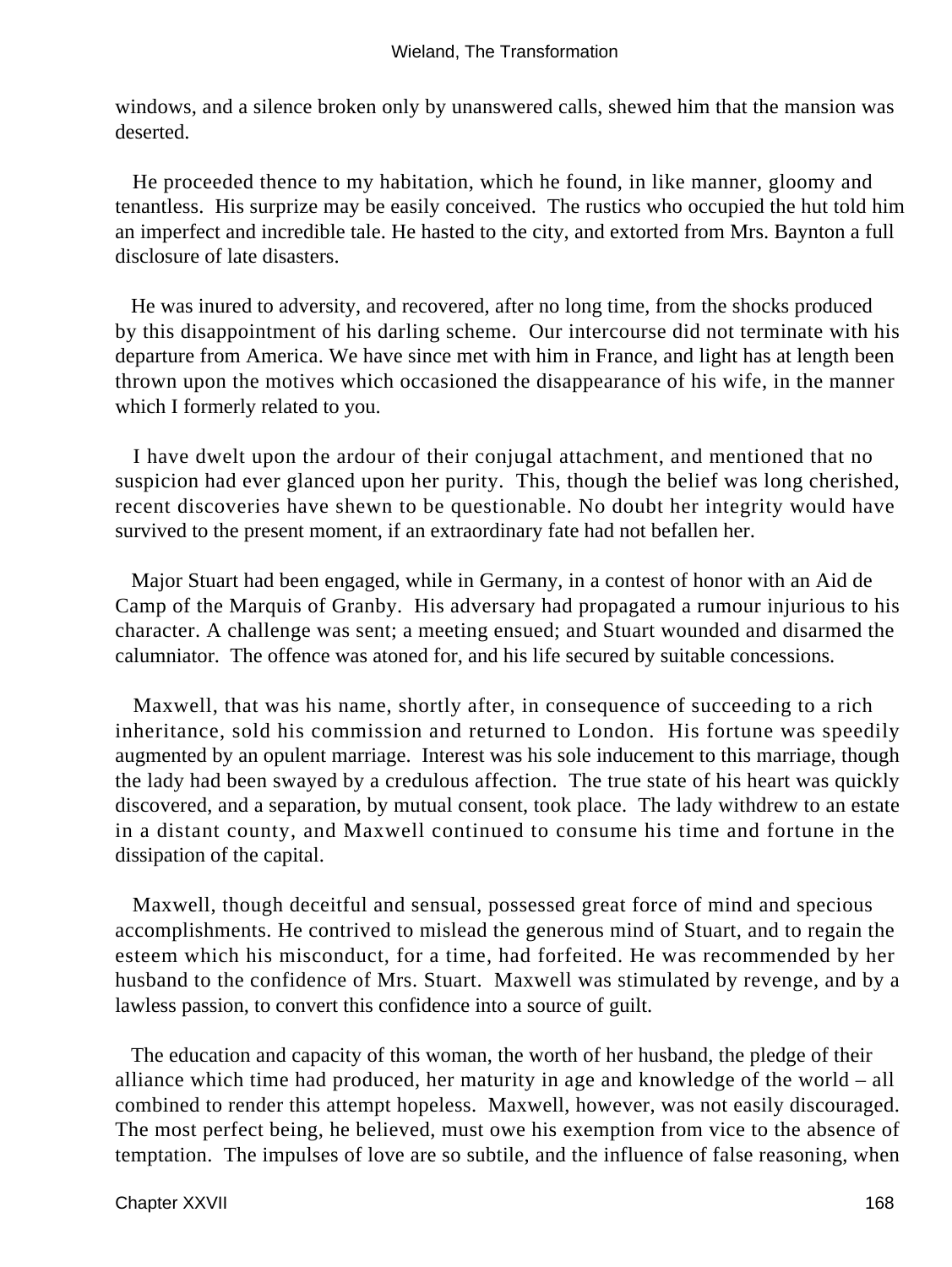enforced by eloquence and passion, so unbounded, that no human virtue is secure from degeneracy. All arts being tried, every temptation being summoned to his aid, dissimulation being carried to its utmost bound, Maxwell, at length, nearly accomplished his purpose. The lady's affections were withdrawn from her husband and transferred to him. She could not, as yet, be reconciled to dishonor. All efforts to induce her to elope with him were ineffectual. She permitted herself to love, and to avow her love; but at this limit she stopped, and was immoveable.

 Hence this revolution in her sentiments was productive only of despair. Her rectitude of principle preserved her from actual guilt, but could not restore to her her ancient affection, or save her from being the prey of remorseful and impracticable wishes. Her husband's absence produced a state of suspense. This, however, approached to a period, and she received tidings of his intended return. Maxwell, being likewise apprized of this event, and having made a last and unsuccessful effort to conquer her reluctance to accompany him in a journey to Italy, whither he pretended an invincible necessity of going, left her to pursue the measures which despair might suggest. At the same time she received a letter from the wife of Maxwell, unveiling the true character of this man, and revealing facts which the artifices of her seducer had hitherto concealed from her. Mrs. Maxwell had been prompted to this disclosure by a knowledge of her husband's practices, with which his own impetuosity had made her acquainted.

 This discovery, joined to the delicacy of her scruples and the anguish of remorse, induced her to abscond. This scheme was adopted in haste, but effected with consummate prudence. She fled, on the eve of her husband's arrival, in the disguise of a boy, and embarked at Falmouth in a packet bound for America.

 The history of her disastrous intercourse with Maxwell, the motives inducing her to forsake her country, and the measures she had taken to effect her design, were related to Mrs. Maxwell, in reply to her communication. Between these women an ancient intimacy and considerable similitude of character subsisted. This disclosure was accompanied with solemn injunctions of secrecy, and these injunctions were, for a long time, faithfully observed.

 Mrs. Maxwell's abode was situated on the banks of the Wey. Stuart was her kinsman; their youth had been spent together; and Maxwell was in some degree indebted to the man whom he betrayed, for his alliance with this unfortunate lady. Her esteem for the character of Stuart had never been diminished. A meeting between them was occasioned by a tour which the latter had undertaken, in the year after his return from America, to Wales and the western counties. This interview produced pleasure and regret in each. Their own transactions naturally became the topics of their conversation; and the untimely fate of his wife and daughter were related by the guest.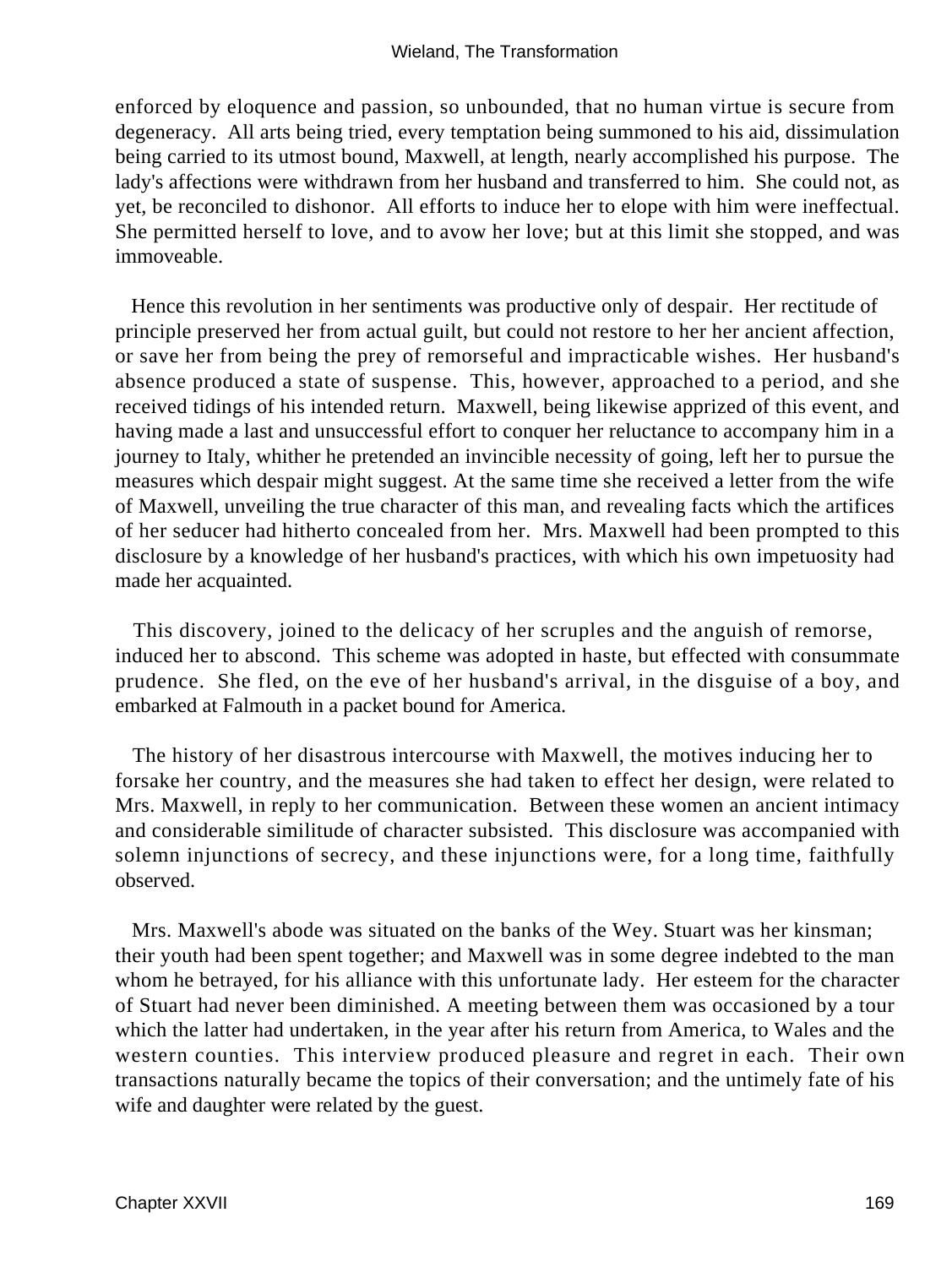Mrs. Maxwell's regard for her friend, as well as for the safety of her husband, persuaded her to concealment; but the former being dead, and the latter being out of the kingdom, she ventured to produce Mrs. Stuart's letter, and to communicate her own knowledge of the treachery of Maxwell. She had previously extorted from her guest a promise not to pursue any scheme of vengeance; but this promise was made while ignorant of the full extent of Maxwell's depravity, and his passion refused to adhere to it.

 At this time my uncle and I resided at Avignon. Among the English resident there, and with whom we maintained a social intercourse, was Maxwell. This man's talents and address rendered him a favorite both with my uncle and myself. He had even tendered me his hand in marriage; but this being refused, he had sought and obtained permission to continue with us the intercourse of friendship. Since a legal marriage was impossible, no doubt, his views were flagitious. Whether he had relinquished these views I was unable to judge.

 He was one in a large circle at a villa in the environs, to which I had likewise been invited, when Stuart abruptly entered the apartment. He was recognized with genuine satisfaction by me, and with seeming pleasure by Maxwell. In a short time, some affair of moment being pleaded, which required an immediate and exclusive interview, Maxwell and he withdrew together. Stuart and my uncle had been known to each other in the German army; and the purpose contemplated by the former in this long and hasty journey, was confided to his old friend.

 A defiance was given and received, and the banks of a rivulet, about a league from the city, was selected as the scene of this contest. My uncle, having exerted himself in vain to prevent an hostile meeting, consented to attend them as a surgeon. – Next morning, at sun−rise, was the time chosen.

 I returned early in the evening to my lodgings. Preliminaries being settled between the combatants, Stuart had consented to spend the evening with us, and did not retire till late. On the way to his hotel he was exposed to no molestation, but just as he stepped within the portico, a swarthy and malignant figure started from behind a column. and plunged a stiletto into his body.

 The author of this treason could not certainly be discovered; but the details communicated by Stuart, respecting the history of Maxwell, naturally pointed him out as an object of suspicion. No one expressed more concern, on account of this disaster, than he; and he pretended an ardent zeal to vindicate his character from the aspersions that were cast upon it. Thenceforth, however, I denied myself to his visits; and shortly after he disappeared from this scene.

 Few possessed more estimable qualities, and a better title to happiness and the tranquil honors of long life, than the mother and father of Louisa Conway: yet they were cut off in the bloom of their days; and their destiny was thus accomplished by the same hand.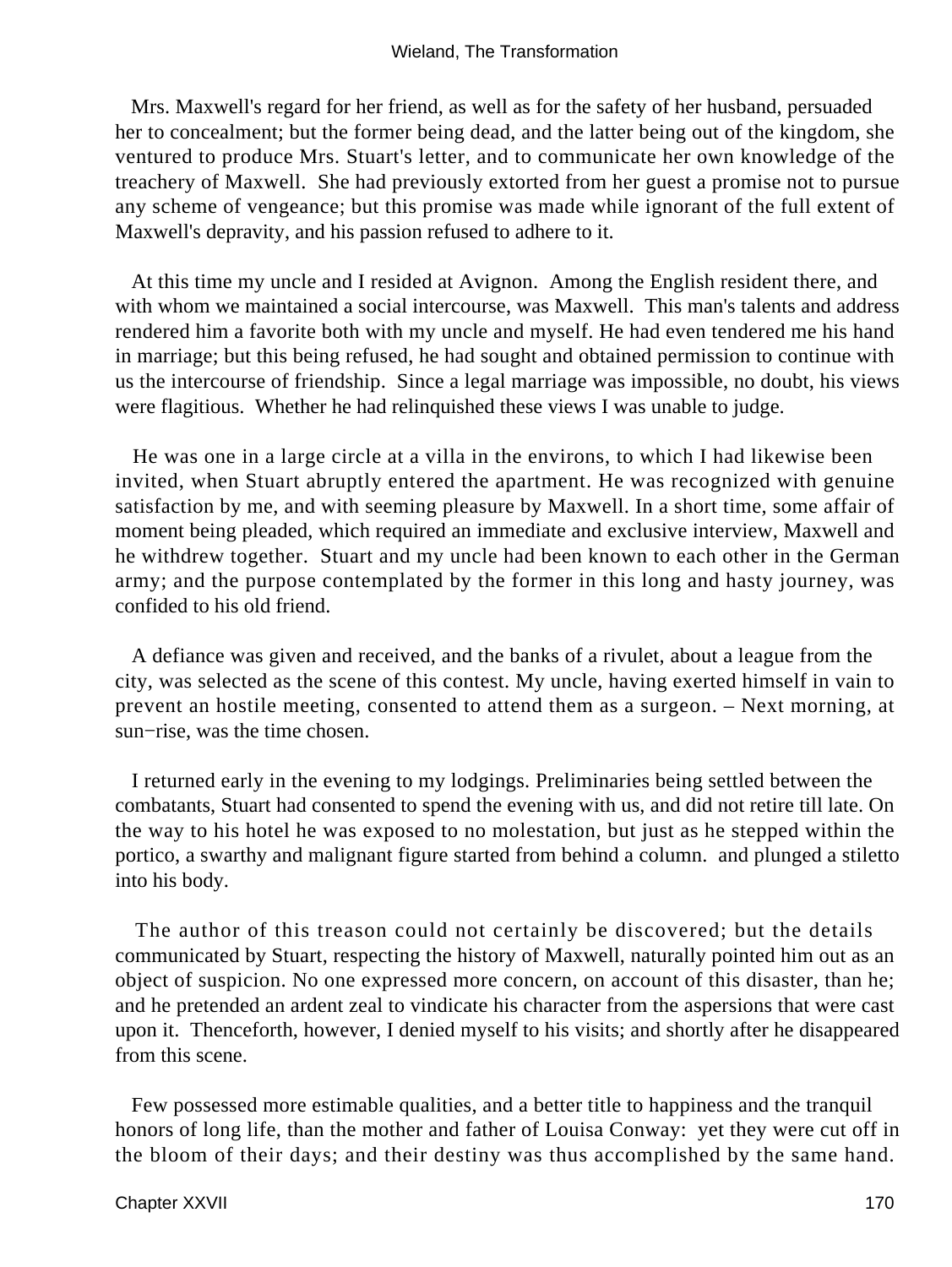Maxwell was the instrument of their destruction, though the instrument was applied to this end in so different a manner.

 I leave you to moralize on this tale. That virtue should become the victim of treachery is, no doubt, a mournful consideration; but it will not escape your notice, that the evils of which Carwin and Maxwell were the authors, owed their existence to the errors of the sufferers. All efforts would have been ineffectual to subvert the happiness or shorten the existence of the Stuarts, if their own frailty had not seconded these efforts. If the lady had crushed her disastrous passion in the bud, and driven the seducer from her presence, when the tendency of his artifices was seen; if Stuart had not admitted the spirit of absurd revenge, we should not have had to deplore this catastrophe. If Wieland had framed juster notions of moral duty, and of the divine attributes; or if I had been gifted with ordinary equanimity or foresight, the double−tongued deceiver would have been baffled and repelled.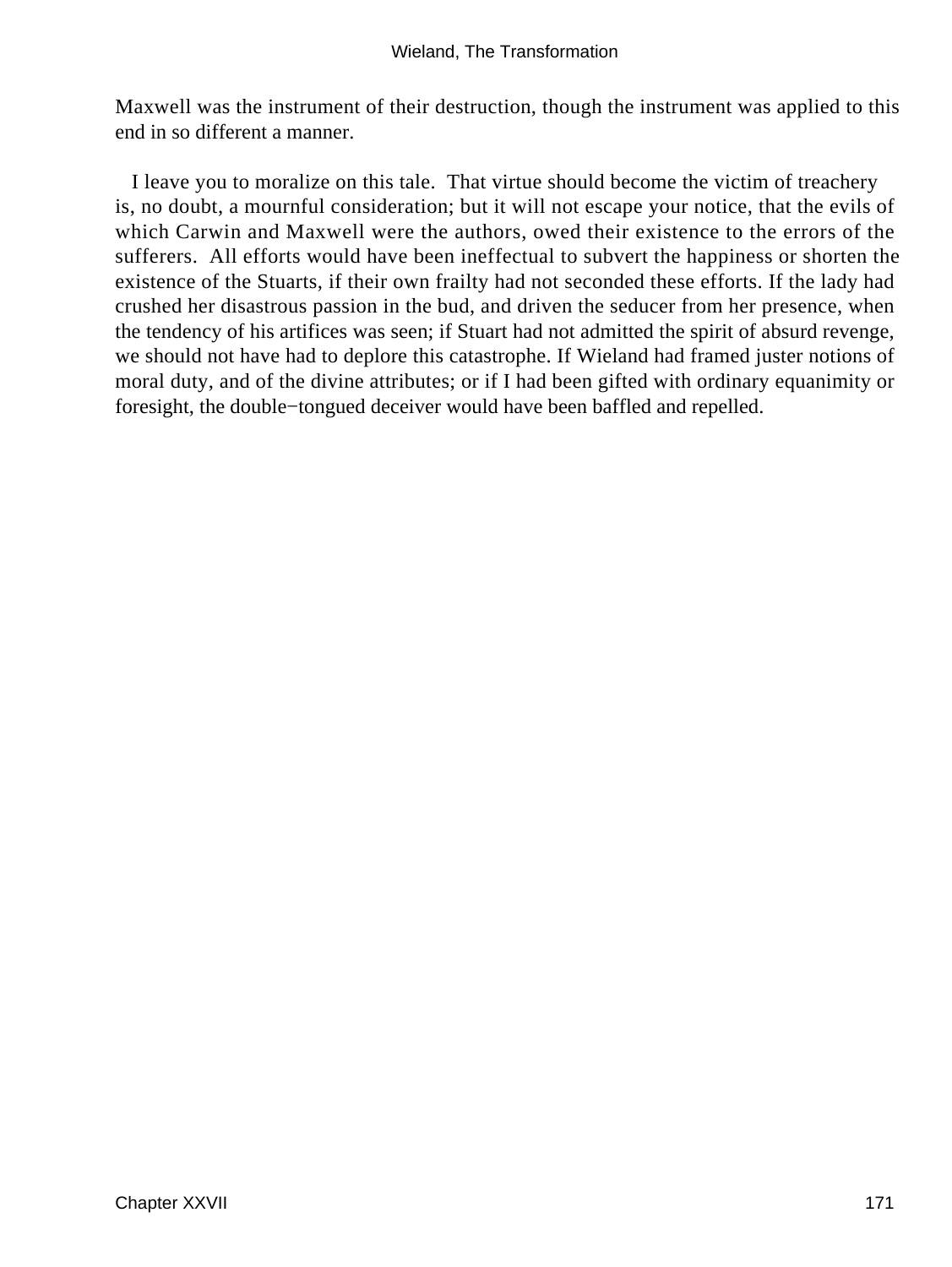Wieland, The Transformation

# **Table Of Content**

**[Chapter I](#page-3-0)**

**[Chapter II](#page-9-0)**

**[Chapter III](#page-13-0)**

**[Chapter IV](#page-17-0)**

**[Chapter V](#page-24-0)**

**[Chapter VI](#page-32-0)**

**[Chapter VII](#page-40-0)**

**[Chapter VIII](#page-47-0)**

**[Chapter IX](#page-52-0)**

**[Chapter X](#page-62-0)**

**[Chapter XI](#page-68-0)**

**[Chapter XII](#page-76-0)**

**[Chapter XIII](#page-81-0)**

**[Chapter XIV](#page-86-0)**

**[Chapter XV](#page-93-0)**

**[Chapter XVI](#page-98-0)**

**[Chapter XVII](#page-103-0)**

**[Chapter XVIII](#page-108-0)**

**[Chapter XIX](#page-112-0)**

**[Chapter XX](#page-120-0)**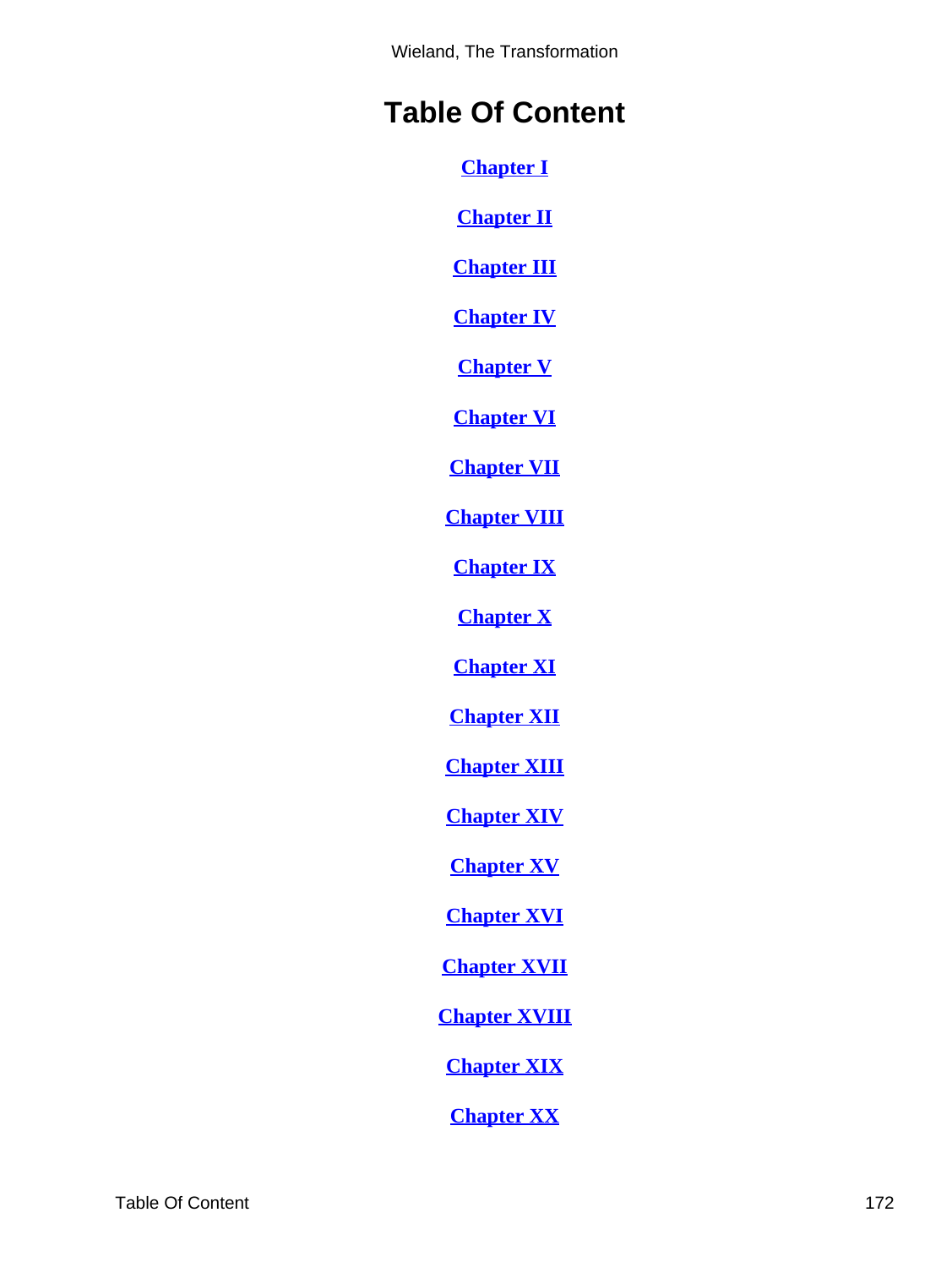<span id="page-173-0"></span>Wieland, The Transformation

**[Chapter XXI](#page-126-0)**

**[Chapter XXII](#page-133-0)**

**[Chapter XXIII](#page-142-0)**

**[Chapter XXIV](#page-149-0)**

**[Chapter XXV](#page-154-0)**

**[Chapter XXVI](#page-160-0)**

**[Chapter XXVII](#page-164-0)**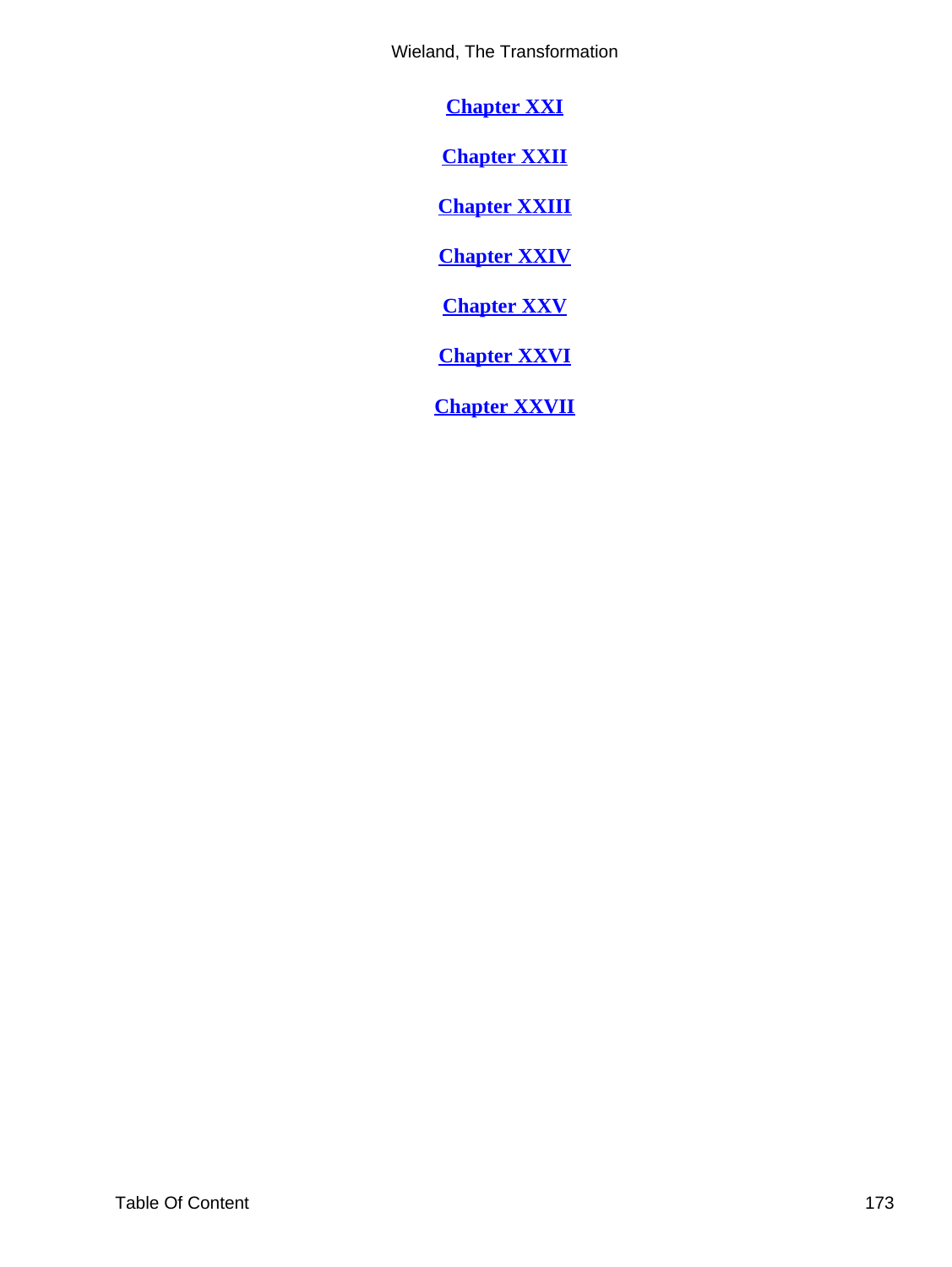## **You are reading a Phoenix Edition:**

It was converted from clean and standard xhtml/xml files. It uses metatags to identify content, and other data. The available resources specific to each ebook format were used to give the reader a pleasant reading experience.

More detais available at Phoenix−Library.org website.

Any suggestion that helps us to improve these editions are welcome.

**The Phoenix−Library Team**